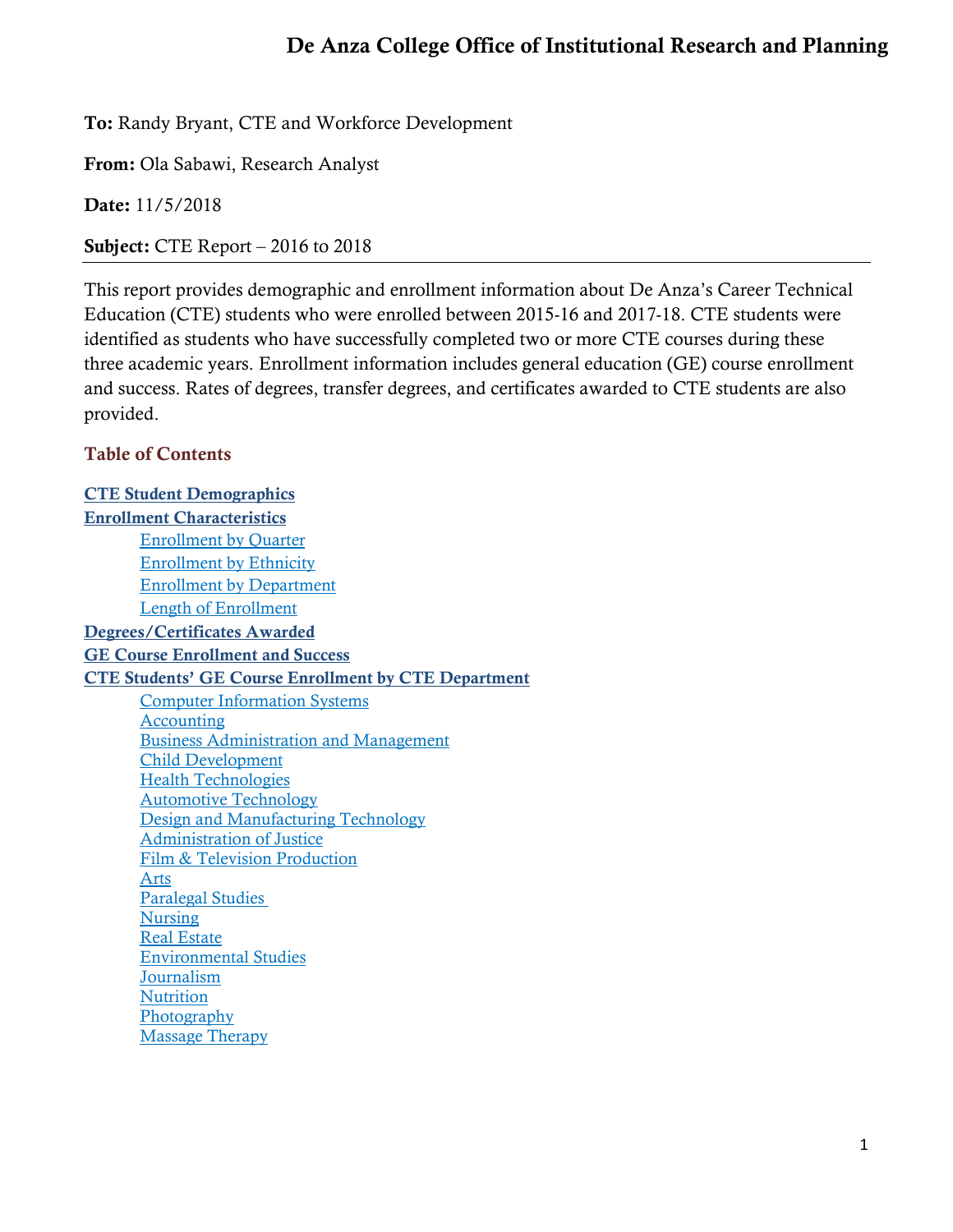### <span id="page-1-0"></span>Demographics

CTE student demographics are reported over the average of nine academic terms between fall 2015 and spring 2018. On an average term between the 2015-16 and 2017-18 academic years:

• 66% of CTE students were between the ages of 18 and 25 years old.

| <b>CTE Student Age</b> |       | <b>Term Average (2016-2018)</b> |
|------------------------|-------|---------------------------------|
|                        | #     | %                               |
| 17 and under           | 54    | 1%                              |
| $18 - 20$              | 2,145 | 30%                             |
| $21 - 25$              | 2,552 | 36%                             |
| $26 - 30$              | 910   | 13%                             |
| $31 - 35$              | 483   | 7%                              |
| $36 - 40$              | 307   | 4%                              |
| $41 - 45$              | 194   | 3%                              |
| $46 - 50$              | 148   | 2%                              |
| Over 50                | 225   | 3%                              |
| <b>Average Total</b>   | 7,019 | 100%                            |

• 54% of CTE students were male, while 46% were female.

| <b>CTE Student</b> | <b>Term Average (2016-2018)</b> |      |  |  |  |
|--------------------|---------------------------------|------|--|--|--|
| lGender            |                                 |      |  |  |  |
| Female             | 3,250                           | 46%  |  |  |  |
| Male               | 3,769                           | 54%  |  |  |  |
| Total              | 7.019                           | 100% |  |  |  |

• 46% of CTE students were Asian, 20% were Latino/a, and 19% were White.

| <b>CTE Student</b> | <b>Term Average (2016-2018)</b> |      |  |  |
|--------------------|---------------------------------|------|--|--|
| <b>Ethnicity</b>   | #                               | %    |  |  |
| African American   | 205                             | 3%   |  |  |
| Asian              | 3,255                           | 46%  |  |  |
| Filipino           | 426                             | 6%   |  |  |
| Latino/a           | 1,433                           | 20%  |  |  |
| White              | 1,354                           | 19%  |  |  |
| Other              | 346                             | 5%   |  |  |
| Total              | 7,019                           | 100% |  |  |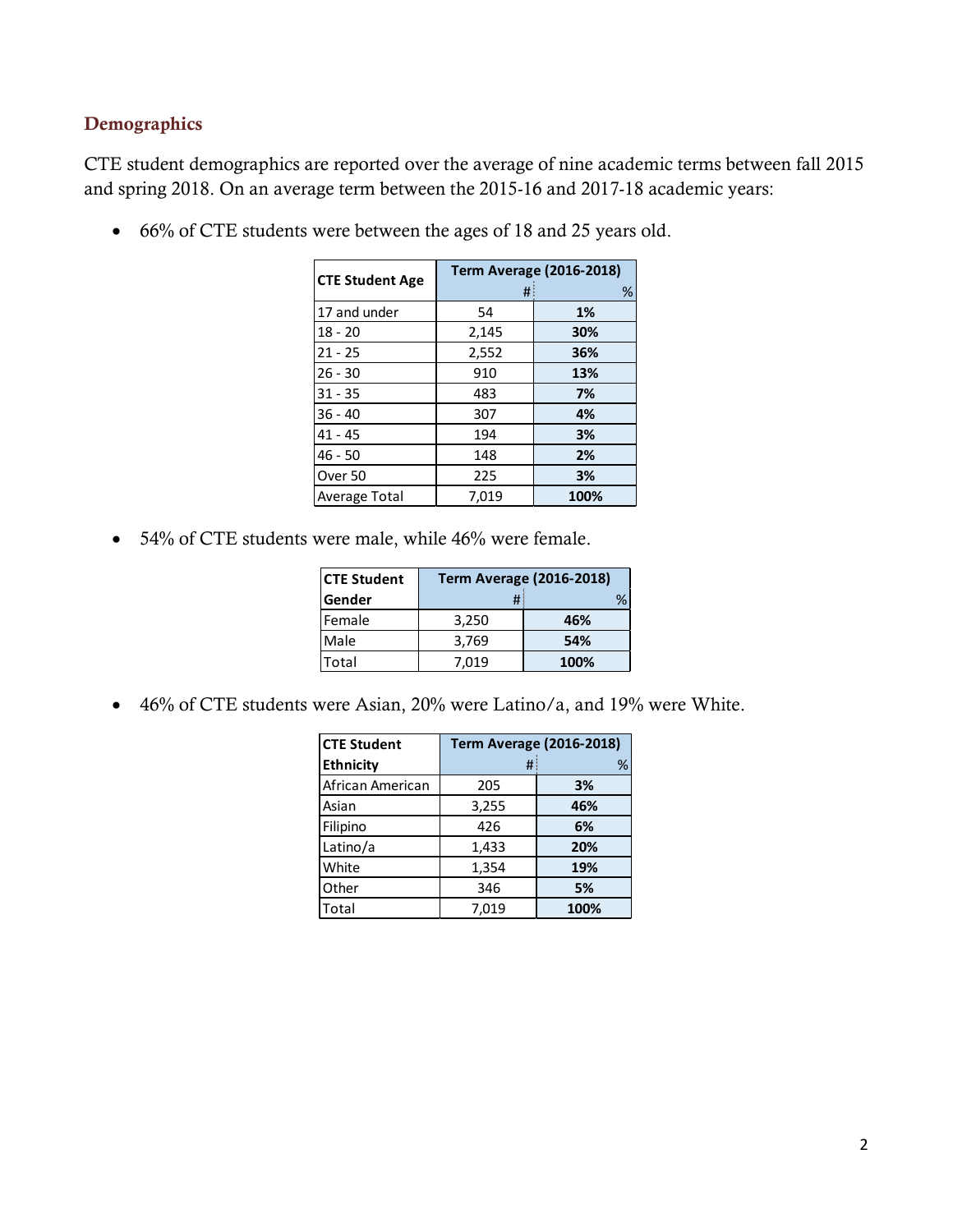• 26% of CTE students were low-income students<sup>[1](#page-2-0)</sup>.

| <b>CTE Student</b>    | <b>Term Average (2016-2018)</b> |      |  |
|-----------------------|---------------------------------|------|--|
| <b>Income</b>         | #                               | ℅    |  |
| I Low Income          | 1,837                           | 26%  |  |
| <b>Non Low Income</b> | 5,182                           | 74%  |  |
| Total                 | 7.019                           | 100% |  |

<span id="page-2-0"></span><sup>&</sup>lt;sup>1</sup> Low-income status includes students with a family income of \$25,000 or less, which is below the federal poverty rate for a family of four.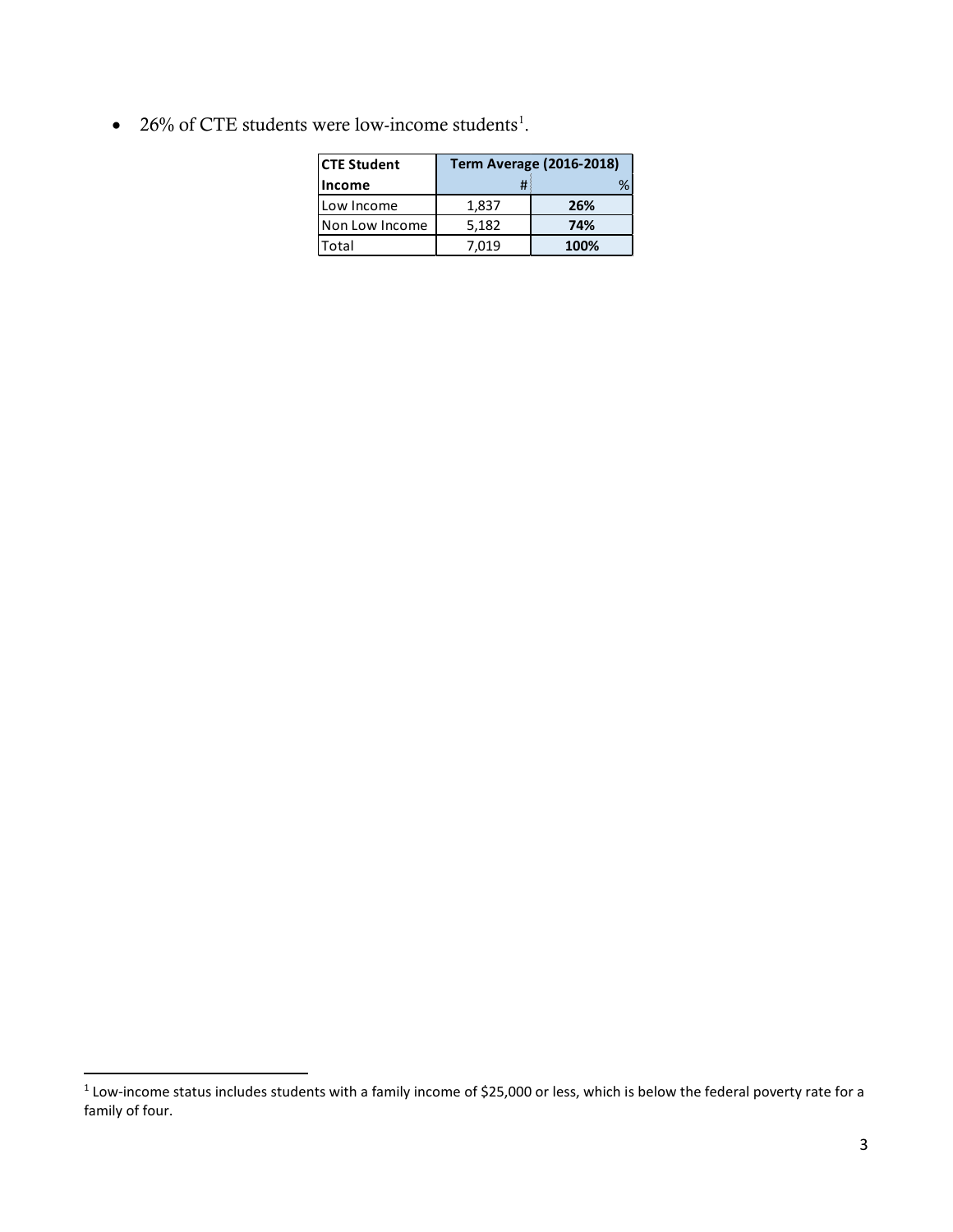### Enrollment Characteristics

#### <span id="page-3-1"></span>Enrollment by Quarter

Over the time frame, 13,153 students successfully completed at least two CTE courses in the same department. Of those students, an average of 7,020 students were actively enrolled per quarter. The highest enrollment was 7,797 CTE students during fall 2016, and the lowest enrollment was 5,975 CTE students during spring 2018.

<span id="page-3-0"></span>

|                              | <b>Enrollment by Quarter</b> |      |  |
|------------------------------|------------------------------|------|--|
|                              | #                            | %    |  |
| <b>CTE Student Headcount</b> | 13,153                       | 100% |  |
| <b>Fall 2015</b>             | 7,027                        | 53%  |  |
| Winter 2016                  | 7,167                        | 54%  |  |
| Spring 2016                  | 7,136                        | 54%  |  |
| Fall 2016                    | 7,797                        | 59%  |  |
| Winter 2017                  | 7,644                        | 58%  |  |
| Spring 2017                  | 7,342                        | 56%  |  |
| <b>Fall 2017</b>             | 6,739                        | 51%  |  |
| Winter 2018                  | 6,356                        | 48%  |  |
| Spring 2018                  | 5,975                        | 45%  |  |
| <b>Average by Quarter</b>    | 7,020                        | 53%  |  |

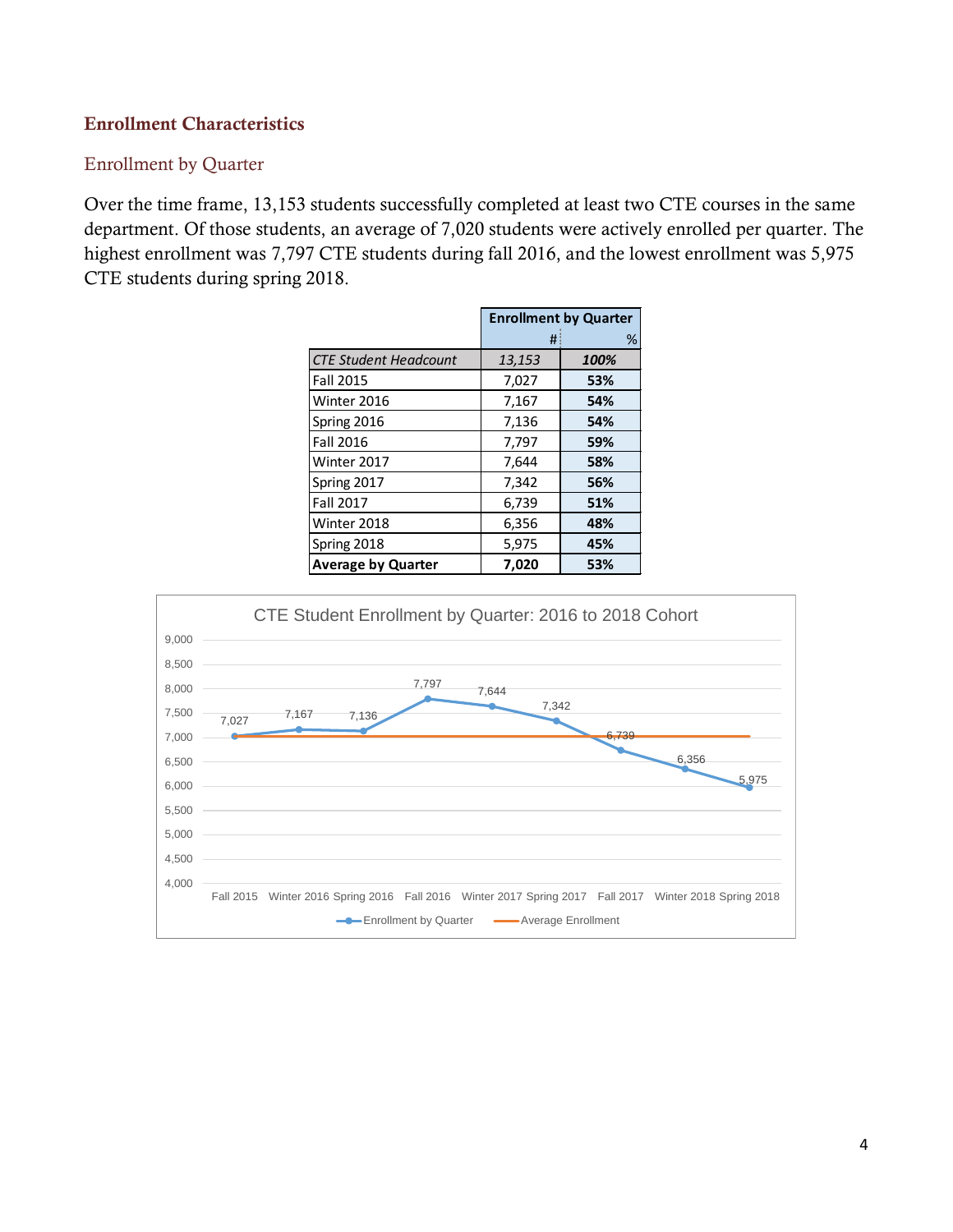### <span id="page-4-0"></span>Enrollment by Ethnicity

Enrollment by ethnicity among CTE students was consistent in every academic term between fall 2015 and spring 2018. The biggest difference was between spring 2016 spring 2017 where Asian student enrollment increased 6 percentage points from 43% to 50%. All groups are representative of the overall ethnic distribution of the whole campus.

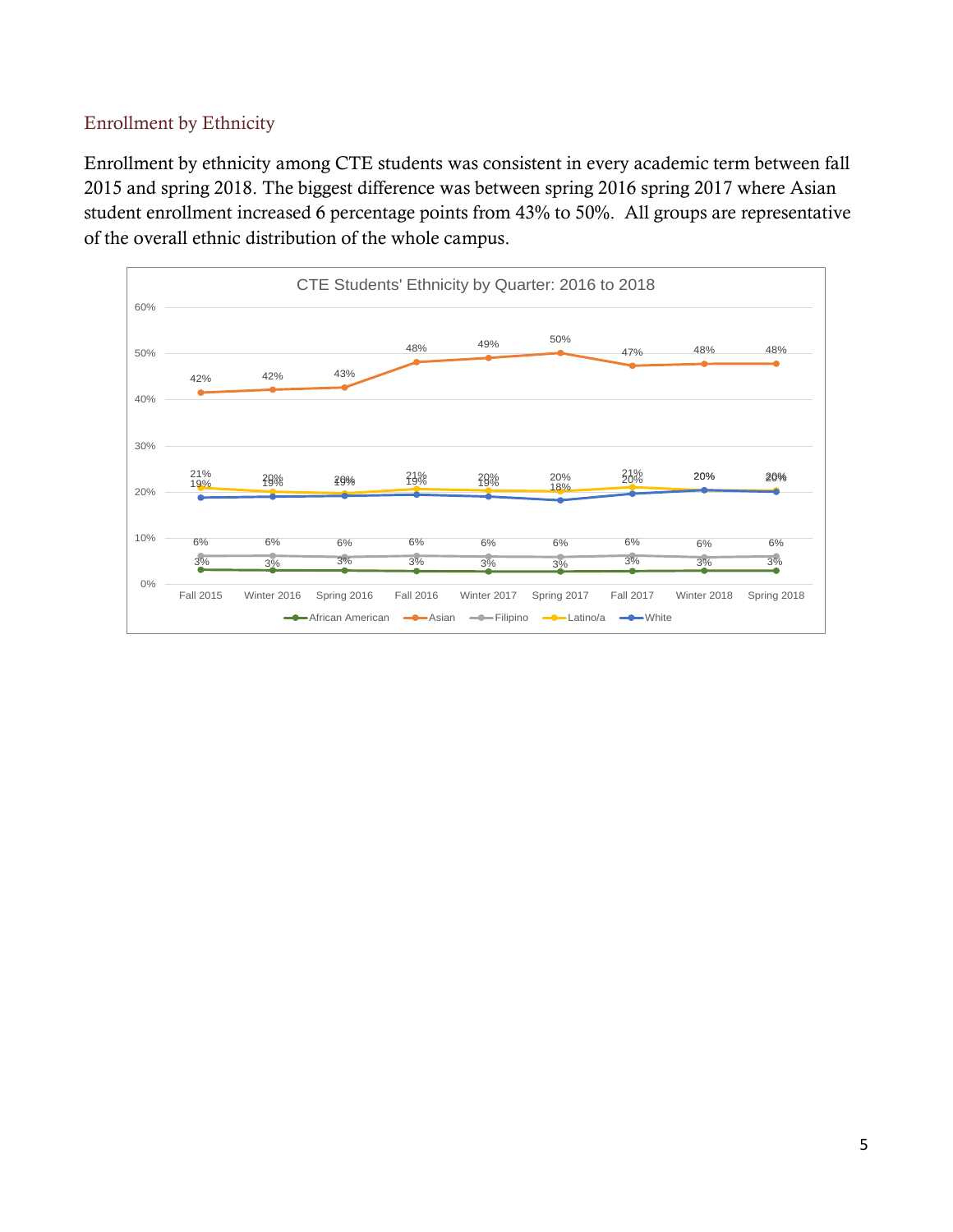## <span id="page-5-0"></span>Enrollment by Department

CTE students were grouped into departments in which they have completed the highest number of CTE courses. The departments with the highest CTE student headcount were Computer Information Systems (24%), Accounting (20%), and Business (14%).

|                                     | <b>Enrollment by Department</b> |      |
|-------------------------------------|---------------------------------|------|
|                                     | #                               | %    |
| <b>Computer Information Syst-FD</b> | 3,141                           | 24%  |
| <b>Accounting-DA</b>                | 2,650                           | 20%  |
| <b>Business-FD</b>                  | 1,780                           | 14%  |
| Child Development-DA                | 1,343                           | 10%  |
| Health Technologies-DA              | 770                             | 6%   |
| Automotive Technology-DA            | 623                             | 5%   |
| Design & Manufacturing Tech-DA      | 459                             | 3%   |
| Administration of Justice-DA        | 432                             | 3%   |
| Film & Television Product-DA        | 402                             | 3%   |
| Arts-DA                             | 266                             | 2%   |
| Paralegal Program-DA                | 262                             | 2%   |
| Nursing-DA                          | 259                             | 2%   |
| Real Estate-DA                      | 219                             | 2%   |
| <b>Environmental Studies-DA</b>     | 159                             | 1%   |
| Journalism-DA                       | 131                             | 1%   |
| Nutrition-DA                        | 114                             | 1%   |
| Photography-DA                      | 81                              | 1%   |
| Massage Therapy-DA                  | 62                              | 0%   |
| Total                               | 13,153                          | 100% |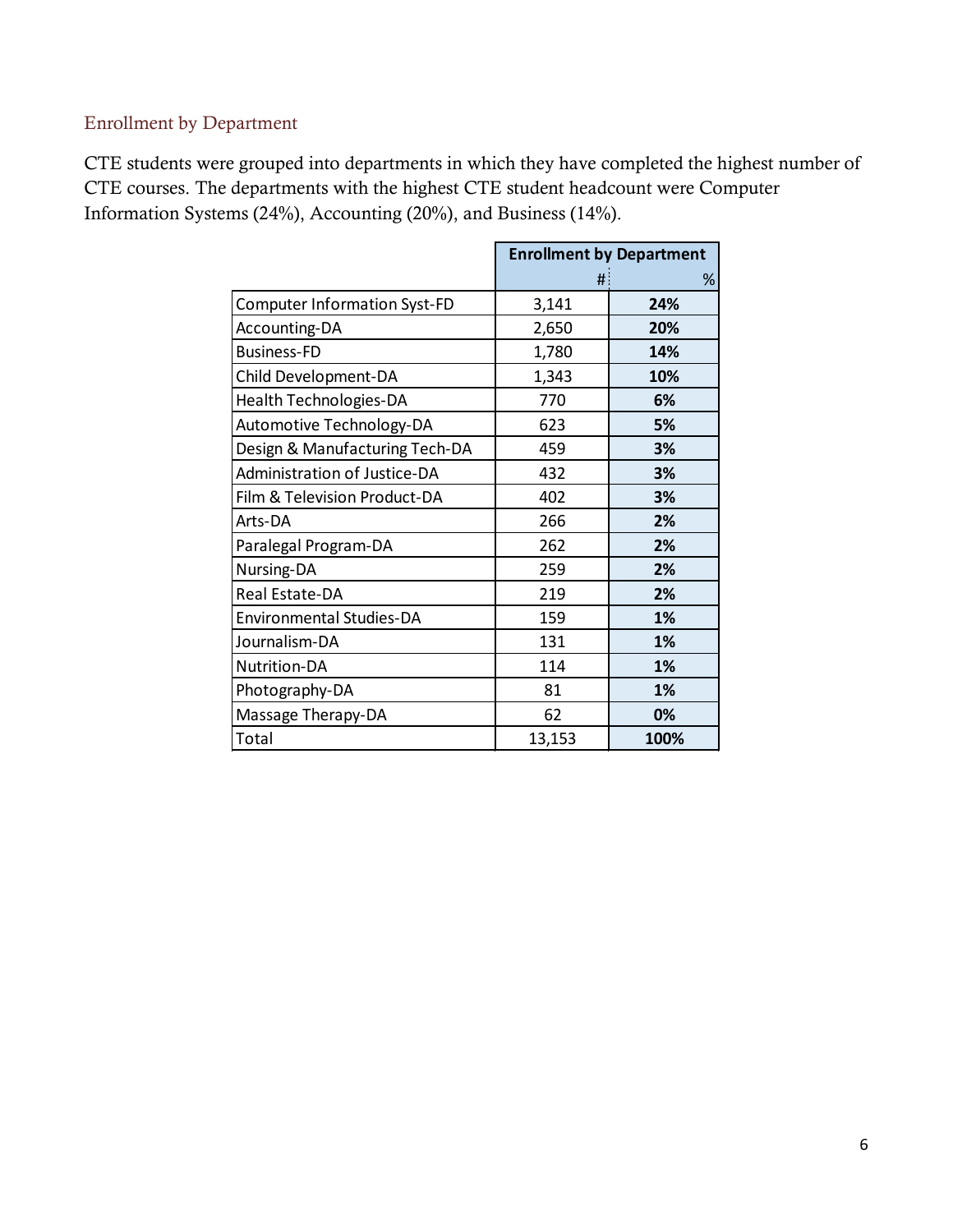### <span id="page-6-0"></span>Length of Enrollment

The length of enrollment (in years) was determined by calculating the difference between the first quarter CTE students attended at De Anza and the last quarter attended. Most CTE students remained enrolled at De Anza between one and two years (26%) or between two and three years  $(24%)$ .



### <span id="page-6-1"></span>Degrees Awarded

Of CTE students who are not currently enrolled in fall 2018:

- 27% were awarded an AA/AS degree.
- 10% were awarded an Associate Degree for transfer.
- 9% were awarded a certificate.

| <b>Current Enrollment Status</b> | 2016 to 2018        | <b>Awarded Certificate</b> |    | <b>Awarded Degree</b> |     | <b>Transfer Degree</b> |     |
|----------------------------------|---------------------|----------------------------|----|-----------------------|-----|------------------------|-----|
|                                  | <b>CTE Students</b> |                            | %  |                       | %   |                        | %   |
| Currently Enrolled (Fall 18)     | 3.778               | 258                        | 7% | 276                   | 7%  | 44                     | 1%  |
| Not Enrolled (Fall 18)           | 9.375               | 844                        | 9% | 2.550                 | 27% | 939                    | 10% |
| 'Total                           | 13.153              | 1102                       | 8% | 2.826                 | 21% | 983                    | 7%  |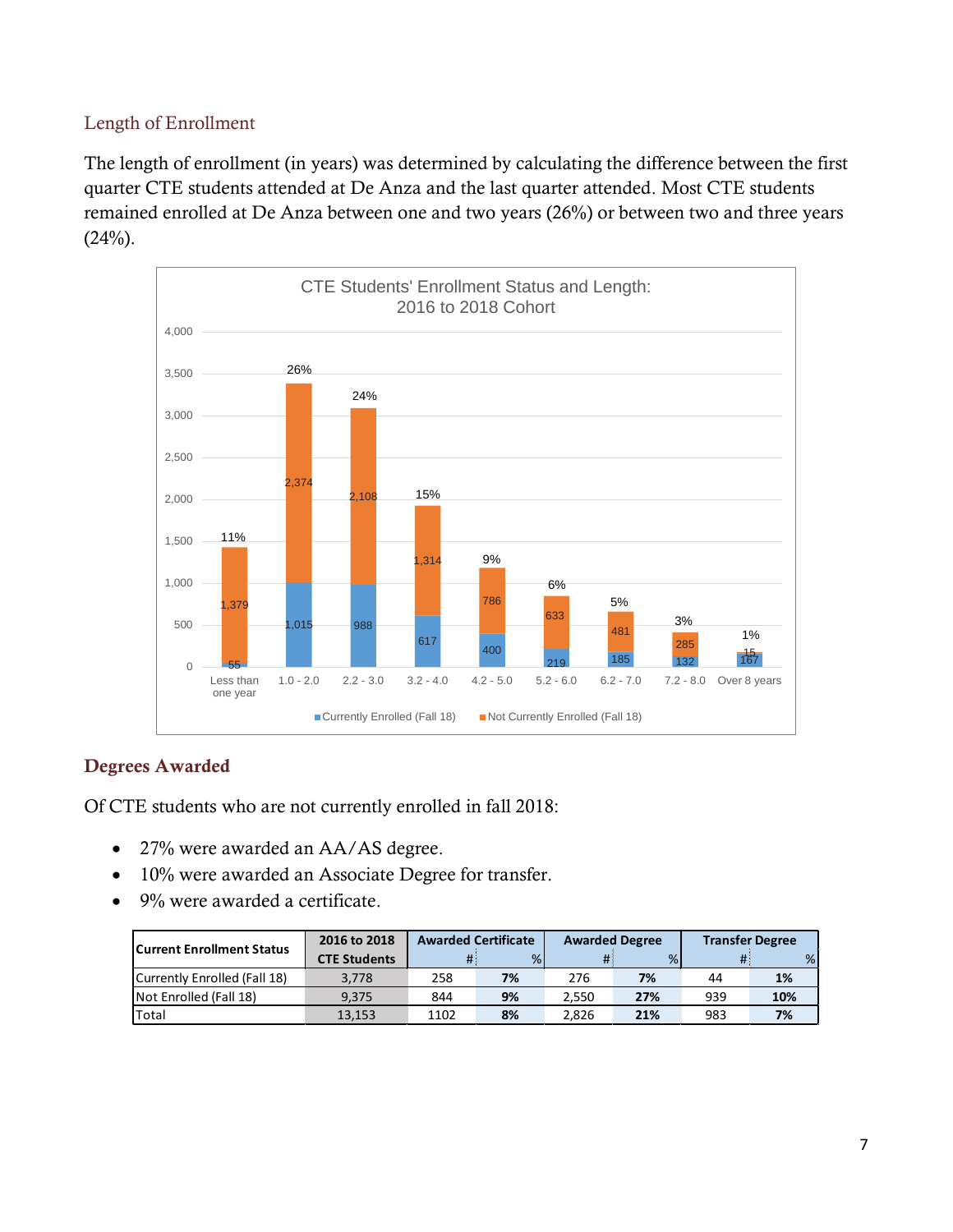### <span id="page-7-0"></span>GE Course Enrollment and Success

• 81% (10,697) of CTE students were enrolled in at least one GE course at De Anza.

|                              | 2016 to 2018 CTE |      |  |
|------------------------------|------------------|------|--|
|                              | <b>Students</b>  |      |  |
| <b>CTE Student Headcount</b> | 13,153           | 100% |  |
| Enrolled in GE Courses       | 10.697           | 81%  |  |
| Enrolled Only in CTE Courses | 2,456            | 19%  |  |

• The most popular GE courses among CTE students by registration count include HUMI 001- Creative Minds (53%), EWRT 1A – Composition and Reading (50%), and MATH 10 – Elementary Statistics and Probability (40%).

| 2016 to 2018 CTE Student Cohort |                         |                    |  |  |  |  |
|---------------------------------|-------------------------|--------------------|--|--|--|--|
| Popular GE Courses              | <b>Enrollment Count</b> | Enrollment/student |  |  |  |  |
| <b>CTE Student Headcount</b>    | 13,153                  | 100%               |  |  |  |  |
| HUMID001.                       | 7,030                   | 53%                |  |  |  |  |
| EWRTD001A                       | 6,590                   | 50%                |  |  |  |  |
| MATHD010.                       | 5,218                   | 40%                |  |  |  |  |
| EWRTD002.                       | 4,695                   | 36%                |  |  |  |  |
| ECOND001.                       | 4,188                   | 32%                |  |  |  |  |
| ECOND002.                       | 3,663                   | 28%                |  |  |  |  |
| POLID001.                       | 3,520                   | 27%                |  |  |  |  |
| ANTHD002.                       | 3,408                   | 26%                |  |  |  |  |
| PSYCD001.                       | 3,393                   | 26%                |  |  |  |  |
| ASTRD004.                       | 3,060                   | 23%                |  |  |  |  |
| HUMAD010.                       | 2,296                   | 17%                |  |  |  |  |
| ANTHD001.                       | 2,255                   | 17%                |  |  |  |  |
| EWRTD001B                       | 2,171                   | 17%                |  |  |  |  |
| ESCID001.                       | 2,006                   | 15%                |  |  |  |  |
| SOCD001.                        | 1,634                   | 12%                |  |  |  |  |
| BIOLD010.                       | 1,550                   | 12%                |  |  |  |  |
| NUTRD010.                       | 1,500                   | 11%                |  |  |  |  |
| HISTD017C                       | 1,478                   | 11%                |  |  |  |  |
| ARTSD001A                       | 1,379                   | 10%                |  |  |  |  |
| HISTD017A                       | 1,368                   | 10%                |  |  |  |  |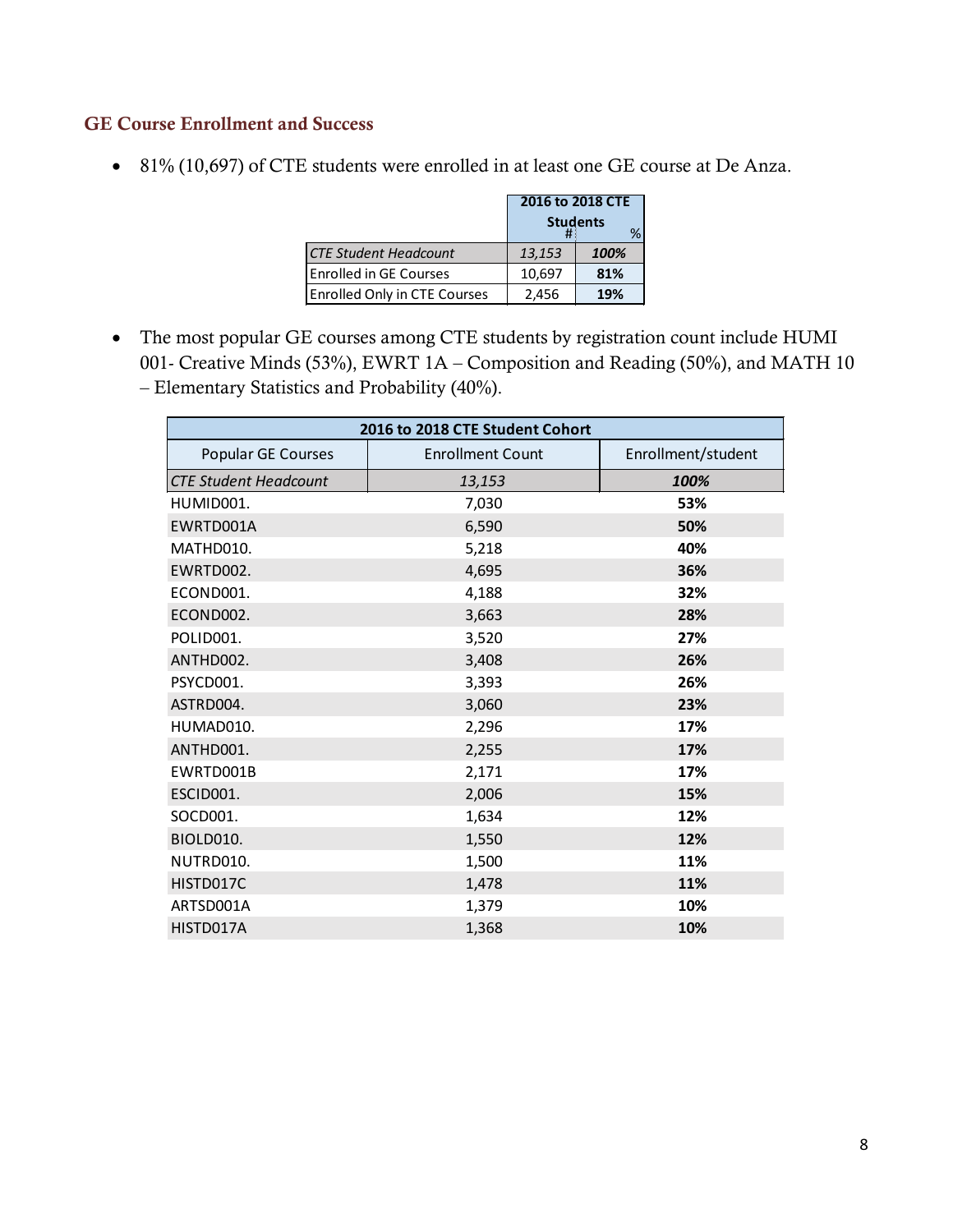• Among the 20 most popular GE courses, CTE students had the highest success rates in ESCI 001 – Environmental Science (93%), followed by ASTR 004 – Solar System Astronomy (92%). The lowest success rates were in HIST 17A - History of the United States to Early National Era (72%), followed by MATH 10– Elementary Statistics and Probability  $(74%)$ .

|                | 2016 to 2018 CTE Student Cohort: GE Course Success |                |      |                    |      |                 |       |              |  |
|----------------|----------------------------------------------------|----------------|------|--------------------|------|-----------------|-------|--------------|--|
| Top 20 GE      |                                                    | <b>Success</b> |      | <b>Non Success</b> |      | <b>Withdraw</b> |       | <b>Total</b> |  |
| <b>Courses</b> | #                                                  | %              | $\#$ | %                  | $\#$ | %               | #     | $\%$         |  |
| HUMID001.      | 6,160                                              | 88%            | 530  | 8%                 | 340  | 5%              | 7,030 | 100%         |  |
| EWRTD001A      | 5,812                                              | 88%            | 388  | 6%                 | 390  | 6%              | 6,590 | 100%         |  |
| MATHD010.      | 3,881                                              | 74%            | 682  | 13%                | 655  | 13%             | 5,218 | 100%         |  |
| EWRTD002.      | 4,100                                              | 87%            | 248  | 5%                 | 347  | 7%              | 4,695 | 100%         |  |
| ECOND001.      | 3,629                                              | 87%            | 358  | 9%                 | 201  | 5%              | 4,188 | 100%         |  |
| ECOND002.      | 3,271                                              | 89%            | 265  | 7%                 | 127  | 3%              | 3,663 | 100%         |  |
| POLID001.      | 2,830                                              | 80%            | 405  | 12%                | 285  | 8%              | 3,520 | 100%         |  |
| ANTHD002.      | 2,904                                              | 85%            | 290  | 9%                 | 214  | 6%              | 3,408 | 100%         |  |
| PSYCD001.      | 2,815                                              | 83%            | 365  | 11%                | 213  | 6%              | 3,393 | 100%         |  |
| ASTRD004.      | 2,816                                              | 92%            | 164  | 5%                 | 80   | 3%              | 3,060 | 100%         |  |
| HUMAD010.      | 1,916                                              | 83%            | 248  | 11%                | 132  | 6%              | 2,296 | 100%         |  |
| ANTHD001.      | 1,954                                              | 87%            | 186  | 8%                 | 115  | 5%              | 2,255 | 100%         |  |
| EWRTD001B      | 1,759                                              | 81%            | 186  | 9%                 | 226  | 10%             | 2,171 | 100%         |  |
| ESCID001.      | 1,861                                              | 93%            | 76   | 4%                 | 69   | 3%              | 2,006 | 100%         |  |
| SOCD001.       | 1,366                                              | 84%            | 145  | 9%                 | 123  | 8%              | 1,634 | 100%         |  |
| BIOLD010.      | 1,283                                              | 83%            | 146  | 9%                 | 121  | 8%              | 1,550 | 100%         |  |
| INUTRD010.     | 1,208                                              | 81%            | 190  | 13%                | 102  | 7%              | 1,500 | 100%         |  |
| HISTD017C      | 1,202                                              | 81%            | 167  | 11%                | 109  | 7%              | 1,478 | 100%         |  |
| ARTSD001A      | 1,225                                              | 89%            | 87   | 6%                 | 67   | 5%              | 1,379 | 100%         |  |
| HISTD017A      | 989                                                | 72%            | 195  | 14%                | 184  | 13%             | 1,368 | 100%         |  |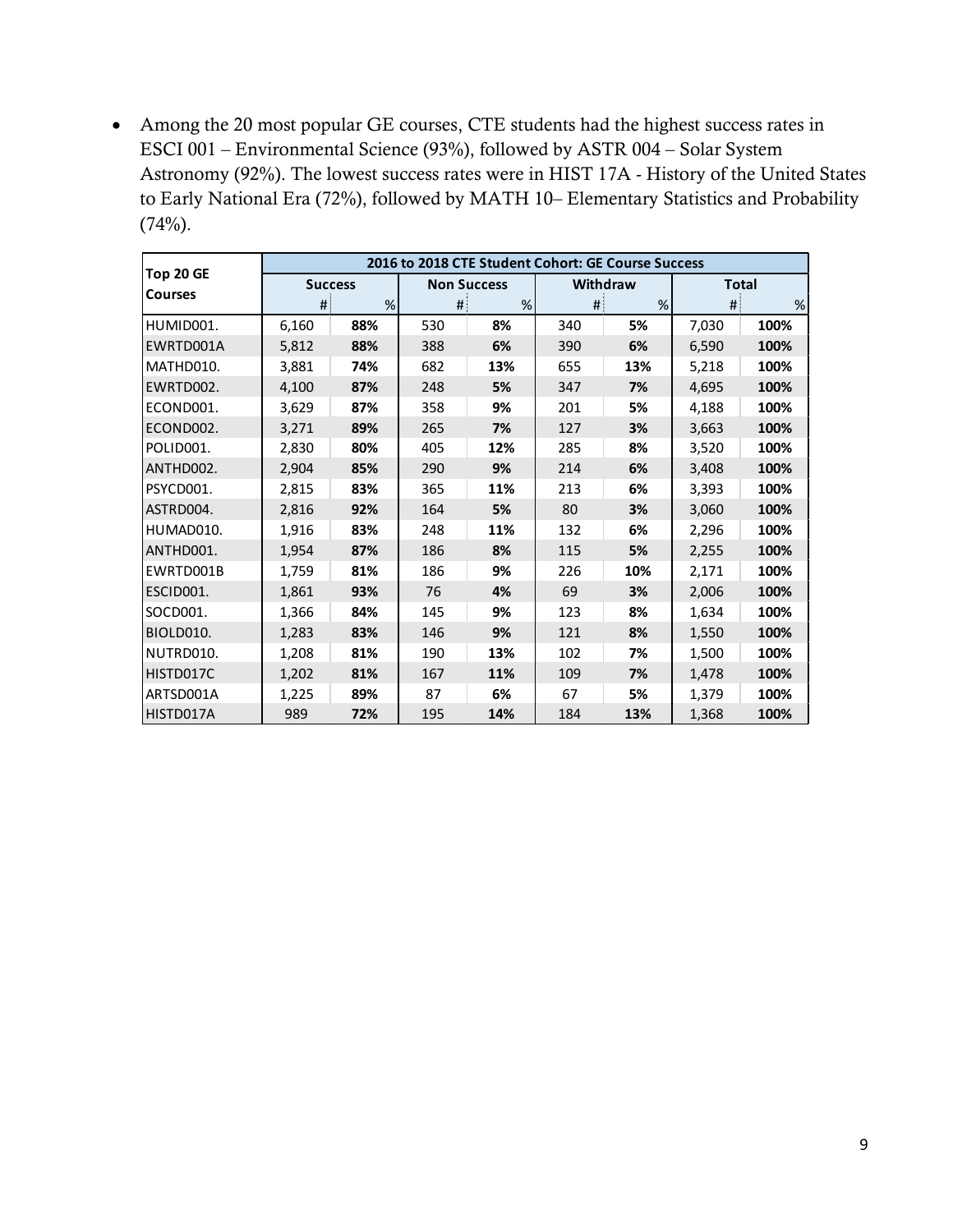<span id="page-9-1"></span>

|                                     | 2016 to 2018 CTE Student Cohort |                         |                    |  |  |
|-------------------------------------|---------------------------------|-------------------------|--------------------|--|--|
| <b>CTE Department</b>               | Popular GE Courses              | <b>Enrollment Count</b> | Enrollment/student |  |  |
| <b>Computer Information Syst-FD</b> | <b>Student Headcount</b>        | 3,141                   | 100%               |  |  |
|                                     | EWRTD001A                       | 1,711                   | 54%                |  |  |
|                                     | HUMID001.                       | 1,654                   | 53%                |  |  |
|                                     | EWRTD002.                       | 1,327                   | 42%                |  |  |
|                                     | PHYSD004A                       | 997                     | 32%                |  |  |
|                                     | ECOND001.                       | 806                     | 26%                |  |  |
|                                     | ANTHD002.                       | 766                     | 24%                |  |  |
|                                     | PSYCD001.                       | 690                     | 22%                |  |  |
|                                     | POLID001.                       | 674                     | 21%                |  |  |
|                                     | MATHD010.                       | 628                     | 20%                |  |  |
|                                     | ECOND002.                       | 623                     | 20%                |  |  |
|                                     | ANTHD001.                       | 526                     | 17%                |  |  |
|                                     | ASTRD004.                       | 525                     | 17%                |  |  |
|                                     | EWRTD001B                       | 481                     | 15%                |  |  |
|                                     | ESCID001.                       | 450                     | 14%                |  |  |
|                                     | CHEMD001A                       | 424                     | 13%                |  |  |
|                                     | HUMID016.                       | 382                     | 12%                |  |  |
|                                     | BIOLD010.                       | 375                     | 12%                |  |  |
|                                     | HUMAD010.                       | 362                     | 12%                |  |  |
|                                     | ARTSD001A                       | 325                     | 10%                |  |  |
|                                     | SOCD001.                        | 303                     | 10%                |  |  |
|                                     | HISTD017A                       | 297                     | 9%                 |  |  |
|                                     | E SD001.                        | 288                     | 9%                 |  |  |
|                                     | PHILD001.                       | 280                     | 9%                 |  |  |
|                                     | HISTD017C                       | 250                     | 8%                 |  |  |
|                                     | JAPND001.                       | 249                     | 8%                 |  |  |
|                                     | <b>ESLD005.</b>                 | 234                     | 7%                 |  |  |
|                                     | PHILD004.                       | 233                     | 7%                 |  |  |
|                                     | HISTD017B                       | 231                     | 7%                 |  |  |
|                                     | METD010.                        | 216                     | 7%                 |  |  |
|                                     | PHILD008.                       | 201                     | 6%                 |  |  |
|                                     | NUTRD010.                       | 196                     | 6%                 |  |  |
|                                     | MUSID001A                       | 188                     | 6%                 |  |  |
|                                     | ICSD005.                        | 184                     | 6%                 |  |  |
|                                     | PHILD003.                       | 180                     | 6%                 |  |  |
|                                     | PSYCD008.                       | 158                     | 5%                 |  |  |
|                                     | COMMD001.                       | 158                     | 5%                 |  |  |
|                                     |                                 |                         |                    |  |  |

# <span id="page-9-0"></span>CTE Students' GE Course Enrollment by CTE Department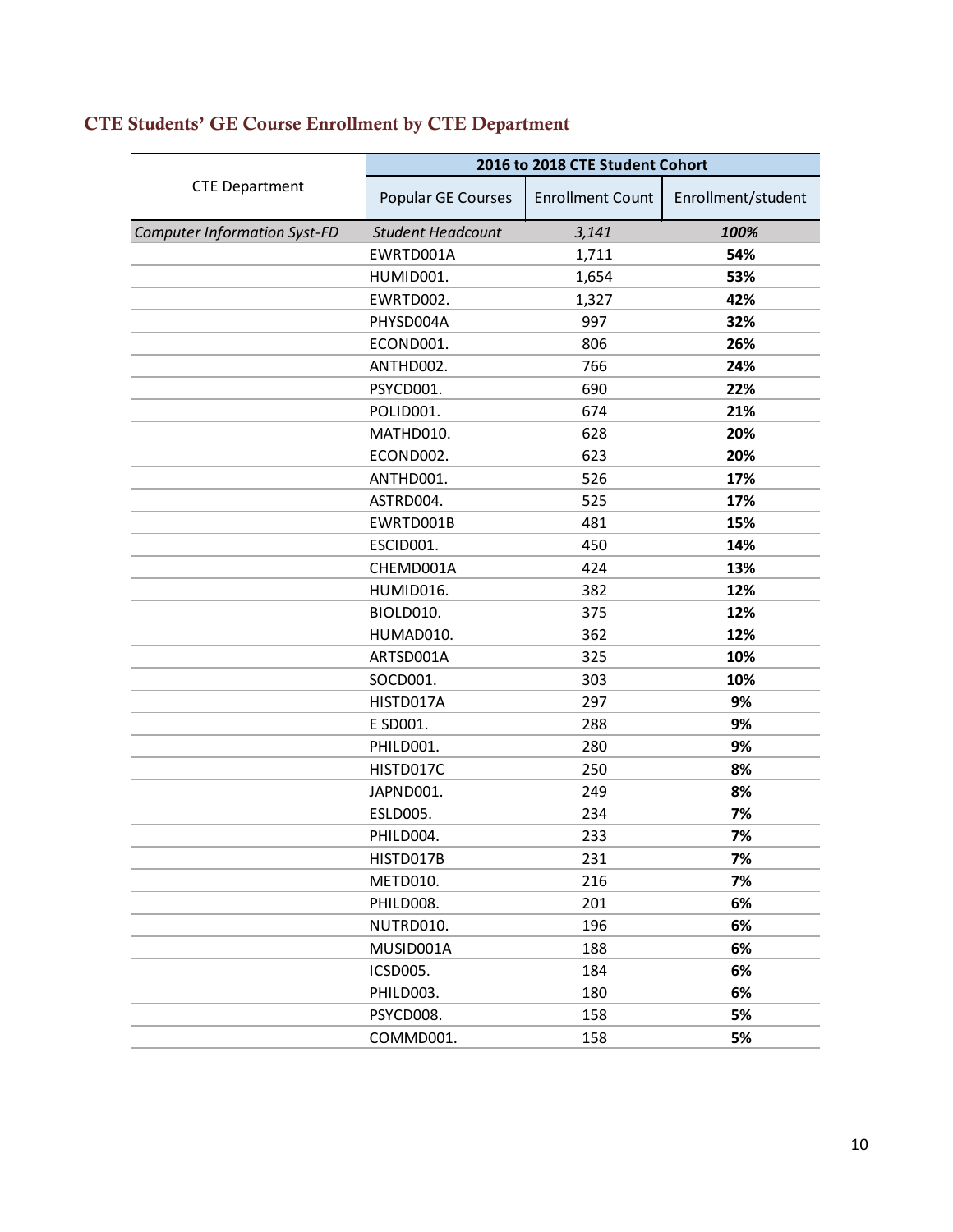|                                     | 2016 to 2018 CTE Student Cohort |                         |                    |  |  |
|-------------------------------------|---------------------------------|-------------------------|--------------------|--|--|
| <b>CTE Department</b>               | Popular GE Courses              | <b>Enrollment Count</b> | Enrollment/student |  |  |
| <b>Computer Information Syst-FD</b> | <b>Student Headcount</b>        | 3,141                   | 100%               |  |  |
|                                     | GEOD010.                        | 158                     | 5%                 |  |  |
|                                     | PHTGD007.                       | 151                     | 5%                 |  |  |
|                                     | DANCD038A                       | 144                     | 5%                 |  |  |
|                                     | PHYSD010.                       | 142                     | 5%                 |  |  |
|                                     | GEOD001.                        | 142                     | 5%                 |  |  |
|                                     | F/TVD001.                       | 141                     | 4%                 |  |  |
|                                     | CHEMD025.                       | 140                     | 4%                 |  |  |
|                                     | HISTD003A                       | 131                     | 4%                 |  |  |
|                                     | ARTSD002A                       | 130                     | 4%                 |  |  |
|                                     | CISD002.                        | 128                     | 4%                 |  |  |
|                                     | ICSD004.                        | 126                     | 4%                 |  |  |
|                                     | ESCID001L                       | 124                     | 4%                 |  |  |
|                                     | ICSD007.                        | 123                     | 4%                 |  |  |
|                                     | JAPND002.                       | 121                     | 4%                 |  |  |
|                                     | HISTD003C                       | 119                     | 4%                 |  |  |
|                                     | E SD003.                        | 118                     | 4%                 |  |  |
|                                     | GEOLD010.                       | 109                     | 3%                 |  |  |
|                                     | ESCID019.                       | 109                     | 3%                 |  |  |
|                                     | SPAND001.                       | 105                     | 3%                 |  |  |
|                                     | PHYSD002A                       | 96                      | 3%                 |  |  |
|                                     | HISTD003B                       | 94                      | 3%                 |  |  |
|                                     | MANDD001.                       | 93                      | 3%                 |  |  |
|                                     | HISTD006A                       | 92                      | 3%                 |  |  |
|                                     | PSYCD014.                       | 88                      | 3%                 |  |  |
|                                     | COMMD010.                       | 88                      | 3%                 |  |  |
|                                     | ARTSD002F                       | 87                      | 3%                 |  |  |
|                                     | ASTRD010.                       | 85                      | 3%                 |  |  |
|                                     | BIOLD006A                       | 85                      | 3%                 |  |  |
|                                     | E SD002.                        | 81                      | 3%                 |  |  |
|                                     | BIOLD011.                       | 80                      | 3%                 |  |  |
|                                     | HUMAD050.                       | 72                      | 2%                 |  |  |
|                                     | PHILD002.                       | 71                      | 2%                 |  |  |
|                                     | HUMID009.                       | 69                      | 2%                 |  |  |
|                                     | KORED001.                       | 67                      | 2%                 |  |  |
|                                     | JOURD002.                       | 66                      | 2%                 |  |  |
|                                     | F/TVD002B                       | 64                      | 2%                 |  |  |
|                                     | JAPND003.                       | 64                      | 2%                 |  |  |
|                                     | MANDD002.                       | 62                      | 2%                 |  |  |
|                                     | THEAD001.                       | 57                      | 2%                 |  |  |
|                                     | GEOD004.                        | 54                      | 2%                 |  |  |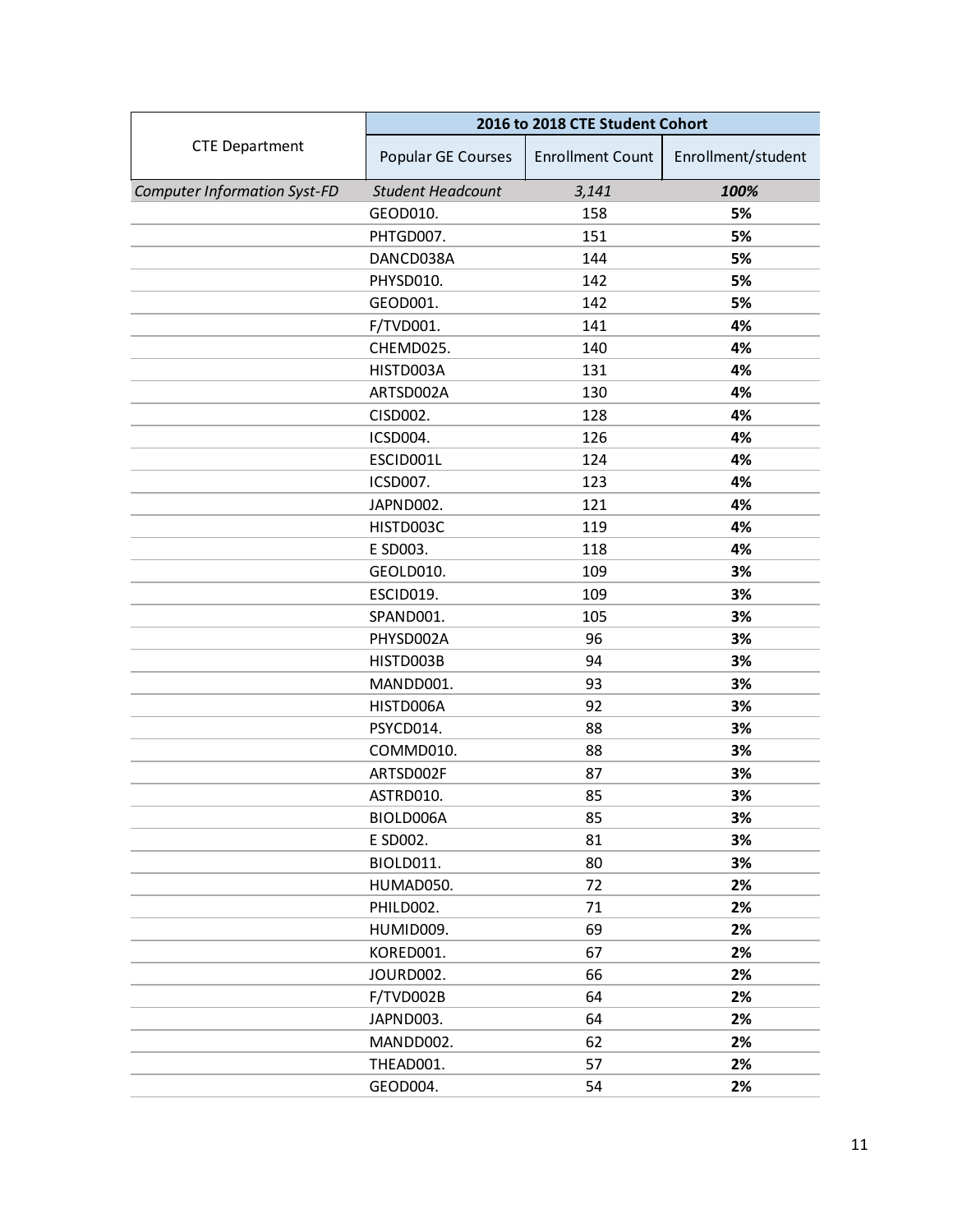|                                     | 2016 to 2018 CTE Student Cohort |                         |                    |
|-------------------------------------|---------------------------------|-------------------------|--------------------|
| <b>CTE Department</b>               | Popular GE Courses              | <b>Enrollment Count</b> | Enrollment/student |
| <b>Computer Information Syst-FD</b> | <b>Student Headcount</b>        | 3,141                   | 100%               |
|                                     | ANTHD001L                       | 54                      | 2%                 |
|                                     | FREND001.                       | 53                      | 2%                 |
|                                     | ICSD020.                        | 53                      | 2%                 |
|                                     | ELITD010.                       | 52                      | 2%                 |
|                                     | HUMID007.                       | 52                      | 2%                 |
|                                     | ARTSD002D                       | 50                      | 2%                 |
|                                     | CHEMD010.                       | 50                      | 2%                 |
|                                     | MANDD003.                       | 49                      | 2%                 |
|                                     | F/TVD002A                       | 48                      | 2%                 |
|                                     | ARTSD001B                       | 46                      | 1%                 |
|                                     | F/TVD010.                       | 44                      | 1%                 |
|                                     | HUMID006.                       | 43                      | 1%                 |
|                                     | KNESD022A                       | 42                      | 1%                 |
|                                     | ICSD024.                        | 42                      | 1%                 |
|                                     | ARTSD002C                       | 41                      | 1%                 |
|                                     | DANCD023L                       | 41                      | 1%                 |
|                                     | PHILD007.                       | 41                      | 1%                 |
|                                     | VIETD001.                       | 40                      | 1%                 |
|                                     | HISTD006C                       | 40                      | 1%                 |
|                                     | INTLD013.                       | 39                      | 1%                 |
|                                     | SOCD020.                        | 39                      | 1%                 |
|                                     | ARTSD002G                       | 38                      | 1%                 |
|                                     | INTLD011.                       | 37                      | 1%                 |
|                                     | MUSID001B                       | 37                      | 1%                 |
|                                     | LINGD001.                       | 34                      | 1%                 |
|                                     | WMSTD001.                       | 34                      | 1%                 |
|                                     | PSYCD009.                       | 34                      | 1%                 |
|                                     | METD010L                        | 32                      | 1%                 |
|                                     | HISTD006B                       | 32                      | 1%                 |
|                                     | WMSTD008.                       | 32                      | 1%                 |
|                                     | SPAND002.                       | 32                      | 1%                 |
|                                     | GEOLD020.                       | 31                      | 1%                 |
|                                     | HISTD019A                       | 30                      | 1%                 |
|                                     | HUMID013.                       | 30                      | 1%                 |
|                                     | ICSD033.                        | 30                      | 1%                 |
|                                     | ELITD011.                       | 30                      | 1%                 |
|                                     | KNESD050A                       | 29                      | 1%                 |
|                                     | SIGND001.                       | 29                      | 1%                 |
|                                     | KNESD50AL                       | 29                      | 1%                 |
|                                     | GERMD001.                       | 28                      | 1%                 |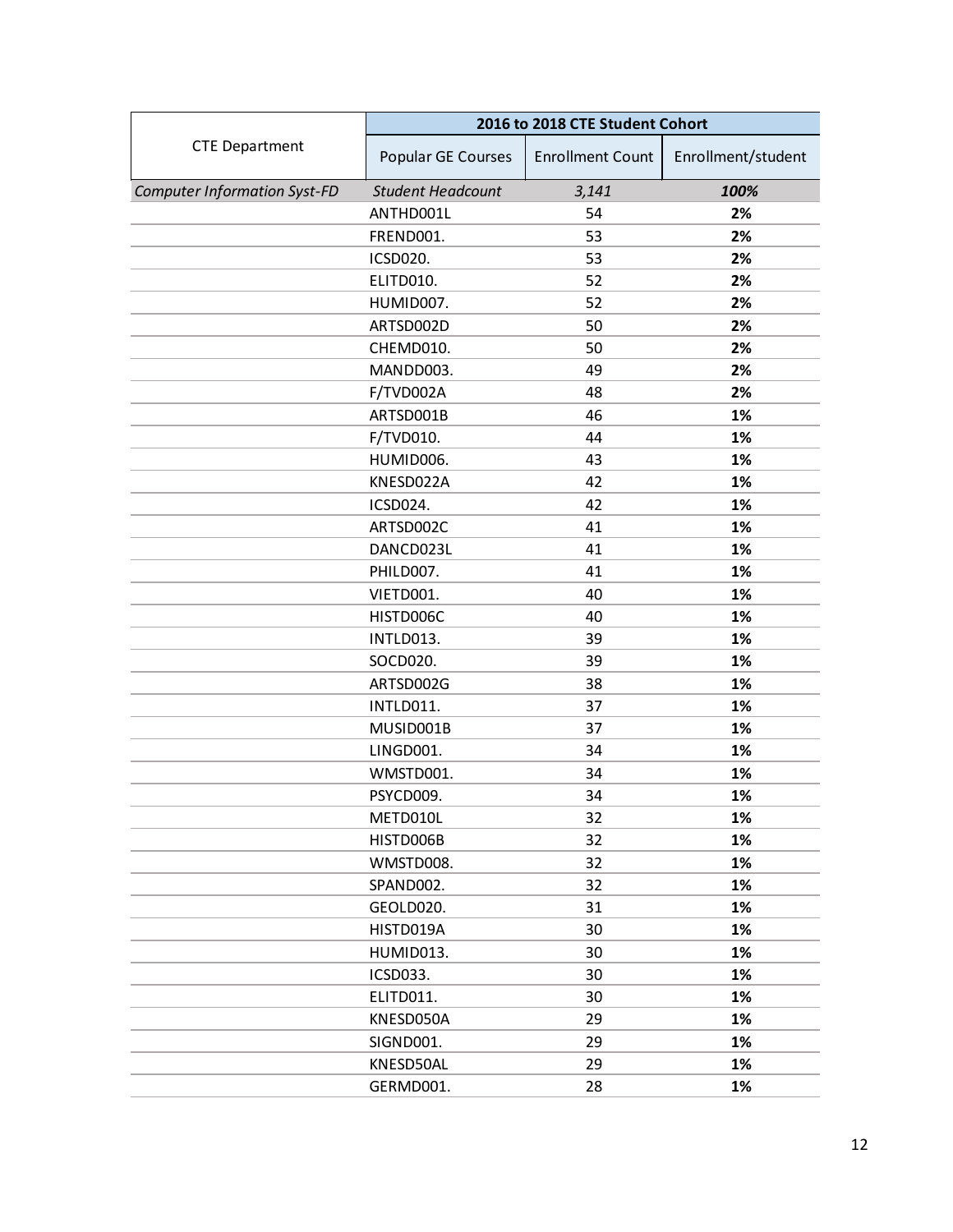|                                     | 2016 to 2018 CTE Student Cohort |                         |                    |
|-------------------------------------|---------------------------------|-------------------------|--------------------|
| <b>CTE Department</b>               | Popular GE Courses              | <b>Enrollment Count</b> | Enrollment/student |
| <b>Computer Information Syst-FD</b> | <b>Student Headcount</b>        | 3,141                   | 100%               |
|                                     | ICSD011.                        | 28                      | 1%                 |
|                                     | HLTHD021.                       | 28                      | 1%                 |
|                                     | ELITD022.                       | 28                      | 1%                 |
|                                     | ANTHD003.                       | 28                      | 1%                 |
|                                     | <b>BUSD021.</b>                 | 27                      | 1%                 |
|                                     | ARTSD002B                       | 27                      | 1%                 |
|                                     | F/TVD002C                       | 26                      | 1%                 |
|                                     | EWRTD030.                       | 26                      | 1%                 |
|                                     | PSYCD006.                       | 26                      | 1%                 |
|                                     | <b>BUSD056.</b>                 | 25                      | 1%                 |
|                                     | PSYCD012.                       | 24                      | 1%                 |
|                                     | INTLD010.                       | 24                      | 1%                 |
|                                     | ICSD022.                        | 24                      | 1%                 |
|                                     | FREND002.                       | 24                      | 1%                 |
|                                     | KNESD19AX                       | 24                      | 1%                 |
|                                     | KNESD005A                       | 23                      | 1%                 |
|                                     | KNESD032A                       | 23                      | 1%                 |
|                                     | KNESD052.                       | 23                      | 1%                 |
|                                     | POLID002.                       | 23                      | 1%                 |
|                                     | MANDD005.                       | 22                      | 1%                 |
|                                     | HUMID001H                       | 22                      | 1%                 |
|                                     | VIETD003.                       | 22                      | 1%                 |
|                                     | KORED002.                       | 21                      | 1%                 |
|                                     | C DD010G                        | 21                      | 1%                 |
|                                     | ASTRD015L                       | 20                      | 1%                 |
|                                     | MUSID001D                       | 20                      | 1%                 |
|                                     | JAPND004.                       | 20                      | 1%                 |
|                                     | ICSD010.                        | 19                      | 1%                 |
|                                     | ICSD035.                        | 19                      | 1%                 |
|                                     | ELITD024.                       | 18                      | 1%                 |
|                                     | COMMD009.                       | 18                      | 1%                 |
|                                     | HUMAD020.                       | 18                      | 1%                 |
|                                     | GERMD002.                       | 18                      | 1%                 |
|                                     | KNESD15EX                       | 18                      | 1%                 |
|                                     | VIETD002.                       | 18                      | 1%                 |
|                                     | BIOLD013.                       | 17                      | 1%                 |
|                                     | MANDD006.                       | 17                      | 1%                 |
|                                     | KNESD022B                       | 17                      | 1%                 |
|                                     | C DD010H                        | 17                      | 1%                 |
|                                     | ICSD030.                        | 17                      | 1%                 |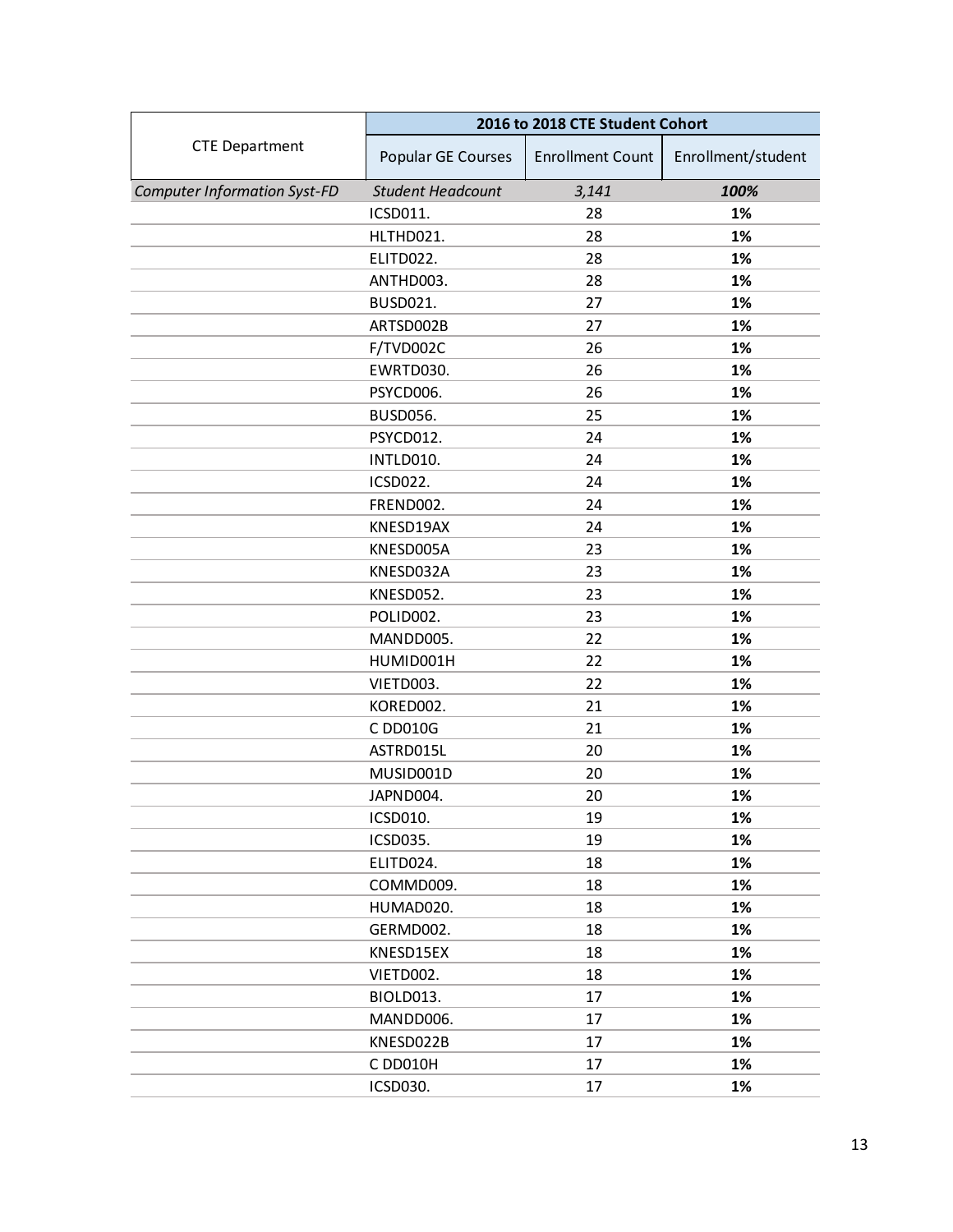|                                     | 2016 to 2018 CTE Student Cohort |                         |                    |
|-------------------------------------|---------------------------------|-------------------------|--------------------|
| <b>CTE Department</b>               | Popular GE Courses              | <b>Enrollment Count</b> | Enrollment/student |
| <b>Computer Information Syst-FD</b> | <b>Student Headcount</b>        | 3,141                   | 100%               |
|                                     | KNESD001A                       | 17                      | 1%                 |
|                                     | SOCD035.                        | 16                      | 1%                 |
|                                     | POLID005.                       | 16                      | 1%                 |
|                                     | MANDD004.                       | 16                      | 1%                 |
|                                     | KNESD025A                       | 16                      | 1%                 |
|                                     | HISTD019B                       | 16                      | 1%                 |
|                                     | DANCD024A                       | 15                      | 0%                 |
|                                     | DANCD022K                       | 15                      | 0%                 |
|                                     | KNESD05AX                       | 15                      | 0%                 |
|                                     | KNESD019A                       | 15                      | 0%                 |
|                                     | KNESD037E                       | 15                      | 0%                 |
|                                     | KNESD031A                       | 15                      | 0%                 |
|                                     | ELITD017.                       | 15                      | 0%                 |
|                                     | BIOLD006C                       | 15                      | 0%                 |
|                                     | DANCD025A                       | 14                      | 0%                 |
|                                     | KORED003.                       | 14                      | 0%                 |
|                                     | KNESD001B                       | 14                      | 0%                 |
|                                     | ICSD044.                        | 14                      | 0%                 |
|                                     | POLID003.                       | 14                      | 0%                 |
|                                     | FREND003.                       | 14                      | 0%                 |
|                                     | P ED032M                        | 13                      | 0%                 |
|                                     | KNESD029A                       | 13                      | 0%                 |
|                                     | KNESD31BX                       | 13                      | 0%                 |
|                                     | JAPND005.                       | 13                      | 0%                 |
|                                     | EWRTD01AH                       | 13                      | 0%                 |
|                                     | ECOND001H                       | 13                      | 0%                 |
|                                     | KNESD015E                       | 13                      | 0%                 |
|                                     | PHTGD021.                       | 13                      | 0%                 |
|                                     | HUMID015.                       | 13                      | 0%                 |
|                                     | SPAND003.                       | 12                      | 0%                 |
|                                     | PHILD020B                       | 12                      | 0%                 |
|                                     | KNESD15CX                       | 12                      | 0%                 |
|                                     | HNDID001.                       | 12                      | 0%                 |
|                                     | HISTD009.                       | 12                      | 0%                 |
|                                     | KNESD045.                       | 11                      | 0%                 |
|                                     | P ED032K                        | 11                      | 0%                 |
|                                     | HUMID010.                       | 11                      | 0%                 |
|                                     | HISTD010.                       | 11                      | 0%                 |
|                                     | KNESD022E                       | 11                      | 0%                 |
|                                     | KNESD19DX                       | 11                      | 0%                 |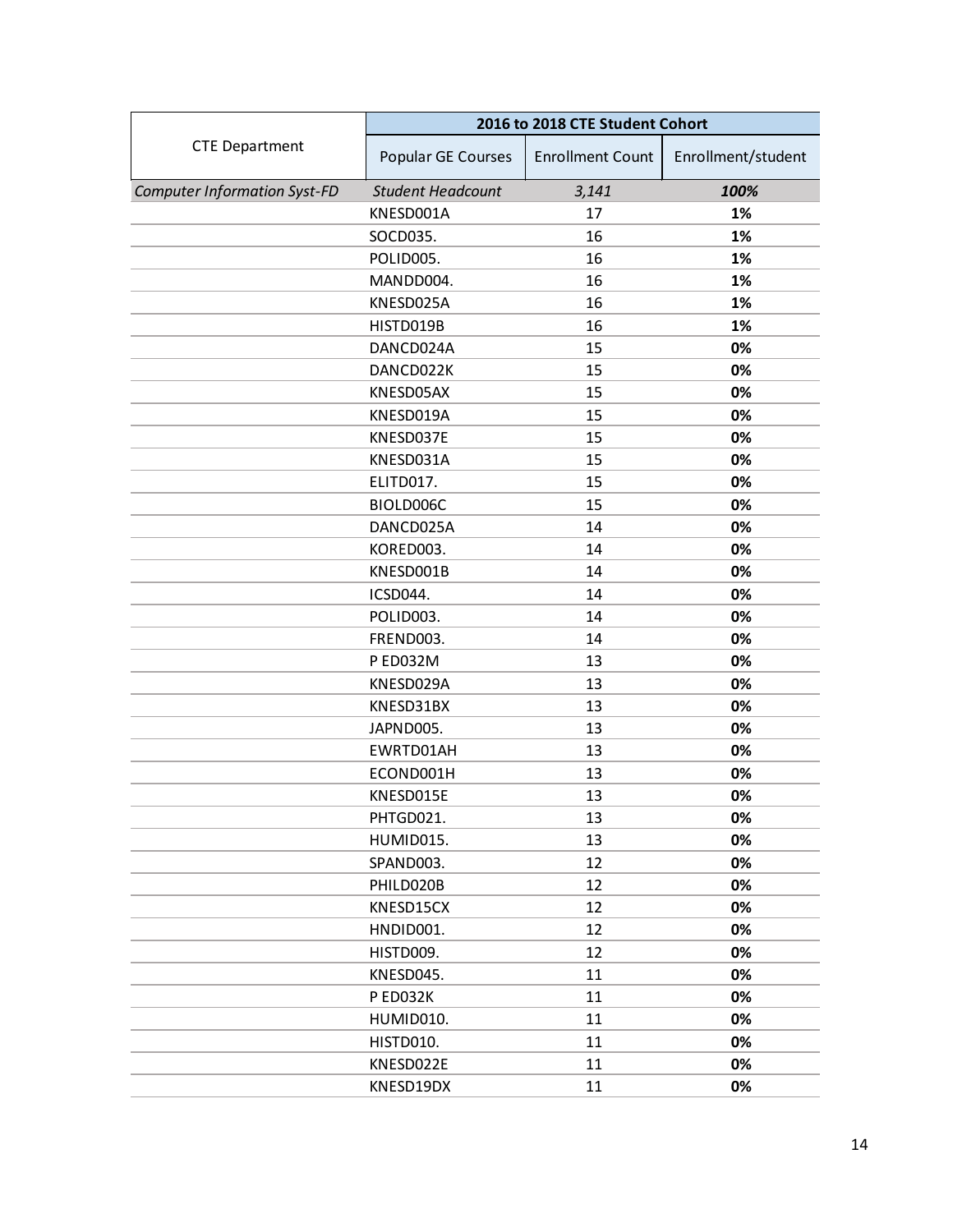|                                     | 2016 to 2018 CTE Student Cohort |                         |                    |
|-------------------------------------|---------------------------------|-------------------------|--------------------|
| <b>CTE Department</b>               | Popular GE Courses              | <b>Enrollment Count</b> | Enrollment/student |
| <b>Computer Information Syst-FD</b> | <b>Student Headcount</b>        | 3,141                   | 100%               |
|                                     | ECOND002H                       | 11                      | 0%                 |
|                                     | PSYCD010G                       | 11                      | 0%                 |
|                                     | F/TVD075G                       | 11                      | 0%                 |
|                                     | PHILD024.                       | 11                      | 0%                 |
|                                     | KNESD022D                       | 11                      | 0%                 |
|                                     | ICSD029.                        | 11                      | 0%                 |
|                                     | RUSSD003.                       | 11                      | 0%                 |
|                                     | PHILD020A                       | 10                      | 0%                 |
|                                     | KNESD019D                       | 10                      | 0%                 |
|                                     | <b>P ED038W</b>                 | 10                      | 0%                 |
|                                     | ICSD045.                        | 10                      | 0%                 |
|                                     | P ED045.                        | 10                      | 0%                 |
|                                     | MATHD010H                       | 10                      | 0%                 |
|                                     | POLID015.                       | 10                      | 0%                 |
|                                     | KNESD25AX                       | 10                      | 0%                 |
|                                     | KNESD012G                       | 10                      | 0%                 |
|                                     | KNESD31AX                       | 10                      | 0%                 |
|                                     | ELITD021.                       | 9                       | 0%                 |
|                                     | P ED032B                        | 9                       | 0%                 |
|                                     | KNESD039A                       | 9                       | 0%                 |
|                                     | KNESD015C                       | 9                       | 0%                 |
|                                     | KNESD19EX                       | 9                       | 0%                 |
|                                     | KNESD054.                       | 9                       | 0%                 |
|                                     | KNESD36AX                       | 9                       | 0%                 |
|                                     | HISTD016B                       | 9                       | 0%                 |
|                                     | EWRTD002H                       | 9                       | 0%                 |
|                                     | KNESD22AX                       | 9                       | 0%                 |
|                                     | ESLD006.                        | 9                       | 0%                 |
|                                     | ICSD016B                        | 9                       | 0%                 |
|                                     | PERSD002.                       | 9                       | 0%                 |
|                                     | KNESD012D                       | 9                       | 0%                 |
|                                     | GERMD003.                       | 9                       | 0%                 |
|                                     | ICSD009.                        | 9                       | 0%                 |
|                                     | DANCD023M                       | 9                       | 0%                 |
|                                     | INTLD019A                       | 9                       | 0%                 |
|                                     | P ED032P                        | 8                       | 0%                 |
|                                     | ELITD048A                       | 8                       | 0%                 |
|                                     | EWRTD001C                       | 8                       | 0%                 |
|                                     | ICSD046.                        | 8                       | 0%                 |
|                                     | <b>PED045X</b>                  | 8                       | 0%                 |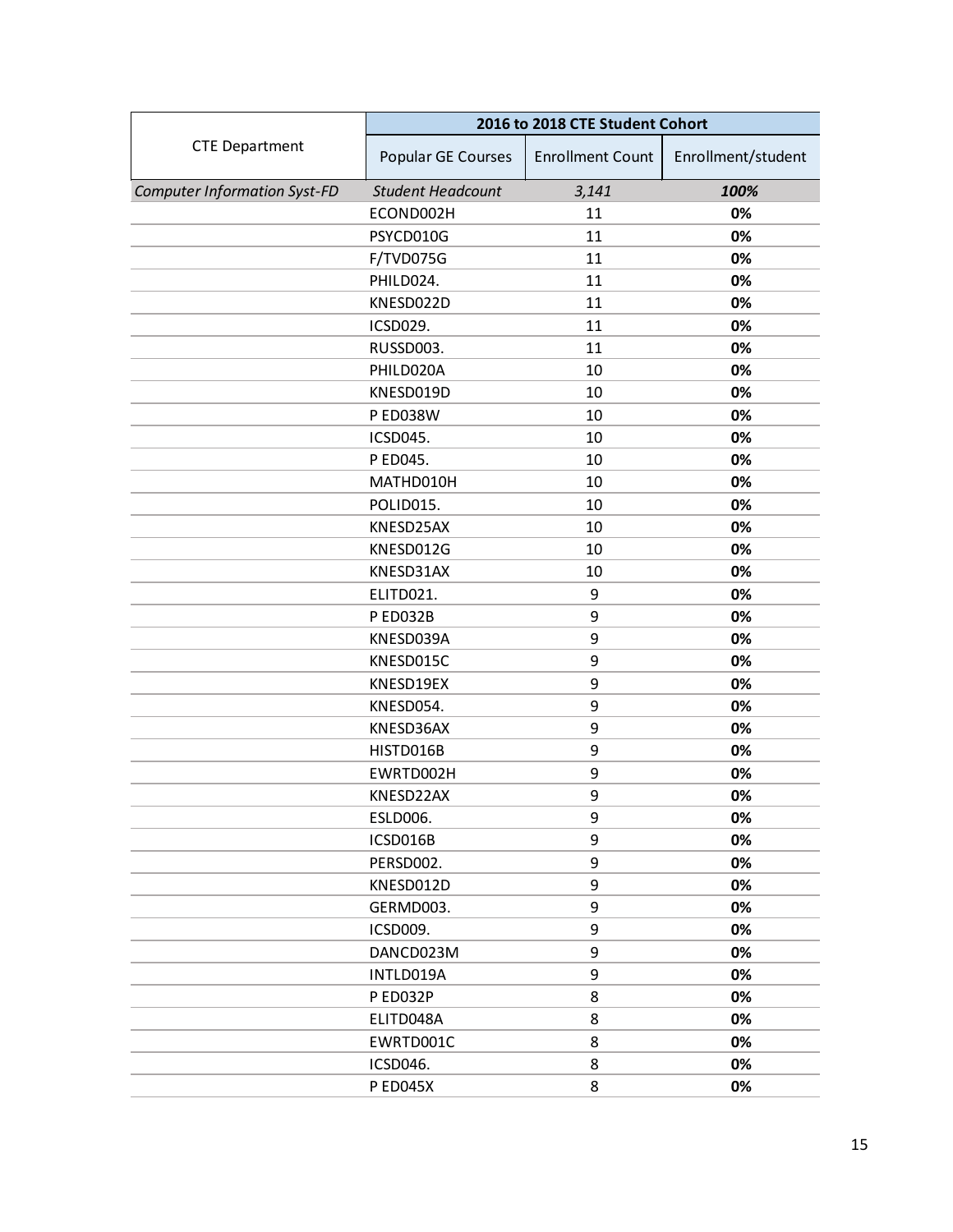|                                     | 2016 to 2018 CTE Student Cohort |                         |                    |
|-------------------------------------|---------------------------------|-------------------------|--------------------|
| <b>CTE Department</b>               | Popular GE Courses              | <b>Enrollment Count</b> | Enrollment/student |
| <b>Computer Information Syst-FD</b> | <b>Student Headcount</b>        | 3,141                   | 100%               |
|                                     | GERMD004.                       | 8                       | 0%                 |
|                                     | C DD012.                        | 8                       | 0%                 |
|                                     | PERSD001.                       | 8                       | 0%                 |
|                                     | HUMID020.                       | 8                       | 0%                 |
|                                     | ANTHD007.                       | 8                       | 0%                 |
|                                     | KNESD038A                       | 8                       | 0%                 |
|                                     | WMSTD009.                       | 8                       | 0%                 |
|                                     | ICSD026.                        | 8                       | 0%                 |
|                                     | RUSSD001.                       | 8                       | 0%                 |
|                                     | SIGND002.                       | 8                       | 0%                 |
|                                     | P ED032N                        | 7                       | 0%                 |
|                                     | DANCD023A                       | $\overline{7}$          | 0%                 |
|                                     | ELITD046A                       | 7                       | 0%                 |
|                                     | ELITD012.                       | 7                       | 0%                 |
|                                     | KNESD11AX                       | $\overline{7}$          | 0%                 |
|                                     | KNESD036A                       | 7                       | 0%                 |
|                                     | RUSSD002.                       | $\overline{7}$          | 0%                 |
|                                     | JAPND006.                       | 7                       | 0%                 |
|                                     | KNESD32AX                       | 7                       | 0%                 |
|                                     | KNESD032B                       | $\overline{7}$          | 0%                 |
|                                     | COMMD015.                       | $\overline{7}$          | 0%                 |
|                                     | INTLD005.                       | $\overline{7}$          | 0%                 |
|                                     | KNESD19GX                       | 7                       | 0%                 |
|                                     | PSYCD010H                       | 7                       | 0%                 |
|                                     | PEAD002X                        | 7                       | 0%                 |
|                                     | DANCD037A                       | 6                       | 0%                 |
|                                     | DANCD022.                       | 6                       | 0%                 |
|                                     | ANTHD006.                       | 6                       | 0%                 |
|                                     | HNDID002.                       | 6                       | 0%                 |
|                                     | INTLD033.                       | 6                       | 0%                 |
|                                     | ADMJD029.                       | 6                       | 0%                 |
|                                     | ANTHD004.                       | 6                       | 0%                 |
|                                     | MATHD044.                       | 6                       | 0%                 |
|                                     | SOCD028.                        | 6                       | 0%                 |
|                                     | <b>PED048W</b>                  | 6                       | 0%                 |
|                                     | ICSD021.                        | 6                       | 0%                 |
|                                     | HUMID005.                       | 6                       | 0%                 |
|                                     | PERSD003.                       | 6                       | 0%                 |
|                                     | PEAD001X                        | 6                       | 0%                 |
|                                     | HISTD06AH                       | 6                       | 0%                 |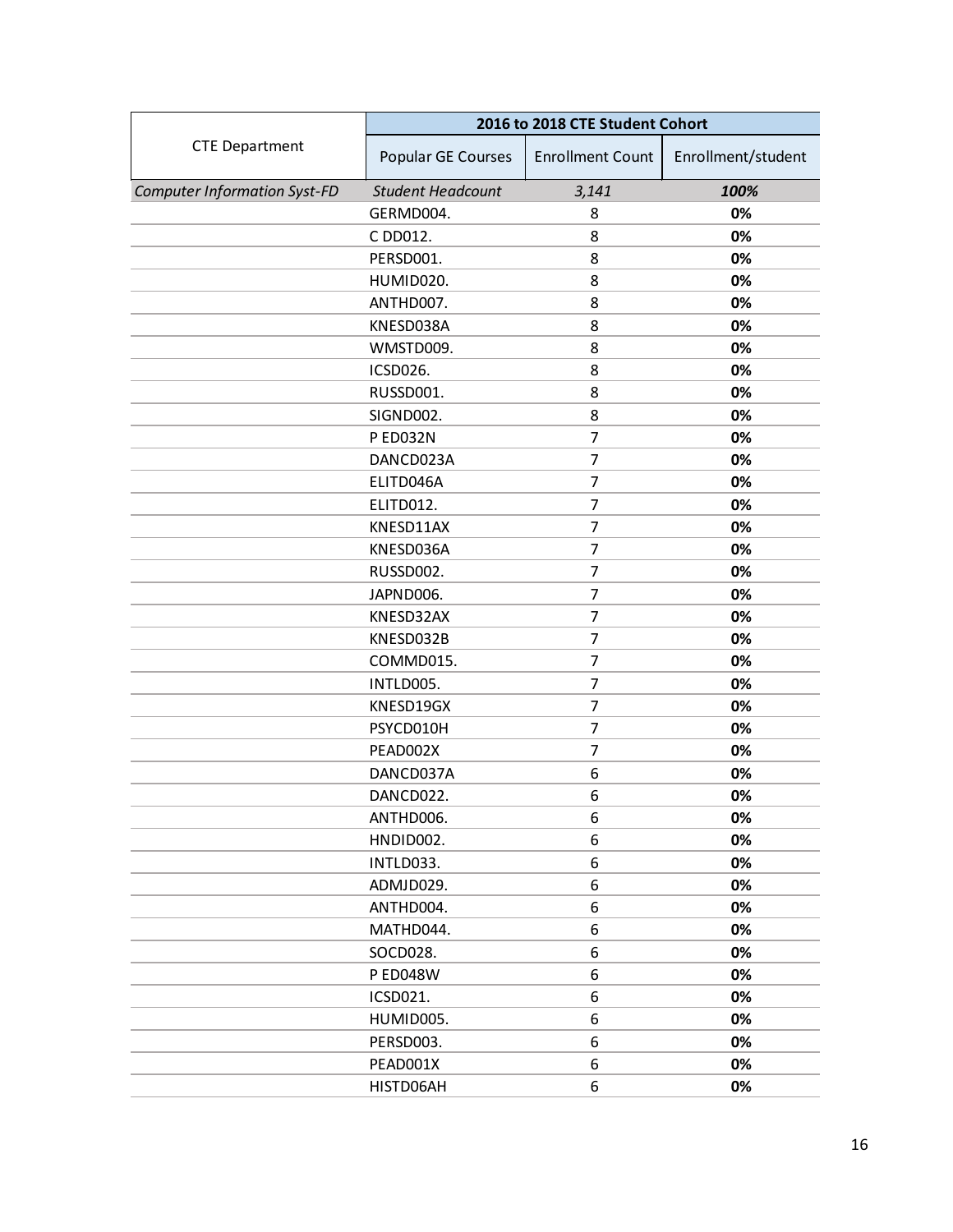|                                     | 2016 to 2018 CTE Student Cohort |                         |                    |
|-------------------------------------|---------------------------------|-------------------------|--------------------|
| <b>CTE Department</b>               | Popular GE Courses              | <b>Enrollment Count</b> | Enrollment/student |
| <b>Computer Information Syst-FD</b> | <b>Student Headcount</b>        | 3,141                   | 100%               |
|                                     | KNESD37AX                       | 6                       | 0%                 |
|                                     | HISTD06CH                       | 6                       | 0%                 |
|                                     | EDUCD046.                       | 6                       | 0%                 |
|                                     | ICSD043.                        | 6                       | 0%                 |
|                                     | <b>P ED032T</b>                 | 5                       | 0%                 |
|                                     | ITALD001.                       | 5                       | 0%                 |
|                                     | ESCID020.                       | 5                       | 0%                 |
|                                     | ELITD039.                       | 5                       | 0%                 |
|                                     | SOCD005.                        | 5                       | 0%                 |
|                                     | MUSID001C                       | 5                       | 0%                 |
|                                     | KNESD031B                       | 5                       | 0%                 |
|                                     | KNESD053.                       | 5                       | 0%                 |
|                                     | WMSTD021.                       | 5                       | 0%                 |
|                                     | COMMD007.                       | 5                       | 0%                 |
|                                     | MASGD050A                       | 5                       | 0%                 |
|                                     | P ED38WX                        | 5                       | 0%                 |
|                                     | P ED48MX                        | 5                       | 0%                 |
|                                     | PSYCD003.                       | 5                       | 0%                 |
|                                     | ELITD046B                       | 5                       | 0%                 |
|                                     | ECOND004.                       | 5                       | 0%                 |
|                                     | KNESD038B                       | 5                       | 0%                 |
|                                     | KNESD007A                       | 5                       | 0%                 |
|                                     | KNESD25BX                       | 5                       | 0%                 |
|                                     | KNESD019G                       | 5                       | 0%                 |
|                                     | KNESD026A                       | 5                       | 0%                 |
|                                     | KNESD022C                       | 5                       | 0%                 |
|                                     | P ED48WX                        | 5                       | 0%                 |
|                                     | P ED039M                        | 5                       | 0%                 |
|                                     | P ED39MX                        | 4                       | 0%                 |
|                                     | KNESD016A                       | 4                       | 0%                 |
|                                     | ICSD027.                        | 4                       | 0%                 |
|                                     | P ED048M                        | 4                       | 0%                 |
|                                     | COMMD008.                       | 4                       | 0%                 |
|                                     | KNESD012H                       | 4                       | 0%                 |
|                                     | ITALD002.                       | 4                       | 0%                 |
|                                     | WMSTD003C                       | 4                       | 0%                 |
|                                     | ICSD031.                        | 4                       | 0%                 |
|                                     | HUMID018.                       | 4                       | 0%                 |
|                                     | KNESD019E                       | 4                       | 0%                 |
|                                     | HNDID003.                       | 4                       | 0%                 |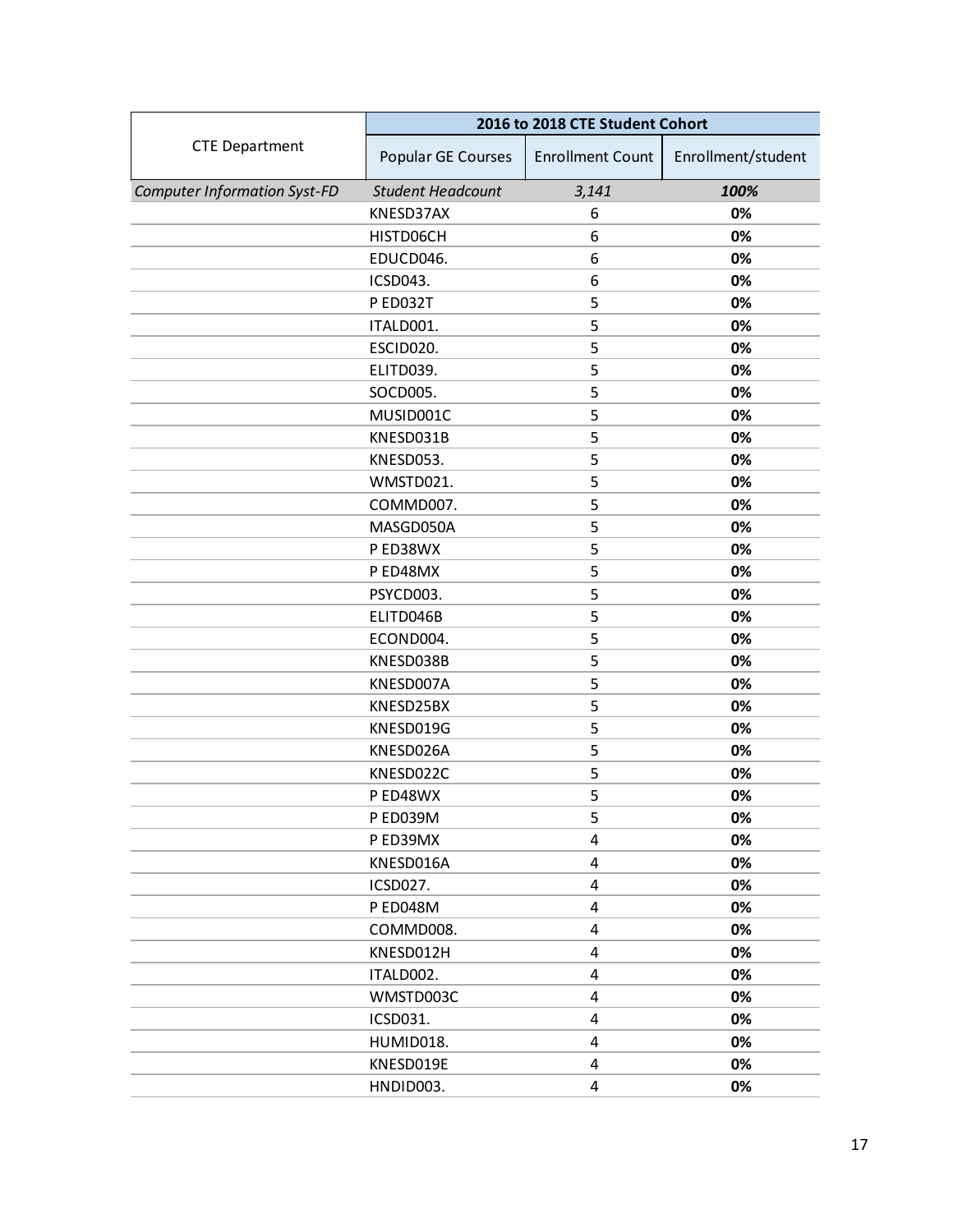|                                     | 2016 to 2018 CTE Student Cohort |                         |                    |
|-------------------------------------|---------------------------------|-------------------------|--------------------|
| <b>CTE Department</b>               | Popular GE Courses              | <b>Enrollment Count</b> | Enrollment/student |
| <b>Computer Information Syst-FD</b> | <b>Student Headcount</b>        | 3,141                   | 100%               |
|                                     | COMMD016.                       | 4                       | 0%                 |
|                                     | ICSD017.                        | 4                       | 0%                 |
|                                     | P ED032L                        | 4                       | 0%                 |
|                                     | P ED041.                        | 4                       | 0%                 |
|                                     | ANTHD002H                       | 4                       | 0%                 |
|                                     | PSYCD051.                       | 4                       | 0%                 |
|                                     | ELITD048C                       | $\overline{4}$          | 0%                 |
|                                     | WMSTD012.                       | 4                       | 0%                 |
|                                     | KNESD002A                       | 4                       | 0%                 |
|                                     | POLID017.                       | 4                       | 0%                 |
|                                     | HISTD016A                       | $\overline{4}$          | 0%                 |
|                                     | ICSD016A                        | $\overline{4}$          | 0%                 |
|                                     | KNESD001C                       | 3                       | 0%                 |
|                                     | PHILD020C                       | 3                       | 0%                 |
|                                     | HISTD007A                       | 3                       | 0%                 |
|                                     | ARTSD002H                       | 3                       | 0%                 |
|                                     | P ED043.                        | 3                       | 0%                 |
|                                     | DANCD025B                       | 3                       | 0%                 |
|                                     | ELITD019.                       | 3                       | 0%                 |
|                                     | ARTSD002J                       | 3                       | 0%                 |
|                                     | ECOND003.                       | 3                       | 0%                 |
|                                     | <b>P ED044M</b>                 | 3                       | 0%                 |
|                                     | C DD064.                        | 3                       | 0%                 |
|                                     | KNESD31CX                       | 3                       | 0%                 |
|                                     | P ED032S                        | 3                       | 0%                 |
|                                     | DANCD024B                       | 3                       | 0%                 |
|                                     | KNESD22CX                       | 3                       | 0%                 |
|                                     | KNESD032C                       | 3                       | 0%                 |
|                                     | KNESD22BX                       | 3                       | 0%                 |
|                                     | P ED32JX                        | 3                       | 0%                 |
|                                     | ANTHD001H                       | 3                       | 0%                 |
|                                     | EWRTD01BH                       | 3                       | 0%                 |
|                                     | KNESD012E                       | 3                       | 0%                 |
|                                     | <b>PED041X</b>                  | 3                       | 0%                 |
|                                     | INTLD021.                       | 3                       | 0%                 |
|                                     | P ED32LX                        | 3                       | 0%                 |
|                                     | <b>ICSD032.</b>                 | 3                       | 0%                 |
|                                     | ELITD046C                       | 3                       | 0%                 |
|                                     | KNESD039B                       | 3                       | 0%                 |
|                                     | SPAND004.                       | 3                       | 0%                 |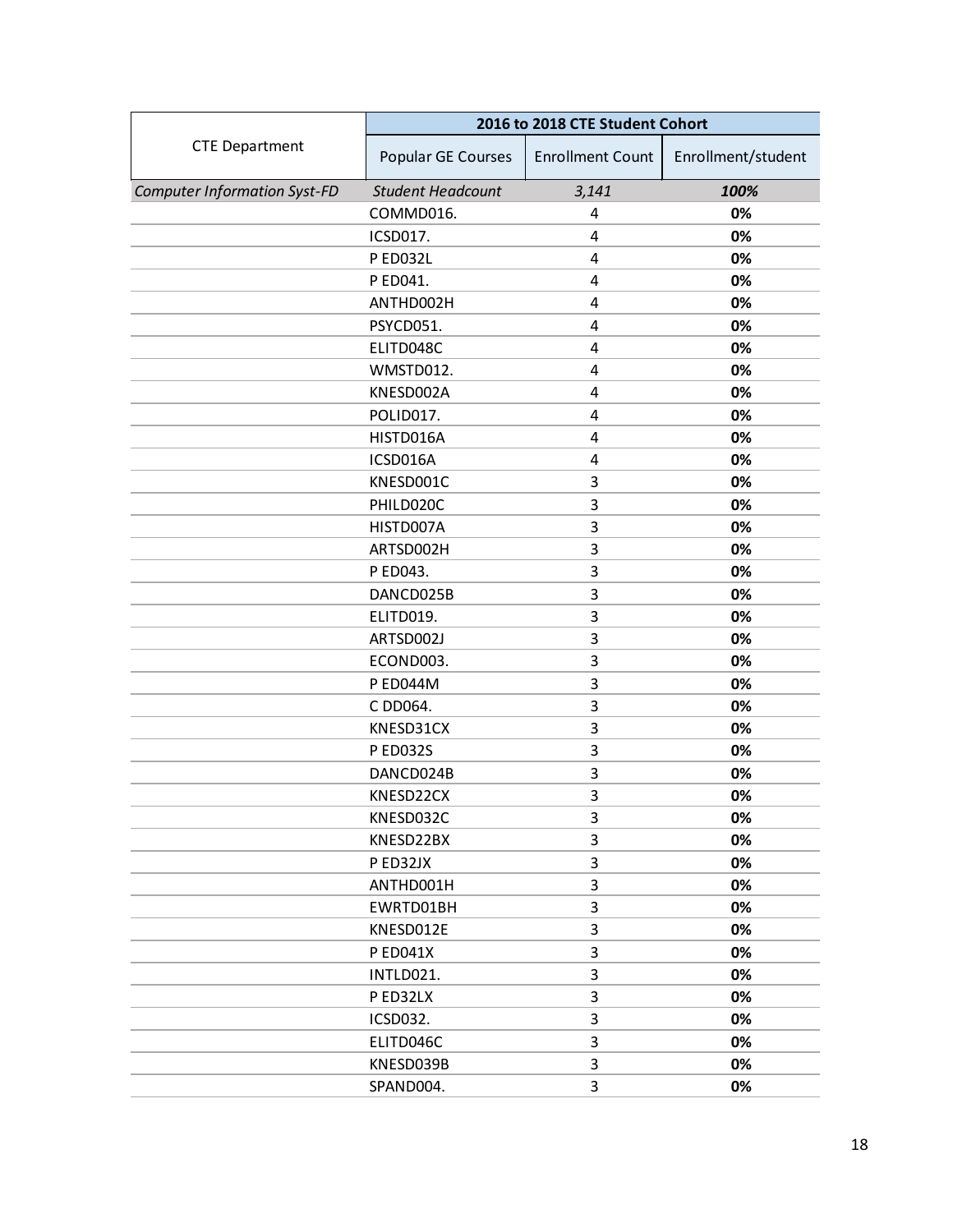|                                     | 2016 to 2018 CTE Student Cohort |                         |                    |
|-------------------------------------|---------------------------------|-------------------------|--------------------|
| <b>CTE Department</b>               | Popular GE Courses              | <b>Enrollment Count</b> | Enrollment/student |
| <b>Computer Information Syst-FD</b> | <b>Student Headcount</b>        | 3,141                   | 100%               |
|                                     | ECOND005.                       | 3                       | 0%                 |
|                                     | KNESD37BX                       | 3                       | 0%                 |
|                                     | KNESD39AX                       | 3                       | 0%                 |
|                                     | WMSTD028.                       | 3                       | 0%                 |
|                                     | ICSD037.                        | 3                       | 0%                 |
|                                     | KNESD039C                       | $\overline{2}$          | 0%                 |
|                                     | P ED44MY                        | $\overline{2}$          | 0%                 |
|                                     | DANCD023N                       | $\overline{2}$          | 0%                 |
|                                     | P ED44MX                        | $\overline{2}$          | 0%                 |
|                                     | PED032F                         | $\overline{2}$          | 0%                 |
|                                     | <b>PED046X</b>                  | $\overline{2}$          | 0%                 |
|                                     | PHILD014B                       | $\overline{2}$          | 0%                 |
|                                     | P ED046.                        | $\overline{2}$          | 0%                 |
|                                     | ITALD003.                       | $\overline{2}$          | 0%                 |
|                                     | POLID016.                       | $\overline{2}$          | 0%                 |
|                                     | ARTSD002L                       | $\overline{2}$          | 0%                 |
|                                     | KNESD005C                       | $\overline{2}$          | 0%                 |
|                                     | ICSD038A                        | $\overline{2}$          | 0%                 |
|                                     | KNESD026B                       | $\overline{2}$          | 0%                 |
|                                     | P ED043X                        | $\overline{2}$          | 0%                 |
|                                     | PHILD030.                       | $\overline{2}$          | 0%                 |
|                                     | ELITD048B                       | $\overline{2}$          | 0%                 |
|                                     | HISTD018B                       | $\overline{2}$          | 0%                 |
|                                     | ESCID030.                       | $\overline{2}$          | 0%                 |
|                                     | ICSD018B                        | $\overline{2}$          | 0%                 |
|                                     | KNESD32BX                       | $\overline{2}$          | 0%                 |
|                                     | P ED032H                        | $\overline{2}$          | 0%                 |
|                                     | HISTD03BH                       | $\overline{2}$          | 0%                 |
|                                     | PHILD049.                       | $\overline{2}$          | 0%                 |
|                                     | BIOLD010H                       | 2                       | 0%                 |
|                                     | HISTD03CH                       | $\overline{2}$          | 0%                 |
|                                     | ELITD008.                       | $\overline{2}$          | 0%                 |
|                                     | KNESD26AX                       | $\overline{2}$          | 0%                 |
|                                     | KNESD15AX                       | $\overline{2}$          | 0%                 |
|                                     | KNESD029B                       | 2                       | 0%                 |
|                                     | KNESD16AX                       | $\overline{2}$          | 0%                 |
|                                     | ICSD038B                        | $\overline{2}$          | 0%                 |
|                                     | MATHD046.                       | $\overline{2}$          | 0%                 |
|                                     | HISTD018A                       | $\overline{2}$          | 0%                 |
|                                     | P ED32MX                        | $\overline{2}$          | 0%                 |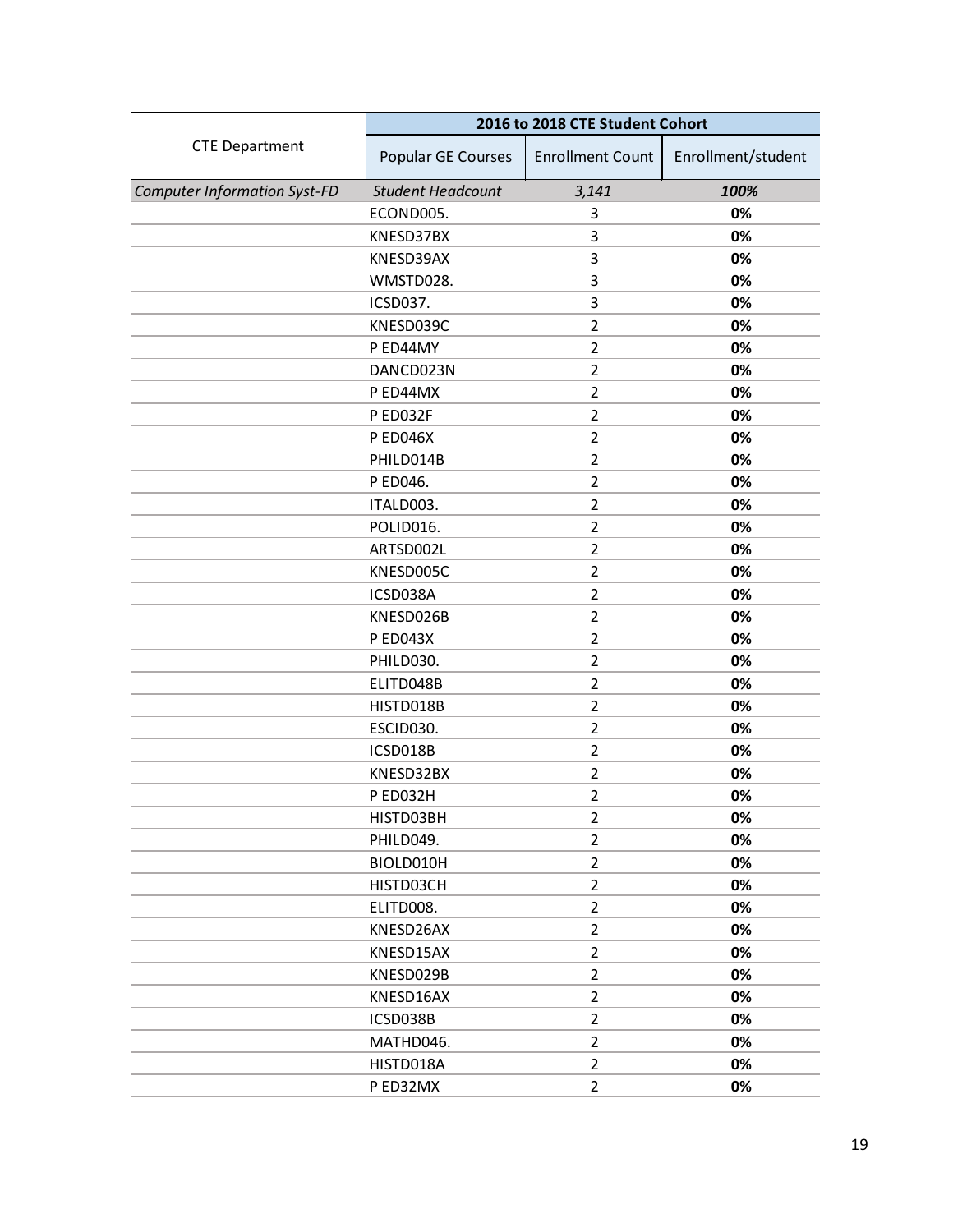|                                     | 2016 to 2018 CTE Student Cohort |                         |                    |
|-------------------------------------|---------------------------------|-------------------------|--------------------|
| <b>CTE Department</b>               | Popular GE Courses              | <b>Enrollment Count</b> | Enrollment/student |
| <b>Computer Information Syst-FD</b> | <b>Student Headcount</b>        | 3,141                   | 100%               |
|                                     | ARTSD03TC                       | $\overline{2}$          | 0%                 |
|                                     | P ED032I                        | $\overline{2}$          | 0%                 |
|                                     | <b>PED044W</b>                  | $\overline{2}$          | 0%                 |
|                                     | P ED44WY                        | $\overline{2}$          | 0%                 |
|                                     | HISTD06BH                       | $\overline{2}$          | 0%                 |
|                                     | HUMID009H                       | $\overline{2}$          | 0%                 |
|                                     | KNESD038C                       | $\overline{2}$          | 0%                 |
|                                     | KNESD011A                       | $\overline{2}$          | 0%                 |
|                                     | WMSTD024.                       | $\mathbf{1}$            | 0%                 |
|                                     | KNESD37CX                       | $\mathbf{1}$            | 0%                 |
|                                     | KNESD22DX                       | $\mathbf{1}$            | 0%                 |
|                                     | ANTHD068.                       | $\mathbf{1}$            | 0%                 |
|                                     | BIOLD06CH                       | $\mathbf{1}$            | 0%                 |
|                                     | COMMD001H                       | $\mathbf{1}$            | 0%                 |
|                                     | P ED039W                        | $\mathbf{1}$            | 0%                 |
|                                     | WMSTD049.                       | $\mathbf{1}$            | 0%                 |
|                                     | <b>P ED032J</b>                 | $\mathbf{1}$            | 0%                 |
|                                     | P ED42WX                        | $\mathbf{1}$            | 0%                 |
|                                     | INTLD022.                       | $\mathbf{1}$            | 0%                 |
|                                     | DANCD022L                       | $\mathbf{1}$            | 0%                 |
|                                     | DANCD037B                       | $\mathbf{1}$            | 0%                 |
|                                     | KNESD33AX                       | $\mathbf{1}$            | 0%                 |
|                                     | ICSD019.                        | $\mathbf{1}$            | 0%                 |
|                                     | KNESD37DX                       | $\mathbf{1}$            | 0%                 |
|                                     | INTLD008.                       | $\mathbf{1}$            | 0%                 |
|                                     | WMSTD025.                       | $\mathbf{1}$            | 0%                 |
|                                     | INTLD024.                       | $\mathbf{1}$            | 0%                 |
|                                     | BIOLD06AH                       | $\mathbf{1}$            | 0%                 |
|                                     | KNESD005B                       | $\mathbf{1}$            | 0%                 |
|                                     | ICSD025.                        | $\mathbf{1}$            | 0%                 |
|                                     | KNESD001D                       | $\mathbf{1}$            | 0%                 |
|                                     | <b>PED032W</b>                  | $\mathbf{1}$            | 0%                 |
|                                     | ICSD018A                        | $\mathbf{1}$            | 0%                 |
|                                     | KNESD037A                       | $\mathbf{1}$            | 0%                 |
|                                     | HISTD007B                       | $\mathbf{1}$            | 0%                 |
|                                     | HISTD17AH                       | $\mathbf{1}$            | 0%                 |
|                                     | COMMD070.                       | $\mathbf{1}$            | 0%                 |
|                                     | PED32HX                         | $\mathbf{1}$            | 0%                 |
|                                     | <b>P ED047W</b>                 | $\mathbf{1}$            | 0%                 |
|                                     | INTLD019B                       | $\mathbf{1}$            | 0%                 |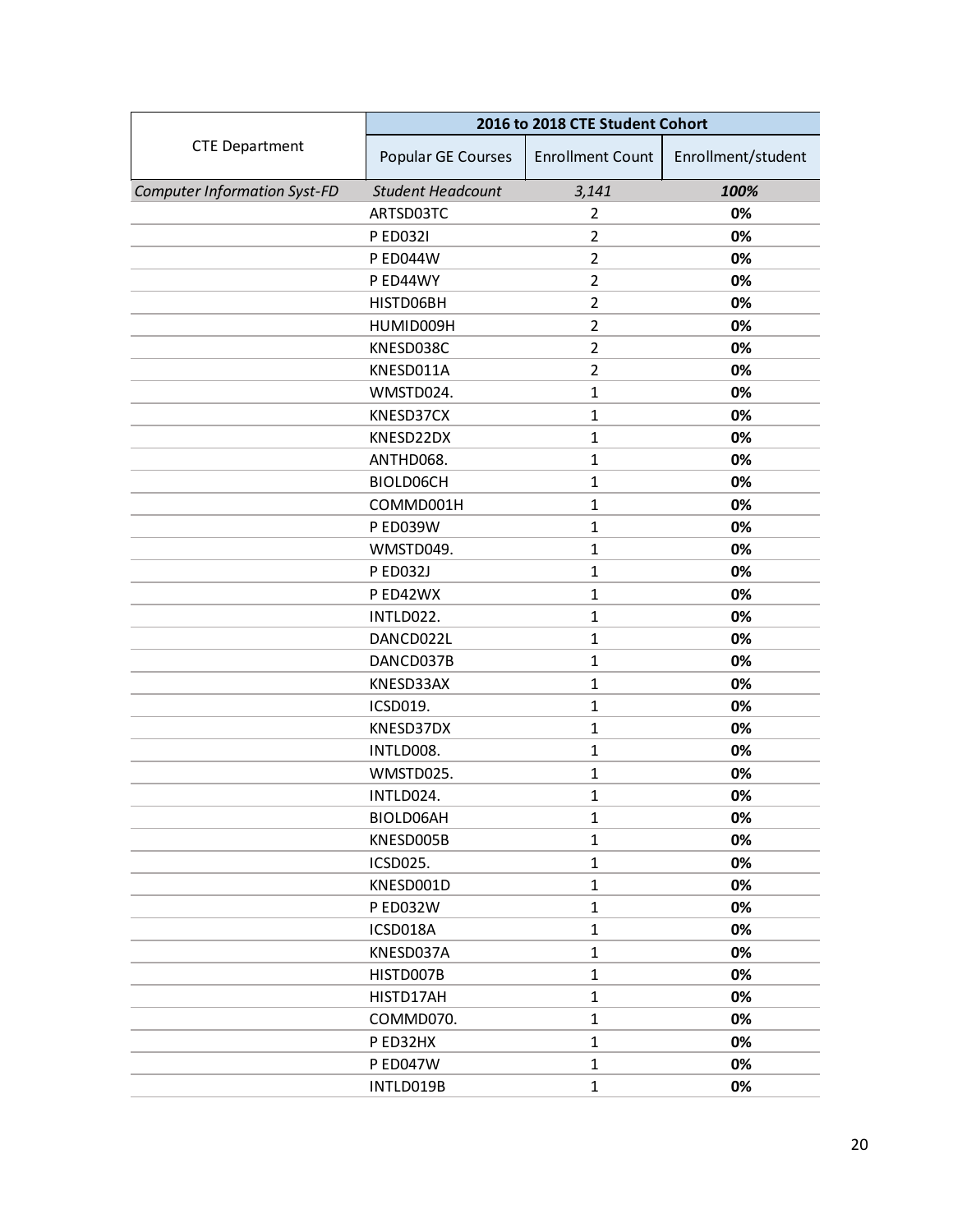<span id="page-20-0"></span>

|                                     | 2016 to 2018 CTE Student Cohort |                         |                    |
|-------------------------------------|---------------------------------|-------------------------|--------------------|
| <b>CTE Department</b>               | Popular GE Courses              | <b>Enrollment Count</b> | Enrollment/student |
| <b>Computer Information Syst-FD</b> | <b>Student Headcount</b>        | 3,141                   | 100%               |
|                                     | KNESD05BX                       | 1                       | 0%                 |
|                                     | KNESD025B                       | $\mathbf{1}$            | 0%                 |
|                                     | P ED39WX                        | $\mathbf{1}$            | 0%                 |
|                                     | POLID017H                       | $\mathbf{1}$            | 0%                 |
|                                     | C DD061.                        | $\mathbf{1}$            | 0%                 |
| Accounting-DA                       | <b>Student Headcount</b>        | 2,650                   | 100%               |
|                                     | HUMID001.                       | 2,182                   | 82%                |
|                                     | MATHD010.                       | 2,045                   | 77%                |
|                                     | ECOND001.                       | 2,023                   | 76%                |
|                                     | ECOND002.                       | 1,948                   | 74%                |
|                                     | EWRTD001A                       | 1,786                   | 67%                |
|                                     | EWRTD002.                       | 1,420                   | 54%                |
|                                     | ASTRD004.                       | 1,027                   | 39%                |
|                                     | POLID001.                       | 984                     | 37%                |
|                                     | ANTHD002.                       | 844                     | 32%                |
|                                     | PSYCD001.                       | 733                     | 28%                |
|                                     | ESCID001.                       | 712                     | 27%                |
|                                     | ANTHD001.                       | 578                     | 22%                |
|                                     | EWRTD001B                       | 526                     | 20%                |
|                                     | ESCID001L                       | 486                     | 18%                |
|                                     | ARTSD001A                       | 462                     | 17%                |
|                                     | HUMAD010.                       | 434                     | 16%                |
|                                     | HISTD017C                       | 406                     | 15%                |
|                                     | HUMID016.                       | 390                     | 15%                |
|                                     | <b>BIOLD010.</b>                | 371                     | 14%                |
|                                     | HISTD017A                       | 366                     | 14%                |
|                                     | SOCD001.                        | 358                     | 14%                |
|                                     | GEOD001.                        | 319                     | 12%                |
|                                     | ICSD005.                        | 317                     | 12%                |
|                                     | PHILD001.                       | 307                     | 12%                |
|                                     | HISTD017B                       | 290                     | 11%                |
|                                     | ESLD005.                        | 284                     | 11%                |
|                                     | METD010.                        | 274                     | 10%                |
|                                     | E SD001.                        | 270                     | 10%                |
|                                     | NUTRD010.                       | 269                     | 10%                |
|                                     | PHILD004.                       | 242                     | 9%                 |
|                                     | DANCD038A                       | 240                     | 9%                 |
|                                     | PHILD008.                       | 240                     | 9%                 |
|                                     | PHILD003.                       | 227                     | 9%                 |
|                                     | ANTHD001L                       | 221                     | 8%                 |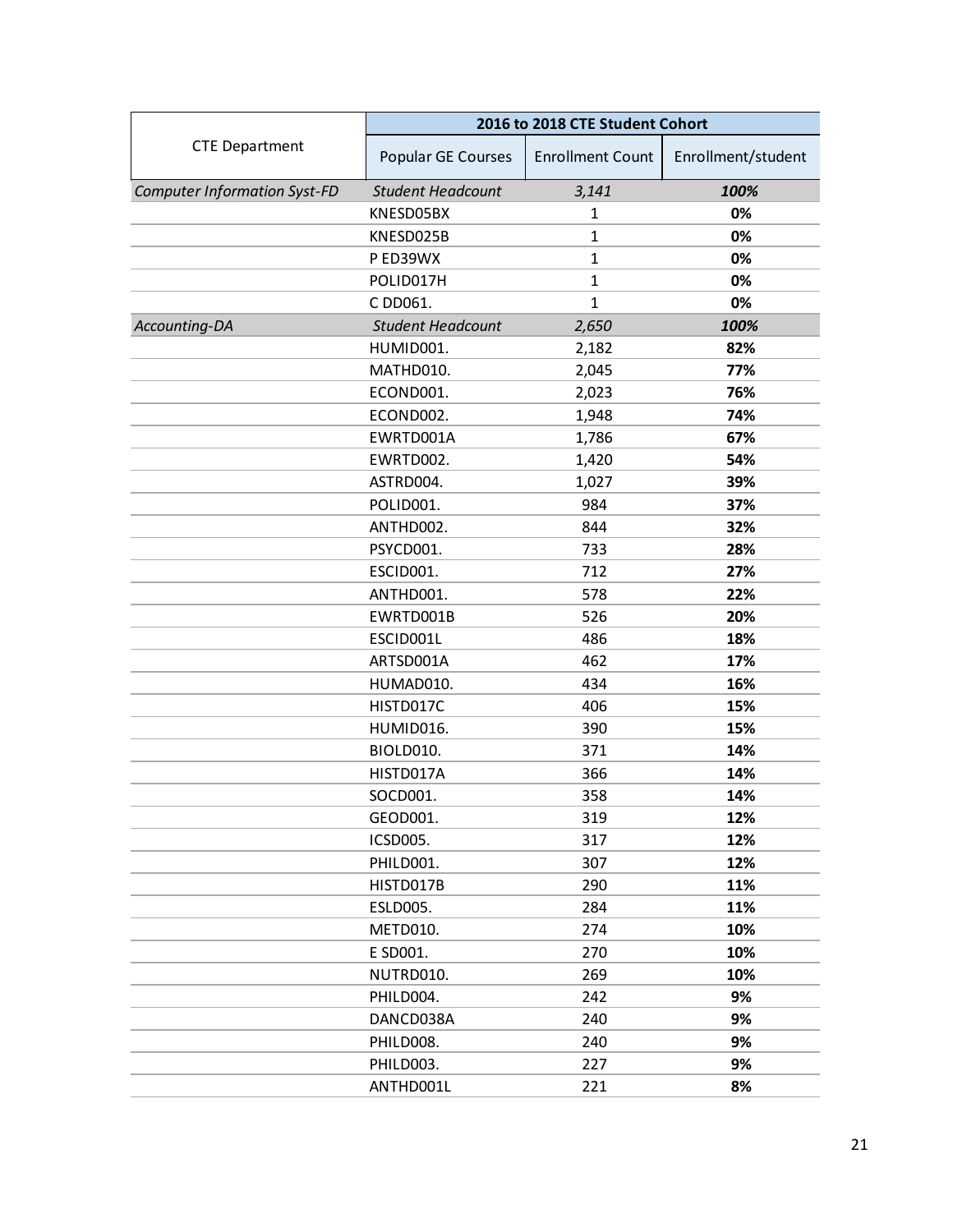|                       | 2016 to 2018 CTE Student Cohort |                         |                    |
|-----------------------|---------------------------------|-------------------------|--------------------|
| <b>CTE Department</b> | Popular GE Courses              | <b>Enrollment Count</b> | Enrollment/student |
| Accounting-DA         | <b>Student Headcount</b>        | 2,650                   | 100%               |
|                       | ESCID019.                       | 210                     | 8%                 |
|                       | E SD003.                        | 192                     | 7%                 |
|                       | ICSD007.                        | 174                     | 7%                 |
|                       | ARTSD002A                       | 168                     | 6%                 |
|                       | JAPND001.                       | 157                     | 6%                 |
|                       | SPAND001.                       | 157                     | 6%                 |
|                       | PHTGD007.                       | 154                     | 6%                 |
|                       | MUSID001A                       | 150                     | 6%                 |
|                       | GEOD010.                        | 147                     | 6%                 |
|                       | HISTD003A                       | 146                     | 6%                 |
|                       | ARTSD002F                       | 142                     | 5%                 |
|                       | PSYCD014.                       | 140                     | 5%                 |
|                       | F/TVD001.                       | 133                     | 5%                 |
|                       | CHEMD001A                       | 132                     | 5%                 |
|                       | COMMD001.                       | 128                     | 5%                 |
|                       | GEOLD010.                       | 125                     | 5%                 |
|                       | PSYCD008.                       | 122                     | 5%                 |
|                       | COMMD010.                       | 118                     | 4%                 |
|                       | ICSD004.                        | 117                     | 4%                 |
|                       | BIOLD011.                       | 109                     | 4%                 |
|                       | HUMID009.                       | 106                     | 4%                 |
|                       | MANDD001.                       | 102                     | 4%                 |
|                       | HISTD003C                       | 99                      | 4%                 |
|                       | ICSD024.                        | 99                      | 4%                 |
|                       | HUMAD050.                       | 96                      | 4%                 |
|                       | KORED001.                       | 90                      | 3%                 |
|                       | HUMID006.                       | 89                      | 3%                 |
|                       | <b>BUSD056.</b>                 | 88                      | 3%                 |
|                       | E SD002.                        | 84                      | 3%                 |
|                       | HUMID007.                       | 83                      | 3%                 |
|                       | ASTRD015L                       | 80                      | 3%                 |
|                       | ASTRD010.                       | 79                      | 3%                 |
|                       | JAPND002.                       | 78                      | 3%                 |
|                       | <b>ICSD020.</b>                 | 74                      | 3%                 |
|                       | HISTD006A                       | 74                      | 3%                 |
|                       | FREND001.                       | 73                      | 3%                 |
|                       | F/TVD002B                       | 72                      | 3%                 |
|                       | METD010L                        | 71                      | 3%                 |
|                       | ARTSD002C                       | 66                      | 2%                 |
|                       | THEAD001.                       | 65                      | 2%                 |
|                       |                                 |                         |                    |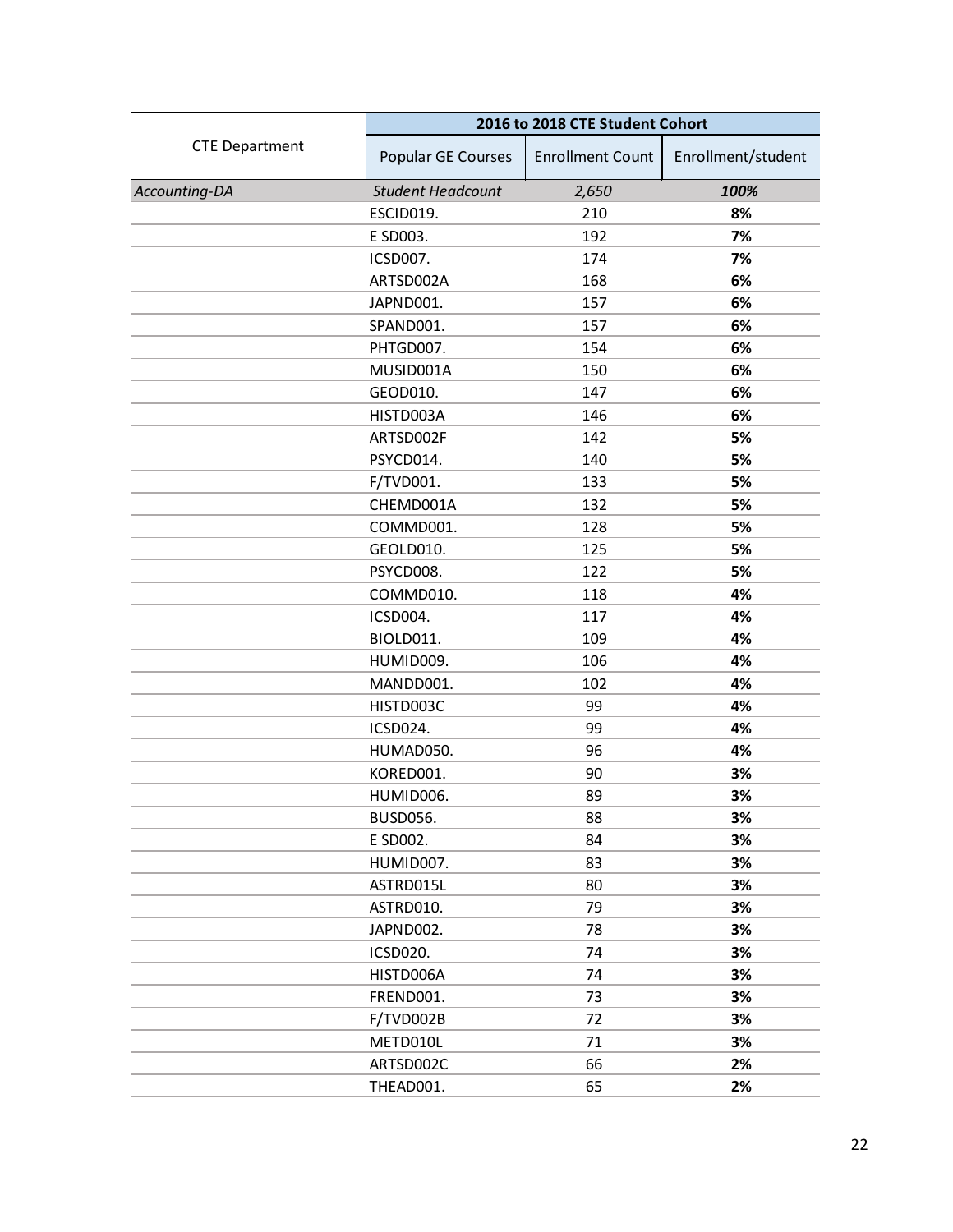|                       | 2016 to 2018 CTE Student Cohort |                         |                    |
|-----------------------|---------------------------------|-------------------------|--------------------|
| <b>CTE Department</b> | Popular GE Courses              | <b>Enrollment Count</b> | Enrollment/student |
| Accounting-DA         | <b>Student Headcount</b>        | 2,650                   | 100%               |
|                       | ICSD033.                        | 65                      | 2%                 |
|                       | SOCD020.                        | 64                      | 2%                 |
|                       | ARTSD002D                       | 63                      | 2%                 |
|                       | HISTD003B                       | 63                      | 2%                 |
|                       | SPAND002.                       | 63                      | 2%                 |
|                       | INTLD013.                       | 62                      | 2%                 |
|                       | ARTSD001B                       | 59                      | 2%                 |
|                       | PHILD002.                       | 59                      | 2%                 |
|                       | MANDD002.                       | 57                      | 2%                 |
|                       | CHEMD025.                       | 55                      | 2%                 |
|                       | BIOLD006A                       | 52                      | 2%                 |
|                       | HISTD006C                       | 52                      | 2%                 |
|                       | GEOD004.                        | 50                      | 2%                 |
|                       | ICSD011.                        | 50                      | 2%                 |
|                       | <b>BUSD021.</b>                 | 50                      | 2%                 |
|                       | PHYSD010.                       | 50                      | 2%                 |
|                       | MUSID001B                       | 49                      | 2%                 |
|                       | ELITD010.                       | 49                      | 2%                 |
|                       | ICSD035.                        | 49                      | 2%                 |
|                       | HUMID013.                       | 46                      | 2%                 |
|                       | CHEMD010.                       | 46                      | 2%                 |
|                       | INTLD011.                       | 45                      | 2%                 |
|                       | HUMAD020.                       | 45                      | 2%                 |
|                       | HLTHD021.                       | 45                      | 2%                 |
|                       | WMSTD001.                       | 44                      | 2%                 |
|                       | PSYCD009.                       | 44                      | 2%                 |
|                       | JAPND003.                       | 43                      | 2%                 |
|                       | GEOLD020.                       | 43                      | 2%                 |
|                       | HISTD006B                       | 42                      | 2%                 |
|                       | KNESD022A                       | 42                      | 2%                 |
|                       | MANDD003.                       | 42                      | 2%                 |
|                       | JOURD002.                       | 41                      | 2%                 |
|                       | SIGND001.                       | 41                      | 2%                 |
|                       | PHYSD004A                       | 40                      | 2%                 |
|                       | KNESD022B                       | 39                      | 1%                 |
|                       | C DD010G                        | 39                      | 1%                 |
|                       | VIETD001.                       | 36                      | 1%                 |
|                       | KORED002.                       | 36                      | 1%                 |
|                       | VIETD003.                       | 35                      | 1%                 |
|                       | ARTSD002G                       | 34                      | 1%                 |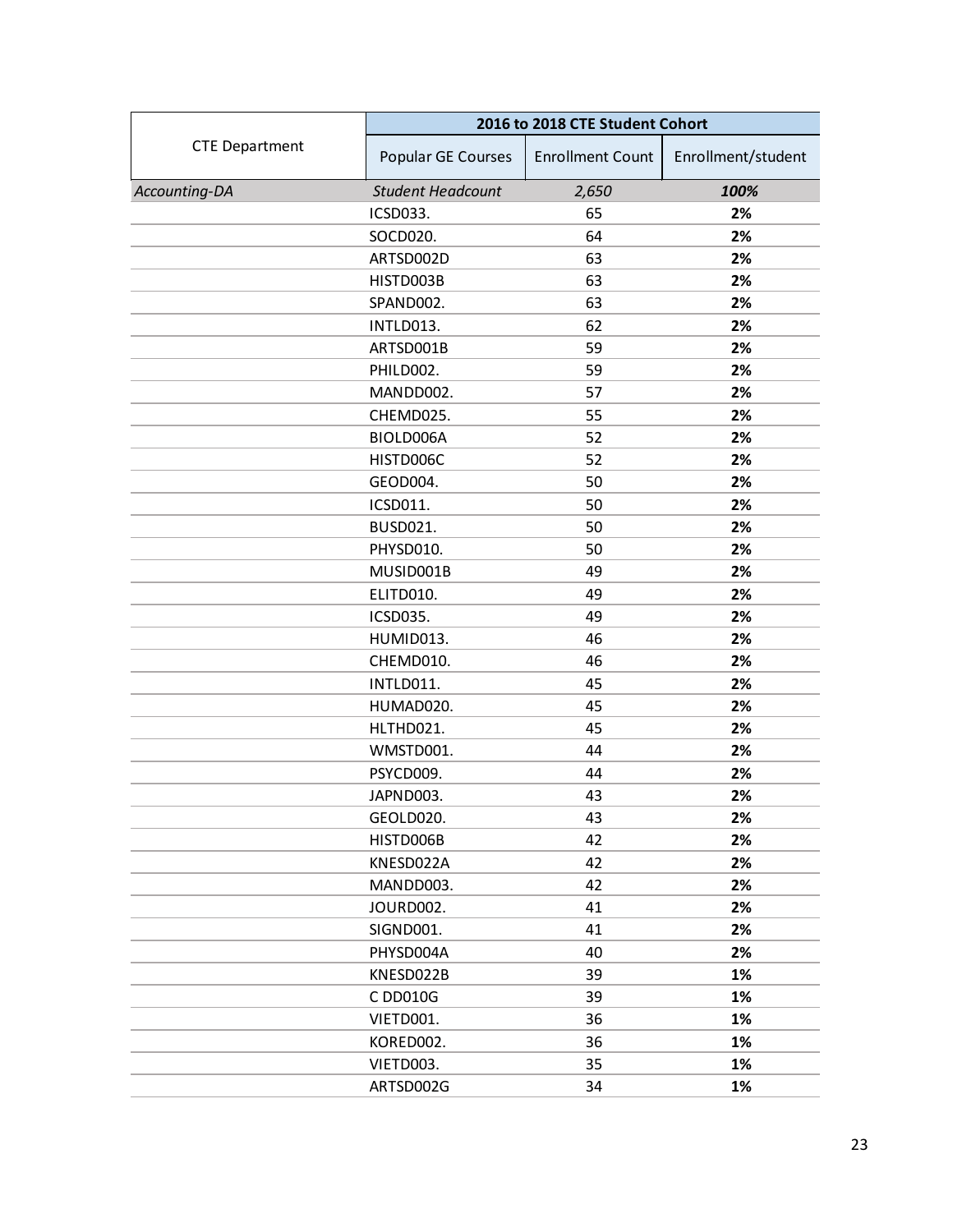|                       | 2016 to 2018 CTE Student Cohort |                         |                    |
|-----------------------|---------------------------------|-------------------------|--------------------|
| <b>CTE Department</b> | Popular GE Courses              | <b>Enrollment Count</b> | Enrollment/student |
| Accounting-DA         | <b>Student Headcount</b>        | 2,650                   | 100%               |
|                       | KNESD052.                       | 33                      | 1%                 |
|                       | ICSD022.                        | 33                      | 1%                 |
|                       | PHYSD002A                       | 33                      | 1%                 |
|                       | ELITD024.                       | 32                      | 1%                 |
|                       | DANCD024A                       | 32                      | 1%                 |
|                       | DANCD023L                       | 32                      | 1%                 |
|                       | KNESD50AL                       | 30                      | 1%                 |
|                       | F/TVD002A                       | 30                      | 1%                 |
|                       | KNESD050A                       | 29                      | 1%                 |
|                       | C DD010H                        | 29                      | 1%                 |
|                       | KNESD15CX                       | 28                      | 1%                 |
|                       | HISTD009.                       | 28                      | 1%                 |
|                       | ARTSD002B                       | 28                      | 1%                 |
|                       | VIETD002.                       | 28                      | 1%                 |
|                       | HUMID001H                       | 28                      | 1%                 |
|                       | ECOND002H                       | 27                      | 1%                 |
|                       | MUSID001D                       | 26                      | 1%                 |
|                       | FREND002.                       | 26                      | 1%                 |
|                       | PSYCD012.                       | 26                      | 1%                 |
|                       | KNESD25AX                       | 26                      | 1%                 |
|                       | KNESD15EX                       | 25                      | 1%                 |
|                       | MANDD005.                       | 25                      | 1%                 |
|                       | CISD002.                        | 24                      | 1%                 |
|                       | ICSD010.                        | 24                      | 1%                 |
|                       | DANCD023A                       | 23                      | 1%                 |
|                       | KNESD032A                       | 23                      | 1%                 |
|                       | HUMID010.                       | 23                      | 1%                 |
|                       | ICSD044.                        | 23                      | 1%                 |
|                       | KNESD031A                       | 23                      | 1%                 |
|                       | KORED003.                       | 23                      | 1%                 |
|                       | DANCD022K                       | 23                      | 1%                 |
|                       | ECOND004.                       | 22                      | 1%                 |
|                       | KNESD005A                       | 22                      | 1%                 |
|                       | KNESD025A                       | 22                      | 1%                 |
|                       | WMSTD008.                       | 22                      | 1%                 |
|                       | <b>ICSD030.</b>                 | 22                      | 1%                 |
|                       | DANCD025A                       | 21                      | 1%                 |
|                       | MANDD004.                       | 21                      | 1%                 |
|                       | SPAND003.                       | 20                      | 1%                 |
|                       | KNESD022E                       | 20                      | 1%                 |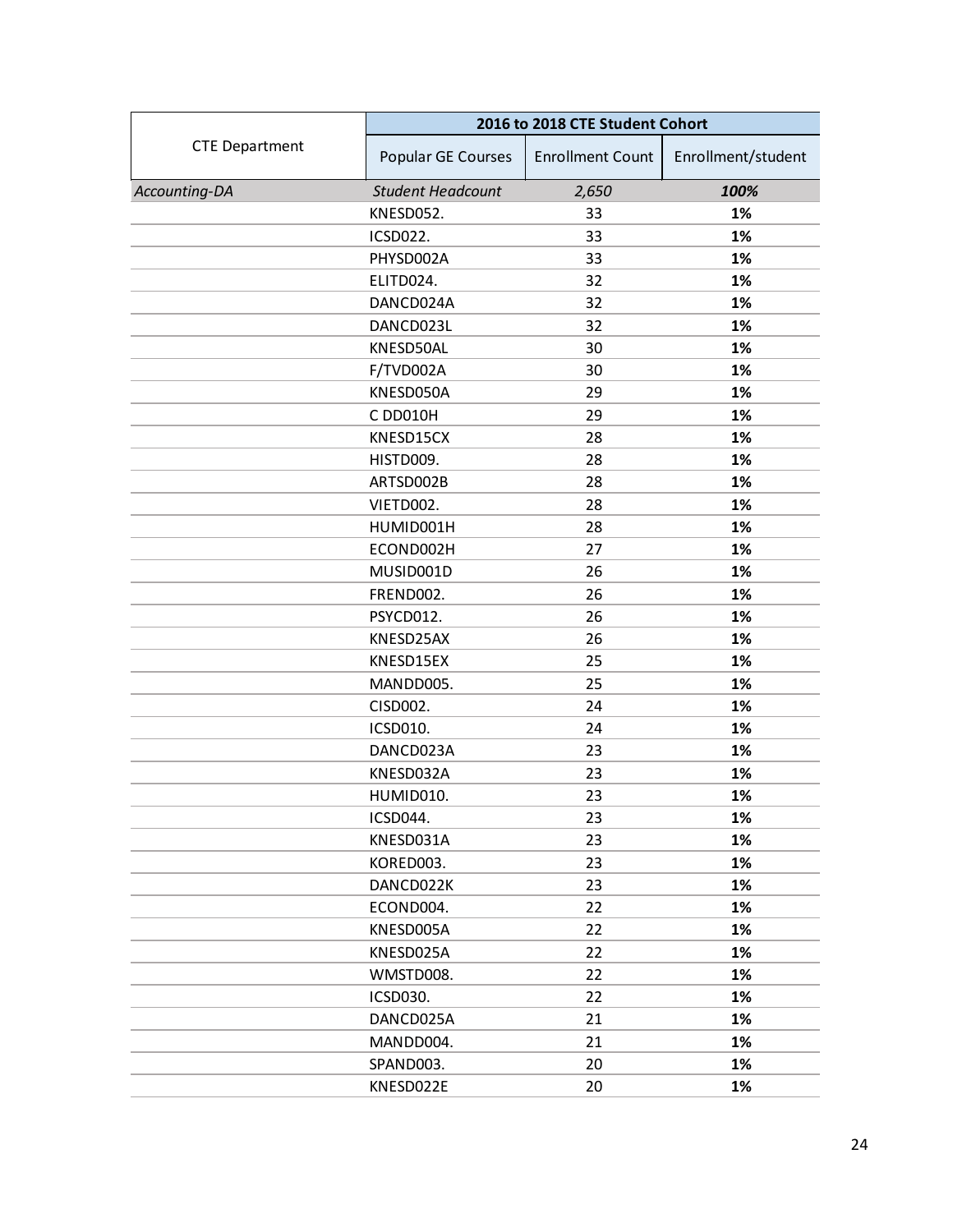|                       | 2016 to 2018 CTE Student Cohort |                         |                    |
|-----------------------|---------------------------------|-------------------------|--------------------|
| <b>CTE Department</b> | Popular GE Courses              | <b>Enrollment Count</b> | Enrollment/student |
| Accounting-DA         | <b>Student Headcount</b>        | 2,650                   | 100%               |
|                       | BIOLD013.                       | 20                      | 1%                 |
|                       | ELITD022.                       | 19                      | 1%                 |
|                       | KNESD22BX                       | 19                      | 1%                 |
|                       | INTLD010.                       | 19                      | 1%                 |
|                       | PHILD007.                       | 19                      | 1%                 |
|                       | POLID003.                       | 19                      | 1%                 |
|                       | KNESD19AX                       | 19                      | 1%                 |
|                       | HNDID001.                       | 18                      | 1%                 |
|                       | ICSD009.                        | 18                      | 1%                 |
|                       | KNESD05AX                       | 18                      | 1%                 |
|                       | POLID002.                       | 17                      | 1%                 |
|                       | MANDD006.                       | 17                      | 1%                 |
|                       | <b>ESLD006.</b>                 | 17                      | 1%                 |
|                       | ANTHD003.                       | 17                      | 1%                 |
|                       | F/TVD010.                       | 17                      | 1%                 |
|                       | DANCD037A                       | 17                      | 1%                 |
|                       | INTLD019A                       | 16                      | 1%                 |
|                       | HISTD019B                       | 16                      | 1%                 |
|                       | KNESD19GX                       | 16                      | 1%                 |
|                       | KNESD22AX                       | 16                      | 1%                 |
|                       | KNESD019A                       | 16                      | 1%                 |
|                       | P ED032M                        | 16                      | 1%                 |
|                       | ELITD011.                       | 16                      | 1%                 |
|                       | KNESD015C                       | 16                      | 1%                 |
|                       | PHTGD021.                       | 16                      | 1%                 |
|                       | LINGD001.                       | 16                      | 1%                 |
|                       | HNDID003.                       | 15                      | 1%                 |
|                       | HISTD019A                       | 15                      | 1%                 |
|                       | GERMD001.                       | 15                      | 1%                 |
|                       | ARTSD002J                       | 15                      | 1%                 |
|                       | P ED032K                        | 14                      | 1%                 |
|                       | ECOND001H                       | 14                      | 1%                 |
|                       | COMMD009.                       | 14                      | 1%                 |
|                       | C DD012.                        | 14                      | 1%                 |
|                       | PED032H                         | 14                      | 1%                 |
|                       | ECOND003.                       | 13                      | 0%                 |
|                       | FREND003.                       | 13                      | 0%                 |
|                       | KNESD022D                       | 13                      | 0%                 |
|                       | PHILD020A                       | 13                      | 0%                 |
|                       | COMMD008.                       | 13                      | 0%                 |
|                       |                                 |                         |                    |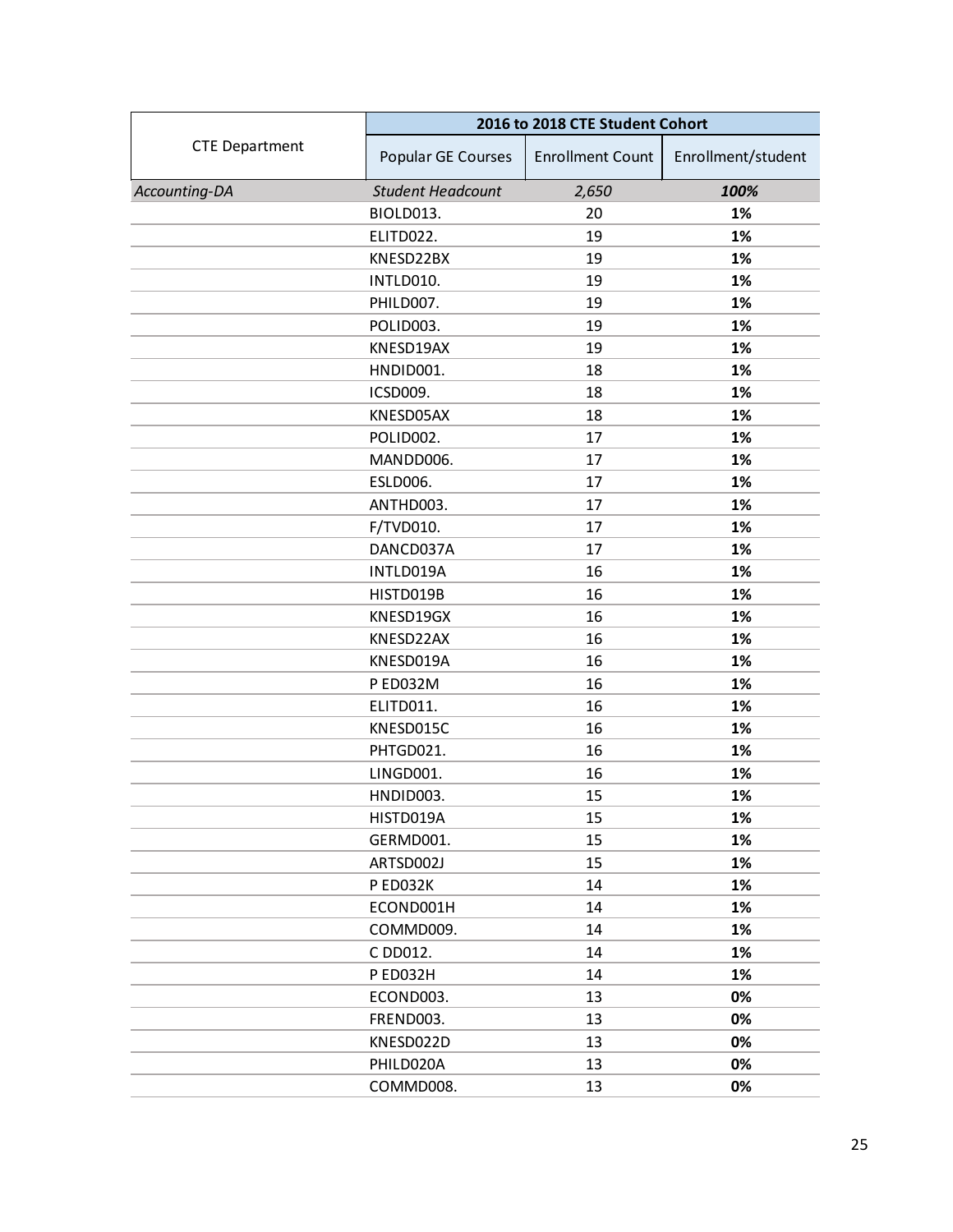|                       | 2016 to 2018 CTE Student Cohort |                         |                    |
|-----------------------|---------------------------------|-------------------------|--------------------|
| <b>CTE Department</b> | Popular GE Courses              | <b>Enrollment Count</b> | Enrollment/student |
| Accounting-DA         | <b>Student Headcount</b>        | 2,650                   | 100%               |
|                       | KNESD37AX                       | 13                      | 0%                 |
|                       | KNESD36AX                       | 12                      | 0%                 |
|                       | HUMID015.                       | 12                      | 0%                 |
|                       | KNESD026A                       | 12                      | 0%                 |
|                       | ELITD017.                       | 12                      | 0%                 |
|                       | P ED040.                        | 12                      | 0%                 |
|                       | KNESD045.                       | 12                      | 0%                 |
|                       | P ED040X                        | 12                      | 0%                 |
|                       | ICSD029.                        | 12                      | 0%                 |
|                       | WMSTD003C                       | 12                      | 0%                 |
|                       | SIGND002.                       | 11                      | 0%                 |
|                       | KNESD012D                       | 11                      | 0%                 |
|                       | KNESD19DX                       | 11                      | 0%                 |
|                       | PSYCD010G                       | 11                      | 0%                 |
|                       | KNESD038A                       | 10                      | 0%                 |
|                       | KNESD039A                       | 10                      | 0%                 |
|                       | KNESD019D                       | 10                      | 0%                 |
|                       | P ED032F                        | 10                      | 0%                 |
|                       | KNESD022C                       | 10                      | 0%                 |
|                       | ARTSD03TC                       | 10                      | 0%                 |
|                       | EWRTD030.                       | 10                      | 0%                 |
|                       | <b>ICSD032.</b>                 | 10                      | 0%                 |
|                       | P ED041.                        | 10                      | 0%                 |
|                       | COMMD016.                       | 10                      | 0%                 |
|                       | HNDID002.                       | 10                      | 0%                 |
|                       | ADMJD029.                       | 10                      | 0%                 |
|                       | F/TVD002C                       | 10                      | 0%                 |
|                       | ICSD046.                        | 10                      | 0%                 |
|                       | KNESD11AX                       | 10                      | 0%                 |
|                       | COMMD015.                       | 10                      | 0%                 |
|                       | <b>PED032J</b>                  | 10                      | 0%                 |
|                       | KNESD001A                       | 10                      | 0%                 |
|                       | P ED39MX                        | 10                      | 0%                 |
|                       | WMSTD012.                       | 10                      | 0%                 |
|                       | PSYCD006.                       | 10                      | 0%                 |
|                       | P ED47MX                        | 9                       | 0%                 |
|                       | P ED045.                        | 9                       | 0%                 |
|                       | P ED032T                        | 9                       | 0%                 |
|                       | PEAD001X                        | 9                       | 0%                 |
|                       | P ED047M                        | 9                       | 0%                 |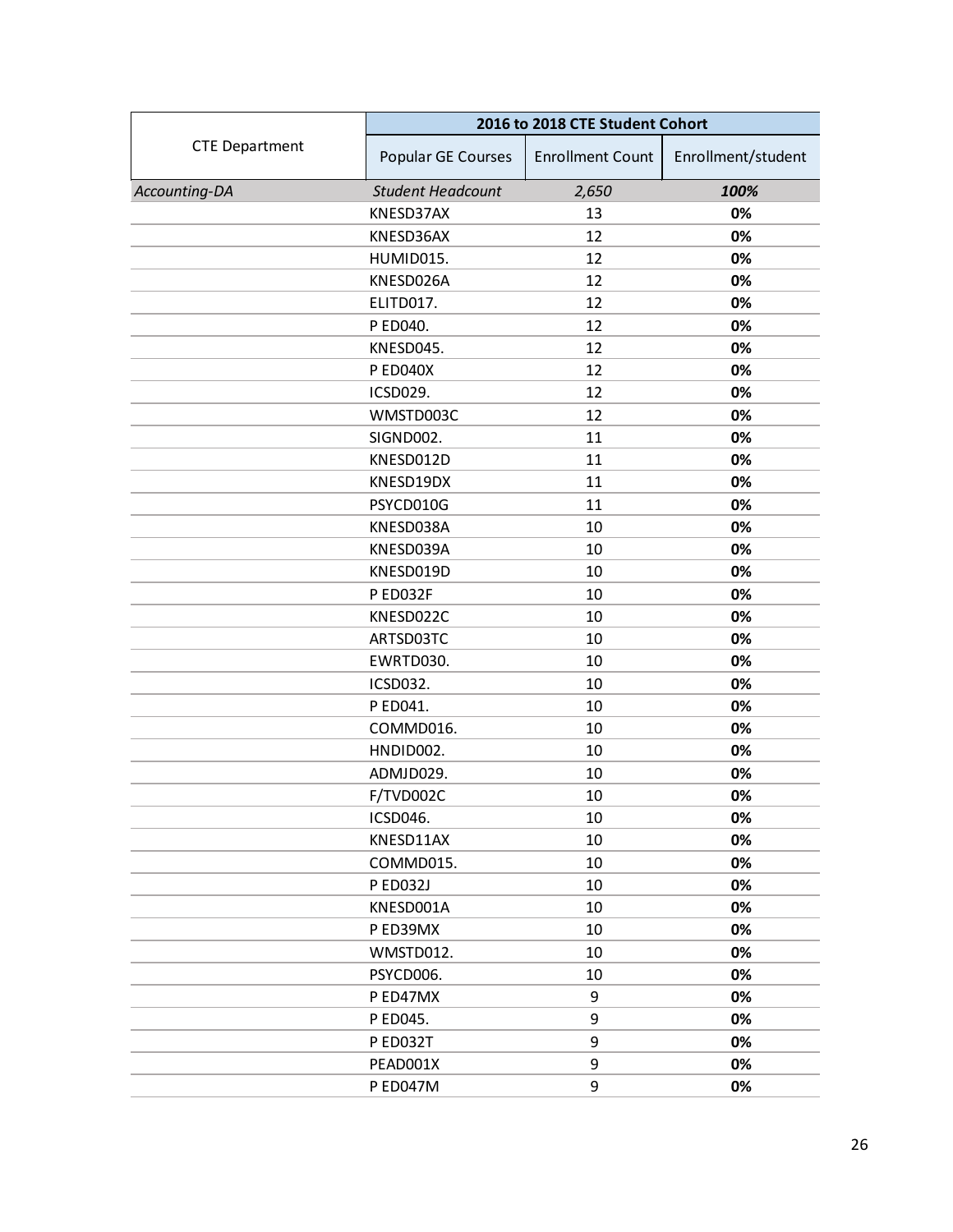|                       | 2016 to 2018 CTE Student Cohort |                         |                    |
|-----------------------|---------------------------------|-------------------------|--------------------|
| <b>CTE Department</b> | Popular GE Courses              | <b>Enrollment Count</b> | Enrollment/student |
| Accounting-DA         | <b>Student Headcount</b>        | 2,650                   | 100%               |
|                       | KNESD031B                       | 9                       | 0%                 |
|                       | ANTHD007.                       | 9                       | 0%                 |
|                       | P ED041X                        | 9                       | 0%                 |
|                       | ICSD027.                        | 9                       | 0%                 |
|                       | KNESD31AX                       | 9                       | 0%                 |
|                       | ITALD001.                       | 9                       | 0%                 |
|                       | P ED032I                        | 9                       | 0%                 |
|                       | MATHD010H                       | 9                       | 0%                 |
|                       | GERMD002.                       | 9                       | 0%                 |
|                       | KNESD019E                       | 9                       | 0%                 |
|                       | WMSTD009.                       | 8                       | 0%                 |
|                       | P ED032P                        | 8                       | 0%                 |
|                       | ICSD021.                        | 8                       | 0%                 |
|                       | SOCD035.                        | 8                       | 0%                 |
|                       | KNESD19EX                       | 8                       | 0%                 |
|                       | P ED046.                        | 8                       | 0%                 |
|                       | COMMD070.                       | 8                       | 0%                 |
|                       | P ED032N                        | 8                       | 0%                 |
|                       | PSYCD010H                       | 8                       | 0%                 |
|                       | ESCID020.                       | 8                       | 0%                 |
|                       | DANCD024B                       | 8                       | 0%                 |
|                       | KNESD015E                       | 8                       | 0%                 |
|                       | P ED32HX                        | 8                       | 0%                 |
|                       | HUMID005.                       | 8                       | 0%                 |
|                       | BIOLD006C                       | 8                       | 0%                 |
|                       | INTLD019B                       | 8                       | 0%                 |
|                       | ESCID030.                       | 8                       | 0%                 |
|                       | HISTD007A                       | 8                       | 0%                 |
|                       | P ED032L                        | 7                       | 0%                 |
|                       | KNESD054.                       | 7                       | 0%                 |
|                       | KNESD036A                       | $\overline{7}$          | 0%                 |
|                       | INTLD005.                       | 7                       | 0%                 |
|                       | WMSTD021.                       | $\overline{7}$          | 0%                 |
|                       | ELITD021.                       | 7                       | 0%                 |
|                       | P ED32MX                        | $\overline{7}$          | 0%                 |
|                       | DANCD022.                       | $\overline{7}$          | 0%                 |
|                       | KNESD053.                       | 7                       | 0%                 |
|                       | HISTD010.                       | $\overline{7}$          | 0%                 |
|                       | ICSD031.                        | 7                       | 0%                 |
|                       | C DD064.                        | $\overline{7}$          | 0%                 |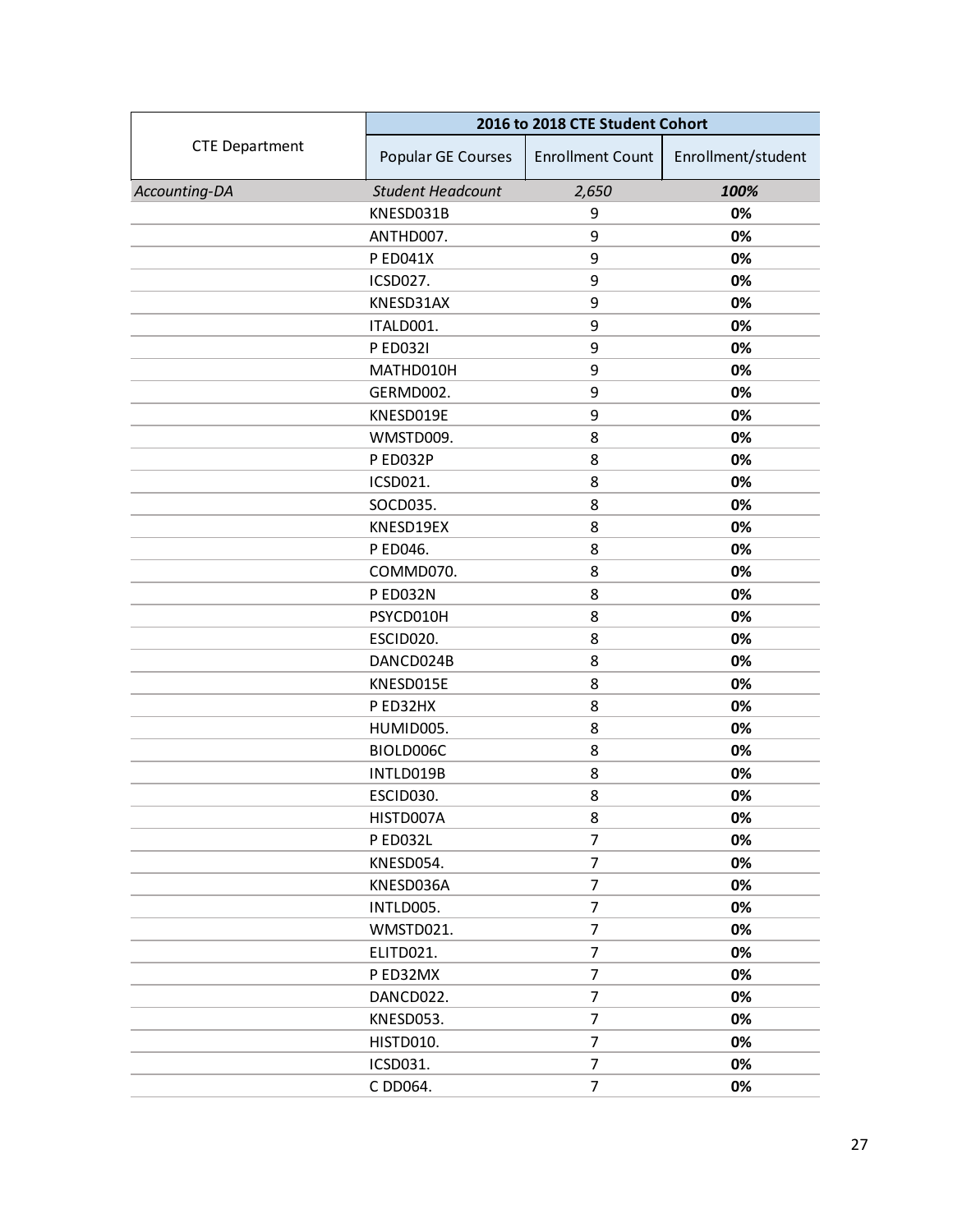|                       | 2016 to 2018 CTE Student Cohort |                         |                    |
|-----------------------|---------------------------------|-------------------------|--------------------|
| <b>CTE Department</b> | Popular GE Courses              | <b>Enrollment Count</b> | Enrollment/student |
| Accounting-DA         | <b>Student Headcount</b>        | 2,650                   | 100%               |
|                       | ARTSD002L                       | 7                       | 0%                 |
|                       | ICSD043.                        | 7                       | 0%                 |
|                       | PERSD001.                       | 7                       | 0%                 |
|                       | ANTHD004.                       | $\overline{7}$          | 0%                 |
|                       | P ED043.                        | 6                       | 0%                 |
|                       | PERSD003.                       | 6                       | 0%                 |
|                       | KNESD032B                       | 6                       | 0%                 |
|                       | ICSD016B                        | 6                       | 0%                 |
|                       | <b>PED043X</b>                  | 6                       | 0%                 |
|                       | <b>PED045X</b>                  | 6                       | 0%                 |
|                       | KNESD32AX                       | 6                       | 0%                 |
|                       | P ED039M                        | 6                       | 0%                 |
|                       | JAPND004.                       | 6                       | 0%                 |
|                       | KNESD016A                       | 6                       | 0%                 |
|                       | POLID005.                       | 6                       | 0%                 |
|                       | MATHD044.                       | 6                       | 0%                 |
|                       | <b>PED046X</b>                  | 6                       | 0%                 |
|                       | PEAD002X                        | 6                       | 0%                 |
|                       | DANCD025B                       | 5                       | 0%                 |
|                       | BIOLD010H                       | 5                       | 0%                 |
|                       | KNESD039B                       | 5                       | 0%                 |
|                       | KNESD037E                       | 5                       | 0%                 |
|                       | P ED32IX                        | 5                       | 0%                 |
|                       | KNESD31BX                       | 5                       | 0%                 |
|                       | HUMID020.                       | 5                       | 0%                 |
|                       | P ED32JX                        | 5                       | 0%                 |
|                       | ICSD016A                        | 5                       | 0%                 |
|                       | PHILD020B                       | 5                       | 0%                 |
|                       | KNESD012H                       | 5                       | 0%                 |
|                       | HISTD016B                       | 5                       | 0%                 |
|                       | RUSSD003.                       | 5                       | 0%                 |
|                       | GERMD003.                       | 5                       | 0%                 |
|                       | ECOND005.                       | 5                       | 0%                 |
|                       | KNESD25BX                       | 5                       | 0%                 |
|                       | JAPND005.                       | 5                       | 0%                 |
|                       | <b>PED038W</b>                  | 5                       | 0%                 |
|                       | RUSSD001.                       | 5                       | 0%                 |
|                       | ELITD008.                       | 4                       | 0%                 |
|                       | HISTD06BH                       | 4                       | 0%                 |
|                       | HISTD06AH                       | 4                       | 0%                 |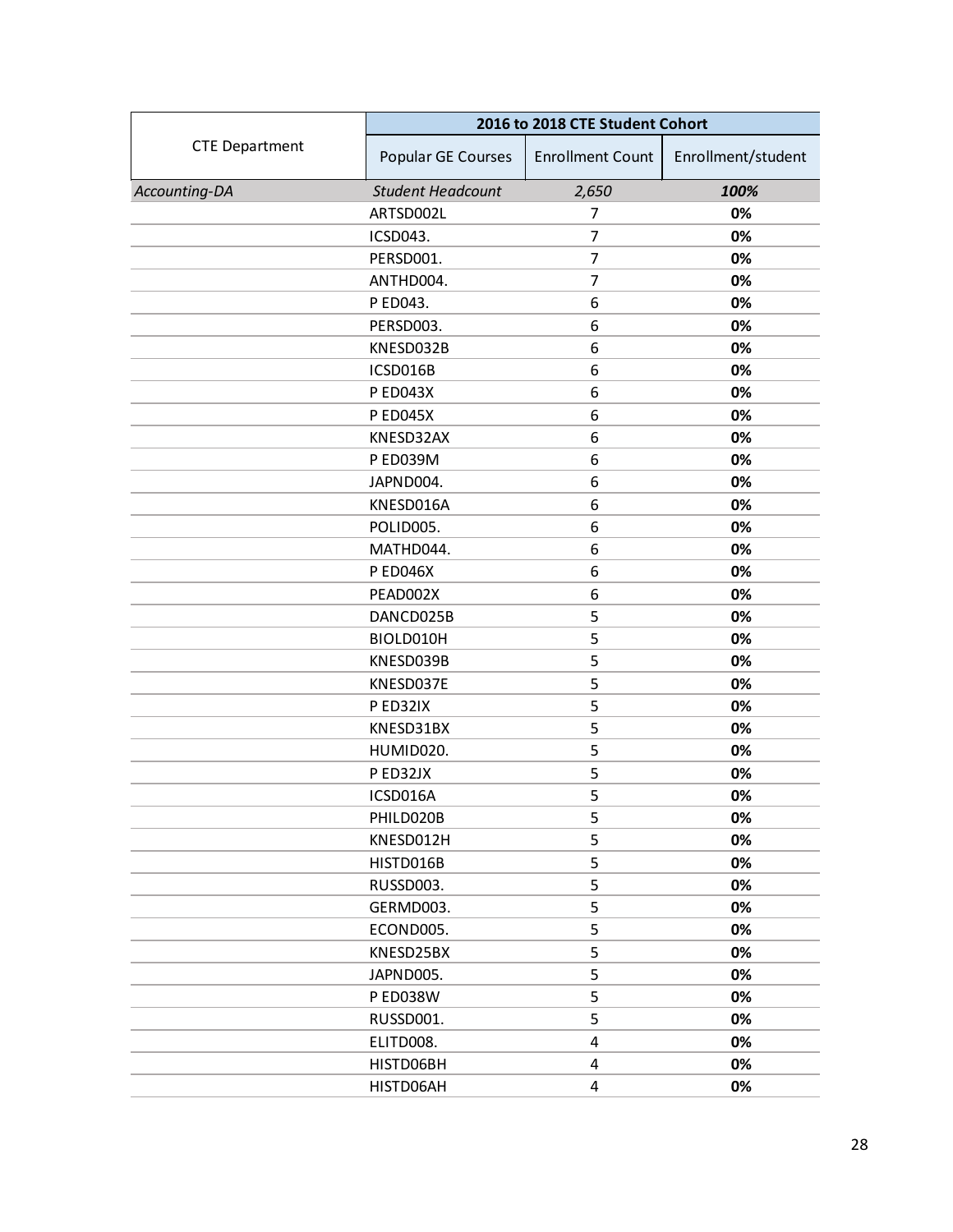|                       | 2016 to 2018 CTE Student Cohort |                         |                    |
|-----------------------|---------------------------------|-------------------------|--------------------|
| <b>CTE Department</b> | Popular GE Courses              | <b>Enrollment Count</b> | Enrollment/student |
| Accounting-DA         | <b>Student Headcount</b>        | 2,650                   | 100%               |
|                       | EWRTD002H                       | 4                       | 0%                 |
|                       | KNESD15AX                       | 4                       | 0%                 |
|                       | KNESD005B                       | 4                       | 0%                 |
|                       | KNESD038B                       | $\overline{4}$          | 0%                 |
|                       | ARTSD002H                       | 4                       | 0%                 |
|                       | KNESD026B                       | 4                       | 0%                 |
|                       | SPAND004.                       | $\overline{4}$          | 0%                 |
|                       | <b>ICSD045.</b>                 | 4                       | 0%                 |
|                       | COMMD007.                       | $\overline{4}$          | 0%                 |
|                       | KNESD22CX                       | 4                       | 0%                 |
|                       | INTLD022.                       | $\overline{4}$          | 0%                 |
|                       | SOCD005.                        | $\overline{4}$          | 0%                 |
|                       | ICSD018B                        | 4                       | 0%                 |
|                       | RUSSD002.                       | 4                       | 0%                 |
|                       | POLID015.                       | 4                       | 0%                 |
|                       | SOCD028.                        | $\overline{4}$          | 0%                 |
|                       | ICSD017.                        | $\overline{4}$          | 0%                 |
|                       | ANTHD006.                       | 4                       | 0%                 |
|                       | HUMID018.                       | 4                       | 0%                 |
|                       | ELITD048A                       | 4                       | 0%                 |
|                       | P ED048M                        | $\overline{4}$          | 0%                 |
|                       | KNESD002A                       | 4                       | 0%                 |
|                       | DANCD023M                       | 4                       | 0%                 |
|                       | ICSD038A                        | $\overline{4}$          | 0%                 |
|                       | ICSD017H                        | $\mathsf 3$             | 0%                 |
|                       | P ED047W                        | 3                       | 0%                 |
|                       | KNESD22EX                       | $\mathsf 3$             | 0%                 |
|                       | P ED48MX                        | 3                       | 0%                 |
|                       | P ED044M                        | 3                       | 0%                 |
|                       | KNESD038C                       | 3                       | 0%                 |
|                       | P ED44MX                        | 3                       | 0%                 |
|                       | INTLD021.                       | 3                       | 0%                 |
|                       | KNESD019G                       | 3                       | 0%                 |
|                       | GERMD004.                       | $\mathsf 3$             | 0%                 |
|                       | PHILD014B                       | 3                       | 0%                 |
|                       | P ED32LX                        | 3                       | 0%                 |
|                       | <b>PED048W</b>                  | 3                       | 0%                 |
|                       | PED032B                         | 3                       | 0%                 |
|                       | KNESD26AX                       | 3                       | 0%                 |
|                       | KNESD031C                       | 3                       | 0%                 |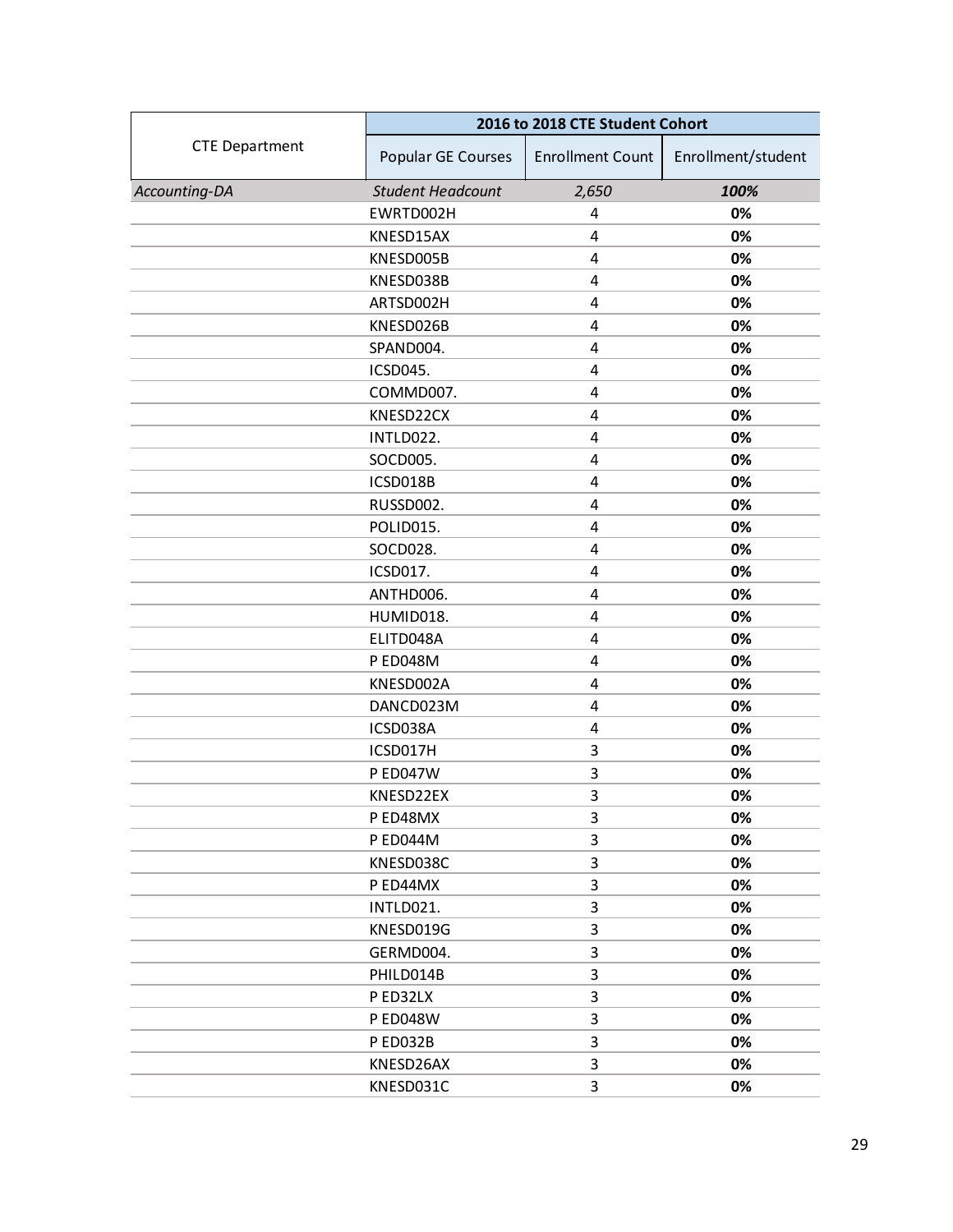|                       | 2016 to 2018 CTE Student Cohort |                         |                    |
|-----------------------|---------------------------------|-------------------------|--------------------|
| <b>CTE Department</b> | Popular GE Courses              | <b>Enrollment Count</b> | Enrollment/student |
| Accounting-DA         | <b>Student Headcount</b>        | 2,650                   | 100%               |
|                       | KNESD37BX                       | 3                       | 0%                 |
|                       | KNESD001C                       | 3                       | 0%                 |
|                       | KNESD029A                       | 3                       | 0%                 |
|                       | PERSD002.                       | 3                       | 0%                 |
|                       | WMSTD028.                       | 3                       | 0%                 |
|                       | ICSD019.                        | 3                       | 0%                 |
|                       | KNESD007A                       | 3                       | 0%                 |
|                       | ELITD019.                       | 3                       | 0%                 |
|                       | MASGD050A                       | 3                       | 0%                 |
|                       | POLID016.                       | 3                       | 0%                 |
|                       | HISTD007B                       | 3                       | 0%                 |
|                       | KNESD011A                       | 3                       | 0%                 |
|                       | PHILD020C                       | 3                       | 0%                 |
|                       | ICSD026.                        | 3                       | 0%                 |
|                       | JAPND006.                       | 3                       | 0%                 |
|                       | MATHD046.                       | 3                       | 0%                 |
|                       | DANCD024C                       | 3                       | 0%                 |
|                       | KNESD16AX                       | $\overline{2}$          | 0%                 |
|                       | KNESD012E                       | $\overline{2}$          | 0%                 |
|                       | KNESD038D                       | $\overline{2}$          | 0%                 |
|                       | ITALD002.                       | $\overline{2}$          | 0%                 |
|                       | KNESD05BX                       | $\overline{2}$          | 0%                 |
|                       | P ED38WX                        | $\overline{2}$          | 0%                 |
|                       | KNESD006A                       | $\overline{2}$          | 0%                 |
|                       | POLID017H                       | $\overline{2}$          | 0%                 |
|                       | P ED032S                        | $\overline{2}$          | 0%                 |
|                       | <b>PED042W</b>                  | $\overline{2}$          | 0%                 |
|                       | P ED42WX                        | $\overline{2}$          | 0%                 |
|                       | KNESD31CX                       | $\overline{2}$          | 0%                 |
|                       | KNESD015A                       | 2                       | 0%                 |
|                       | KNESD22DX                       | $\overline{2}$          | 0%                 |
|                       | POLID056.                       | $\overline{2}$          | 0%                 |
|                       | <b>PED044W</b>                  | $\overline{2}$          | 0%                 |
|                       | WMSTD025.                       | $\overline{2}$          | 0%                 |
|                       | HISTD018B                       | 2                       | 0%                 |
|                       | KNESD029B                       | $\overline{2}$          | 0%                 |
|                       | SPAND005.                       | $\overline{2}$          | 0%                 |
|                       | EWRTD01AH                       | $\overline{2}$          | 0%                 |
|                       | KNESD012G                       | $\overline{2}$          | 0%                 |
|                       | EWRTD001C                       | $\overline{2}$          | 0%                 |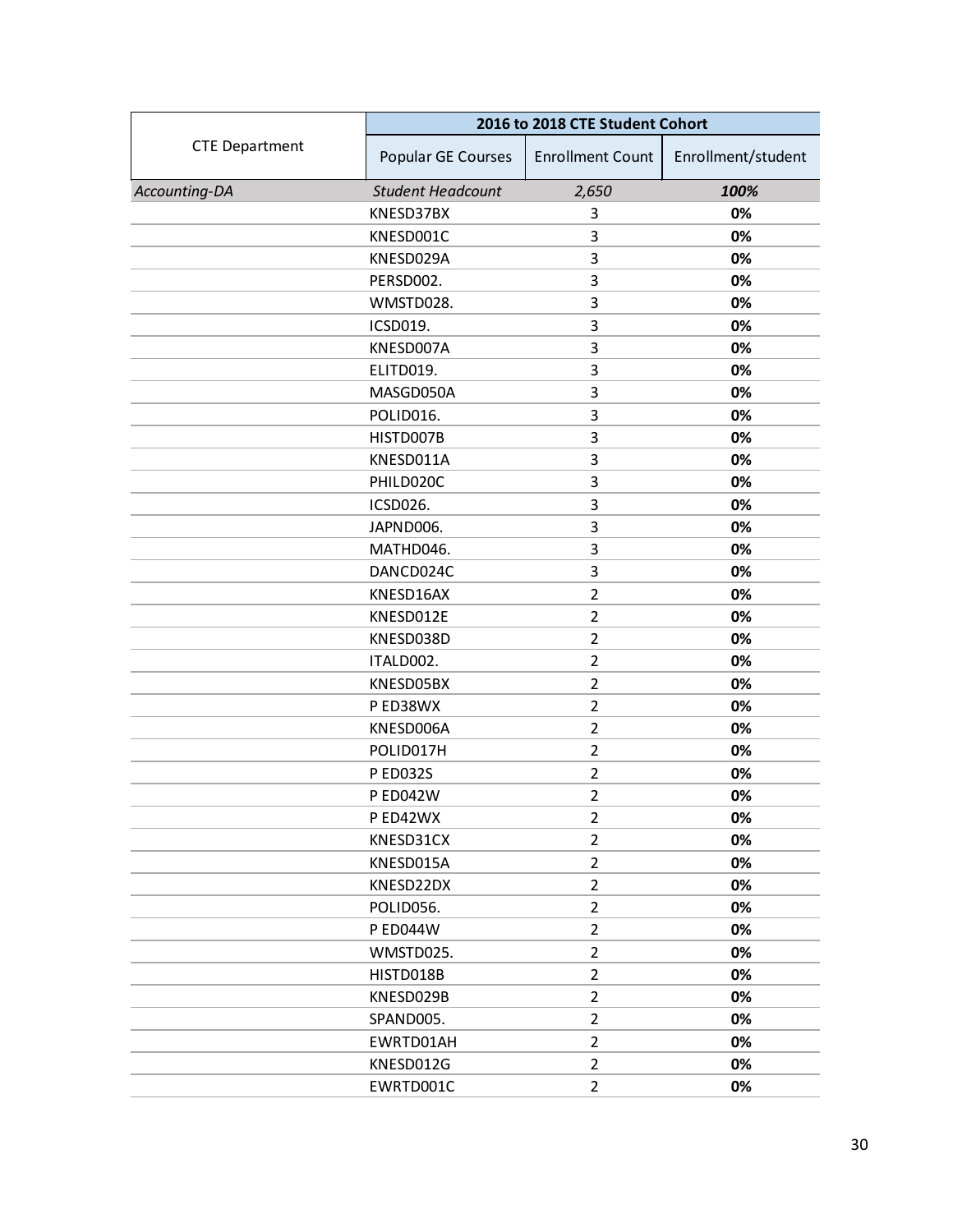|                       | 2016 to 2018 CTE Student Cohort |                         |                    |
|-----------------------|---------------------------------|-------------------------|--------------------|
| <b>CTE Department</b> | Popular GE Courses              | <b>Enrollment Count</b> | Enrollment/student |
| Accounting-DA         | <b>Student Headcount</b>        | 2,650                   | 100%               |
|                       | POLID017.                       | $\overline{2}$          | 0%                 |
|                       | ICSD038B                        | $\overline{2}$          | 0%                 |
|                       | EDUCD046.                       | $\overline{2}$          | 0%                 |
|                       | P ED44WY                        | $\overline{2}$          | 0%                 |
|                       | PHILD024.                       | $\overline{2}$          | 0%                 |
|                       | PEAD005X                        | $\mathbf{1}$            | 0%                 |
|                       | WMSTD027.                       | $\mathbf{1}$            | 0%                 |
|                       | INTLD033.                       | $\mathbf{1}$            | 0%                 |
|                       | P ED48WX                        | $\mathbf{1}$            | 0%                 |
|                       | F/TVD001H                       | $\mathbf{1}$            | 0%                 |
|                       | INTLD024.                       | $\mathbf{1}$            | 0%                 |
|                       | WMSTD049.                       | $\mathbf{1}$            | 0%                 |
|                       | P ED47WX                        | $\mathbf{1}$            | 0%                 |
|                       | KNESD32BX                       | $\mathbf{1}$            | 0%                 |
|                       | KNESD037A                       | $\mathbf{1}$            | 0%                 |
|                       | DANCD022L                       | $\mathbf{1}$            | 0%                 |
|                       | KNESD025B                       | $\mathbf{1}$            | 0%                 |
|                       | KNESD037B                       | $\mathbf{1}$            | 0%                 |
|                       | KNESD39AX                       | $\mathbf{1}$            | 0%                 |
|                       | PED32SX                         | $\mathbf{1}$            | 0%                 |
|                       | P ED39WX                        | $\mathbf{1}$            | 0%                 |
|                       | <b>P ED039W</b>                 | $\mathbf{1}$            | 0%                 |
|                       | <b>P ED032W</b>                 | $\mathbf{1}$            | 0%                 |
|                       | DANCD022M                       | $\mathbf{1}$            | 0%                 |
|                       | PHILD049.                       | $\mathbf{1}$            | 0%                 |
|                       | DANCD023N                       | $\mathbf{1}$            | 0%                 |
|                       | KNESD42DX                       | $\mathbf{1}$            | 0%                 |
|                       | BIOLD06CH                       | $\mathbf{1}$            | 0%                 |
|                       | INTLD008.                       | $\mathbf{1}$            | 0%                 |
|                       | HISTD17BH                       | $\mathbf{1}$            | 0%                 |
|                       | P ED44MY                        | $\mathbf{1}$            | 0%                 |
|                       | KNESD07AX                       | $\mathbf{1}$            | 0%                 |
|                       | KNESD007D                       | $\mathbf{1}$            | 0%                 |
|                       | WMSTD026.                       | $\mathbf{1}$            | 0%                 |
|                       | KNESD001D                       | $\mathbf{1}$            | 0%                 |
|                       | ELITD048C                       | $\mathbf{1}$            | 0%                 |
|                       | ELITD012.                       | $\mathbf{1}$            | 0%                 |
|                       | KNESD37CX                       | $\mathbf{1}$            | 0%                 |
|                       | HISTD016A                       | $\mathbf{1}$            | 0%                 |
|                       | BIOLD06AH                       | $\mathbf{1}$            | 0%                 |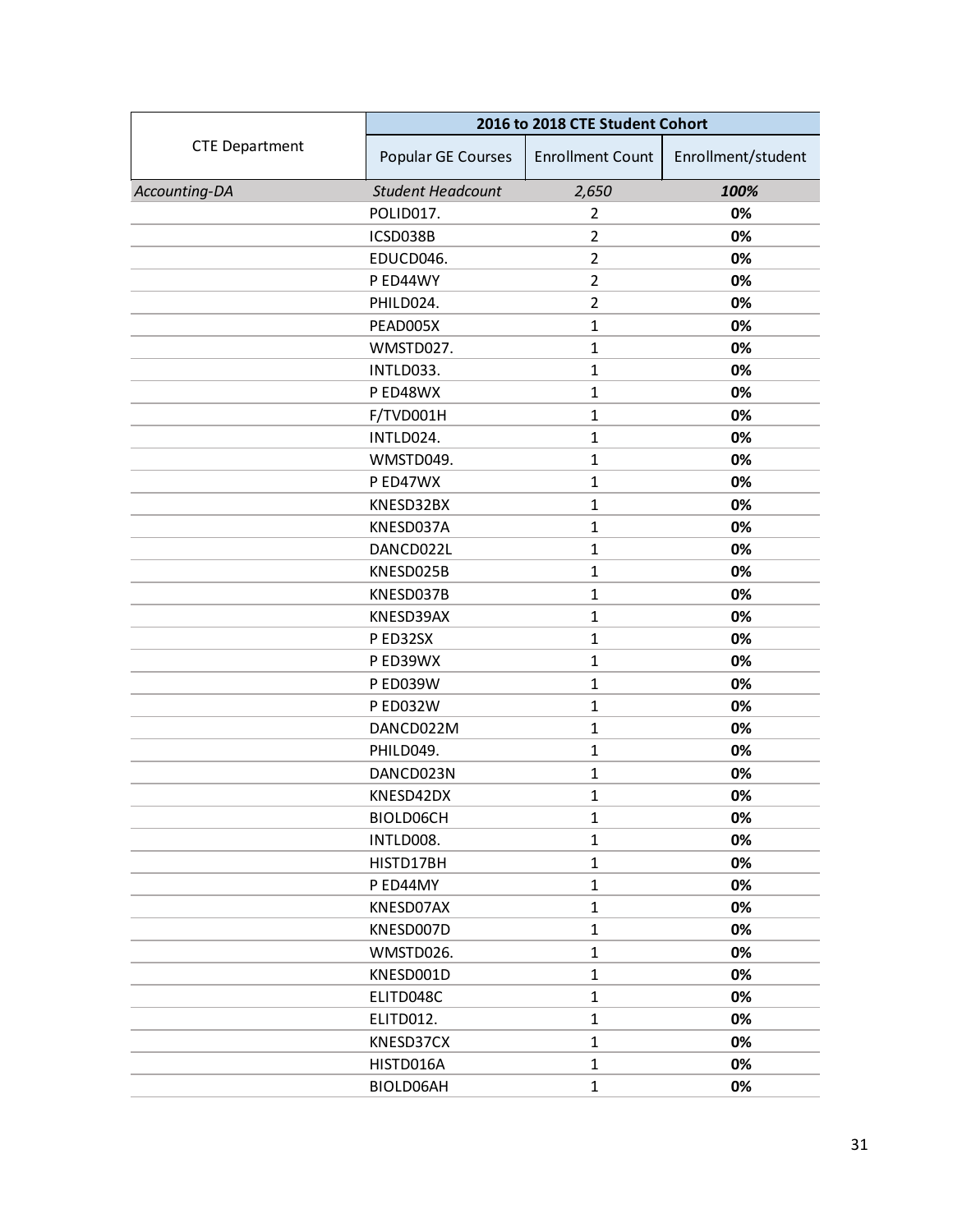<span id="page-31-0"></span>

|                       | 2016 to 2018 CTE Student Cohort |                         |                    |
|-----------------------|---------------------------------|-------------------------|--------------------|
| <b>CTE Department</b> | Popular GE Courses              | <b>Enrollment Count</b> | Enrollment/student |
| Accounting-DA         | <b>Student Headcount</b>        | 2,650                   | 100%               |
|                       | KNESD005C                       | 1                       | 0%                 |
|                       | PSYCD003.                       | $\mathbf{1}$            | 0%                 |
|                       | ICSD037.                        | $\mathbf{1}$            | 0%                 |
|                       | DANCD037C                       | $\mathbf{1}$            | 0%                 |
|                       | KNESD001B                       | $\mathbf{1}$            | 0%                 |
|                       | ELITD039.                       | $\mathbf{1}$            | 0%                 |
|                       | KNESD07DX                       | $\mathbf{1}$            | 0%                 |
|                       | MUSID001C                       | $\mathbf{1}$            | 0%                 |
|                       | KORED002H                       | $\mathbf{1}$            | 0%                 |
|                       | F/TVD075G                       | $\mathbf{1}$            | 0%                 |
|                       | DANCD037B                       | $\mathbf{1}$            | 0%                 |
|                       | ICSD018A                        | $\mathbf{1}$            | 0%                 |
|                       | PEAD002.                        | $\mathbf{1}$            | 0%                 |
|                       | KNESD26BX                       | $\mathbf{1}$            | 0%                 |
| <b>Business-FD</b>    | <b>Student Headcount</b>        | 1,780                   | 100%               |
|                       | HUMID001.                       | 1,168                   | 66%                |
|                       | EWRTD001A                       | 1,013                   | 57%                |
|                       | ECOND001.                       | 987                     | 55%                |
|                       | MATHD010.                       | 983                     | 55%                |
|                       | ECOND002.                       | 829                     | 47%                |
|                       | EWRTD002.                       | 685                     | 38%                |
|                       | POLID001.                       | 632                     | 36%                |
|                       | ASTRD004.                       | 528                     | 30%                |
|                       | ANTHD002.                       | 524                     | 29%                |
|                       | PSYCD001.                       | 519                     | 29%                |
|                       | <b>BUSD056.</b>                 | 509                     | 29%                |
|                       | HUMAD010.                       | 442                     | 25%                |
|                       | ANTHD001.                       | 428                     | 24%                |
|                       | EWRTD001B                       | 392                     | 22%                |
|                       | ESCID001.                       | 306                     | 17%                |
|                       | BUSD021.                        | 291                     | 16%                |
|                       | NUTRD010.                       | 288                     | 16%                |
|                       | BIOLD010.                       | 269                     | 15%                |
|                       | PHILD004.                       | 252                     | 14%                |
|                       | SOCD001.                        | 245                     | 14%                |
|                       | HISTD017C                       | 238                     | 13%                |
|                       | PHILD001.                       | 217                     | 12%                |
|                       | GEOD001.                        | 205                     | 12%                |
|                       | ARTSD001A                       | 199                     | 11%                |
|                       | HISTD017A                       | 193                     | 11%                |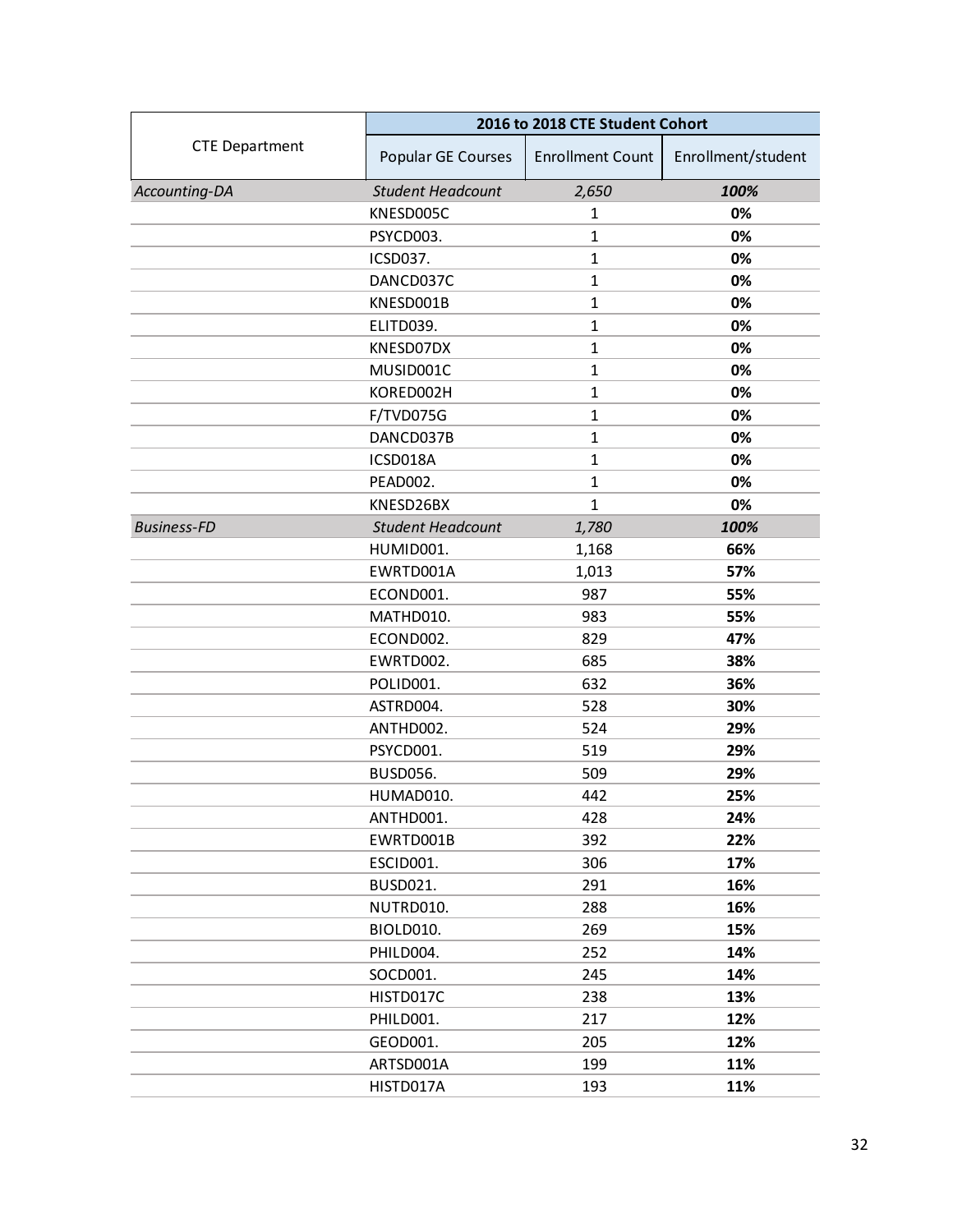|                       | 2016 to 2018 CTE Student Cohort |                         |                    |
|-----------------------|---------------------------------|-------------------------|--------------------|
| <b>CTE Department</b> | Popular GE Courses              | <b>Enrollment Count</b> | Enrollment/student |
| <b>Business-FD</b>    | <b>Student Headcount</b>        | 1,780                   | 100%               |
|                       | E SD001.                        | 190                     | 11%                |
|                       | METD010.                        | 165                     | 9%                 |
|                       | ESCID001L                       | 159                     | 9%                 |
|                       | HISTD017B                       | 155                     | 9%                 |
|                       | ICSD007.                        | 151                     | 8%                 |
|                       | PSYCD008.                       | 148                     | 8%                 |
|                       | ICSD005.                        | 147                     | 8%                 |
|                       | ICSD004.                        | 132                     | 7%                 |
|                       | HISTD003A                       | 130                     | 7%                 |
|                       | SPAND001.                       | 124                     | 7%                 |
|                       | E SD002.                        | 117                     | 7%                 |
|                       | PSYCD014.                       | 116                     | 7%                 |
|                       | PHTGD007.                       | 115                     | 6%                 |
|                       | ANTHD001L                       | 111                     | 6%                 |
|                       | JOURD002.                       | 111                     | 6%                 |
|                       | MUSID001A                       | 109                     | 6%                 |
|                       | COMMD001.                       | 109                     | 6%                 |
|                       | HISTD003C                       | 109                     | 6%                 |
|                       | E SD003.                        | 108                     | 6%                 |
|                       | HUMID009.                       | 104                     | 6%                 |
|                       | ARTSD002F                       | 98                      | 6%                 |
|                       | PHILD008.                       | 97                      | 5%                 |
|                       | F/TVD001.                       | 93                      | 5%                 |
|                       | JAPND001.                       | 90                      | 5%                 |
|                       | GEOD010.                        | 89                      | 5%                 |
|                       | GEOLD010.                       | 87                      | 5%                 |
|                       | HUMID016.                       | 82                      | 5%                 |
|                       | <b>ESLD005.</b>                 | 75                      | 4%                 |
|                       | ASTRD010.                       | 75                      | 4%                 |
|                       | ARTSD002A                       | 74                      | 4%                 |
|                       | COMMD010.                       | 73                      | 4%                 |
|                       | HUMAD050.                       | 72                      | 4%                 |
|                       | BIOLD011.                       | 70                      | 4%                 |
|                       | HUMID006.                       | 67                      | 4%                 |
|                       | HISTD003B                       | 67                      | 4%                 |
|                       | ESCID019.                       | 67                      | 4%                 |
|                       | PHILD002.                       | 64                      | 4%                 |
|                       | MANDD001.                       | 63                      | 4%                 |
|                       | DANCD038A                       | 56                      | 3%                 |
|                       | PHILD003.                       | 55                      | 3%                 |
|                       |                                 |                         |                    |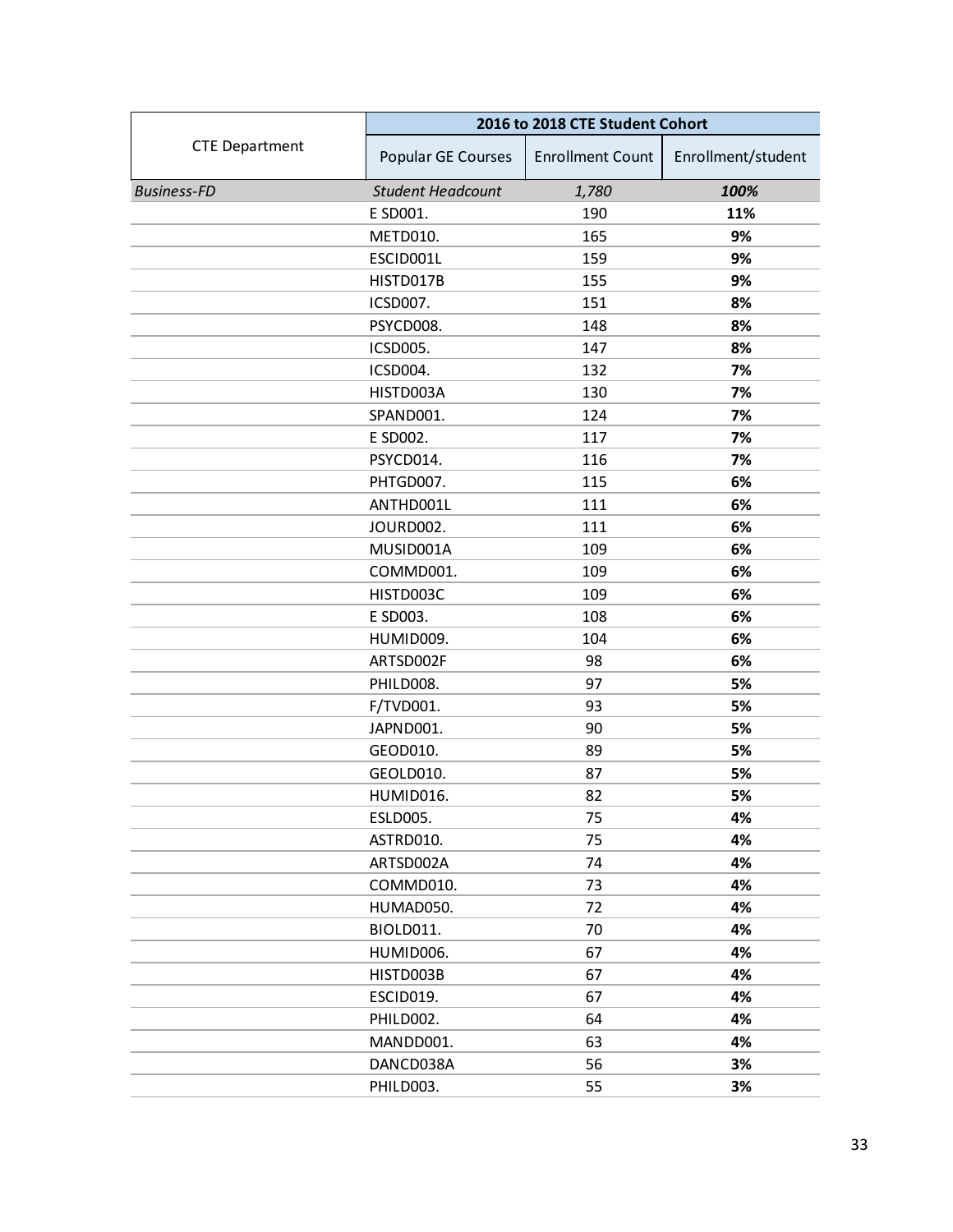|                       | 2016 to 2018 CTE Student Cohort |                         |                    |
|-----------------------|---------------------------------|-------------------------|--------------------|
| <b>CTE Department</b> | Popular GE Courses              | <b>Enrollment Count</b> | Enrollment/student |
| <b>Business-FD</b>    | <b>Student Headcount</b>        | 1,780                   | 100%               |
|                       | WMSTD001.                       | 52                      | 3%                 |
|                       | GEOLD020.                       | 52                      | 3%                 |
|                       | SOCD020.                        | 50                      | 3%                 |
|                       | F/TVD002B                       | 50                      | 3%                 |
|                       | ICSD020.                        | 48                      | 3%                 |
|                       | ICSD011.                        | 48                      | 3%                 |
|                       | HUMID007.                       | 48                      | 3%                 |
|                       | ICSD033.                        | 46                      | 3%                 |
|                       | WMSTD008.                       | 46                      | 3%                 |
|                       | CISD002.                        | 46                      | 3%                 |
|                       | CHEMD001A                       | 46                      | 3%                 |
|                       | C DD010G                        | 45                      | 3%                 |
|                       | SPAND002.                       | 45                      | 3%                 |
|                       | FREND001.                       | 43                      | 2%                 |
|                       | ARTSD002C                       | 43                      | 2%                 |
|                       | PSYCD009.                       | 42                      | 2%                 |
|                       | KORED001.                       | 42                      | 2%                 |
|                       | ELITD010.                       | 40                      | 2%                 |
|                       | JAPND002.                       | 38                      | 2%                 |
|                       | F/TVD010.                       | 37                      | 2%                 |
|                       | ICSD010.                        | 37                      | 2%                 |
|                       | HLTHD021.                       | 37                      | 2%                 |
|                       | KNESD052.                       | 36                      | 2%                 |
|                       | HUMAD020.                       | 34                      | 2%                 |
|                       | CHEMD010.                       | 34                      | 2%                 |
|                       | ICSD035.                        | 34                      | 2%                 |
|                       | THEAD001.                       | 34                      | 2%                 |
|                       | HISTD006A                       | 34                      | 2%                 |
|                       | ARTSD002G                       | 33                      | 2%                 |
|                       | SIGND001.                       | 31                      | 2%                 |
|                       | ELITD022.                       | 31                      | 2%                 |
|                       | MUSID001B                       | 30                      | 2%                 |
|                       | ELITD011.                       | 30                      | 2%                 |
|                       | GEOD004.                        | 28                      | 2%                 |
|                       | ARTSD002D                       | 28                      | 2%                 |
|                       | METD010L                        | 28                      | 2%                 |
|                       | DANCD023L                       | 27                      | 2%                 |
|                       | HISTD006C                       | 26                      | 1%                 |
|                       | F/TVD002A                       | 26                      | 1%                 |
|                       | ICSD024.                        | 26                      | 1%                 |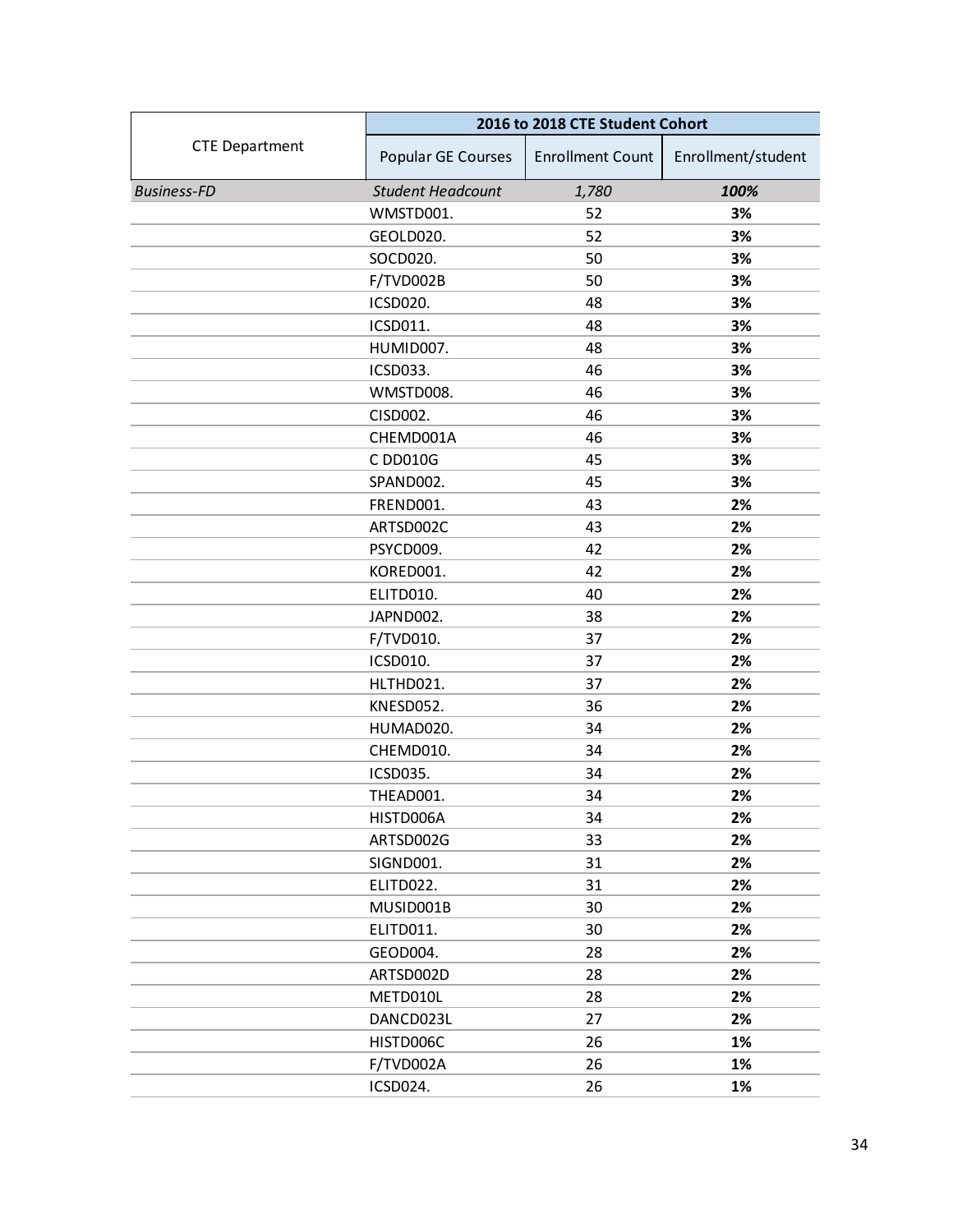|                       | 2016 to 2018 CTE Student Cohort |                         |                    |
|-----------------------|---------------------------------|-------------------------|--------------------|
| <b>CTE Department</b> | Popular GE Courses              | <b>Enrollment Count</b> | Enrollment/student |
| <b>Business-FD</b>    | <b>Student Headcount</b>        | 1,780                   | 100%               |
|                       | GERMD001.                       | 26                      | 1%                 |
|                       | ASTRD015L                       | 26                      | 1%                 |
|                       | PHILD007.                       | 25                      | 1%                 |
|                       | MANDD002.                       | 25                      | 1%                 |
|                       | PHYSD010.                       | 25                      | 1%                 |
|                       | ARTSD002B                       | 24                      | 1%                 |
|                       | ARTSD001B                       | 24                      | 1%                 |
|                       | ICSD022.                        | 24                      | 1%                 |
|                       | WMSTD012.                       | 24                      | 1%                 |
|                       | C DD010H                        | 24                      | 1%                 |
|                       | KNESD045.                       | 24                      | 1%                 |
|                       | KNESD022B                       | 24                      | 1%                 |
|                       | F/TVD002C                       | 24                      | 1%                 |
|                       | COMMD016.                       | 24                      | 1%                 |
|                       | POLID002.                       | 23                      | 1%                 |
|                       | EWRTD030.                       | 22                      | 1%                 |
|                       | DANCD025A                       | 22                      | 1%                 |
|                       | DANCD022K                       | 22                      | 1%                 |
|                       | HNDID001.                       | 22                      | 1%                 |
|                       | KNESD022A                       | 21                      | 1%                 |
|                       | BIOLD006A                       | 21                      | 1%                 |
|                       | SOCD035.                        | 21                      | 1%                 |
|                       | INTLD010.                       | 20                      | 1%                 |
|                       | C DD012.                        | 20                      | 1%                 |
|                       | PHTGD021.                       | 20                      | 1%                 |
|                       | FREND002.                       | 20                      | 1%                 |
|                       | KNESD054.                       | 20                      | 1%                 |
|                       | P ED032M                        | 20                      | 1%                 |
|                       | KORED002.                       | 19                      | 1%                 |
|                       | ICSD009.                        | 19                      | 1%                 |
|                       | MANDD003.                       | 19                      | 1%                 |
|                       | PSYCD010H                       | 18                      | 1%                 |
|                       | WMSTD009.                       | 18                      | 1%                 |
|                       | INTLD011.                       | 18                      | 1%                 |
|                       | HISTD009.                       | 18                      | 1%                 |
|                       | POLID003.                       | 18                      | 1%                 |
|                       | P ED032I                        | 18                      | 1%                 |
|                       | KNESD19AX                       | 18                      | 1%                 |
|                       | LINGD001.                       | 17                      | 1%                 |
|                       | SPAND003.                       | 17                      | 1%                 |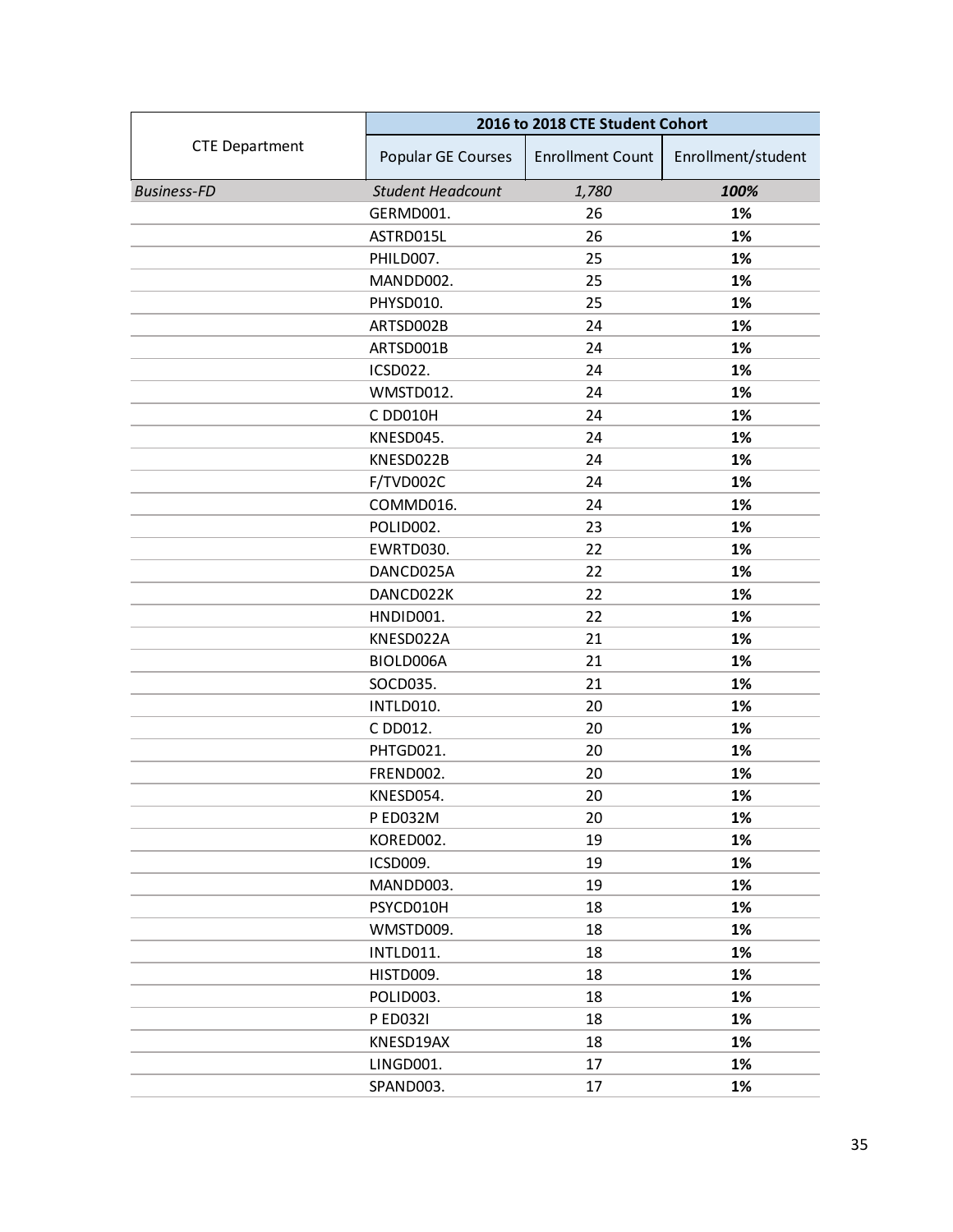|                       | 2016 to 2018 CTE Student Cohort |                         |                    |
|-----------------------|---------------------------------|-------------------------|--------------------|
| <b>CTE Department</b> | Popular GE Courses              | <b>Enrollment Count</b> | Enrollment/student |
| <b>Business-FD</b>    | <b>Student Headcount</b>        | 1,780                   | 100%               |
|                       | CHEMD025.                       | 17                      | 1%                 |
|                       | ICSD032.                        | 17                      | 1%                 |
|                       | <b>ICSD030.</b>                 | 17                      | 1%                 |
|                       | KNESD22AX                       | 16                      | 1%                 |
|                       | ANTHD007.                       | 16                      | 1%                 |
|                       | PSYCD006.                       | 16                      | 1%                 |
|                       | VIETD001.                       | 15                      | 1%                 |
|                       | ADMJD029.                       | 15                      | 1%                 |
|                       | SOCD028.                        | 15                      | 1%                 |
|                       | MUSID001D                       | 15                      | 1%                 |
|                       | P ED040X                        | 15                      | 1%                 |
|                       | VIETD002.                       | 15                      | 1%                 |
|                       | PHYSD004A                       | 15                      | 1%                 |
|                       | PSYCD010G                       | 14                      | 1%                 |
|                       | DANCD023A                       | 14                      | 1%                 |
|                       | HUMID013.                       | 14                      | 1%                 |
|                       | COMMD008.                       | 14                      | 1%                 |
|                       | ICSD044.                        | 14                      | 1%                 |
|                       | KNESD15CX                       | 14                      | 1%                 |
|                       | ECOND004.                       | 14                      | 1%                 |
|                       | HISTD010.                       | 14                      | 1%                 |
|                       | HISTD006B                       | 14                      | 1%                 |
|                       | HUMID015.                       | 14                      | 1%                 |
|                       | COMMD070.                       | 13                      | 1%                 |
|                       | KNESD36AX                       | 13                      | 1%                 |
|                       | DANCD024A                       | 13                      | 1%                 |
|                       | BIOLD013.                       | 13                      | 1%                 |
|                       | P ED040.                        | 13                      | 1%                 |
|                       | ANTHD004.                       | 13                      | 1%                 |
|                       | P ED032K                        | 13                      | 1%                 |
|                       | MUSID001C                       | 13                      | 1%                 |
|                       | ARTSD03TC                       | 12                      | 1%                 |
|                       | ICSD045.                        | 12                      | 1%                 |
|                       | JAPND003.                       | 12                      | 1%                 |
|                       | INTLD013.                       | 12                      | 1%                 |
|                       | WMSTD003C                       | 12                      | 1%                 |
|                       | GERMD002.                       | 12                      | 1%                 |
|                       | KNESD15EX                       | 12                      | 1%                 |
|                       | ELITD017.                       | 12                      | 1%                 |
|                       | P ED032T                        | 12                      | 1%                 |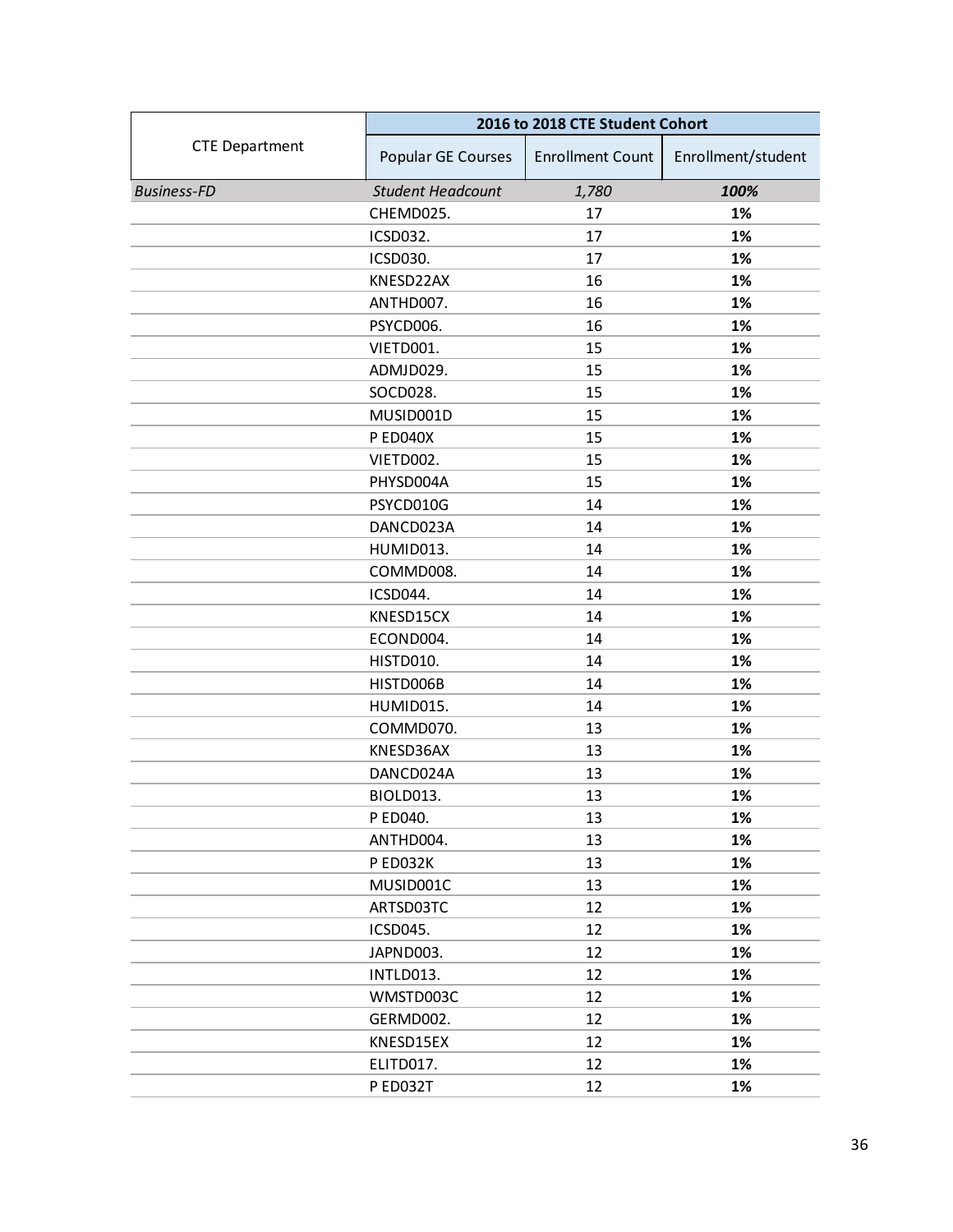|                       | 2016 to 2018 CTE Student Cohort |                         |                    |
|-----------------------|---------------------------------|-------------------------|--------------------|
| <b>CTE Department</b> | Popular GE Courses              | <b>Enrollment Count</b> | Enrollment/student |
| <b>Business-FD</b>    | <b>Student Headcount</b>        | 1,780                   | 100%               |
|                       | ICSD046.                        | 12                      | 1%                 |
|                       | ELITD021.                       | 11                      | 1%                 |
|                       | POLID005.                       | 11                      | 1%                 |
|                       | KNESD022E                       | 11                      | 1%                 |
|                       | WMSTD028.                       | 11                      | 1%                 |
|                       | HUMID005.                       | 11                      | 1%                 |
|                       | PHYSD002A                       | 11                      | 1%                 |
|                       | PERSD001.                       | 11                      | 1%                 |
|                       | VIETD003.                       | 11                      | 1%                 |
|                       | MANDD004.                       | 11                      | 1%                 |
|                       | COMMD015.                       | 11                      | 1%                 |
|                       | <b>P ED047M</b>                 | 11                      | 1%                 |
|                       | KNESD019A                       | 11                      | 1%                 |
|                       | ICSD027.                        | 11                      | 1%                 |
|                       | COMMD009.                       | 11                      | 1%                 |
|                       | KORED003.                       | 11                      | 1%                 |
|                       | KNESD038A                       | 11                      | 1%                 |
|                       | P ED039M                        | 11                      | 1%                 |
|                       | MANDD005.                       | 11                      | 1%                 |
|                       | ICSD029.                        | 10                      | 1%                 |
|                       | ICSD021.                        | 10                      | 1%                 |
|                       | KNESD005A                       | 10                      | 1%                 |
|                       | DANCD037A                       | 10                      | 1%                 |
|                       | KNESD22BX                       | 10                      | 1%                 |
|                       | ARTSD002L                       | 10                      | 1%                 |
|                       | PSYCD012.                       | 10                      | 1%                 |
|                       | DANCD024B                       | 10                      | 1%                 |
|                       | P ED47MX                        | 10                      | 1%                 |
|                       | ARTSD002J                       | 10                      | 1%                 |
|                       | KNESD50AL                       | 10                      | 1%                 |
|                       | P ED032F                        | 10                      | 1%                 |
|                       | HUMID010.                       | 10                      | 1%                 |
|                       | FREND003.                       | 10                      | 1%                 |
|                       | KNESD050A                       | 9                       | 1%                 |
|                       | INTLD005.                       | 9                       | 1%                 |
|                       | ARTSD002H                       | 9                       | 1%                 |
|                       | PHILD014B                       | 9                       | 1%                 |
|                       | HISTD019A                       | 9                       | 1%                 |
|                       | KNESD001A                       | 9                       | 1%                 |
|                       | ICSD017.                        | 9                       | 1%                 |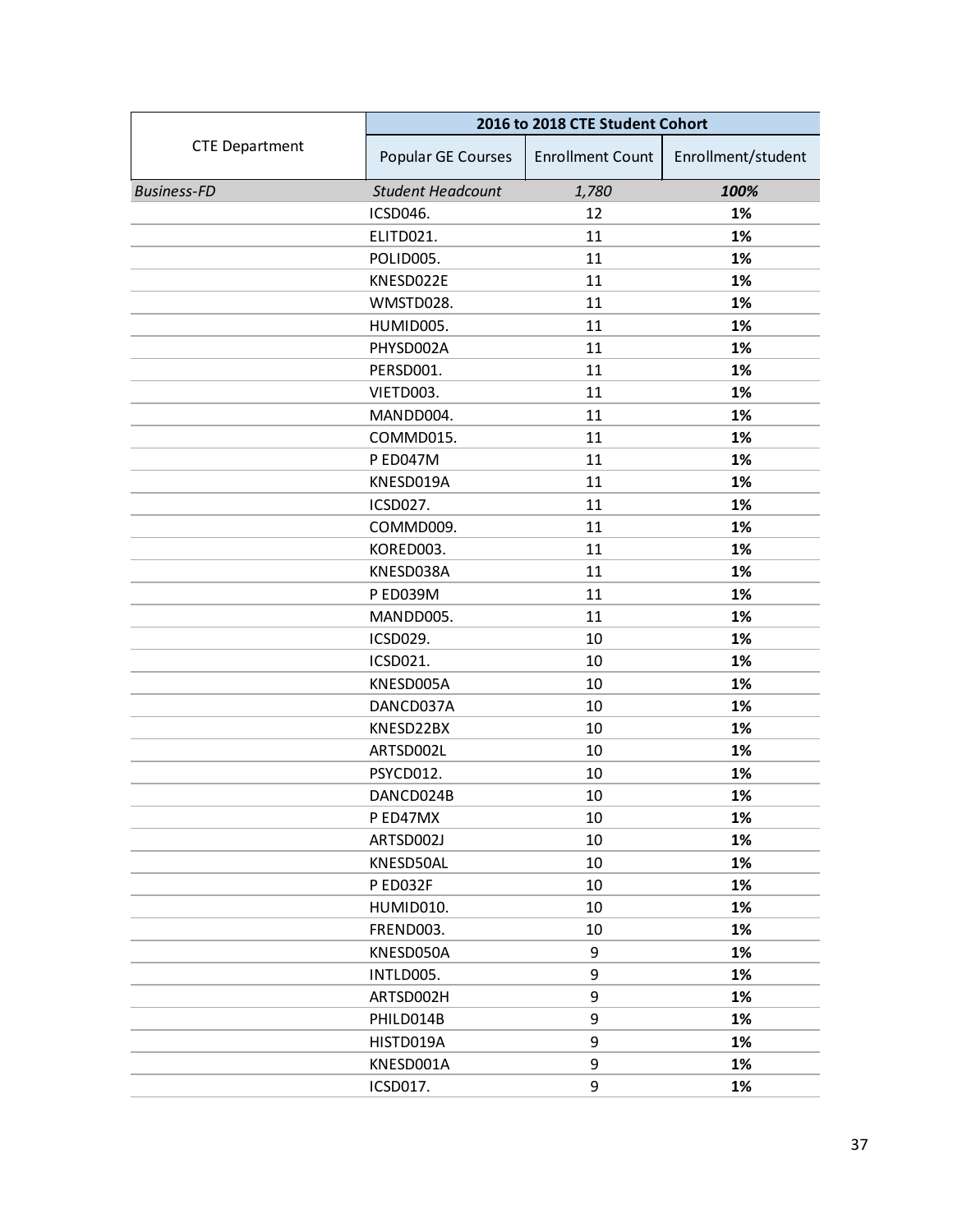|                       | 2016 to 2018 CTE Student Cohort |                         |                    |
|-----------------------|---------------------------------|-------------------------|--------------------|
| <b>CTE Department</b> | Popular GE Courses              | <b>Enrollment Count</b> | Enrollment/student |
| <b>Business-FD</b>    | <b>Student Headcount</b>        | 1,780                   | 100%               |
|                       | KNESD11AX                       | 9                       | 1%                 |
|                       | ICSD043.                        | 9                       | 1%                 |
|                       | ANTHD003.                       | 8                       | 0%                 |
|                       | KNESD25AX                       | 8                       | 0%                 |
|                       | ELITD048B                       | 8                       | 0%                 |
|                       | <b>P ED039W</b>                 | 8                       | 0%                 |
|                       | P ED032N                        | 8                       | 0%                 |
|                       | KNESD026A                       | 8                       | 0%                 |
|                       | P ED032H                        | 8                       | 0%                 |
|                       | P ED048M                        | 8                       | 0%                 |
|                       | P ED39MX                        | 8                       | 0%                 |
|                       | ELITD024.                       | 8                       | 0%                 |
|                       | HUMID018.                       | 8                       | 0%                 |
|                       | ICSD016B                        | 8                       | 0%                 |
|                       | HISTD018B                       | 8                       | 0%                 |
|                       | F/TVD075G                       | $\overline{7}$          | 0%                 |
|                       | MATHD044.                       | $\overline{7}$          | 0%                 |
|                       | INTLD022.                       | 7                       | 0%                 |
|                       | ELITD012.                       | $\overline{7}$          | 0%                 |
|                       | ICSD026.                        | $\overline{7}$          | 0%                 |
|                       | WMSTD021.                       | $\overline{7}$          | 0%                 |
|                       | KNESD022D                       | 7                       | 0%                 |
|                       | ICSD016A                        | 7                       | 0%                 |
|                       | ITALD001.                       | $\overline{7}$          | 0%                 |
|                       | PHILD020B                       | $\overline{7}$          | 0%                 |
|                       | KNESD31BX                       | $\overline{7}$          | 0%                 |
|                       | KNESD19DX                       | 7                       | 0%                 |
|                       | HISTD019B                       | 7                       | 0%                 |
|                       | KNESD032A                       | 7                       | 0%                 |
|                       | KNESD31AX                       | $\overline{7}$          | 0%                 |
|                       | P ED39WX                        | 7                       | 0%                 |
|                       | KNESD015C                       | 7                       | 0%                 |
|                       | KNESD19GX                       | $\overline{7}$          | 0%                 |
|                       | COMMD007.                       | 7                       | 0%                 |
|                       | KNESD025A                       | $\overline{7}$          | 0%                 |
|                       | SPAND004.                       | 6                       | 0%                 |
|                       | PED32MX                         | 6                       | 0%                 |
|                       | KNESD053.                       | 6                       | 0%                 |
|                       | P ED046.                        | 6                       | 0%                 |
|                       | INTLD033.                       | 6                       | 0%                 |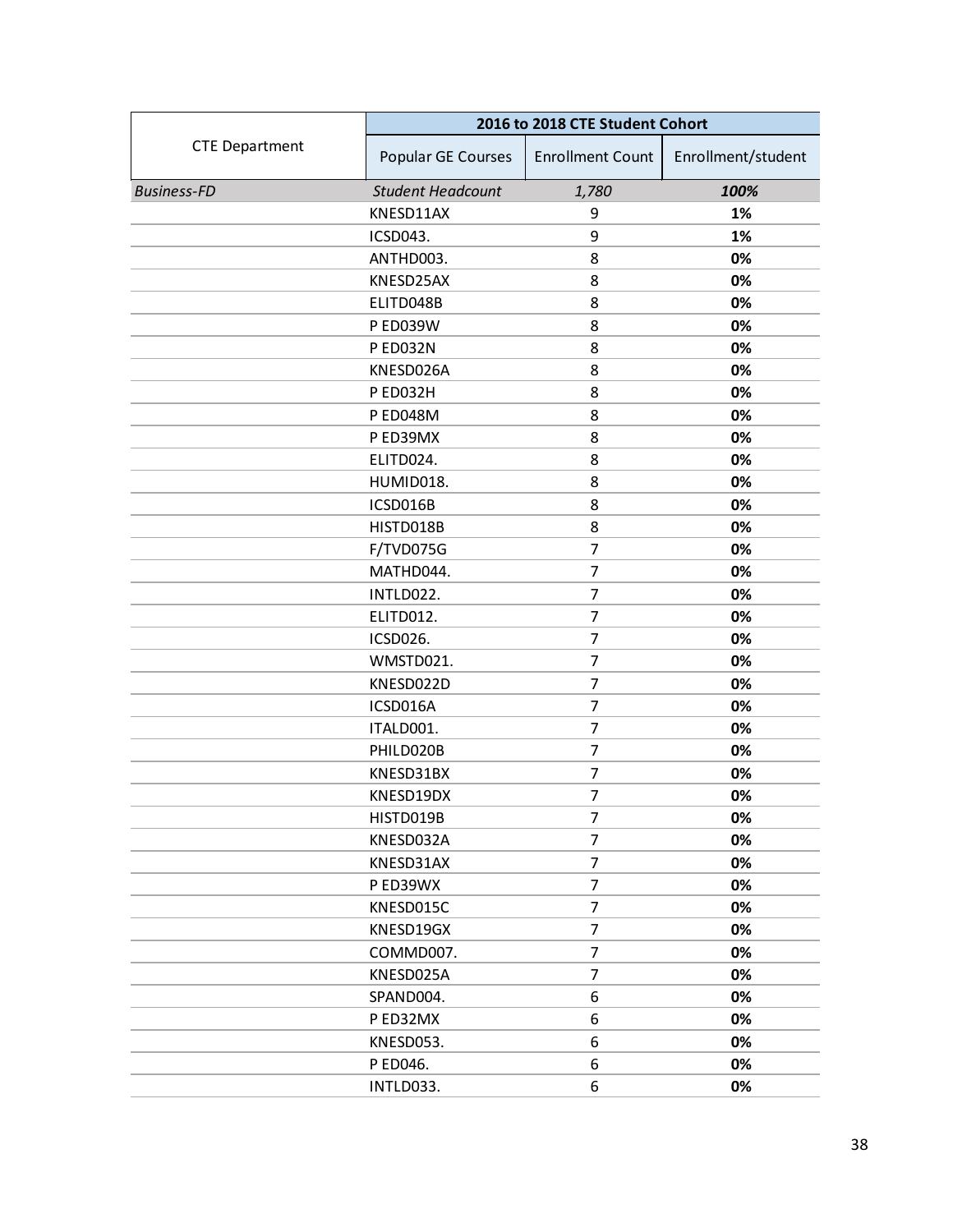|                       | 2016 to 2018 CTE Student Cohort |                         |                    |
|-----------------------|---------------------------------|-------------------------|--------------------|
| <b>CTE Department</b> | Popular GE Courses              | <b>Enrollment Count</b> | Enrollment/student |
| <b>Business-FD</b>    | <b>Student Headcount</b>        | 1,780                   | 100%               |
|                       | INTLD019A                       | 6                       | 0%                 |
|                       | ELITD039.                       | 6                       | 0%                 |
|                       | MANDD006.                       | 6                       | 0%                 |
|                       | P ED32SX                        | 6                       | 0%                 |
|                       | KNESD019E                       | 6                       | 0%                 |
|                       | P ED32HX                        | 6                       | 0%                 |
|                       | KNESD19EX                       | 6                       | 0%                 |
|                       | ECOND002H                       | 6                       | 0%                 |
|                       | P ED32IX                        | 6                       | 0%                 |
|                       | HNDID003.                       | 6                       | 0%                 |
|                       | POLID015.                       | 6                       | 0%                 |
|                       | ESLD006.                        | 6                       | 0%                 |
|                       | KNESD001B                       | 6                       | 0%                 |
|                       | EDUCD046.                       | 5                       | 0%                 |
|                       | ANTHD006.                       | 5                       | 0%                 |
|                       | DANCD022L                       | 5                       | 0%                 |
|                       | ICSD018B                        | 5                       | 0%                 |
|                       | KNESD05AX                       | 5                       | 0%                 |
|                       | P ED032S                        | 5                       | 0%                 |
|                       | ICSD031.                        | 5                       | 0%                 |
|                       | MASGD050A                       | 5                       | 0%                 |
|                       | ECOND005.                       | 5                       | 0%                 |
|                       | KNESD39AX                       | 5                       | 0%                 |
|                       | <b>PED046X</b>                  | 5                       | 0%                 |
|                       | P ED044M                        | 5                       | 0%                 |
|                       | ELITD048C                       | 5                       | 0%                 |
|                       | EWRTD001C                       | 5                       | 0%                 |
|                       | DANCD023M                       | 5                       | 0%                 |
|                       | ELITD008.                       | 5                       | 0%                 |
|                       | GERMD003.                       | 5                       | 0%                 |
|                       | P ED48MX                        | 5                       | 0%                 |
|                       | PERSD003.                       | 4                       | 0%                 |
|                       | SPAND005.                       | 4                       | 0%                 |
|                       | HISTD016B                       | 4                       | 0%                 |
|                       | DANCD024C                       | 4                       | 0%                 |
|                       | BIOLD006C                       | 4                       | 0%                 |
|                       | PHILD024.                       | 4                       | 0%                 |
|                       | PEAD002X                        | 4                       | 0%                 |
|                       | C DD064.                        | 4                       | 0%                 |
|                       | PHILD030.                       | 4                       | 0%                 |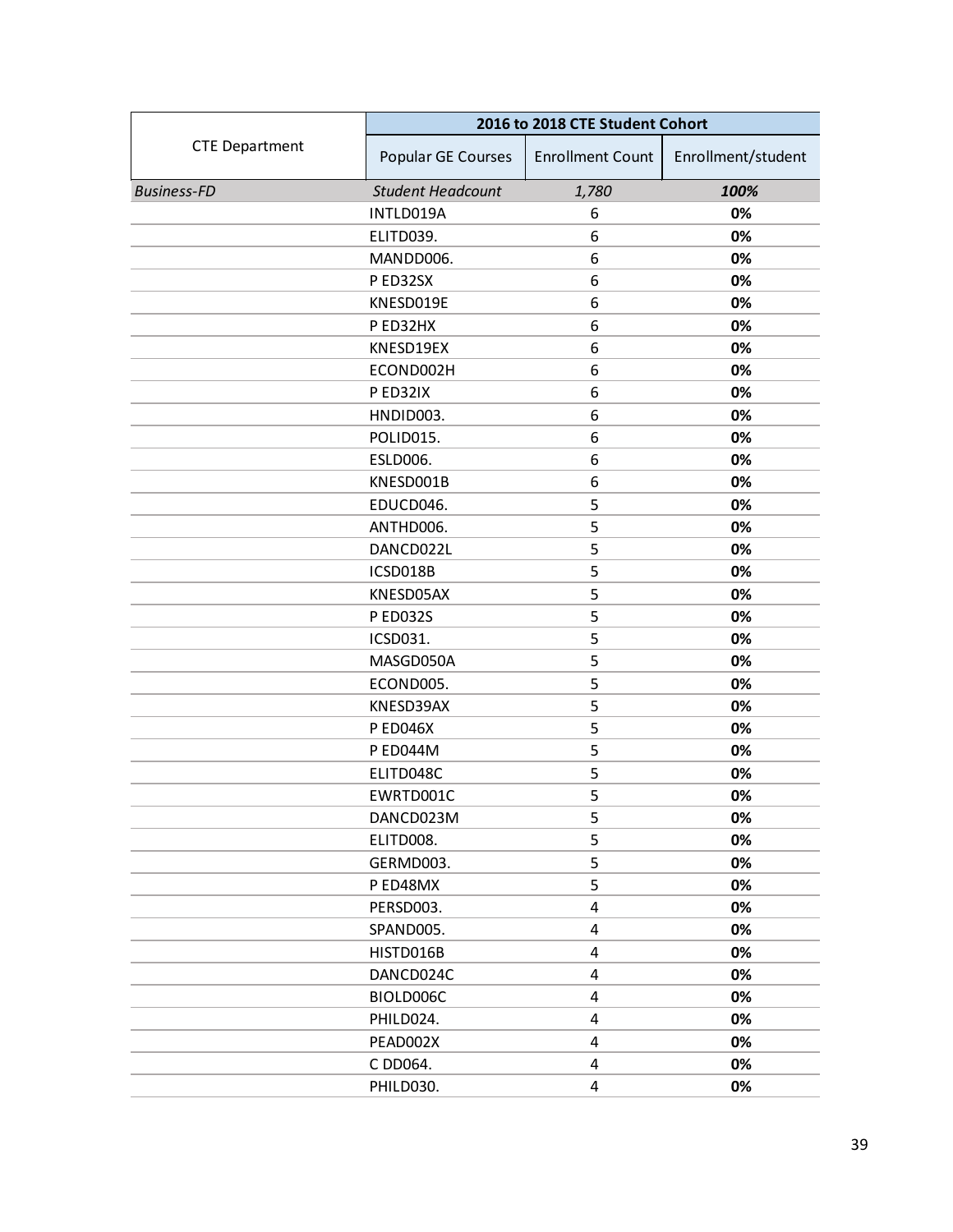|                       | 2016 to 2018 CTE Student Cohort |                         |                    |
|-----------------------|---------------------------------|-------------------------|--------------------|
| <b>CTE Department</b> | Popular GE Courses              | <b>Enrollment Count</b> | Enrollment/student |
| <b>Business-FD</b>    | <b>Student Headcount</b>        | 1,780                   | 100%               |
|                       | PERSD002.                       | 4                       | 0%                 |
|                       | ELITD048A                       | 4                       | 0%                 |
|                       | PHILD020A                       | 4                       | 0%                 |
|                       | HNDID002.                       | 4                       | 0%                 |
|                       | KNESD019D                       | 4                       | 0%                 |
|                       | P ED44MY                        | 4                       | 0%                 |
|                       | PSYCD051.                       | $\overline{4}$          | 0%                 |
|                       | KNESD037E                       | 4                       | 0%                 |
|                       | EWRTD01AH                       | 4                       | 0%                 |
|                       | KNESD019G                       | 4                       | 0%                 |
|                       | KNESD011A                       | $\overline{4}$          | 0%                 |
|                       | KNESD37AX                       | $\overline{4}$          | 0%                 |
|                       | KNESD022C                       | 4                       | 0%                 |
|                       | <b>PED045X</b>                  | 4                       | 0%                 |
|                       | ECOND003.                       | 4                       | 0%                 |
|                       | KNESD031A                       | $\overline{4}$          | 0%                 |
|                       | POLID017.                       | $\overline{4}$          | 0%                 |
|                       | <b>P ED044W</b>                 | 4                       | 0%                 |
|                       | P ED44WY                        | 4                       | 0%                 |
|                       | ELITD046C                       | $\mathsf 3$             | 0%                 |
|                       | HISTD018A                       | 3                       | 0%                 |
|                       | KNESD039A                       | 3                       | 0%                 |
|                       | ELITD046A                       | 3                       | 0%                 |
|                       | KNESD025B                       | 3                       | 0%                 |
|                       | SIGND002.                       | 3                       | 0%                 |
|                       | KNESD002A                       | 3                       | 0%                 |
|                       | KNESD25BX                       | 3                       | 0%                 |
|                       | ICSD037.                        | 3                       | 0%                 |
|                       | PHILD020C                       | 3                       | 0%                 |
|                       | KNESD16AX                       | 3                       | 0%                 |
|                       | ITALD002.                       | 3                       | 0%                 |
|                       | KNESD37CX                       | 3                       | 0%                 |
|                       | DANCD022.                       | 3                       | 0%                 |
|                       | FREND004.                       | 3                       | 0%                 |
|                       | PEAD005.                        | 3                       | 0%                 |
|                       | KNESD029A                       | 3                       | 0%                 |
|                       | KNESD15AX                       | 3                       | 0%                 |
|                       | MATHD046.                       | 3                       | 0%                 |
|                       | ICSD018A                        | 3                       | 0%                 |
|                       | POLID056.                       | 3                       | 0%                 |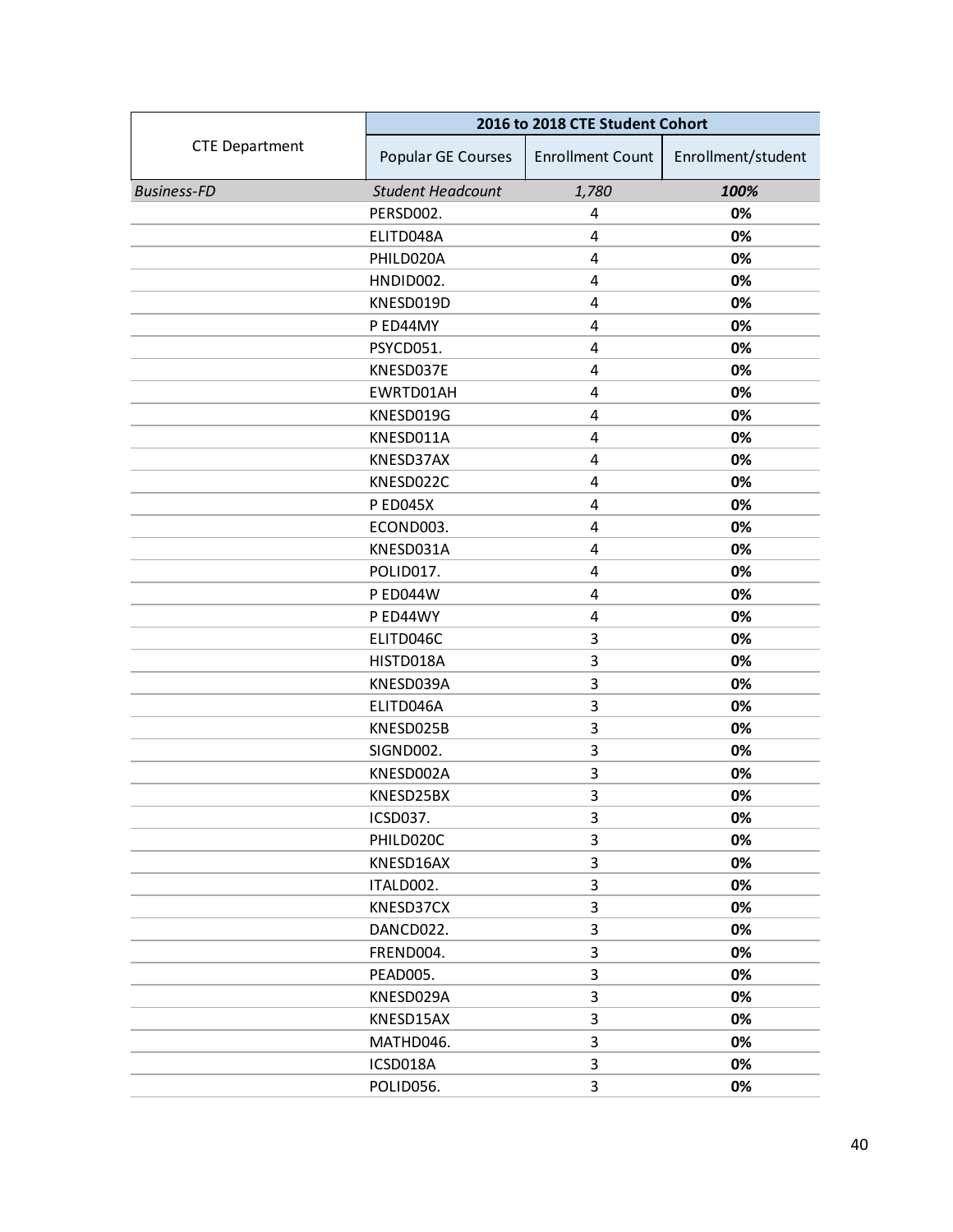|                       | 2016 to 2018 CTE Student Cohort |                         |                    |
|-----------------------|---------------------------------|-------------------------|--------------------|
| <b>CTE Department</b> | Popular GE Courses              | <b>Enrollment Count</b> | Enrollment/student |
| <b>Business-FD</b>    | <b>Student Headcount</b>        | 1,780                   | 100%               |
|                       | PSYCD003.                       | 3                       | 0%                 |
|                       | KNESD012D                       | 3                       | 0%                 |
|                       | INTLD024.                       | 3                       | 0%                 |
|                       | HISTD007A                       | 3                       | 0%                 |
|                       | KNESD07DX                       | 3                       | 0%                 |
|                       | POLID016.                       | 3                       | 0%                 |
|                       | <b>PED032L</b>                  | 3                       | 0%                 |
|                       | PEAD001X                        | 3                       | 0%                 |
|                       | DANCD025B                       | 3                       | 0%                 |
|                       | INTLD008.                       | 3                       | 0%                 |
|                       | KNESD012H                       | 3                       | 0%                 |
|                       | P ED032B                        | $\overline{2}$          | 0%                 |
|                       | KNESD012E                       | $\overline{2}$          | 0%                 |
|                       | ELITD046B                       | $\overline{2}$          | 0%                 |
|                       | INTLD021.                       | $\overline{2}$          | 0%                 |
|                       | P ED38WX                        | $\overline{2}$          | 0%                 |
|                       | HISTD007B                       | $\overline{2}$          | 0%                 |
|                       | <b>P ED038W</b>                 | $\overline{2}$          | 0%                 |
|                       | ICSD025.                        | $\overline{2}$          | 0%                 |
|                       | PEAD005X                        | $\overline{2}$          | 0%                 |
|                       | KNESD22CX                       | $\overline{2}$          | 0%                 |
|                       | <b>PED032J</b>                  | $\overline{2}$          | 0%                 |
|                       | P ED032P                        | $\overline{2}$          | 0%                 |
|                       | KNESD038C                       | $\overline{2}$          | 0%                 |
|                       | ICSD055.                        | $\overline{2}$          | 0%                 |
|                       | KNESD22DX                       | $\overline{2}$          | 0%                 |
|                       | ECOND001H                       | $\overline{2}$          | 0%                 |
|                       | KORED002H                       | $\overline{2}$          | 0%                 |
|                       | KNESD036A                       | $\overline{2}$          | 0%                 |
|                       | ICSD038B                        | 2                       | 0%                 |
|                       | MATHD017.                       | $\overline{2}$          | 0%                 |
|                       | HISTD016A                       | $\overline{2}$          | 0%                 |
|                       | KNESD22EX                       | $\overline{2}$          | 0%                 |
|                       | ICSD019.                        | $\overline{2}$          | 0%                 |
|                       | HISTD06BH                       | 2                       | 0%                 |
|                       | P ED045.                        | $\overline{2}$          | 0%                 |
|                       | KNESD005B                       | $\overline{2}$          | 0%                 |
|                       | DANCD037B                       | $\mathbf{1}$            | 0%                 |
|                       | INTLD019B                       | $\mathbf{1}$            | 0%                 |
|                       | KNESD029B                       | $\mathbf{1}$            | 0%                 |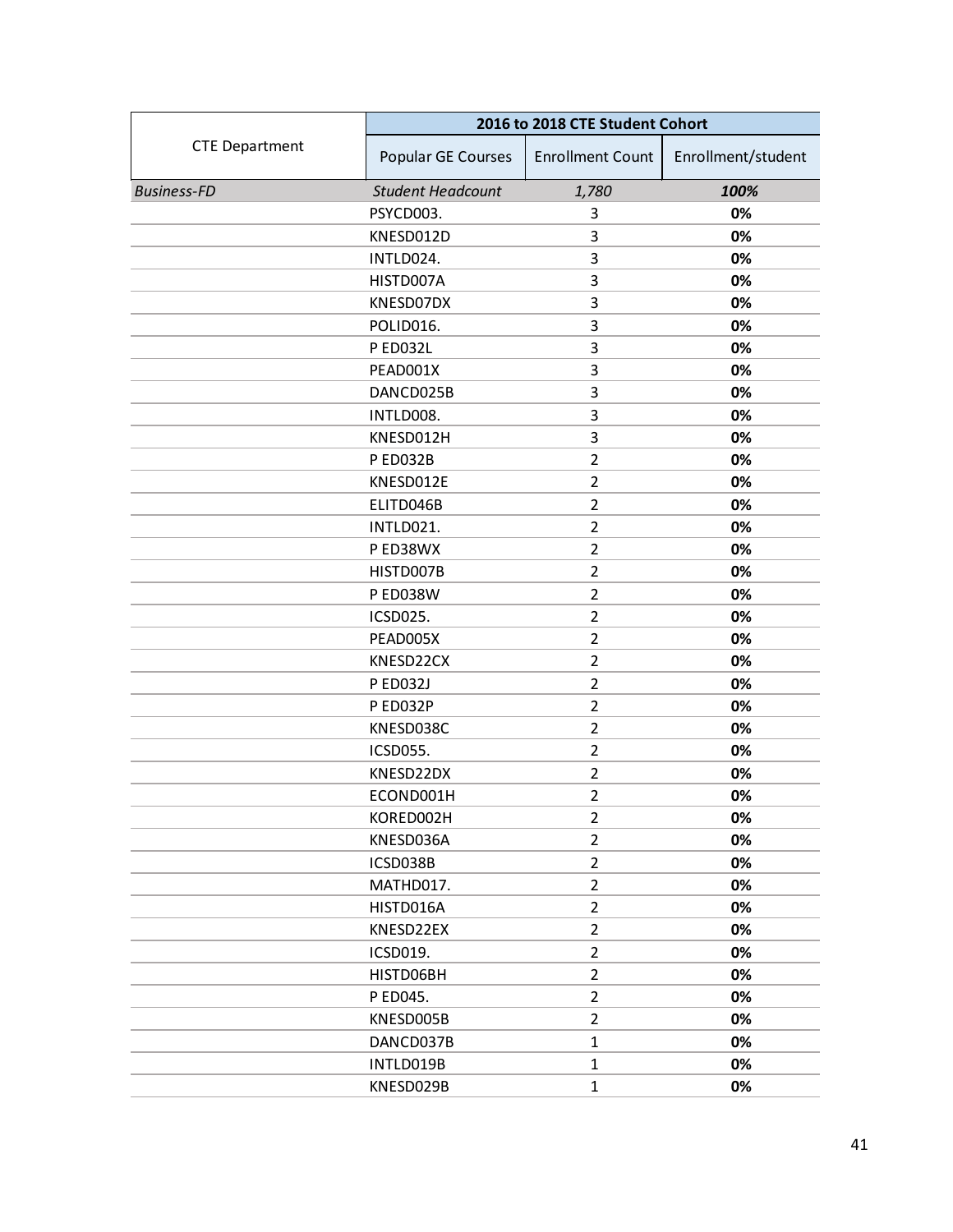|                       | 2016 to 2018 CTE Student Cohort |                         |                    |
|-----------------------|---------------------------------|-------------------------|--------------------|
| <b>CTE Department</b> | Popular GE Courses              | <b>Enrollment Count</b> | Enrollment/student |
| <b>Business-FD</b>    | <b>Student Headcount</b>        | 1,780                   | 100%               |
|                       | SOCD005.                        | 1                       | 0%                 |
|                       | KNESD015A                       | $\mathbf{1}$            | 0%                 |
|                       | PHILD049.                       | $\mathbf{1}$            | 0%                 |
|                       | WMSTD049.                       | $\mathbf{1}$            | 0%                 |
|                       | JAPND005.                       | $\mathbf{1}$            | 0%                 |
|                       | KNESD001D                       | $\mathbf{1}$            | 0%                 |
|                       | ELITD019.                       | $\mathbf{1}$            | 0%                 |
|                       | DANCD023B                       | $\mathbf{1}$            | 0%                 |
|                       | JAPND004.                       | $\mathbf{1}$            | 0%                 |
|                       | JAPND006.                       | $\mathbf{1}$            | 0%                 |
|                       | C DD061.                        | $\mathbf{1}$            | 0%                 |
|                       | RUSSD001.                       | $\mathbf{1}$            | 0%                 |
|                       | RUSSD002.                       | $\mathbf{1}$            | 0%                 |
|                       | RUSSD003.                       | $\mathbf{1}$            | 0%                 |
|                       | KNESD32AX                       | $\mathbf{1}$            | 0%                 |
|                       | KNESD012G                       | $\mathbf{1}$            | 0%                 |
|                       | P ED32LX                        | $\mathbf{1}$            | 0%                 |
|                       | WMSTD026.                       | $\mathbf{1}$            | 0%                 |
|                       | ITALD003.                       | $\mathbf{1}$            | 0%                 |
|                       | WMSTD027.                       | $\mathbf{1}$            | 0%                 |
|                       | ICSD036.                        | $\mathbf{1}$            | 0%                 |
|                       | P ED48WX                        | $\mathbf{1}$            | 0%                 |
|                       | <b>PED048W</b>                  | $\mathbf{1}$            | 0%                 |
|                       | <b>PED043X</b>                  | $\mathbf{1}$            | 0%                 |
|                       | P ED32JX                        | $\mathbf{1}$            | 0%                 |
|                       | GERMD004.                       | $\mathbf{1}$            | 0%                 |
|                       | EWRTD01BH                       | $\mathbf{1}$            | 0%                 |
|                       | ESCID020.                       | $\mathbf{1}$            | 0%                 |
|                       | KNESD07AX                       | $\mathbf{1}$            | 0%                 |
|                       | KNESD007D                       | $\mathbf{1}$            | 0%                 |
|                       | KNESD037B                       | $\mathbf{1}$            | 0%                 |
|                       | KNESD026B                       | $\mathbf{1}$            | 0%                 |
|                       | KNESD01CX                       | $\mathbf{1}$            | 0%                 |
|                       | KNESD001C                       | $\mathbf{1}$            | 0%                 |
|                       | MATHD010H                       | $\mathbf{1}$            | 0%                 |
|                       | KNESD015E                       | $\mathbf{1}$            | 0%                 |
|                       | <b>PED041X</b>                  | $\mathbf{1}$            | 0%                 |
|                       | P ED041.                        | $\mathbf{1}$            | 0%                 |
|                       | KNESD37BX                       | $\mathbf{1}$            | 0%                 |
|                       | KNESD32BX                       | $\mathbf{1}$            | 0%                 |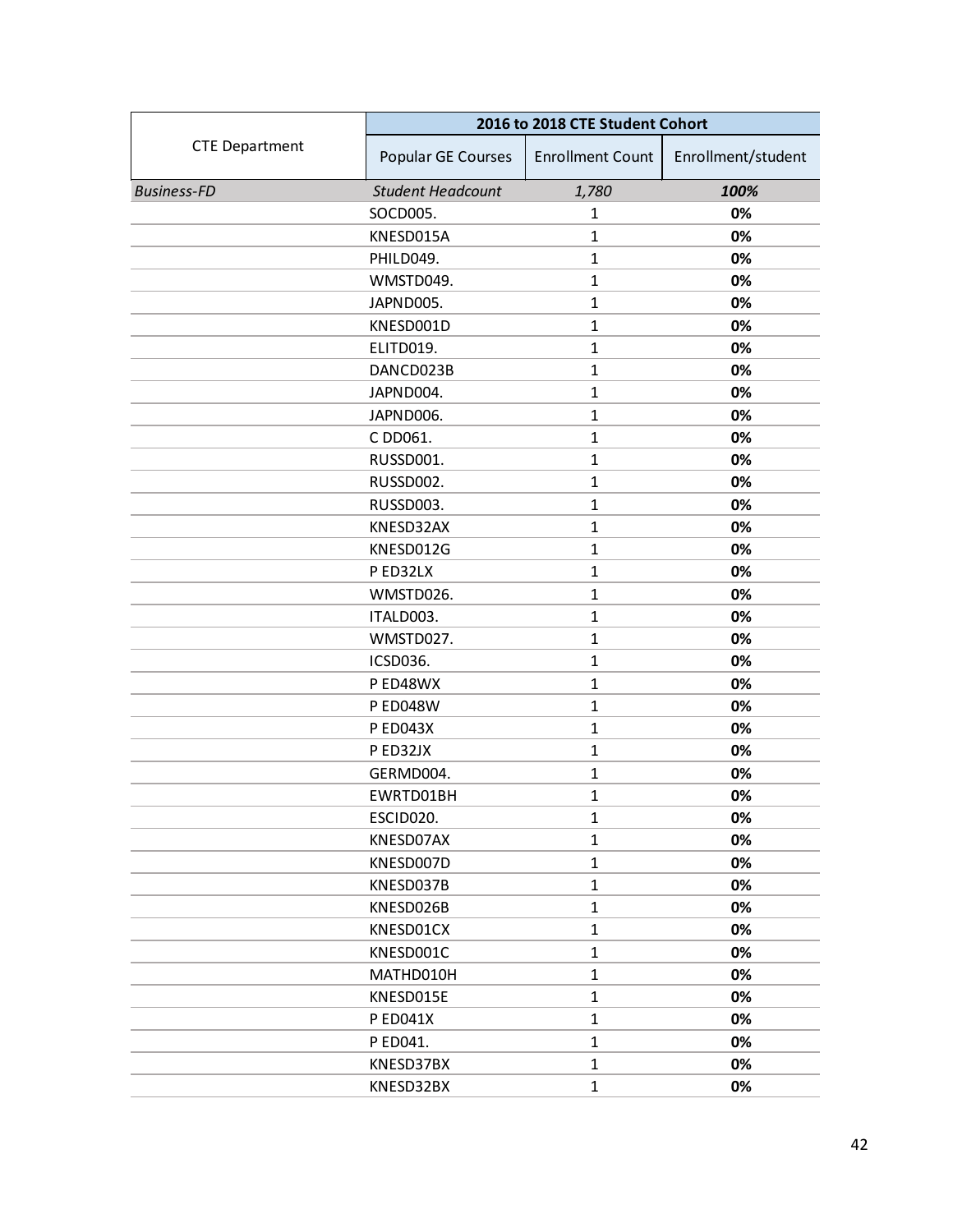|                       | 2016 to 2018 CTE Student Cohort |                         |                    |
|-----------------------|---------------------------------|-------------------------|--------------------|
| <b>CTE Department</b> | Popular GE Courses              | <b>Enrollment Count</b> | Enrollment/student |
| Child Development-DA  | <b>Student Headcount</b>        | 1,343                   | 100%               |
|                       | C DD010G                        | 1,153                   | 86%                |
|                       | C DD012.                        | 997                     | 74%                |
|                       | C DD010H                        | 833                     | 62%                |
|                       | HUMID001.                       | 580                     | 43%                |
|                       | C DD064.                        | 504                     | 38%                |
|                       | EWRTD001A                       | 492                     | 37%                |
|                       | PSYCD001.                       | 438                     | 33%                |
|                       | PSYCD014.                       | 412                     | 31%                |
|                       | MATHD010.                       | 384                     | 29%                |
|                       | EWRTD002.                       | 319                     | 24%                |
|                       | POLID001.                       | 310                     | 23%                |
|                       | HUMAD010.                       | 282                     | 21%                |
|                       | ANTHD002.                       | 276                     | 21%                |
|                       | ASTRD004.                       | 210                     | 16%                |
|                       | EWRTD001B                       | 199                     | 15%                |
|                       | ANTHD001.                       | 186                     | 14%                |
|                       | NUTRD010.                       | 185                     | 14%                |
|                       | SOCD001.                        | 181                     | 13%                |
|                       | C DD061.                        | 173                     | 13%                |
|                       | HISTD017C                       | 154                     | 11%                |
|                       | BIOLD010.                       | 149                     | 11%                |
|                       | MUSID001A                       | 145                     | 11%                |
|                       | BIOLD011.                       | 143                     | 11%                |
|                       | HISTD017A                       | 140                     | 10%                |
|                       | PSYCD010G                       | 136                     | 10%                |
|                       | PHILD004.                       | 115                     | 9%                 |
|                       | ESCID001.                       | 112                     | 8%                 |
|                       | GEOD001.                        | 112                     | 8%                 |
|                       | ARTSD001A                       | 96                      | 7%                 |
|                       | SPAND001.                       | 93                      | 7%                 |
|                       | HISTD017B                       | 90                      | 7%                 |
|                       | SIGND001.                       | 90                      | 7%                 |
|                       | E SD001.                        | 89                      | 7%                 |
|                       | HUMAD050.                       | 88                      | 7%                 |
|                       | PSYCD008.                       | 86                      | 6%                 |
|                       | PSYCD010H                       | 84                      | 6%                 |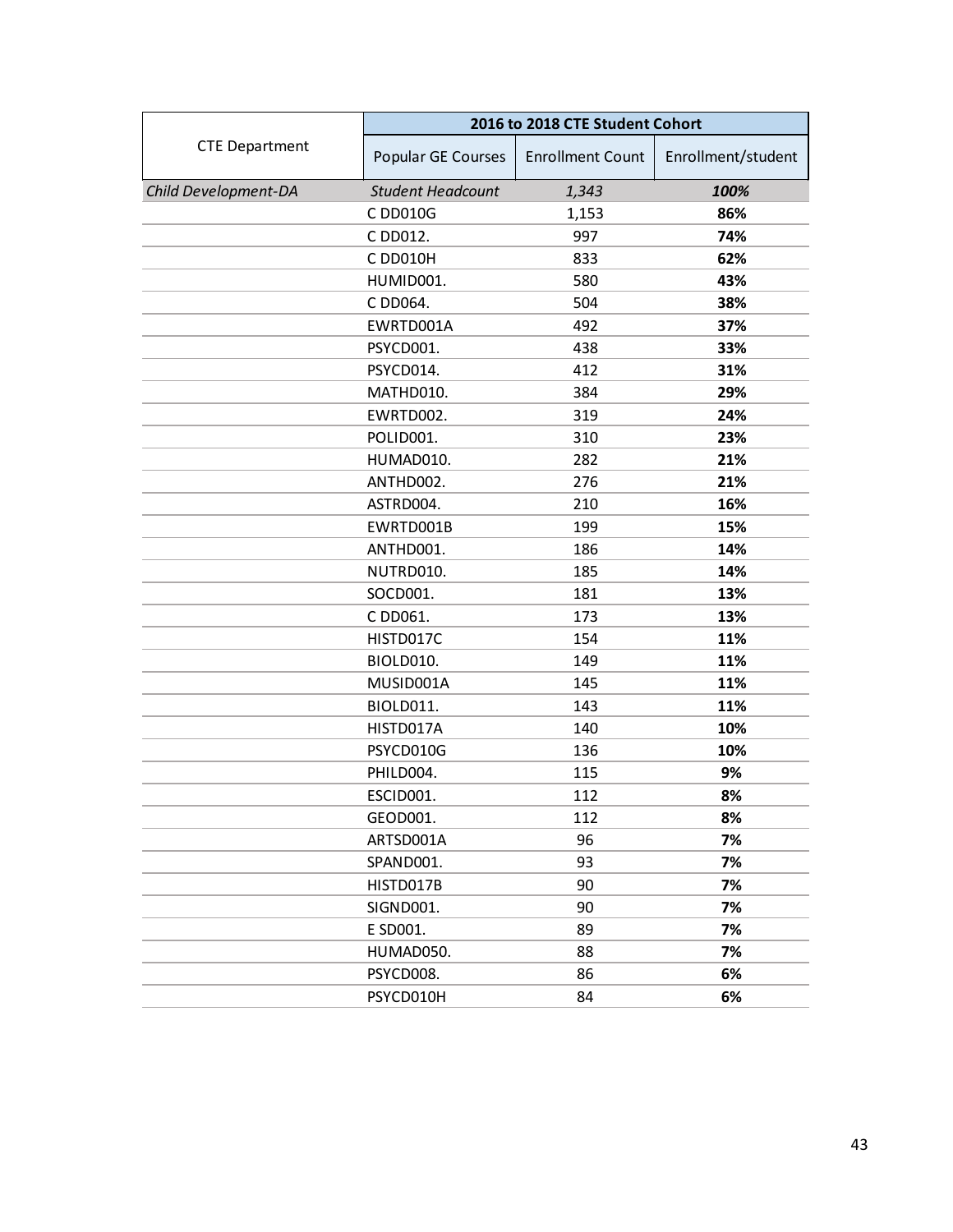|                       | 2016 to 2018 CTE Student Cohort |                         |                    |
|-----------------------|---------------------------------|-------------------------|--------------------|
| <b>CTE Department</b> | Popular GE Courses              | <b>Enrollment Count</b> | Enrollment/student |
| Child Development-DA  | <b>Student Headcount</b>        | 1,343                   | 100%               |
|                       | ICSD007.                        | 81                      | 6%                 |
|                       | ICSD004.                        | 77                      | 6%                 |
|                       | HISTD003A                       | 71                      | 5%                 |
|                       | METD010.                        | 68                      | 5%                 |
|                       | ICSD005.                        | 66                      | 5%                 |
|                       | ECOND001.                       | 61                      | 5%                 |
|                       | MATHD046.                       | 61                      | 5%                 |
|                       | PHILD001.                       | 60                      | 4%                 |
|                       | ESLD005.                        | 59                      | 4%                 |
|                       | WMSTD001.                       | 54                      | 4%                 |
|                       | SOCD020.                        | 51                      | 4%                 |
|                       | ARTSD002F                       | 50                      | 4%                 |
|                       | ESCID001L                       | 49                      | 4%                 |
|                       | ICSD033.                        | 47                      | 3%                 |
|                       | PHTGD007.                       | 45                      | 3%                 |
|                       | ASTRD010.                       | 43                      | 3%                 |
|                       | WMSTD008.                       | 42                      | 3%                 |
|                       | E SD003.                        | 42                      | 3%                 |
|                       | HUMID016.                       | 42                      | 3%                 |
|                       | ANTHD001L                       | 41                      | 3%                 |
|                       | HUMID006.                       | 40                      | 3%                 |
|                       | ARTSD002A                       | 40                      | 3%                 |
|                       | E SD002.                        | 39                      | 3%                 |
|                       | COMMD001.                       | 39                      | 3%                 |
|                       | HUMAD020.                       | 39                      | 3%                 |
|                       | HLTHD021.                       | 38                      | 3%                 |
|                       | PHILD008.                       | 38                      | 3%                 |
|                       | SOCD035.                        | 37                      | 3%                 |
|                       | HUMID009.                       | 36                      | 3%                 |
|                       | PHILD003.                       | 35                      | 3%                 |
|                       | DANCD038A                       | 35                      | 3%                 |
|                       | ICSD011.                        | 34                      | 3%                 |
|                       | CHEMD010.                       | 33                      | 2%                 |
|                       | F/TVD001.                       | 32                      | 2%                 |
|                       | GEOLD020.                       | 31                      | 2%                 |
|                       | FREND001.                       | 31                      | 2%                 |
|                       | DANCD023L                       | 30                      | 2%                 |
|                       | HISTD003B                       | 30                      | 2%                 |
|                       | ICSD035.                        | 30                      | 2%                 |
|                       | JOURD002.                       | 30                      | 2%                 |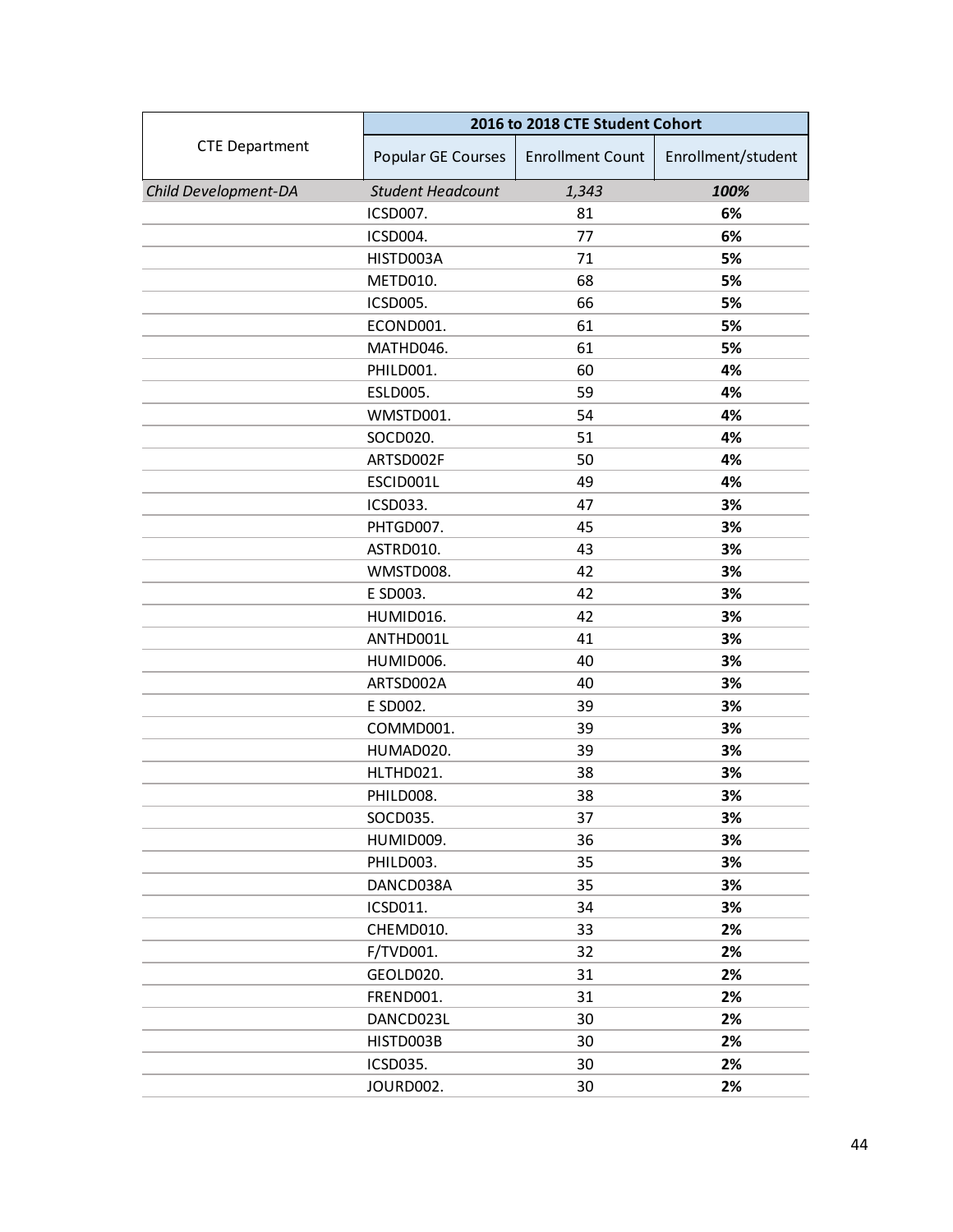|                       | 2016 to 2018 CTE Student Cohort |                         |                    |
|-----------------------|---------------------------------|-------------------------|--------------------|
| <b>CTE Department</b> | Popular GE Courses              | <b>Enrollment Count</b> | Enrollment/student |
| Child Development-DA  | <b>Student Headcount</b>        | 1,343                   | 100%               |
|                       | GEOD010.                        | 30                      | 2%                 |
|                       | KNESD022A                       | 29                      | 2%                 |
|                       | DANCD022K                       | 29                      | 2%                 |
|                       | ECOND002.                       | 27                      | 2%                 |
|                       | COMMD010.                       | 26                      | 2%                 |
|                       | HISTD009.                       | 26                      | 2%                 |
|                       | JAPND001.                       | 26                      | 2%                 |
|                       | ICSD020.                        | 25                      | 2%                 |
|                       | ESCID019.                       | 24                      | 2%                 |
|                       | GEOLD010.                       | 24                      | 2%                 |
|                       | HISTD003C                       | 24                      | 2%                 |
|                       | PSYCD009.                       | 24                      | 2%                 |
|                       | DANCD025A                       | 23                      | 2%                 |
|                       | ICSD030.                        | 22                      | 2%                 |
|                       | CHEMD001A                       | 21                      | 2%                 |
|                       | KNESD022B                       | 21                      | 2%                 |
|                       | THEAD001.                       | 20                      | 1%                 |
|                       | PSYCD012.                       | 20                      | 1%                 |
|                       | F/TVD002B                       | 18                      | 1%                 |
|                       | KORED001.                       | 18                      | 1%                 |
|                       | MANDD001.                       | 18                      | 1%                 |
|                       | KNESD025A                       | 18                      | 1%                 |
|                       | CHEMD025.                       | 17                      | 1%                 |
|                       | ELITD010.                       | 17                      | 1%                 |
|                       | EDUCD046.                       | 17                      | 1%                 |
|                       | SIGND002.                       | 17                      | 1%                 |
|                       | LINGD001.                       | 17                      | 1%                 |
|                       | KNESD052.                       | 16                      | 1%                 |
|                       | WMSTD009.                       | 16                      | 1%                 |
|                       | EWRTD030.                       | 16                      | 1%                 |
|                       | GEOD004.                        | 16                      | 1%                 |
|                       | BIOLD006A                       | 16                      | 1%                 |
|                       | SPAND002.                       | 15                      | 1%                 |
|                       | DANCD022.                       | 15                      | 1%                 |
|                       | WMSTD012.                       | 14                      | 1%                 |
|                       | SOCD028.                        | 14                      | 1%                 |
|                       | ICSD010.                        | 14                      | 1%                 |
|                       | ELITD011.                       | 13                      | 1%                 |
|                       | DANCD037A                       | 13                      | 1%                 |
|                       | HUMID010.                       | 13                      | 1%                 |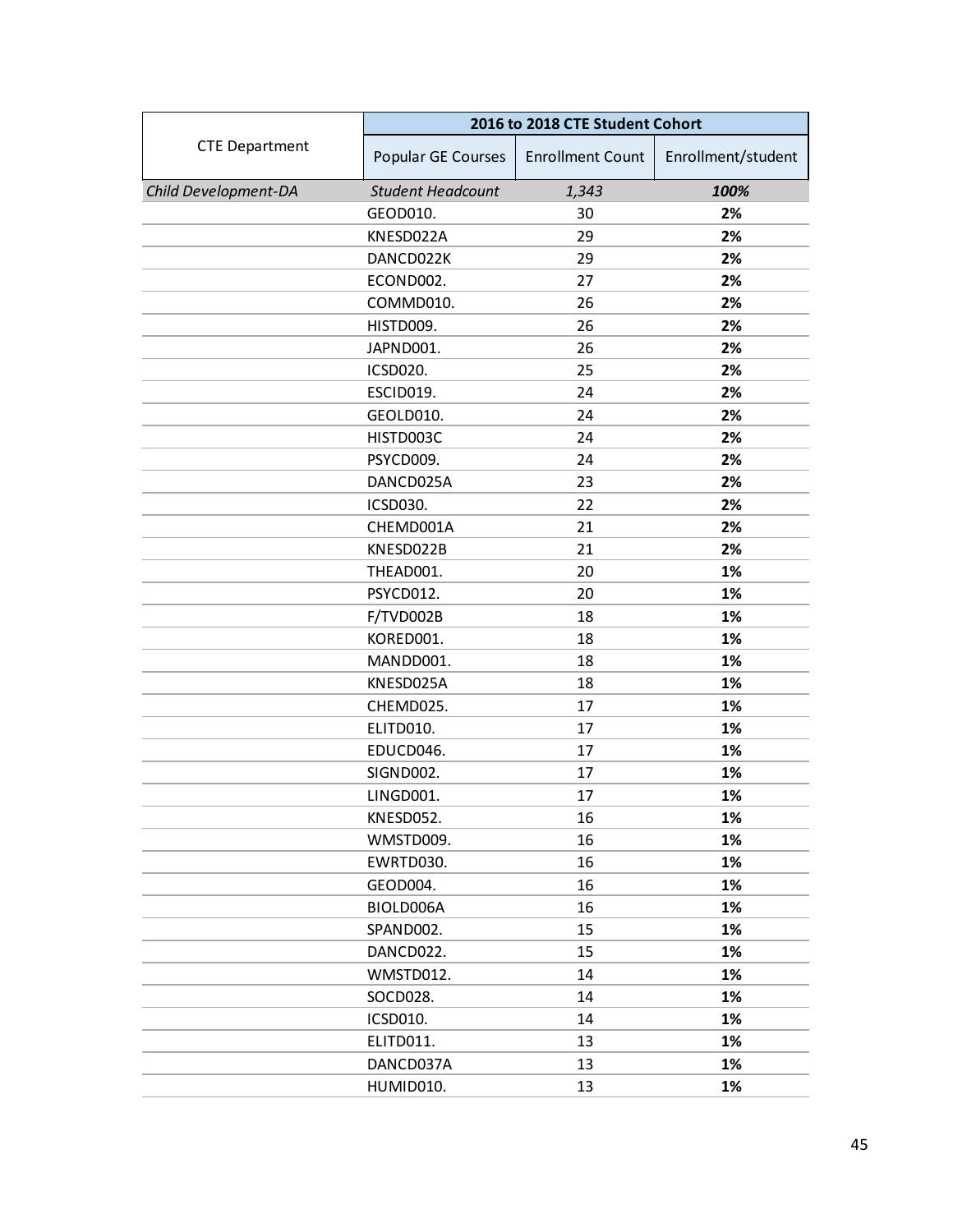|                       | 2016 to 2018 CTE Student Cohort |                         |                    |
|-----------------------|---------------------------------|-------------------------|--------------------|
| <b>CTE Department</b> | Popular GE Courses              | <b>Enrollment Count</b> | Enrollment/student |
| Child Development-DA  | <b>Student Headcount</b>        | 1,343                   | 100%               |
|                       | ARTSD002G                       | 13                      | 1%                 |
|                       | PERSD001.                       | 12                      | 1%                 |
|                       | PSYCD006.                       | 12                      | 1%                 |
|                       | DANCD023A                       | 12                      | 1%                 |
|                       | KNESD15CX                       | 12                      | 1%                 |
|                       | WMSTD028.                       | 12                      | 1%                 |
|                       | ARTSD002C                       | 12                      | 1%                 |
|                       | ARTSD002B                       | 12                      | 1%                 |
|                       | KNESD022D                       | 12                      | 1%                 |
|                       | DANCD024A                       | 11                      | 1%                 |
|                       | HUMID007.                       | 11                      | 1%                 |
|                       | KNESD005A                       | 11                      | 1%                 |
|                       | ARTSD001B                       | 11                      | 1%                 |
|                       | ICSD032.                        | 11                      | 1%                 |
|                       | JAPND002.                       | 11                      | 1%                 |
|                       | FREND002.                       | 11                      | 1%                 |
|                       | ICSD022.                        | 10                      | 1%                 |
|                       | HISTD006C                       | 10                      | 1%                 |
|                       | WMSTD003C                       | 10                      | 1%                 |
|                       | ARTSD002D                       | 10                      | 1%                 |
|                       | MANDD002.                       | 10                      | 1%                 |
|                       | ICSD024.                        | 10                      | 1%                 |
|                       | PHILD002.                       | 10                      | 1%                 |
|                       | HISTD010.                       | 9                       | 1%                 |
|                       | KNESD25AX                       | 9                       | 1%                 |
|                       | PSYCD003.                       | 9                       | 1%                 |
|                       | KNESD05AX                       | 9                       | 1%                 |
|                       | <b>BUSD056.</b>                 | 9                       | 1%                 |
|                       | VIETD001.                       | 9                       | 1%                 |
|                       | ICSD009.                        | 9                       | 1%                 |
|                       | ELITD046C                       | 9                       | 1%                 |
|                       | INTLD013.                       | 9                       | 1%                 |
|                       | ICSD044.                        | 9                       | 1%                 |
|                       | MANDD003.                       | 9                       | 1%                 |
|                       | KNESD015C                       | 9                       | 1%                 |
|                       | PHILD007.                       | 8                       | 1%                 |
|                       | KNESD026A                       | 8                       | 1%                 |
|                       | INTLD011.                       | 8                       | 1%                 |
|                       | DANCD022L                       | 8                       | 1%                 |
|                       | KNESD022E                       | 8                       | 1%                 |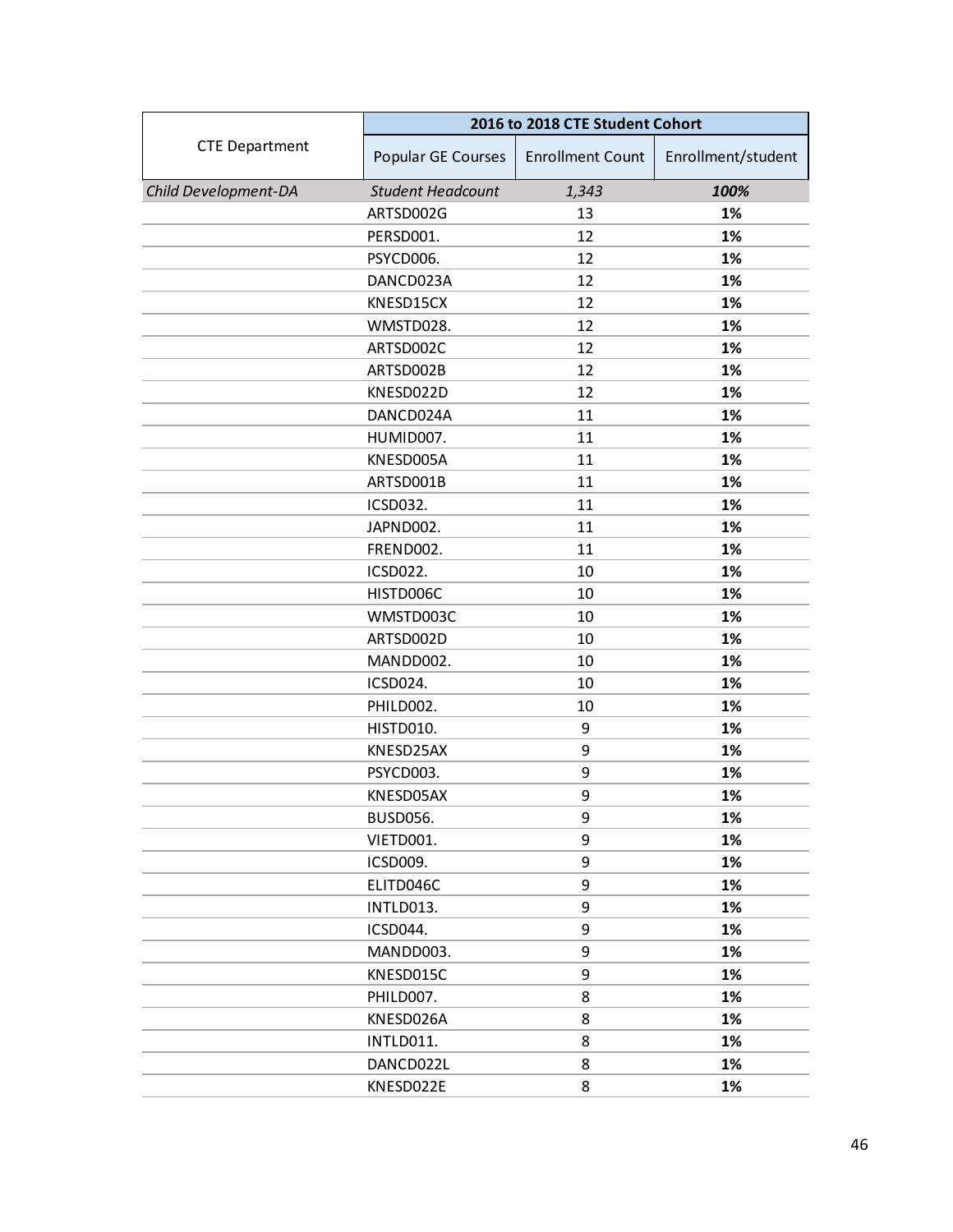|                       | 2016 to 2018 CTE Student Cohort |                         |                    |
|-----------------------|---------------------------------|-------------------------|--------------------|
| <b>CTE Department</b> | Popular GE Courses              | <b>Enrollment Count</b> | Enrollment/student |
| Child Development-DA  | <b>Student Headcount</b>        | 1,343                   | 100%               |
|                       | ELITD021.                       | 8                       | 1%                 |
|                       | ASTRD015L                       | 8                       | 1%                 |
|                       | BIOLD013.                       | 8                       | 1%                 |
|                       | PHYSD002A                       | 8                       | 1%                 |
|                       | ELITD008.                       | 8                       | 1%                 |
|                       | KNESD50AL                       | 8                       | 1%                 |
|                       | KNESD22BX                       | 8                       | 1%                 |
|                       | METD010L                        | 8                       | 1%                 |
|                       | HISTD006A                       | 8                       | 1%                 |
|                       | ICSD029.                        | 8                       | 1%                 |
|                       | PHTGD021.                       | 8                       | 1%                 |
|                       | KNESD022C                       | 8                       | 1%                 |
|                       | KNESD050A                       | 8                       | 1%                 |
|                       | COMMD008.                       | 7                       | 1%                 |
|                       | KNESD001B                       | 7                       | 1%                 |
|                       | <b>BUSD021.</b>                 | 7                       | 1%                 |
|                       | ELITD048C                       | 7                       | 1%                 |
|                       | ELITD022.                       | 7                       | 1%                 |
|                       | KNESD22AX                       | 7                       | 1%                 |
|                       | GERMD001.                       | 7                       | 1%                 |
|                       | MATHD017.                       | 7                       | 1%                 |
|                       | DANCD023M                       | 7                       | 1%                 |
|                       | PHYSD010.                       | 7                       | 1%                 |
|                       | COMMD007.                       | 7                       | 1%                 |
|                       | KNESD11AX                       | $\overline{7}$          | 1%                 |
|                       | ELITD048A                       | 7                       | 1%                 |
|                       | F/TVD002A                       | 6                       | 0%                 |
|                       | ELITD039.                       | 6                       | 0%                 |
|                       | WMSTD026.                       | 6                       | 0%                 |
|                       | ELITD048B                       | 6                       | 0%                 |
|                       | F/TVD010.                       | 6                       | 0%                 |
|                       | KORED002.                       | 6                       | 0%                 |
|                       | MUSID001B                       | 6                       | 0%                 |
|                       | PERSD003.                       | 6                       | 0%                 |
|                       | COMMD016.                       | 6                       | 0%                 |
|                       | ELITD046B                       | 6                       | 0%                 |
|                       | INTLD022.                       | 6                       | 0%                 |
|                       | ICSD031.                        | 6                       | 0%                 |
|                       | PSYCD051.                       | 6                       | 0%                 |
|                       | ANTHD007.                       | 6                       | 0%                 |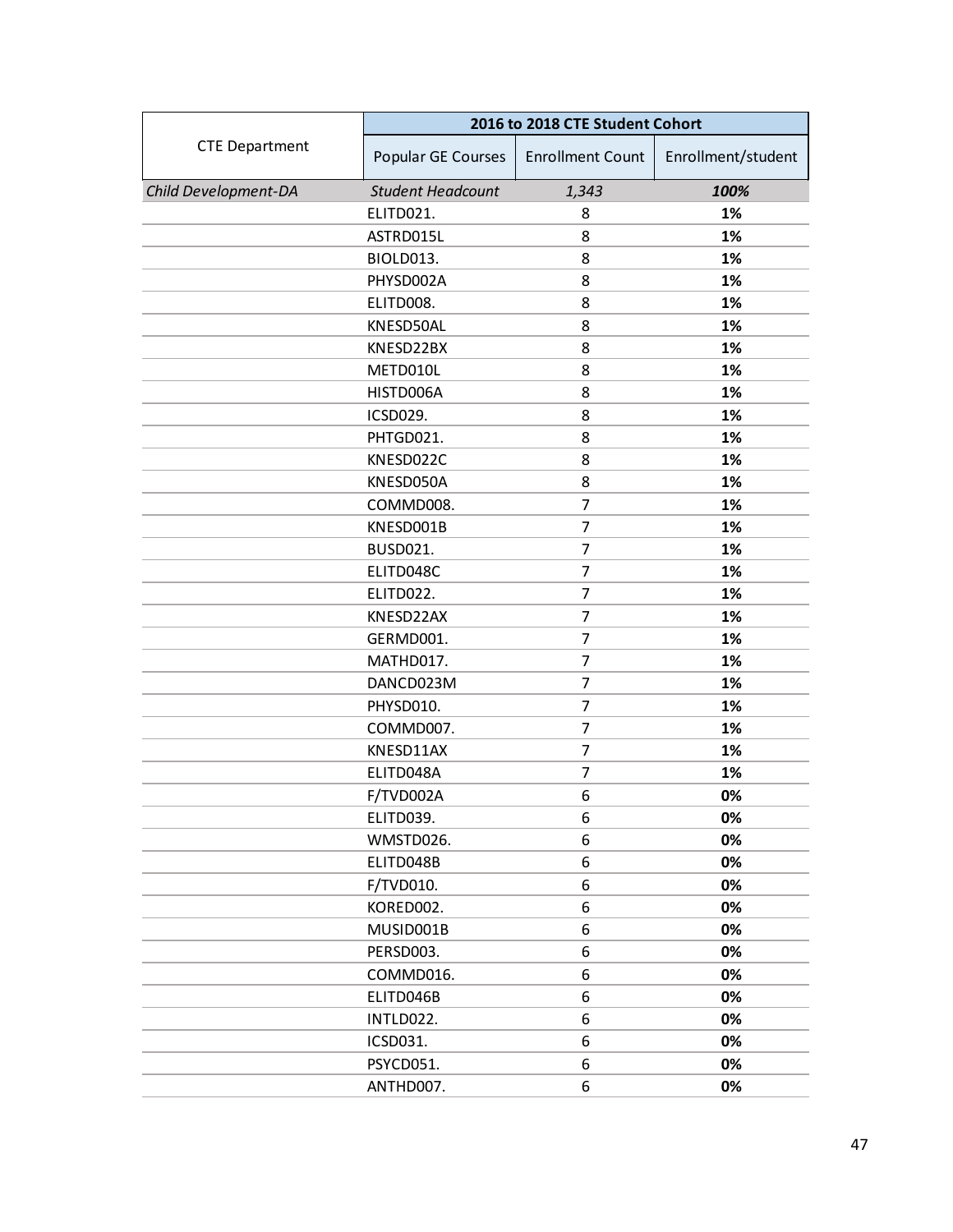|                       | 2016 to 2018 CTE Student Cohort |                         |                    |
|-----------------------|---------------------------------|-------------------------|--------------------|
| <b>CTE Department</b> | Popular GE Courses              | <b>Enrollment Count</b> | Enrollment/student |
| Child Development-DA  | <b>Student Headcount</b>        | 1,343                   | 100%               |
|                       | INTLD010.                       | 6                       | 0%                 |
|                       | MANDD004.                       | 6                       | 0%                 |
|                       | MATHD044.                       | 6                       | 0%                 |
|                       | KNESD19AX                       | 6                       | 0%                 |
|                       | VIETD002.                       | 5                       | 0%                 |
|                       | PEAD001X                        | 5                       | 0%                 |
|                       | KNESD019E                       | 5                       | 0%                 |
|                       | KNESD032A                       | 5                       | 0%                 |
|                       | KNESD054.                       | 5                       | 0%                 |
|                       | ARTSD002L                       | 5                       | 0%                 |
|                       | ICSD043.                        | 5                       | 0%                 |
|                       | MANDD005.                       | 5                       | 0%                 |
|                       | FREND003.                       | 5                       | 0%                 |
|                       | PERSD002.                       | 5                       | 0%                 |
|                       | KNESD012H                       | 5                       | 0%                 |
|                       | ICSD046.                        | 5                       | 0%                 |
|                       | COMMD009.                       | 5                       | 0%                 |
|                       | HNDID003.                       | 5                       | 0%                 |
|                       | P ED032K                        | 5                       | 0%                 |
|                       | SPAND003.                       | 5                       | 0%                 |
|                       | <b>PED032L</b>                  | 5                       | 0%                 |
|                       | ELITD017.                       | 5                       | 0%                 |
|                       | P ED032M                        | 5                       | 0%                 |
|                       | CISD002.                        | 5                       | 0%                 |
|                       | HUMID013.                       | 5                       | 0%                 |
|                       | KNESD045.                       | 5                       | 0%                 |
|                       | HISTD019A                       | 5                       | 0%                 |
|                       | KNESD019G                       | 5                       | 0%                 |
|                       | ELITD046A                       | 5                       | 0%                 |
|                       | COMMD015.                       | 5                       | 0%                 |
|                       | HUMID015.                       | 5                       | 0%                 |
|                       | ELITD012.                       | 4                       | 0%                 |
|                       | PEAD002X                        | 4                       | 0%                 |
|                       | ANTHD004.                       | 4                       | 0%                 |
|                       | HNDID002.                       | 4                       | 0%                 |
|                       | F/TVD002C                       | 4                       | 0%                 |
|                       | MUSID001D                       | 4                       | 0%                 |
|                       | DANCD024B                       | 4                       | 0%                 |
|                       | ICSD026.                        | 4                       | 0%                 |
|                       | PHILD020A                       | $\overline{4}$          | 0%                 |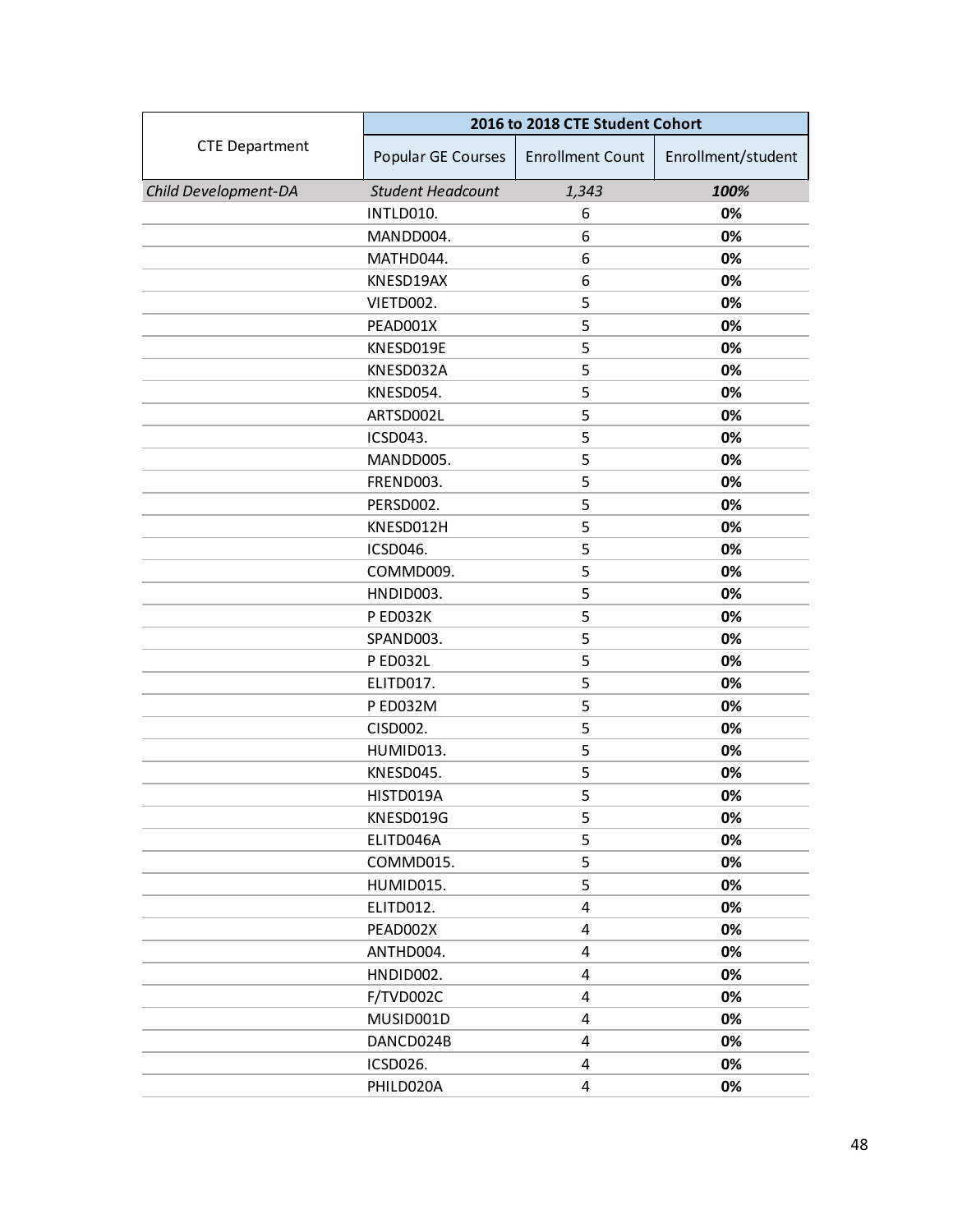|                       | 2016 to 2018 CTE Student Cohort |                         |                    |
|-----------------------|---------------------------------|-------------------------|--------------------|
| <b>CTE Department</b> | Popular GE Courses              | <b>Enrollment Count</b> | Enrollment/student |
| Child Development-DA  | <b>Student Headcount</b>        | 1,343                   | 100%               |
|                       | BIOLD006C                       | 4                       | 0%                 |
|                       | HISTD006B                       | 4                       | 0%                 |
|                       | <b>ICSD045.</b>                 | 4                       | 0%                 |
|                       | KNESD031A                       | 4                       | 0%                 |
|                       | ICSD021.                        | 4                       | 0%                 |
|                       | P ED046.                        | 4                       | 0%                 |
|                       | KNESD25BX                       | 4                       | 0%                 |
|                       | ARTSD002J                       | 4                       | 0%                 |
|                       | KNESD15EX                       | 4                       | 0%                 |
|                       | WMSTD021.                       | 4                       | 0%                 |
|                       | ESLD006.                        | 4                       | 0%                 |
|                       | KNESD19EX                       | 4                       | 0%                 |
|                       | <b>ICSD037.</b>                 | 4                       | 0%                 |
|                       | KNESD19GX                       | 4                       | 0%                 |
|                       | KNESD19DX                       | 4                       | 0%                 |
|                       | HISTD018B                       | 4                       | 0%                 |
|                       | KNESD001A                       | 4                       | 0%                 |
|                       | JAPND003.                       | 4                       | 0%                 |
|                       | WMSTD027.                       | 3                       | 0%                 |
|                       | ADMJD029.                       | 3                       | 0%                 |
|                       | SOCD005.                        | 3                       | 0%                 |
|                       | MANDD006.                       | 3                       | 0%                 |
|                       | GERMD002.                       | 3                       | 0%                 |
|                       | KNESD22CX                       | 3                       | 0%                 |
|                       | ITALD001.                       | 3                       | 0%                 |
|                       | P ED42WX                        | 3                       | 0%                 |
|                       | P ED042W                        | 3                       | 0%                 |
|                       | KNESD026B                       | 3                       | 0%                 |
|                       | KNESD07DX                       | 3                       | 0%                 |
|                       | ICSD017.                        | 3                       | 0%                 |
|                       | ICSD018A                        | 3                       | 0%                 |
|                       | INTLD021.                       | 3                       | 0%                 |
|                       | ICSD027.                        | 3                       | 0%                 |
|                       | P ED32LX                        | 3                       | 0%                 |
|                       | P ED044W                        | 3                       | 0%                 |
|                       | <b>PED046X</b>                  | 3                       | 0%                 |
|                       | ELITD024.                       | 3                       | 0%                 |
|                       | DANCD037B                       | 3                       | 0%                 |
|                       | KNESD015A                       | 3                       | 0%                 |
|                       | P ED44WY                        | 3                       | 0%                 |
|                       |                                 |                         |                    |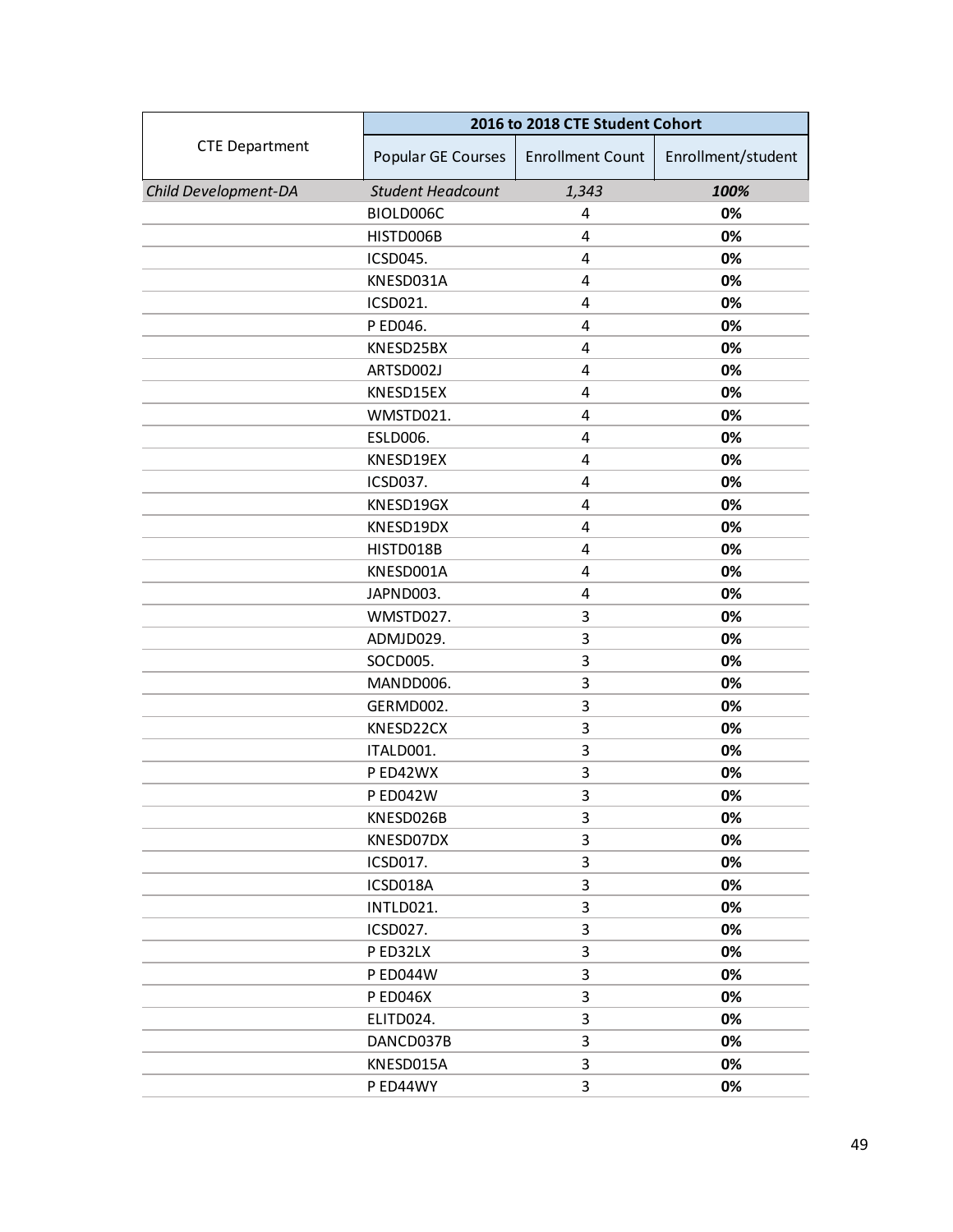|                       | 2016 to 2018 CTE Student Cohort |                         |                    |
|-----------------------|---------------------------------|-------------------------|--------------------|
| <b>CTE Department</b> | Popular GE Courses              | <b>Enrollment Count</b> | Enrollment/student |
| Child Development-DA  | <b>Student Headcount</b>        | 1,343                   | 100%               |
|                       | <b>P ED047W</b>                 | 3                       | 0%                 |
|                       | P ED032W                        | 3                       | 0%                 |
|                       | KNESD036A                       | 3                       | 0%                 |
|                       | KNESD31AX                       | 3                       | 0%                 |
|                       | WMSTD049.                       | 3                       | 0%                 |
|                       | KNESD019A                       | 3                       | 0%                 |
|                       | KNESD007D                       | $\overline{2}$          | 0%                 |
|                       | HISTD007A                       | $\overline{2}$          | 0%                 |
|                       | VIETD003.                       | $\overline{2}$          | 0%                 |
|                       | P ED032S                        | $\overline{2}$          | 0%                 |
|                       | DANCD023B                       | $\overline{2}$          | 0%                 |
|                       | MASGD050A                       | $\overline{2}$          | 0%                 |
|                       | KNESD22EX                       | $\overline{2}$          | 0%                 |
|                       | POLID002.                       | $\overline{2}$          | 0%                 |
|                       | DANCD025B                       | $\overline{2}$          | 0%                 |
|                       | ELITD019.                       | $\overline{2}$          | 0%                 |
|                       | ARTSD03TC                       | $\overline{2}$          | 0%                 |
|                       | KORED003.                       | $\overline{2}$          | 0%                 |
|                       | ANTHD002H                       | $\overline{2}$          | 0%                 |
|                       | PEAD005X                        | $\overline{2}$          | 0%                 |
|                       | DANCD024C                       | $\overline{2}$          | 0%                 |
|                       | KNESD26AX                       | $\overline{2}$          | 0%                 |
|                       | PHYSD004A                       | $\overline{2}$          | 0%                 |
|                       | KNESD032B                       | $\overline{2}$          | 0%                 |
|                       | HISTD016B                       | $\overline{2}$          | 0%                 |
|                       | GERMD003.                       | $\overline{2}$          | 0%                 |
|                       | P ED032N                        | $\overline{2}$          | 0%                 |
|                       | KNESD39BX                       | $\overline{2}$          | 0%                 |
|                       | KNESD37AX                       | 2                       | 0%                 |
|                       | P ED043.                        | 2                       | 0%                 |
|                       | HNDID001.                       | $\overline{2}$          | 0%                 |
|                       | KNESD029A                       | $\overline{2}$          | 0%                 |
|                       | <b>PED043X</b>                  | $\overline{2}$          | 0%                 |
|                       | P ED47WX                        | $\overline{2}$          | 0%                 |
|                       | KNESD005B                       | $\overline{2}$          | 0%                 |
|                       | ESCID030.                       | $\overline{2}$          | 0%                 |
|                       | ICSD018B                        | $\overline{2}$          | 0%                 |
|                       | KNESD39AX                       | $\overline{2}$          | 0%                 |
|                       | KNESD012G                       | $\overline{2}$          | 0%                 |
|                       | ANTHD003.                       | $\overline{2}$          | 0%                 |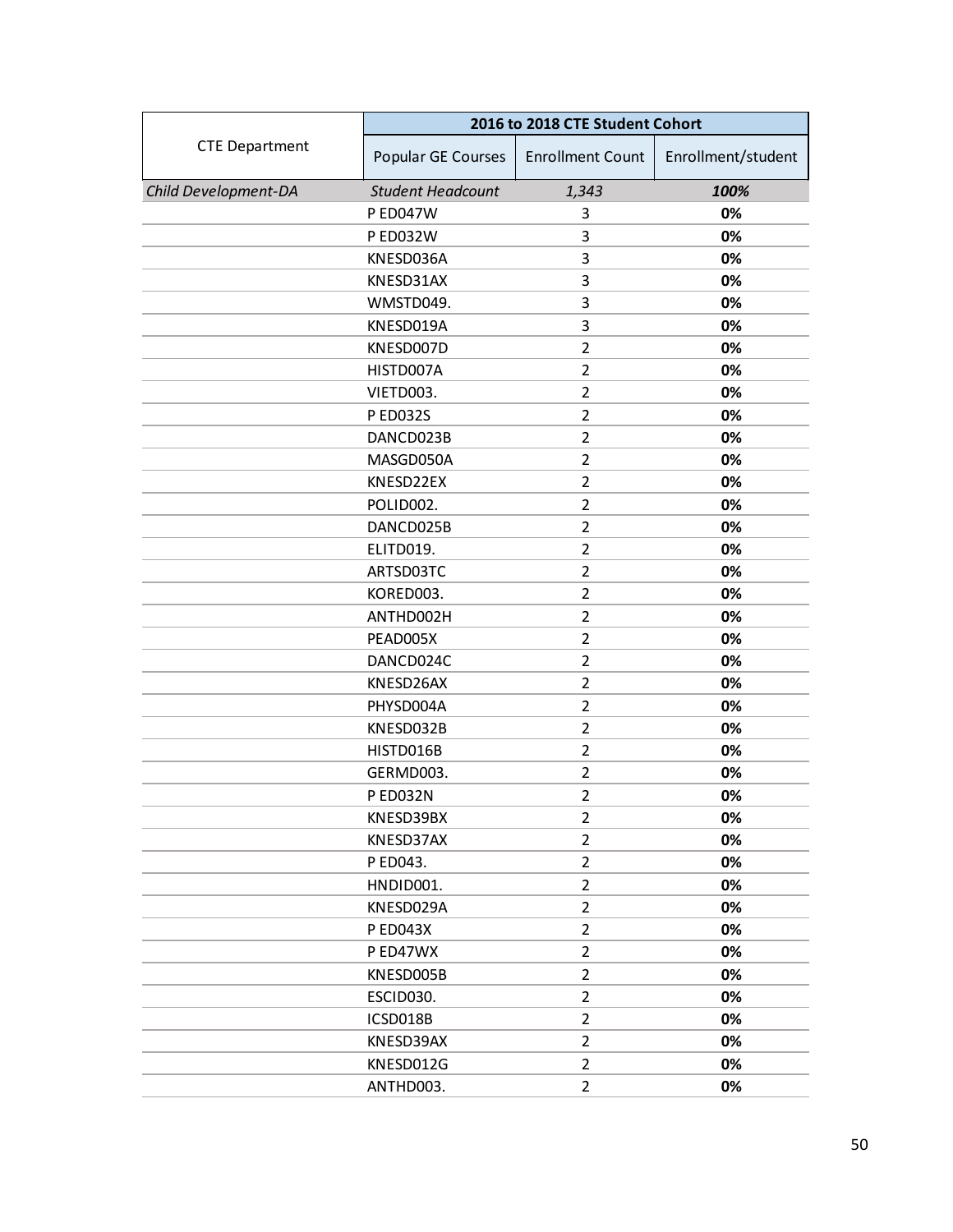|                       | 2016 to 2018 CTE Student Cohort |                         |                    |
|-----------------------|---------------------------------|-------------------------|--------------------|
| <b>CTE Department</b> | Popular GE Courses              | <b>Enrollment Count</b> | Enrollment/student |
| Child Development-DA  | <b>Student Headcount</b>        | 1,343                   | 100%               |
|                       | INTLD005.                       | 2                       | 0%                 |
|                       | ARTSD002H                       | $\mathbf{1}$            | 0%                 |
|                       | KNESD22DX                       | $\mathbf{1}$            | 0%                 |
|                       | <b>P ED039W</b>                 | $\mathbf{1}$            | 0%                 |
|                       | P ED39WX                        | $\mathbf{1}$            | 0%                 |
|                       | KNESD038A                       | $\mathbf{1}$            | 0%                 |
|                       | HISTD007B                       | $\mathbf{1}$            | 0%                 |
|                       | SPAND004.                       | $\mathbf{1}$            | 0%                 |
|                       | PHILD014B                       | $\mathbf{1}$            | 0%                 |
|                       | KNESD15AX                       | $\mathbf{1}$            | 0%                 |
|                       | INTLD008.                       | $\mathbf{1}$            | 0%                 |
|                       | HISTD019B                       | $\mathbf{1}$            | 0%                 |
|                       | DANCD022M                       | $\mathbf{1}$            | 0%                 |
|                       | DANCD037C                       | $\mathbf{1}$            | 0%                 |
|                       | JAPND006.                       | $\mathbf{1}$            | 0%                 |
|                       | SPAND005.                       | $\mathbf{1}$            | 0%                 |
|                       | P ED32MX                        | $\mathbf{1}$            | 0%                 |
|                       | POLID015.                       | $\mathbf{1}$            | 0%                 |
|                       | KNESD053.                       | $\mathbf{1}$            | 0%                 |
|                       | ESCID020.                       | $\mathbf{1}$            | 0%                 |
|                       | ITALD002.                       | $\mathbf{1}$            | 0%                 |
|                       | ANTHD006.                       | $\mathbf{1}$            | 0%                 |
|                       | GERMD004.                       | $\mathbf{1}$            | 0%                 |
|                       | F/TVD075G                       | $\mathbf{1}$            | 0%                 |
|                       | PEAD004X                        | $\mathbf{1}$            | 0%                 |
|                       | PEAD006Y                        | $\mathbf{1}$            | 0%                 |
|                       | PEAD005.                        | $\mathbf{1}$            | 0%                 |
|                       | INTLD024.                       | 1                       | 0%                 |
|                       | ICSD016A                        | $\mathbf{1}$            | 0%                 |
|                       | HUMID005.                       | $\mathbf{1}$            | 0%                 |
|                       | KNESD039C                       | $\mathbf{1}$            | 0%                 |
|                       | RUSSD002.                       | $\mathbf{1}$            | 0%                 |
|                       | FREND004.                       | $\mathbf{1}$            | 0%                 |
|                       | P ED39MX                        | $\mathbf{1}$            | 0%                 |
|                       | PHILD024.                       | $\mathbf{1}$            | 0%                 |
|                       | HISTD018A                       | $\mathbf{1}$            | 0%                 |
|                       | KNESD31CX                       | $\mathbf{1}$            | 0%                 |
|                       | RUSSD001.                       | $\mathbf{1}$            | 0%                 |
|                       | P ED032H                        | $\mathbf{1}$            | 0%                 |
|                       | HUMID009H                       | $\mathbf{1}$            | 0%                 |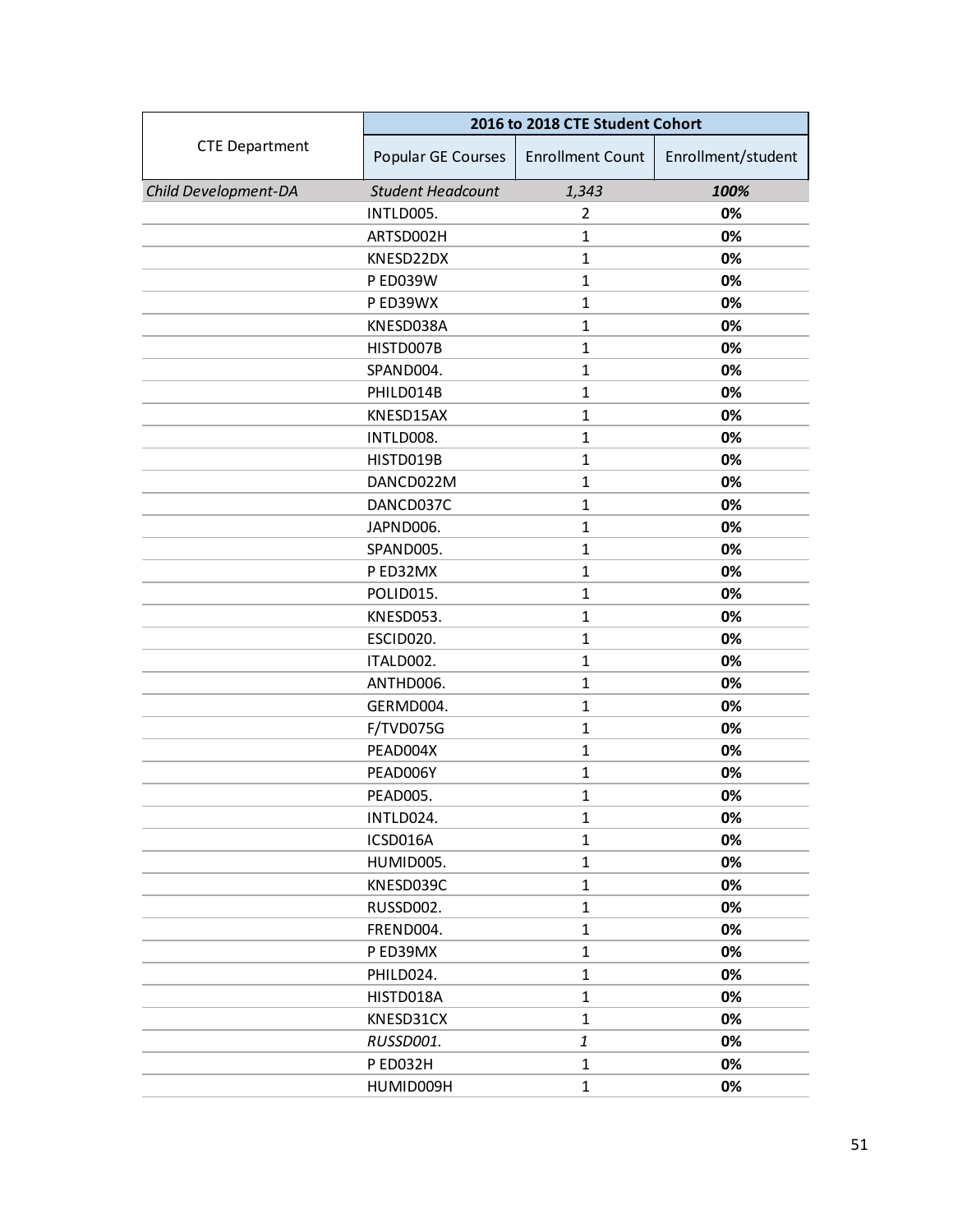|                               | 2016 to 2018 CTE Student Cohort |                         |                    |
|-------------------------------|---------------------------------|-------------------------|--------------------|
| <b>CTE Department</b>         | Popular GE Courses              | <b>Enrollment Count</b> | Enrollment/student |
| Child Development-DA          | <b>Student Headcount</b>        | 1,343                   | 100%               |
|                               | <b>PED040X</b>                  | 1                       | 0%                 |
|                               | P ED040.                        | $\mathbf{1}$            | 0%                 |
|                               | P ED032I                        | $\mathbf{1}$            | 0%                 |
|                               | KNESD32AX                       | $\mathbf{1}$            | 0%                 |
|                               | KNESD015E                       | $\mathbf{1}$            | 0%                 |
|                               | INTLD033.                       | $\mathbf{1}$            | 0%                 |
|                               | P ED32HX                        | $\mathbf{1}$            | 0%                 |
|                               | ICSD036.                        | $\mathbf{1}$            | 0%                 |
|                               | PED032P                         | $\mathbf{1}$            | 0%                 |
|                               | KNESD016A                       | $\mathbf{1}$            | 0%                 |
|                               | P ED045.                        | $\mathbf{1}$            | 0%                 |
|                               | DANCD023N                       | $\mathbf{1}$            | 0%                 |
|                               | KNESD012D                       | $\mathbf{1}$            | 0%                 |
|                               | WMSTD025.                       | $\mathbf{1}$            | 0%                 |
|                               | POLID016.                       | $\mathbf{1}$            | 0%                 |
|                               | KNESD006A                       | $\mathbf{1}$            | 0%                 |
|                               | EWRTD01AH                       | $\mathbf{1}$            | 0%                 |
|                               | SOCD014.                        | $\mathbf{1}$            | 0%                 |
|                               | KNESD36AX                       | $\mathbf{1}$            | 0%                 |
|                               | COMMD070.                       | $\mathbf{1}$            | 0%                 |
|                               | P ED047M                        | $\mathbf{1}$            | 0%                 |
|                               | P ED47MX                        | $\mathbf{1}$            | 0%                 |
|                               | P ED032F                        | $\mathbf{1}$            | 0%                 |
|                               | KNESD07AX                       | $\mathbf{1}$            | 0%                 |
|                               | ICSD016B                        | $\mathbf{1}$            | 0%                 |
|                               | KNESD001C                       | $\mathbf{1}$            | 0%                 |
|                               | HUMID018.                       | $\mathbf{1}$            | 0%                 |
|                               | KNESD007A                       | 1                       | 0%                 |
|                               | ICSD019.                        | 1                       | 0%                 |
|                               | KNESD031B                       | $\mathbf{1}$            | 0%                 |
|                               | WMSTD024.                       | $\mathbf{1}$            | 0%                 |
|                               | WMSTD031.                       | $\mathbf{1}$            | 0%                 |
|                               | KNESD039A                       | $\mathbf{1}$            | 0%                 |
|                               | KNESD025B                       | $\mathbf{1}$            | 0%                 |
|                               | KNESD029B                       | $\mathbf{1}$            | 0%                 |
|                               | KNESD31BX                       | $\mathbf{1}$            | 0%                 |
|                               | ITALD003.                       | $\mathbf{1}$            | 0%                 |
| <b>Health Technologies-DA</b> | <b>Student Headcount</b>        | 770                     | 100%               |
|                               | PSYCD014.                       | 186                     | 24%                |
|                               | EWRTD001A                       | 184                     | 24%                |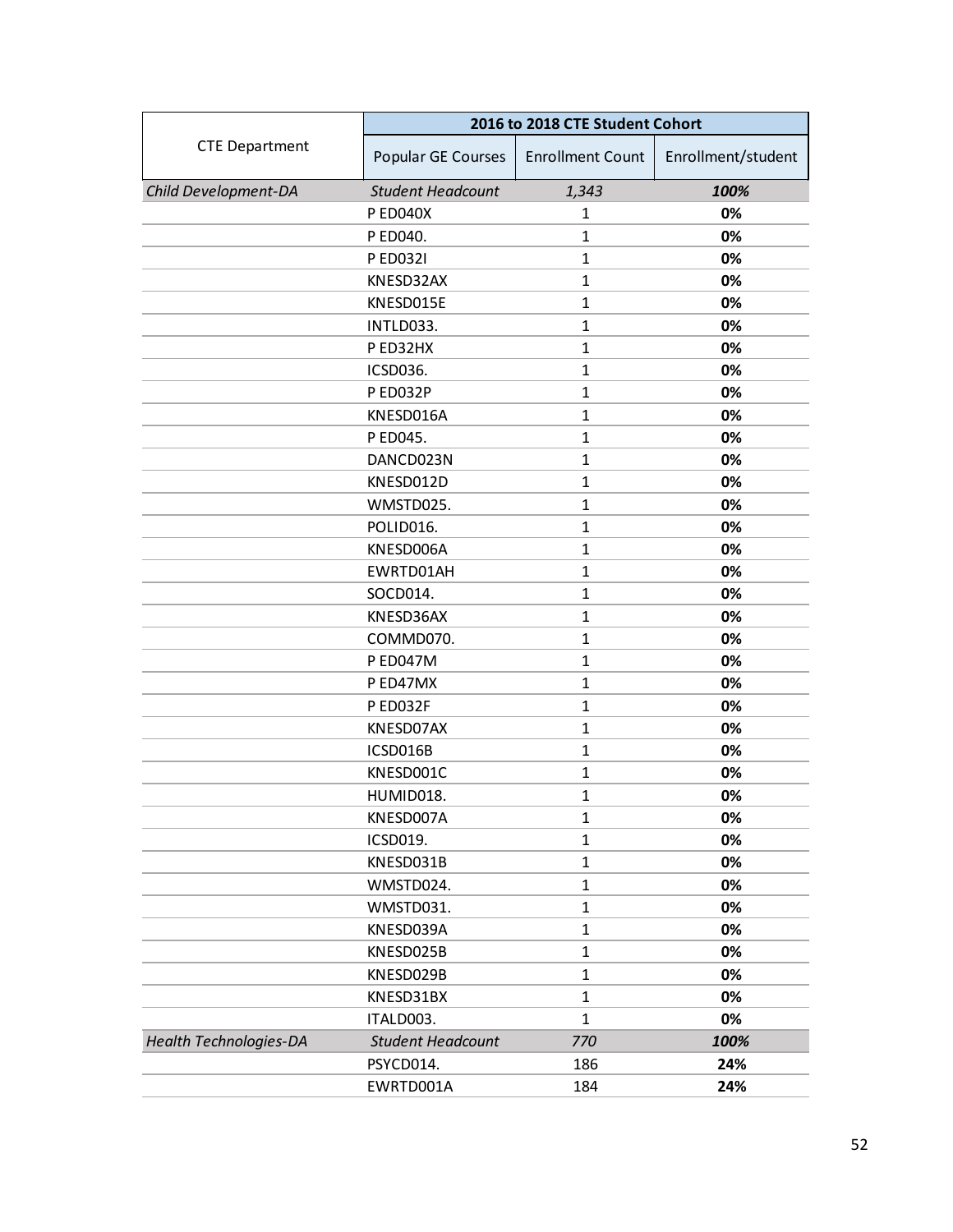|                               | 2016 to 2018 CTE Student Cohort |                         |                    |
|-------------------------------|---------------------------------|-------------------------|--------------------|
| <b>CTE Department</b>         | Popular GE Courses              | <b>Enrollment Count</b> | Enrollment/student |
| <b>Health Technologies-DA</b> | <b>Student Headcount</b>        | 770                     | 100%               |
|                               | PSYCD001.                       | 174                     | 23%                |
|                               | ANTHD002.                       | 168                     | 22%                |
|                               | MATHD010.                       | 163                     | 21%                |
|                               | HUMID001.                       | 152                     | 20%                |
|                               | HUMAD010.                       | 100                     | 13%                |
|                               | POLID001.                       | 97                      | 13%                |
|                               | NUTRD010.                       | 97                      | 13%                |
|                               | EWRTD002.                       | 90                      | 12%                |
|                               | SOCD001.                        | 81                      | 11%                |
|                               | BIOLD010.                       | 74                      | 10%                |
|                               | EWRTD001B                       | 72                      | 9%                 |
|                               | ASTRD004.                       | 66                      | 9%                 |
|                               | SPAND001.                       | 60                      | 8%                 |
|                               | ANTHD001.                       | 50                      | 6%                 |
|                               | HISTD017A                       | 48                      | 6%                 |
|                               | <b>ICSD005.</b>                 | 43                      | 6%                 |
|                               | CHEMD001A                       | 42                      | 5%                 |
|                               | HISTD017C                       | 42                      | 5%                 |
|                               | HUMAD050.                       | 42                      | 5%                 |
|                               | PHILD004.                       | 41                      | 5%                 |
|                               | HISTD003A                       | 40                      | 5%                 |
|                               | BIOLD011.                       | 38                      | 5%                 |
|                               | HLTHD021.                       | 36                      | 5%                 |
|                               | ICSD007.                        | 33                      | 4%                 |
|                               | <b>ESLD005.</b>                 | 33                      | 4%                 |
|                               | ARTSD001A                       | 32                      | 4%                 |
|                               | BIOLD006A                       | 31                      | 4%                 |
|                               | E SD003.                        | 28                      | 4%                 |
|                               | PHILD001.                       | 25                      | 3%                 |
|                               | HISTD017B                       | 24                      | 3%                 |
|                               | ECOND001.                       | 24                      | 3%                 |
|                               | C DD010G                        | 24                      | 3%                 |
|                               | ECOND002.                       | 23                      | 3%                 |
|                               | PHTGD007.                       | 23                      | 3%                 |
|                               | WMSTD001.                       | 22                      | 3%                 |
|                               | FREND001.                       | 22                      | 3%                 |
|                               | PSYCD008.                       | 22                      | 3%                 |
|                               | HISTD003C                       | 22                      | 3%                 |
|                               | HUMID016.                       | 22                      | 3%                 |
|                               | JAPND001.                       | 21                      | 3%                 |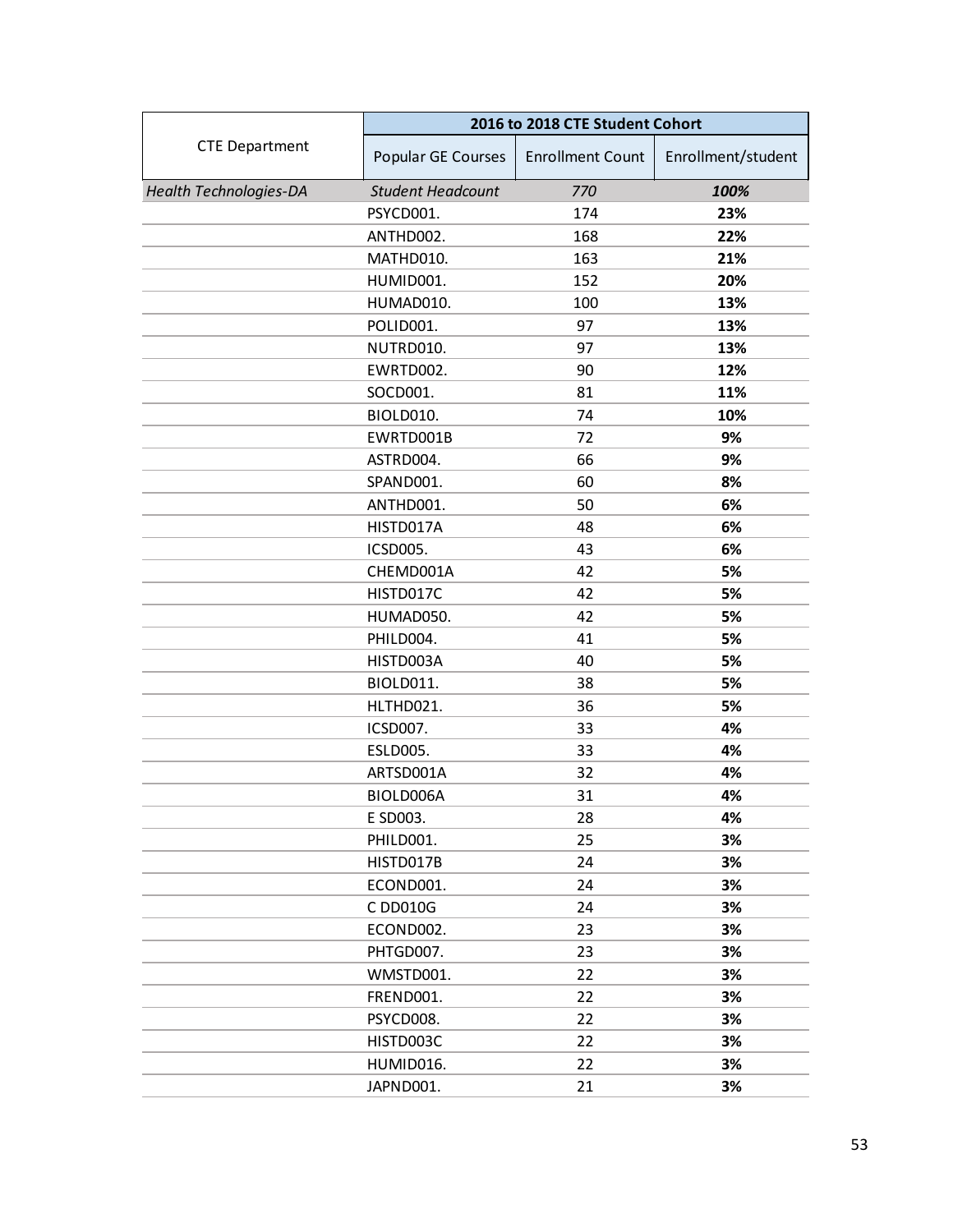|                               | 2016 to 2018 CTE Student Cohort |                         |                    |
|-------------------------------|---------------------------------|-------------------------|--------------------|
| <b>CTE Department</b>         | Popular GE Courses              | <b>Enrollment Count</b> | Enrollment/student |
| <b>Health Technologies-DA</b> | <b>Student Headcount</b>        | 770                     | 100%               |
|                               | ESCID001.                       | 21                      | 3%                 |
|                               | CHEMD025.                       | 19                      | 2%                 |
|                               | GEOD001.                        | 19                      | 2%                 |
|                               | MANDD001.                       | 19                      | 2%                 |
|                               | MUSID001A                       | 17                      | 2%                 |
|                               | E SD001.                        | 17                      | 2%                 |
|                               | ICSD004.                        | 17                      | 2%                 |
|                               | SPAND002.                       | 17                      | 2%                 |
|                               | ARTSD002A                       | 16                      | 2%                 |
|                               | SIGND001.                       | 16                      | 2%                 |
|                               | ICSD033.                        | 16                      | 2%                 |
|                               | ARTSD002F                       | 16                      | 2%                 |
|                               | CHEMD010.                       | 15                      | 2%                 |
|                               | <b>METD010.</b>                 | 15                      | 2%                 |
|                               | WMSTD008.                       | 14                      | 2%                 |
|                               | DANCD025A                       | 14                      | 2%                 |
|                               | CISD002.                        | 13                      | 2%                 |
|                               | PHYSD010.                       | 13                      | 2%                 |
|                               | COMMD010.                       | 13                      | 2%                 |
|                               | SOCD020.                        | 12                      | 2%                 |
|                               | PHILD003.                       | 12                      | 2%                 |
|                               | ICSD020.                        | 12                      | 2%                 |
|                               | HUMID009.                       | 12                      | 2%                 |
|                               | PHILD008.                       | 12                      | 2%                 |
|                               | BIOLD006C                       | 12                      | 2%                 |
|                               | ASTRD010.                       | 12                      | 2%                 |
|                               | C DD010H                        | 12                      | 2%                 |
|                               | KNESD022A                       | 11                      | 1%                 |
|                               | ARTSD002D                       | 11                      | 1%                 |
|                               | F/TVD001.                       | 11                      | 1%                 |
|                               | KNESD022B                       | 11                      | 1%                 |
|                               | MANDD002.                       | 11                      | 1%                 |
|                               | PHYSD002A                       | 11                      | 1%                 |
|                               | <b>BUSD021.</b>                 | 10                      | 1%                 |
|                               | HISTD003B                       | 10                      | 1%                 |
|                               | INTLD011.                       | 10                      | 1%                 |
|                               | SPAND003.                       | 10                      | 1%                 |
|                               | DANCD023L                       | 10                      | 1%                 |
|                               | DANCD022K                       | 10                      | 1%                 |
|                               | ICSD030.                        | 10                      | 1%                 |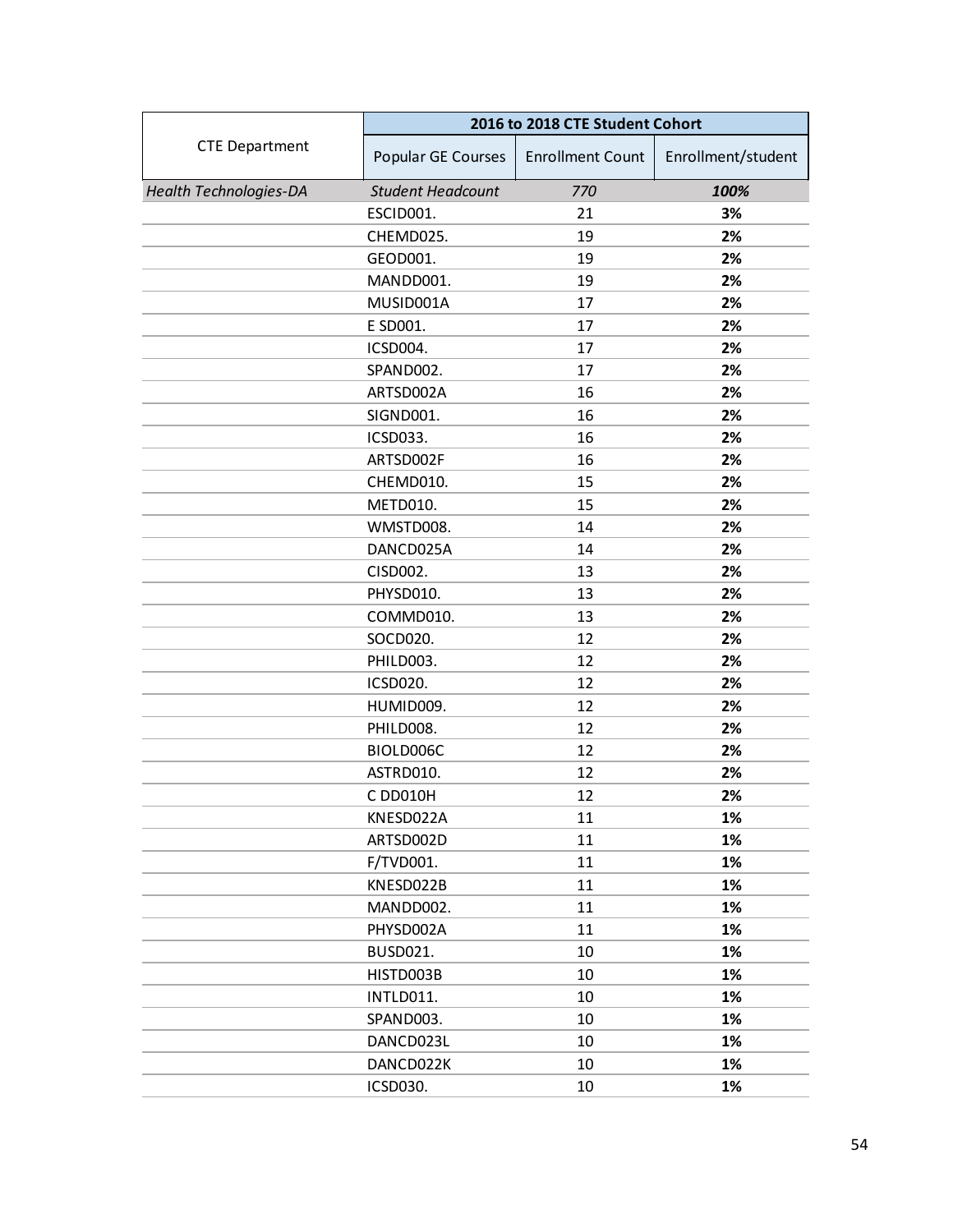|                               | 2016 to 2018 CTE Student Cohort |                         |                    |
|-------------------------------|---------------------------------|-------------------------|--------------------|
| <b>CTE Department</b>         | Popular GE Courses              | <b>Enrollment Count</b> | Enrollment/student |
| <b>Health Technologies-DA</b> | <b>Student Headcount</b>        | 770                     | 100%               |
|                               | <b>BUSD056.</b>                 | 9                       | 1%                 |
|                               | VIETD001.                       | 9                       | 1%                 |
|                               | ELITD010.                       | 9                       | 1%                 |
|                               | HUMAD020.                       | 9                       | 1%                 |
|                               | ARTSD001B                       | 9                       | 1%                 |
|                               | DANCD038A                       | 9                       | 1%                 |
|                               | ESCID019.                       | 9                       | 1%                 |
|                               | COMMD001.                       | 8                       | 1%                 |
|                               | HUMID006.                       | 8                       | 1%                 |
|                               | HUMID010.                       | 8                       | 1%                 |
|                               | F/TVD002B                       | 8                       | 1%                 |
|                               | KNESD045.                       | $\overline{7}$          | 1%                 |
|                               | KNESD005A                       | 7                       | 1%                 |
|                               | KNESD022E                       | 7                       | 1%                 |
|                               | MANDD003.                       | 7                       | 1%                 |
|                               | GEOD010.                        | 7                       | 1%                 |
|                               | THEAD001.                       | 7                       | 1%                 |
|                               | ICSD011.                        | 7                       | 1%                 |
|                               | VIETD002.                       | 7                       | 1%                 |
|                               | ICSD035.                        | 7                       | 1%                 |
|                               | KORED001.                       | 7                       | 1%                 |
|                               | ICSD044.                        | 6                       | 1%                 |
|                               | JOURD002.                       | 6                       | 1%                 |
|                               | <b>HISTD010.</b>                | 6                       | 1%                 |
|                               | C DD012.                        | 6                       | 1%                 |
|                               | HISTD009.                       | 6                       | 1%                 |
|                               | VIETD003.                       | 6                       | 1%                 |
|                               | HUMID007.                       | 6                       | 1%                 |
|                               | KNESD052.                       | 6                       | 1%                 |
|                               | PSYCD010G                       | 6                       | 1%                 |
|                               | WMSTD012.                       | 6                       | 1%                 |
|                               | KNESD026A                       | 6                       | 1%                 |
|                               | FREND002.                       | 6                       | 1%                 |
|                               | PSYCD009.                       | 6                       | 1%                 |
|                               | ANTHD001L                       | 6                       | 1%                 |
|                               | ARTSD002C                       | 5                       | 1%                 |
|                               | PHILD002.                       | 5                       | 1%                 |
|                               | SOCD035.                        | 5                       | 1%                 |
|                               | KNESD50AL                       | 5                       | 1%                 |
|                               | DANCD024A                       | 5                       | 1%                 |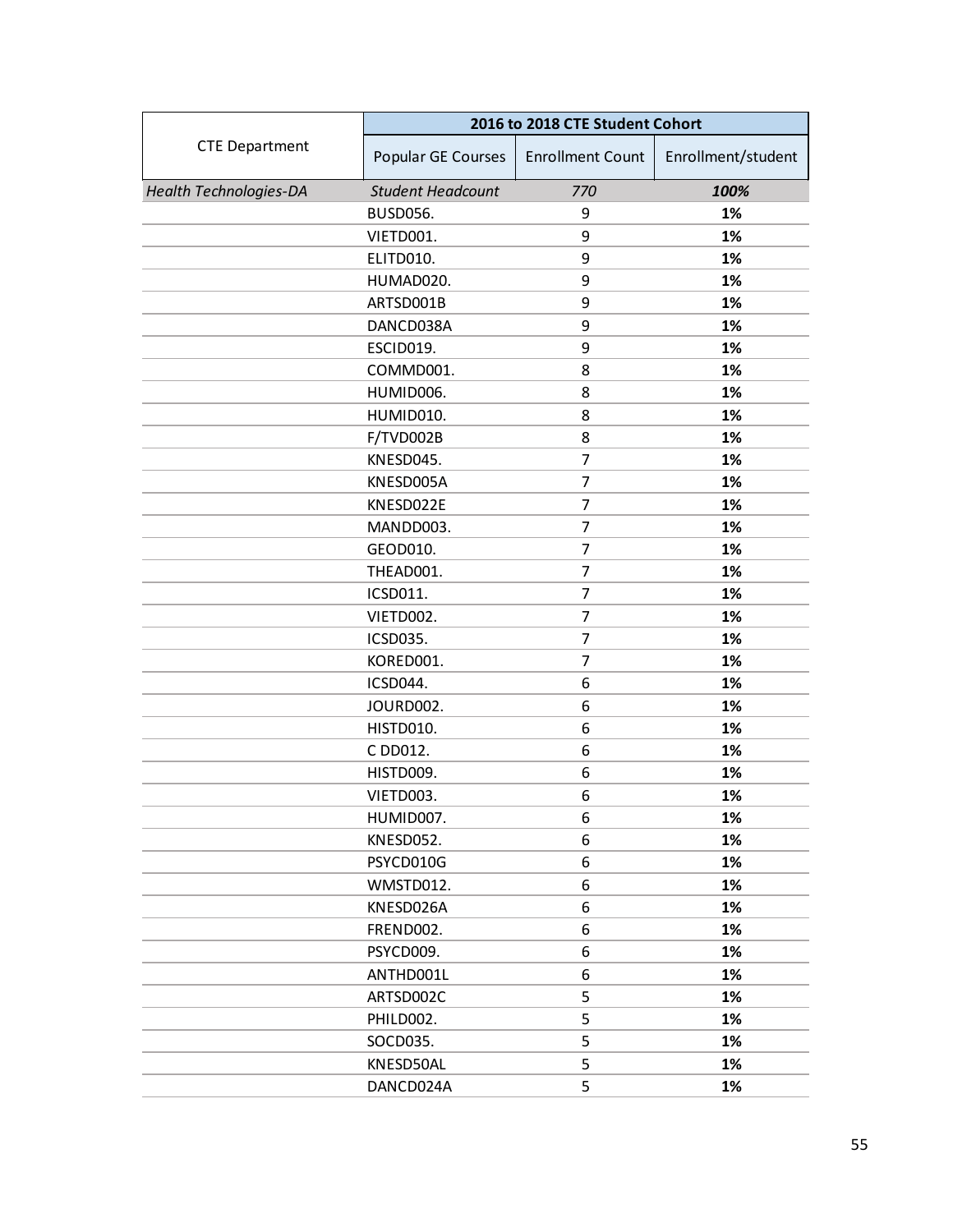|                               | 2016 to 2018 CTE Student Cohort |                         |                    |
|-------------------------------|---------------------------------|-------------------------|--------------------|
| <b>CTE Department</b>         | Popular GE Courses              | <b>Enrollment Count</b> | Enrollment/student |
| <b>Health Technologies-DA</b> | <b>Student Headcount</b>        | 770                     | 100%               |
|                               | KORED002.                       | 5                       | 1%                 |
|                               | GEOLD020.                       | 5                       | 1%                 |
|                               | ICSD009.                        | 5                       | 1%                 |
|                               | PHYSD004A                       | 5                       | 1%                 |
|                               | ICSD032.                        | 5                       | 1%                 |
|                               | KNESD022D                       | 5                       | 1%                 |
|                               | GERMD001.                       | 5                       | 1%                 |
|                               | DANCD023A                       | 4                       | 1%                 |
|                               | KNESD015C                       | 4                       | 1%                 |
|                               | MUSID001D                       | 4                       | 1%                 |
|                               | ARTSD002G                       | 4                       | 1%                 |
|                               | DANCD022L                       | 4                       | 1%                 |
|                               | INTLD019A                       | 4                       | 1%                 |
|                               | DANCD037A                       | 4                       | 1%                 |
|                               | EWRTD030.                       | 4                       | 1%                 |
|                               | F/TVD002A                       | 4                       | 1%                 |
|                               | PSYCD012.                       | 4                       | 1%                 |
|                               | GEOLD010.                       | 4                       | 1%                 |
|                               | WMSTD003C                       | 4                       | 1%                 |
|                               | DANCD022.                       | 4                       | 1%                 |
|                               | HISTD006A                       | 4                       | 1%                 |
|                               | KNESD016A                       | 4                       | 1%                 |
|                               | HISTD006C                       | 4                       | 1%                 |
|                               | KNESD001A                       | 4                       | 1%                 |
|                               | KNESD11AX                       | 4                       | 1%                 |
|                               | KNESD050A                       | 4                       | 1%                 |
|                               | ICSD045.                        | 4                       | 1%                 |
|                               | KNESD25AX                       | 4                       | 1%                 |
|                               | KNESD031A                       | 4                       | 1%                 |
|                               | KORED003.                       | 4                       | 1%                 |
|                               | KNESD15EX                       | 4                       | 1%                 |
|                               | <b>ESLD006.</b>                 | 4                       | 1%                 |
|                               | KNESD19AX                       | 3                       | 0%                 |
|                               | PSYCD006.                       | 3                       | 0%                 |
|                               | PHILD007.                       | 3                       | 0%                 |
|                               | KNESD25BX                       | 3                       | 0%                 |
|                               | COMMD008.                       | 3                       | 0%                 |
|                               | ICSD021.                        | 3                       | 0%                 |
|                               | KNESD031B                       | 3                       | 0%                 |
|                               | FREND003.                       | 3                       | 0%                 |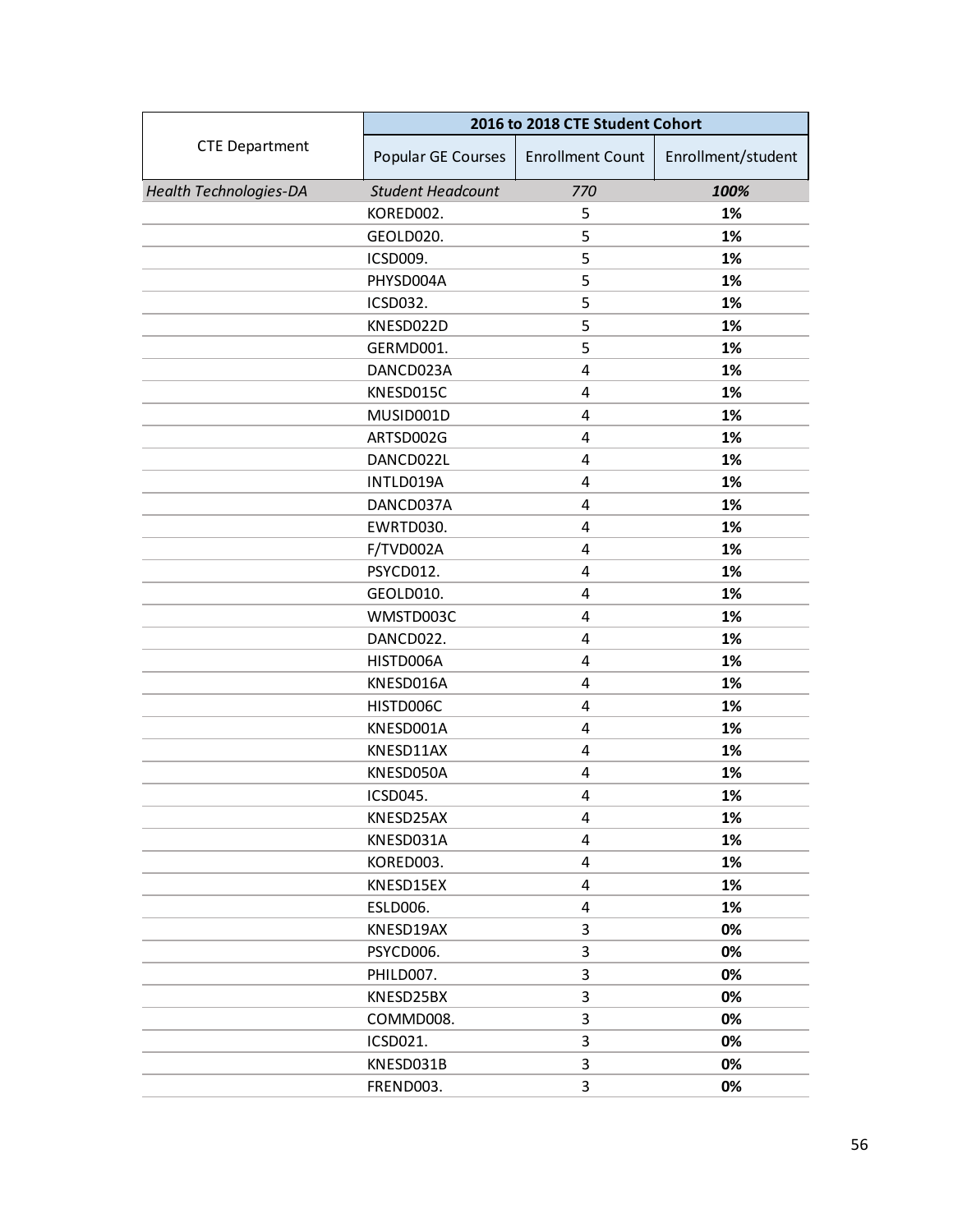|                               | 2016 to 2018 CTE Student Cohort |                         |                    |
|-------------------------------|---------------------------------|-------------------------|--------------------|
| <b>CTE Department</b>         | Popular GE Courses              | <b>Enrollment Count</b> | Enrollment/student |
| <b>Health Technologies-DA</b> | <b>Student Headcount</b>        | 770                     | 100%               |
|                               | KNESD31AX                       | 3                       | 0%                 |
|                               | PSYCD010H                       | 3                       | 0%                 |
|                               | ITALD001.                       | 3                       | 0%                 |
|                               | KNESD019G                       | 3                       | 0%                 |
|                               | KNESD05AX                       | 3                       | 0%                 |
|                               | MANDD006.                       | 3                       | 0%                 |
|                               | KNESD022C                       | 3                       | 0%                 |
|                               | ESCID001L                       | 3                       | 0%                 |
|                               | JAPND002.                       | 3                       | 0%                 |
|                               | PHILD024.                       | 3                       | 0%                 |
|                               | KNESD019A                       | 3                       | 0%                 |
|                               | ELITD039.                       | 3                       | 0%                 |
|                               | KNESD22AX                       | 3                       | 0%                 |
|                               | ARTSD002B                       | 3                       | 0%                 |
|                               | INTLD010.                       | 3                       | 0%                 |
|                               | ANTHD007.                       | 3                       | 0%                 |
|                               | ICSD010.                        | 3                       | 0%                 |
|                               | PHTGD021.                       | 3                       | 0%                 |
|                               | SOCD028.                        | 3                       | 0%                 |
|                               | ADMJD029.                       | 3                       | 0%                 |
|                               | PEAD005X                        | 3                       | 0%                 |
|                               | HISTD019B                       | 3                       | 0%                 |
|                               | ICSD031.                        | 3                       | 0%                 |
|                               | LINGD001.                       | 3                       | 0%                 |
|                               | F/TVD010.                       | 3                       | 0%                 |
|                               | METD010L                        | 3                       | 0%                 |
|                               | ELITD022.                       | $\overline{2}$          | 0%                 |
|                               | SIGND002.                       | $\overline{2}$          | 0%                 |
|                               | INTLD005.                       | 2                       | 0%                 |
|                               | HUMID013.                       | 2                       | 0%                 |
|                               | SPAND004.                       | $\overline{2}$          | 0%                 |
|                               | BIOLD013.                       | $\overline{2}$          | 0%                 |
|                               | C DD064.                        | $\overline{2}$          | 0%                 |
|                               | MATHD044.                       | $\overline{2}$          | 0%                 |
|                               | KNESD026B                       | $\overline{2}$          | 0%                 |
|                               | KNESD011A                       | $\overline{2}$          | 0%                 |
|                               | PEAD001X                        | $\overline{2}$          | 0%                 |
|                               | ANTHD006.                       | $\overline{2}$          | 0%                 |
|                               | HUMID015.                       | $\mathbf{2}$            | 0%                 |
|                               | KNESD36AX                       | $\overline{2}$          | 0%                 |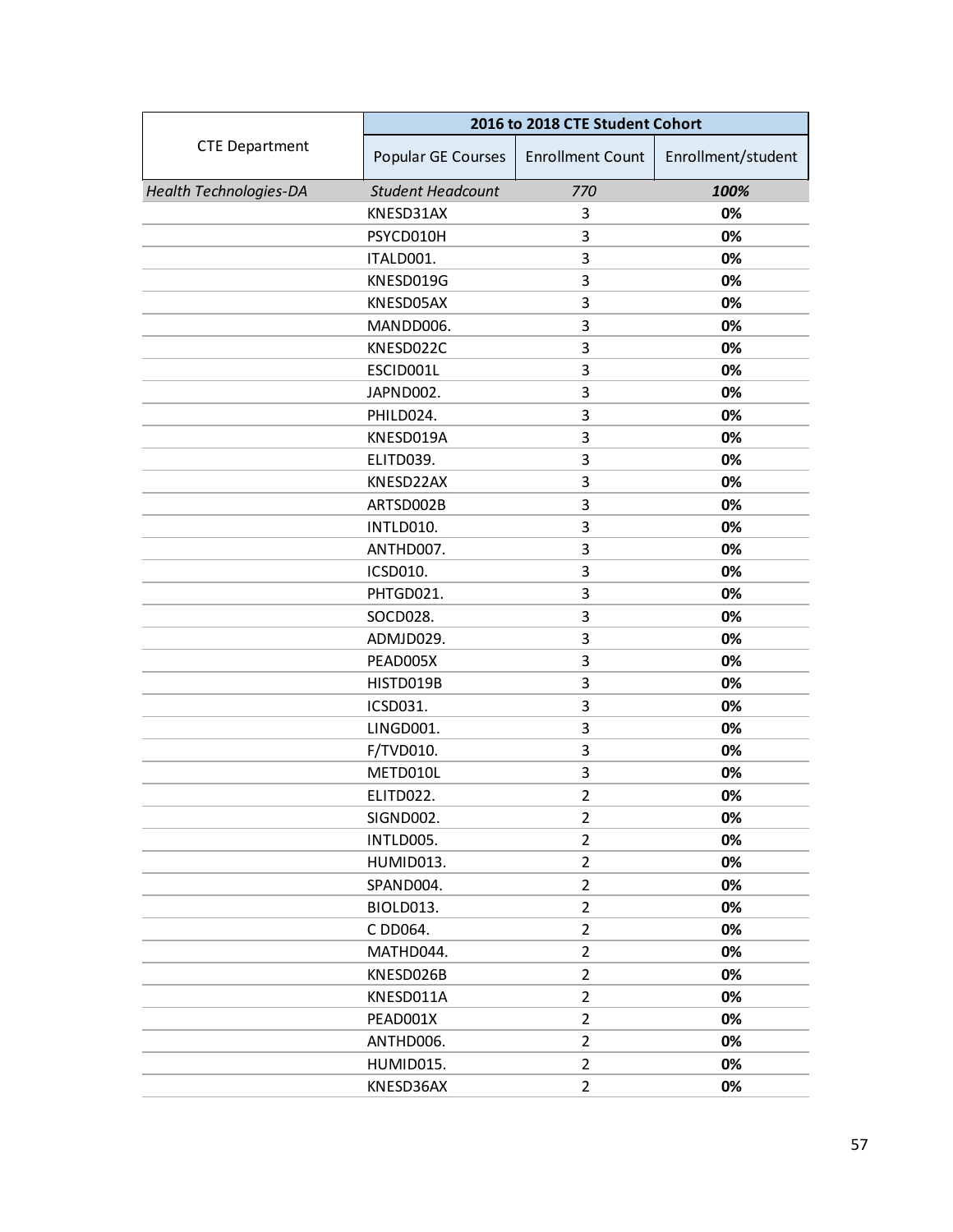|                               | 2016 to 2018 CTE Student Cohort |                         |                    |
|-------------------------------|---------------------------------|-------------------------|--------------------|
| <b>CTE Department</b>         | Popular GE Courses              | <b>Enrollment Count</b> | Enrollment/student |
| <b>Health Technologies-DA</b> | <b>Student Headcount</b>        | 770                     | 100%               |
|                               | PSYCD051.                       | 2                       | 0%                 |
|                               | HUMID005.                       | $\overline{2}$          | 0%                 |
|                               | HNDID001.                       | $\overline{2}$          | 0%                 |
|                               | KNESD053.                       | $\overline{2}$          | 0%                 |
|                               | ANTHD004.                       | $\overline{2}$          | 0%                 |
|                               | ARTSD03TC                       | $\overline{2}$          | 0%                 |
|                               | P ED041X                        | $\overline{2}$          | 0%                 |
|                               | P ED032P                        | $\overline{2}$          | 0%                 |
|                               | HISTD006B                       | $\overline{2}$          | 0%                 |
|                               | COMMD016.                       | $\overline{2}$          | 0%                 |
|                               | GEOD004.                        | $\overline{2}$          | 0%                 |
|                               | WMSTD009.                       | $\overline{2}$          | 0%                 |
|                               | ITALD002.                       | $\overline{2}$          | 0%                 |
|                               | ARTSD002H                       | $\overline{2}$          | 0%                 |
|                               | <b>PED045X</b>                  | $\overline{2}$          | 0%                 |
|                               | P ED032S                        | $\overline{2}$          | 0%                 |
|                               | KNESD054.                       | 2                       | 0%                 |
|                               | KNESD19GX                       | $\overline{2}$          | 0%                 |
|                               | ASTRD015L                       | $\overline{2}$          | 0%                 |
|                               | KNESD15AX                       | $\overline{2}$          | 0%                 |
|                               | KNESD15CX                       | $\overline{2}$          | 0%                 |
|                               | ELITD011.                       | 2                       | 0%                 |
|                               | ICSD017.                        | $\overline{2}$          | 0%                 |
|                               | KNESD012G                       | $\overline{2}$          | 0%                 |
|                               | MATHD046.                       | $\overline{2}$          | 0%                 |
|                               | KNESD025A                       | $\overline{2}$          | 0%                 |
|                               | <b>P ED039W</b>                 | $\overline{2}$          | 0%                 |
|                               | JAPND003.                       | 2                       | 0%                 |
|                               | KNESD19EX                       | $\overline{2}$          | 0%                 |
|                               | WMSTD028.                       | $\overline{2}$          | 0%                 |
|                               | ICSD024.                        | $\overline{2}$          | 0%                 |
|                               | KNESD22BX                       | $\overline{2}$          | 0%                 |
|                               | ELITD017.                       | $\overline{2}$          | 0%                 |
|                               | GERMD002.                       | $\overline{2}$          | 0%                 |
|                               | MASGD050A                       | $\overline{2}$          | 0%                 |
|                               | P ED39WX                        | $\overline{2}$          | 0%                 |
|                               | MANDD005.                       | $\overline{2}$          | 0%                 |
|                               | MANDD004.                       | $\overline{2}$          | 0%                 |
|                               | PERSD002.                       | $\overline{2}$          | 0%                 |
|                               | KNESD001B                       | $\overline{2}$          | 0%                 |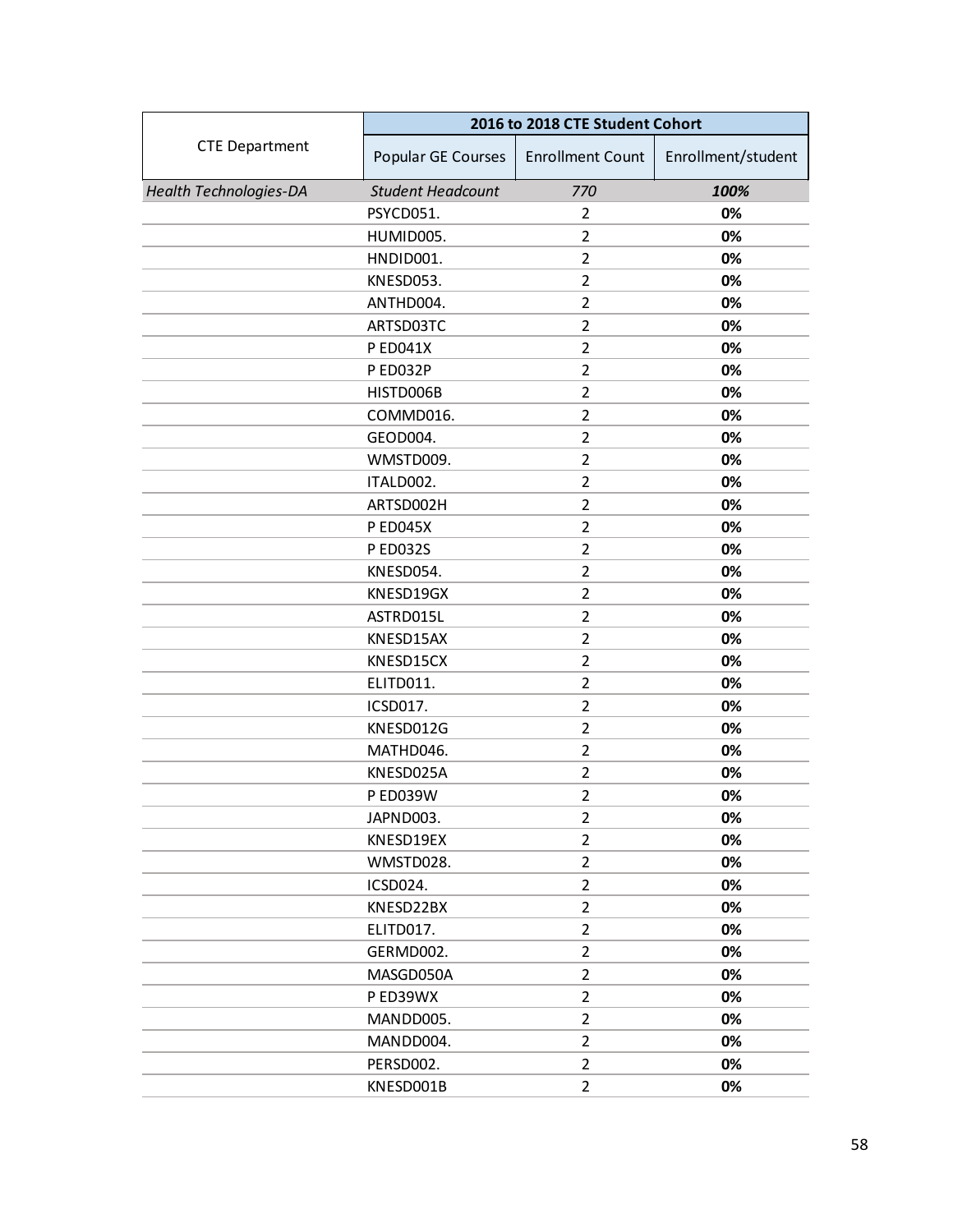|                               | 2016 to 2018 CTE Student Cohort |                         |                    |
|-------------------------------|---------------------------------|-------------------------|--------------------|
| <b>CTE Department</b>         | Popular GE Courses              | <b>Enrollment Count</b> | Enrollment/student |
| <b>Health Technologies-DA</b> | <b>Student Headcount</b>        | 770                     | 100%               |
|                               | COMMD015.                       | 2                       | 0%                 |
|                               | KNESD31BX                       | $\overline{2}$          | 0%                 |
|                               | INTLD013.                       | $\overline{2}$          | 0%                 |
|                               | KNESD007A                       | $\overline{2}$          | 0%                 |
|                               | DANCD025B                       | $\overline{2}$          | 0%                 |
|                               | KNESD22EX                       | $\overline{2}$          | 0%                 |
|                               | PHILD014B                       | $\mathbf{1}$            | 0%                 |
|                               | <b>PED032L</b>                  | $\mathbf{1}$            | 0%                 |
|                               | WMSTD021.                       | $\mathbf{1}$            | 0%                 |
|                               | PEAD005.                        | $\mathbf{1}$            | 0%                 |
|                               | P ED044M                        | $\mathbf{1}$            | 0%                 |
|                               | P ED32LX                        | $\mathbf{1}$            | 0%                 |
|                               | ICSD026.                        | $\mathbf{1}$            | 0%                 |
|                               | P ED032W                        | $\mathbf{1}$            | 0%                 |
|                               | JAPND006.                       | $\mathbf{1}$            | 0%                 |
|                               | ICSD029.                        | $\mathbf{1}$            | 0%                 |
|                               | KNESD032B                       | $\mathbf{1}$            | 0%                 |
|                               | KNESD039A                       | $\mathbf{1}$            | 0%                 |
|                               | P ED47WX                        | $\mathbf{1}$            | 0%                 |
|                               | KNESD032A                       | $\mathbf{1}$            | 0%                 |
|                               | KNESD029A                       | $\mathbf{1}$            | 0%                 |
|                               | KNESD16AX                       | $\mathbf{1}$            | 0%                 |
|                               | ARTSD002L                       | $\mathbf{1}$            | 0%                 |
|                               | HNDID002.                       | $\mathbf{1}$            | 0%                 |
|                               | ANTHD003.                       | $\mathbf{1}$            | 0%                 |
|                               | PSYCD003.                       | $\mathbf{1}$            | 0%                 |
|                               | INTLD008.                       | $\mathbf{1}$            | 0%                 |
|                               | ICSD016A                        | $\mathbf{1}$            | 0%                 |
|                               | SPAND005.                       | $\mathbf{1}$            | 0%                 |
|                               | KNESD005C                       | $\mathbf{1}$            | 0%                 |
|                               | POLID002.                       | $\mathbf{1}$            | 0%                 |
|                               | ICSD037.                        | $\mathbf{1}$            | 0%                 |
|                               | PEAD002X                        | $\mathbf{1}$            | 0%                 |
|                               | P ED32JX                        | $\mathbf{1}$            | 0%                 |
|                               | P ED041.                        | $\mathbf{1}$            | 0%                 |
|                               | WMSTD024.                       | $\mathbf{1}$            | 0%                 |
|                               | ARTSD002J                       | $\mathbf{1}$            | 0%                 |
|                               | KNESD01CX                       | $\mathbf{1}$            | 0%                 |
|                               | KNESD05BX                       | $\mathbf{1}$            | 0%                 |
|                               | DANCD024B                       | $\mathbf{1}$            | 0%                 |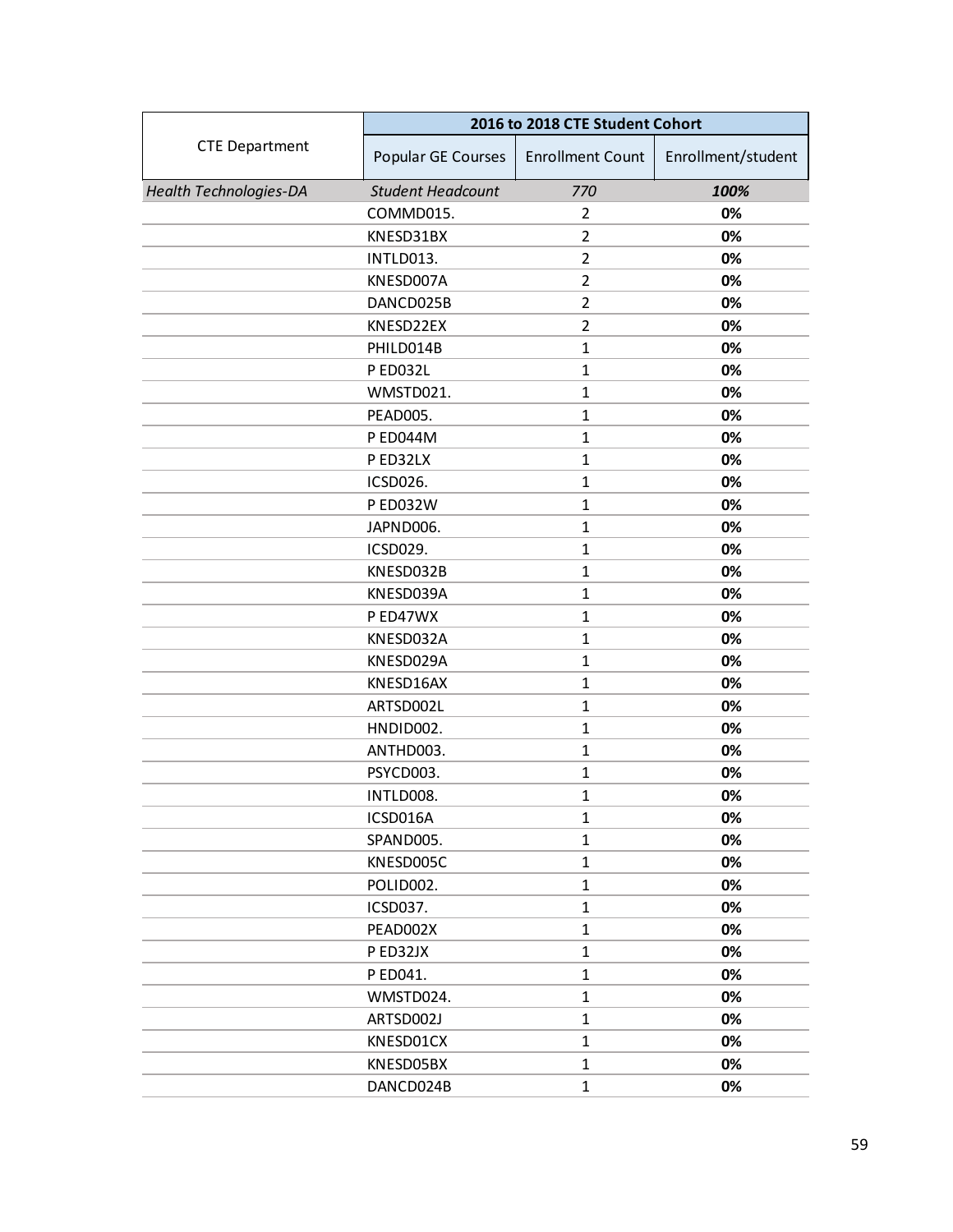|                               | 2016 to 2018 CTE Student Cohort |                         |                    |
|-------------------------------|---------------------------------|-------------------------|--------------------|
| <b>CTE Department</b>         | Popular GE Courses              | <b>Enrollment Count</b> | Enrollment/student |
| <b>Health Technologies-DA</b> | <b>Student Headcount</b>        | 770                     | 100%               |
|                               | P ED032M                        | 1                       | 0%                 |
|                               | PHILD020C                       | $\mathbf{1}$            | 0%                 |
|                               | ITALD003.                       | $\mathbf{1}$            | 0%                 |
|                               | P ED032J                        | $\mathbf{1}$            | 0%                 |
|                               | P ED047W                        | $\mathbf{1}$            | 0%                 |
|                               | ICSD043.                        | $\mathbf{1}$            | 0%                 |
|                               | MUSID001B                       | $\mathbf{1}$            | 0%                 |
|                               | HNDID003.                       | $\mathbf{1}$            | 0%                 |
|                               | WMSTD027.                       | $\mathbf{1}$            | 0%                 |
|                               | PERSD001.                       | $\mathbf{1}$            | 0%                 |
|                               | C DD061.                        | $\mathbf{1}$            | 0%                 |
|                               | PERSD003.                       | $\mathbf{1}$            | 0%                 |
|                               | KNESD002A                       | $\mathbf{1}$            | 0%                 |
|                               | ELITD008.                       | $\mathbf{1}$            | 0%                 |
|                               | KNESD032C                       | $\mathbf{1}$            | 0%                 |
|                               | KNESD012D                       | $\mathbf{1}$            | 0%                 |
|                               | WMSTD031.                       | $\mathbf{1}$            | 0%                 |
|                               | HISTD016B                       | $\mathbf{1}$            | 0%                 |
|                               | F/TVD075G                       | $\mathbf{1}$            | 0%                 |
|                               | BIOLD06AH                       | $\mathbf{1}$            | 0%                 |
|                               | KNESD015E                       | $\mathbf{1}$            | 0%                 |
|                               | P ED032B                        | $\mathbf{1}$            | 0%                 |
|                               | KNESD007D                       | $\mathbf{1}$            | 0%                 |
|                               | DANCD022M                       | $\mathbf{1}$            | 0%                 |
|                               | <b>P ED038W</b>                 | $\mathbf{1}$            | 0%                 |
|                               | DANCD024C                       | $\mathbf{1}$            | 0%                 |
|                               | P ED032N                        | $\mathbf{1}$            | 0%                 |
|                               | P ED046.                        | 1                       | 0%                 |
|                               | COMMD007.                       | $\mathbf{1}$            | 0%                 |
|                               | JAPND004.                       | $\mathbf{1}$            | 0%                 |
|                               | RUSSD002.                       | $\mathbf{1}$            | 0%                 |
|                               | RUSSD003.                       | $\mathbf{1}$            | 0%                 |
|                               | RUSSD001.                       | $\mathbf{1}$            | 0%                 |
|                               | PED32SX                         | $\mathbf{1}$            | 0%                 |
|                               | ELITD046A                       | $\mathbf{1}$            | 0%                 |
|                               | ELITD046B                       | $\mathbf{1}$            | 0%                 |
|                               | KNESD32CX                       | $\mathbf{1}$            | 0%                 |
|                               | JAPND005.                       | $\mathbf{1}$            | 0%                 |
|                               | KNESD22CX                       | $\mathbf{1}$            | 0%                 |
|                               | <b>PED046X</b>                  | $\mathbf{1}$            | 0%                 |
|                               |                                 |                         |                    |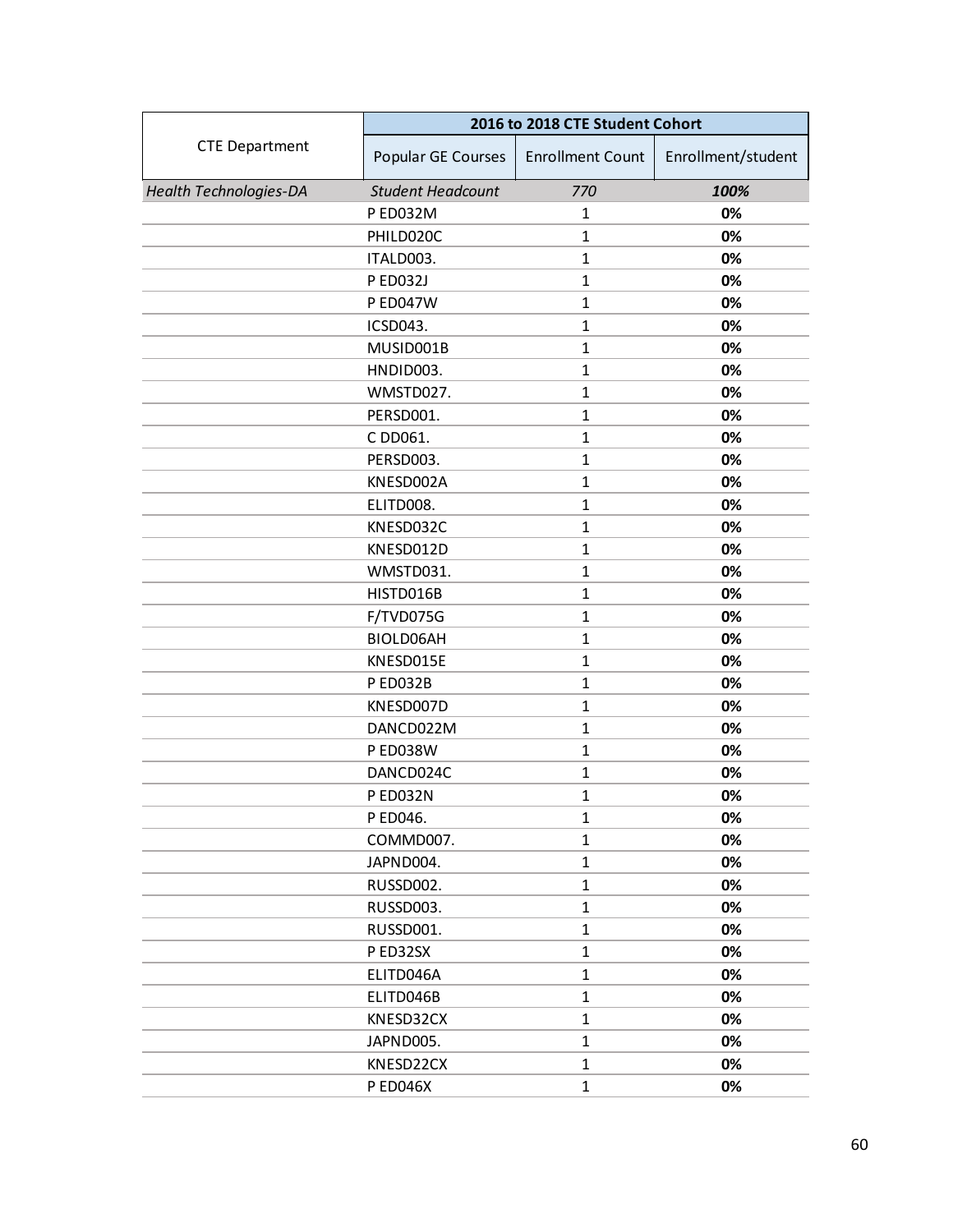|                               | 2016 to 2018 CTE Student Cohort |                         |                    |  |
|-------------------------------|---------------------------------|-------------------------|--------------------|--|
| <b>CTE Department</b>         | Popular GE Courses              | <b>Enrollment Count</b> | Enrollment/student |  |
| <b>Health Technologies-DA</b> | <b>Student Headcount</b>        | 770                     | 100%               |  |
|                               | DANCD037B                       | 1                       | 0%                 |  |
|                               | <b>ICSD022.</b>                 | $\mathbf{1}$            | 0%                 |  |
|                               | COMMD009.                       | $\mathbf{1}$            | 0%                 |  |
|                               | COMMD070.                       | $\mathbf{1}$            | 0%                 |  |
|                               | KNESD001C                       | $\mathbf{1}$            | 0%                 |  |
|                               | P ED045.                        | $\mathbf{1}$            | 0%                 |  |
|                               | P ED38WX                        | $\mathbf{1}$            | 0%                 |  |
|                               | KNESD019E                       | $\mathbf{1}$            | 0%                 |  |
|                               | ICSD018B                        | $\mathbf{1}$            | 0%                 |  |
|                               | KNESD42DX                       | $\mathbf{1}$            | 0%                 |  |
| Automotive Technology-DA      | <b>Student Headcount</b>        | 623                     | 100%               |  |
|                               | EWRTD001A                       | 200                     | 32%                |  |
|                               | HUMID001.                       | 146                     | 23%                |  |
|                               | HUMAD010.                       | 96                      | 15%                |  |
|                               | ASTRD004.                       | 91                      | 15%                |  |
|                               | ANTHD002.                       | 88                      | 14%                |  |
|                               | PSYCD001.                       | 81                      | 13%                |  |
|                               | MATHD010.                       | 80                      | 13%                |  |
|                               | EWRTD002.                       | 64                      | 10%                |  |
|                               | POLID001.                       | 61                      | 10%                |  |
|                               | EWRTD001B                       | 56                      | 9%                 |  |
|                               | ANTHD001.                       | 48                      | 8%                 |  |
|                               | ECOND001.                       | 45                      | 7%                 |  |
|                               | BIOLD010.                       | 44                      | 7%                 |  |
|                               | HISTD017C                       | 40                      | 6%                 |  |
|                               | ESCID001.                       | 39                      | 6%                 |  |
|                               | NUTRD010.                       | 38                      | 6%                 |  |
|                               | HISTD017A                       | 34                      | 5%                 |  |
|                               | E SD002.                        | 33                      | 5%                 |  |
|                               | HISTD003A                       | 33                      | 5%                 |  |
|                               | PHTGD007.                       | 30                      | 5%                 |  |
|                               | ECOND002.                       | 28                      | 4%                 |  |
|                               | PHILD004.                       | 28                      | 4%                 |  |
|                               | ICSD004.                        | 27                      | 4%                 |  |
|                               | ICSD007.                        | 26                      | 4%                 |  |
|                               | JAPND001.                       | 26                      | 4%                 |  |
|                               | E SD001.                        | 25                      | 4%                 |  |
|                               | SOCD001.                        | 23                      | 4%                 |  |
|                               | PHILD001.                       | 23                      | 4%                 |  |
|                               | F/TVD001.                       | 22                      | 4%                 |  |
|                               |                                 |                         |                    |  |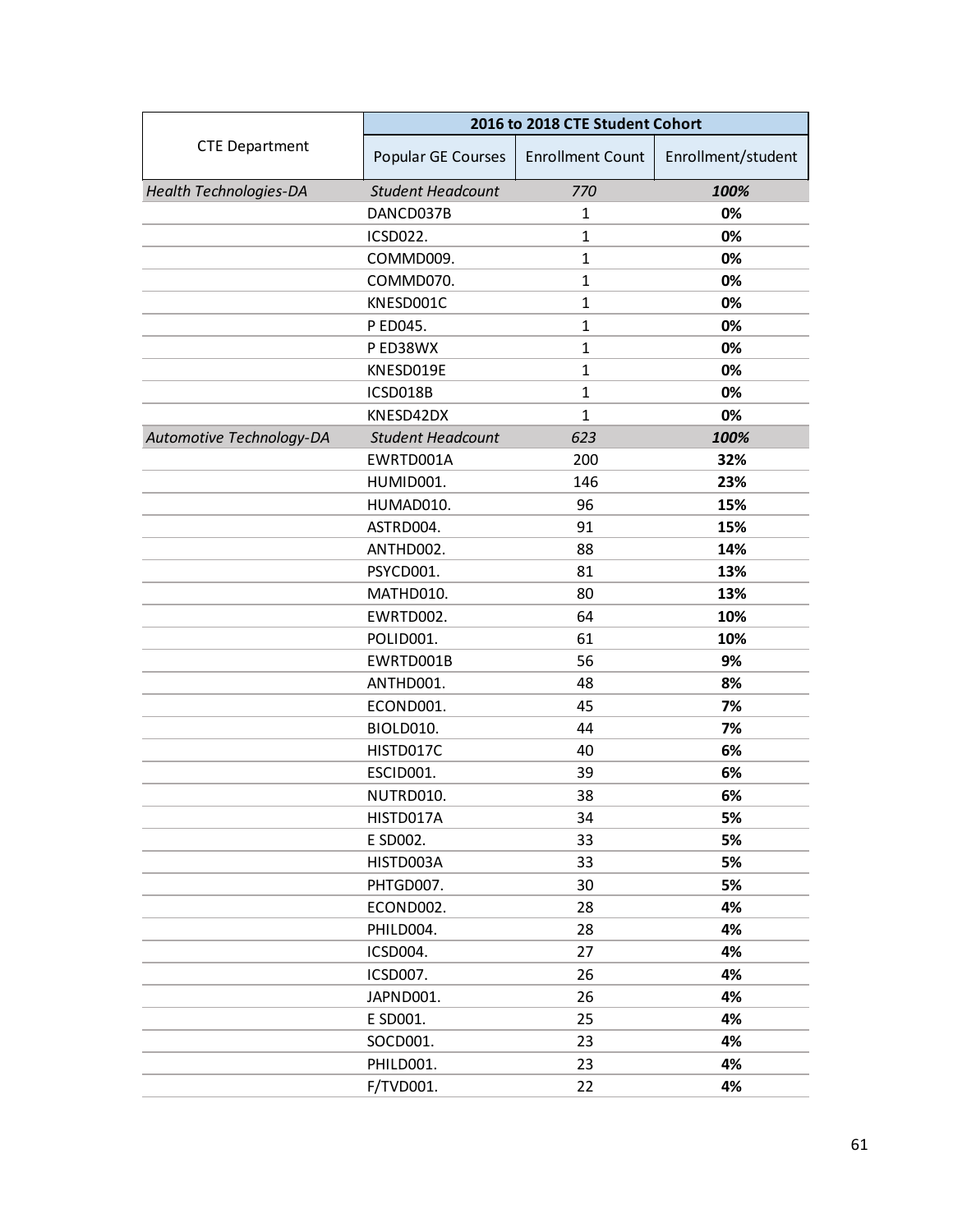|                          | 2016 to 2018 CTE Student Cohort |                         |                    |  |
|--------------------------|---------------------------------|-------------------------|--------------------|--|
| <b>CTE Department</b>    | Popular GE Courses              | <b>Enrollment Count</b> | Enrollment/student |  |
| Automotive Technology-DA | <b>Student Headcount</b>        | 623                     | 100%               |  |
|                          | HISTD003C                       | 21                      | 3%                 |  |
|                          | ARTSD001A                       | 21                      | 3%                 |  |
|                          | ICSD005.                        | 20                      | 3%                 |  |
|                          | PSYCD014.                       | 20                      | 3%                 |  |
|                          | SIGND001.                       | 20                      | 3%                 |  |
|                          | ASTRD010.                       | 20                      | 3%                 |  |
|                          | SPAND001.                       | 19                      | 3%                 |  |
|                          | PSYCD008.                       | 18                      | 3%                 |  |
|                          | COMMD010.                       | 18                      | 3%                 |  |
|                          | GEOD001.                        | 17                      | 3%                 |  |
|                          | MUSID001A                       | 15                      | 2%                 |  |
|                          | ESCID001L                       | 14                      | 2%                 |  |
|                          | KNESD15EX                       | 14                      | 2%                 |  |
|                          | ARTSD002A                       | 14                      | 2%                 |  |
|                          | HUMAD020.                       | 13                      | 2%                 |  |
|                          | CHEMD001A                       | 13                      | 2%                 |  |
|                          | HISTD017B                       | 13                      | 2%                 |  |
|                          | COMMD001.                       | 13                      | 2%                 |  |
|                          | HUMAD050.                       | 12                      | 2%                 |  |
|                          | F/TVD002B                       | 12                      | 2%                 |  |
|                          | HISTD003B                       | 11                      | 2%                 |  |
|                          | CHEMD010.                       | 11                      | 2%                 |  |
|                          | MANDD001.                       | 11                      | 2%                 |  |
|                          | HUMID016.                       | 10                      | 2%                 |  |
|                          | PHILD008.                       | 10                      | 2%                 |  |
|                          | METD010.                        | 10                      | 2%                 |  |
|                          | ICSD030.                        | 10                      | 2%                 |  |
|                          | GEOLD010.                       | 10                      | 2%                 |  |
|                          | PHYSD004A                       | 9                       | 1%                 |  |
|                          | PSYCD009.                       | 8                       | 1%                 |  |
|                          | HUMID006.                       | 8                       | 1%                 |  |
|                          | GEOD010.                        | 8                       | 1%                 |  |
|                          | SOCD020.                        | 8                       | 1%                 |  |
|                          | F/TVD010.                       | 8                       | 1%                 |  |
|                          | HISTD009.                       | 8                       | 1%                 |  |
|                          | E SD003.                        | 8                       | 1%                 |  |
|                          | JAPND002.                       | 8                       | 1%                 |  |
|                          | ELITD010.                       | 8                       | 1%                 |  |
|                          | PHYSD010.                       | 7                       | 1%                 |  |
|                          | KORED001.                       | $\overline{7}$          | 1%                 |  |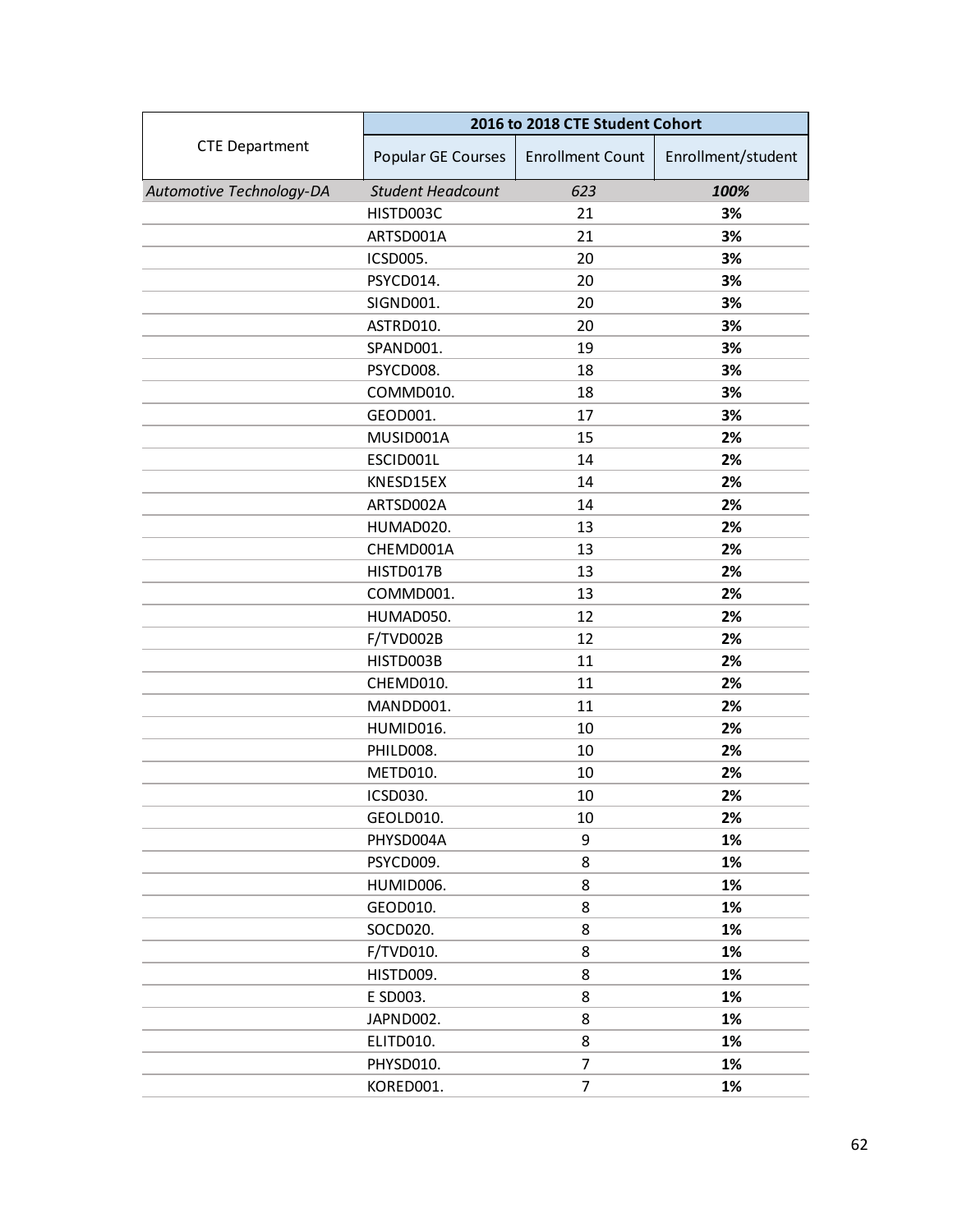|                          | 2016 to 2018 CTE Student Cohort |                         |                    |  |
|--------------------------|---------------------------------|-------------------------|--------------------|--|
| <b>CTE Department</b>    | Popular GE Courses              | <b>Enrollment Count</b> | Enrollment/student |  |
| Automotive Technology-DA | <b>Student Headcount</b>        | 623                     | 100%               |  |
|                          | ICSD033.                        | 7                       | 1%                 |  |
|                          | GEOLD020.                       | 7                       | 1%                 |  |
|                          | <b>ICSD032.</b>                 | 7                       | 1%                 |  |
|                          | ANTHD001L                       | 7                       | 1%                 |  |
|                          | GERMD001.                       | 7                       | 1%                 |  |
|                          | PHILD002.                       | 6                       | 1%                 |  |
|                          | ICSD009.                        | 6                       | 1%                 |  |
|                          | MUSID001D                       | 6                       | 1%                 |  |
|                          | ESCID019.                       | 6                       | 1%                 |  |
|                          | ICSD020.                        | 6                       | 1%                 |  |
|                          | ESLD005.                        | 6                       | 1%                 |  |
|                          | <b>BUSD021.</b>                 | 6                       | 1%                 |  |
|                          | VIETD001.                       | 6                       | 1%                 |  |
|                          | GEOD004.                        | 6                       | 1%                 |  |
|                          | ARTSD002D                       | 6                       | 1%                 |  |
|                          | KNESD025A                       | 6                       | 1%                 |  |
|                          | COMMD007.                       | 6                       | 1%                 |  |
|                          | ELITD022.                       | 5                       | 1%                 |  |
|                          | CISD002.                        | 5                       | 1%                 |  |
|                          | ICSD045.                        | 5                       | 1%                 |  |
|                          | SPAND002.                       | 5                       | 1%                 |  |
|                          | C DD010G                        | 5                       | 1%                 |  |
|                          | BIOLD006A                       | 5                       | 1%                 |  |
|                          | INTLD011.                       | 5                       | 1%                 |  |
|                          | P ED040.                        | 5                       | 1%                 |  |
|                          | HUMID009.                       | 5                       | 1%                 |  |
|                          | HISTD010.                       | 5                       | 1%                 |  |
|                          | ICSD044.                        | 5                       | 1%                 |  |
|                          | KNESD015C                       | 5                       | 1%                 |  |
|                          | KNESD22BX                       | 5                       | 1%                 |  |
|                          | KNESD22AX                       | 5                       | 1%                 |  |
|                          | MANDD002.                       | 5                       | 1%                 |  |
|                          | GERMD002.                       | 5                       | 1%                 |  |
|                          | KNESD19AX                       | 5                       | 1%                 |  |
|                          | ARTSD002G                       | 5                       | 1%                 |  |
|                          | CHEMD025.                       | 5                       | 1%                 |  |
|                          | MUSID001B                       | 5                       | 1%                 |  |
|                          | DANCD023L                       | 5                       | 1%                 |  |
|                          | KNESD19GX                       | 5                       | 1%                 |  |
|                          | JOURD002.                       | $\overline{4}$          | 1%                 |  |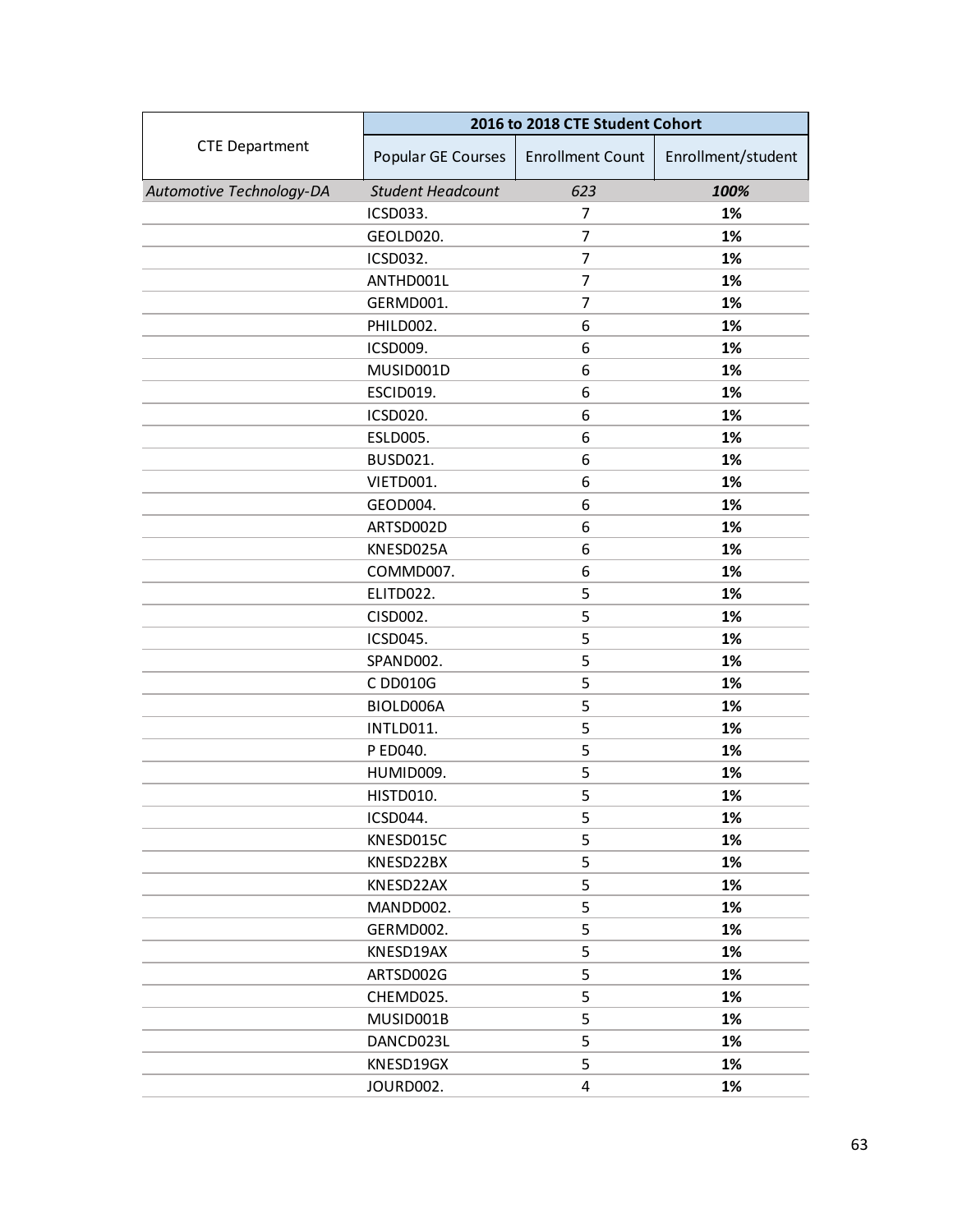|                          | 2016 to 2018 CTE Student Cohort |                         |                    |  |
|--------------------------|---------------------------------|-------------------------|--------------------|--|
| <b>CTE Department</b>    | Popular GE Courses              | <b>Enrollment Count</b> | Enrollment/student |  |
| Automotive Technology-DA | <b>Student Headcount</b>        | 623                     | 100%               |  |
|                          | WMSTD001.                       | 4                       | 1%                 |  |
|                          | PHILD003.                       | 4                       | 1%                 |  |
|                          | P ED032M                        | 4                       | 1%                 |  |
|                          | PHTGD021.                       | 4                       | 1%                 |  |
|                          | ICSD046.                        | 4                       | 1%                 |  |
|                          | HISTD006C                       | 4                       | 1%                 |  |
|                          | HUMID013.                       | 4                       | 1%                 |  |
|                          | F/TVD002C                       | 4                       | 1%                 |  |
|                          | HISTD006B                       | 4                       | 1%                 |  |
|                          | SIGND002.                       | 4                       | 1%                 |  |
|                          | ARTSD002C                       | 4                       | 1%                 |  |
|                          | KNESD19DX                       | 4                       | 1%                 |  |
|                          | RUSSD001.                       | 4                       | 1%                 |  |
|                          | KNESD015E                       | 4                       | 1%                 |  |
|                          | ICSD022.                        | 4                       | 1%                 |  |
|                          | HLTHD021.                       | 4                       | 1%                 |  |
|                          | KNESD019A                       | 4                       | 1%                 |  |
|                          | KNESD15CX                       | 4                       | 1%                 |  |
|                          | ICSD024.                        | 3                       | 0%                 |  |
|                          | ICSD010.                        | 3                       | 0%                 |  |
|                          | MATHD017.                       | 3                       | 0%                 |  |
|                          | ASTRD015L                       | 3                       | 0%                 |  |
|                          | THEAD001.                       | 3                       | 0%                 |  |
|                          | RUSSD002.                       | 3                       | 0%                 |  |
|                          | KNESD022A                       | 3                       | 0%                 |  |
|                          | KNESD11AX                       | 3                       | 0%                 |  |
|                          | BIOLD011.                       | 3                       | 0%                 |  |
|                          | MANDD003.                       | 3                       | 0%                 |  |
|                          | KNESD016A                       | 3                       | 0%                 |  |
|                          | RUSSD003.                       | 3                       | 0%                 |  |
|                          | PSYCD006.                       | 3                       | 0%                 |  |
|                          | DANCD038A                       | 3                       | 0%                 |  |
|                          | GERMD003.                       | 3                       | 0%                 |  |
|                          | KNESD50AL                       | 3                       | 0%                 |  |
|                          | VIETD003.                       | 3                       | 0%                 |  |
|                          | INTLD010.                       | 3                       | 0%                 |  |
|                          | DANCD024A                       | 3                       | 0%                 |  |
|                          | KNESD050A                       | 3                       | 0%                 |  |
|                          | P ED032K                        | 3                       | 0%                 |  |
|                          | ARTSD002F                       | 3                       | 0%                 |  |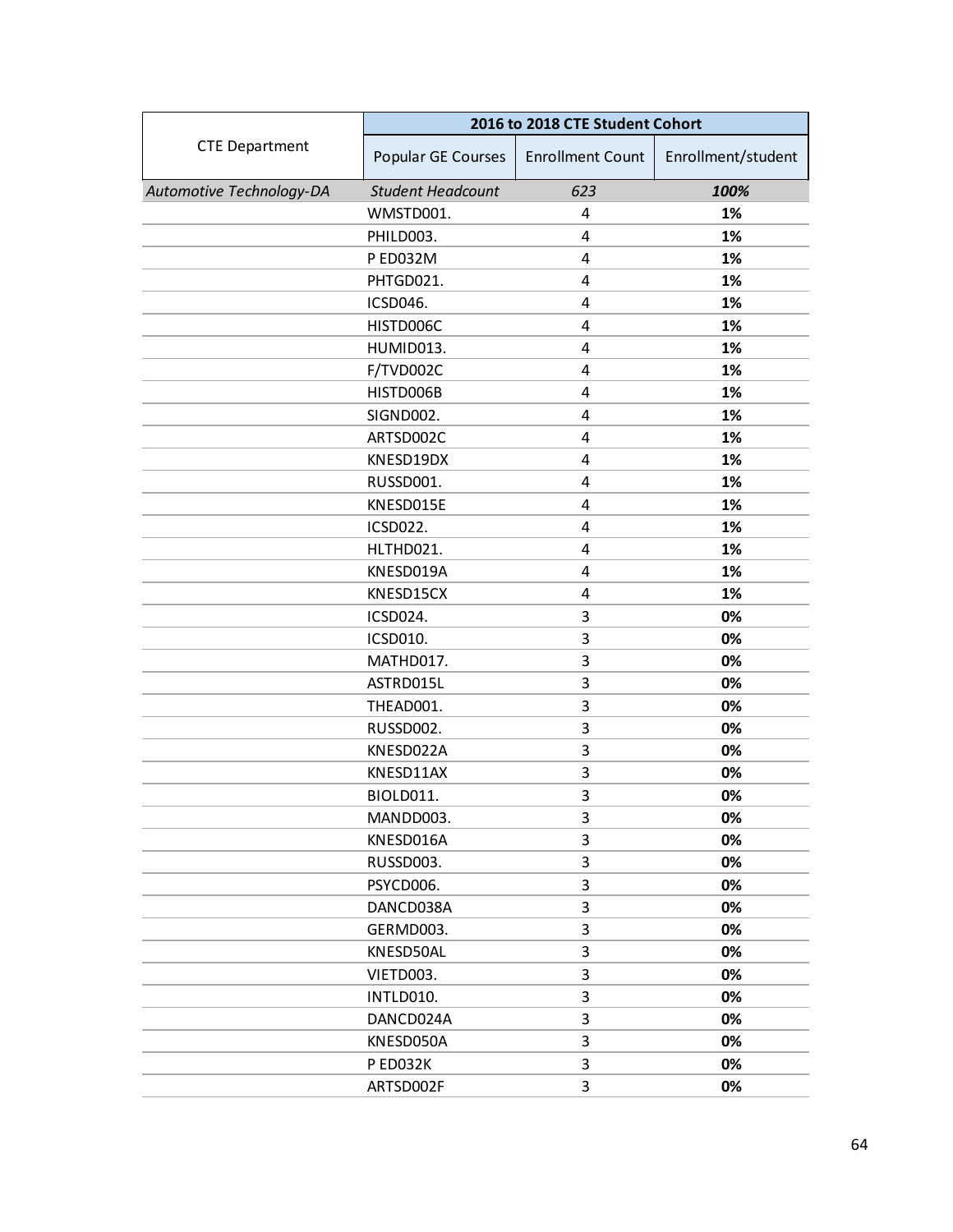|                          | 2016 to 2018 CTE Student Cohort |                         |                    |  |
|--------------------------|---------------------------------|-------------------------|--------------------|--|
| <b>CTE Department</b>    | Popular GE Courses              | <b>Enrollment Count</b> | Enrollment/student |  |
| Automotive Technology-DA | <b>Student Headcount</b>        | 623                     | 100%               |  |
|                          | ARTSD002H                       | 3                       | 0%                 |  |
|                          | P ED040X                        | 3                       | 0%                 |  |
|                          | SPAND003.                       | 3                       | 0%                 |  |
|                          | P ED032H                        | 3                       | 0%                 |  |
|                          | HUMID007.                       | 3                       | 0%                 |  |
|                          | WMSTD008.                       | 3                       | 0%                 |  |
|                          | ICSD011.                        | 3                       | 0%                 |  |
|                          | ADMJD029.                       | 3                       | 0%                 |  |
|                          | ELITD017.                       | 3                       | 0%                 |  |
|                          | <b>BUSD056.</b>                 | 3                       | 0%                 |  |
|                          | PSYCD010G                       | $\overline{2}$          | 0%                 |  |
|                          | KNESD005A                       | $\overline{2}$          | 0%                 |  |
|                          | C DD010H                        | $\overline{2}$          | 0%                 |  |
|                          | KNESD001A                       | $\overline{2}$          | 0%                 |  |
|                          | ANTHD003.                       | $\overline{2}$          | 0%                 |  |
|                          | KNESD032A                       | $\overline{2}$          | 0%                 |  |
|                          | KNESD052.                       | 2                       | 0%                 |  |
|                          | PHILD007.                       | $\overline{2}$          | 0%                 |  |
|                          | KNESD022B                       | $\overline{2}$          | 0%                 |  |
|                          | ICSD031.                        | $\overline{2}$          | 0%                 |  |
|                          | ITALD001.                       | $\overline{2}$          | 0%                 |  |
|                          | ICSD043.                        | 2                       | 0%                 |  |
|                          | KNESD022D                       | $\overline{2}$          | 0%                 |  |
|                          | MANDD005.                       | $\overline{2}$          | 0%                 |  |
|                          | WMSTD009.                       | $\overline{2}$          | 0%                 |  |
|                          | ICSD029.                        | $\overline{2}$          | 0%                 |  |
|                          | DANCD023M                       | $\overline{2}$          | 0%                 |  |
|                          | HISTD007A                       | $\overline{2}$          | 0%                 |  |
|                          | PEAD005X                        | $\overline{2}$          | 0%                 |  |
|                          | F/TVD002A                       | $\overline{2}$          | 0%                 |  |
|                          | VIETD002.                       | $\overline{2}$          | 0%                 |  |
|                          | JAPND003.                       | $\overline{2}$          | 0%                 |  |
|                          | ICSD026.                        | $\overline{2}$          | 0%                 |  |
|                          | SOCD035.                        | $\overline{2}$          | 0%                 |  |
|                          | DANCD025A                       | $\overline{2}$          | 0%                 |  |
|                          | KNESD25AX                       | $\overline{2}$          | 0%                 |  |
|                          | ICSD027.                        | $\overline{2}$          | 0%                 |  |
|                          | KNESD019D                       | $\overline{2}$          | 0%                 |  |
|                          | KNESD05AX                       | $\overline{2}$          | 0%                 |  |
|                          | KNESD022E                       | $\overline{2}$          | 0%                 |  |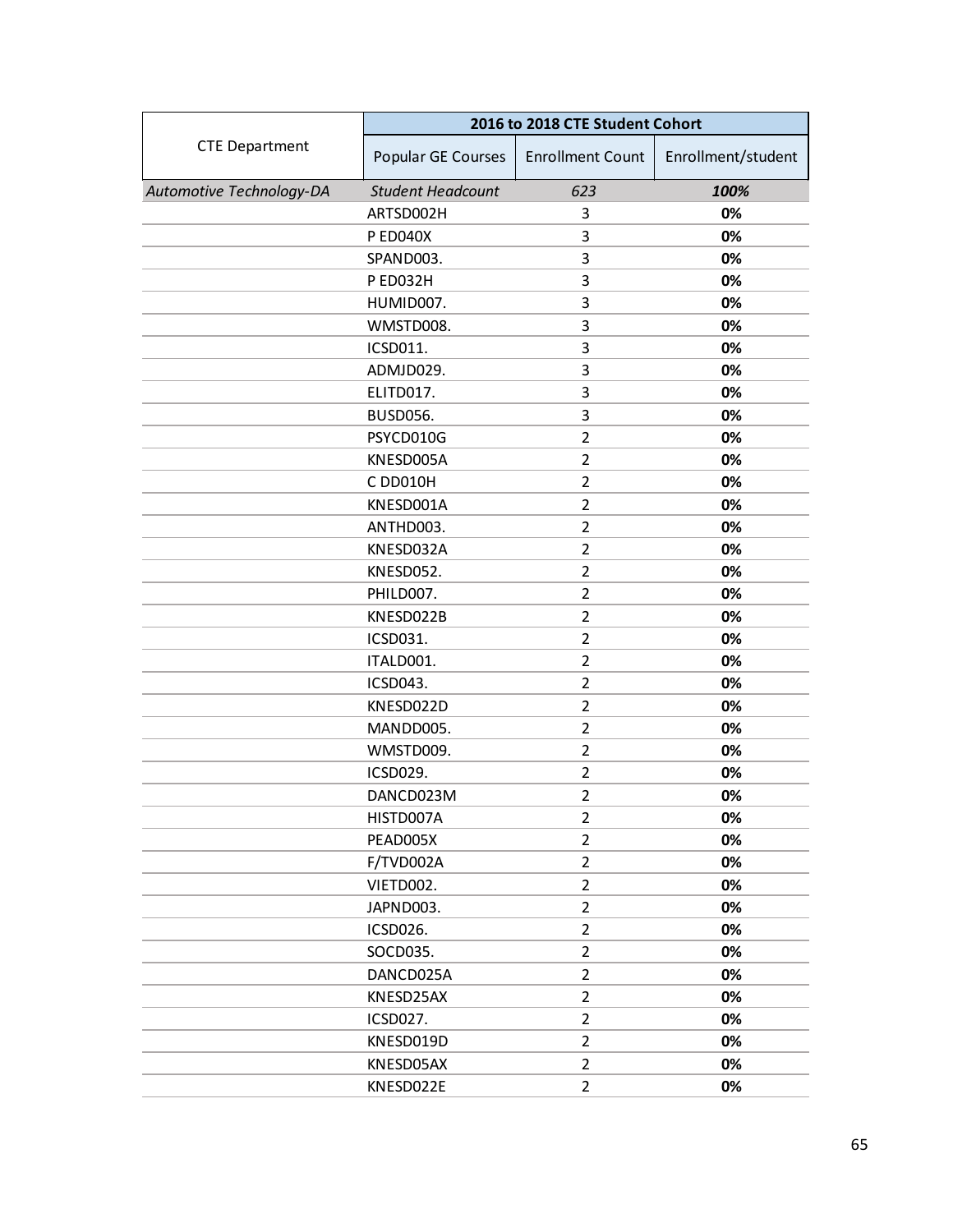|                          | 2016 to 2018 CTE Student Cohort |                         |                    |  |
|--------------------------|---------------------------------|-------------------------|--------------------|--|
| <b>CTE Department</b>    | Popular GE Courses              | <b>Enrollment Count</b> | Enrollment/student |  |
| Automotive Technology-DA | <b>Student Headcount</b>        | 623                     | 100%               |  |
|                          | INTLD019A                       | 2                       | 0%                 |  |
|                          | ESCID030.                       | $\overline{2}$          | 0%                 |  |
|                          | BIOLD013.                       | $\overline{2}$          | 0%                 |  |
|                          | ARTSD001B                       | $\overline{2}$          | 0%                 |  |
|                          | ICSD035.                        | $\overline{2}$          | 0%                 |  |
|                          | P ED32IX                        | $\overline{2}$          | 0%                 |  |
|                          | HISTD019A                       | $\overline{2}$          | 0%                 |  |
|                          | HNDID001.                       | $\overline{2}$          | 0%                 |  |
|                          | KNESD037E                       | $\overline{2}$          | 0%                 |  |
|                          | ARTSD002B                       | $\overline{2}$          | 0%                 |  |
|                          | KNESD37AX                       | $\overline{2}$          | 0%                 |  |
|                          | PEAD001X                        | $\overline{2}$          | 0%                 |  |
|                          | KNESD012D                       | $\overline{2}$          | 0%                 |  |
|                          | <b>PED032L</b>                  | $\overline{2}$          | 0%                 |  |
|                          | P ED032F                        | $\overline{2}$          | 0%                 |  |
|                          | ARTSD002J                       | $\overline{2}$          | 0%                 |  |
|                          | KNESD15AX                       | 2                       | 0%                 |  |
|                          | KNESD053.                       | $\overline{2}$          | 0%                 |  |
|                          | HISTD006A                       | $\overline{2}$          | 0%                 |  |
|                          | WMSTD028.                       | $\mathbf{1}$            | 0%                 |  |
|                          | KNESD25BX                       | $\mathbf{1}$            | 0%                 |  |
|                          | FREND001.                       | $\mathbf{1}$            | 0%                 |  |
|                          | ANTHD004.                       | $\mathbf{1}$            | 0%                 |  |
|                          | KNESD012H                       | $\mathbf{1}$            | 0%                 |  |
|                          | INTLD005.                       | $\mathbf{1}$            | 0%                 |  |
|                          | KNESD012E                       | $\mathbf{1}$            | 0%                 |  |
|                          | KNESD012G                       | $\mathbf{1}$            | 0%                 |  |
|                          | GERMD004.                       | $\mathbf{1}$            | 0%                 |  |
|                          | MANDD006.                       | $\mathbf{1}$            | 0%                 |  |
|                          | MANDD004.                       | $\mathbf{1}$            | 0%                 |  |
|                          | PERSD003.                       | $\mathbf{1}$            | 0%                 |  |
|                          | POLID017.                       | $\mathbf{1}$            | 0%                 |  |
|                          | PEAD002X                        | $\mathbf{1}$            | 0%                 |  |
|                          | PEAD005.                        | $\mathbf{1}$            | 0%                 |  |
|                          | KNESD01CX                       | $\mathbf{1}$            | 0%                 |  |
|                          | ICSD016A                        | $\mathbf{1}$            | 0%                 |  |
|                          | MATHD046.                       | $\mathbf{1}$            | 0%                 |  |
|                          | INTLD019B                       | $\mathbf{1}$            | 0%                 |  |
|                          | KORED002.                       | $\mathbf{1}$            | 0%                 |  |
|                          | ELITD048B                       | $\mathbf{1}$            | 0%                 |  |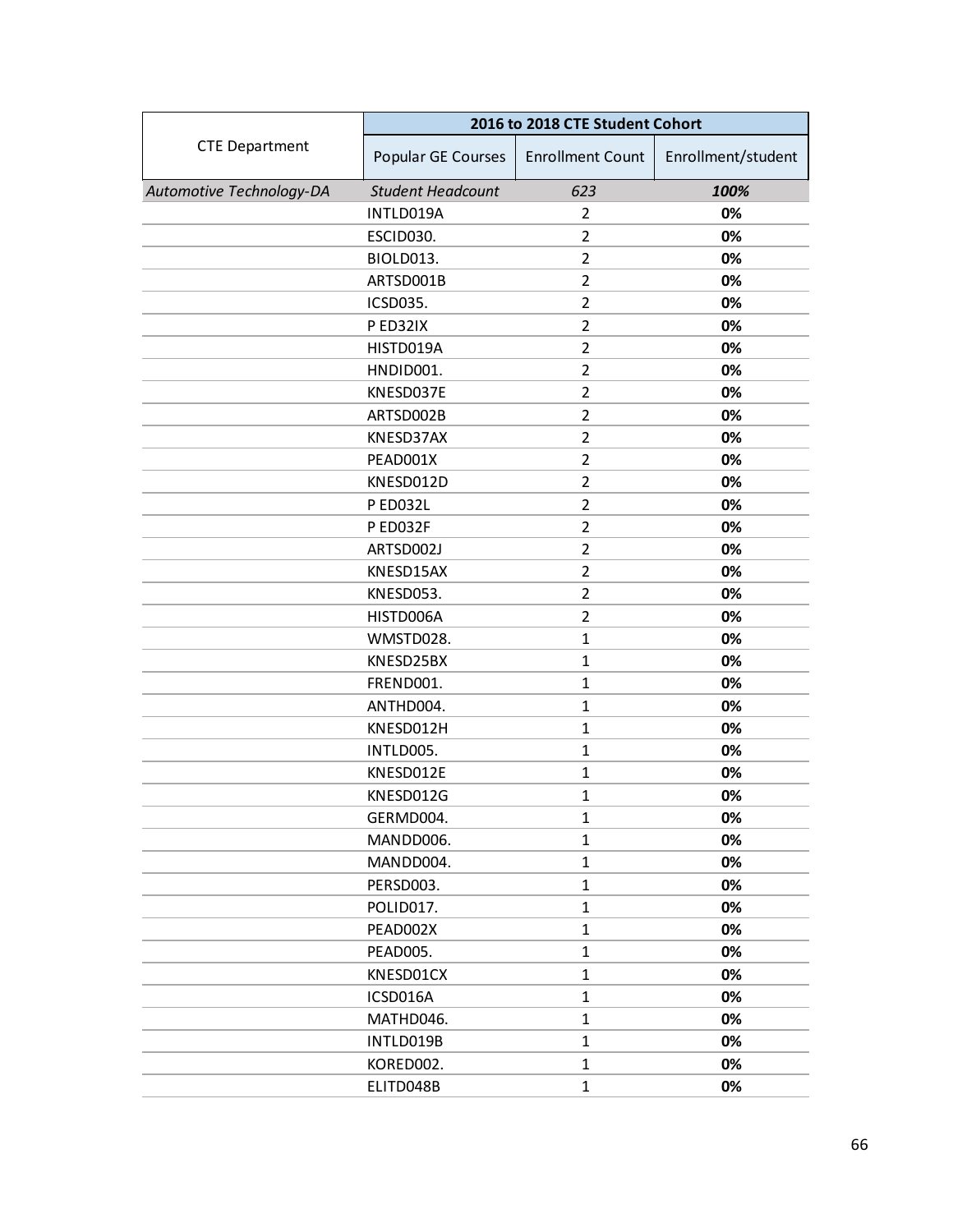|                          | 2016 to 2018 CTE Student Cohort |                         |                    |  |
|--------------------------|---------------------------------|-------------------------|--------------------|--|
| <b>CTE Department</b>    | Popular GE Courses              | <b>Enrollment Count</b> | Enrollment/student |  |
| Automotive Technology-DA | <b>Student Headcount</b>        | 623                     | 100%               |  |
|                          | HISTD007B                       | 1                       | 0%                 |  |
|                          | ELITD048A                       | $\mathbf{1}$            | 0%                 |  |
|                          | ELITD019.                       | $\mathbf{1}$            | 0%                 |  |
|                          | P ED039M                        | $\mathbf{1}$            | 0%                 |  |
|                          | BIOLD006C                       | $\mathbf{1}$            | 0%                 |  |
|                          | ECOND005.                       | $\mathbf{1}$            | 0%                 |  |
|                          | ARTSD002L                       | $\mathbf{1}$            | 0%                 |  |
|                          | KNESD001B                       | $\mathbf{1}$            | 0%                 |  |
|                          | KNESD001C                       | $\mathbf{1}$            | 0%                 |  |
|                          | PEAD006Y                        | $\mathbf{1}$            | 0%                 |  |
|                          | F/TVD075G                       | $\mathbf{1}$            | 0%                 |  |
|                          | ELITD046B                       | $\mathbf{1}$            | 0%                 |  |
|                          | ELITD011.                       | $\mathbf{1}$            | 0%                 |  |
|                          | EWRTD001C                       | $\mathbf{1}$            | 0%                 |  |
|                          | EWRTD030.                       | $\mathbf{1}$            | 0%                 |  |
|                          | ELITD048C                       | $\mathbf{1}$            | 0%                 |  |
|                          | ELITD039.                       | $\mathbf{1}$            | 0%                 |  |
|                          | KNESD011A                       | $\mathbf{1}$            | 0%                 |  |
|                          | INTLD013.                       | $\mathbf{1}$            | 0%                 |  |
|                          | WMSTD027.                       | $\mathbf{1}$            | 0%                 |  |
|                          | ICSD018B                        | $\mathbf{1}$            | 0%                 |  |
|                          | P ED32MX                        | $\mathbf{1}$            | 0%                 |  |
|                          | KNESD36AX                       | $\mathbf{1}$            | 0%                 |  |
|                          | P ED047M                        | $\mathbf{1}$            | 0%                 |  |
|                          | KNESD31CX                       | $\mathbf{1}$            | 0%                 |  |
|                          | ANTHD007.                       | $\mathbf{1}$            | 0%                 |  |
|                          | MASGD050A                       | $\mathbf{1}$            | 0%                 |  |
|                          | DANCD022K                       | $\mathbf{1}$            | 0%                 |  |
|                          | KNESD031A                       | $\mathbf{1}$            | 0%                 |  |
|                          | KNESD038C                       | $\mathbf{1}$            | 0%                 |  |
|                          | HNDID003.                       | $\mathbf{1}$            | 0%                 |  |
|                          | KNESD001D                       | $\mathbf{1}$            | 0%                 |  |
|                          | KNESD039A                       | $\mathbf{1}$            | 0%                 |  |
|                          | KNESD026A                       | $\mathbf{1}$            | 0%                 |  |
|                          | PERSD002.                       | $\mathbf{1}$            | 0%                 |  |
|                          | KNESD032C                       | $\mathbf{1}$            | 0%                 |  |
|                          | KNESD32BX                       | $\mathbf{1}$            | 0%                 |  |
|                          | ANTHD006.                       | $\mathbf{1}$            | 0%                 |  |
|                          | KNESD045.                       | $\mathbf{1}$            | 0%                 |  |
|                          | HNDID002.                       | $\mathbf{1}$            | 0%                 |  |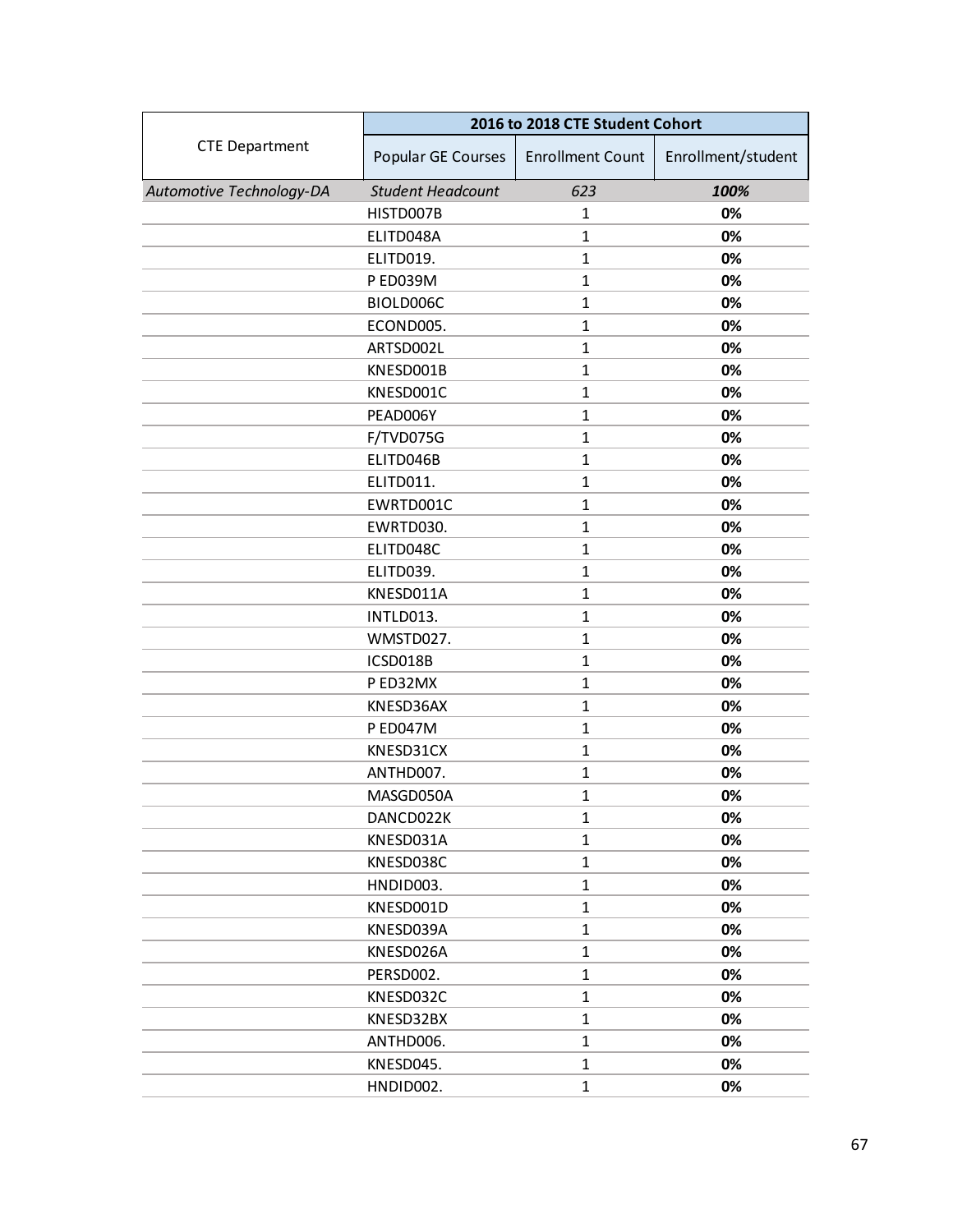|                                | 2016 to 2018 CTE Student Cohort |                         |                    |
|--------------------------------|---------------------------------|-------------------------|--------------------|
| <b>CTE Department</b>          | Popular GE Courses              | <b>Enrollment Count</b> | Enrollment/student |
| Automotive Technology-DA       | <b>Student Headcount</b>        | 623                     | 100%               |
|                                | HISTD018B                       | 1                       | 0%                 |
|                                | KNESD031B                       | $\mathbf{1}$            | 0%                 |
|                                | MATHD044.                       | $\mathbf{1}$            | 0%                 |
|                                | PHYSD002A                       | $\mathbf{1}$            | 0%                 |
|                                | FREND002.                       | $\mathbf{1}$            | 0%                 |
|                                | KNESD019E                       | $\mathbf{1}$            | 0%                 |
|                                | ITALD003.                       | $\mathbf{1}$            | 0%                 |
|                                | ITALD002.                       | $\mathbf{1}$            | 0%                 |
|                                | ANTHD001H                       | $\mathbf{1}$            | 0%                 |
|                                | ICSD017.                        | $\mathbf{1}$            | 0%                 |
|                                | P ED039W                        | $\mathbf{1}$            | 0%                 |
|                                | PED32SX                         | $\mathbf{1}$            | 0%                 |
|                                | P ED47MX                        | $\mathbf{1}$            | 0%                 |
|                                | KNESD39BX                       | $\mathbf{1}$            | 0%                 |
|                                | ICSD002A                        | $\mathbf{1}$            | 0%                 |
|                                | P ED032S                        | $\mathbf{1}$            | 0%                 |
|                                | ICSD018A                        | $\mathbf{1}$            | 0%                 |
|                                | KNESD16AX                       | $\mathbf{1}$            | 0%                 |
|                                | EWRTD01BH                       | $\mathbf{1}$            | 0%                 |
|                                | KNESD16BX                       | $\mathbf{1}$            | 0%                 |
|                                | P ED32HX                        | $\mathbf{1}$            | 0%                 |
|                                | P ED032I                        | $\mathbf{1}$            | 0%                 |
|                                | P ED046.                        | $\mathbf{1}$            | 0%                 |
|                                | HUMID005.                       | $\mathbf{1}$            | 0%                 |
|                                | PHILD020A                       | $\mathbf 1$             | 0%                 |
|                                | PEAD001.                        | 1                       | 0%                 |
| Design & Manufacturing Tech-DA | <b>Student Headcount</b>        | 459                     | 100%               |
|                                | EWRTD001A                       | 78                      | 17%                |
|                                | HUMAD010.                       | 48                      | 10%                |
|                                | HUMID001.                       | 40                      | 9%                 |
|                                | ASTRD004.                       | 30                      | 7%                 |
|                                | POLID001.                       | 29                      | 6%                 |
|                                | MATHD010.                       | 27                      | 6%                 |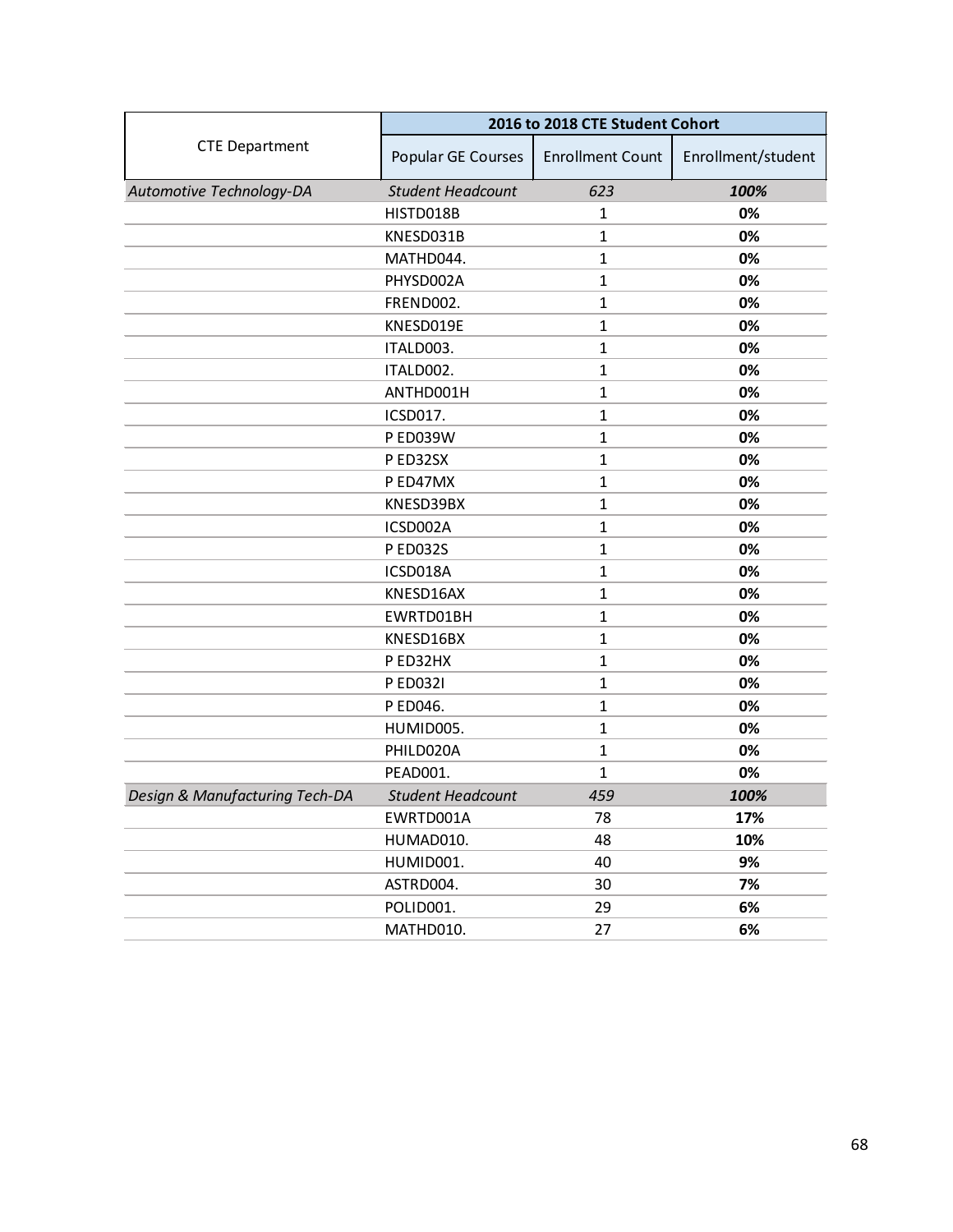|                                | 2016 to 2018 CTE Student Cohort |                |                                     |
|--------------------------------|---------------------------------|----------------|-------------------------------------|
| <b>CTE Department</b>          | Popular GE Courses              |                | Enrollment Count Enrollment/student |
| Design & Manufacturing Tech-DA | <b>Student Headcount</b>        | 459            | 100%                                |
|                                | EWRTD002.                       | 25             | 5%                                  |
|                                | EWRTD001B                       | 25             | 5%                                  |
|                                | ECOND001.                       | 25             | 5%                                  |
|                                | ECOND002.                       | 25             | 5%                                  |
|                                | PSYCD001.                       | 23             | 5%                                  |
|                                | ICSD007.                        | 21             | 5%                                  |
|                                | HUMAD050.                       | 20             | 4%                                  |
|                                | PHYSD010.                       | 20             | 4%                                  |
|                                | NUTRD010.                       | 19             | 4%                                  |
|                                | ARTSD001A                       | 18             | 4%                                  |
|                                | ANTHD002.                       | 18             | 4%                                  |
|                                | ANTHD001.                       | 17             | 4%                                  |
|                                | PHYSD004A                       | 17             | 4%                                  |
|                                | ICSD005.                        | 17             | 4%                                  |
|                                | HISTD017A                       | 16             | 3%                                  |
|                                | HISTD017C                       | 15             | 3%                                  |
|                                | ESCID001.                       | 14             | 3%                                  |
|                                | PHILD004.                       | 14             | 3%                                  |
|                                | ICSD004.                        | 13             | 3%                                  |
|                                | BIOLD010.                       | 13             | 3%                                  |
|                                | ARTSD002A                       | 12             | 3%                                  |
|                                | JAPND001.                       | 12             | 3%                                  |
|                                | F/TVD001.                       | 12             | 3%                                  |
|                                | CHEMD001A                       | 12             | 3%                                  |
|                                | HISTD017B                       | 12             | 3%                                  |
|                                | E SD001.                        | 11             | 2%                                  |
|                                | ARTSD002B                       | 11             | 2%                                  |
|                                | ESLD005.                        | 11             | 2%                                  |
|                                | HISTD003C                       | 10             | 2%                                  |
|                                | CHEMD010.                       | 10             | 2%                                  |
|                                | E SD003.                        | 10             | 2%                                  |
|                                | HISTD003A                       | 9              | 2%                                  |
|                                | PHTGD007.                       | 9              | 2%                                  |
|                                | GEOD001.                        | 9              | 2%                                  |
|                                | PHILD001.                       | 9              | 2%                                  |
|                                | MANDD001.                       | 8              | 2%                                  |
|                                | METD010.                        | 8              | 2%                                  |
|                                | CISD002.                        | $\overline{7}$ | 2%                                  |
|                                | MUSID001B                       | 7              | 2%                                  |
|                                | ASTRD010.                       | 7              | 2%                                  |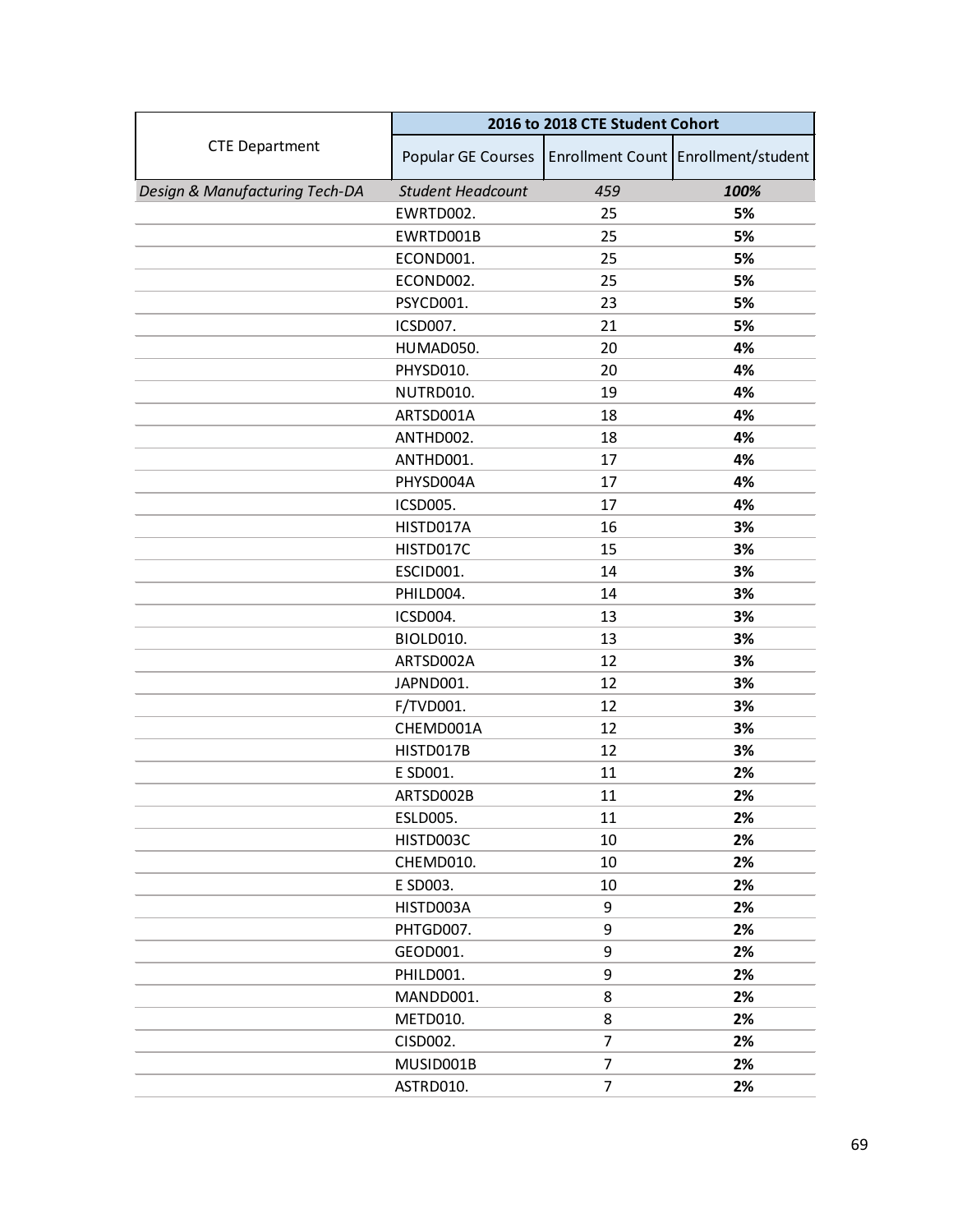|                                | 2016 to 2018 CTE Student Cohort |                |                                     |
|--------------------------------|---------------------------------|----------------|-------------------------------------|
| <b>CTE Department</b>          | Popular GE Courses              |                | Enrollment Count Enrollment/student |
| Design & Manufacturing Tech-DA | <b>Student Headcount</b>        | 459            | 100%                                |
|                                | COMMD001.                       | 7              | 2%                                  |
|                                | COMMD010.                       | 7              | 2%                                  |
|                                | SPAND001.                       | $\overline{7}$ | 2%                                  |
|                                | ELITD010.                       | 6              | 1%                                  |
|                                | GEOLD020.                       | 6              | 1%                                  |
|                                | ESCID001L                       | 6              | 1%                                  |
|                                | ESCID019.                       | 6              | 1%                                  |
|                                | PSYCD014.                       | 6              | 1%                                  |
|                                | BIOLD011.                       | 6              | 1%                                  |
|                                | P ED045.                        | 6              | 1%                                  |
|                                | ANTHD001L                       | 6              | 1%                                  |
|                                | E SD002.                        | 6              | 1%                                  |
|                                | KNESD19AX                       | 6              | 1%                                  |
|                                | ARTSD002C                       | 6              | 1%                                  |
|                                | CHEMD025.                       | 5              | 1%                                  |
|                                | VIETD001.                       | 5              | 1%                                  |
|                                | SOCD001.                        | 5              | 1%                                  |
|                                | KNESD19DX                       | 5              | 1%                                  |
|                                | PHILD008.                       | 5              | 1%                                  |
|                                | GERMD001.                       | 5              | 1%                                  |
|                                | GEOLD010.                       | 5              | 1%                                  |
|                                | GEOD004.                        | 4              | 1%                                  |
|                                | HUMID016.                       | 4              | 1%                                  |
|                                | KNESD022A                       | 4              | 1%                                  |
|                                | THEAD001.                       | 4              | 1%                                  |
|                                | F/TVD010.                       | 4              | 1%                                  |
|                                | SIGND001.                       | 4              | 1%                                  |
|                                | F/TVD002A                       | 4              | 1%                                  |
|                                | DANCD025A                       | 4              | 1%                                  |
|                                | PHILD002.                       | 4              | 1%                                  |
|                                | ARTSD002G                       | 4              | 1%                                  |
|                                | HLTHD021.                       | 3              | 1%                                  |
|                                | MUSID001A                       | 3              | 1%                                  |
|                                | ICSD016A                        | 3              | 1%                                  |
|                                | KNESD045.                       | 3              | 1%                                  |
|                                | JAPND003.                       | 3              | 1%                                  |
|                                | KNESD019A                       | 3              | 1%                                  |
|                                | HUMID009.                       | 3              | 1%                                  |
|                                | KNESD50AL                       | 3              | 1%                                  |
|                                | JAPND002.                       | 3              | 1%                                  |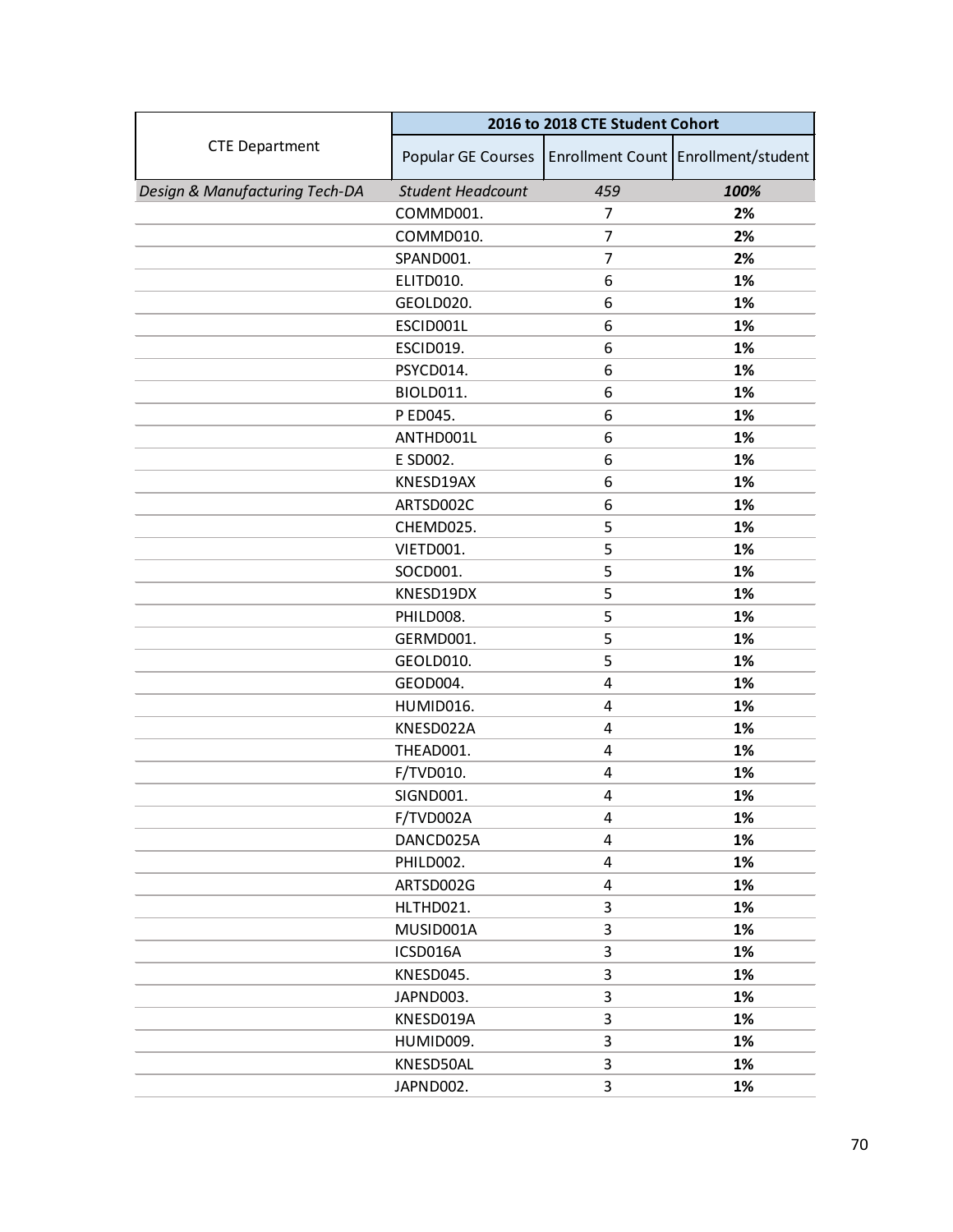|                                | 2016 to 2018 CTE Student Cohort |                |                                     |
|--------------------------------|---------------------------------|----------------|-------------------------------------|
| <b>CTE Department</b>          | Popular GE Courses              |                | Enrollment Count Enrollment/student |
| Design & Manufacturing Tech-DA | <b>Student Headcount</b>        | 459            | 100%                                |
|                                | HISTD003B                       | 3              | 1%                                  |
|                                | JOURD002.                       | 3              | 1%                                  |
|                                | KNESD050A                       | 3              | 1%                                  |
|                                | PHILD007.                       | 3              | 1%                                  |
|                                | KNESD032A                       | 3              | 1%                                  |
|                                | GERMD002.                       | 3              | 1%                                  |
|                                | POLID003.                       | 3              | 1%                                  |
|                                | ARTSD001B                       | 3              | 1%                                  |
|                                | ARTSD002D                       | 3              | 1%                                  |
|                                | PHILD003.                       | 3              | 1%                                  |
|                                | <b>ICSD022.</b>                 | 3              | 1%                                  |
|                                | PHYSD002A                       | 3              | 1%                                  |
|                                | KNESD22AX                       | 3              | 1%                                  |
|                                | ICSD011.                        | 3              | 1%                                  |
|                                | FREND001.                       | 3              | 1%                                  |
|                                | INTLD011.                       | 3              | 1%                                  |
|                                | ICSD035.                        | 3              | 1%                                  |
|                                | GEOD010.                        | 3              | 1%                                  |
|                                | KNESD001B                       | $\overline{2}$ | 0%                                  |
|                                | BIOLD013.                       | $\overline{2}$ | 0%                                  |
|                                | MANDD004.                       | $\overline{2}$ | 0%                                  |
|                                | KNESD019E                       | 2              | 0%                                  |
|                                | WMSTD009.                       | $\overline{2}$ | 0%                                  |
|                                | MUSID001D                       | $\overline{2}$ | 0%                                  |
|                                | MANDD003.                       | $\overline{2}$ | 0%                                  |
|                                | P ED032P                        | $\overline{2}$ | 0%                                  |
|                                | KNESD026A                       | $\overline{2}$ | 0%                                  |
|                                | DANCD023L                       | $\overline{2}$ | 0%                                  |
|                                | F/TVD075G                       | $\overline{2}$ | 0%                                  |
|                                | HISTD006A                       | $\overline{2}$ | 0%                                  |
|                                | COMMD007.                       | $\overline{2}$ | 0%                                  |
|                                | SOCD028.                        | $\overline{2}$ | 0%                                  |
|                                | KNESD001C                       | $\overline{2}$ | 0%                                  |
|                                | <b>BUSD056.</b>                 | $\overline{2}$ | 0%                                  |
|                                | ARTSD002J                       | $\overline{2}$ | 0%                                  |
|                                | ELITD008.                       | $\overline{2}$ | 0%                                  |
|                                | PSYCD012.                       | $\overline{2}$ | 0%                                  |
|                                | P ED032M                        | $\overline{2}$ | 0%                                  |
|                                | KNESD31AX                       | $\overline{2}$ | 0%                                  |
|                                | SOCD020.                        | $\overline{2}$ | 0%                                  |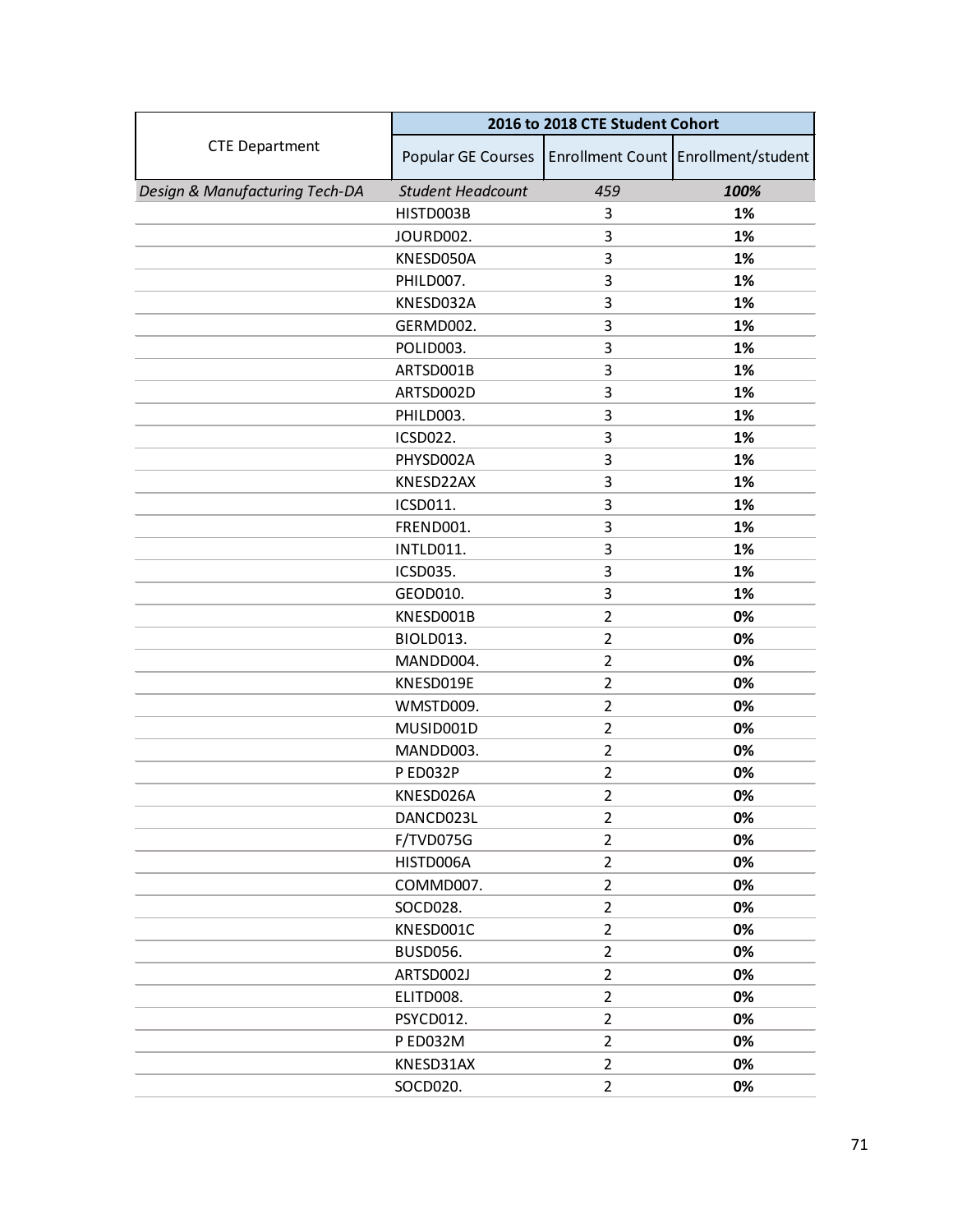|                                | 2016 to 2018 CTE Student Cohort |                |                                     |
|--------------------------------|---------------------------------|----------------|-------------------------------------|
| <b>CTE Department</b>          | Popular GE Courses              |                | Enrollment Count Enrollment/student |
| Design & Manufacturing Tech-DA | <b>Student Headcount</b>        | 459            | 100%                                |
|                                | KNESD025A                       | $\overline{2}$ | 0%                                  |
|                                | PSYCD010G                       | $\overline{2}$ | 0%                                  |
|                                | ICSD030.                        | $\overline{2}$ | 0%                                  |
|                                | KNESD052.                       | $\overline{2}$ | 0%                                  |
|                                | PED32MX                         | $\overline{2}$ | 0%                                  |
|                                | POLID005.                       | $\overline{2}$ | 0%                                  |
|                                | KNESD15EX                       | $\mathbf{2}$   | 0%                                  |
|                                | ANTHD007.                       | $\overline{2}$ | 0%                                  |
|                                | MANDD002.                       | $\overline{2}$ | 0%                                  |
|                                | POLID002.                       | $\overline{2}$ | 0%                                  |
|                                | KNESD012D                       | $\overline{2}$ | 0%                                  |
|                                | PHILD020A                       | $\overline{2}$ | 0%                                  |
|                                | DANCD024A                       | $\overline{2}$ | 0%                                  |
|                                | HISTD009.                       | $\overline{2}$ | 0%                                  |
|                                | KNESD15CX                       | $\overline{2}$ | 0%                                  |
|                                | KNESD037E                       | $\overline{2}$ | 0%                                  |
|                                | VIETD003.                       | 2              | 0%                                  |
|                                | HISTD006C                       | $\overline{2}$ | 0%                                  |
|                                | HUMAD020.                       | $\mathbf{1}$   | 0%                                  |
|                                | KNESD012E                       | $\mathbf{1}$   | 0%                                  |
|                                | KNESD36AX                       | $\mathbf{1}$   | 0%                                  |
|                                | <b>BUSD021.</b>                 | 1              | 0%                                  |
|                                | ICSD044.                        | $\mathbf{1}$   | 0%                                  |
|                                | HUMID020.                       | $\mathbf{1}$   | 0%                                  |
|                                | KNESD016A                       | $\mathbf{1}$   | 0%                                  |
|                                | ICSD031.                        | $\mathbf{1}$   | 0%                                  |
|                                | PEAD002X                        | 1              | 0%                                  |
|                                | PEAD005.                        | $\mathbf{1}$   | 0%                                  |
|                                | MATHD017.                       | $\mathbf{1}$   | 0%                                  |
|                                | KNESD015E                       | $\mathbf{1}$   | 0%                                  |
|                                | ICSD010.                        | $\mathbf{1}$   | 0%                                  |
|                                | KNESD005A                       | $\mathbf{1}$   | 0%                                  |
|                                | ICSD029.                        | $\mathbf{1}$   | 0%                                  |
|                                | HUMID006.                       | $\mathbf{1}$   | 0%                                  |
|                                | KNESD19GX                       | $\mathbf{1}$   | 0%                                  |
|                                | KNESD31BX                       | $\mathbf{1}$   | 0%                                  |
|                                | KNESD054.                       | $\mathbf{1}$   | 0%                                  |
|                                | KNESD05BX                       | $\mathbf{1}$   | 0%                                  |
|                                | P ED039M                        | $\mathbf{1}$   | 0%                                  |
|                                | HISTD016B                       | $\mathbf{1}$   | 0%                                  |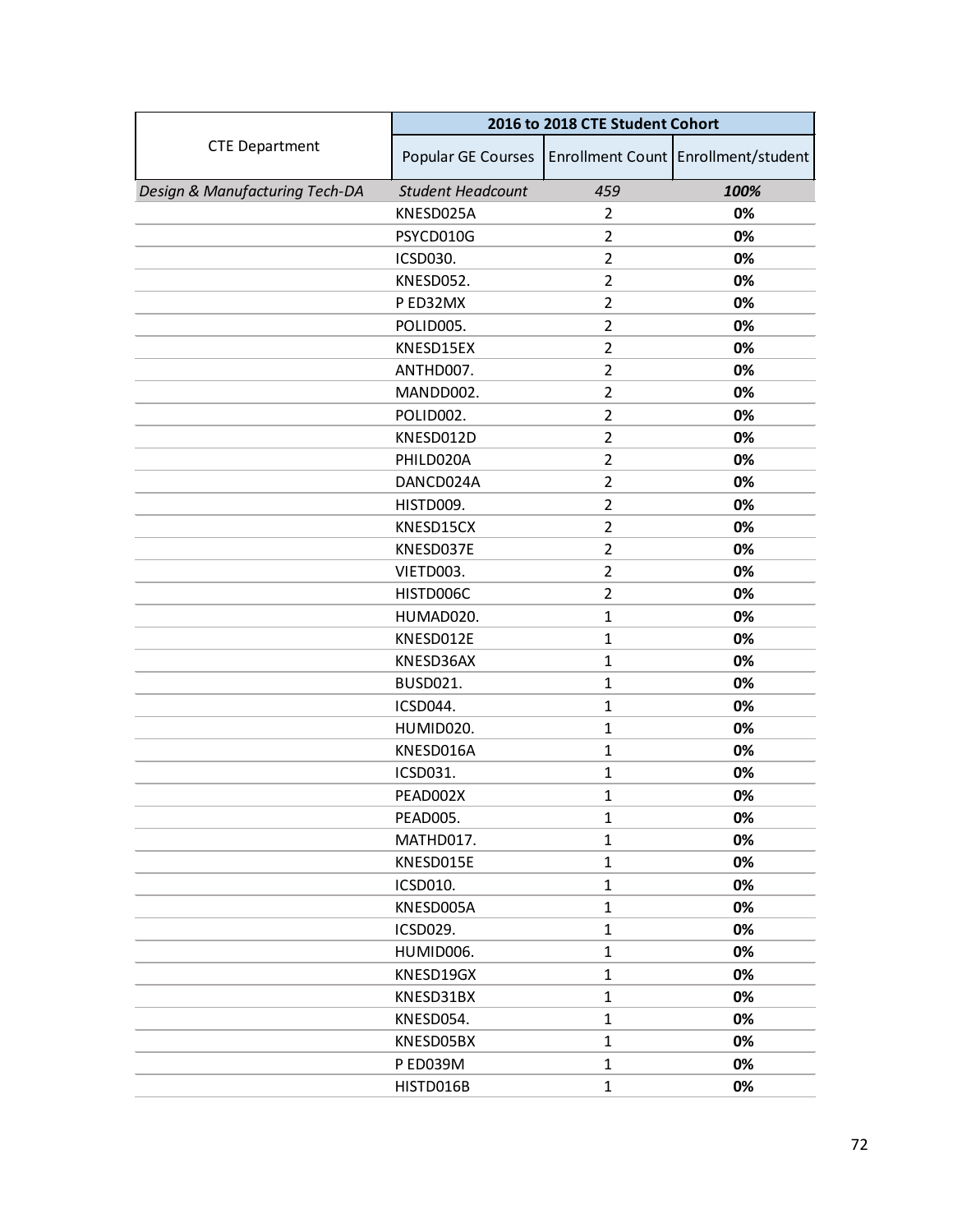|                                | 2016 to 2018 CTE Student Cohort |              |                                     |
|--------------------------------|---------------------------------|--------------|-------------------------------------|
| <b>CTE Department</b>          | Popular GE Courses              |              | Enrollment Count Enrollment/student |
| Design & Manufacturing Tech-DA | <b>Student Headcount</b>        | 459          | 100%                                |
|                                | GERMD004.                       | 1            | 0%                                  |
|                                | GERMD003.                       | $\mathbf{1}$ | 0%                                  |
|                                | DANCD038A                       | $\mathbf{1}$ | 0%                                  |
|                                | KORED003.                       | $\mathbf{1}$ | 0%                                  |
|                                | KORED002.                       | $\mathbf{1}$ | 0%                                  |
|                                | KORED001.                       | $\mathbf{1}$ | 0%                                  |
|                                | ICSD024.                        | $\mathbf{1}$ | 0%                                  |
|                                | PSYCD006.                       | $\mathbf{1}$ | 0%                                  |
|                                | P ED39MX                        | $\mathbf{1}$ | 0%                                  |
|                                | PEAD001X                        | $\mathbf{1}$ | 0%                                  |
|                                | ECOND004.                       | $\mathbf{1}$ | 0%                                  |
|                                | RUSSD001.                       | $\mathbf{1}$ | 0%                                  |
|                                | WMSTD008.                       | $\mathbf{1}$ | 0%                                  |
|                                | <b>ICSD033.</b>                 | 1            | 0%                                  |
|                                | C DD010H                        | $\mathbf{1}$ | 0%                                  |
|                                | ADMJD029.                       | $\mathbf{1}$ | 0%                                  |
|                                | KNESD32AX                       | 1            | 0%                                  |
|                                | ELITD024.                       | $\mathbf{1}$ | 0%                                  |
|                                | SIGND002.                       | $\mathbf{1}$ | 0%                                  |
|                                | <b>P ED045X</b>                 | $\mathbf{1}$ | 0%                                  |
|                                | C DD010G                        | $\mathbf{1}$ | 0%                                  |
|                                | ECOND005.                       | 1            | 0%                                  |
|                                | KNESD053.                       | $\mathbf{1}$ | 0%                                  |
|                                | DANCD022K                       | $\mathbf{1}$ | 0%                                  |
|                                | DANCD025B                       | $\mathbf{1}$ | 0%                                  |
|                                | KNESD019G                       | $\mathbf{1}$ | 0%                                  |
|                                | MASGD050A                       | 1            | 0%                                  |
|                                | ANTHD003.                       | $\mathbf{1}$ | 0%                                  |
|                                | KNESD19EX                       | $\mathbf{1}$ | 0%                                  |
|                                | ITALD001.                       | $\mathbf{1}$ | 0%                                  |
|                                | ICSD027.                        | $\mathbf{1}$ | 0%                                  |
|                                | SOCD005.                        | $\mathbf{1}$ | 0%                                  |
|                                | PHILD020B                       | $\mathbf{1}$ | 0%                                  |
|                                | ICSD032.                        | $\mathbf{1}$ | 0%                                  |
|                                | ICSD036.                        | $\mathbf{1}$ | 0%                                  |
|                                | METD010L                        | $\mathbf{1}$ | 0%                                  |
|                                | FREND004.                       | $\mathbf{1}$ | 0%                                  |
|                                | ICSD046.                        | $\mathbf{1}$ | 0%                                  |
|                                | INTLD005.                       | $\mathbf{1}$ | 0%                                  |
|                                | FREND002.                       | $\mathbf{1}$ | 0%                                  |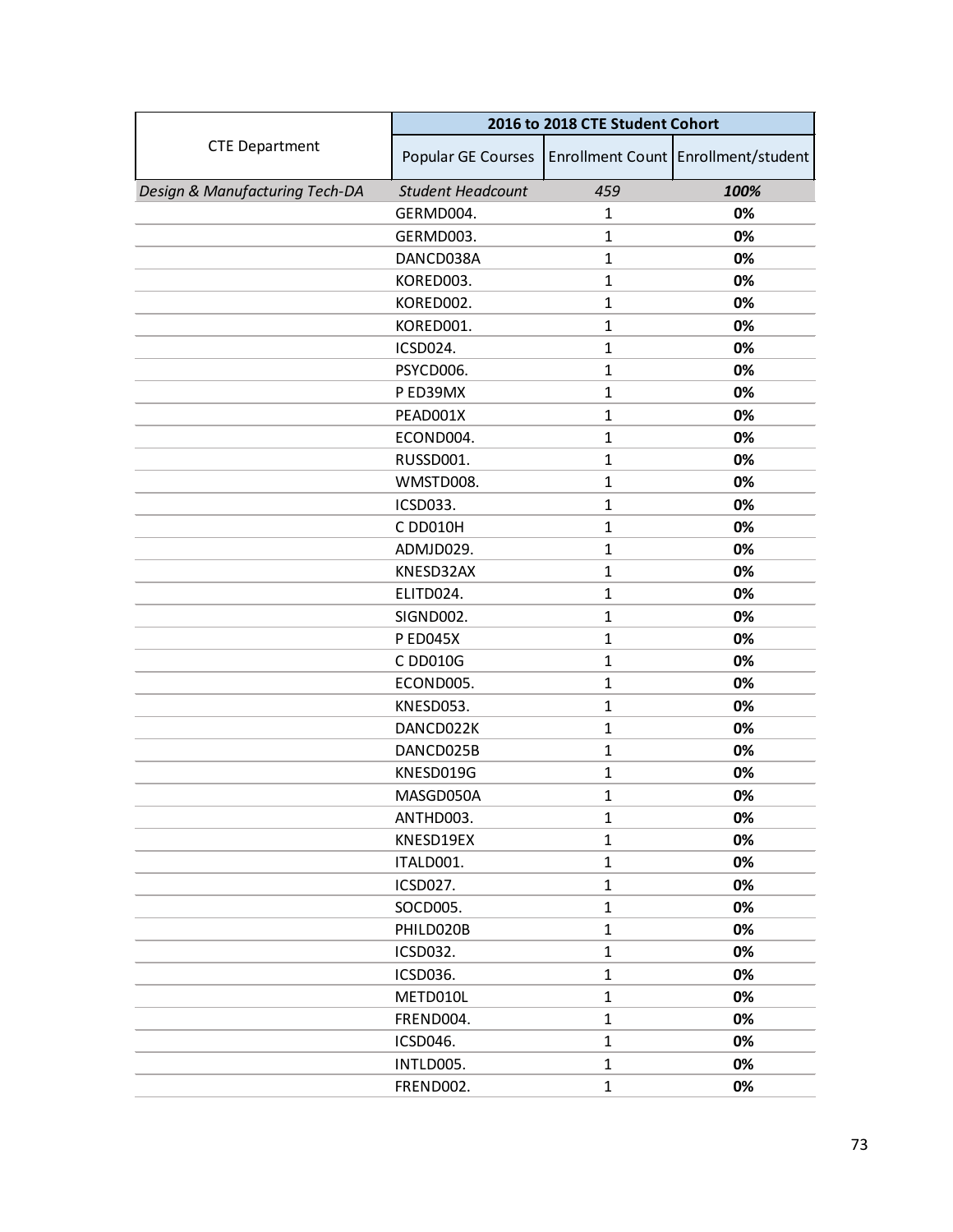|                                | 2016 to 2018 CTE Student Cohort |              |                                     |
|--------------------------------|---------------------------------|--------------|-------------------------------------|
| <b>CTE Department</b>          | Popular GE Courses              |              | Enrollment Count Enrollment/student |
| Design & Manufacturing Tech-DA | <b>Student Headcount</b>        | 459          | 100%                                |
|                                | ELITD022.                       | $\mathbf{1}$ | 0%                                  |
|                                | FREND003.                       | $\mathbf{1}$ | 0%                                  |
|                                | EWRTD001C                       | $\mathbf{1}$ | 0%                                  |
|                                | HISTD010.                       | $\mathbf{1}$ | 0%                                  |
|                                | P ED032T                        | $\mathbf{1}$ | 0%                                  |
|                                | INTLD019A                       | $\mathbf{1}$ | 0%                                  |
|                                | SPAND002.                       | $\mathbf{1}$ | 0%                                  |
|                                | KNESD05AX                       | $\mathbf{1}$ | 0%                                  |
|                                | POLID017.                       | $\mathbf{1}$ | 0%                                  |
|                                | ICSD016B                        | $\mathbf{1}$ | 0%                                  |
|                                | ESLD006.                        | $\mathbf{1}$ | 0%                                  |
|                                | DANCD022.                       | $\mathbf{1}$ | 0%                                  |
|                                | <b>P ED038W</b>                 | $\mathbf{1}$ | 0%                                  |
|                                | KNESD002A                       | 1            | 0%                                  |
|                                | KNESD032B                       | $\mathbf{1}$ | 0%                                  |
|                                | MUSID001C                       | $\mathbf{1}$ | 0%                                  |
|                                | VIETD002.                       | 1            | 0%                                  |
|                                | ARTSD002F                       | $\mathbf{1}$ | 0%                                  |
|                                | PSYCD003.                       | $\mathbf{1}$ | 0%                                  |
|                                | KNESD031A                       | $\mathbf{1}$ | 0%                                  |
|                                | KNESD022B                       | $\mathbf{1}$ | 0%                                  |
|                                | ICSD009.                        | 1            | 0%                                  |
|                                | ICSD055.                        | $\mathbf{1}$ | 0%                                  |
|                                | ELITD011.                       | $\mathbf{1}$ | 0%                                  |
|                                | KNESD15AX                       | $\mathbf{1}$ | 0%                                  |
|                                | KNESD012G                       | $\mathbf{1}$ | 0%                                  |
|                                | PHILD020C                       | 1            | 0%                                  |
|                                | MATHD044.                       | 1            | 0%                                  |
| Administration of Justice-DA   | <b>Student Headcount</b>        | 432          | 100%                                |
|                                | HUMID001.                       | 370          | 86%                                 |
|                                | EWRTD001A                       | 325          | 75%                                 |
|                                | PSYCD001.                       | 262          | 61%                                 |
|                                | MATHD010.                       | 254          | 59%                                 |
|                                | POLID001.                       | 254          | 59%                                 |
|                                | HUMAD010.                       | 224          | 52%                                 |
|                                | EWRTD002.                       | 193          | 45%                                 |
|                                | SOCD001.                        | 190          | 44%                                 |
|                                | ASTRD004.                       | 166          | 38%                                 |
|                                | ANTHD002.                       | 154          | 36%                                 |
|                                | ANTHD001.                       | 150          | 35%                                 |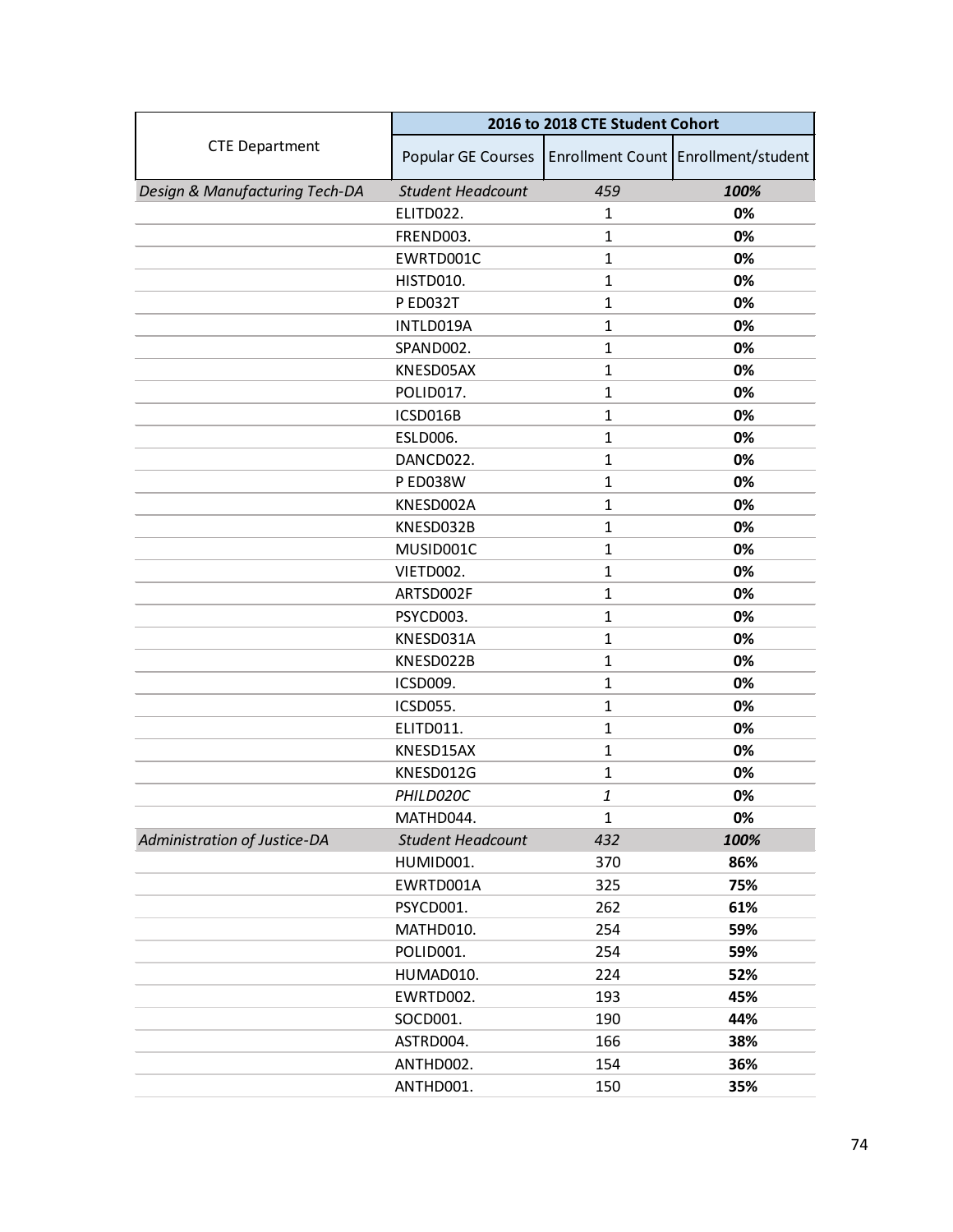|                              | 2016 to 2018 CTE Student Cohort |     |                                     |
|------------------------------|---------------------------------|-----|-------------------------------------|
| <b>CTE Department</b>        | Popular GE Courses              |     | Enrollment Count Enrollment/student |
| Administration of Justice-DA | <b>Student Headcount</b>        | 432 | 100%                                |
|                              | EWRTD001B                       | 131 | 30%                                 |
|                              | HISTD017C                       | 129 | 30%                                 |
|                              | NUTRD010.                       | 94  | 22%                                 |
|                              | PHILD004.                       | 90  | 21%                                 |
|                              | PSYCD008.                       | 84  | 19%                                 |
|                              | HISTD017A                       | 83  | 19%                                 |
|                              | GEOD001.                        | 82  | 19%                                 |
|                              | ICSD004.                        | 78  | 18%                                 |
|                              | SPAND001.                       | 75  | 17%                                 |
|                              | BIOLD010.                       | 67  | 16%                                 |
|                              | ESCID001.                       | 66  | 15%                                 |
|                              | ARTSD001A                       | 57  | 13%                                 |
|                              | SOCD020.                        | 54  | 13%                                 |
|                              | HISTD003A                       | 52  | 12%                                 |
|                              | ECOND001.                       | 50  | 12%                                 |
|                              | HUMAD050.                       | 50  | 12%                                 |
|                              | ICSD033.                        | 49  | 11%                                 |
|                              | ANTHD001L                       | 49  | 11%                                 |
|                              | HISTD017B                       | 48  | 11%                                 |
|                              | ADMJD029.                       | 46  | 11%                                 |
|                              | E SD001.                        | 43  | 10%                                 |
|                              | BIOLD011.                       | 42  | 10%                                 |
|                              | PHILD001.                       | 40  | 9%                                  |
|                              | ICSD007.                        | 38  | 9%                                  |
|                              | PSYCD014.                       | 36  | 8%                                  |
|                              | ESCID001L                       | 35  | 8%                                  |
|                              | SOCD035.                        | 35  | 8%                                  |
|                              | METD010.                        | 29  | 7%                                  |
|                              | ASTRD010.                       | 28  | 6%                                  |
|                              | ICSD005.                        | 28  | 6%                                  |
|                              | MUSID001A                       | 27  | 6%                                  |
|                              | HISTD003C                       | 27  | 6%                                  |
|                              | F/TVD001.                       | 27  | 6%                                  |
|                              | ICSD030.                        | 27  | 6%                                  |
|                              | PSYCD009.                       | 26  | 6%                                  |
|                              | COMMD001.                       | 26  | 6%                                  |
|                              | PHILD008.                       | 25  | 6%                                  |
|                              | ECOND002.                       | 25  | 6%                                  |
|                              | PHTGD007.                       | 25  | 6%                                  |
|                              | HUMID009.                       | 25  | 6%                                  |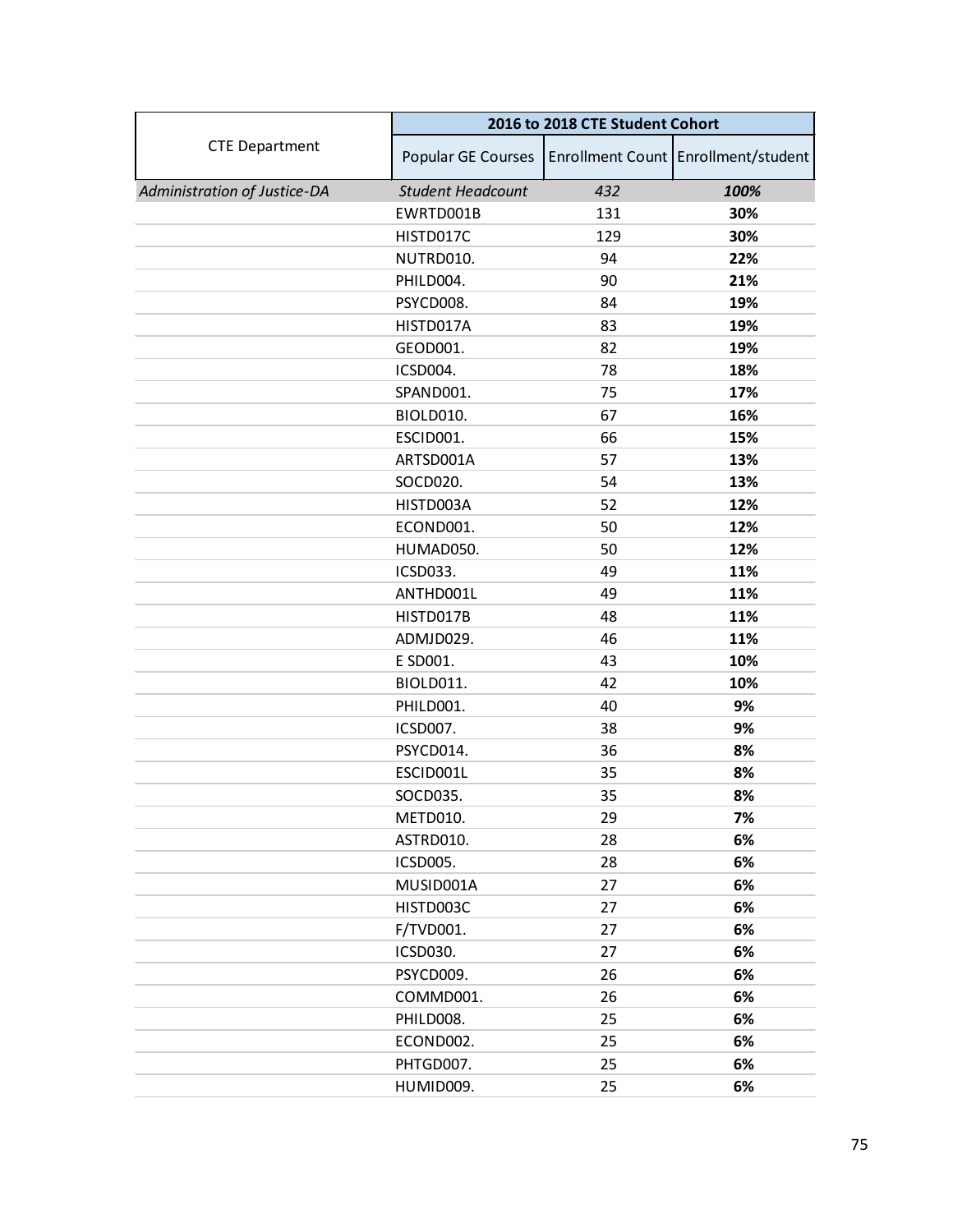|                              | 2016 to 2018 CTE Student Cohort |     |                                     |
|------------------------------|---------------------------------|-----|-------------------------------------|
| <b>CTE Department</b>        | Popular GE Courses              |     | Enrollment Count Enrollment/student |
| Administration of Justice-DA | <b>Student Headcount</b>        | 432 | 100%                                |
|                              | HUMID006.                       | 25  | 6%                                  |
|                              | ARTSD002F                       | 25  | 6%                                  |
|                              | SPAND002.                       | 24  | 6%                                  |
|                              | E SD002.                        | 24  | 6%                                  |
|                              | HISTD003B                       | 23  | 5%                                  |
|                              | PHILD002.                       | 23  | 5%                                  |
|                              | HISTD006C                       | 22  | 5%                                  |
|                              | HUMAD020.                       | 22  | 5%                                  |
|                              | ARTSD002A                       | 22  | 5%                                  |
|                              | WMSTD001.                       | 20  | 5%                                  |
|                              | GEOLD010.                       | 20  | 5%                                  |
|                              | HISTD006A                       | 20  | 5%                                  |
|                              | ANTHD007.                       | 19  | 4%                                  |
|                              | ICSD035.                        | 19  | 4%                                  |
|                              | WMSTD008.                       | 19  | 4%                                  |
|                              | C DD010G                        | 18  | 4%                                  |
|                              | SIGND001.                       | 18  | 4%                                  |
|                              | P ED032M                        | 18  | 4%                                  |
|                              | GEOD010.                        | 17  | 4%                                  |
|                              | WMSTD012.                       | 16  | 4%                                  |
|                              | E SD003.                        | 14  | 3%                                  |
|                              | HUMID016.                       | 14  | 3%                                  |
|                              | THEAD001.                       | 14  | 3%                                  |
|                              | CHEMD010.                       | 14  | 3%                                  |
|                              | <b>ICSD032.</b>                 | 14  | 3%                                  |
|                              | ESCID019.                       | 14  | 3%                                  |
|                              | JOURD002.                       | 14  | 3%                                  |
|                              | POLID003.                       | 13  | 3%                                  |
|                              | KNESD025A                       | 13  | 3%                                  |
|                              | DANCD038A                       | 13  | 3%                                  |
|                              | ICSD009.                        | 13  | 3%                                  |
|                              | KNESD052.                       | 13  | 3%                                  |
|                              | C DD012.                        | 13  | 3%                                  |
|                              | DANCD023L                       | 13  | 3%                                  |
|                              | COMMD010.                       | 12  | 3%                                  |
|                              | PHILD007.                       | 12  | 3%                                  |
|                              | PHILD003.                       | 12  | 3%                                  |
|                              | C DD010H                        | 12  | 3%                                  |
|                              | ICSD011.                        | 12  | 3%                                  |
|                              | HISTD009.                       | 12  | 3%                                  |
|                              |                                 |     |                                     |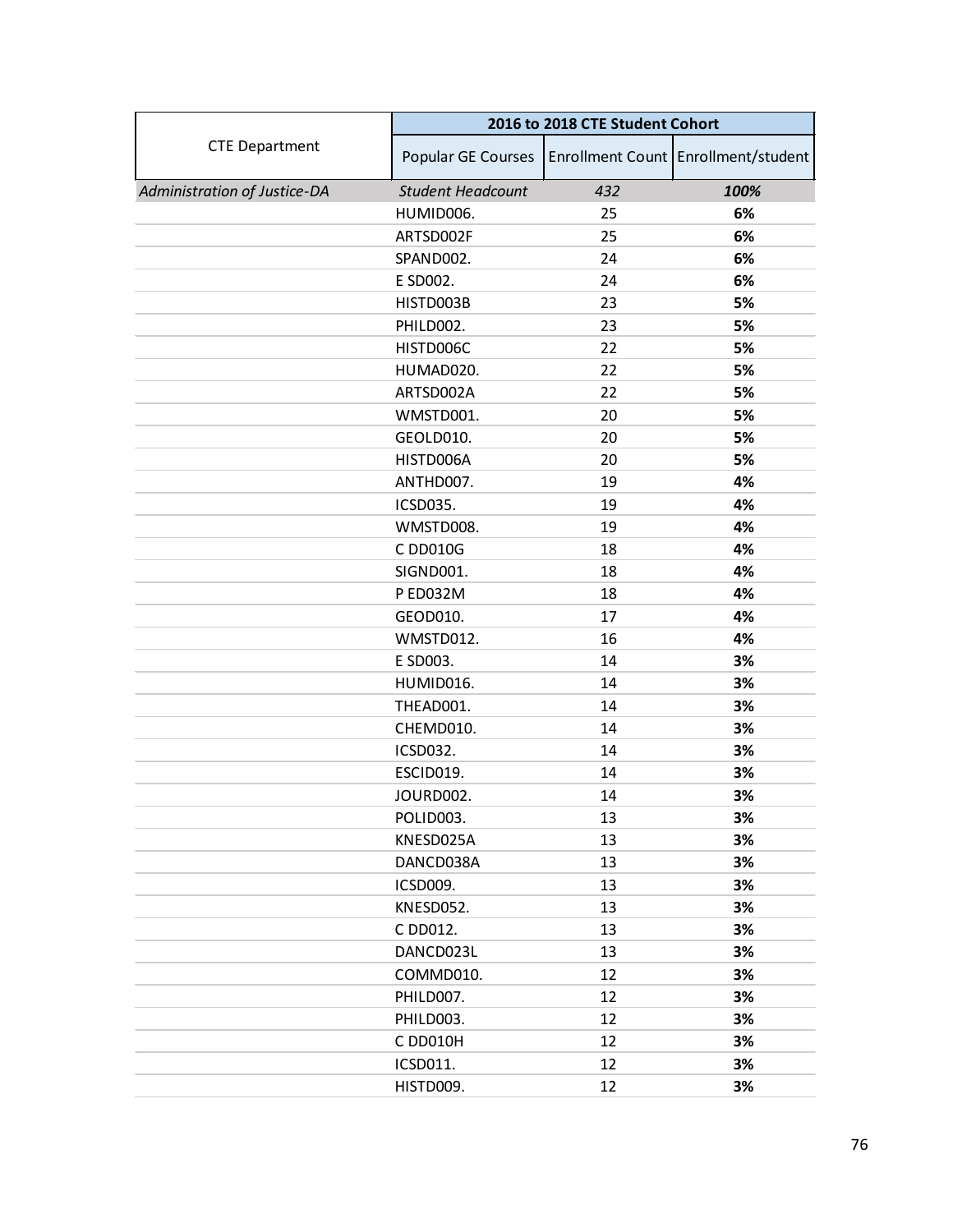|                              | 2016 to 2018 CTE Student Cohort |                |                                     |
|------------------------------|---------------------------------|----------------|-------------------------------------|
| <b>CTE Department</b>        | Popular GE Courses              |                | Enrollment Count Enrollment/student |
| Administration of Justice-DA | <b>Student Headcount</b>        | 432            | 100%                                |
|                              | GEOLD020.                       | 12             | 3%                                  |
|                              | CISD002.                        | 11             | 3%                                  |
|                              | ANTHD003.                       | 11             | 3%                                  |
|                              | POLID002.                       | 11             | 3%                                  |
|                              | MATHD017.                       | 11             | 3%                                  |
|                              | P ED040X                        | 10             | 2%                                  |
|                              | FREND001.                       | 10             | 2%                                  |
|                              | KNESD005A                       | 10             | 2%                                  |
|                              | P ED046.                        | 10             | 2%                                  |
|                              | CHEMD001A                       | 10             | 2%                                  |
|                              | HISTD006B                       | 10             | 2%                                  |
|                              | CHEMD025.                       | 10             | 2%                                  |
|                              | JAPND001.                       | 10             | 2%                                  |
|                              | PSYCD012.                       | 10             | 2%                                  |
|                              | WMSTD009.                       | 10             | 2%                                  |
|                              | POLID005.                       | 10             | 2%                                  |
|                              | F/TVD002B                       | 10             | 2%                                  |
|                              | KNESD19AX                       | 10             | 2%                                  |
|                              | P ED040.                        | 9              | 2%                                  |
|                              | P ED032N                        | 9              | 2%                                  |
|                              | <b>BUSD021.</b>                 | 9              | 2%                                  |
|                              | P ED032H                        | 9              | 2%                                  |
|                              | KORED001.                       | 9              | 2%                                  |
|                              | KNESD022A                       | 8              | 2%                                  |
|                              | <b>BUSD056.</b>                 | 8              | 2%                                  |
|                              | KNESD19DX                       | 8              | 2%                                  |
|                              | ELITD010.                       | 8              | 2%                                  |
|                              | HUMID007.                       | 8              | 2%                                  |
|                              | <b>PED046X</b>                  | 8              | 2%                                  |
|                              | EWRTD030.                       | 8              | 2%                                  |
|                              | HNDID001.                       | 8              | 2%                                  |
|                              | ARTSD002D                       | 8              | 2%                                  |
|                              | ICSD024.                        | $\overline{7}$ | 2%                                  |
|                              | KNESD045.                       | $\overline{7}$ | 2%                                  |
|                              | ICSD020.                        | 7              | 2%                                  |
|                              | <b>PED0321</b>                  | 7              | 2%                                  |
|                              | KNESD15EX                       | 7              | 2%                                  |
|                              | ASTRD015L                       | $\overline{7}$ | 2%                                  |
|                              | P ED32MX                        | 7              | 2%                                  |
|                              | GEOD004.                        | 7              | 2%                                  |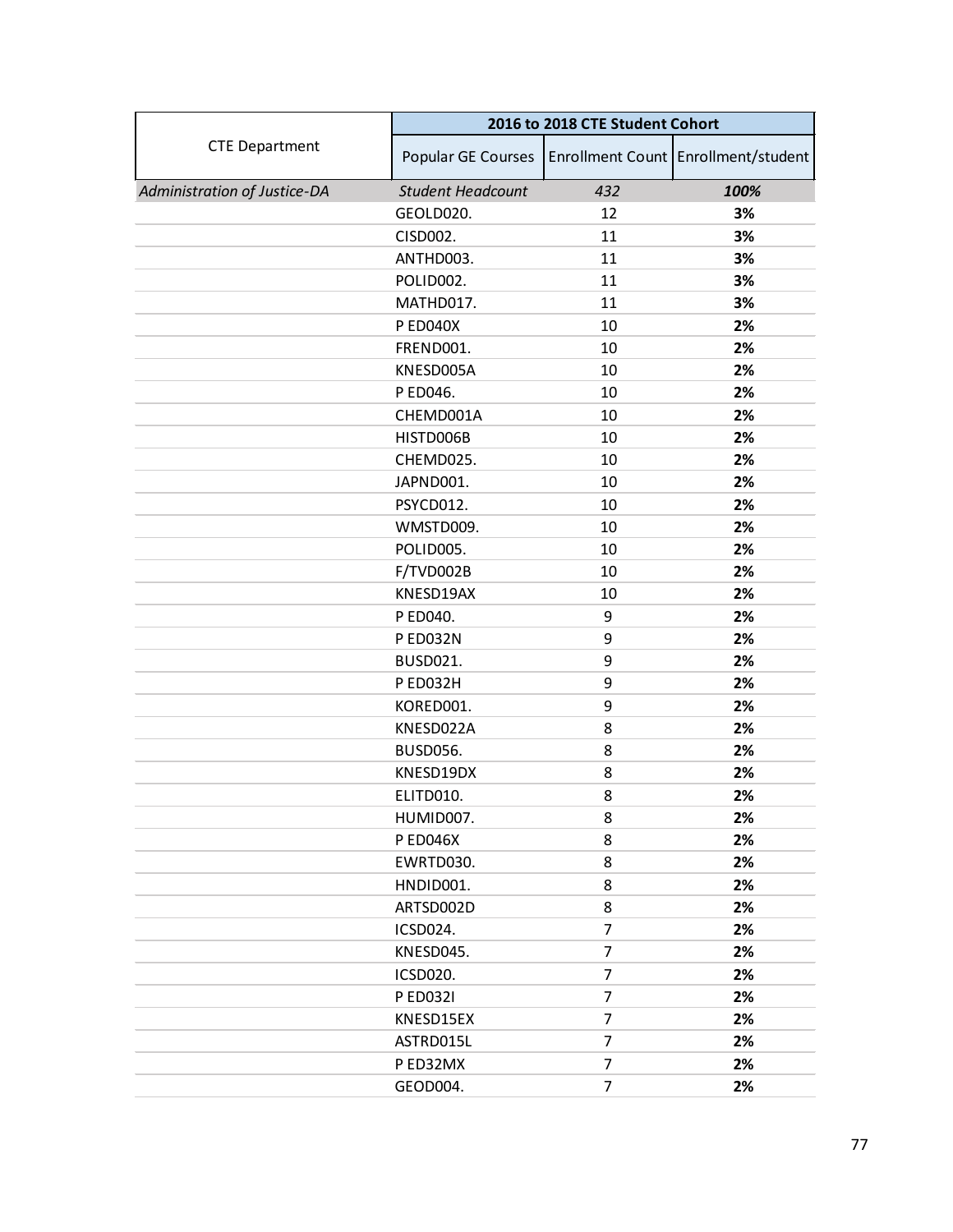|                              | 2016 to 2018 CTE Student Cohort |                |                                     |
|------------------------------|---------------------------------|----------------|-------------------------------------|
| <b>CTE Department</b>        | Popular GE Courses              |                | Enrollment Count Enrollment/student |
| Administration of Justice-DA | <b>Student Headcount</b>        | 432            | 100%                                |
|                              | GERMD001.                       | 7              | 2%                                  |
|                              | WMSTD028.                       | 7              | 2%                                  |
|                              | ICSD026.                        | 7              | 2%                                  |
|                              | PSYCD006.                       | 7              | 2%                                  |
|                              | P ED039M                        | $\overline{7}$ | 2%                                  |
|                              | KNESD019G                       | 6              | 1%                                  |
|                              | KNESD11AX                       | 6              | 1%                                  |
|                              | P ED39MX                        | 6              | 1%                                  |
|                              | ICSD029.                        | 6              | 1%                                  |
|                              | ICSD044.                        | 6              | 1%                                  |
|                              | KNESD019A                       | 6              | 1%                                  |
|                              | SOCD028.                        | 6              | 1%                                  |
|                              | SPAND003.                       | 6              | 1%                                  |
|                              | P ED32IX                        | 6              | 1%                                  |
|                              | KNESD015C                       | 6              | 1%                                  |
|                              | HISTD007A                       | 6              | 1%                                  |
|                              | PSYCD051.                       | 6              | 1%                                  |
|                              | ICSD010.                        | 6              | 1%                                  |
|                              | ARTSD03TC                       | 6              | 1%                                  |
|                              | SOCD014.                        | 6              | 1%                                  |
|                              | MUSID001D                       | 6              | 1%                                  |
|                              | HLTHD021.                       | 6              | 1%                                  |
|                              | BIOLD013.                       | 6              | 1%                                  |
|                              | ELITD022.                       | 6              | 1%                                  |
|                              | HISTD010.                       | 6              | 1%                                  |
|                              | HUMID005.                       | 5              | 1%                                  |
|                              | DANCD025A                       | 5              | 1%                                  |
|                              | ICSD045.                        | 5              | 1%                                  |
|                              | ICSD016B                        | 5              | 1%                                  |
|                              | PHILD024.                       | 5              | 1%                                  |
|                              | KORED002.                       | 5              | 1%                                  |
|                              | JAPND002.                       | 5              | 1%                                  |
|                              | WMSTD027.                       | 5              | 1%                                  |
|                              | <b>ESLD005.</b>                 | 5              | 1%                                  |
|                              | ARTSD002H                       | 5              | 1%                                  |
|                              | LINGD001.                       | 5              | 1%                                  |
|                              | KNESD15CX                       | 5              | 1%                                  |
|                              | P ED032L                        | 5              | 1%                                  |
|                              | MUSID001B                       | 5              | 1%                                  |
|                              | PSYCD010G                       | 5              | 1%                                  |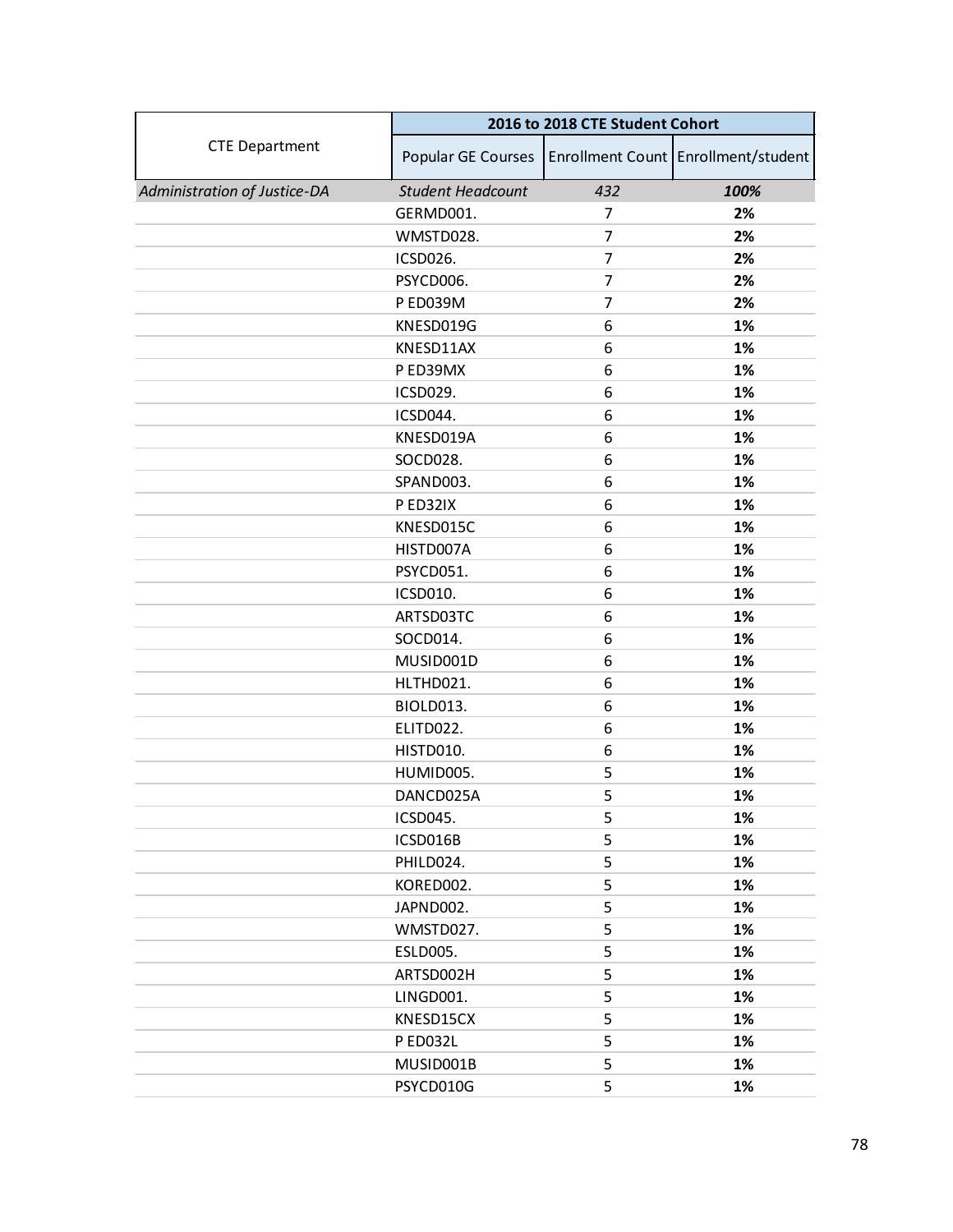|                              | 2016 to 2018 CTE Student Cohort |     |                                     |
|------------------------------|---------------------------------|-----|-------------------------------------|
| <b>CTE Department</b>        | Popular GE Courses              |     | Enrollment Count Enrollment/student |
| Administration of Justice-DA | <b>Student Headcount</b>        | 432 | 100%                                |
|                              | ARTSD001B                       | 5   | 1%                                  |
|                              | ELITD011.                       | 5   | 1%                                  |
|                              | DANCD024A                       | 5   | 1%                                  |
|                              | DANCD023A                       | 4   | 1%                                  |
|                              | ARTSD002C                       | 4   | 1%                                  |
|                              | HUMID010.                       | 4   | 1%                                  |
|                              | PHYSD010.                       | 4   | 1%                                  |
|                              | ELITD017.                       | 4   | 1%                                  |
|                              | KNESD026A                       | 4   | 1%                                  |
|                              | C DD064.                        | 4   | 1%                                  |
|                              | KNESD050A                       | 4   | 1%                                  |
|                              | MASGD050A                       | 4   | 1%                                  |
|                              | PHTGD021.                       | 4   | 1%                                  |
|                              | COMMD016.                       | 4   | 1%                                  |
|                              | METD010L                        | 4   | 1%                                  |
|                              | F/TVD002C                       | 4   | 1%                                  |
|                              | KNESD50AL                       | 4   | 1%                                  |
|                              | ANTHD004.                       | 4   | 1%                                  |
|                              | KNESD022B                       | 4   | 1%                                  |
|                              | ICSD046.                        | 4   | 1%                                  |
|                              | KNESD22BX                       | 4   | 1%                                  |
|                              | ELITD021.                       | 4   | 1%                                  |
|                              | ICSD016A                        | 4   | 1%                                  |
|                              | P ED032K                        | 4   | 1%                                  |
|                              | P ED032F                        | 4   | 1%                                  |
|                              | VIETD001.                       | 4   | 1%                                  |
|                              | P ED32LX                        | 3   | 1%                                  |
|                              | F/TVD010.                       | 3   | 1%                                  |
|                              | P ED039W                        | 3   | 1%                                  |
|                              | KNESD019D                       | 3   | 1%                                  |
|                              | ARTSD002B                       | 3   | 1%                                  |
|                              | KNESD054.                       | 3   | 1%                                  |
|                              | MUSID001C                       | 3   | 1%                                  |
|                              | KNESD36AX                       | 3   | 1%                                  |
|                              | KNESD039A                       | 3   | 1%                                  |
|                              | DANCD022K                       | 3   | 1%                                  |
|                              | F/TVD075G                       | 3   | 1%                                  |
|                              | KNESD37AX                       | 3   | 1%                                  |
|                              | PEAD001X                        | 3   | 1%                                  |
|                              | VIETD003.                       | 3   | 1%                                  |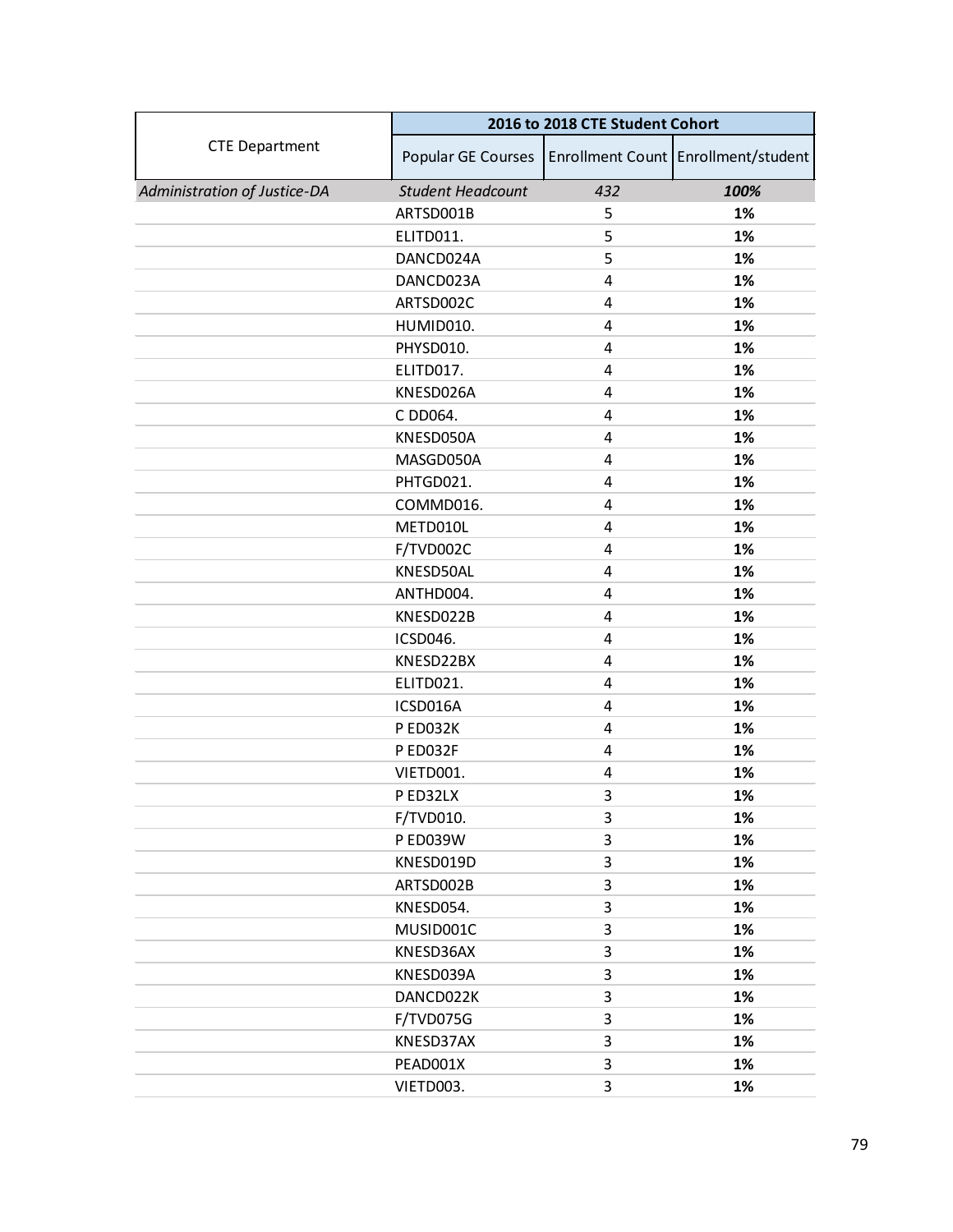|                              | 2016 to 2018 CTE Student Cohort |                |                                     |
|------------------------------|---------------------------------|----------------|-------------------------------------|
| <b>CTE Department</b>        | Popular GE Courses              |                | Enrollment Count Enrollment/student |
| Administration of Justice-DA | <b>Student Headcount</b>        | 432            | 100%                                |
|                              | ELITD048A                       | 3              | 1%                                  |
|                              | KNESD011A                       | 3              | 1%                                  |
|                              | VIETD002.                       | 3              | 1%                                  |
|                              | P ED047M                        | 3              | 1%                                  |
|                              | HNDID002.                       | 3              | 1%                                  |
|                              | PSYCD010H                       | 3              | 1%                                  |
|                              | ARTSD002G                       | 3              | 1%                                  |
|                              | ICSD031.                        | 3              | 1%                                  |
|                              | KNESD029A                       | 3              | 1%                                  |
|                              | KNESD012G                       | 3              | 1%                                  |
|                              | KNESD038A                       | 3              | 1%                                  |
|                              | ICSD043.                        | 3              | 1%                                  |
|                              | PED032P                         | 3              | 1%                                  |
|                              | KNESD039B                       | $\overline{2}$ | 0%                                  |
|                              | F/TVD002A                       | $\overline{2}$ | 0%                                  |
|                              | PHILD020B                       | $\overline{2}$ | 0%                                  |
|                              | ELITD046C                       | 2              | 0%                                  |
|                              | ELITD008.                       | $\overline{2}$ | 0%                                  |
|                              | EWRTD002H                       | $\overline{2}$ | 0%                                  |
|                              | KNESD031A                       | $\overline{2}$ | 0%                                  |
|                              | <b>PED042W</b>                  | $\overline{2}$ | 0%                                  |
|                              | KNESD019E                       | 2              | 0%                                  |
|                              | KNESD19GX                       | $\overline{2}$ | 0%                                  |
|                              | <b>P ED047W</b>                 | $\overline{2}$ | 0%                                  |
|                              | KNESD05AX                       | $\overline{2}$ | 0%                                  |
|                              | WMSTD026.                       | $\overline{2}$ | 0%                                  |
|                              | KNESD22AX                       | $\overline{2}$ | 0%                                  |
|                              | KNESD15AX                       | $\overline{2}$ | 0%                                  |
|                              | KNESD032A                       | $\overline{2}$ | 0%                                  |
|                              | COMMD008.                       | $\overline{2}$ | 0%                                  |
|                              | KNESD015E                       | $\overline{2}$ | 0%                                  |
|                              | COMMD015.                       | $\overline{2}$ | 0%                                  |
|                              | P ED39WX                        | $\overline{2}$ | 0%                                  |
|                              | ELITD046B                       | $\overline{2}$ | 0%                                  |
|                              | DANCD023M                       | $\overline{2}$ | 0%                                  |
|                              | ELITD012.                       | $\overline{2}$ | 0%                                  |
|                              | EWRTD001C                       | $\overline{2}$ | 0%                                  |
|                              | HISTD007B                       | $\overline{2}$ | 0%                                  |
|                              | SIGND002.                       | $\overline{2}$ | 0%                                  |
|                              | ICSD021.                        | $\overline{2}$ | 0%                                  |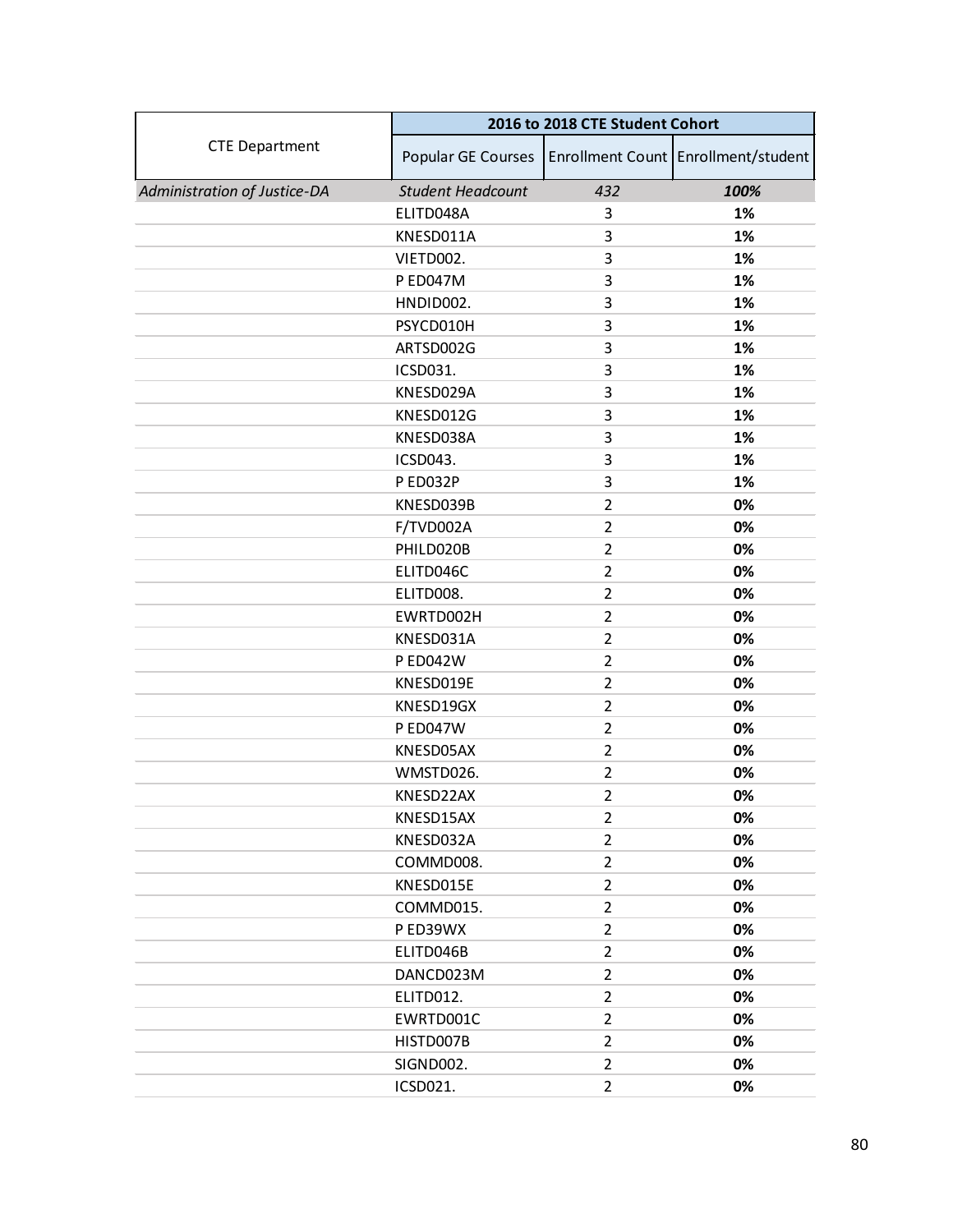|                              | 2016 to 2018 CTE Student Cohort |                |                                     |
|------------------------------|---------------------------------|----------------|-------------------------------------|
| <b>CTE Department</b>        | Popular GE Courses              |                | Enrollment Count Enrollment/student |
| Administration of Justice-DA | <b>Student Headcount</b>        | 432            | 100%                                |
|                              | P ED47MX                        | $\overline{2}$ | 0%                                  |
|                              | P ED041.                        | $\overline{2}$ | 0%                                  |
|                              | P ED032T                        | $\overline{2}$ | 0%                                  |
|                              | ICSD018A                        | $\overline{2}$ | 0%                                  |
|                              | MANDD002.                       | $\overline{2}$ | 0%                                  |
|                              | MANDD001.                       | $\overline{2}$ | 0%                                  |
|                              | PSYCD003.                       | $\overline{2}$ | 0%                                  |
|                              | PHILD020A                       | $\overline{2}$ | 0%                                  |
|                              | ICSD037.                        | $\overline{2}$ | 0%                                  |
|                              | HUMID015.                       | $\overline{2}$ | 0%                                  |
|                              | RUSSD001.                       | $\overline{2}$ | 0%                                  |
|                              | P ED043.                        | $\overline{2}$ | 0%                                  |
|                              | ELITD048C                       | $\overline{2}$ | 0%                                  |
|                              | POLID016.                       | $\overline{2}$ | 0%                                  |
|                              | RUSSD002.                       | $\overline{2}$ | 0%                                  |
|                              | HISTD016B                       | $\overline{2}$ | 0%                                  |
|                              | MATHD046.                       | $\overline{2}$ | 0%                                  |
|                              | KNESD053.                       | $\overline{2}$ | 0%                                  |
|                              | HNDID003.                       | $\overline{2}$ | 0%                                  |
|                              | P ED041X                        | $\overline{2}$ | 0%                                  |
|                              | ICSD055.                        | $\overline{2}$ | 0%                                  |
|                              | SOCD005.                        | $\overline{2}$ | 0%                                  |
|                              | SPAND004.                       | $\overline{2}$ | 0%                                  |
|                              | <b>P ED032J</b>                 | $\overline{2}$ | 0%                                  |
|                              | INTLD019A                       | $\overline{2}$ | 0%                                  |
|                              | GERMD002.                       | $\overline{2}$ | 0%                                  |
|                              | INTLD010.                       | $\overline{2}$ | 0%                                  |
|                              | MATHD044.                       | $\overline{2}$ | 0%                                  |
|                              | ELITD046A                       | $\overline{2}$ | 0%                                  |
|                              | WMSTD003C                       | $\overline{2}$ | 0%                                  |
|                              | KORED003H                       | $\mathbf{1}$   | 0%                                  |
|                              | PED32HX                         | $\mathbf{1}$   | 0%                                  |
|                              | PHILD049.                       | $\mathbf{1}$   | 0%                                  |
|                              | KNESD029B                       | $\mathbf{1}$   | 0%                                  |
|                              | KNESD001B                       | $\mathbf{1}$   | 0%                                  |
|                              | KNESD32AX                       | $\mathbf{1}$   | 0%                                  |
|                              | KNESD016A                       | $\mathbf{1}$   | 0%                                  |
|                              | ANTHD006.                       | $\mathbf{1}$   | 0%                                  |
|                              | P ED032W                        | $\mathbf{1}$   | 0%                                  |
|                              | KNESD25AX                       | $\mathbf{1}$   | 0%                                  |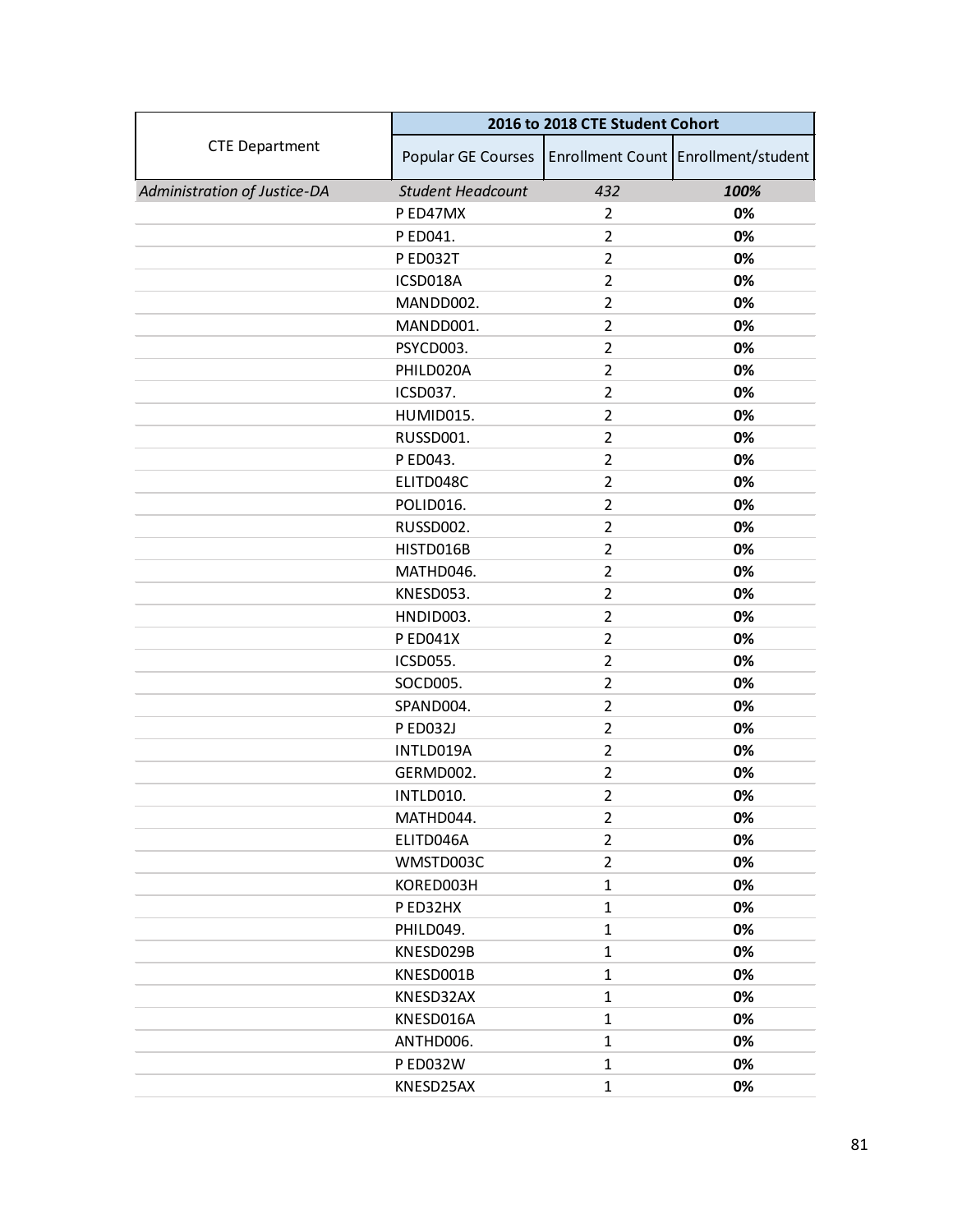|                              | 2016 to 2018 CTE Student Cohort |              |                                     |
|------------------------------|---------------------------------|--------------|-------------------------------------|
| <b>CTE Department</b>        | Popular GE Courses              |              | Enrollment Count Enrollment/student |
| Administration of Justice-DA | <b>Student Headcount</b>        | 432          | 100%                                |
|                              | COMMD009.                       | $\mathbf{1}$ | 0%                                  |
|                              | KNESD007D                       | $\mathbf{1}$ | 0%                                  |
|                              | KNESD012D                       | $\mathbf{1}$ | 0%                                  |
|                              | PHILD030.                       | $\mathbf{1}$ | 0%                                  |
|                              | FREND002.                       | $\mathbf{1}$ | 0%                                  |
|                              | ICSD017.                        | $\mathbf{1}$ | 0%                                  |
|                              | WMSTD025.                       | $\mathbf{1}$ | 0%                                  |
|                              | KNESD015A                       | $\mathbf{1}$ | 0%                                  |
|                              | ARTSD002L                       | $\mathbf{1}$ | 0%                                  |
|                              | PED42WX                         | $\mathbf{1}$ | 0%                                  |
|                              | KNESD037E                       | $\mathbf{1}$ | 0%                                  |
|                              | KNESD31AX                       | $\mathbf{1}$ | 0%                                  |
|                              | INTLD024.                       | $\mathbf{1}$ | 0%                                  |
|                              | INTLD005.                       | $\mathbf{1}$ | 0%                                  |
|                              | JAPND003.                       | $\mathbf{1}$ | 0%                                  |
|                              | WMSTD029.                       | $\mathbf{1}$ | 0%                                  |
|                              | PHILD020C                       | 1            | 0%                                  |
|                              | KNESD25BX                       | $\mathbf{1}$ | 0%                                  |
|                              | KNESD022E                       | $\mathbf{1}$ | 0%                                  |
|                              | BIOLD006A                       | $\mathbf{1}$ | 0%                                  |
|                              | KNESD001D                       | $\mathbf{1}$ | 0%                                  |
|                              | DANCD022L                       | 1            | 0%                                  |
|                              | HISTD019A                       | $\mathbf{1}$ | 0%                                  |
|                              | KNESD001C                       | $\mathbf{1}$ | 0%                                  |
|                              | MANDD003.                       | $\mathbf{1}$ | 0%                                  |
|                              | P ED47WX                        | $\mathbf{1}$ | 0%                                  |
|                              | ICSD025.                        | 1            | 0%                                  |
|                              | ELITD019.                       | $\mathbf{1}$ | 0%                                  |
|                              | DANCD037B                       | $\mathbf{1}$ | 0%                                  |
|                              | DANCD037A                       | $\mathbf{1}$ | 0%                                  |
|                              | COMMD070.                       | $\mathbf{1}$ | 0%                                  |
|                              | COMMD007.                       | $\mathbf{1}$ | 0%                                  |
|                              | KNESD025B                       | $\mathbf{1}$ | 0%                                  |
|                              | ITALD001.                       | $\mathbf{1}$ | 0%                                  |
|                              | EDUCD046.                       | $\mathbf{1}$ | 0%                                  |
|                              | P ED032S                        | $\mathbf{1}$ | 0%                                  |
|                              | P ED32SX                        | $\mathbf{1}$ | 0%                                  |
|                              | ICSD018B                        | $\mathbf{1}$ | 0%                                  |
|                              | PERSD001.                       | $\mathbf{1}$ | 0%                                  |
|                              | KORED003.                       | $\mathbf{1}$ | 0%                                  |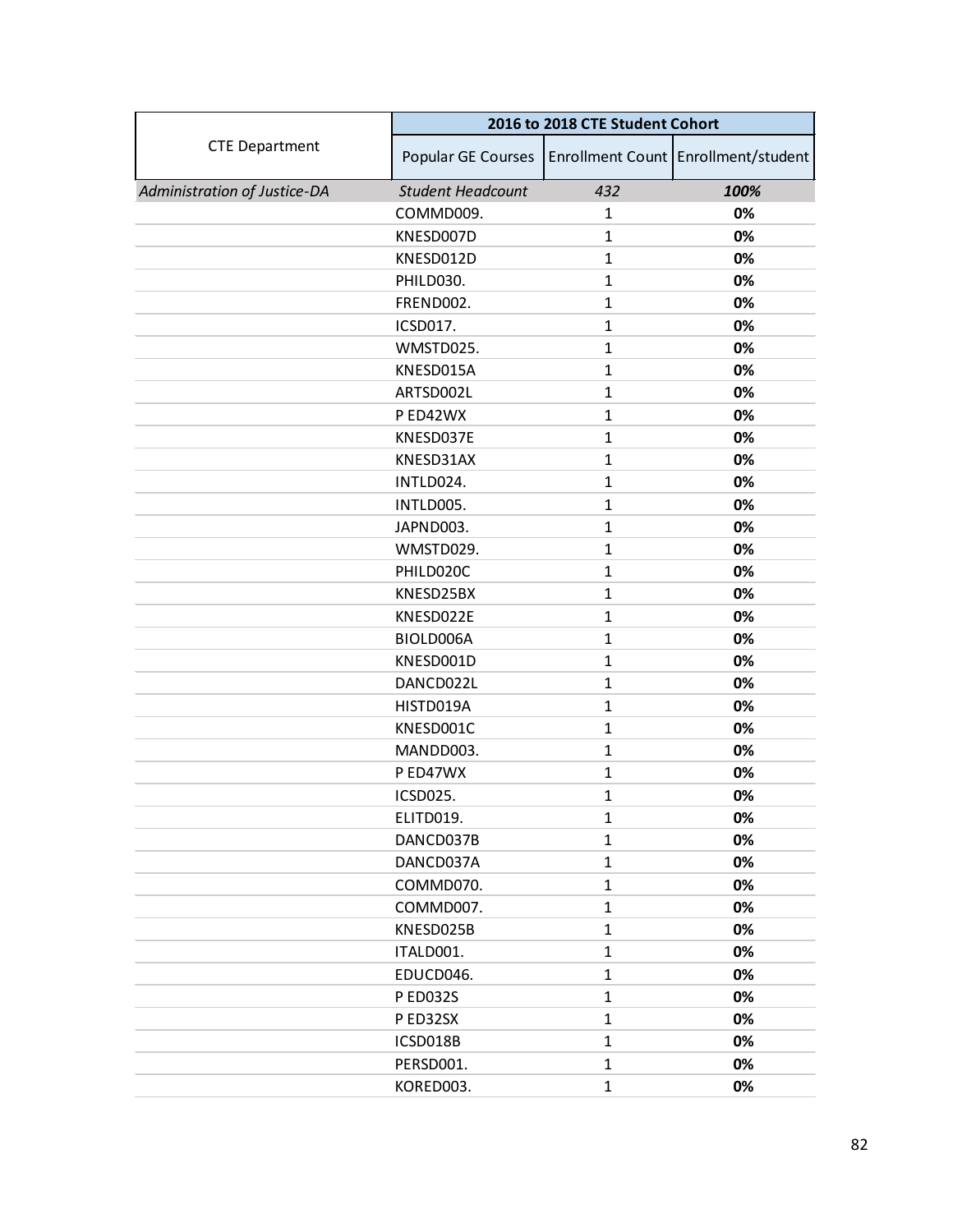|                              | 2016 to 2018 CTE Student Cohort |              |                                     |
|------------------------------|---------------------------------|--------------|-------------------------------------|
| <b>CTE Department</b>        | Popular GE Courses              |              | Enrollment Count Enrollment/student |
| Administration of Justice-DA | <b>Student Headcount</b>        | 432          | 100%                                |
|                              | KNESD16BX                       | $\mathbf{1}$ | 0%                                  |
|                              | DANCD025B                       | $\mathbf{1}$ | 0%                                  |
|                              | ICSD038B                        | $\mathbf{1}$ | 0%                                  |
|                              | KNESD39AX                       | $\mathbf{1}$ | 0%                                  |
|                              | KNESD022D                       | $\mathbf{1}$ | 0%                                  |
|                              | DANCD023N                       | $\mathbf{1}$ | 0%                                  |
|                              | DANCD024B                       | $\mathbf{1}$ | 0%                                  |
|                              | WMSTD021.                       | $\mathbf{1}$ | 0%                                  |
|                              | DANCD022.                       | $\mathbf{1}$ | 0%                                  |
|                              | <b>PED043X</b>                  | $\mathbf{1}$ | 0%                                  |
|                              | <b>ICSD022.</b>                 | $\mathbf{1}$ | 0%                                  |
|                              | POLID015.                       | $\mathbf{1}$ | 0%                                  |
|                              | <b>ESLD006.</b>                 | $\mathbf{1}$ | 0%                                  |
|                              | KNESD26AX                       | $\mathbf{1}$ | 0%                                  |
|                              | <b>PED048M</b>                  | $\mathbf{1}$ | 0%                                  |
|                              | DANCD037C                       | $\mathbf{1}$ | 0%                                  |
|                              | KNESD33AX                       | 1            | 0%                                  |
|                              | SPAND005.                       | $\mathbf{1}$ | 0%                                  |
|                              | INTLD033.                       | $\mathbf{1}$ | 0%                                  |
|                              | WMSTD024.                       | $\mathbf{1}$ | 0%                                  |
|                              | KNESD22CX                       | $\mathbf{1}$ | 0%                                  |
|                              | KNESD001A                       | 1            | 0%                                  |
|                              | RUSSD003.                       | $\mathbf{1}$ | 0%                                  |
|                              | P ED045.                        | $\mathbf{1}$ | 0%                                  |
| Film & Television Product-DA | <b>Student Headcount</b>        | 402          | 100%                                |
|                              | F/TVD001.                       | 330          | 82%                                 |
|                              | F/TVD002B                       | 314          | 78%                                 |
|                              | F/TVD010.                       | 280          | 70%                                 |
|                              | F/TVD002A                       | 248          | 62%                                 |
|                              | EWRTD001A                       | 227          | 56%                                 |
|                              | MATHD010.                       | 176          | 44%                                 |
|                              | EWRTD002.                       | 159          | 40%                                 |
|                              | ASTRD004.                       | 144          | 36%                                 |
|                              | HUMID001.                       | 136          | 34%                                 |
|                              | POLID001.                       | 108          | 27%                                 |
|                              | ANTHD002.                       | 100          | 25%                                 |
|                              | PSYCD001.                       | 97           | 24%                                 |
|                              | F/TVD075G                       | 92           | 23%                                 |
|                              | F/TVD002C                       | 90           | 22%                                 |
|                              | ANTHD001.                       | 85           | 21%                                 |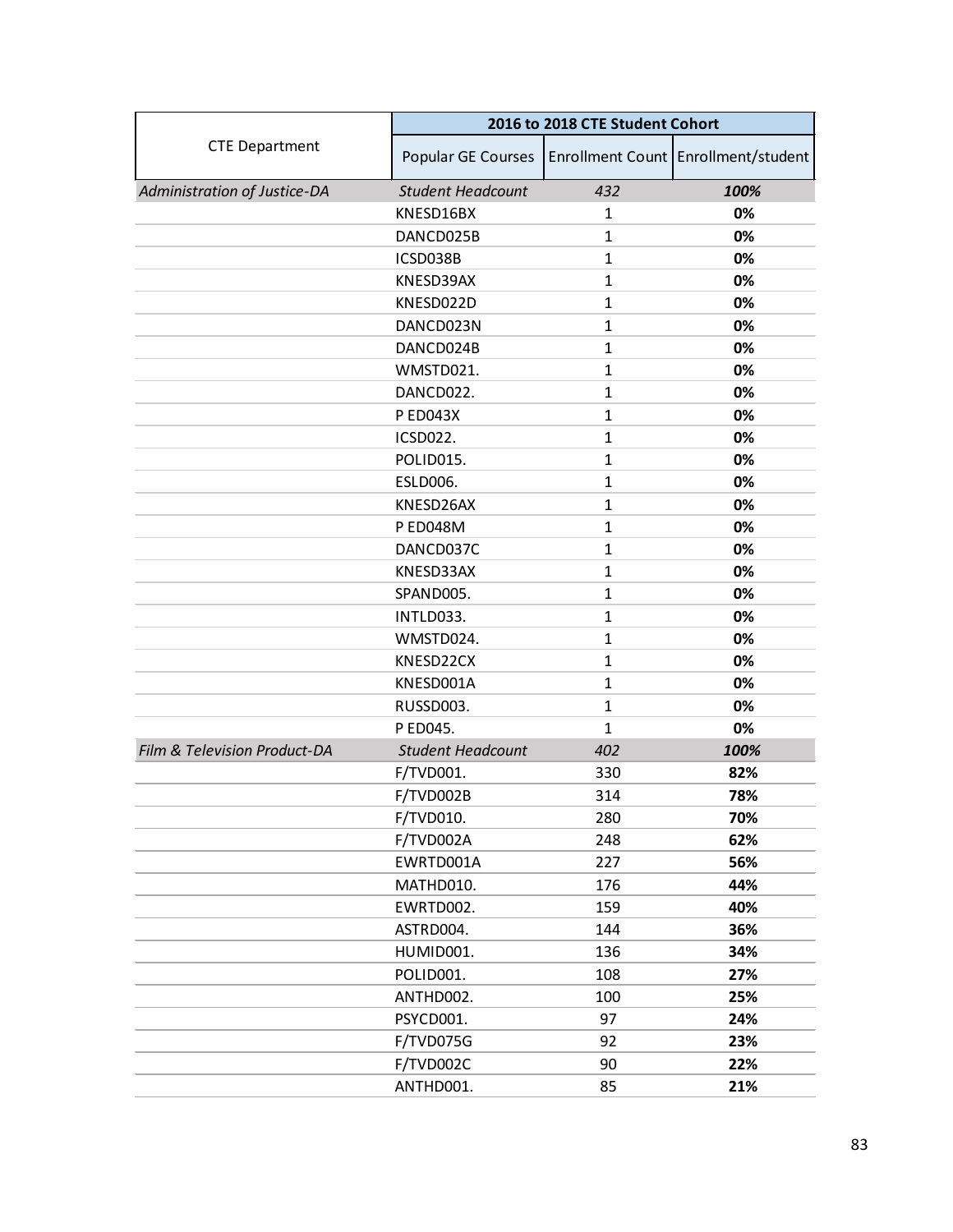|                              | 2016 to 2018 CTE Student Cohort |     |                                     |
|------------------------------|---------------------------------|-----|-------------------------------------|
| <b>CTE Department</b>        | Popular GE Courses              |     | Enrollment Count Enrollment/student |
| Film & Television Product-DA | <b>Student Headcount</b>        | 402 | 100%                                |
|                              | HUMAD010.                       | 80  | 20%                                 |
|                              | ESCID001.                       | 74  | 18%                                 |
|                              | HISTD017C                       | 59  | 15%                                 |
|                              | ARTSD001A                       | 48  | 12%                                 |
|                              | BIOLD010.                       | 48  | 12%                                 |
|                              | PHILD001.                       | 46  | 11%                                 |
|                              | ESCID001L                       | 45  | 11%                                 |
|                              | EWRTD001B                       | 44  | 11%                                 |
|                              | ICSD004.                        | 43  | 11%                                 |
|                              | PHILD004.                       | 43  | 11%                                 |
|                              | SOCD001.                        | 41  | 10%                                 |
|                              | JAPND001.                       | 40  | 10%                                 |
|                              | ICSD007.                        | 37  | 9%                                  |
|                              | HISTD017A                       | 36  | 9%                                  |
|                              | NUTRD010.                       | 36  | 9%                                  |
|                              | HISTD017B                       | 36  | 9%                                  |
|                              | PHTGD007.                       | 31  | 8%                                  |
|                              | ANTHD001L                       | 31  | 8%                                  |
|                              | SPAND001.                       | 29  | 7%                                  |
|                              | PSYCD008.                       | 28  | 7%                                  |
|                              | ARTSD002A                       | 28  | 7%                                  |
|                              | GEOLD010.                       | 28  | 7%                                  |
|                              | ECOND001.                       | 28  | 7%                                  |
|                              | E SD001.                        | 27  | 7%                                  |
|                              | COMMD001.                       | 26  | 6%                                  |
|                              | THEAD001.                       | 26  | 6%                                  |
|                              | METD010.                        | 24  | 6%                                  |
|                              | JOURD002.                       | 24  | 6%                                  |
|                              | ELITD010.                       | 24  | 6%                                  |
|                              | PHILD003.                       | 22  | 5%                                  |
|                              | COMMD010.                       | 22  | 5%                                  |
|                              | ECOND002.                       | 21  | 5%                                  |
|                              | ESLD005.                        | 21  | 5%                                  |
|                              | ASTRD010.                       | 20  | 5%                                  |
|                              | E SD003.                        | 20  | 5%                                  |
|                              | ESCID019.                       | 20  | 5%                                  |
|                              | ARTSD002B                       | 19  | 5%                                  |
|                              | JAPND002.                       | 19  | 5%                                  |
|                              | HUMID006.                       | 19  | 5%                                  |
|                              | ARTSD002C                       | 19  | 5%                                  |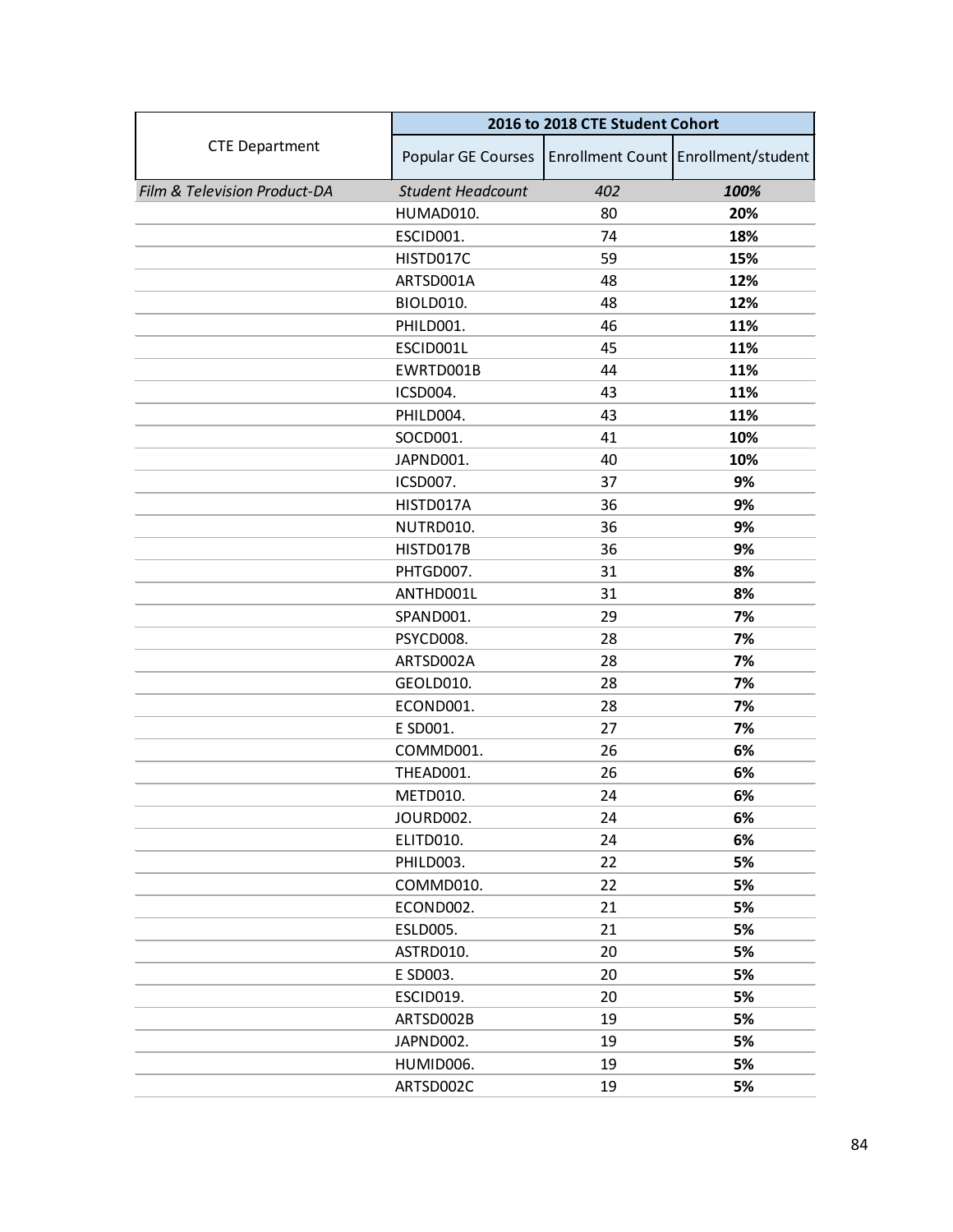|                              | 2016 to 2018 CTE Student Cohort |     |                                     |
|------------------------------|---------------------------------|-----|-------------------------------------|
| <b>CTE Department</b>        | Popular GE Courses              |     | Enrollment Count Enrollment/student |
| Film & Television Product-DA | <b>Student Headcount</b>        | 402 | 100%                                |
|                              | HUMAD050.                       | 18  | 4%                                  |
|                              | EWRTD030.                       | 18  | 4%                                  |
|                              | WMSTD001.                       | 18  | 4%                                  |
|                              | HISTD003A                       | 18  | 4%                                  |
|                              | GEOD001.                        | 17  | 4%                                  |
|                              | <b>BIOLD011.</b>                | 17  | 4%                                  |
|                              | ARTSD002F                       | 17  | 4%                                  |
|                              | <b>ICSD005.</b>                 | 16  | 4%                                  |
|                              | PSYCD009.                       | 14  | 3%                                  |
|                              | FREND001.                       | 14  | 3%                                  |
|                              | SIGND001.                       | 13  | 3%                                  |
|                              | MUSID001A                       | 13  | 3%                                  |
|                              | HISTD003B                       | 13  | 3%                                  |
|                              | HISTD003C                       | 13  | 3%                                  |
|                              | ARTSD002G                       | 13  | 3%                                  |
|                              | DANCD022K                       | 13  | 3%                                  |
|                              | DANCD023L                       | 13  | 3%                                  |
|                              | PHILD008.                       | 13  | 3%                                  |
|                              | SPAND002.                       | 12  | 3%                                  |
|                              | METD010L                        | 11  | 3%                                  |
|                              | JAPND003.                       | 10  | 2%                                  |
|                              | KNESD15CX                       | 10  | 2%                                  |
|                              | HISTD006A                       | 10  | 2%                                  |
|                              | MATHD044.                       | 10  | 2%                                  |
|                              | GERMD001.                       | 10  | 2%                                  |
|                              | ELITD022.                       | 9   | 2%                                  |
|                              | HUMAD020.                       | 9   | 2%                                  |
|                              | PHILD002.                       | 9   | 2%                                  |
|                              | PHILD007.                       | 9   | 2%                                  |
|                              | E SD002.                        | 9   | 2%                                  |
|                              | <b>ICSD020.</b>                 | 9   | 2%                                  |
|                              | DANCD025A                       | 9   | 2%                                  |
|                              | KNESD05AX                       | 9   | 2%                                  |
|                              | ASTRD015L                       | 9   | 2%                                  |
|                              | GERMD002.                       | 9   | 2%                                  |
|                              | GEOD010.                        | 8   | 2%                                  |
|                              | SOCD035.                        | 8   | 2%                                  |
|                              | SOCD020.                        | 8   | 2%                                  |
|                              | KNESD022B                       | 8   | 2%                                  |
|                              | ARTSD002D                       | 8   | 2%                                  |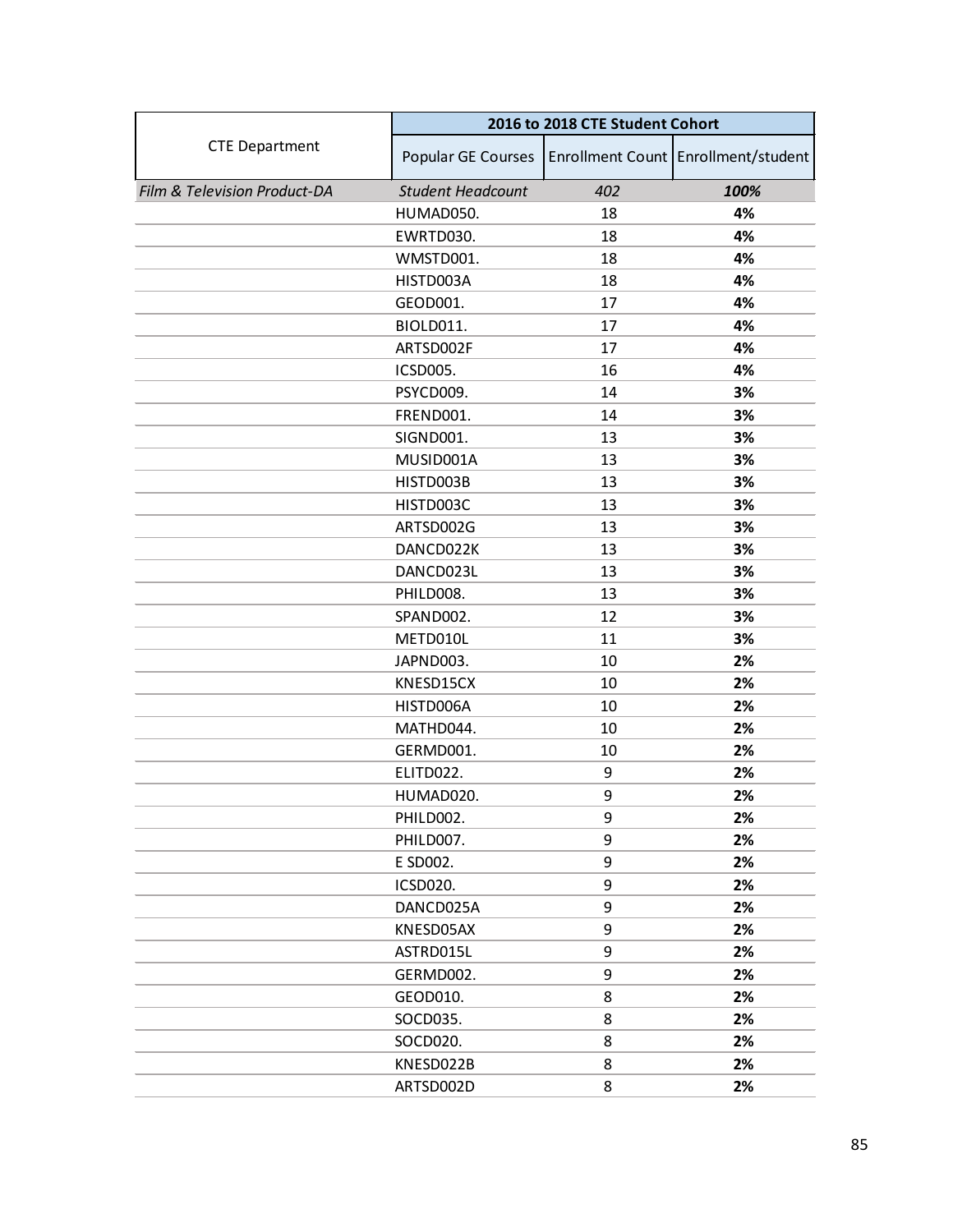|                              | 2016 to 2018 CTE Student Cohort |                |                                     |
|------------------------------|---------------------------------|----------------|-------------------------------------|
| <b>CTE Department</b>        | Popular GE Courses              |                | Enrollment Count Enrollment/student |
| Film & Television Product-DA | <b>Student Headcount</b>        | 402            | 100%                                |
|                              | PSYCD012.                       | 8              | 2%                                  |
|                              | MANDD001.                       | 8              | 2%                                  |
|                              | HISTD009.                       | 8              | 2%                                  |
|                              | HLTHD021.                       | 8              | 2%                                  |
|                              | HUMID009.                       | 8              | 2%                                  |
|                              | BIOLD013.                       | 7              | 2%                                  |
|                              | KNESD19EX                       | 7              | 2%                                  |
|                              | KNESD052.                       | $\overline{7}$ | 2%                                  |
|                              | KNESD022A                       | 7              | 2%                                  |
|                              | GEOD004.                        | $\overline{7}$ | 2%                                  |
|                              | KORED001.                       | 7              | 2%                                  |
|                              | ICSD010.                        | 7              | 2%                                  |
|                              | KNESD005A                       | $\overline{7}$ | 2%                                  |
|                              | PHYSD010.                       | 7              | 2%                                  |
|                              | KNESD19AX                       | 6              | 1%                                  |
|                              | CHEMD001A                       | 6              | 1%                                  |
|                              | KNESD22BX                       | 6              | 1%                                  |
|                              | HISTD006C                       | 6              | 1%                                  |
|                              | <b>ICSD022.</b>                 | 6              | 1%                                  |
|                              | HUMID016.                       | 6              | 1%                                  |
|                              | ESCID030.                       | 6              | 1%                                  |
|                              | HISTD006B                       | 6              | 1%                                  |
|                              | KNESD11AX                       | 6              | 1%                                  |
|                              | DANCD024A                       | 6              | 1%                                  |
|                              | MANDD003.                       | 6              | 1%                                  |
|                              | WMSTD008.                       | 6              | 1%                                  |
|                              | ICSD035.                        | 6              | 1%                                  |
|                              | SIGND002.                       | 6              | 1%                                  |
|                              | C DD010H                        | 6              | 1%                                  |
|                              | MANDD002.                       | 6              | 1%                                  |
|                              | C DD012.                        | 6              | 1%                                  |
|                              | C DD010G                        | 6              | 1%                                  |
|                              | ICSD026.                        | 6              | 1%                                  |
|                              | PHTGD021.                       | 5              | 1%                                  |
|                              | CHEMD010.                       | 5              | 1%                                  |
|                              | DANCD023A                       | 5              | 1%                                  |
|                              | KNESD032A                       | 5              | 1%                                  |
|                              | KNESD015C                       | 5              | 1%                                  |
|                              | KNESD001B                       | 5              | 1%                                  |
|                              | KNESD19GX                       | 5              | 1%                                  |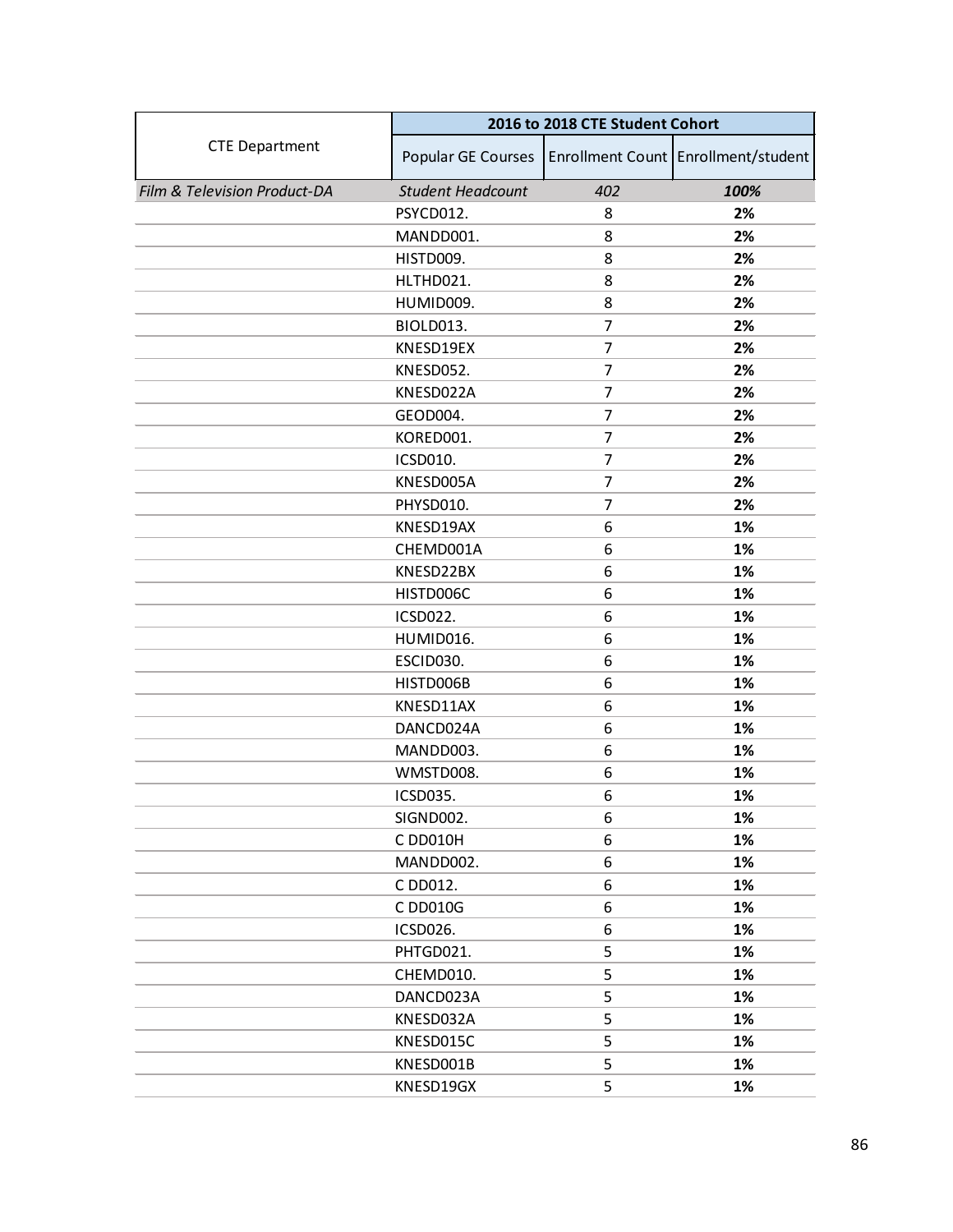|                              | 2016 to 2018 CTE Student Cohort |     |                                     |
|------------------------------|---------------------------------|-----|-------------------------------------|
| <b>CTE Department</b>        | Popular GE Courses              |     | Enrollment Count Enrollment/student |
| Film & Television Product-DA | <b>Student Headcount</b>        | 402 | 100%                                |
|                              | ICSD017.                        | 5   | 1%                                  |
|                              | ANTHD007.                       | 5   | 1%                                  |
|                              | ICSD030.                        | 5   | 1%                                  |
|                              | ELITD017.                       | 5   | 1%                                  |
|                              | ICSD009.                        | 5   | 1%                                  |
|                              | PSYCD006.                       | 5   | 1%                                  |
|                              | ICSD024.                        | 5   | 1%                                  |
|                              | HISTD019A                       | 5   | 1%                                  |
|                              | KNESD15EX                       | 5   | 1%                                  |
|                              | FREND002.                       | 5   | 1%                                  |
|                              | KNESD029A                       | 5   | 1%                                  |
|                              | ICSD011.                        | 5   | 1%                                  |
|                              | MUSID001D                       | 5   | 1%                                  |
|                              | P ED032M                        | 4   | 1%                                  |
|                              | KNESD012D                       | 4   | 1%                                  |
|                              | WMSTD012.                       | 4   | 1%                                  |
|                              | HUMID013.                       | 4   | 1%                                  |
|                              | KNESD039A                       | 4   | 1%                                  |
|                              | DANCD023M                       | 4   | 1%                                  |
|                              | DANCD038A                       | 4   | 1%                                  |
|                              | ELITD048A                       | 4   | 1%                                  |
|                              | ELITD021.                       | 4   | 1%                                  |
|                              | ITALD001.                       | 4   | 1%                                  |
|                              | KORED002.                       | 4   | 1%                                  |
|                              | COMMD015.                       | 4   | 1%                                  |
|                              | ELITD011.                       | 4   | 1%                                  |
|                              | ARTSD001B                       | 4   | 1%                                  |
|                              | WMSTD009.                       | 4   | 1%                                  |
|                              | MANDD006.                       | 4   | 1%                                  |
|                              | ELITD048C                       | 4   | 1%                                  |
|                              | ELITD039.                       | 4   | 1%                                  |
|                              | SPAND003.                       | 4   | 1%                                  |
|                              | MUSID001B                       | 4   | 1%                                  |
|                              | ELITD048B                       | 4   | 1%                                  |
|                              | CISD002.                        | 4   | 1%                                  |
|                              | INTLD019A                       | 3   | 1%                                  |
|                              | KNESD016A                       | 3   | 1%                                  |
|                              | HISTD019B                       | 3   | 1%                                  |
|                              | MATHD017.                       | 3   | 1%                                  |
|                              | DANCD037A                       | 3   | 1%                                  |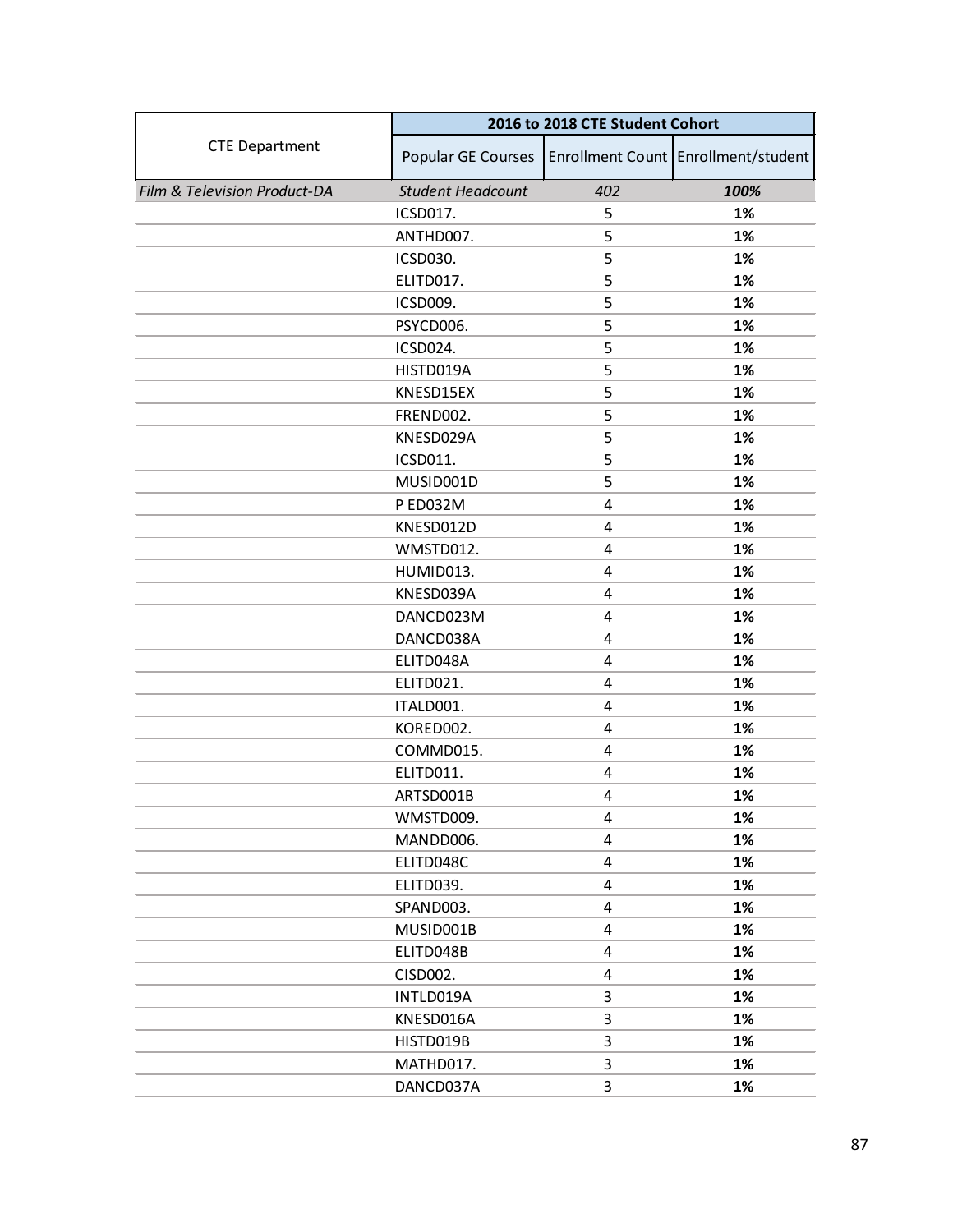|                              | 2016 to 2018 CTE Student Cohort |                |                                     |
|------------------------------|---------------------------------|----------------|-------------------------------------|
| <b>CTE Department</b>        | Popular GE Courses              |                | Enrollment Count Enrollment/student |
| Film & Television Product-DA | <b>Student Headcount</b>        | 402            | 100%                                |
|                              | KNESD22AX                       | 3              | 1%                                  |
|                              | ICSD046.                        | 3              | 1%                                  |
|                              | KNESD038B                       | 3              | 1%                                  |
|                              | ICSD033.                        | 3              | 1%                                  |
|                              | DANCD022.                       | 3              | 1%                                  |
|                              | PHYSD004A                       | 3              | 1%                                  |
|                              | KNESD25AX                       | 3              | 1%                                  |
|                              | DANCD022L                       | 3              | 1%                                  |
|                              | KNESD36AX                       | 3              | 1%                                  |
|                              | ICSD016A                        | 3              | 1%                                  |
|                              | ESLD006.                        | 3              | 1%                                  |
|                              | KNESD012H                       | 3              | 1%                                  |
|                              | ELITD046C                       | 3              | 1%                                  |
|                              | HUMID007.                       | 3              | 1%                                  |
|                              | PHYSD002A                       | 3              | 1%                                  |
|                              | KNESD026A                       | 3              | 1%                                  |
|                              | PHILD020A                       | 3              | 1%                                  |
|                              | COMMD007.                       | 3              | 1%                                  |
|                              | KNESD19DX                       | 3              | 1%                                  |
|                              | KNESD32AX                       | 3              | 1%                                  |
|                              | PED032K                         | 3              | 1%                                  |
|                              | POLID003.                       | 3              | 1%                                  |
|                              | KNESD39AX                       | $\overline{2}$ | 0%                                  |
|                              | ELITD008.                       | $\overline{2}$ | 0%                                  |
|                              | KNESD037E                       | $\overline{2}$ | 0%                                  |
|                              | ELITD012.                       | $\overline{2}$ | 0%                                  |
|                              | KNESD019A                       | $\overline{2}$ | 0%                                  |
|                              | PSYCD010G                       | $\overline{2}$ | 0%                                  |
|                              | ELITD024.                       | $\overline{2}$ | 0%                                  |
|                              | KNESD001C                       | $\overline{2}$ | 0%                                  |
|                              | ICSD029.                        | $\overline{2}$ | 0%                                  |
|                              | EWRTD01BH                       | $\overline{2}$ | 0%                                  |
|                              | ICSD016B                        | $\overline{2}$ | 0%                                  |
|                              | KNESD31AX                       | $\overline{2}$ | 0%                                  |
|                              | KNESD039B                       | $\overline{2}$ | 0%                                  |
|                              | KNESD045.                       | $\overline{2}$ | 0%                                  |
|                              | KORED003.                       | $\overline{2}$ | 0%                                  |
|                              | PEAD005X                        | $\overline{2}$ | 0%                                  |
|                              | EWRTD01AH                       | $\overline{2}$ | 0%                                  |
|                              | KNESD031A                       | $\overline{2}$ | 0%                                  |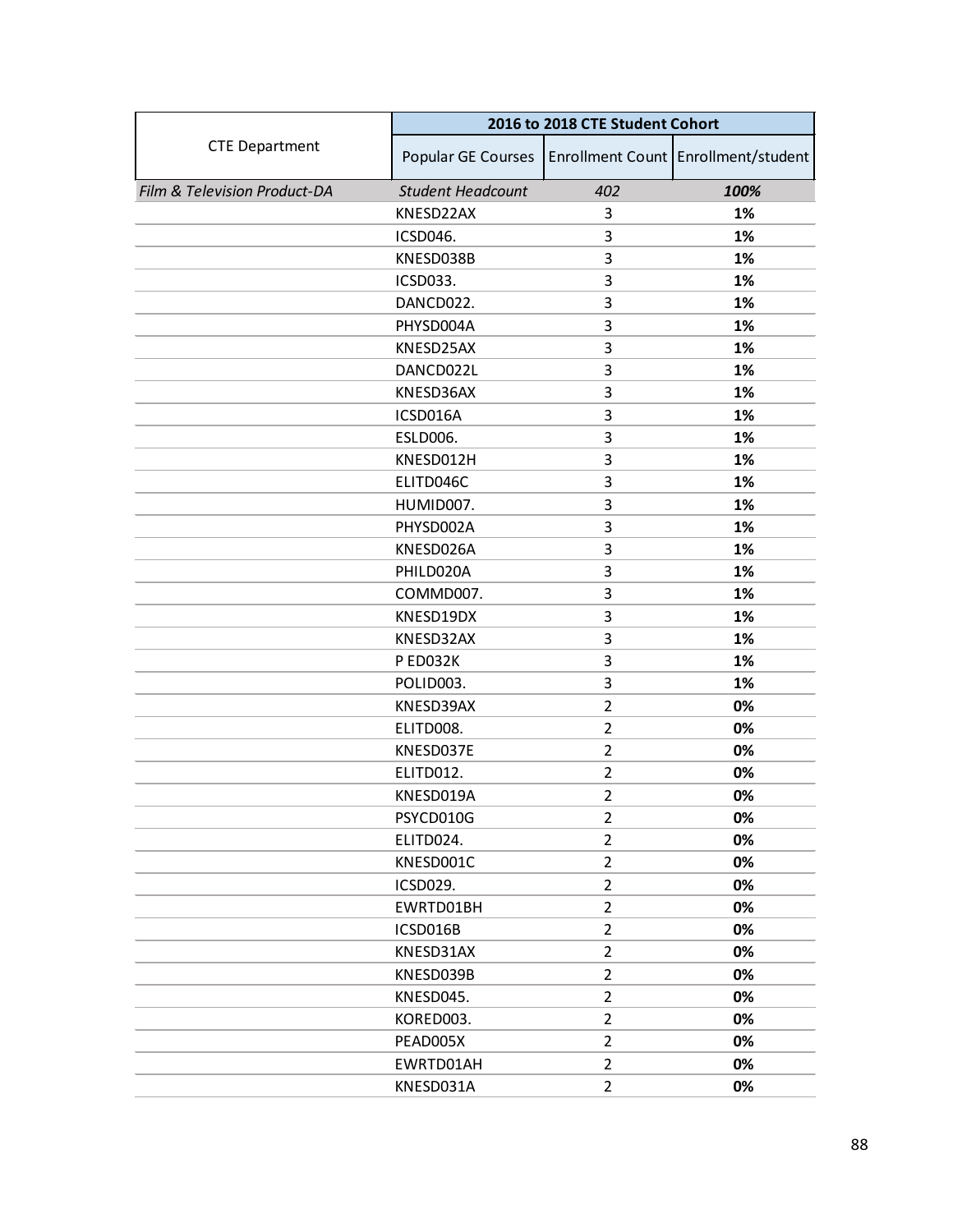|                              | 2016 to 2018 CTE Student Cohort |                |                                     |
|------------------------------|---------------------------------|----------------|-------------------------------------|
| <b>CTE Department</b>        | Popular GE Courses              |                | Enrollment Count Enrollment/student |
| Film & Television Product-DA | <b>Student Headcount</b>        | 402            | 100%                                |
|                              | P ED032L                        | $\overline{2}$ | 0%                                  |
|                              | COMMD016.                       | $\overline{2}$ | 0%                                  |
|                              | SOCD028.                        | $\overline{2}$ | 0%                                  |
|                              | MATHD046.                       | $\overline{2}$ | 0%                                  |
|                              | MASGD050A                       | $\overline{2}$ | 0%                                  |
|                              | KNESD39BX                       | $\overline{2}$ | 0%                                  |
|                              | SOCD014.                        | $\overline{2}$ | 0%                                  |
|                              | ICSD037.                        | $\overline{2}$ | 0%                                  |
|                              | HUMID001H                       | $\overline{2}$ | 0%                                  |
|                              | HUMID010.                       | $\overline{2}$ | 0%                                  |
|                              | KNESD029B                       | $\overline{2}$ | 0%                                  |
|                              | WMSTD024.                       | $\overline{2}$ | 0%                                  |
|                              | PEAD002X                        | $\overline{2}$ | 0%                                  |
|                              | KNESD025B                       | $\overline{2}$ | 0%                                  |
|                              | ICSD044.                        | $\overline{2}$ | 0%                                  |
|                              | KNESD22CX                       | $\overline{2}$ | 0%                                  |
|                              | ARTSD03TC                       | 2              | 0%                                  |
|                              | KNESD022E                       | $\overline{2}$ | 0%                                  |
|                              | ICSD027.                        | $\overline{2}$ | 0%                                  |
|                              | GEOLD020.                       | $\overline{2}$ | 0%                                  |
|                              | MANDD005.                       | $\overline{2}$ | 0%                                  |
|                              | ITALD002.                       | 2              | 0%                                  |
|                              | ITALD003.                       | $\overline{2}$ | 0%                                  |
|                              | ICSD043.                        | $\overline{2}$ | 0%                                  |
|                              | MANDD004.                       | $\overline{2}$ | 0%                                  |
|                              | ELITD046A                       | $\overline{2}$ | 0%                                  |
|                              | EWRTD002H                       | $\overline{2}$ | 0%                                  |
|                              | GERMD003.                       | $\overline{2}$ | 0%                                  |
|                              | INTLD019B                       | $\overline{2}$ | 0%                                  |
|                              | C DD064.                        | $\overline{2}$ | 0%                                  |
|                              | <b>BUSD056.</b>                 | $\overline{2}$ | 0%                                  |
|                              | FREND003.                       | $\overline{2}$ | 0%                                  |
|                              | ICSD021.                        | $\overline{2}$ | 0%                                  |
|                              | KNESD019E                       | $\overline{2}$ | 0%                                  |
|                              | DANCD024B                       | $\overline{2}$ | 0%                                  |
|                              | ELITD046B                       | $\overline{2}$ | 0%                                  |
|                              | INTLD033.                       | $\overline{2}$ | 0%                                  |
|                              | C DD061.                        | $\overline{2}$ | 0%                                  |
|                              | KNESD025A                       | $\overline{2}$ | 0%                                  |
|                              | HUMID018.                       | $\overline{2}$ | 0%                                  |
|                              |                                 |                |                                     |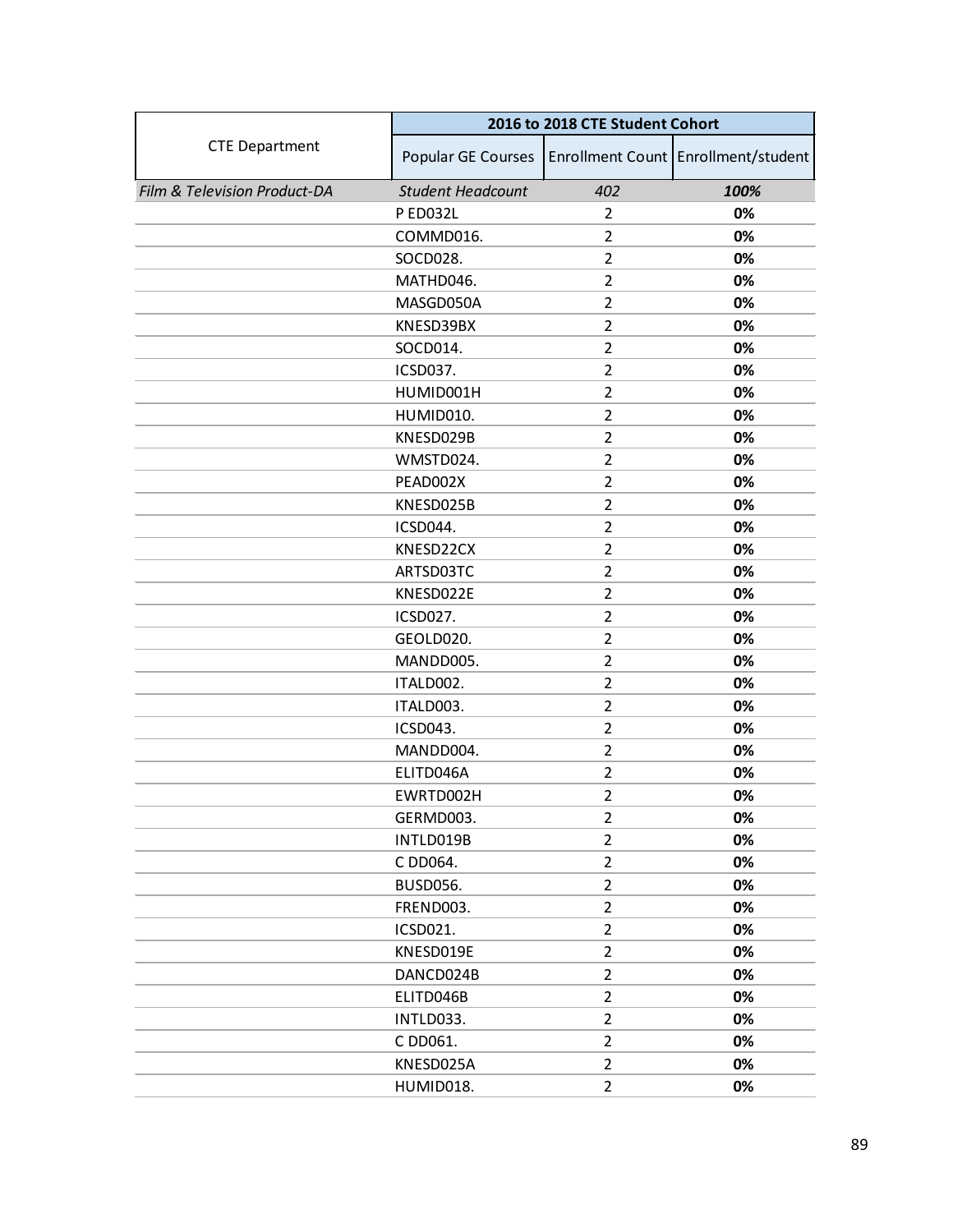|                              | 2016 to 2018 CTE Student Cohort |              |                                     |
|------------------------------|---------------------------------|--------------|-------------------------------------|
| <b>CTE Department</b>        | Popular GE Courses              |              | Enrollment Count Enrollment/student |
| Film & Television Product-DA | <b>Student Headcount</b>        | 402          | 100%                                |
|                              | P ED039M                        | $\mathbf{1}$ | 0%                                  |
|                              | ARTSD002H                       | $\mathbf{1}$ | 0%                                  |
|                              | KNESD15AX                       | $\mathbf{1}$ | 0%                                  |
|                              | KNESD054.                       | $\mathbf{1}$ | 0%                                  |
|                              | KNESD05BX                       | $\mathbf{1}$ | 0%                                  |
|                              | KNESD001A                       | $\mathbf{1}$ | 0%                                  |
|                              | P ED39MX                        | $\mathbf{1}$ | 0%                                  |
|                              | P ED32MX                        | $\mathbf{1}$ | 0%                                  |
|                              | COMMD009.                       | $\mathbf{1}$ | 0%                                  |
|                              | KNESD31BX                       | $\mathbf{1}$ | 0%                                  |
|                              | P ED0321                        | $\mathbf{1}$ | 0%                                  |
|                              | KNESD019G                       | $\mathbf{1}$ | 0%                                  |
|                              | P ED032P                        | $\mathbf{1}$ | 0%                                  |
|                              | KNESD32BX                       | $\mathbf{1}$ | 0%                                  |
|                              | KNESD031C                       | $\mathbf 1$  | 0%                                  |
|                              | P ED32HX                        | $\mathbf{1}$ | 0%                                  |
|                              | POLID005.                       | 1            | 0%                                  |
|                              | <b>P ED040X</b>                 | $\mathbf{1}$ | 0%                                  |
|                              | KNESD37AX                       | $\mathbf{1}$ | 0%                                  |
|                              | KNESD01CX                       | $\mathbf{1}$ | 0%                                  |
|                              | P ED032J                        | $\mathbf{1}$ | 0%                                  |
|                              | RUSSD001.                       | 1            | 0%                                  |
|                              | P ED032H                        | $\mathbf{1}$ | 0%                                  |
|                              | PHILD030.                       | $\mathbf{1}$ | 0%                                  |
|                              | ANTHD006.                       | $\mathbf{1}$ | 0%                                  |
|                              | POLID015.                       | $\mathbf{1}$ | 0%                                  |
|                              | P ED041.                        | 1            | 0%                                  |
|                              | P ED045.                        | $\mathbf{1}$ | 0%                                  |
|                              | <b>PED041X</b>                  | $\mathbf{1}$ | 0%                                  |
|                              | DANCD022M                       | $\mathbf{1}$ | 0%                                  |
|                              | DANCD024C                       | $\mathbf{1}$ | 0%                                  |
|                              | PEAD001X                        | $\mathbf{1}$ | 0%                                  |
|                              | KNESD019D                       | $\mathbf{1}$ | 0%                                  |
|                              | ICSD055.                        | $\mathbf{1}$ | 0%                                  |
|                              | HISTD018B                       | $\mathbf{1}$ | 0%                                  |
|                              | RUSSD002.                       | $\mathbf{1}$ | 0%                                  |
|                              | VIETD002.                       | $\mathbf{1}$ | 0%                                  |
|                              | KNESD012G                       | $\mathbf{1}$ | 0%                                  |
|                              | KNESD16AX                       | $\mathbf{1}$ | 0%                                  |
|                              | KNESD022D                       | $\mathbf{1}$ | 0%                                  |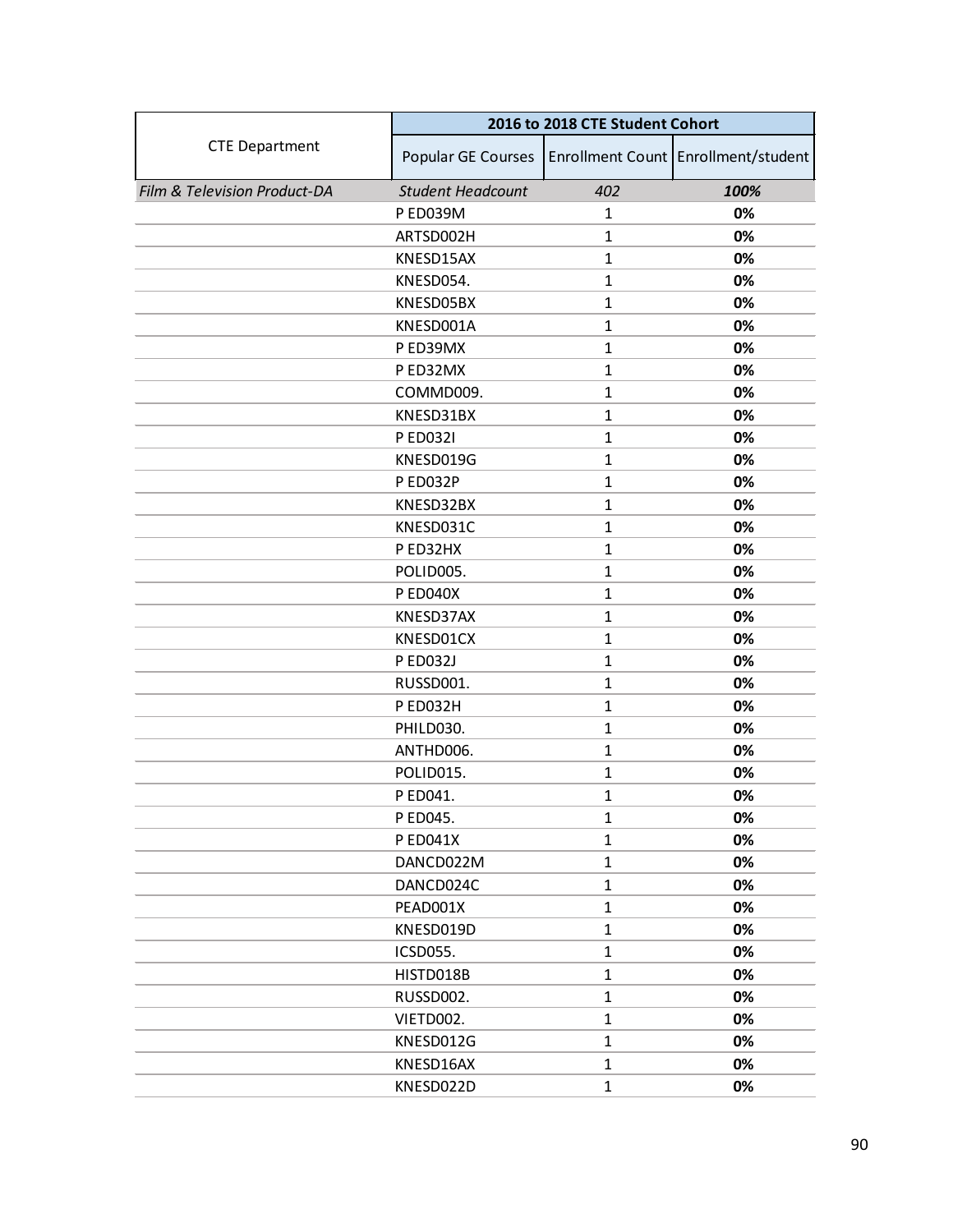|                              |                          | 2016 to 2018 CTE Student Cohort |                                     |  |
|------------------------------|--------------------------|---------------------------------|-------------------------------------|--|
| <b>CTE Department</b>        | Popular GE Courses       |                                 | Enrollment Count Enrollment/student |  |
| Film & Television Product-DA | <b>Student Headcount</b> | 402                             | 100%                                |  |
|                              | HUMID005.                | $\mathbf{1}$                    | 0%                                  |  |
|                              | ARTSD002J                | $\mathbf{1}$                    | 0%                                  |  |
|                              | KNESD031B                | $\mathbf{1}$                    | 0%                                  |  |
|                              | JAPND006.                | $\mathbf{1}$                    | 0%                                  |  |
|                              | INTLD005.                | $\mathbf{1}$                    | 0%                                  |  |
|                              | KNESD038C                | $\mathbf{1}$                    | 0%                                  |  |
|                              | WMSTD021.                | $\mathbf{1}$                    | 0%                                  |  |
|                              | WMSTD026.                | $\mathbf{1}$                    | 0%                                  |  |
|                              | HUMID015.                | $\mathbf{1}$                    | 0%                                  |  |
|                              | ICSD018B                 | $\mathbf{1}$                    | 0%                                  |  |
|                              | WMSTD025.                | $\mathbf{1}$                    | 0%                                  |  |
|                              | ECOND005.                | $\mathbf{1}$                    | 0%                                  |  |
|                              | <b>P ED032T</b>          | $\mathbf{1}$                    | 0%                                  |  |
|                              | ANTHD003.                | $\mathbf{1}$                    | 0%                                  |  |
|                              | KNESD032B                | $\mathbf{1}$                    | 0%                                  |  |
|                              | JAPND005.                | $\mathbf{1}$                    | 0%                                  |  |
|                              | KNESD037B                | 1                               | 0%                                  |  |
|                              | DANCD023N                | $\mathbf{1}$                    | 0%                                  |  |
|                              | POLID002.                | $\mathbf{1}$                    | 0%                                  |  |
|                              | CHEMD025.                | $\mathbf{1}$                    | 0%                                  |  |
|                              | INTLD010.                | $\mathbf{1}$                    | 0%                                  |  |
|                              | PSYCD010H                | 1                               | 0%                                  |  |
|                              | JAPND004.                | $\mathbf{1}$                    | 0%                                  |  |
|                              | DANCD025B                | $\mathbf{1}$                    | 0%                                  |  |
|                              | INTLD011.                | $\mathbf{1}$                    | 0%                                  |  |
|                              | ESCID020.                | $\mathbf{1}$                    | 0%                                  |  |
|                              | MUSID001C                | 1                               | 0%                                  |  |
|                              | COMMD008.                | $\mathbf{1}$                    | 0%                                  |  |
|                              | KNESD007A                | $\mathbf{1}$                    | 0%                                  |  |
|                              | PERSD001.                | $\mathbf{1}$                    | 0%                                  |  |
|                              | KNESD50AL                | $\mathbf{1}$                    | 0%                                  |  |
|                              | KNESD050A                | $\mathbf{1}$                    | 0%                                  |  |
|                              | ICSD038B                 | $\mathbf{1}$                    | 0%                                  |  |
|                              | KNESD37DX                | $\mathbf{1}$                    | 0%                                  |  |
|                              | POLID017.                | $\mathbf{1}$                    | 0%                                  |  |
|                              | SOCD005.                 | $\mathbf{1}$                    | 0%                                  |  |
|                              | WMSTD028.                | $\mathbf{1}$                    | 0%                                  |  |
|                              | INTLD022.                | $\mathbf{1}$                    | 0%                                  |  |
|                              | HISTD17AH                | $\mathbf{1}$                    | 0%                                  |  |
|                              | ICSD031.                 | $\mathbf{1}$                    | 0%                                  |  |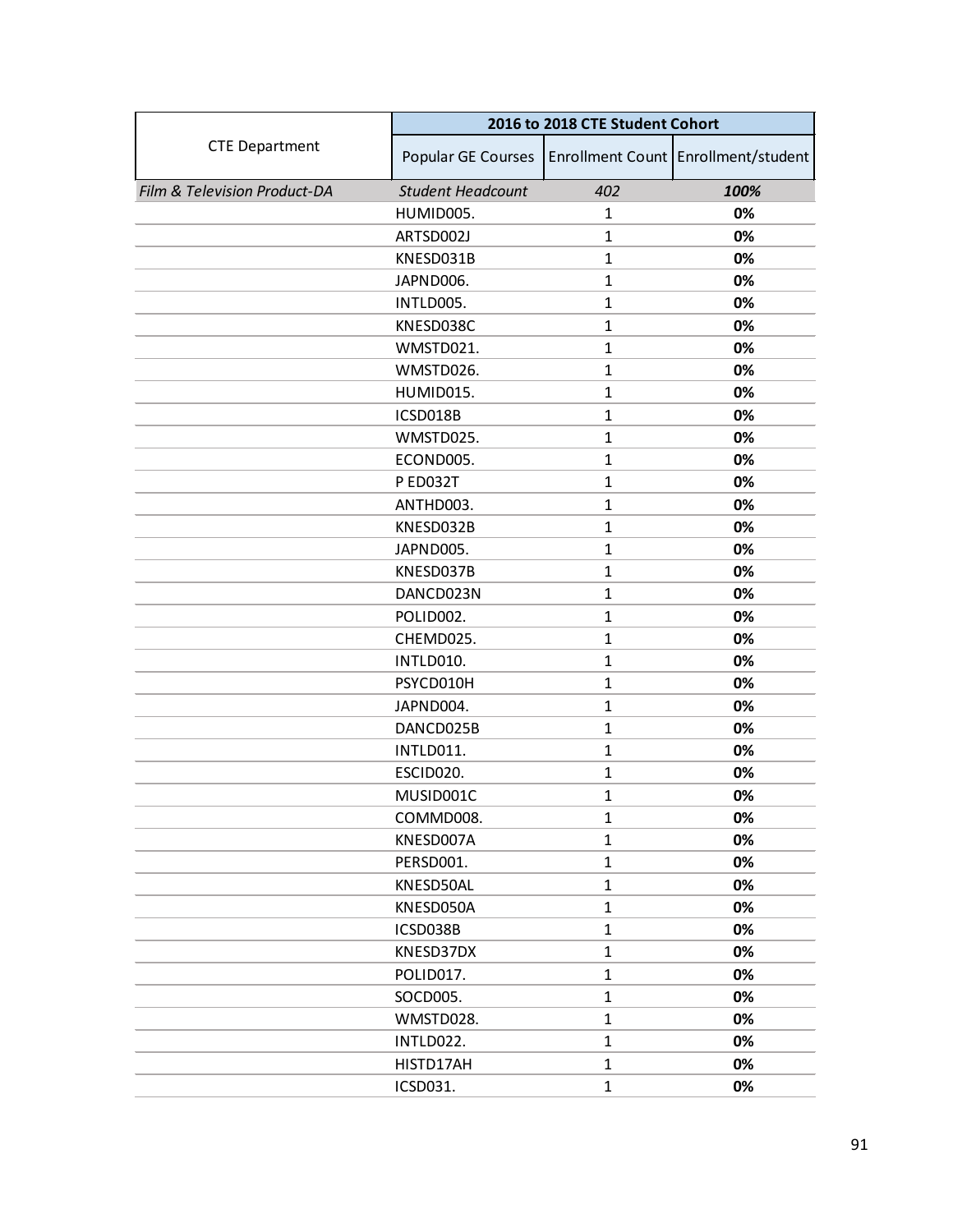|                              | 2016 to 2018 CTE Student Cohort |              |                                     |
|------------------------------|---------------------------------|--------------|-------------------------------------|
| <b>CTE Department</b>        | Popular GE Courses              |              | Enrollment Count Enrollment/student |
| Film & Television Product-DA | <b>Student Headcount</b>        | 402          | 100%                                |
|                              | EWRTD001C                       | $\mathbf{1}$ | 0%                                  |
|                              | VIETD001.                       | $\mathbf{1}$ | 0%                                  |
|                              | KNESD022C                       | $\mathbf{1}$ | 0%                                  |
|                              | KNESD006A                       | $\mathbf{1}$ | 0%                                  |
|                              | KNESD015A                       | $\mathbf{1}$ | 0%                                  |
|                              | HISTD010.                       | $\mathbf{1}$ | 0%                                  |
|                              | ADMJD029.                       | $\mathbf{1}$ | 0%                                  |
|                              | LINGD001.                       | $\mathbf{1}$ | 0%                                  |
| Arts-DA                      | <b>Student Headcount</b>        | 266          | 100%                                |
|                              | HUMID001.                       | 164          | 62%                                 |
|                              | EWRTD001A                       | 156          | 59%                                 |
|                              | MATHD010.                       | 115          | 43%                                 |
|                              | EWRTD002.                       | 107          | 40%                                 |
|                              | ASTRD004.                       | 95           | 36%                                 |
|                              | ANTHD002.                       | 92           | 35%                                 |
|                              | PSYCD001.                       | 83           | 31%                                 |
|                              | ARTSD002A                       | 82           | 31%                                 |
|                              | POLID001.                       | 81           | 30%                                 |
|                              | ARTSD002C                       | 66           | 25%                                 |
|                              | ARTSD002B                       | 65           | 24%                                 |
|                              | ARTSD001A                       | 54           | 20%                                 |
|                              | HUMAD010.                       | 52           | 20%                                 |
|                              | HISTD017C                       | 44           | 17%                                 |
|                              | ANTHD001.                       | 44           | 17%                                 |
|                              | ESCID001.                       | 43           | 16%                                 |
|                              | EWRTD001B                       | 43           | 16%                                 |
|                              | HISTD017A                       | 40           | 15%                                 |
|                              | SOCD001.                        | 38           | 14%                                 |
|                              | <b>BIOLD010.</b>                | 35           | 13%                                 |
|                              | NUTRD010.                       | 34           | 13%                                 |
|                              | ICSD007.                        | 34           | 13%                                 |
|                              | ARTSD002G                       | 33           | 12%                                 |
|                              | PHTGD007.                       | 32           | 12%                                 |
|                              | E SD001.                        | 30           | 11%                                 |
|                              | ECOND001.                       | 29           | 11%                                 |
|                              | F/TVD001.                       | 28           | 11%                                 |
|                              | <b>ESLD005.</b>                 | 28           | 11%                                 |
|                              | ARTSD002F                       | 25           | 9%                                  |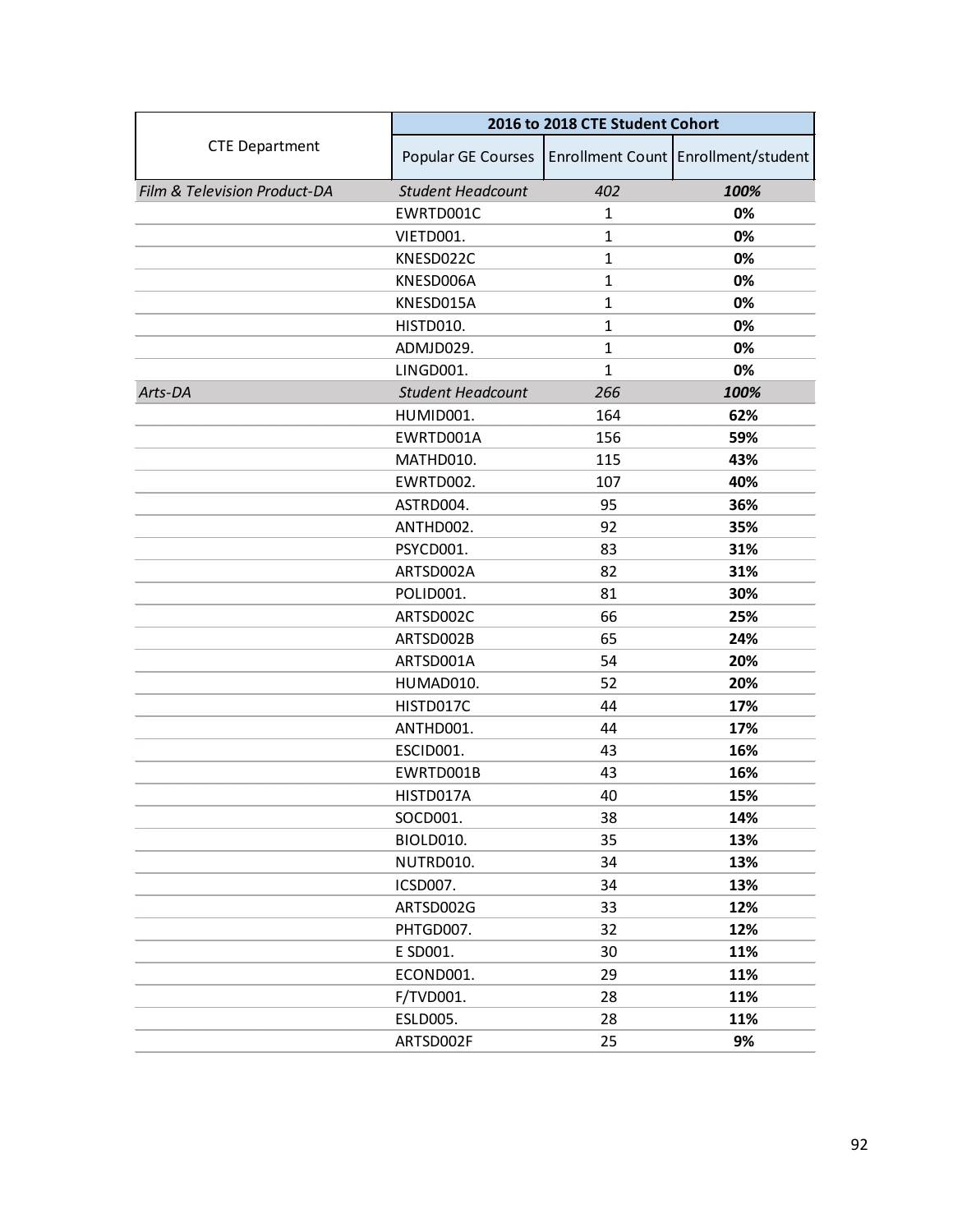|                       | 2016 to 2018 CTE Student Cohort |                         |                    |
|-----------------------|---------------------------------|-------------------------|--------------------|
| <b>CTE Department</b> | Popular GE Courses              | <b>Enrollment Count</b> | Enrollment/student |
| Arts-DA               | <b>Student Headcount</b>        | 266                     | 100%               |
|                       | GEOD001.                        | 24                      | 9%                 |
|                       | <b>ICSD005.</b>                 | 24                      | 9%                 |
|                       | ESCID001L                       | 23                      | 9%                 |
|                       | ARTSD002D                       | 23                      | 9%                 |
|                       | PHILD004.                       | 23                      | 9%                 |
|                       | JAPND001.                       | 22                      | 8%                 |
|                       | ECOND002.                       | 22                      | 8%                 |
|                       | HISTD017B                       | 21                      | 8%                 |
|                       | HUMAD050.                       | 20                      | 8%                 |
|                       | PSYCD008.                       | 20                      | 8%                 |
|                       | F/TVD010.                       | 18                      | 7%                 |
|                       | F/TVD002B                       | 18                      | 7%                 |
|                       | HUMID016.                       | 18                      | 7%                 |
|                       | FREND001.                       | 17                      | 6%                 |
|                       | <b>ESCID019.</b>                | 16                      | 6%                 |
|                       | ANTHD001L                       | 15                      | 6%                 |
|                       | PSYCD014.                       | 14                      | 5%                 |
|                       | METD010.                        | 14                      | 5%                 |
|                       | ICSD004.                        | 14                      | 5%                 |
|                       | SPAND001.                       | 13                      | 5%                 |
|                       | PHILD001.                       | 13                      | 5%                 |
|                       | DANCD038A                       | 13                      | 5%                 |
|                       | MANDD001.                       | 13                      | 5%                 |
|                       | DANCD023L                       | 12                      | 5%                 |
|                       | GEOLD010.                       | 12                      | 5%                 |
|                       | HUMAD020.                       | 12                      | 5%                 |
|                       | F/TVD075G                       | 12                      | 5%                 |
|                       | GEOD010.                        | 12                      | 5%                 |
|                       | F/TVD002A                       | 12                      | 5%                 |
|                       | JAPND002.                       | 12                      | 5%                 |
|                       | HISTD003A                       | 11                      | 4%                 |
|                       | COMMD001.                       | 11                      | 4%                 |
|                       | JOURD002.                       | 11                      | 4%                 |
|                       | KNESD022B                       | 11                      | 4%                 |
|                       | PHILD008.                       | 11                      | 4%                 |
|                       | ICSD033.                        | 10                      | 4%                 |
|                       | GEOLD020.                       | 10                      | 4%                 |
|                       |                                 |                         |                    |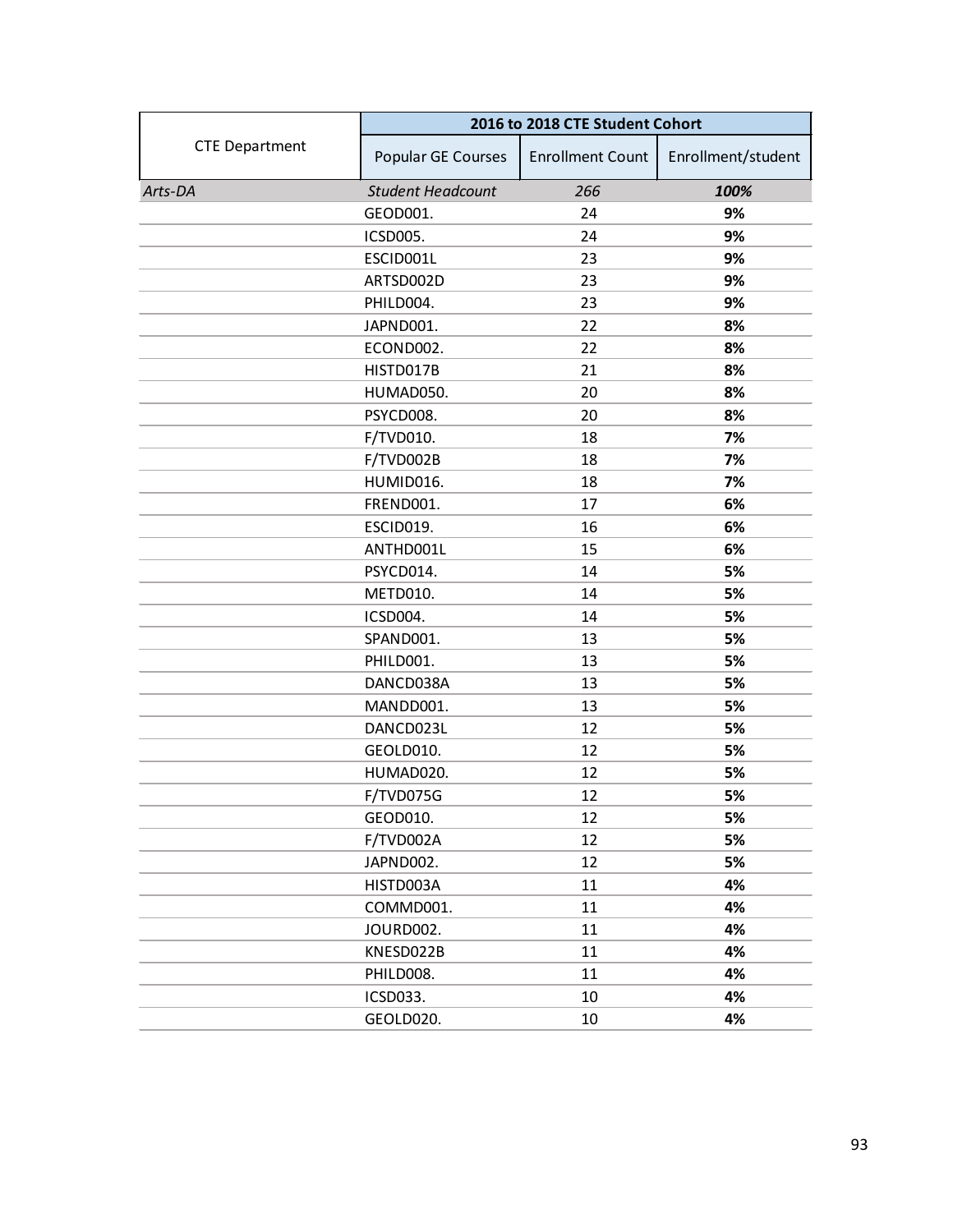|                       |                          | 2016 to 2018 CTE Student Cohort |                    |
|-----------------------|--------------------------|---------------------------------|--------------------|
| <b>CTE Department</b> | Popular GE Courses       | <b>Enrollment Count</b>         | Enrollment/student |
| Arts-DA               | <b>Student Headcount</b> | 266                             | 100%               |
|                       | SIGND001.                | 10                              | 4%                 |
|                       | ARTSD03TC                | 10                              | 4%                 |
|                       | KORED001.                | 10                              | 4%                 |
|                       | E SD003.                 | 10                              | 4%                 |
|                       | <b>ICSD020.</b>          | 9                               | 3%                 |
|                       | CHEMD001A                | 9                               | 3%                 |
|                       | KNESD22AX                | 8                               | 3%                 |
|                       | HUMID006.                | 8                               | 3%                 |
|                       | ELITD010.                | 8                               | 3%                 |
|                       | ARTSD001B                | 8                               | 3%                 |
|                       | PHTGD021.                | 8                               | 3%                 |
|                       | PHYSD004A                | 8                               | 3%                 |
|                       | KNESD15CX                | 8                               | 3%                 |
|                       | PHYSD010.                | 8                               | 3%                 |
|                       | SOCD020.                 | 8                               | 3%                 |
|                       | KNESD022A                | 8                               | 3%                 |
|                       | GEOD004.                 | 8                               | 3%                 |
|                       | WMSTD012.                | 8                               | 3%                 |
|                       | COMMD010.                | 7                               | 3%                 |
|                       | JAPND003.                | $\overline{7}$                  | 3%                 |
|                       | PHILD003.                | 7                               | 3%                 |
|                       | MATHD044.                | 7                               | 3%                 |
|                       | ICSD030.                 | 7                               | 3%                 |
|                       | PHILD002.                | 7                               | 3%                 |
|                       | INTLD010.                | 6                               | 2%                 |
|                       | WMSTD001.                | 6                               | 2%                 |
|                       | HUMID007.                | 6                               | 2%                 |
|                       | KNESD19AX                | 6                               | 2%                 |
|                       | WMSTD008.                | 6                               | 2%                 |
|                       | MANDD004.                | 6                               | 2%                 |
|                       | KNESD15EX                | 5                               | 2%                 |
|                       | KNESD025A                | 5                               | 2%                 |
|                       | KNESD005A                | 5                               | 2%                 |
|                       | ANTHD003.                | 5                               | 2%                 |
|                       | CHEMD025.                | 5                               | 2%                 |
|                       | MANDD003.                | 5                               | 2%                 |
|                       | MANDD002.                | 5                               | 2%                 |
|                       | GERMD001.                | 5                               | 2%                 |
|                       | GERMD002.                | 5                               | 2%                 |
|                       | BIOLD013.                | 5                               | 2%                 |
|                       |                          |                                 |                    |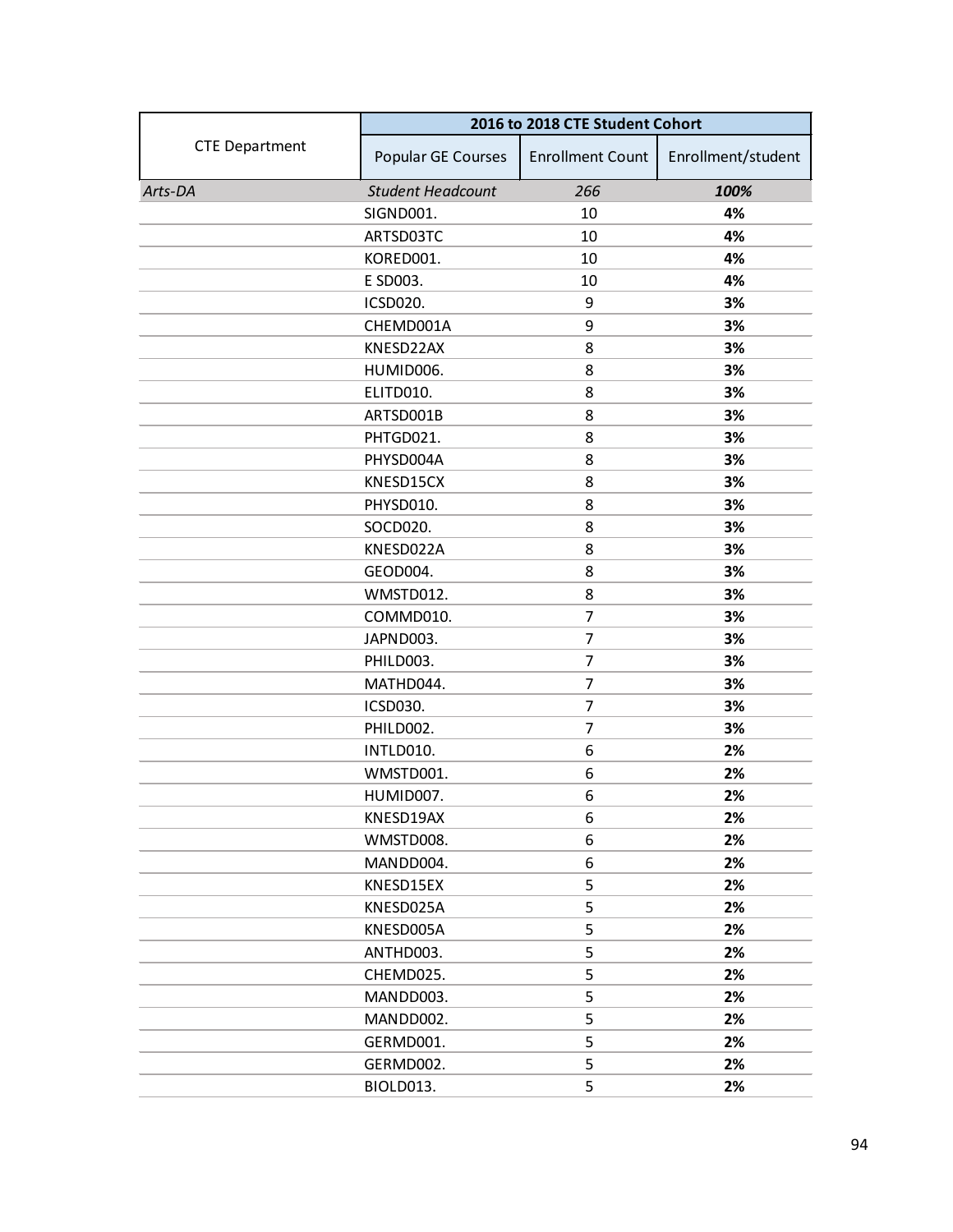|                       | 2016 to 2018 CTE Student Cohort |                         |                    |
|-----------------------|---------------------------------|-------------------------|--------------------|
| <b>CTE Department</b> | Popular GE Courses              | <b>Enrollment Count</b> | Enrollment/student |
| Arts-DA               | <b>Student Headcount</b>        | 266                     | 100%               |
|                       | KNESD50AL                       | 5                       | 2%                 |
|                       | KNESD25AX                       | 5                       | 2%                 |
|                       | HISTD003B                       | 5                       | 2%                 |
|                       | KNESD050A                       | 5                       | 2%                 |
|                       | HISTD003C                       | 5                       | 2%                 |
|                       | CHEMD010.                       | 5                       | 2%                 |
|                       | BIOLD011.                       | 5                       | 2%                 |
|                       | FREND002.                       | 5                       | 2%                 |
|                       | DANCD025A                       | 4                       | 2%                 |
|                       | DANCD022K                       | 4                       | 2%                 |
|                       | KNESD22BX                       | 4                       | 2%                 |
|                       | INTLD011.                       | 4                       | 2%                 |
|                       | BIOLD006A                       | 4                       | 2%                 |
|                       | HISTD006C                       | 4                       | 2%                 |
|                       | HUMID013.                       | 4                       | 2%                 |
|                       | DANCD024A                       | 4                       | 2%                 |
|                       | KNESD16AX                       | 4                       | 2%                 |
|                       | HLTHD021.                       | 4                       | 2%                 |
|                       | MUSID001A                       | 4                       | 2%                 |
|                       | PHILD007.                       | 4                       | 2%                 |
|                       | KNESD012D                       | 4                       | 2%                 |
|                       | KNESD032A                       | 4                       | 2%                 |
|                       | SPAND002.                       | 4                       | 2%                 |
|                       | KNESD22CX                       | 4                       | 2%                 |
|                       | THEAD001.                       | 4                       | 2%                 |
|                       | ICSD045.                        | 4                       | 2%                 |
|                       | JAPND004.                       | 3                       | 1%                 |
|                       | ICSD044.                        | 3                       | 1%                 |
|                       | KNESD019D                       | 3                       | 1%                 |
|                       | KNESD19EX                       | 3                       | 1%                 |
|                       | PSYCD006.                       | 3                       | 1%                 |
|                       | HUMID009.                       | 3                       | 1%                 |
|                       | C DD010G                        | 3                       | 1%                 |
|                       | ICSD026.                        | 3                       | 1%                 |
|                       | KNESD022D                       | 3                       | 1%                 |
|                       | ASTRD010.                       | 3                       | 1%                 |
|                       | C DD010H                        | 3                       | 1%                 |
|                       | PEAD002X                        | 3                       | 1%                 |
|                       | KNESD31AX                       | 3                       | 1%                 |
|                       | KNESD026A                       | 3                       | 1%                 |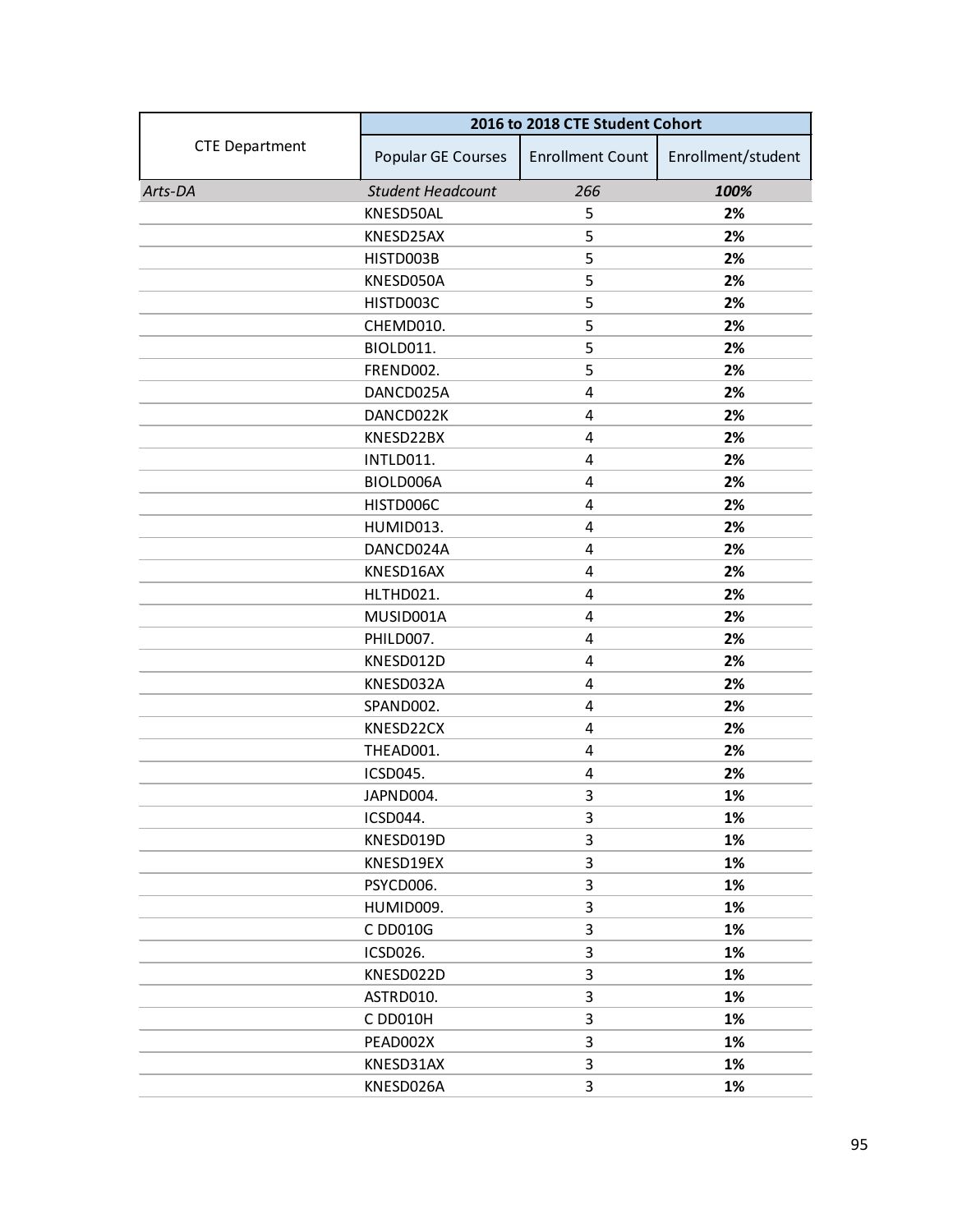|                       | 2016 to 2018 CTE Student Cohort |                         |                    |
|-----------------------|---------------------------------|-------------------------|--------------------|
| <b>CTE Department</b> | Popular GE Courses              | <b>Enrollment Count</b> | Enrollment/student |
| Arts-DA               | <b>Student Headcount</b>        | 266                     | 100%               |
|                       | POLID005.                       | 3                       | 1%                 |
|                       | ICSD009.                        | 3                       | 1%                 |
|                       | KNESD012H                       | 3                       | 1%                 |
|                       | ICSD021.                        | 3                       | 1%                 |
|                       | E SD002.                        | 3                       | 1%                 |
|                       | ICSD017.                        | 3                       | 1%                 |
|                       | P ED032B                        | 3                       | 1%                 |
|                       | DANCD023M                       | 3                       | 1%                 |
|                       | EWRTD030.                       | 3                       | 1%                 |
|                       | INTLD013.                       | 3                       | 1%                 |
|                       | KNESD11AX                       | 3                       | 1%                 |
|                       | ELITD011.                       | 3                       | 1%                 |
|                       | COMMD008.                       | 3                       | 1%                 |
|                       | ICSD035.                        | 3                       | 1%                 |
|                       | ICSD024.                        | 3                       | 1%                 |
|                       | ELITD022.                       | 3                       | 1%                 |
|                       | ICSD011.                        | 3                       | 1%                 |
|                       | ANTHD007.                       | 3                       | 1%                 |
|                       | KNESD052.                       | 3                       | 1%                 |
|                       | KNESD029A                       | 3                       | 1%                 |
|                       | KORED002.                       | $\overline{2}$          | 1%                 |
|                       | KNESD19GX                       | $\overline{2}$          | 1%                 |
|                       | KNESD012E                       | $\overline{2}$          | 1%                 |
|                       | KNESD015C                       | $\overline{2}$          | 1%                 |
|                       | KNESD022E                       | $\overline{2}$          | 1%                 |
|                       | KNESD038A                       | $\overline{2}$          | 1%                 |
|                       | ITALD001.                       | $\overline{2}$          | 1%                 |
|                       | HISTD006A                       | $\overline{2}$          | 1%                 |
|                       | MUSID001D                       | $\overline{2}$          | 1%                 |
|                       | ASTRD015L                       | $\overline{2}$          | 1%                 |
|                       | ARTSD002H                       | $\overline{2}$          | 1%                 |
|                       | KNESD039B                       | $\overline{2}$          | 1%                 |
|                       | KNESD015E                       | $\overline{2}$          | 1%                 |
|                       | SIGND002.                       | $\overline{2}$          | 1%                 |
|                       | GERMD003.                       | $\overline{2}$          | 1%                 |
|                       | ARTSD002L                       | $\overline{2}$          | 1%                 |
|                       | KNESD36AX                       | $\overline{2}$          | 1%                 |
|                       | ICSD029.                        | $\overline{2}$          | 1%                 |
|                       | METD010L                        | $\overline{2}$          | 1%                 |
|                       | ICSD022.                        | $\overline{2}$          | 1%                 |
|                       |                                 |                         |                    |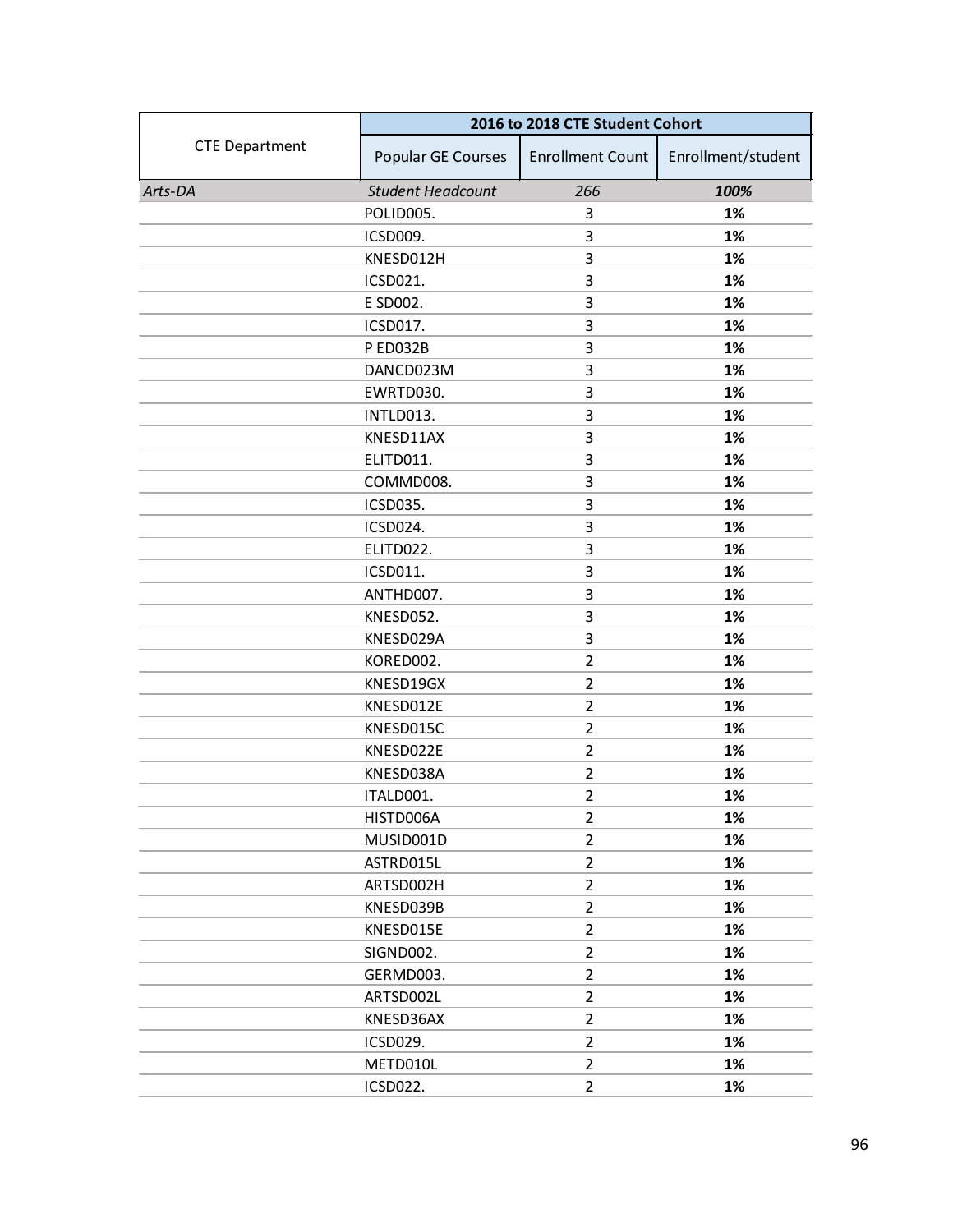|                       | 2016 to 2018 CTE Student Cohort |                         |                    |
|-----------------------|---------------------------------|-------------------------|--------------------|
| <b>CTE Department</b> | Popular GE Courses              | <b>Enrollment Count</b> | Enrollment/student |
| Arts-DA               | <b>Student Headcount</b>        | 266                     | 100%               |
|                       | HISTD018A                       | $\overline{2}$          | 1%                 |
|                       | KNESD001C                       | 2                       | 1%                 |
|                       | LINGD001.                       | $\overline{2}$          | 1%                 |
|                       | DANCD022L                       | $\overline{2}$          | 1%                 |
|                       | KNESD37AX                       | $\overline{2}$          | 1%                 |
|                       | VIETD002.                       | $\overline{2}$          | 1%                 |
|                       | DANCD023A                       | $\overline{2}$          | 1%                 |
|                       | KNESD39AX                       | $\overline{2}$          | 1%                 |
|                       | <b>P ED047W</b>                 | $\overline{2}$          | 1%                 |
|                       | P ED47WX                        | $\overline{2}$          | 1%                 |
|                       | <b>P ED032W</b>                 | $\overline{2}$          | 1%                 |
|                       | WMSTD021.                       | $\overline{2}$          | 1%                 |
|                       | HISTD019B                       | $\overline{2}$          | 1%                 |
|                       | POLID017.                       | $\overline{2}$          | 1%                 |
|                       | HUMID005.                       | $\overline{2}$          | 1%                 |
|                       | MATHD046.                       | $\overline{2}$          | 1%                 |
|                       | JAPND005.                       | $\overline{2}$          | 1%                 |
|                       | PEAD001X                        | $\overline{2}$          | 1%                 |
|                       | PEAD002.                        | $\overline{2}$          | 1%                 |
|                       | MANDD005.                       | $\overline{2}$          | 1%                 |
|                       | F/TVD002C                       | $\overline{2}$          | 1%                 |
|                       | CISD002.                        | $\overline{2}$          | 1%                 |
|                       | <b>P ED038W</b>                 | $\overline{2}$          | 1%                 |
|                       | POLID002.                       | $\overline{2}$          | 1%                 |
|                       | ICSD019.                        | $\overline{2}$          | 1%                 |
|                       | <b>BUSD056.</b>                 | $\overline{2}$          | 1%                 |
|                       | C DD061.                        | $\overline{2}$          | 1%                 |
|                       | MANDD006.                       | $\overline{2}$          | 1%                 |
|                       | MUSID001B                       | $\overline{2}$          | 1%                 |
|                       | VIETD001.                       | $\overline{2}$          | 1%                 |
|                       | RUSSD002.                       | $\overline{2}$          | 1%                 |
|                       | RUSSD003.                       | $\overline{2}$          | 1%                 |
|                       | RUSSD001.                       | $\overline{2}$          | 1%                 |
|                       | KNESD31BX                       | $\mathbf 1$             | 0%                 |
|                       | PHILD020C                       | $\mathbf{1}$            | 0%                 |
|                       | P ED48WX                        | $\mathbf{1}$            | 0%                 |
|                       | KNESD054.                       | 1                       | 0%                 |
|                       | EWRTD01AH                       | $\mathbf{1}$            | 0%                 |
|                       | PEAD005X                        | $\mathbf 1$             | 0%                 |
|                       | INTLD033.                       | $\mathbf{1}$            | 0%                 |
|                       |                                 |                         |                    |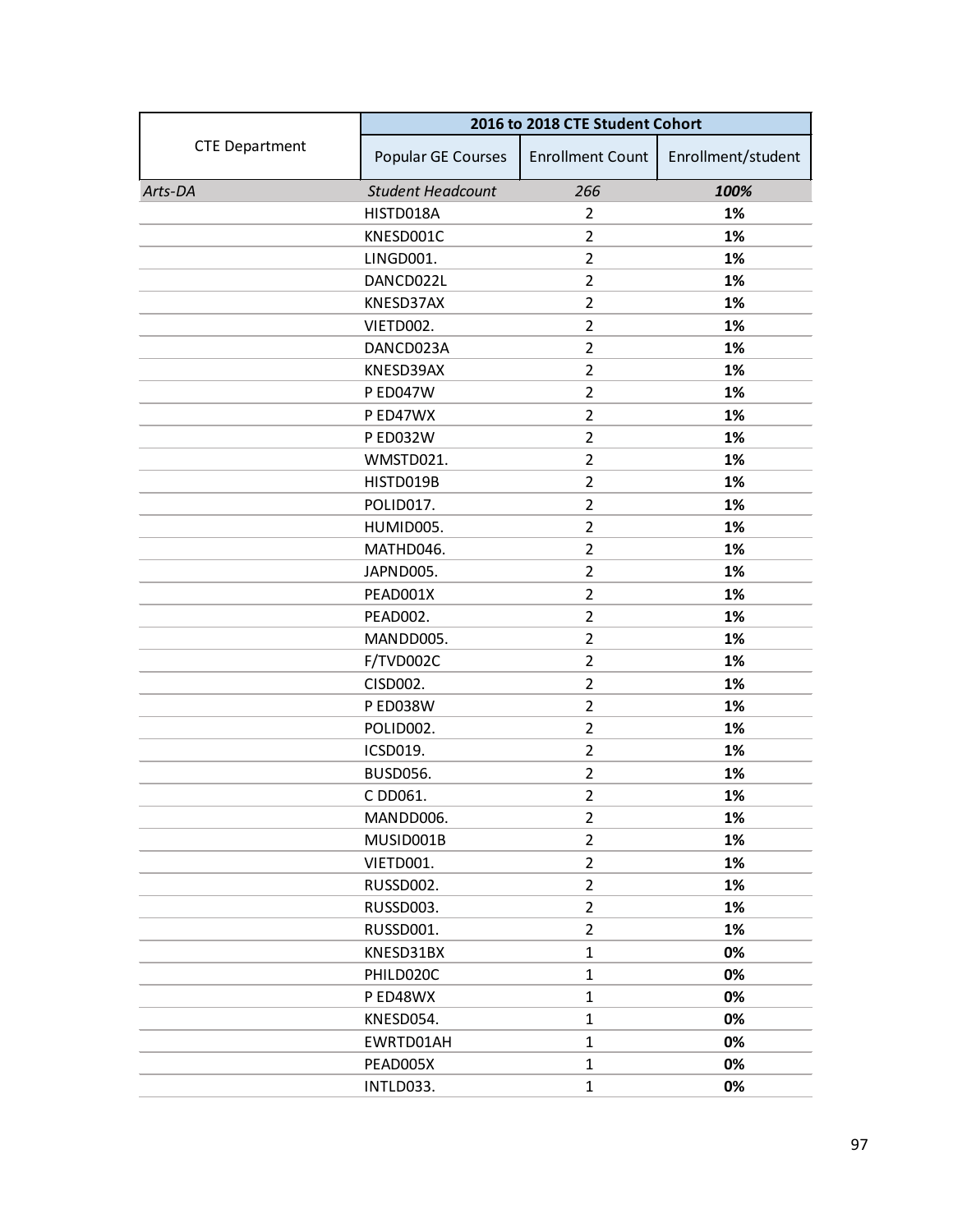|                       | 2016 to 2018 CTE Student Cohort |                         |                    |
|-----------------------|---------------------------------|-------------------------|--------------------|
| <b>CTE Department</b> | Popular GE Courses              | <b>Enrollment Count</b> | Enrollment/student |
| Arts-DA               | <b>Student Headcount</b>        | 266                     | 100%               |
|                       | P ED32JX                        | 1                       | 0%                 |
|                       | KNESD05AX                       | $\mathbf{1}$            | 0%                 |
|                       | <b>P ED041X</b>                 | $\mathbf{1}$            | 0%                 |
|                       | P ED041.                        | $\mathbf{1}$            | 0%                 |
|                       | P ED032J                        | $\mathbf{1}$            | 0%                 |
|                       | KNESD019A                       | $\mathbf{1}$            | 0%                 |
|                       | SOCD035.                        | $\mathbf{1}$            | 0%                 |
|                       | PHYSD002A                       | $\mathbf{1}$            | 0%                 |
|                       | MATHD017.                       | $\mathbf{1}$            | 0%                 |
|                       | INTLD021.                       | $\mathbf{1}$            | 0%                 |
|                       | PERSD003.                       | $\mathbf{1}$            | 0%                 |
|                       | KNESD019E                       | $\mathbf{1}$            | 0%                 |
|                       | KNESD019G                       | $\mathbf{1}$            | 0%                 |
|                       | PSYCD010G                       | $\mathbf{1}$            | 0%                 |
|                       | ITALD002.                       | $\mathbf{1}$            | 0%                 |
|                       | ITALD003.                       | $\mathbf{1}$            | 0%                 |
|                       | PERSD002.                       | $\mathbf{1}$            | 0%                 |
|                       | ICSD032.                        | $\mathbf{1}$            | 0%                 |
|                       | KNESD015A                       | $\mathbf{1}$            | 0%                 |
|                       | KNESD005B                       | $\mathbf{1}$            | 0%                 |
|                       | COMMD015.                       | $\mathbf{1}$            | 0%                 |
|                       | KORED002H                       | $\mathbf{1}$            | 0%                 |
|                       | PHILD024.                       | $\mathbf{1}$            | 0%                 |
|                       | GERMD004.                       | $\mathbf{1}$            | 0%                 |
|                       | KNESD19DX                       | $\mathbf{1}$            | 0%                 |
|                       | KNESD26AX                       | $\mathbf{1}$            | 0%                 |
|                       | ICSD007H                        | $\mathbf{1}$            | 0%                 |
|                       | INTLD019A                       | $\mathbf{1}$            | 0%                 |
|                       | ICSD016B                        | $\mathbf{1}$            | 0%                 |
|                       | ICSD018B                        | $\mathbf{1}$            | 0%                 |
|                       | BIOLD006C                       | $\mathbf{1}$            | 0%                 |
|                       | MUSID001C                       | $\mathbf{1}$            | 0%                 |
|                       | DANCD037B                       | $\mathbf{1}$            | 0%                 |
|                       | DANCD037A                       | $\mathbf{1}$            | 0%                 |
|                       | PSYCD010H                       | $\mathbf{1}$            | 0%                 |
|                       | ARTSD002J                       | $\mathbf{1}$            | 0%                 |
|                       | KNESD16BX                       | $\mathbf{1}$            | 0%                 |
|                       | DANCD022M                       | $\mathbf{1}$            | 0%                 |
|                       | KNESD33AX                       | $\mathbf{1}$            | 0%                 |
|                       | KNESD007A                       | $\mathbf{1}$            | 0%                 |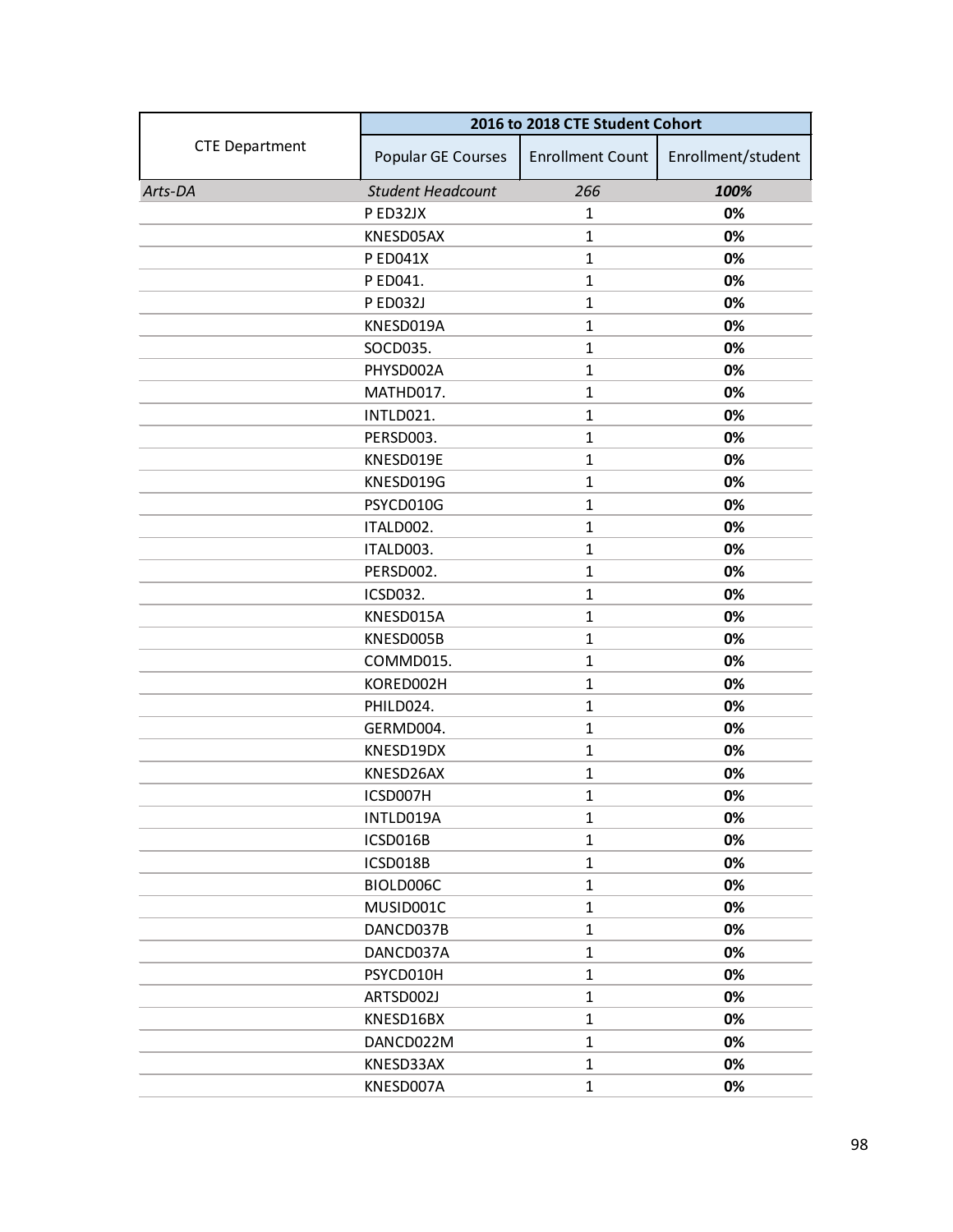|                       | 2016 to 2018 CTE Student Cohort |                         |                    |
|-----------------------|---------------------------------|-------------------------|--------------------|
| <b>CTE Department</b> | Popular GE Courses              | <b>Enrollment Count</b> | Enrollment/student |
| Arts-DA               | <b>Student Headcount</b>        | 266                     | 100%               |
|                       | ICSD016A                        | 1                       | 0%                 |
|                       | ICSD038B                        | $\mathbf{1}$            | 0%                 |
|                       | POLID056.                       | $\mathbf{1}$            | 0%                 |
|                       | KNESD001A                       | $\mathbf{1}$            | 0%                 |
|                       | HUMID015.                       | $\mathbf{1}$            | 0%                 |
|                       | DANCD024B                       | $\mathbf{1}$            | 0%                 |
|                       | KNESD031A                       | $\mathbf{1}$            | 0%                 |
|                       | DANCD023N                       | $\mathbf{1}$            | 0%                 |
|                       | DANCD023B                       | $\mathbf{1}$            | 0%                 |
|                       | ELITD039.                       | $\mathbf{1}$            | 0%                 |
|                       | KNESD022C                       | $\mathbf{1}$            | 0%                 |
|                       | PHILD049.                       | $\mathbf{1}$            | 0%                 |
|                       | PEAD004X                        | $\mathbf{1}$            | 0%                 |
|                       | PEAD001.                        | 1                       | 0%                 |
|                       | PEAD004.                        | $\mathbf{1}$            | 0%                 |
|                       | ELITD024.                       | $\mathbf{1}$            | 0%                 |
|                       | POLID003.                       | $\mathbf{1}$            | 0%                 |
|                       | ICSD027.                        | $\mathbf{1}$            | 0%                 |
|                       | <b>P ED048W</b>                 | $\mathbf{1}$            | 0%                 |
|                       | SPAND003.                       | $\mathbf{1}$            | 0%                 |
|                       | HISTD010.                       | $\mathbf{1}$            | 0%                 |
|                       | ELITD048C                       | $\mathbf{1}$            | 0%                 |
|                       | ELITD046C                       | $\mathbf{1}$            | 0%                 |
|                       | HUMID010.                       | $\mathbf{1}$            | 0%                 |
|                       | KNESD32CX                       | $\mathbf{1}$            | 0%                 |
|                       | HUMID020.                       | $\mathbf{1}$            | 0%                 |
|                       | DANCD022.                       | $\mathbf{1}$            | 0%                 |
|                       | FREND003.                       | $\mathbf{1}$            | 0%                 |
|                       | KNESD045.                       | $\mathbf{1}$            | 0%                 |
| Paralegal Program-DA  | <b>Student Headcount</b>        | 262                     | 100%               |
|                       | EWRTD001A                       | 58                      | 22%                |
|                       | ANTHD002.                       | 44                      | 17%                |
|                       | POLID001.                       | 44                      | 17%                |
|                       | MATHD010.                       | 43                      | 16%                |
|                       | PSYCD001.                       | 42                      | 16%                |
|                       | EWRTD002.                       | 40                      | 15%                |
|                       | HUMID001.                       | 38                      | 15%                |
|                       | ANTHD001.                       | 31                      | 12%                |
|                       | PHILD004.                       | 25                      | 10%                |
|                       | HUMAD010.                       | 24                      | 9%                 |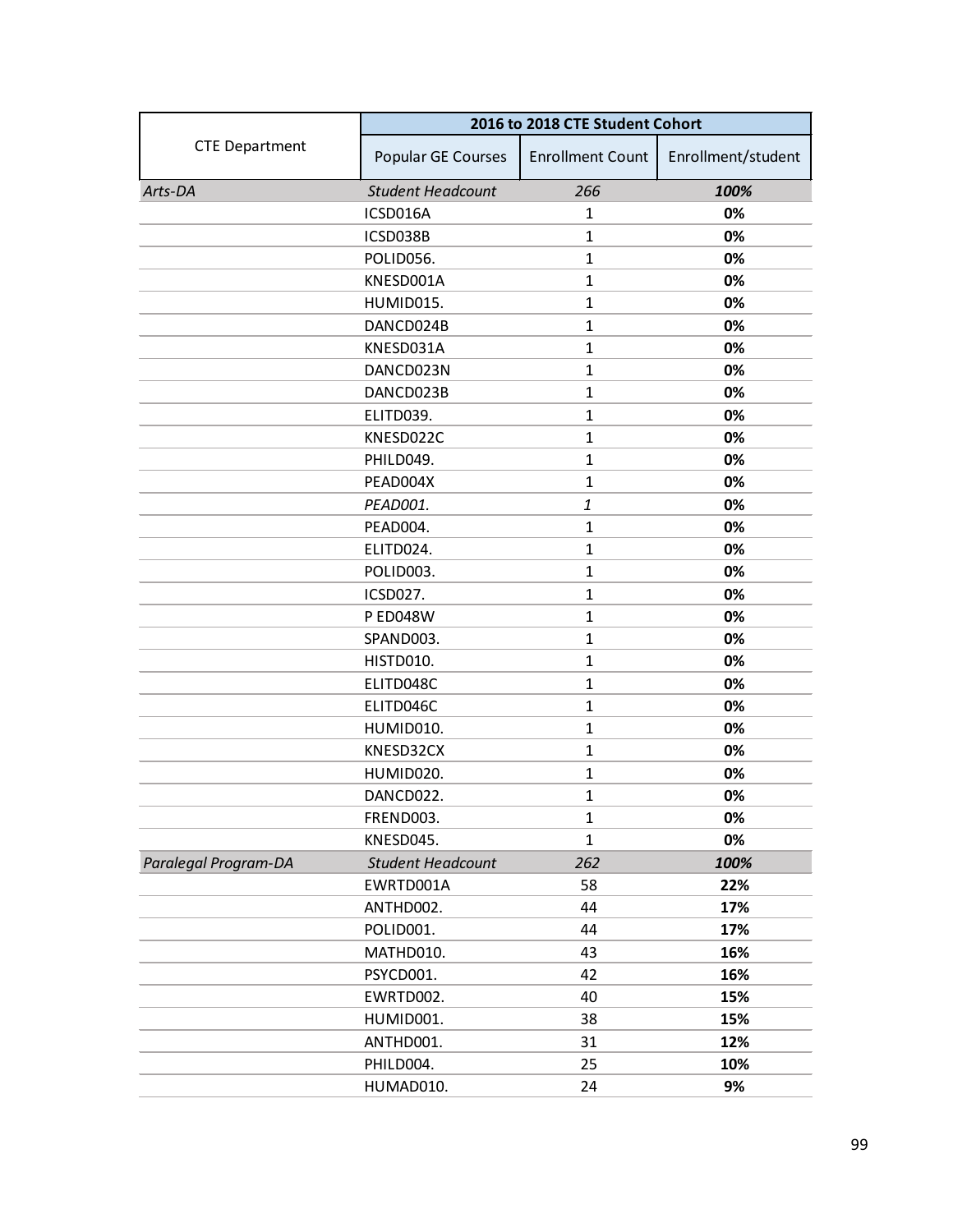|                       | 2016 to 2018 CTE Student Cohort |                         |                    |
|-----------------------|---------------------------------|-------------------------|--------------------|
| <b>CTE Department</b> | <b>Popular GE Courses</b>       | <b>Enrollment Count</b> | Enrollment/student |
| Paralegal Program-DA  | <b>Student Headcount</b>        | 262                     | 100%               |
|                       | ASTRD004.                       | 23                      | 9%                 |
|                       | EWRTD001B                       | 22                      | 8%                 |
|                       | NUTRD010.                       | 20                      | 8%                 |
|                       | SOCD001.                        | 16                      | 6%                 |
|                       | ICSD007.                        | 15                      | 6%                 |
|                       | ECOND001.                       | 14                      | 5%                 |
|                       | PSYCD014.                       | 12                      | 5%                 |
|                       | BIOLD011.                       | 12                      | 5%                 |
|                       | ECOND002.                       | 12                      | 5%                 |
|                       | GEOLD020.                       | 11                      | 4%                 |
|                       | SPAND001.                       | 11                      | 4%                 |
|                       | HISTD017C                       | 11                      | 4%                 |
|                       | HISTD017A                       | 11                      | 4%                 |
|                       | ESCID001.                       | 11                      | 4%                 |
|                       | ANTHD001L                       | 10                      | 4%                 |
|                       | SIGND001.                       | 10                      | 4%                 |
|                       | ICSD005.                        | 10                      | 4%                 |
|                       | WMSTD001.                       | 10                      | 4%                 |
|                       | ICSD004.                        | 10                      | 4%                 |
|                       | E SD001.                        | 10                      | 4%                 |
|                       | ARTSD001A                       | 10                      | 4%                 |
|                       | WMSTD008.                       | 9                       | 3%                 |
|                       | PHILD008.                       | 9                       | 3%                 |
|                       | BIOLD010.                       | 9                       | 3%                 |
|                       | <b>ICSD029.</b>                 | 9                       | 3%                 |
|                       | MUSID001A                       | 9                       | 3%                 |
|                       | POLID002.                       | 9                       | 3%                 |
|                       | ARTSD002F                       | 9                       | 3%                 |
|                       | HUMID016.                       | 8                       | 3%                 |
|                       | MANDD001.                       | 8                       | 3%                 |
|                       | POLID003.                       | 8                       | 3%                 |
|                       | EWRTD030.                       | 8                       | 3%                 |
|                       | JOURD002.                       | $\overline{7}$          | 3%                 |
|                       | HISTD003C                       | $\overline{7}$          | 3%                 |
|                       | C DD010G                        | $\overline{7}$          | 3%                 |
|                       | KORED001.                       | 7                       | 3%                 |
|                       | ICSD033.                        | $\overline{7}$          | 3%                 |
|                       | GEOD001.                        | $\overline{7}$          | 3%                 |
|                       | ADMJD029.                       | 6                       | 2%                 |
|                       | C DD012.                        | 6                       | 2%                 |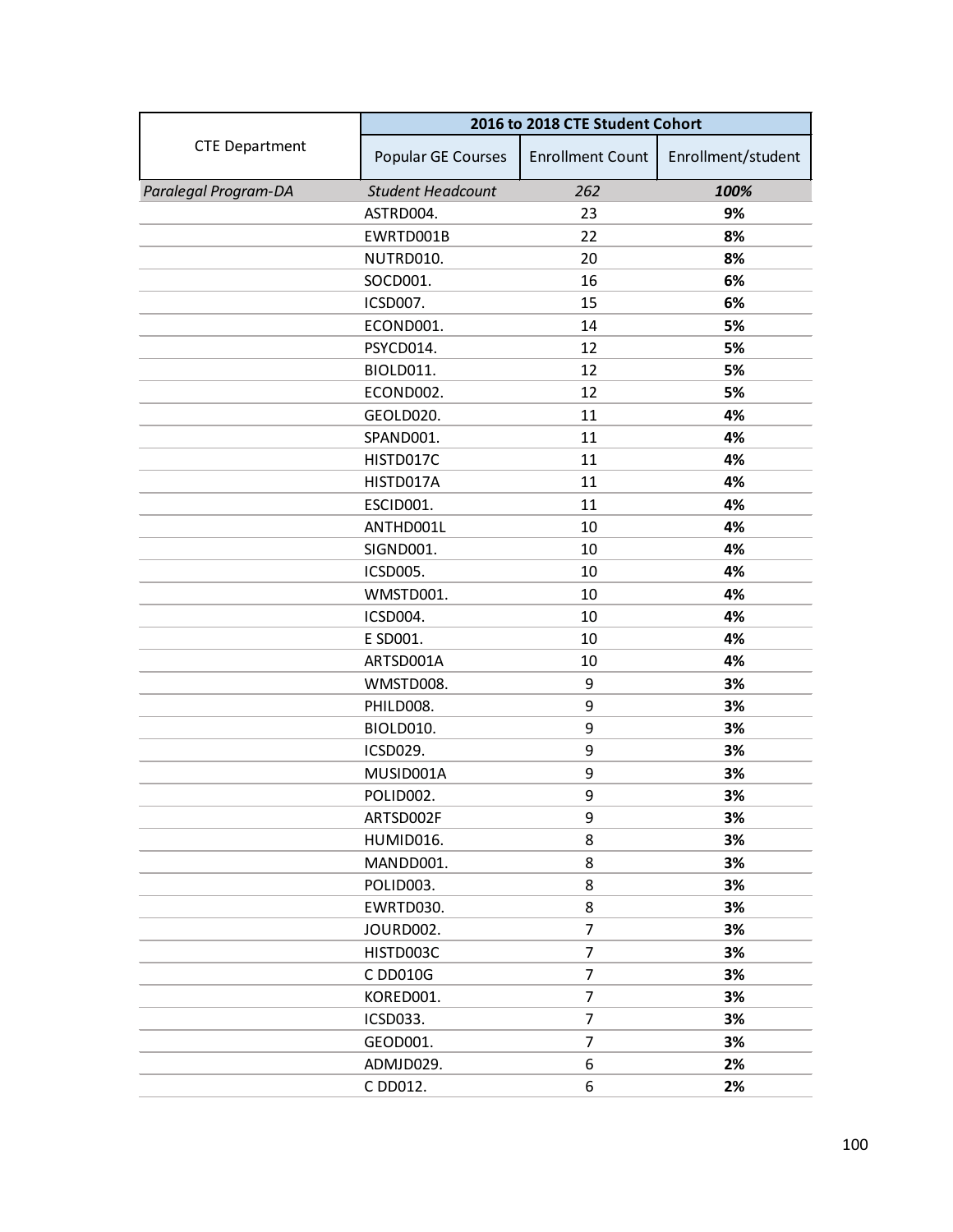|                       | 2016 to 2018 CTE Student Cohort |                         |                    |
|-----------------------|---------------------------------|-------------------------|--------------------|
| <b>CTE Department</b> | Popular GE Courses              | <b>Enrollment Count</b> | Enrollment/student |
| Paralegal Program-DA  | <b>Student Headcount</b>        | 262                     | 100%               |
|                       | HUMAD050.                       | 6                       | 2%                 |
|                       | PSYCD008.                       | 6                       | 2%                 |
|                       | HUMID009.                       | 6                       | 2%                 |
|                       | PHILD001.                       | 6                       | 2%                 |
|                       | ESCID001L                       | 5                       | 2%                 |
|                       | SPAND002.                       | 5                       | 2%                 |
|                       | SOCD020.                        | 5                       | 2%                 |
|                       | PHILD002.                       | 5                       | 2%                 |
|                       | ARTSD002B                       | 5                       | 2%                 |
|                       | MANDD002.                       | 5                       | 2%                 |
|                       | ESCID019.                       | 5                       | 2%                 |
|                       | HISTD017B                       | 5                       | 2%                 |
|                       | KORED002.                       | 5                       | 2%                 |
|                       | KNESD005A                       | 5                       | 2%                 |
|                       | POLID005.                       | 5                       | 2%                 |
|                       | FREND001.                       | 5                       | 2%                 |
|                       | METD010.                        | 4                       | 2%                 |
|                       | E SD003.                        | 4                       | 2%                 |
|                       | KNESD022A                       | 4                       | 2%                 |
|                       | ASTRD010.                       | 4                       | 2%                 |
|                       | PSYCD009.                       | 4                       | 2%                 |
|                       | COMMD001.                       | 4                       | 2%                 |
|                       | PEAD002X                        | 4                       | 2%                 |
|                       | GEOLD010.                       | 4                       | 2%                 |
|                       | ELITD022.                       | 4                       | 2%                 |
|                       | PHTGD007.                       | 4                       | 2%                 |
|                       | ARTSD002A                       | 4                       | 2%                 |
|                       | HISTD003B                       | 4                       | 2%                 |
|                       | ELITD046A                       | 3                       | 1%                 |
|                       | ELITD019.                       | 3                       | 1%                 |
|                       | ARTSD001B                       | 3                       | 1%                 |
|                       | <b>ICSD035.</b>                 | 3                       | 1%                 |
|                       | KNESD25BX                       | 3                       | 1%                 |
|                       | KNESD052.                       | 3                       | 1%                 |
|                       | ELITD010.                       | 3                       | 1%                 |
|                       | KNESD022D                       | 3                       | 1%                 |
|                       | PEAD001X                        | 3                       | 1%                 |
|                       | DANCD023L                       | 3                       | 1%                 |
|                       | DANCD022K                       | 3                       | 1%                 |
|                       | <b>BUSD056.</b>                 | 3                       | 1%                 |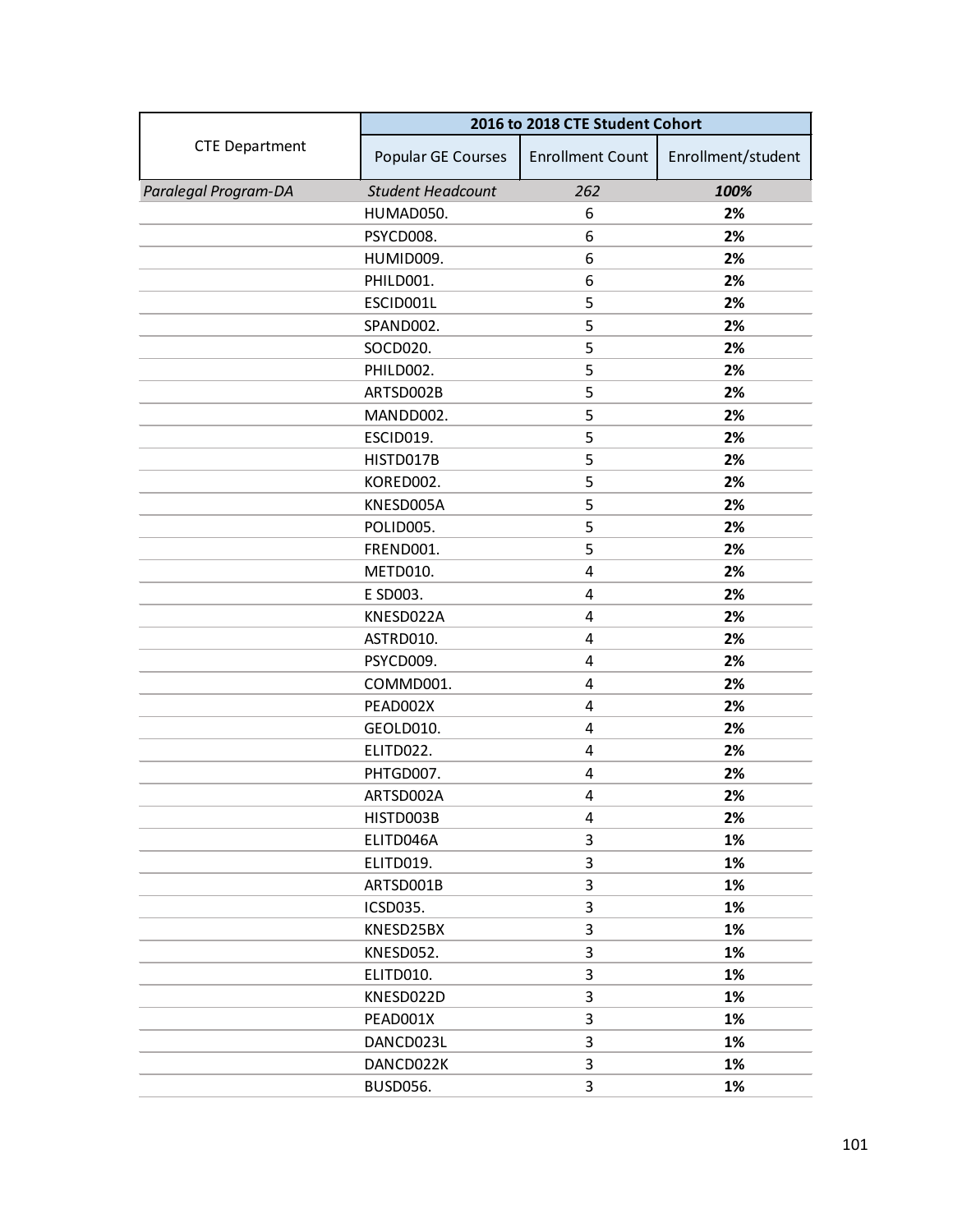|                       | 2016 to 2018 CTE Student Cohort |                         |                    |
|-----------------------|---------------------------------|-------------------------|--------------------|
| <b>CTE Department</b> | Popular GE Courses              | <b>Enrollment Count</b> | Enrollment/student |
| Paralegal Program-DA  | <b>Student Headcount</b>        | 262                     | 100%               |
|                       | GERMD001.                       | 3                       | 1%                 |
|                       | DANCD024A                       | 3                       | 1%                 |
|                       | HLTHD021.                       | 3                       | 1%                 |
|                       | ICSD010.                        | 3                       | 1%                 |
|                       | PHTGD021.                       | 3                       | 1%                 |
|                       | BIOLD006A                       | 3                       | 1%                 |
|                       | SOCD035.                        | 3                       | 1%                 |
|                       | ICSD045.                        | $\overline{2}$          | 1%                 |
|                       | ANTHD004.                       | $\overline{2}$          | 1%                 |
|                       | HUMID018.                       | $\overline{2}$          | 1%                 |
|                       | PHILD007.                       | $\overline{2}$          | 1%                 |
|                       | KNESD001B                       | $\overline{2}$          | 1%                 |
|                       | SOCD005.                        | $\overline{2}$          | 1%                 |
|                       | PEAD005X                        | $\overline{2}$          | 1%                 |
|                       | ANTHD003.                       | $\overline{2}$          | 1%                 |
|                       | EWRTD001C                       | $\overline{2}$          | 1%                 |
|                       | KNESD22AX                       | 2                       | 1%                 |
|                       | F/TVD001.                       | $\overline{2}$          | 1%                 |
|                       | PSYCD012.                       | $\overline{2}$          | 1%                 |
|                       | HUMAD020.                       | $\overline{2}$          | 1%                 |
|                       | ICSD046.                        | $\overline{2}$          | 1%                 |
|                       | ELITD011.                       | $\overline{2}$          | 1%                 |
|                       | VIETD001.                       | $\overline{2}$          | 1%                 |
|                       | ELITD048A                       | $\overline{2}$          | 1%                 |
|                       | WMSTD009.                       | $\overline{2}$          | 1%                 |
|                       | F/TVD002B                       | $\overline{2}$          | 1%                 |
|                       | KNESD25AX                       | $\overline{2}$          | 1%                 |
|                       | ARTSD03TC                       | $\overline{2}$          | 1%                 |
|                       | <b>ESLD005.</b>                 | $\overline{2}$          | 1%                 |
|                       | COMMD007.                       | $\overline{2}$          | 1%                 |
|                       | SOCD028.                        | $\overline{2}$          | 1%                 |
|                       | SIGND002.                       | $\overline{2}$          | 1%                 |
|                       | KNESD026B                       | $\overline{2}$          | 1%                 |
|                       | F/TVD010.                       | $\overline{2}$          | 1%                 |
|                       | INTLD010.                       | $\overline{2}$          | 1%                 |
|                       | KNESD026A                       | $\overline{2}$          | 1%                 |
|                       | ELITD048C                       | $\overline{2}$          | 1%                 |
|                       | ARTSD002J                       | $\overline{2}$          | 1%                 |
|                       | ELITD017.                       | $\overline{2}$          | 1%                 |
|                       | HUMID006.                       | $\overline{2}$          | 1%                 |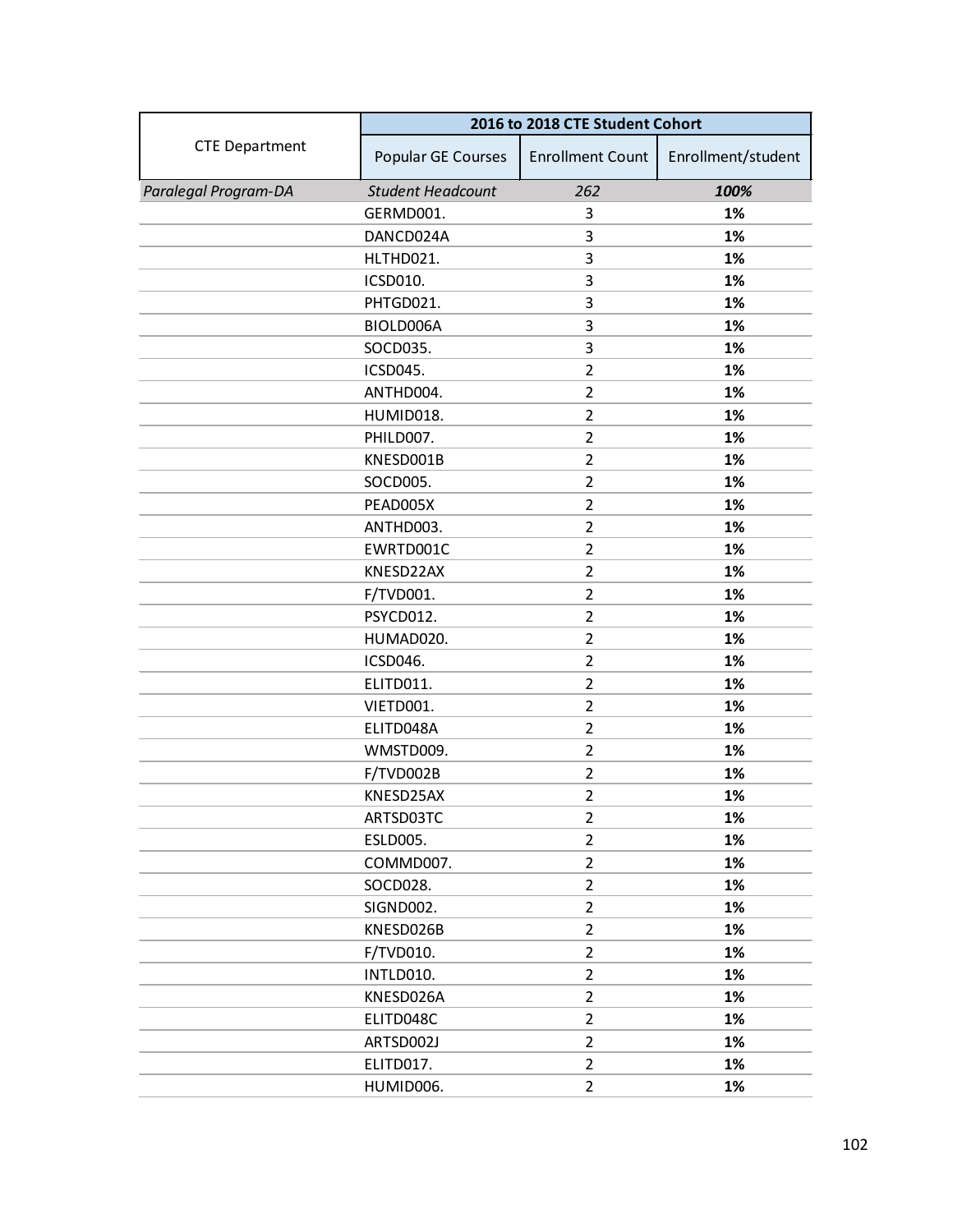|                       | 2016 to 2018 CTE Student Cohort |                         |                    |
|-----------------------|---------------------------------|-------------------------|--------------------|
| <b>CTE Department</b> | Popular GE Courses              | <b>Enrollment Count</b> | Enrollment/student |
| Paralegal Program-DA  | <b>Student Headcount</b>        | 262                     | 100%               |
|                       | HUMID010.                       | $\overline{2}$          | 1%                 |
|                       | COMMD010.                       | 2                       | 1%                 |
|                       | PHILD003.                       | $\overline{2}$          | 1%                 |
|                       | HISTD003A                       | $\overline{2}$          | 1%                 |
|                       | ICSD011.                        | $\overline{2}$          | 1%                 |
|                       | PSYCD010G                       | $\overline{2}$          | 1%                 |
|                       | FREND002.                       | $\overline{2}$          | 1%                 |
|                       | FREND003.                       | $\overline{2}$          | 1%                 |
|                       | ICSD017.                        | $\overline{2}$          | 1%                 |
|                       | VIETD002.                       | $\overline{2}$          | 1%                 |
|                       | ICSD009.                        | $\overline{2}$          | 1%                 |
|                       | PHYSD010.                       | $\overline{2}$          | 1%                 |
|                       | KNESD11AX                       | $\overline{2}$          | 1%                 |
|                       | ARTSD002G                       | $\overline{2}$          | 1%                 |
|                       | ICSD055.                        | $\mathbf{1}$            | 0%                 |
|                       | ICSD026.                        | $\mathbf{1}$            | 0%                 |
|                       | P ED48WX                        | $\mathbf{1}$            | 0%                 |
|                       | <b>P ED048W</b>                 | $\mathbf{1}$            | 0%                 |
|                       | WMSTD024.                       | $\mathbf{1}$            | 0%                 |
|                       | GEOD004.                        | $\mathbf{1}$            | 0%                 |
|                       | POLID015.                       | $\mathbf{1}$            | 0%                 |
|                       | P ED032M                        | $\mathbf{1}$            | 0%                 |
|                       | MATHD044.                       | $\mathbf{1}$            | 0%                 |
|                       | ANTHD007.                       | $\mathbf{1}$            | 0%                 |
|                       | C DD064.                        | $\mathbf{1}$            | 0%                 |
|                       | C DD061.                        | $\mathbf{1}$            | 0%                 |
|                       | CISD002.                        | $\mathbf{1}$            | 0%                 |
|                       | LINGD001.                       | 1                       | 0%                 |
|                       | ITALD001.                       | $\mathbf 1$             | 0%                 |
|                       | <b>PED045X</b>                  | $\mathbf{1}$            | 0%                 |
|                       | ARTSD002H                       | $\mathbf{1}$            | 0%                 |
|                       | P ED032W                        | 1                       | 0%                 |
|                       | <b>PED032S</b>                  | $\mathbf{1}$            | 0%                 |
|                       | KNESD022E                       | 1                       | 0%                 |
|                       | P ED32SX                        | $\mathbf{1}$            | 0%                 |
|                       | P ED032F                        | $\mathbf{1}$            | 0%                 |
|                       | P ED39WX                        | 1                       | 0%                 |
|                       | P ED039W                        | $\mathbf{1}$            | 0%                 |
|                       | KNESD045.                       | 1                       | 0%                 |
|                       | ICSD016B                        | $\mathbf{1}$            | 0%                 |
|                       |                                 |                         |                    |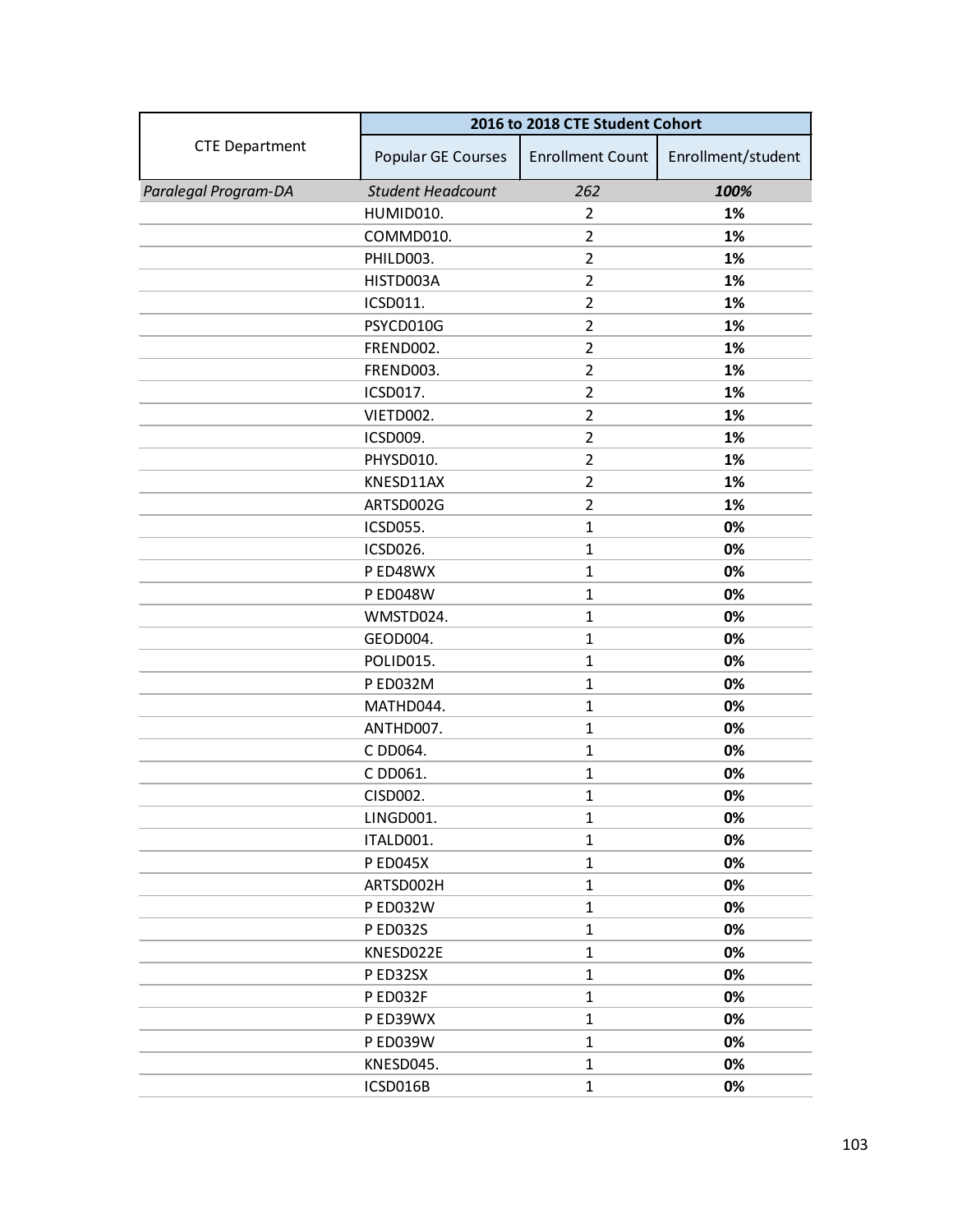|                       | 2016 to 2018 CTE Student Cohort |                         |                    |
|-----------------------|---------------------------------|-------------------------|--------------------|
| <b>CTE Department</b> | Popular GE Courses              | <b>Enrollment Count</b> | Enrollment/student |
| Paralegal Program-DA  | <b>Student Headcount</b>        | 262                     | 100%               |
|                       | GERMD003.                       | 1                       | 0%                 |
|                       | GERMD002.                       | $\mathbf{1}$            | 0%                 |
|                       | KNESD015C                       | $\mathbf{1}$            | 0%                 |
|                       | MANDD005.                       | $\mathbf{1}$            | 0%                 |
|                       | MANDD004.                       | $\mathbf{1}$            | 0%                 |
|                       | INTLD019A                       | $\mathbf{1}$            | 0%                 |
|                       | MANDD006.                       | $\mathbf{1}$            | 0%                 |
|                       | MANDD003.                       | $\mathbf{1}$            | 0%                 |
|                       | ICSD002A                        | $\mathbf{1}$            | 0%                 |
|                       | KNESD036A                       | $\mathbf{1}$            | 0%                 |
|                       | VIETD003.                       | $\mathbf{1}$            | 0%                 |
|                       | WMSTD028.                       | $\mathbf{1}$            | 0%                 |
|                       | HISTD010.                       | $\mathbf{1}$            | 0%                 |
|                       | PEAD002.                        | $\mathbf{1}$            | 0%                 |
|                       | KNESD022B                       | $\mathbf{1}$            | 0%                 |
|                       | ICSD027.                        | $\mathbf{1}$            | 0%                 |
|                       | ELITD048B                       | $\mathbf{1}$            | 0%                 |
|                       | ELITD046C                       | $\mathbf{1}$            | 0%                 |
|                       | KNESD012H                       | $\mathbf{1}$            | 0%                 |
|                       | ICSD030.                        | $\mathbf{1}$            | 0%                 |
|                       | ICSD018B                        | $\mathbf{1}$            | 0%                 |
|                       | WMSTD021.                       | $\mathbf{1}$            | 0%                 |
|                       | ELITD046B                       | $\mathbf{1}$            | 0%                 |
|                       | PSYCD010H                       | $\mathbf{1}$            | 0%                 |
|                       | KNESD054.                       | $\mathbf{1}$            | 0%                 |
|                       | ICSD044.                        | $\mathbf{1}$            | 0%                 |
|                       | CHEMD010.                       | $\mathbf{1}$            | 0%                 |
|                       | INTLD008.                       | $\mathbf{1}$            | 0%                 |
|                       | ELITD039.                       | $\mathbf{1}$            | 0%                 |
|                       | <b>BUSD021.</b>                 | $\mathbf{1}$            | 0%                 |
|                       | <b>ICSD022.</b>                 | $\mathbf{1}$            | 0%                 |
|                       | POLID016.                       | $\mathbf{1}$            | 0%                 |
|                       | KNESD19EX                       | $\mathbf{1}$            | 0%                 |
|                       | KNESD15EX                       | $\mathbf{1}$            | 0%                 |
|                       | THEAD001.                       | $\mathbf{1}$            | 0%                 |
|                       | ARTSD002C                       | $\mathbf{1}$            | 0%                 |
|                       | PEAD006Y                        | $\mathbf{1}$            | 0%                 |
|                       | JAPND001.                       | $\mathbf{1}$            | 0%                 |
|                       | MUSID001D                       | $\mathbf{1}$            | 0%                 |
|                       | KNESD025A                       | $\mathbf{1}$            | 0%                 |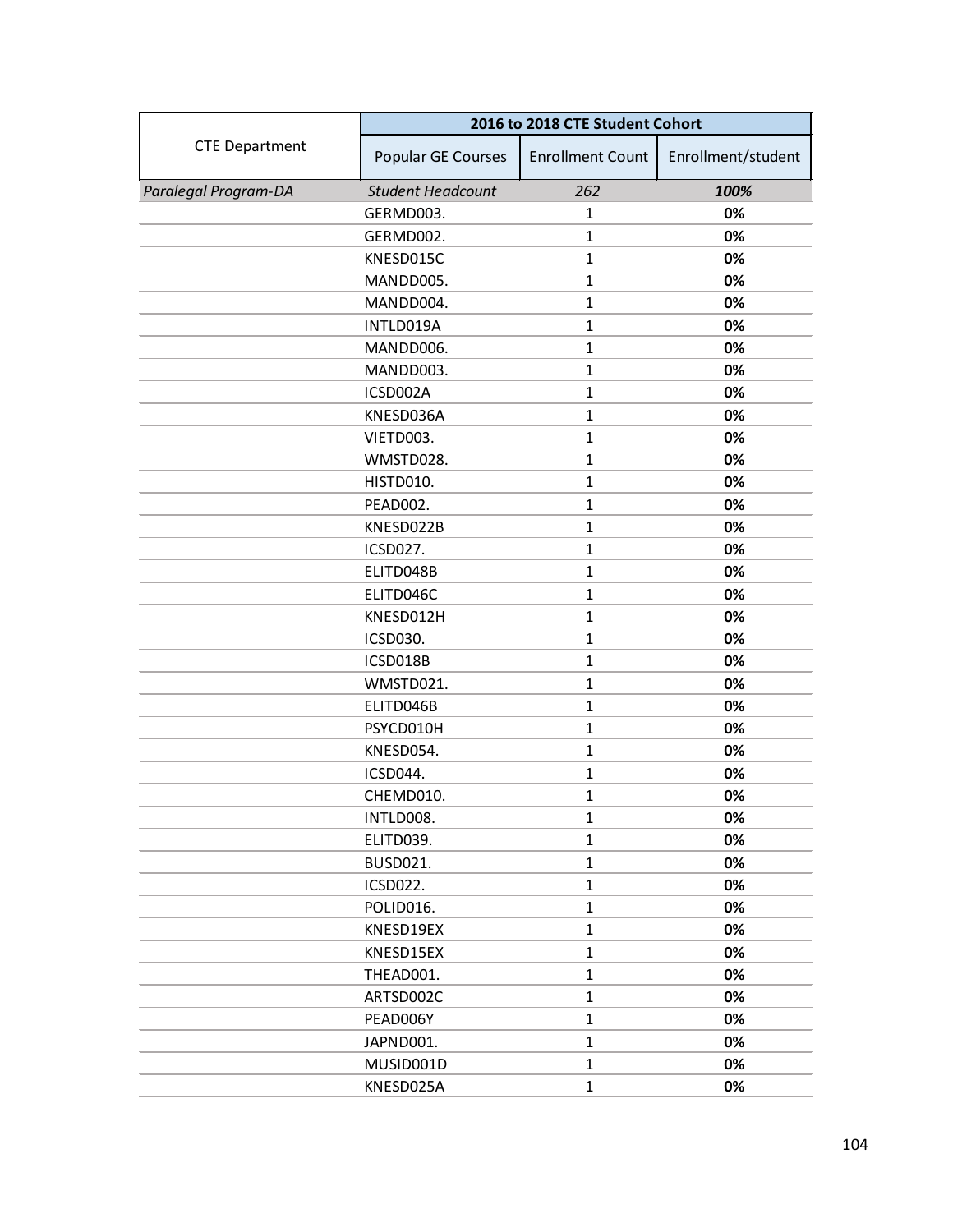|                       | 2016 to 2018 CTE Student Cohort |                         |                    |
|-----------------------|---------------------------------|-------------------------|--------------------|
| <b>CTE Department</b> | Popular GE Courses              | <b>Enrollment Count</b> | Enrollment/student |
| Paralegal Program-DA  | <b>Student Headcount</b>        | 262                     | 100%               |
|                       | COMMD009.                       | 1                       | 0%                 |
|                       | KNESD16BX                       | $\mathbf{1}$            | 0%                 |
|                       | KORED003.                       | $\mathbf{1}$            | 0%                 |
|                       | BIOLD006C                       | $\mathbf{1}$            | 0%                 |
|                       | PHYSD004A                       | $\mathbf{1}$            | 0%                 |
|                       | INTLD005.                       | $\mathbf{1}$            | 0%                 |
|                       | SPAND003.                       | $\mathbf{1}$            | 0%                 |
|                       | PEAD005.                        | $\mathbf{1}$            | 0%                 |
|                       | PEAD001.                        | $\mathbf{1}$            | 0%                 |
|                       | MATHD046.                       | $\mathbf{1}$            | 0%                 |
|                       | GEOD010.                        | $\mathbf{1}$            | 0%                 |
|                       | KNESD22EX                       | $\mathbf{1}$            | 0%                 |
|                       | MUSID001B                       | $\mathbf{1}$            | 0%                 |
|                       | KNESD19GX                       | $\mathbf{1}$            | 0%                 |
| Nursing-DA            | <b>Student Headcount</b>        | 259                     | 100%               |
|                       | PSYCD014.                       | 254                     | 98%                |
|                       | ANTHD002.                       | 122                     | 47%                |
|                       | MATHD010.                       | 79                      | 31%                |
|                       | PSYCD001.                       | 75                      | 29%                |
|                       | SOCD001.                        | 56                      | 22%                |
|                       | EWRTD001A                       | 56                      | 22%                |
|                       | HUMID001.                       | 46                      | 18%                |
|                       | POLID001.                       | 44                      | 17%                |
|                       | EWRTD001B                       | 40                      | 15%                |
|                       | NUTRD010.                       | 30                      | 12%                |
|                       | EWRTD002.                       | 28                      | 11%                |
|                       | ICSD005.                        | 27                      | 10%                |
|                       | HUMAD010.                       | 26                      | 10%                |
|                       | SPAND001.                       | 20                      | 8%                 |
|                       | BIOLD010.                       | 16                      | 6%                 |
|                       | PHILD004.                       | 15                      | 6%                 |
|                       | HISTD017C                       | 12                      | 5%                 |
|                       | ASTRD004.                       | 12                      | 5%                 |
|                       | CHEMD001A                       | 12                      | 5%                 |
|                       | HISTD017A                       | 11                      | 4%                 |
|                       | ARTSD002F                       | 11                      | 4%                 |
|                       | MUSID001A                       | 11                      | 4%                 |
|                       | ANTHD001.                       | 10                      | 4%                 |
|                       | ICSD007.                        | 10                      | 4%                 |
|                       | PSYCD008.                       | 10                      | 4%                 |
|                       |                                 |                         |                    |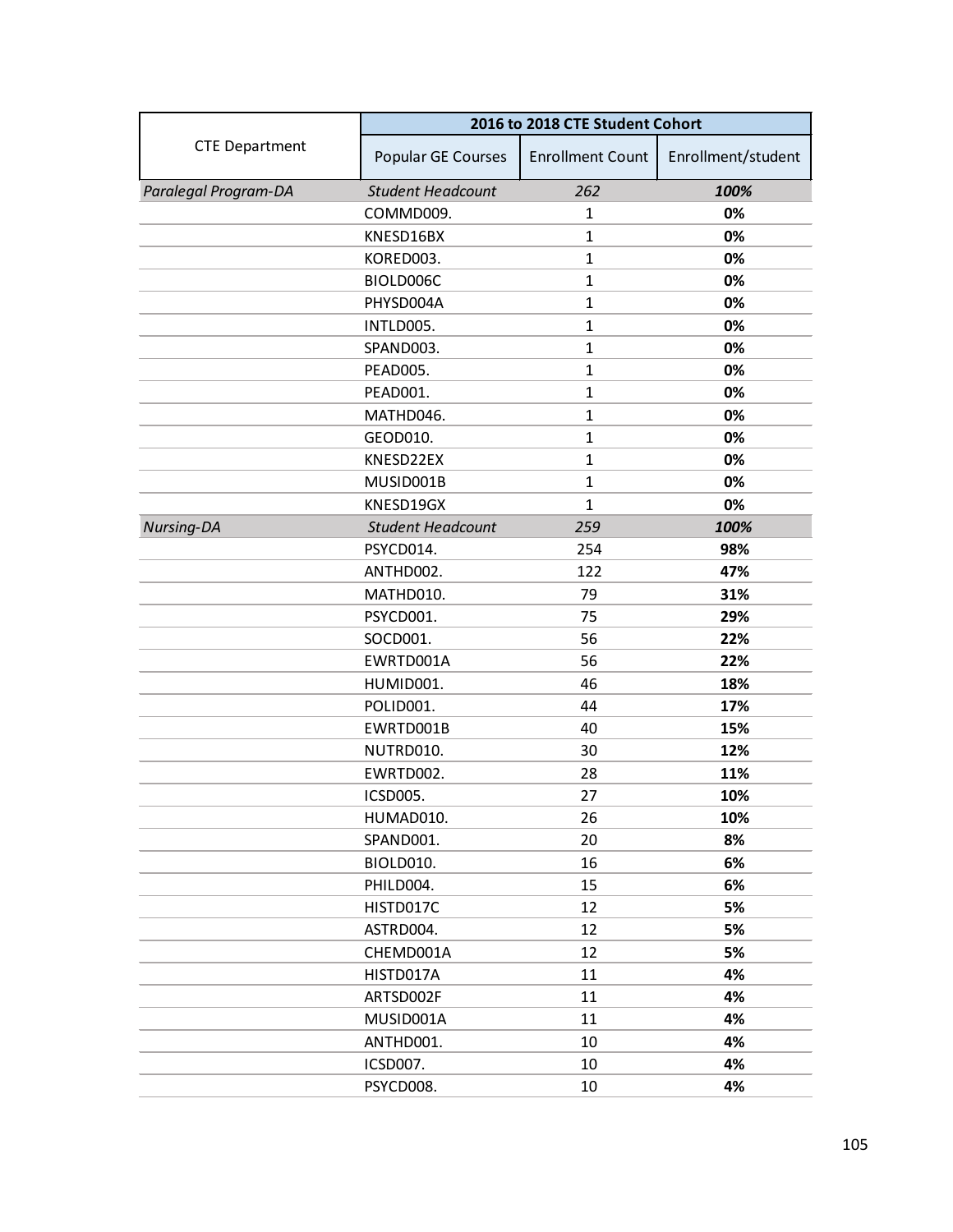|                       | 2016 to 2018 CTE Student Cohort |                         |                    |
|-----------------------|---------------------------------|-------------------------|--------------------|
| <b>CTE Department</b> | Popular GE Courses              | <b>Enrollment Count</b> | Enrollment/student |
| Nursing-DA            | <b>Student Headcount</b>        | 259                     | 100%               |
|                       | PHTGD007.                       | 9                       | 3%                 |
|                       | ICSD004.                        | 9                       | 3%                 |
|                       | KNESD022A                       | 9                       | 3%                 |
|                       | HUMID009.                       | 8                       | 3%                 |
|                       | HLTHD021.                       | 8                       | 3%                 |
|                       | SPAND002.                       | $\overline{7}$          | 3%                 |
|                       | ICSD045.                        | 7                       | 3%                 |
|                       | PHILD001.                       | 7                       | 3%                 |
|                       | C DD010G                        | 7                       | 3%                 |
|                       | E SD001.                        | $\overline{7}$          | 3%                 |
|                       | ICSD020.                        | 6                       | 2%                 |
|                       | F/TVD001.                       | 6                       | 2%                 |
|                       | SIGND001.                       | 6                       | 2%                 |
|                       | DANCD023L                       | 6                       | 2%                 |
|                       | HUMAD050.                       | 6                       | 2%                 |
|                       | E SD002.                        | 6                       | 2%                 |
|                       | PHILD008.                       | 6                       | 2%                 |
|                       | CHEMD010.                       | 6                       | 2%                 |
|                       | GEOD010.                        | 5                       | 2%                 |
|                       | ESCID001.                       | 5                       | 2%                 |
|                       | KNESD022B                       | 5                       | 2%                 |
|                       | ICSD033.                        | 5                       | 2%                 |
|                       | ECOND001.                       | 4                       | 2%                 |
|                       | DANCD023A                       | 4                       | 2%                 |
|                       | ARTSD001A                       | 4                       | 2%                 |
|                       | GEOD001.                        | 4                       | 2%                 |
|                       | KORED001.                       | 4                       | 2%                 |
|                       | ICSD035.                        | 4                       | 2%                 |
|                       | KNESD022C                       | 4                       | 2%                 |
|                       | ICSD011.                        | 4                       | 2%                 |
|                       | DANCD025A                       | 4                       | 2%                 |
|                       | PHILD003.                       | 4                       | 2%                 |
|                       | PHYSD010.                       | 4                       | 2%                 |
|                       | F/TVD002B                       | 4                       | 2%                 |
|                       | WMSTD001.                       | 4                       | 2%                 |
|                       | HISTD003A                       | 4                       | 2%                 |
|                       | <b>ESLD005.</b>                 | 4                       | 2%                 |
|                       | BIOLD006A                       | 4                       | 2%                 |
|                       | HISTD003B                       | 3                       | 1%                 |
|                       | P ED032S                        | 3                       | 1%                 |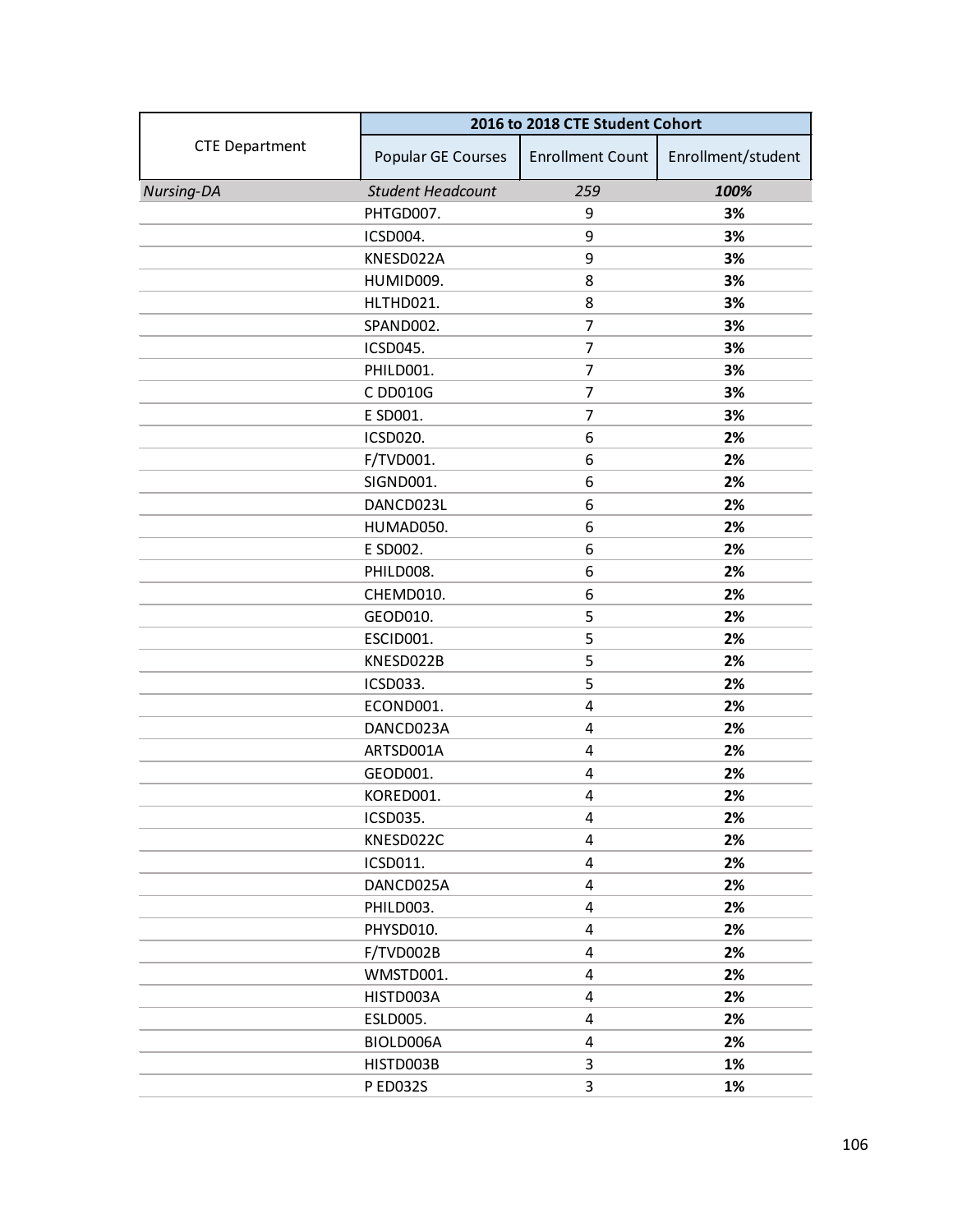|                       | 2016 to 2018 CTE Student Cohort |                         |                    |
|-----------------------|---------------------------------|-------------------------|--------------------|
| <b>CTE Department</b> | Popular GE Courses              | <b>Enrollment Count</b> | Enrollment/student |
| Nursing-DA            | <b>Student Headcount</b>        | 259                     | 100%               |
|                       | MANDD001.                       | 3                       | 1%                 |
|                       | ICSD044.                        | 3                       | 1%                 |
|                       | PSYCD010G                       | 3                       | 1%                 |
|                       | ICSD031.                        | 3                       | 1%                 |
|                       | ELITD022.                       | 3                       | 1%                 |
|                       | METD010.                        | 3                       | 1%                 |
|                       | HISTD003C                       | 3                       | 1%                 |
|                       | DANCD024A                       | 3                       | 1%                 |
|                       | HUMID006.                       | $\overline{2}$          | 1%                 |
|                       | ESLD006.                        | $\overline{2}$          | 1%                 |
|                       | C DD010H                        | $\overline{2}$          | 1%                 |
|                       | ELITD011.                       | $\overline{2}$          | 1%                 |
|                       | PHYSD002A                       | $\overline{2}$          | 1%                 |
|                       | ARTSD001B                       | $\overline{2}$          | 1%                 |
|                       | <b>BUSD056.</b>                 | $\overline{2}$          | 1%                 |
|                       | <b>BIOLD011.</b>                | $\overline{2}$          | 1%                 |
|                       | KNESD022D                       | $\overline{2}$          | 1%                 |
|                       | GEOD004.                        | $\overline{2}$          | 1%                 |
|                       | DANCD023M                       | $\overline{2}$          | 1%                 |
|                       | FREND001.                       | $\overline{2}$          | 1%                 |
|                       | FREND002.                       | $\overline{2}$          | 1%                 |
|                       | HISTD017B                       | $\overline{2}$          | 1%                 |
|                       | ICSD024.                        | $\overline{2}$          | 1%                 |
|                       | ARTSD002C                       | $\overline{2}$          | 1%                 |
|                       | E SD003.                        | $\overline{2}$          | 1%                 |
|                       | MUSID001C                       | $\overline{2}$          | 1%                 |
|                       | KNESD022E                       | $\overline{2}$          | 1%                 |
|                       | WMSTD008.                       | $\overline{2}$          | 1%                 |
|                       | <b>ICSD010.</b>                 | $\overline{2}$          | 1%                 |
|                       | HNDID001.                       | $\overline{2}$          | 1%                 |
|                       | MANDD002.                       | $\overline{2}$          | 1%                 |
|                       | COMMD016.                       | $\overline{2}$          | 1%                 |
|                       | ARTSD002J                       | $\overline{2}$          | 1%                 |
|                       | KNESD005A                       | $\overline{2}$          | 1%                 |
|                       | THEAD001.                       | $\overline{2}$          | 1%                 |
|                       | ADMJD029.                       | $\overline{2}$          | 1%                 |
|                       | ARTSD002B                       | $\overline{2}$          | 1%                 |
|                       | DANCD022K                       | $\overline{2}$          | 1%                 |
|                       | ELITD048A                       | $\overline{2}$          | 1%                 |
|                       | WMSTD021.                       | $\overline{2}$          | 1%                 |
|                       |                                 |                         |                    |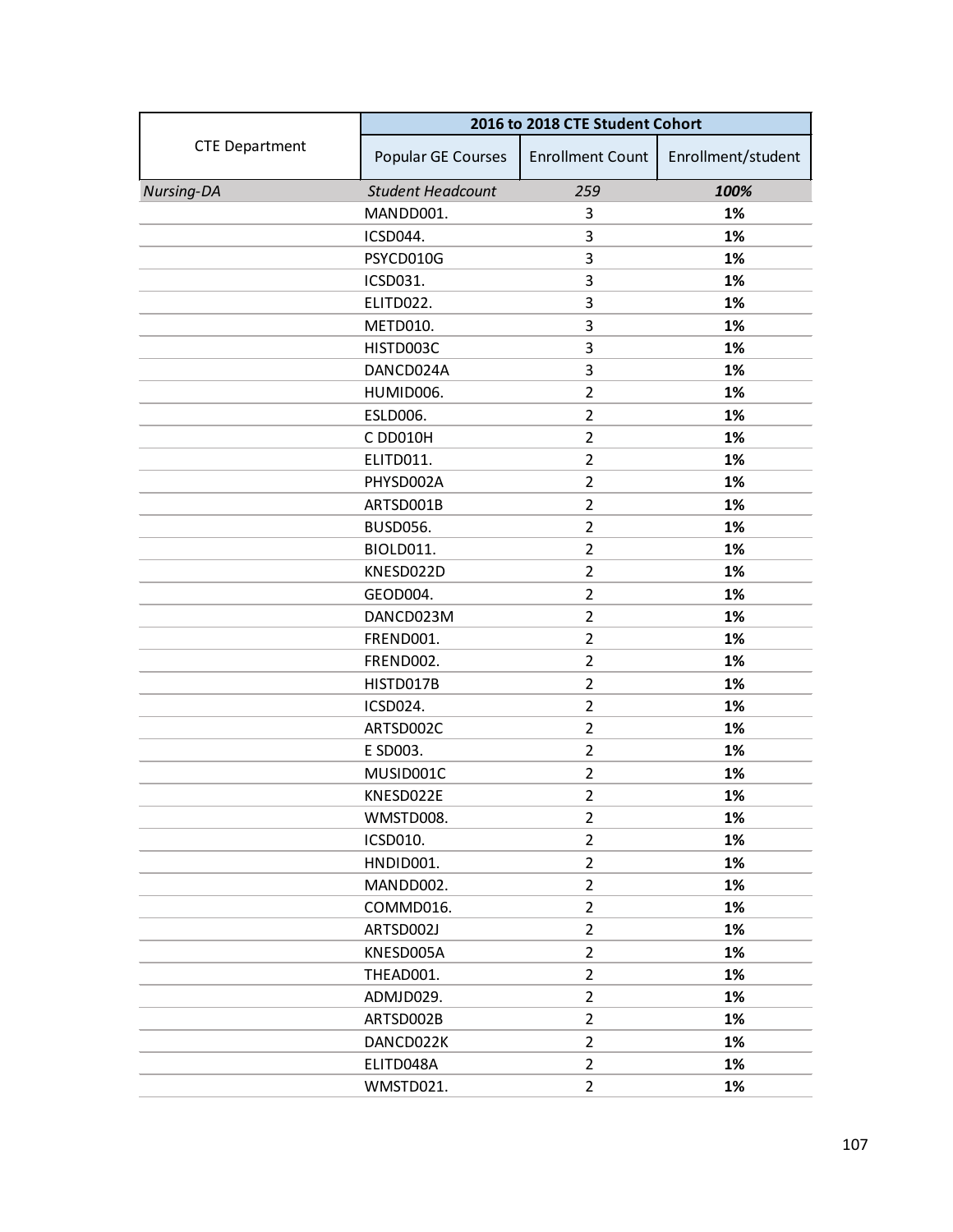|                       | 2016 to 2018 CTE Student Cohort |                         |                    |
|-----------------------|---------------------------------|-------------------------|--------------------|
| <b>CTE Department</b> | Popular GE Courses              | <b>Enrollment Count</b> | Enrollment/student |
| Nursing-DA            | <b>Student Headcount</b>        | 259                     | 100%               |
|                       | ECOND002.                       | $\overline{2}$          | 1%                 |
|                       | KNESD032A                       | $\overline{2}$          | 1%                 |
|                       | PSYCD010H                       | $\mathbf{1}$            | 0%                 |
|                       | KNESD25AX                       | $\mathbf{1}$            | 0%                 |
|                       | VIETD001.                       | $\mathbf{1}$            | 0%                 |
|                       | KNESD026B                       | $\mathbf{1}$            | 0%                 |
|                       | FREND004.                       | $\mathbf{1}$            | 0%                 |
|                       | CHEMD025.                       | $\mathbf{1}$            | 0%                 |
|                       | KNESD025A                       | $\mathbf{1}$            | 0%                 |
|                       | KNESD019E                       | $\mathbf{1}$            | 0%                 |
|                       | KNESD026A                       | $\mathbf{1}$            | 0%                 |
|                       | RUSSD002.                       | $\mathbf{1}$            | 0%                 |
|                       | INTLD010.                       | $\mathbf{1}$            | 0%                 |
|                       | C DD012.                        | $\mathbf{1}$            | 0%                 |
|                       | KNESD22BX                       | $\mathbf{1}$            | 0%                 |
|                       | ICSD043.                        | $\mathbf{1}$            | 0%                 |
|                       | PHILD002.                       | $\mathbf{1}$            | 0%                 |
|                       | <b>P ED038W</b>                 | $\mathbf{1}$            | 0%                 |
|                       | HUMID013.                       | $\mathbf{1}$            | 0%                 |
|                       | ICSD026.                        | $\mathbf{1}$            | 0%                 |
|                       | ESCID001L                       | $\mathbf{1}$            | 0%                 |
|                       | DANCD038A                       | $\mathbf{1}$            | 0%                 |
|                       | DANCD022L                       | $\mathbf{1}$            | 0%                 |
|                       | SIGND002.                       | $\mathbf{1}$            | 0%                 |
|                       | ARTSD002L                       | $\mathbf{1}$            | 0%                 |
|                       | COMMD010.                       | $\mathbf{1}$            | 0%                 |
|                       | MANDD005.                       | $\mathbf{1}$            | 0%                 |
|                       | MANDD006.                       | 1                       | 0%                 |
|                       | KNESD05AX                       | $\mathbf{1}$            | 0%                 |
|                       | KNESD15EX                       | $\mathbf{1}$            | 0%                 |
|                       | KORED002.                       | $\mathbf{1}$            | 0%                 |
|                       | KORED003.                       | $\mathbf{1}$            | 0%                 |
|                       | ELITD046B                       | $\mathbf{1}$            | 0%                 |
|                       | ELITD048B                       | $\mathbf{1}$            | 0%                 |
|                       | ESCID019.                       | $\mathbf{1}$            | 0%                 |
|                       | KNESD052.                       | $\mathbf{1}$            | 0%                 |
|                       | SOCD035.                        | $\mathbf{1}$            | 0%                 |
|                       | ELITD024.                       | $\mathbf{1}$            | 0%                 |
|                       | KNESD016A                       | $\mathbf{1}$            | 0%                 |
|                       | ELITD048C                       | $\mathbf{1}$            | 0%                 |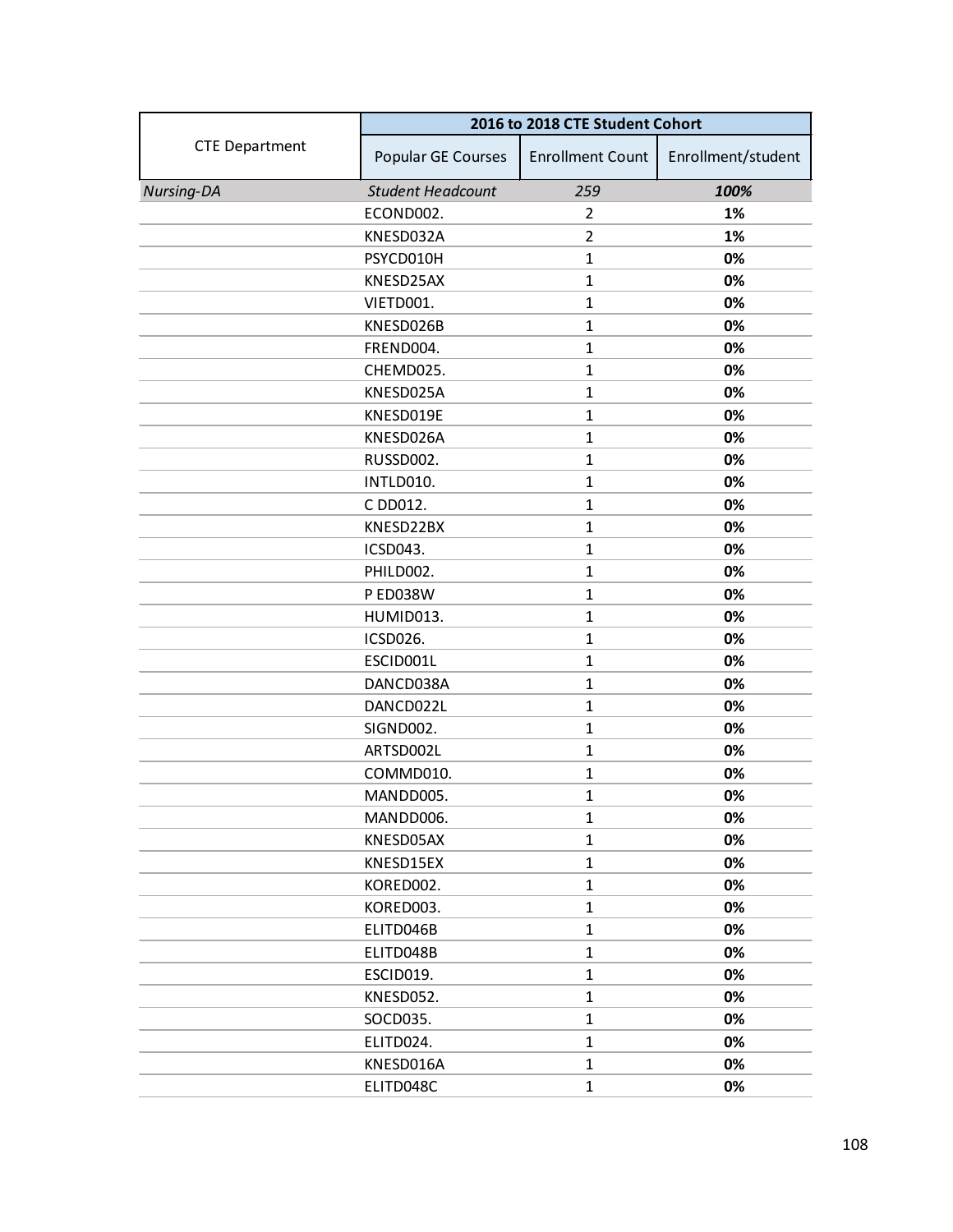|                       | 2016 to 2018 CTE Student Cohort |                         |                    |
|-----------------------|---------------------------------|-------------------------|--------------------|
| <b>CTE Department</b> | Popular GE Courses              | <b>Enrollment Count</b> | Enrollment/student |
| Nursing-DA            | <b>Student Headcount</b>        | 259                     | 100%               |
|                       | KNESD002A                       | 1                       | 0%                 |
|                       | HUMID005.                       | $\mathbf{1}$            | 0%                 |
|                       | ELITD046A                       | $\mathbf{1}$            | 0%                 |
|                       | ELITD010.                       | $\mathbf{1}$            | 0%                 |
|                       | FREND003.                       | $\mathbf 1$             | 0%                 |
|                       | ICSD019.                        | $\mathbf 1$             | 0%                 |
|                       | ICSD046.                        | $\mathbf 1$             | 0%                 |
|                       | BIOLD013.                       | $\mathbf{1}$            | 0%                 |
|                       | KNESD050A                       | $\mathbf{1}$            | 0%                 |
|                       | KNESD19DX                       | $\mathbf 1$             | 0%                 |
|                       | DANCD025B                       | $\mathbf{1}$            | 0%                 |
|                       | HISTD018A                       | $\mathbf{1}$            | 0%                 |
|                       | KNESD32AX                       | $\mathbf{1}$            | 0%                 |
|                       | ANTHD003.                       | $\mathbf 1$             | 0%                 |
|                       | HISTD007A                       | $\mathbf{1}$            | 0%                 |
|                       | ICSD009.                        | $\mathbf{1}$            | 0%                 |
|                       | KNESD26AX                       | $\mathbf{1}$            | 0%                 |
|                       | EWRTD030.                       | $\mathbf{1}$            | 0%                 |
|                       | ICSD038B                        | $\mathbf{1}$            | 0%                 |
|                       | ASTRD010.                       | $\mathbf{1}$            | 0%                 |
|                       | COMMD008.                       | $\mathbf{1}$            | 0%                 |
|                       | KNESD19AX                       | $\mathbf{1}$            | 0%                 |
|                       | ANTHD001L                       | $\mathbf{1}$            | 0%                 |
|                       | GERMD001.                       | $\mathbf{1}$            | 0%                 |
|                       | KNESD031A                       | $\mathbf{1}$            | 0%                 |
|                       | <b>P ED043X</b>                 | $\mathbf{1}$            | 0%                 |
|                       | ICSD030.                        | $\mathbf{1}$            | 0%                 |
|                       | KNESD50AL                       | $\mathbf{1}$            | 0%                 |
|                       | EWRTD001C                       | $\mathbf{1}$            | 0%                 |
|                       | SOCD020.                        | $\mathbf{1}$            | 0%                 |
|                       | HUMID007.                       | $\mathbf{1}$            | 0%                 |
|                       | HUMID010.                       | $\mathbf{1}$            | 0%                 |
|                       | DANCD022.                       | $\mathbf{1}$            | 0%                 |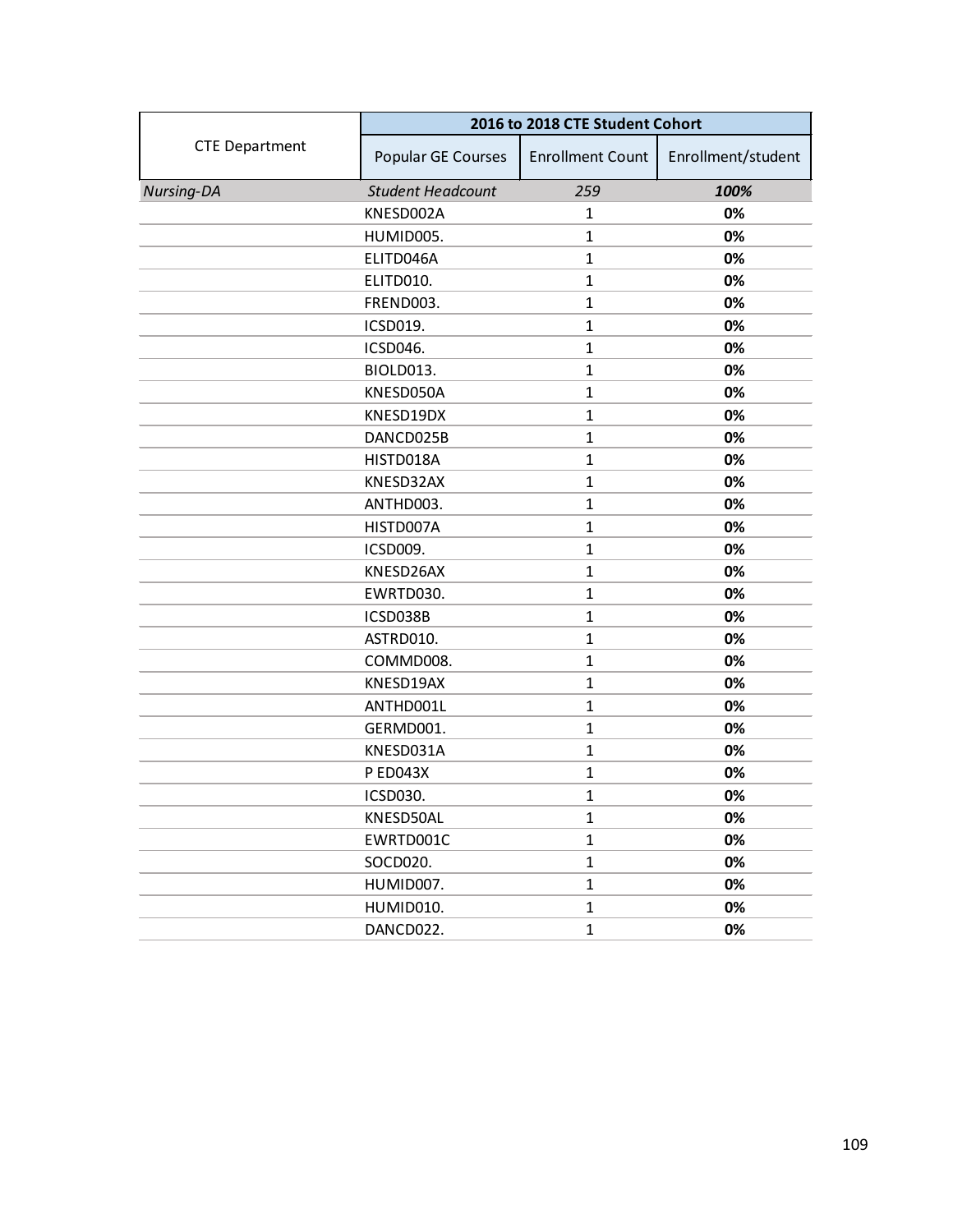|                       | 2016 to 2018 CTE Student Cohort |                         |                    |
|-----------------------|---------------------------------|-------------------------|--------------------|
| <b>CTE Department</b> | Popular GE Courses              | <b>Enrollment Count</b> | Enrollment/student |
| Real Estate-DA        | <b>Student Headcount</b>        | 219                     | 100%               |
|                       | EWRTD001A                       | 24                      | 11%                |
|                       | ANTHD002.                       | 22                      | 10%                |
|                       | ECOND001.                       | 21                      | 10%                |
|                       | ECOND002.                       | 19                      | 9%                 |
|                       | MATHD010.                       | 19                      | 9%                 |
|                       | HUMID001.                       | 18                      | 8%                 |
|                       | EWRTD002.                       | 17                      | 8%                 |
|                       | PSYCD001.                       | 16                      | 7%                 |
|                       | POLID001.                       | 16                      | 7%                 |
|                       | HUMAD010.                       | 14                      | 6%                 |
|                       | SOCD001.                        | 12                      | 5%                 |
|                       | ASTRD004.                       | 11                      | 5%                 |
|                       | HUMID016.                       | 10                      | 5%                 |
|                       | ESCID001.                       | 10                      | 5%                 |
|                       | EWRTD001B                       | 9                       | 4%                 |
|                       | NUTRD010.                       | 9                       | 4%                 |
|                       | HISTD017A                       | 9                       | 4%                 |
|                       | ARTSD001A                       | 9                       | 4%                 |
|                       | ICSD005.                        | 8                       | 4%                 |
|                       | PHILD004.                       | 8                       | 4%                 |
|                       | HISTD017C                       | 7                       | 3%                 |
|                       | ANTHD001.                       | 7                       | 3%                 |
|                       | SPAND001.                       | 6                       | 3%                 |
|                       | <b>ESLD005.</b>                 | 6                       | 3%                 |
|                       | BIOLD010.                       | 6                       | 3%                 |
|                       | ICSD007.                        | 5                       | 2%                 |
|                       | BIOLD011.                       | 5                       | 2%                 |
|                       | ICSD004.                        | 5                       | 2%                 |
|                       | GEOLD010.                       | 5                       | 2%                 |
|                       | ESCID019.                       | 4                       | 2%                 |
|                       | ICSD011.                        | 4                       | 2%                 |
|                       | KNESD022A                       | 4                       | 2%                 |
|                       | F/TVD002B                       | 4                       | 2%                 |
|                       | HUMAD050.                       | 4                       | 2%                 |
|                       | E SD001.                        | 4                       | 2%                 |
|                       | HUMID009.                       | 3                       | 1%                 |
|                       |                                 |                         |                    |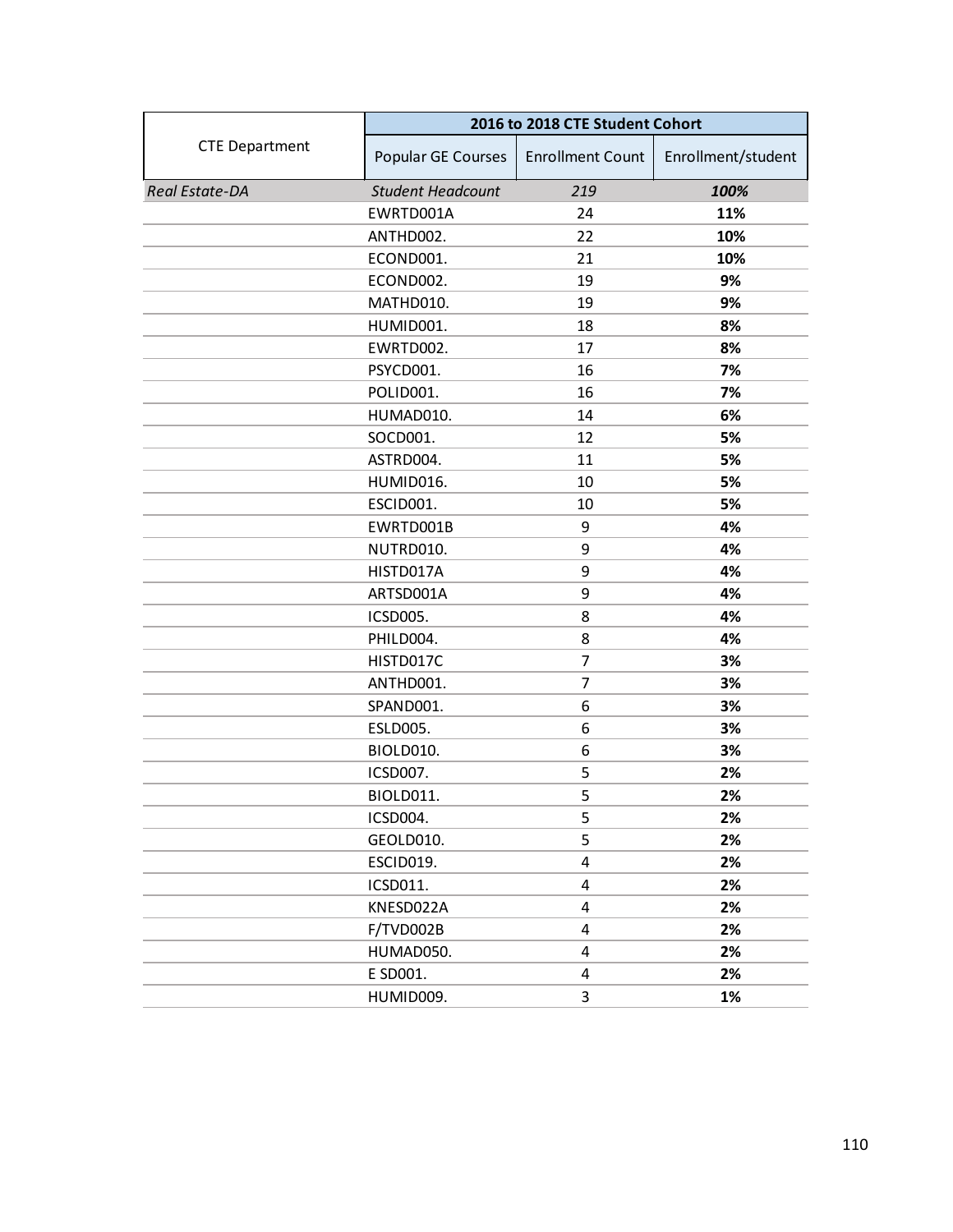|                       | 2016 to 2018 CTE Student Cohort |                         |                    |
|-----------------------|---------------------------------|-------------------------|--------------------|
| <b>CTE Department</b> | Popular GE Courses              | <b>Enrollment Count</b> | Enrollment/student |
| Real Estate-DA        | <b>Student Headcount</b>        | 219                     | 100%               |
|                       | MANDD001.                       | 3                       | 1%                 |
|                       | SOCD020.                        | 3                       | 1%                 |
|                       | ASTRD010.                       | 3                       | 1%                 |
|                       | C DD010G                        | 3                       | 1%                 |
|                       | KNESD19GX                       | 3                       | 1%                 |
|                       | ESCID001L                       | 3                       | 1%                 |
|                       | PHYSD010.                       | 3                       | 1%                 |
|                       | HLTHD021.                       | 3                       | 1%                 |
|                       | VIETD001.                       | 3                       | 1%                 |
|                       | DANCD038A                       | 3                       | 1%                 |
|                       | <b>BUSD056.</b>                 | 3                       | 1%                 |
|                       | HISTD017B                       | 3                       | 1%                 |
|                       | C DD010H                        | $\overline{2}$          | 1%                 |
|                       | DANCD024A                       | 2                       | 1%                 |
|                       | <b>BUSD021.</b>                 | $\overline{2}$          | 1%                 |
|                       | DANCD022.                       | $\overline{2}$          | 1%                 |
|                       | F/TVD002A                       | $\overline{2}$          | 1%                 |
|                       | HISTD006A                       | $\overline{2}$          | 1%                 |
|                       | <b>METD010.</b>                 | $\overline{2}$          | 1%                 |
|                       | FREND001.                       | $\overline{2}$          | 1%                 |
|                       | KNESD022D                       | $\overline{2}$          | 1%                 |
|                       | COMMD016.                       | 2                       | 1%                 |
|                       | MUSID001A                       | $\overline{2}$          | 1%                 |
|                       | SPAND002.                       | $\overline{2}$          | 1%                 |
|                       | WMSTD008.                       | $\overline{2}$          | 1%                 |
|                       | <b>ESLD006.</b>                 | $\overline{2}$          | 1%                 |
|                       | WMSTD001.                       | $\overline{2}$          | 1%                 |
|                       | HUMID006.                       | $\overline{2}$          | 1%                 |
|                       | JAPND001.                       | $\overline{2}$          | 1%                 |
|                       | GEOD001.                        | $\overline{2}$          | 1%                 |
|                       | F/TVD010.                       | $\overline{2}$          | 1%                 |
|                       | COMMD001.                       | $\overline{2}$          | 1%                 |
|                       | PHILD003.                       | $\overline{2}$          | 1%                 |
|                       | PSYCD014.                       | $\overline{2}$          | 1%                 |
|                       | DANCD024B                       | $\overline{2}$          | 1%                 |
|                       | PEAD005.                        | $\overline{2}$          | 1%                 |
|                       | PEAD005X                        | $\overline{2}$          | 1%                 |
|                       | FREND003.                       | $\overline{2}$          | 1%                 |
|                       | PHILD001.                       | $\overline{2}$          | 1%                 |
|                       | KNESD022B                       | $\overline{2}$          | 1%                 |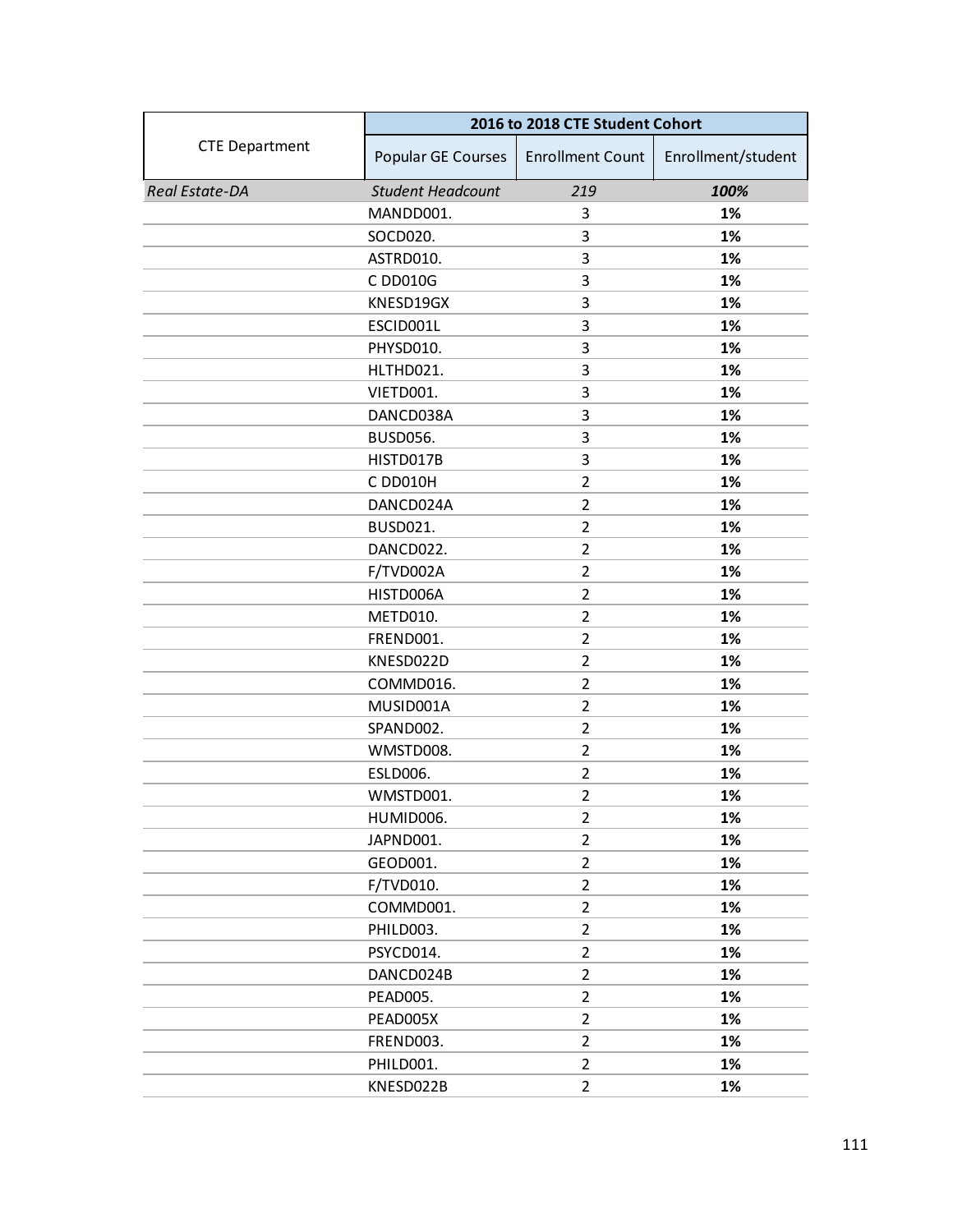|                       | 2016 to 2018 CTE Student Cohort |                         |                    |
|-----------------------|---------------------------------|-------------------------|--------------------|
| <b>CTE Department</b> | Popular GE Courses              | <b>Enrollment Count</b> | Enrollment/student |
| Real Estate-DA        | <b>Student Headcount</b>        | 219                     | 100%               |
|                       | ARTSD002F                       | 2                       | 1%                 |
|                       | KNESD025A                       | $\overline{2}$          | 1%                 |
|                       | PERSD001.                       | $\overline{2}$          | 1%                 |
|                       | KNESD012H                       | $\overline{2}$          | 1%                 |
|                       | KNESD022E                       | $\overline{2}$          | 1%                 |
|                       | PERSD003.                       | $\overline{2}$          | 1%                 |
|                       | ARTSD001B                       | $\overline{2}$          | 1%                 |
|                       | KNESD026A                       | $\overline{2}$          | 1%                 |
|                       | GEOD010.                        | $\overline{2}$          | 1%                 |
|                       | COMMD008.                       | $\mathbf{1}$            | 0%                 |
|                       | KNESD15EX                       | $\mathbf{1}$            | 0%                 |
|                       | KNESD045.                       | $\mathbf{1}$            | 0%                 |
|                       | KNESD016A                       | $\mathbf{1}$            | 0%                 |
|                       | ECOND001H                       | $\mathbf{1}$            | 0%                 |
|                       | KNESD32AX                       | $\mathbf{1}$            | 0%                 |
|                       | JOURD002.                       | $\mathbf{1}$            | 0%                 |
|                       | PHYSD002A                       | $\mathbf{1}$            | 0%                 |
|                       | KNESD25AX                       | $\mathbf{1}$            | 0%                 |
|                       | P ED032M                        | $\mathbf{1}$            | 0%                 |
|                       | PSYCD010G                       | $\mathbf{1}$            | 0%                 |
|                       | COMMD010.                       | $\mathbf{1}$            | 0%                 |
|                       | PHILD008.                       | $\mathbf 1$             | 0%                 |
|                       | CISD002.                        | $\mathbf{1}$            | 0%                 |
|                       | MANDD002.                       | $\mathbf{1}$            | 0%                 |
|                       | SOCD028.                        | $\mathbf{1}$            | 0%                 |
|                       | SOCD035.                        | $\mathbf{1}$            | 0%                 |
|                       | SOCD014.                        | $\mathbf{1}$            | 0%                 |
|                       | PHILD002.                       | 1                       | 0%                 |
|                       | HUMAD020.                       | $\mathbf{1}$            | 0%                 |
|                       | KNESD50AL                       | $\mathbf{1}$            | 0%                 |
|                       | KNESD050A                       | $\mathbf{1}$            | 0%                 |
|                       | F/TVD001.                       | $\mathbf 1$             | 0%                 |
|                       | CHEMD001A                       | $\mathbf{1}$            | 0%                 |
|                       | PERSD002.                       | $\mathbf{1}$            | 0%                 |
|                       | FREND002.                       | $\mathbf{1}$            | 0%                 |
|                       | C DD012.                        | $\mathbf{1}$            | 0%                 |
|                       | ICSD020.                        | $\mathbf 1$             | 0%                 |
|                       | ICSD010.                        | $\mathbf{1}$            | 0%                 |
|                       | P ED032K                        | $\mathbf{1}$            | 0%                 |
|                       | ARTSD002L                       | $\mathbf{1}$            | 0%                 |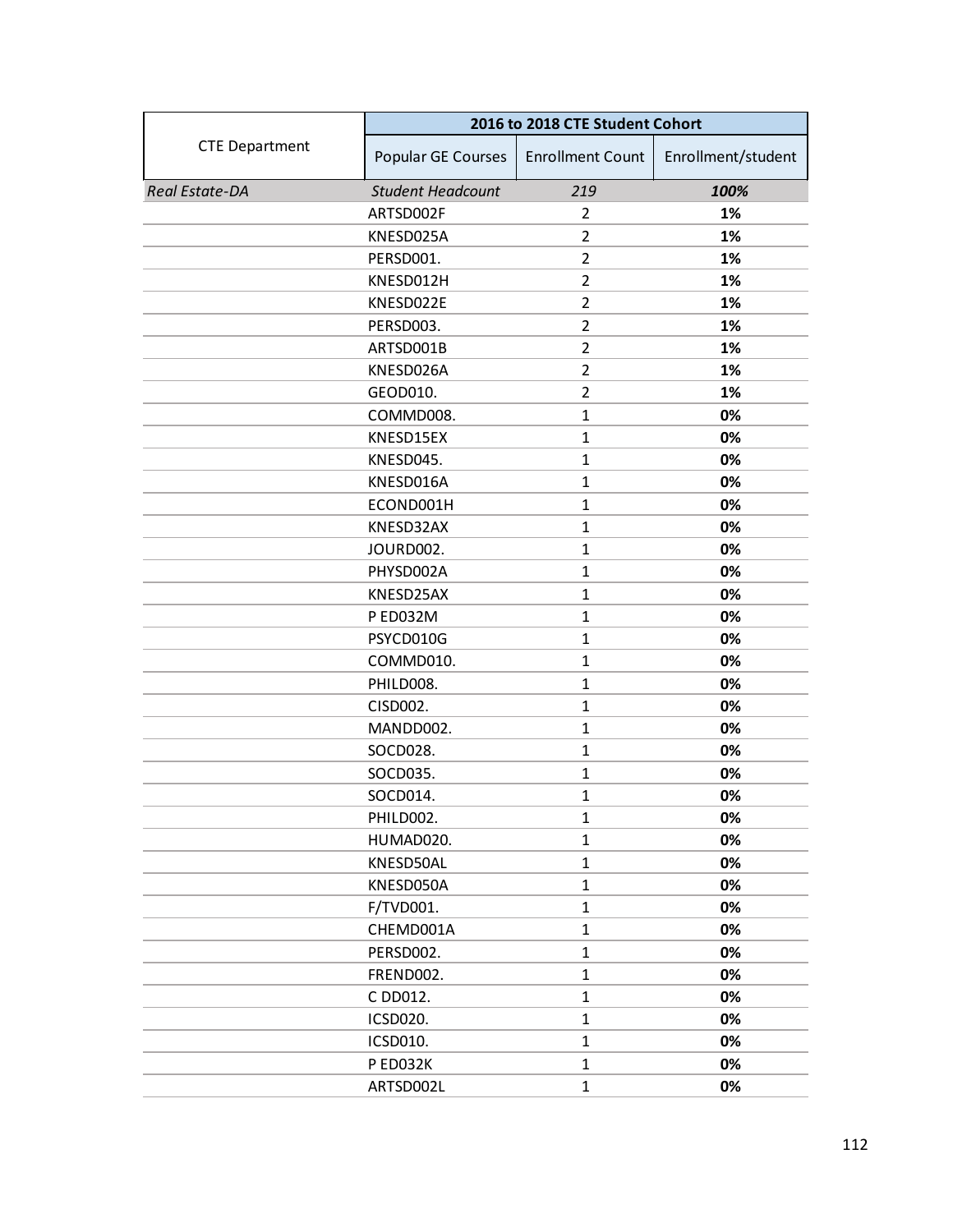|                                 | 2016 to 2018 CTE Student Cohort |                         |                    |
|---------------------------------|---------------------------------|-------------------------|--------------------|
| <b>CTE Department</b>           | Popular GE Courses              | <b>Enrollment Count</b> | Enrollment/student |
| Real Estate-DA                  | <b>Student Headcount</b>        | 219                     | 100%               |
|                                 | ELITD024.                       | 1                       | 0%                 |
|                                 | HISTD003A                       | $\mathbf{1}$            | 0%                 |
|                                 | HISTD003C                       | $\mathbf{1}$            | 0%                 |
|                                 | POLID003.                       | $\mathbf{1}$            | 0%                 |
|                                 | KORED001.                       | $\mathbf{1}$            | 0%                 |
|                                 | ARTSD002D                       | $\mathbf{1}$            | 0%                 |
|                                 | P ED045.                        | $\mathbf{1}$            | 0%                 |
|                                 | DANCD022K                       | $\mathbf{1}$            | 0%                 |
|                                 | DANCD037A                       | $\mathbf{1}$            | 0%                 |
|                                 | DANCD025A                       | $\mathbf{1}$            | 0%                 |
|                                 | ARTSD002C                       | $\mathbf{1}$            | 0%                 |
|                                 | DANCD023A                       | $\mathbf{1}$            | 0%                 |
|                                 | DANCD023L                       | $\mathbf{1}$            | 0%                 |
|                                 | GEOLD020.                       | $\mathbf{1}$            | 0%                 |
|                                 | COMMD009.                       | $\mathbf{1}$            | 0%                 |
|                                 | MUSID001B                       | $\mathbf{1}$            | 0%                 |
|                                 | POLID016.                       | $\mathbf{1}$            | 0%                 |
|                                 | ELITD048B                       | $\mathbf{1}$            | 0%                 |
|                                 | INTLD011.                       | $\mathbf{1}$            | 0%                 |
|                                 | KORED002.                       | $\mathbf{1}$            | 0%                 |
|                                 | VIETD002.                       | $\mathbf{1}$            | 0%                 |
|                                 | KNESD015E                       | $\mathbf{1}$            | 0%                 |
|                                 | POLID015.                       | $\mathbf{1}$            | 0%                 |
|                                 | ADMJD029.                       | $\mathbf{1}$            | 0%                 |
|                                 | SPAND003.                       | $\mathbf{1}$            | 0%                 |
|                                 | KNESD001A                       | $\mathbf{1}$            | 0%                 |
|                                 | PHILD007.                       | $\mathbf{1}$            | 0%                 |
|                                 | KNESD19DX                       | $\mathbf{1}$            | 0%                 |
|                                 | KNESD15CX                       | 1                       | 0%                 |
|                                 | ANTHD001L                       | $\mathbf{1}$            | 0%                 |
|                                 | SIGND001.                       | $\mathbf{1}$            | 0%                 |
| <b>Environmental Studies-DA</b> | <b>Student Headcount</b>        | 159                     | 100%               |
|                                 | E SD002.                        | 192                     | 121%               |
|                                 | E SD001.                        | 117                     | 74%                |
|                                 | E SD003.                        | 86                      | 54%                |
|                                 | ESCID001.                       | 83                      | 52%                |
|                                 | EWRTD001A                       | 69                      | 43%                |
|                                 | HUMID001.                       | 66                      | 42%                |
|                                 | ANTHD002.                       | 60                      | 38%                |
|                                 | MATHD010.                       | 54                      | 34%                |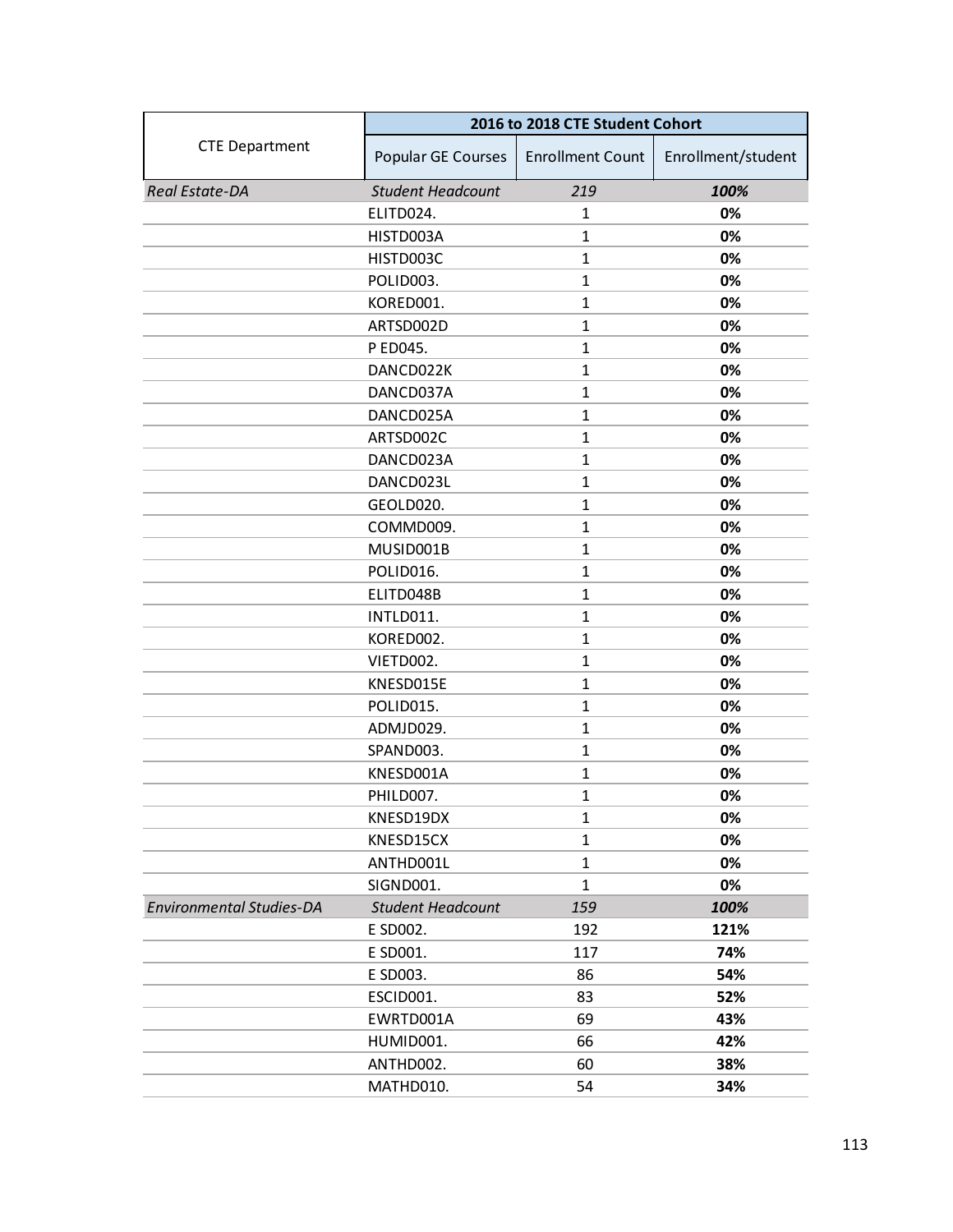|                                 | 2016 to 2018 CTE Student Cohort |                         |                    |
|---------------------------------|---------------------------------|-------------------------|--------------------|
| <b>CTE Department</b>           | Popular GE Courses              | <b>Enrollment Count</b> | Enrollment/student |
| <b>Environmental Studies-DA</b> | <b>Student Headcount</b>        | 159                     | 100%               |
|                                 | ESCID001L                       | 51                      | 32%                |
|                                 | EWRTD002.                       | 50                      | 31%                |
|                                 | ESCID030.                       | 46                      | 29%                |
|                                 | POLID001.                       | 40                      | 25%                |
|                                 | EWRTD001B                       | 36                      | 23%                |
|                                 | ESCID019.                       | 35                      | 22%                |
|                                 | PSYCD001.                       | 31                      | 19%                |
|                                 | ASTRD004.                       | 31                      | 19%                |
|                                 | ECOND002.                       | 30                      | 19%                |
|                                 | PHILD004.                       | 27                      | 17%                |
|                                 | METD010.                        | 26                      | 16%                |
|                                 | HUMAD010.                       | 24                      | 15%                |
|                                 | ECOND001.                       | 24                      | 15%                |
|                                 | NUTRD010.                       | 23                      | 14%                |
|                                 | HISTD017A                       | 23                      | 14%                |
|                                 | ESCID020.                       | 22                      | 14%                |
|                                 | CHEMD001A                       | 22                      | 14%                |
|                                 | ANTHD001.                       | 22                      | 14%                |
|                                 | GEOD001.                        | 21                      | 13%                |
|                                 | PHILD001.                       | 16                      | 10%                |
|                                 | HUMAD050.                       | 16                      | 10%                |
|                                 | HISTD017C                       | 15                      | 9%                 |
|                                 | BIOLD006A                       | 15                      | 9%                 |
|                                 | GEOLD020.                       | 15                      | 9%                 |
|                                 | GEOLD010.                       | 14                      | 9%                 |
|                                 | HISTD017B                       | 14                      | 9%                 |
|                                 | SOCD001.                        | 13                      | 8%                 |
|                                 | ARTSD002F                       | 12                      | 8%                 |
|                                 | HISTD003A                       | 12                      | 8%                 |
|                                 | ICSD004.                        | 12                      | 8%                 |
|                                 | ARTSD002A                       | 12                      | 8%                 |
|                                 | JOURD002.                       | 11                      | 7%                 |
|                                 | BIOLD010.                       | 11                      | 7%                 |
|                                 | SPAND001.                       | 11                      | 7%                 |
|                                 | ICSD007.                        | 10                      | 6%                 |
|                                 | PHILD002.                       | 10                      | 6%                 |
|                                 | F/TVD001.                       | 10                      | 6%                 |
|                                 | COMMD001.                       | 10                      | 6%                 |
|                                 | ARTSD001A                       | 9                       | 6%                 |
|                                 | HLTHD021.                       | 9                       | 6%                 |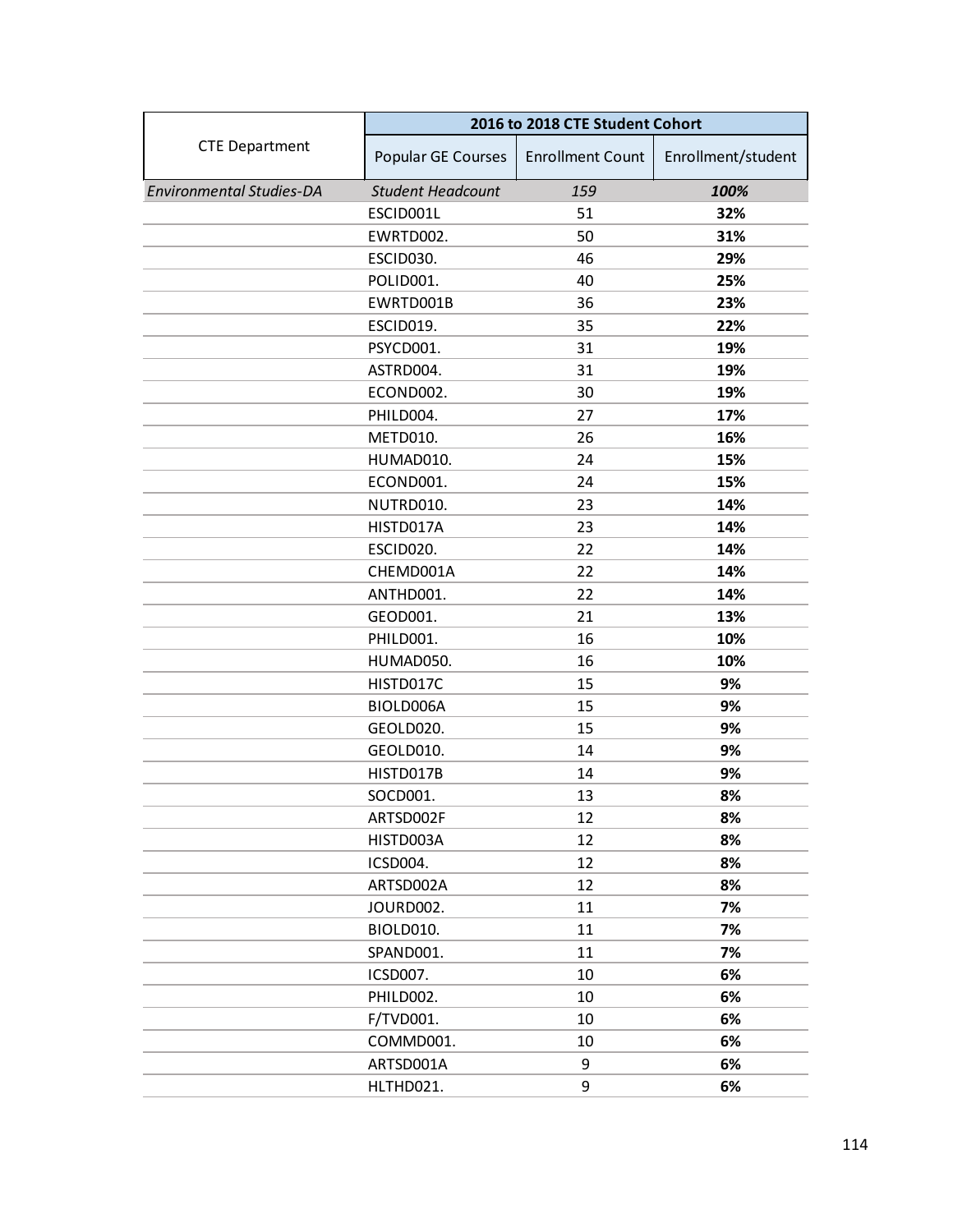|                                 | 2016 to 2018 CTE Student Cohort |                         |                    |
|---------------------------------|---------------------------------|-------------------------|--------------------|
| <b>CTE Department</b>           | Popular GE Courses              | <b>Enrollment Count</b> | Enrollment/student |
| <b>Environmental Studies-DA</b> | <b>Student Headcount</b>        | 159                     | 100%               |
|                                 | SIGND001.                       | 9                       | 6%                 |
|                                 | PHTGD007.                       | 9                       | 6%                 |
|                                 | HUMID016.                       | 8                       | 5%                 |
|                                 | MUSID001A                       | 8                       | 5%                 |
|                                 | CHEMD010.                       | 8                       | 5%                 |
|                                 | JAPND001.                       | 8                       | 5%                 |
|                                 | WMSTD001.                       | 8                       | 5%                 |
|                                 | PSYCD014.                       | 8                       | 5%                 |
|                                 | BIOLD013.                       | 8                       | 5%                 |
|                                 | GEOD010.                        | 8                       | 5%                 |
|                                 | ELITD011.                       | 8                       | 5%                 |
|                                 | PHYSD002A                       | 7                       | 4%                 |
|                                 | ASTRD010.                       | 7                       | 4%                 |
|                                 | HISTD003C                       | 7                       | 4%                 |
|                                 | SOCD020.                        | 7                       | 4%                 |
|                                 | PHILD008.                       | 7                       | 4%                 |
|                                 | WMSTD008.                       | 7                       | 4%                 |
|                                 | CHEMD025.                       | 7                       | 4%                 |
|                                 | ELITD022.                       | 6                       | 4%                 |
|                                 | HUMID006.                       | 6                       | 4%                 |
|                                 | C DD010G                        | 6                       | 4%                 |
|                                 | PHYSD010.                       | 6                       | 4%                 |
|                                 | F/TVD002B                       | 6                       | 4%                 |
|                                 | SPAND002.                       | 6                       | 4%                 |
|                                 | PSYCD008.                       | 6                       | 4%                 |
|                                 | PHYSD004A                       | 5                       | 3%                 |
|                                 | ARTSD002D                       | 5                       | 3%                 |
|                                 | HUMAD020.                       | 5                       | 3%                 |
|                                 | ICSD035.                        | 5                       | 3%                 |
|                                 | CISD002.                        | 5                       | 3%                 |
|                                 | DANCD038A                       | 5                       | 3%                 |
|                                 | BIOLD006C                       | 5                       | 3%                 |
|                                 | HUMID010.                       | 5                       | 3%                 |
|                                 | <b>BIOLD011.</b>                | 5                       | 3%                 |
|                                 | ANTHD001L                       | 5                       | 3%                 |
|                                 | LINGD001.                       | 5                       | 3%                 |
|                                 | ESLD005.                        | 5                       | 3%                 |
|                                 | ICSD020.                        | 5                       | 3%                 |
|                                 | <b>BUSD056.</b>                 | 5                       | 3%                 |
|                                 | HUMID009.                       | 4                       | 3%                 |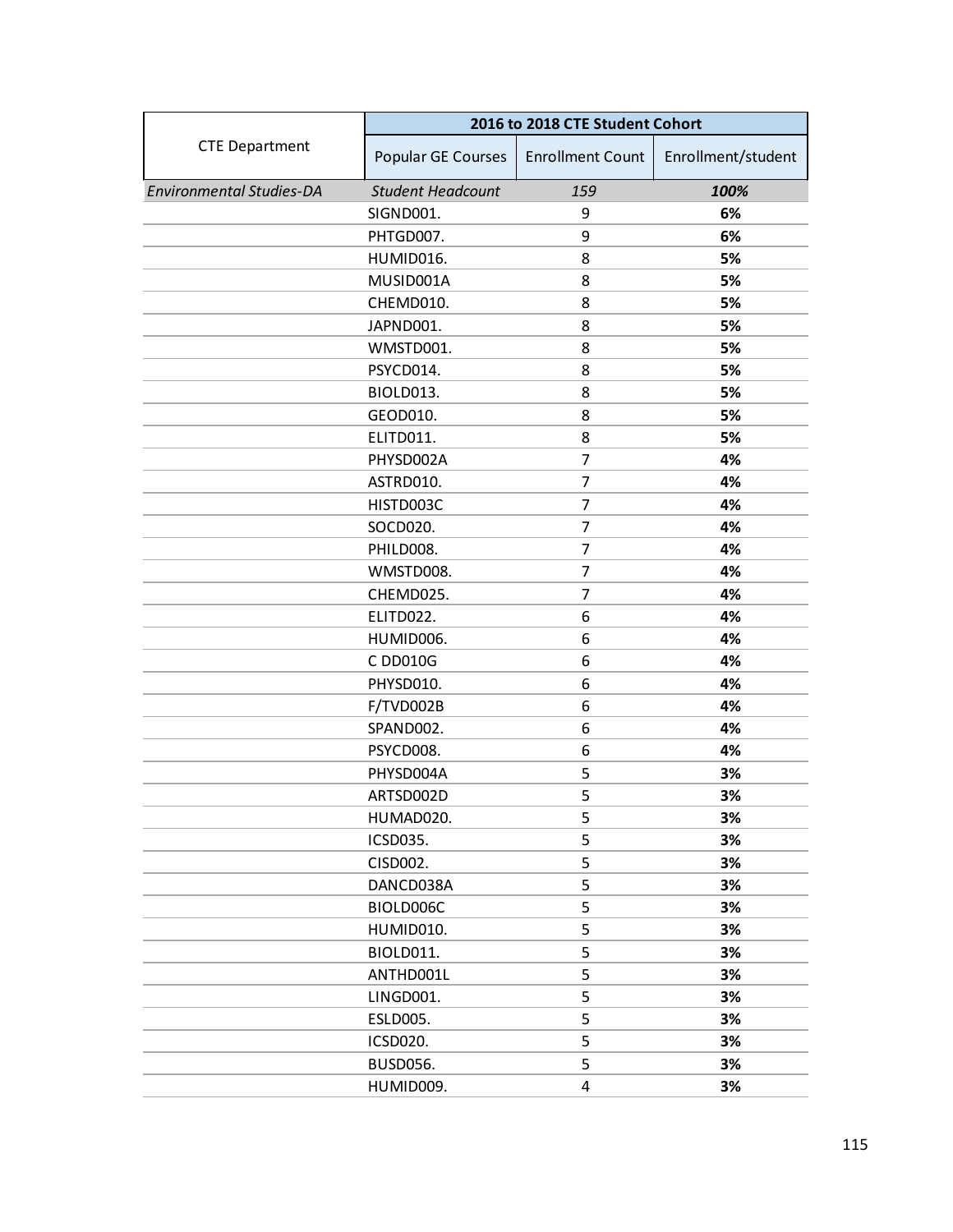|                                 | 2016 to 2018 CTE Student Cohort |                         |                    |
|---------------------------------|---------------------------------|-------------------------|--------------------|
| <b>CTE Department</b>           | Popular GE Courses              | <b>Enrollment Count</b> | Enrollment/student |
| <b>Environmental Studies-DA</b> | <b>Student Headcount</b>        | 159                     | 100%               |
|                                 | MANDD001.                       | 4                       | 3%                 |
|                                 | PHILD003.                       | 4                       | 3%                 |
|                                 | ARTSD002C                       | 4                       | 3%                 |
|                                 | ARTSD002J                       | 4                       | 3%                 |
|                                 | HISTD010.                       | $\overline{4}$          | 3%                 |
|                                 | <b>ICSD005.</b>                 | 4                       | 3%                 |
|                                 | ANTHD003.                       | 4                       | 3%                 |
|                                 | ICSD044.                        | 4                       | 3%                 |
|                                 | ELITD010.                       | 4                       | 3%                 |
|                                 | MUSID001B                       | 4                       | 3%                 |
|                                 | ICSD022.                        | 4                       | 3%                 |
|                                 | WMSTD009.                       | 4                       | 3%                 |
|                                 | JAPND002.                       | 4                       | 3%                 |
|                                 | <b>BUSD021.</b>                 | 4                       | 3%                 |
|                                 | POLID002.                       | 4                       | 3%                 |
|                                 | ICSD029.                        | 4                       | 3%                 |
|                                 | ICSD009.                        | 4                       | 3%                 |
|                                 | HUMID007.                       | 3                       | 2%                 |
|                                 | HISTD003B                       | 3                       | 2%                 |
|                                 | ICSD030.                        | 3                       | 2%                 |
|                                 | MANDD003.                       | 3                       | 2%                 |
|                                 | MANDD002.                       | 3                       | 2%                 |
|                                 | KNESD007D                       | 3                       | 2%                 |
|                                 | MUSID001D                       | 3                       | 2%                 |
|                                 | KNESD05AX                       | 3                       | 2%                 |
|                                 | GERMD001.                       | 3                       | 2%                 |
|                                 | C DD010H                        | 3                       | 2%                 |
|                                 | KNESD22CX                       | 3                       | 2%                 |
|                                 | P ED040.                        | 3                       | 2%                 |
|                                 | KNESD052.                       | 3                       | 2%                 |
|                                 | ICSD021.                        | 3                       | 2%                 |
|                                 | SPAND003.                       | 3                       | 2%                 |
|                                 | PHILD007.                       | 3                       | 2%                 |
|                                 | HUMID005.                       | 3                       | 2%                 |
|                                 | F/TVD010.                       | 3                       | 2%                 |
|                                 | DANCD024A                       | $\overline{2}$          | 1%                 |
|                                 | PHTGD021.                       | $\overline{2}$          | 1%                 |
|                                 | KNESD016A                       | $\overline{2}$          | 1%                 |
|                                 | MATHD044.                       | $\overline{2}$          | 1%                 |
|                                 | COMMD010.                       | $\overline{2}$          | 1%                 |
|                                 |                                 |                         |                    |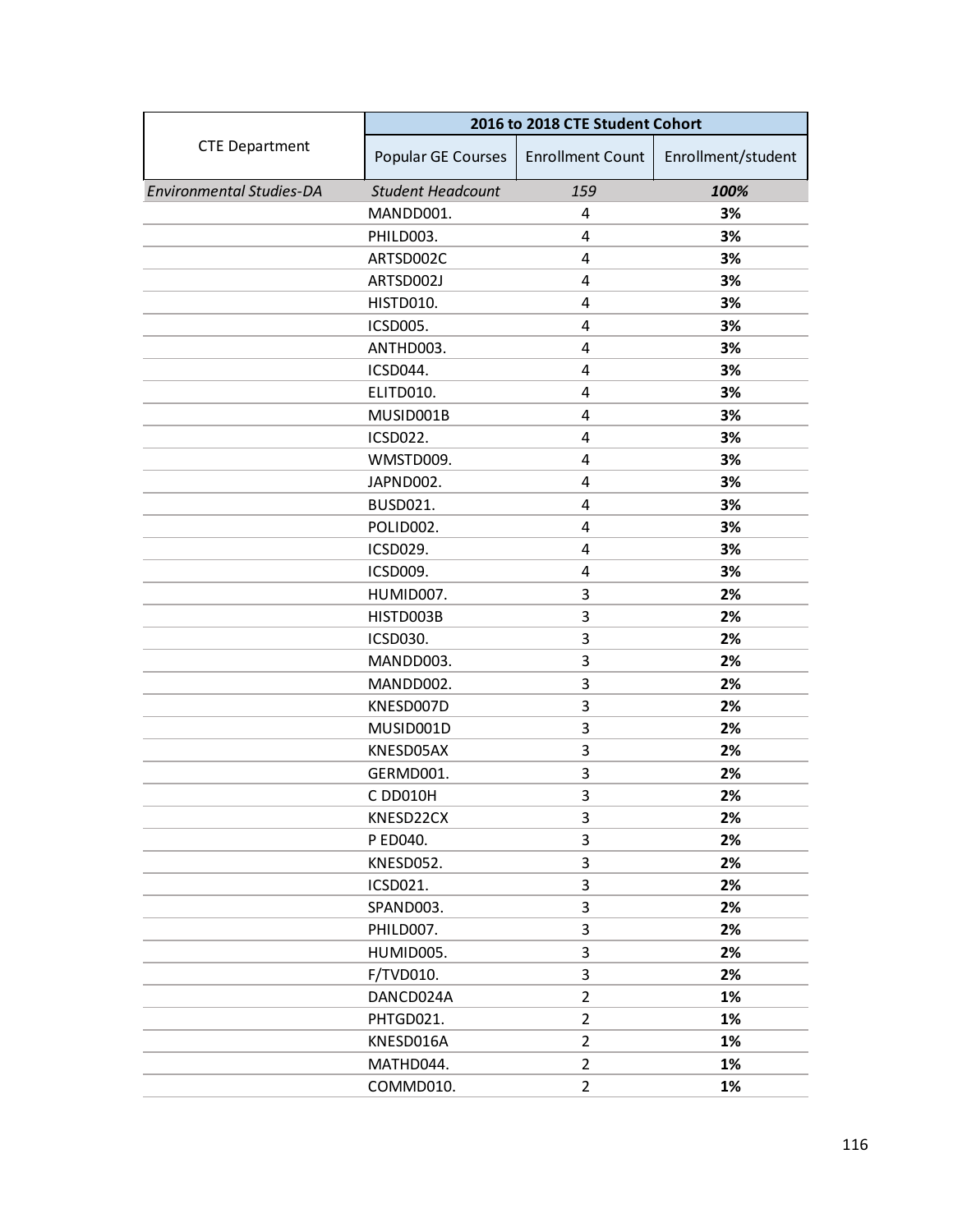|                                 | 2016 to 2018 CTE Student Cohort |                         |                    |
|---------------------------------|---------------------------------|-------------------------|--------------------|
| <b>CTE Department</b>           | Popular GE Courses              | <b>Enrollment Count</b> | Enrollment/student |
| <b>Environmental Studies-DA</b> | <b>Student Headcount</b>        | 159                     | 100%               |
|                                 | HUMID018.                       | 2                       | 1%                 |
|                                 | ARTSD002L                       | $\overline{2}$          | 1%                 |
|                                 | ELITD019.                       | $\overline{2}$          | 1%                 |
|                                 | ELITD039.                       | $\overline{2}$          | 1%                 |
|                                 | HNDID001.                       | $\overline{2}$          | 1%                 |
|                                 | HUMID013.                       | $\overline{2}$          | 1%                 |
|                                 | F/TVD002A                       | $\overline{2}$          | 1%                 |
|                                 | HISTD019A                       | $\overline{2}$          | 1%                 |
|                                 | KNESD022B                       | $\overline{2}$          | 1%                 |
|                                 | KNESD19AX                       | $\overline{2}$          | 1%                 |
|                                 | EWRTD030.                       | $\overline{2}$          | 1%                 |
|                                 | KNESD19DX                       | $\overline{2}$          | 1%                 |
|                                 | PERSD003.                       | $\overline{2}$          | 1%                 |
|                                 | HISTD006B                       | $\overline{2}$          | 1%                 |
|                                 | KNESD22BX                       | $\overline{2}$          | 1%                 |
|                                 | DANCD025A                       | $\overline{2}$          | 1%                 |
|                                 | FREND001.                       | $\overline{2}$          | 1%                 |
|                                 | HISTD009.                       | $\overline{2}$          | 1%                 |
|                                 | ARTSD03TC                       | $\overline{2}$          | 1%                 |
|                                 | PSYCD010G                       | $\overline{2}$          | 1%                 |
|                                 | ARTSD001B                       | $\overline{2}$          | 1%                 |
|                                 | ICSD037.                        | 2                       | 1%                 |
|                                 | KNESD15CX                       | $\overline{2}$          | 1%                 |
|                                 | ELITD021.                       | $\overline{2}$          | 1%                 |
|                                 | POLID017.                       | $\overline{2}$          | 1%                 |
|                                 | ICSD043.                        | $\overline{2}$          | 1%                 |
|                                 | WMSTD003C                       | $\overline{2}$          | 1%                 |
|                                 | INTLD013.                       | $\overline{2}$          | 1%                 |
|                                 | KORED001.                       | $\overline{2}$          | 1%                 |
|                                 | ELITD046B                       | $\overline{2}$          | 1%                 |
|                                 | F/TVD002C                       | $\overline{2}$          | 1%                 |
|                                 | METD010L                        | $\overline{2}$          | 1%                 |
|                                 | COMMD009.                       | $\overline{2}$          | 1%                 |
|                                 | INTLD008.                       | $\overline{2}$          | 1%                 |
|                                 | ELITD046A                       | $\overline{2}$          | 1%                 |
|                                 | ELITD046C                       | $\overline{2}$          | 1%                 |
|                                 | ICSD033.                        | $\overline{2}$          | 1%                 |
|                                 | <b>P ED040X</b>                 | $\overline{2}$          | 1%                 |
|                                 | PSYCD010H                       | $\overline{2}$          | 1%                 |
|                                 | ICSD017.                        | $\overline{2}$          | 1%                 |
|                                 |                                 |                         |                    |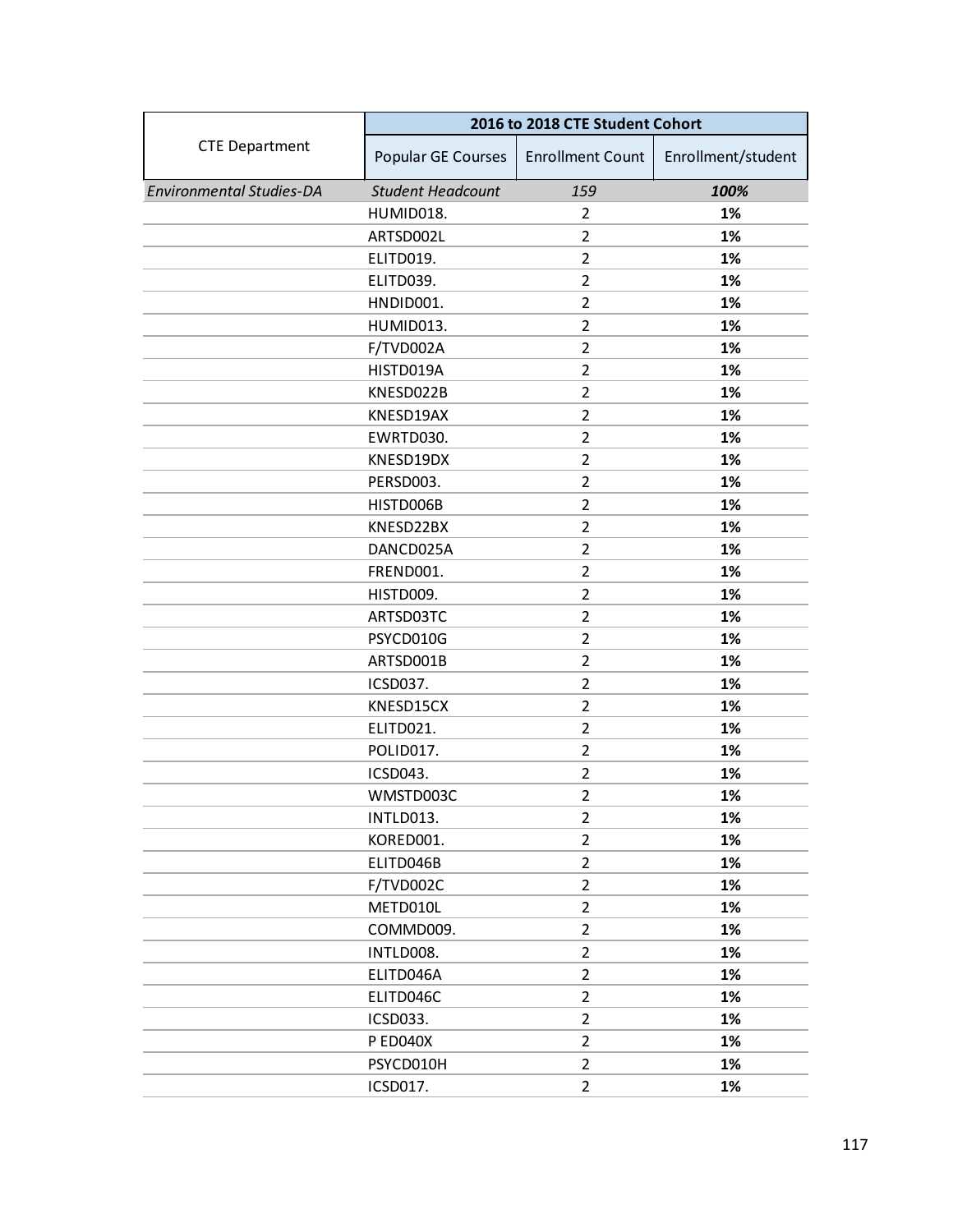|                                 | 2016 to 2018 CTE Student Cohort |                         |                    |
|---------------------------------|---------------------------------|-------------------------|--------------------|
| <b>CTE Department</b>           | Popular GE Courses              | <b>Enrollment Count</b> | Enrollment/student |
| <b>Environmental Studies-DA</b> | <b>Student Headcount</b>        | 159                     | 100%               |
|                                 | ICSD011.                        | $\overline{2}$          | 1%                 |
|                                 | PERSD002.                       | 2                       | 1%                 |
|                                 | ICSD026.                        | $\overline{2}$          | 1%                 |
|                                 | P ED032H                        | $\overline{2}$          | 1%                 |
|                                 | JAPND004.                       | $\overline{2}$          | 1%                 |
|                                 | INTLD010.                       | $\overline{2}$          | 1%                 |
|                                 | INTLD005.                       | 2                       | 1%                 |
|                                 | DANCD023L                       | $\overline{2}$          | 1%                 |
|                                 | KNESD045.                       | $\overline{2}$          | 1%                 |
|                                 | KNESD37BX                       | $\mathbf{1}$            | 1%                 |
|                                 | KNESD19EX                       | $\mathbf{1}$            | 1%                 |
|                                 | KNESD019G                       | $\mathbf{1}$            | 1%                 |
|                                 | ECOND004.                       | $\mathbf{1}$            | 1%                 |
|                                 | PHILD049.                       | $\mathbf{1}$            | 1%                 |
|                                 | <b>P ED043X</b>                 | $\mathbf{1}$            | 1%                 |
|                                 | KNESD019A                       | $\mathbf{1}$            | 1%                 |
|                                 | KNESD001B                       | $\mathbf{1}$            | 1%                 |
|                                 | PHILD020A                       | $\mathbf{1}$            | 1%                 |
|                                 | KORED002.                       | $\mathbf{1}$            | 1%                 |
|                                 | KORED003.                       | $\mathbf{1}$            | 1%                 |
|                                 | KNESD025B                       | $\mathbf{1}$            | 1%                 |
|                                 | KNESD25BX                       | $\mathbf{1}$            | 1%                 |
|                                 | THEAD001.                       | $\mathbf{1}$            | 1%                 |
|                                 | P ED043.                        | $\mathbf{1}$            | 1%                 |
|                                 | PEAD002X                        | $\mathbf{1}$            | 1%                 |
|                                 | KNESD16AX                       | $\mathbf{1}$            | 1%                 |
|                                 | KNESD054.                       | $\mathbf{1}$            | 1%                 |
|                                 | KNESD032A                       | $\mathbf{1}$            | 1%                 |
|                                 | KNESD50AL                       | $\mathbf{1}$            | 1%                 |
|                                 | ARTSD002B                       | $\mathbf{1}$            | 1%                 |
|                                 | P ED48MX                        | $\mathbf{1}$            | 1%                 |
|                                 | PERSD001.                       | $\mathbf{1}$            | 1%                 |
|                                 | HNDID003.                       | $\mathbf{1}$            | 1%                 |
|                                 | HNDID002.                       | $\mathbf{1}$            | 1%                 |
|                                 | ICSD045.                        | $\mathbf{1}$            | 1%                 |
|                                 | POLID056.                       | $\mathbf{1}$            | 1%                 |
|                                 | ANTHD007.                       | $\mathbf{1}$            | 1%                 |
|                                 | P ED32HX                        | $\mathbf{1}$            | 1%                 |
|                                 | P ED39MX                        | $\mathbf{1}$            | 1%                 |
|                                 | JAPND003.                       | $\mathbf{1}$            | 1%                 |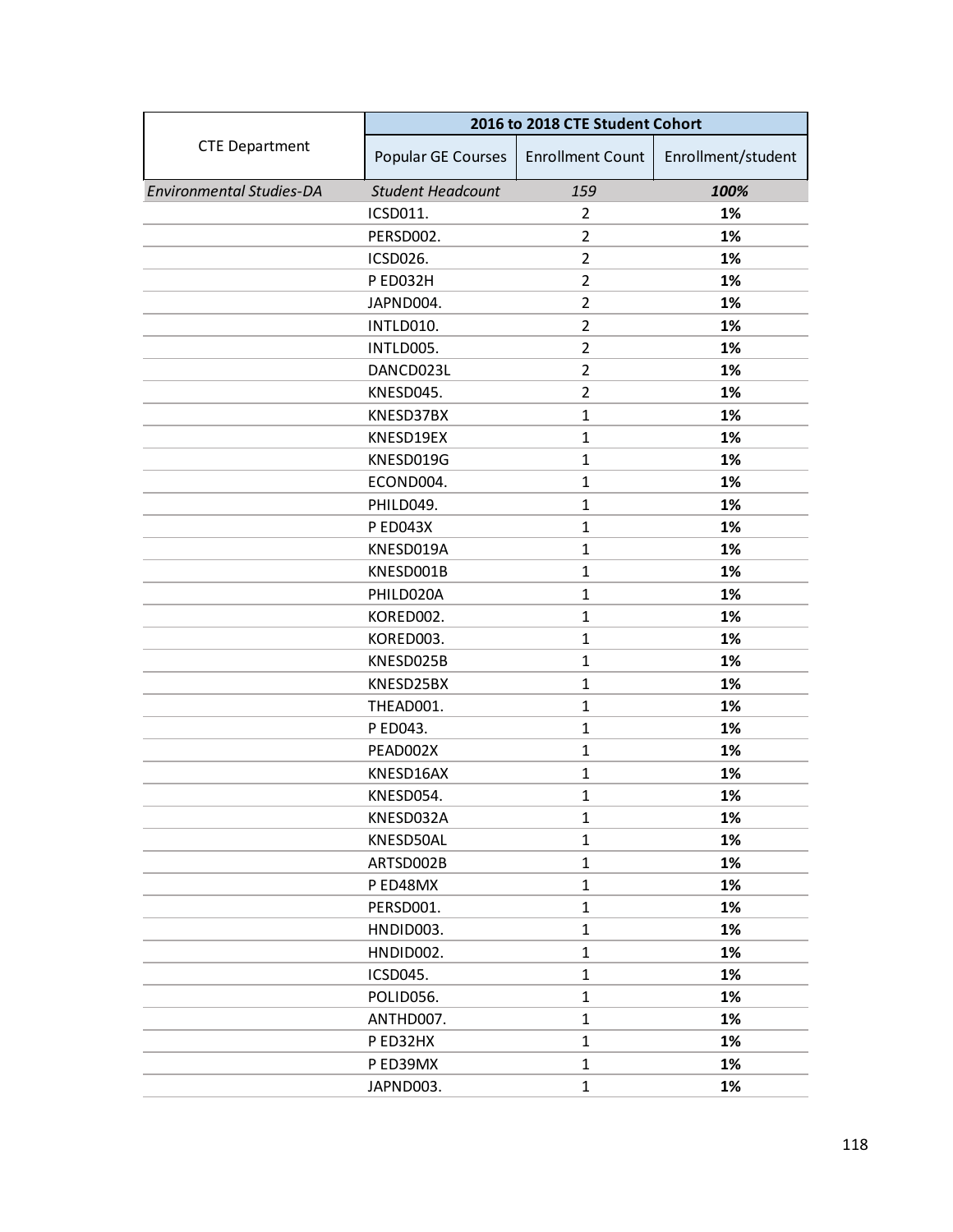|                                 | 2016 to 2018 CTE Student Cohort |                         |                    |
|---------------------------------|---------------------------------|-------------------------|--------------------|
| <b>CTE Department</b>           | Popular GE Courses              | <b>Enrollment Count</b> | Enrollment/student |
| <b>Environmental Studies-DA</b> | <b>Student Headcount</b>        | 159                     | 100%               |
|                                 | KNESD050A                       | 1                       | 1%                 |
|                                 | GERMD002.                       | $\mathbf{1}$            | 1%                 |
|                                 | GERMD003.                       | $\mathbf{1}$            | 1%                 |
|                                 | HISTD007A                       | $\mathbf{1}$            | 1%                 |
|                                 | HISTD016B                       | $\mathbf{1}$            | 1%                 |
|                                 | ANTHD006.                       | $\mathbf{1}$            | 1%                 |
|                                 | P ED039M                        | $\mathbf{1}$            | 1%                 |
|                                 | ELITD012.                       | $\mathbf{1}$            | 1%                 |
|                                 | JAPND005.                       | $\mathbf{1}$            | 1%                 |
|                                 | P ED048M                        | $\mathbf{1}$            | 1%                 |
|                                 | ELITD048B                       | $\mathbf{1}$            | 1%                 |
|                                 | KNESD011A                       | $\mathbf{1}$            | 1%                 |
|                                 | WMSTD021.                       | $\mathbf{1}$            | 1%                 |
|                                 | PSYCD003.                       | $\mathbf{1}$            | 1%                 |
|                                 | ITALD001.                       | $\mathbf{1}$            | 1%                 |
|                                 | KNESD05BX                       | $\mathbf{1}$            | 1%                 |
|                                 | INTLD022.                       | $\mathbf{1}$            | 1%                 |
|                                 | KNESD22DX                       | $\mathbf{1}$            | 1%                 |
|                                 | KNESD022A                       | $\mathbf{1}$            | 1%                 |
|                                 | ELITD024.                       | $\mathbf{1}$            | 1%                 |
|                                 | SOCD035.                        | $\mathbf{1}$            | 1%                 |
|                                 | PSYCD006.                       | $\mathbf{1}$            | 1%                 |
|                                 | KNESD053.                       | $\mathbf{1}$            | 1%                 |
|                                 | MASGD050A                       | $\mathbf{1}$            | 1%                 |
|                                 | KNESD005A                       | $\mathbf{1}$            | 1%                 |
|                                 | KNESD012G                       | $\mathbf{1}$            | 1%                 |
|                                 | KNESD022D                       | $\mathbf{1}$            | 1%                 |
|                                 | KNESD022E                       | $\mathbf{1}$            | 1%                 |
|                                 | ICSD024.                        | $\mathbf{1}$            | 1%                 |
|                                 | PHILD024.                       | $\mathbf{1}$            | 1%                 |
|                                 | KNESD026B                       | $\mathbf{1}$            | 1%                 |
|                                 | ELITD048A                       | $\mathbf{1}$            | 1%                 |
|                                 | MATHD046.                       | $\mathbf{1}$            | 1%                 |
|                                 | EDUCD046.                       | $\mathbf{1}$            | 1%                 |
|                                 | P ED032M                        | $\mathbf{1}$            | 1%                 |
|                                 | KNESD019D                       | $\mathbf{1}$            | 1%                 |
|                                 | EWRTD001C                       | $\mathbf{1}$            | 1%                 |
|                                 | ELITD048C                       | $\mathbf{1}$            | 1%                 |
|                                 | KNESD22AX                       | $\mathbf{1}$            | 1%                 |
|                                 | ICSD010.                        | $\mathbf{1}$            | 1%                 |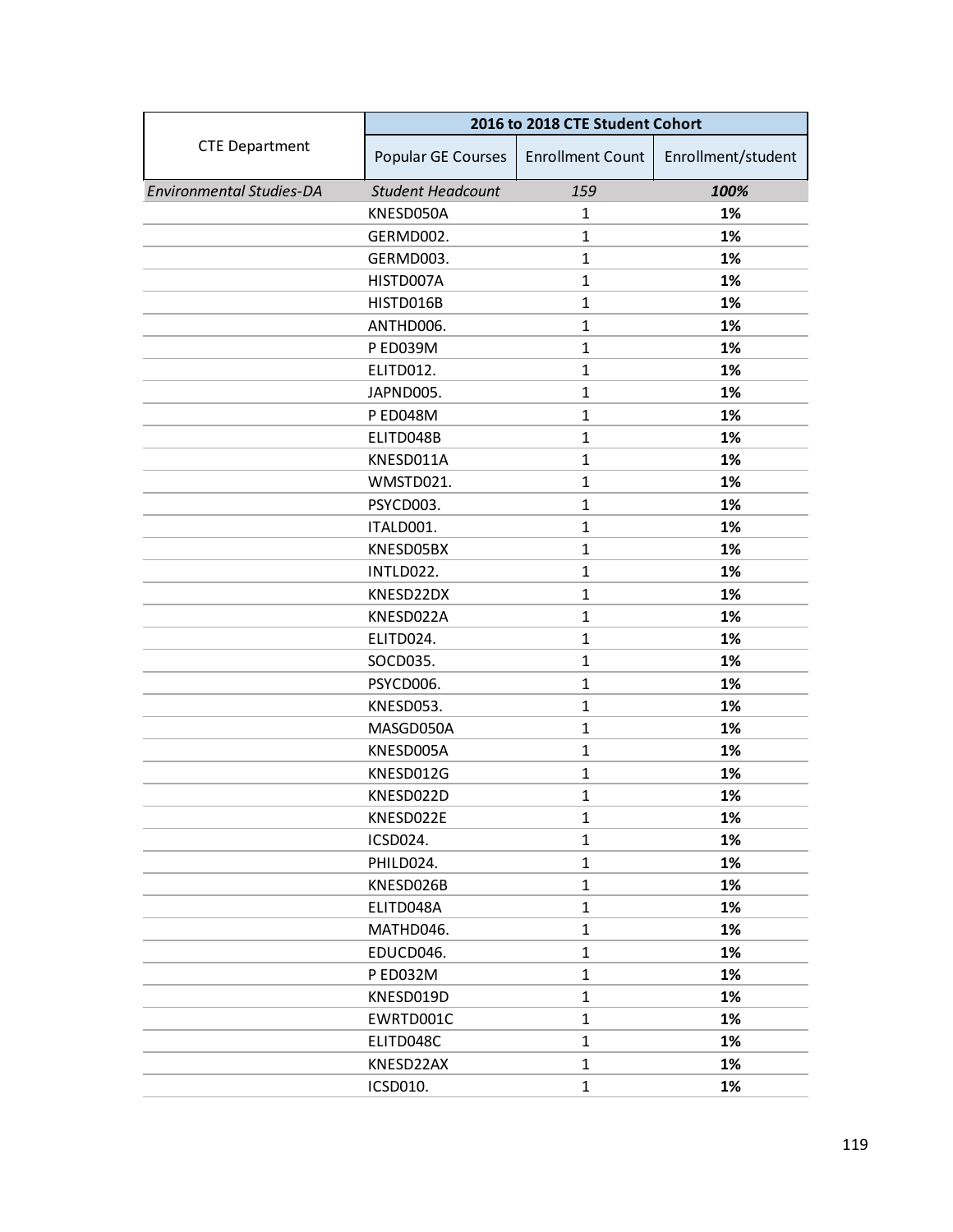|                                 | 2016 to 2018 CTE Student Cohort |                         |                    |
|---------------------------------|---------------------------------|-------------------------|--------------------|
| <b>CTE Department</b>           | Popular GE Courses              | <b>Enrollment Count</b> | Enrollment/student |
| <b>Environmental Studies-DA</b> | <b>Student Headcount</b>        | 159                     | 100%               |
|                                 | ICSD036.                        | 1                       | 1%                 |
|                                 | KNESD032B                       | $\mathbf{1}$            | 1%                 |
|                                 | ECOND003.                       | $\mathbf{1}$            | 1%                 |
|                                 | DANCD022K                       | $\mathbf{1}$            | 1%                 |
|                                 | FREND004.                       | $\mathbf{1}$            | 1%                 |
|                                 | FREND003.                       | $\mathbf{1}$            | 1%                 |
|                                 | FREND002.                       | $\mathbf{1}$            | 1%                 |
|                                 | RUSSD002.                       | $\mathbf{1}$            | 1%                 |
|                                 | RUSSD003.                       | $\mathbf{1}$            | 1%                 |
|                                 | ARTSD002G                       | $\mathbf{1}$            | 1%                 |
|                                 | ELITD017.                       | 1                       | 1%                 |
|                                 | HUMID020.                       | $\mathbf{1}$            | 1%                 |
|                                 | RUSSD001.                       | $\mathbf{1}$            | 1%                 |
| Journalism-DA                   | <b>Student Headcount</b>        | 131                     | 100%               |
|                                 | JOURD002.                       | 121                     | 92%                |
|                                 | HUMID001.                       | 114                     | 87%                |
|                                 | EWRTD001A                       | 91                      | 69%                |
|                                 | EWRTD002.                       | 89                      | 68%                |
|                                 | MATHD010.                       | 87                      | 66%                |
|                                 | POLID001.                       | 77                      | 59%                |
|                                 | ANTHD002.                       | 62                      | 47%                |
|                                 | EWRTD001B                       | 56                      | 43%                |
|                                 | ASTRD004.                       | 50                      | 38%                |
|                                 | ANTHD001.                       | 41                      | 31%                |
|                                 | PHILD001.                       | 39                      | 30%                |
|                                 | PSYCD001.                       | 37                      | 28%                |
|                                 | HISTD017A                       | 36                      | 27%                |
|                                 | ESCID001.                       | 35                      | 27%                |
|                                 | HISTD017C                       | 30                      | 23%                |
|                                 | HUMAD010.                       | 30                      | 23%                |
|                                 | SOCD001.                        | 28                      | 21%                |
|                                 | ICSD007.                        | 27                      | 21%                |
|                                 | ECOND001.                       | 26                      | 20%                |
|                                 | NUTRD010.                       | 25                      | 19%                |
|                                 | ESCID001L                       | 23                      | 18%                |
|                                 | BIOLD010.                       | 21                      | 16%                |
|                                 | PHTGD007.                       | 20                      | 15%                |
|                                 | SPAND001.                       | 20                      | 15%                |
|                                 | PHILD004.                       | 19                      | 15%                |
|                                 | EWRTD030.                       | 18                      | 14%                |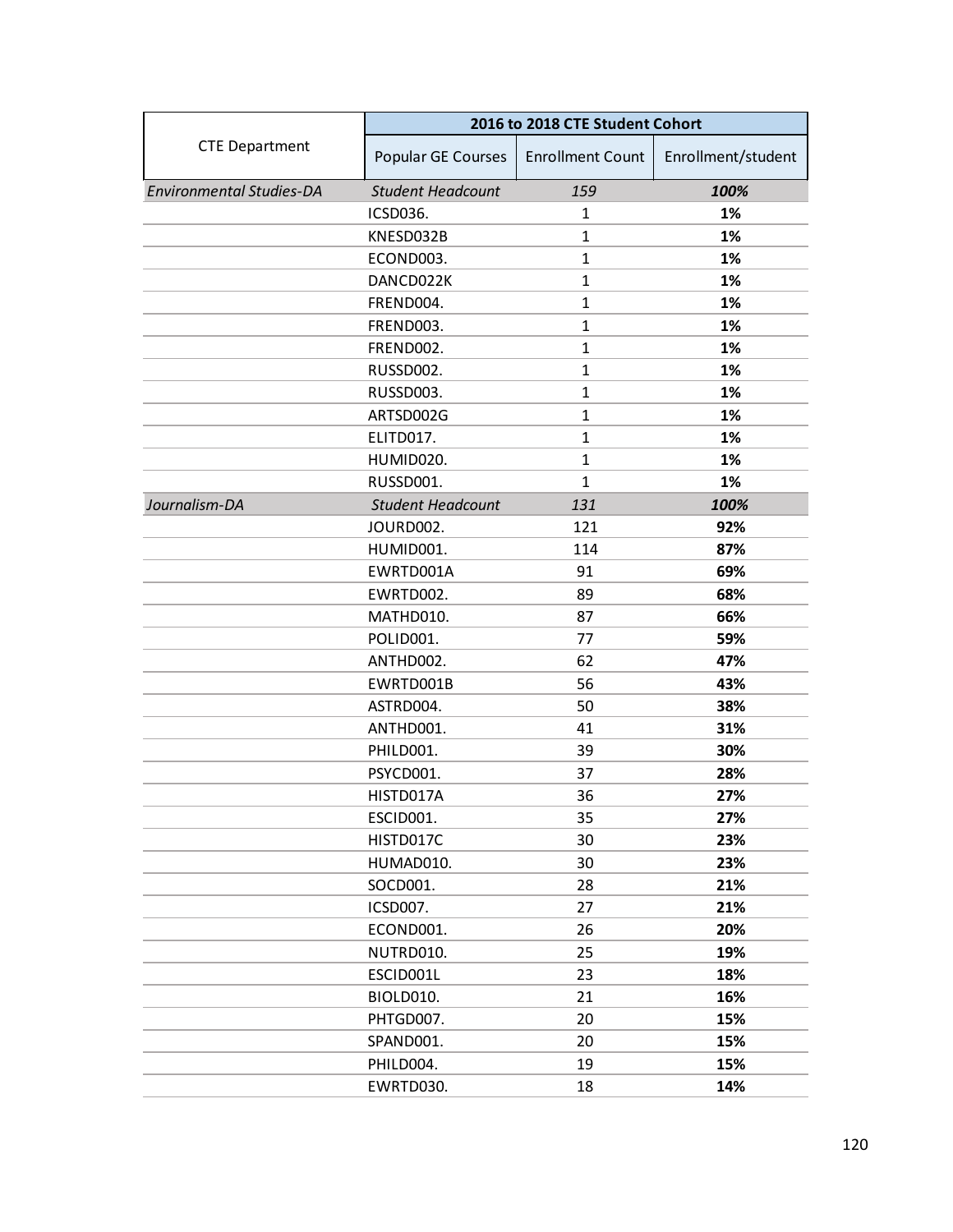|                       | 2016 to 2018 CTE Student Cohort |                         |                    |
|-----------------------|---------------------------------|-------------------------|--------------------|
| <b>CTE Department</b> | Popular GE Courses              | <b>Enrollment Count</b> | Enrollment/student |
| Journalism-DA         | <b>Student Headcount</b>        | 131                     | 100%               |
|                       | ANTHD001L                       | 17                      | 13%                |
|                       | F/TVD001.                       | 17                      | 13%                |
|                       | PSYCD008.                       | 16                      | 12%                |
|                       | GEOD001.                        | 16                      | 12%                |
|                       | ICSD004.                        | 15                      | 11%                |
|                       | ECOND002.                       | 14                      | 11%                |
|                       | COMMD016.                       | 14                      | 11%                |
|                       | HISTD003A                       | 13                      | 10%                |
|                       | HISTD017B                       | 13                      | 10%                |
|                       | E SD001.                        | 13                      | 10%                |
|                       | HISTD006A                       | 12                      | 9%                 |
|                       | HISTD006B                       | 12                      | 9%                 |
|                       | ARTSD001A                       | 11                      | 8%                 |
|                       | COMMD008.                       | 11                      | 8%                 |
|                       | WMSTD001.                       | 10                      | 8%                 |
|                       | ARTSD002A                       | 10                      | 8%                 |
|                       | HISTD006C                       | 10                      | 8%                 |
|                       | HUMAD050.                       | 10                      | 8%                 |
|                       | ELITD011.                       | 10                      | 8%                 |
|                       | WMSTD008.                       | 10                      | 8%                 |
|                       | FREND001.                       | 10                      | 8%                 |
|                       | GEOLD010.                       | 10                      | 8%                 |
|                       | ARTSD002F                       | 10                      | 8%                 |
|                       | E SD003.                        | 10                      | 8%                 |
|                       | <b>ICSD005.</b>                 | 9                       | 7%                 |
|                       | ICSD033.                        | 9                       | 7%                 |
|                       | ELITD010.                       | 9                       | 7%                 |
|                       | COMMD001.                       | 9                       | 7%                 |
|                       | POLID002.                       | 9                       | 7%                 |
|                       | MUSID001A                       | 9                       | 7%                 |
|                       | THEAD001.                       | 8                       | 6%                 |
|                       | F/TVD002B                       | 8                       | 6%                 |
|                       | HISTD003C                       | 8                       | 6%                 |
|                       | SPAND002.                       | 8                       | 6%                 |
|                       | ASTRD010.                       | 8                       | 6%                 |
|                       | PSYCD014.                       | 8                       | 6%                 |
|                       | LINGD001.                       | 7                       | 5%                 |
|                       | COMMD007.                       | 7                       | 5%                 |
|                       | METD010.                        | 7                       | 5%                 |
|                       | SIGND001.                       | 7                       | 5%                 |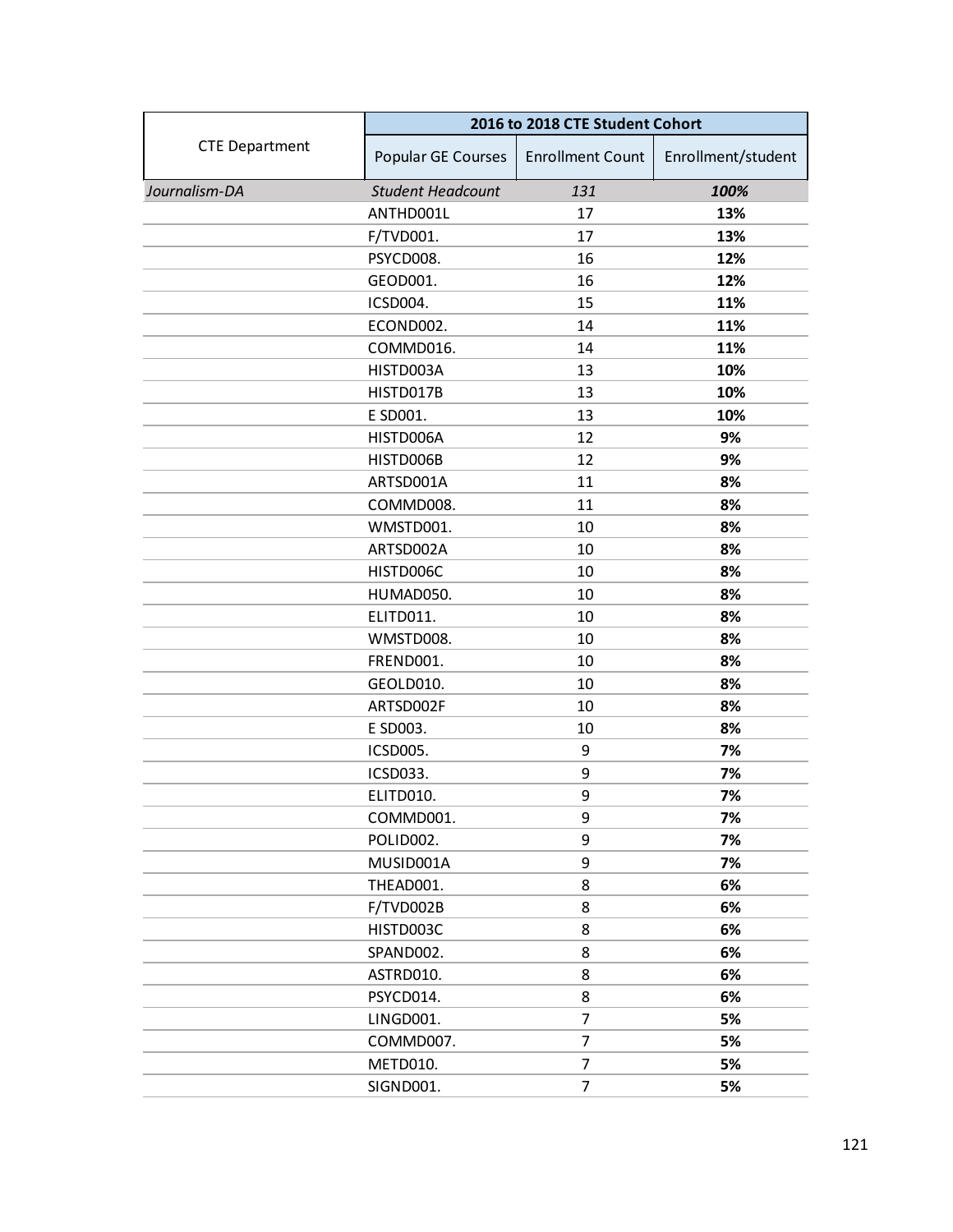|                       | 2016 to 2018 CTE Student Cohort |                         |                    |
|-----------------------|---------------------------------|-------------------------|--------------------|
| <b>CTE Department</b> | Popular GE Courses              | <b>Enrollment Count</b> | Enrollment/student |
| Journalism-DA         | <b>Student Headcount</b>        | 131                     | 100%               |
|                       | GEOD010.                        | 7                       | 5%                 |
|                       | PHILD002.                       | 7                       | 5%                 |
|                       | F/TVD010.                       | 7                       | 5%                 |
|                       | ELITD021.                       | 7                       | 5%                 |
|                       | HUMID006.                       | 7                       | 5%                 |
|                       | GEOLD020.                       | 7                       | 5%                 |
|                       | PHILD008.                       | 7                       | 5%                 |
|                       | POLID005.                       | 7                       | 5%                 |
|                       | CHEMD001A                       | 6                       | 5%                 |
|                       | E SD002.                        | 6                       | 5%                 |
|                       | SOCD035.                        | 6                       | 5%                 |
|                       | HUMID009.                       | 6                       | 5%                 |
|                       | ELITD046C                       | 6                       | 5%                 |
|                       | BIOLD011.                       | 6                       | 5%                 |
|                       | GEOD004.                        | 6                       | 5%                 |
|                       | JAPND001.                       | 6                       | 5%                 |
|                       | HUMID007.                       | 6                       | 5%                 |
|                       | HUMID016.                       | 6                       | 5%                 |
|                       | PHILD007.                       | 6                       | 5%                 |
|                       | HUMAD020.                       | 5                       | 4%                 |
|                       | COMMD070.                       | 5                       | 4%                 |
|                       | COMMD015.                       | 5                       | 4%                 |
|                       | POLID003.                       | 5                       | 4%                 |
|                       | DANCD023L                       | 5                       | 4%                 |
|                       | ELITD022.                       | 5                       | 4%                 |
|                       | SOCD020.                        | 5                       | 4%                 |
|                       | COMMD010.                       | 5                       | 4%                 |
|                       | KNESD054.                       | 4                       | 3%                 |
|                       | COMMD009.                       | 4                       | 3%                 |
|                       | MATHD017.                       | 4                       | 3%                 |
|                       | ARTSD002C                       | 4                       | 3%                 |
|                       | CHEMD010.                       | 4                       | 3%                 |
|                       | POLID017.                       | 4                       | 3%                 |
|                       | KNESD052.                       | 4                       | 3%                 |
|                       | ARTSD03TC                       | 4                       | 3%                 |
|                       | BIOLD013.                       | 4                       | 3%                 |
|                       | DANCD025A                       | 4                       | 3%                 |
|                       | ESCID019.                       | 4                       | 3%                 |
|                       | BIOLD006A                       | 4                       | 3%                 |
|                       | ASTRD015L                       | 4                       | 3%                 |
|                       |                                 |                         |                    |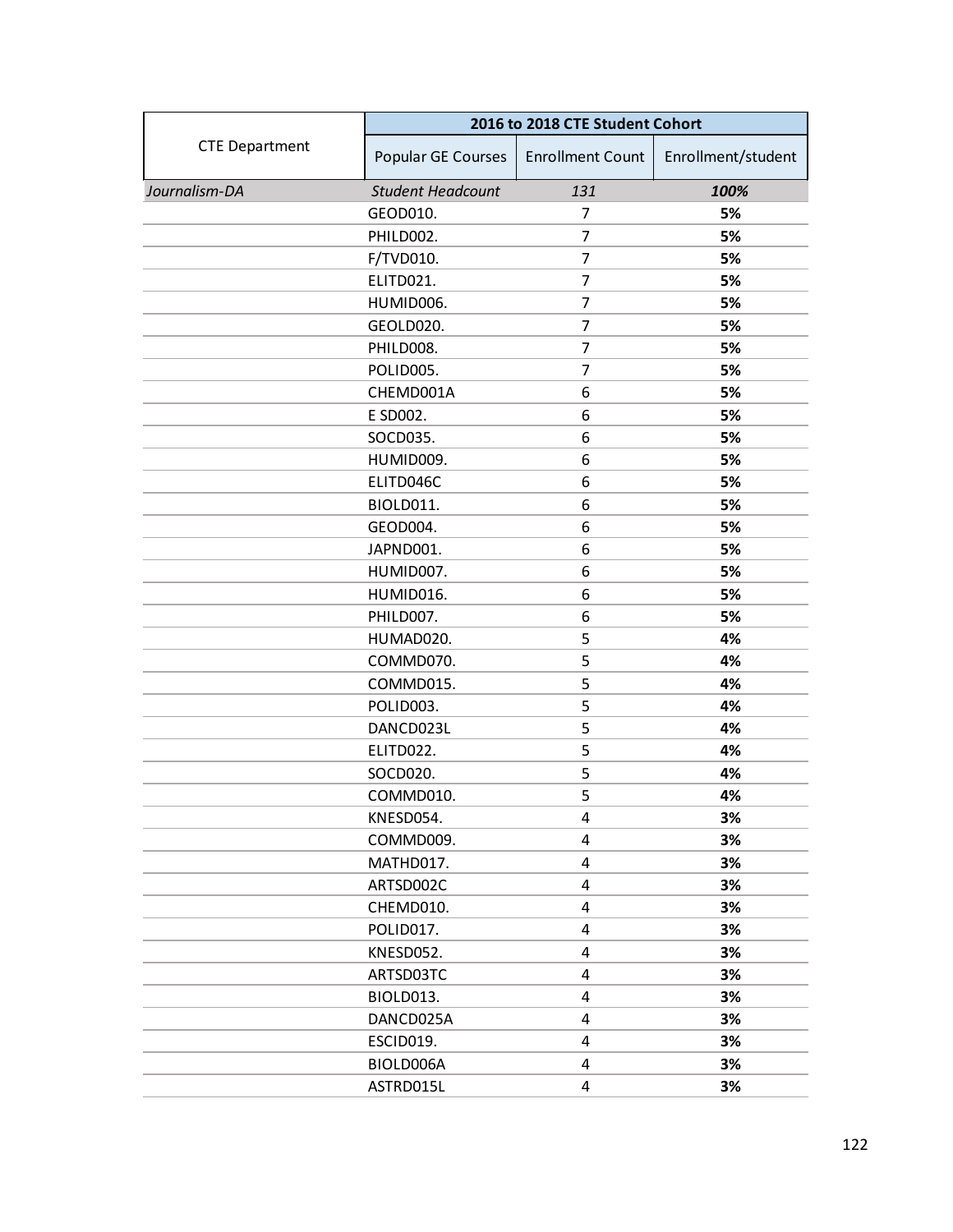|                       | 2016 to 2018 CTE Student Cohort |                         |                    |
|-----------------------|---------------------------------|-------------------------|--------------------|
| <b>CTE Department</b> | Popular GE Courses              | <b>Enrollment Count</b> | Enrollment/student |
| Journalism-DA         | <b>Student Headcount</b>        | 131                     | 100%               |
|                       | ARTSD002G                       | 4                       | 3%                 |
|                       | C DD010G                        | 4                       | 3%                 |
|                       | KNESD029A                       | 4                       | 3%                 |
|                       | ELITD046A                       | 4                       | 3%                 |
|                       | ICSD019.                        | 4                       | 3%                 |
|                       | ELITD048A                       | 4                       | 3%                 |
|                       | ELITD046B                       | 4                       | 3%                 |
|                       | DANCD022K                       | 3                       | 2%                 |
|                       | P ED040X                        | 3                       | 2%                 |
|                       | KNESD19GX                       | 3                       | 2%                 |
|                       | ARTSD002D                       | 3                       | 2%                 |
|                       | KNESD005A                       | 3                       | 2%                 |
|                       | DANCD023A                       | 3                       | 2%                 |
|                       | CHEMD025.                       | 3                       | 2%                 |
|                       | PHYSD004A                       | 3                       | 2%                 |
|                       | ITALD001.                       | 3                       | 2%                 |
|                       | DANCD023M                       | 3                       | 2%                 |
|                       | KNESD22AX                       | 3                       | 2%                 |
|                       | <b>P ED041X</b>                 | 3                       | 2%                 |
|                       | MATHD044.                       | 3                       | 2%                 |
|                       | DANCD038A                       | 3                       | 2%                 |
|                       | HUMID015.                       | 3                       | 2%                 |
|                       | ELITD048B                       | 3                       | 2%                 |
|                       | <b>HISTD010.</b>                | 3                       | 2%                 |
|                       | ICSD011.                        | 3                       | 2%                 |
|                       | HUMID010.                       | 3                       | 2%                 |
|                       | ICSD032.                        | 3                       | 2%                 |
|                       | ICSD035.                        | 3                       | 2%                 |
|                       | ELITD017.                       | 3                       | 2%                 |
|                       | ICSD026.                        | 3                       | 2%                 |
|                       | PHTGD021.                       | 3                       | 2%                 |
|                       | KNESD015C                       | 3                       | 2%                 |
|                       | <b>BUSD056.</b>                 | 3                       | 2%                 |
|                       | ARTSD002B                       | $\overline{2}$          | 2%                 |
|                       | F/TVD002C                       | $\overline{2}$          | 2%                 |
|                       | KNESD22DX                       | $\overline{2}$          | 2%                 |
|                       | P ED040.                        | $\overline{2}$          | 2%                 |
|                       | HISTD019A                       | $\overline{2}$          | 2%                 |
|                       | FREND002.                       | $\overline{2}$          | 2%                 |
|                       | P ED32IX                        | $\overline{2}$          | 2%                 |
|                       |                                 |                         |                    |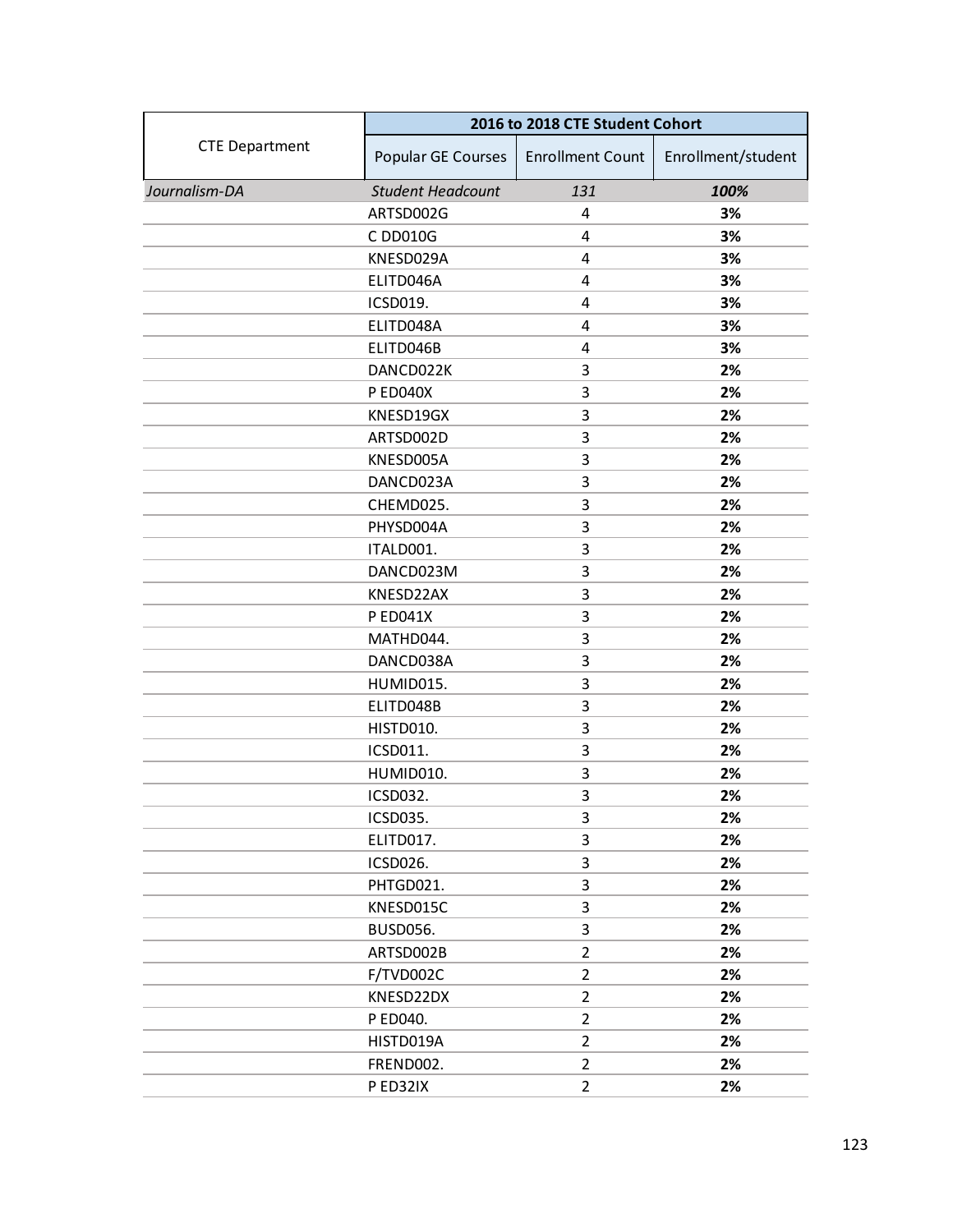|                       | 2016 to 2018 CTE Student Cohort |                         |                    |
|-----------------------|---------------------------------|-------------------------|--------------------|
| <b>CTE Department</b> | Popular GE Courses              | <b>Enrollment Count</b> | Enrollment/student |
| Journalism-DA         | <b>Student Headcount</b>        | 131                     | 100%               |
|                       | P ED032H                        | $\overline{2}$          | 2%                 |
|                       | EWRTD001C                       | $\overline{2}$          | 2%                 |
|                       | KNESD026A                       | $\overline{2}$          | 2%                 |
|                       | POLID056.                       | $\overline{2}$          | 2%                 |
|                       | P ED045.                        | $\overline{2}$          | 2%                 |
|                       | PHILD003.                       | $\overline{2}$          | 2%                 |
|                       | KORED001.                       | $\overline{2}$          | 2%                 |
|                       | PSYCD010G                       | $\overline{2}$          | 2%                 |
|                       | WMSTD025.                       | $\overline{2}$          | 2%                 |
|                       | <b>BUSD021.</b>                 | $\overline{2}$          | 2%                 |
|                       | ELITD039.                       | $\overline{2}$          | 2%                 |
|                       | ICSD020.                        | $\overline{2}$          | 2%                 |
|                       | WMSTD012.                       | $\overline{2}$          | 2%                 |
|                       | KNESD015E                       | $\overline{2}$          | 2%                 |
|                       | P ED032J                        | $\overline{2}$          | 2%                 |
|                       | PSYCD006.                       | $\overline{2}$          | 2%                 |
|                       | PSYCD009.                       | $\overline{2}$          | 2%                 |
|                       | KNESD012D                       | $\overline{2}$          | 2%                 |
|                       | MANDD006.                       | $\overline{2}$          | 2%                 |
|                       | <b>P ED045X</b>                 | $\overline{2}$          | 2%                 |
|                       | CISD002.                        | $\overline{2}$          | 2%                 |
|                       | KNESD022A                       | $\overline{2}$          | 2%                 |
|                       | ICSD029.                        | $\overline{2}$          | 2%                 |
|                       | <b>ESLD005.</b>                 | $\overline{2}$          | 2%                 |
|                       | DANCD024A                       | $\overline{2}$          | 2%                 |
|                       | ELITD019.                       | $\overline{2}$          | 2%                 |
|                       | SPAND004.                       | $\overline{2}$          | 2%                 |
|                       | WMSTD028.                       | $\overline{2}$          | 2%                 |
|                       | WMSTD003C                       | $\overline{2}$          | 2%                 |
|                       | PSYCD012.                       | $\overline{2}$          | 2%                 |
|                       | P ED041.                        | $\overline{2}$          | 2%                 |
|                       | ELITD048C                       | $\overline{2}$          | 2%                 |
|                       | ELITD012.                       | $\overline{2}$          | 2%                 |
|                       | KNESD022B                       | $\overline{2}$          | 2%                 |
|                       | P ED032M                        | $\overline{2}$          | 2%                 |
|                       | ICSD044.                        | $\overline{2}$          | 2%                 |
|                       | KNESD012H                       | $\overline{2}$          | 2%                 |
|                       | ICSD017.                        | $\overline{2}$          | 2%                 |
|                       | KNESD31AX                       | $\overline{2}$          | 2%                 |
|                       | ANTHD006.                       | $\overline{2}$          | 2%                 |
|                       |                                 |                         |                    |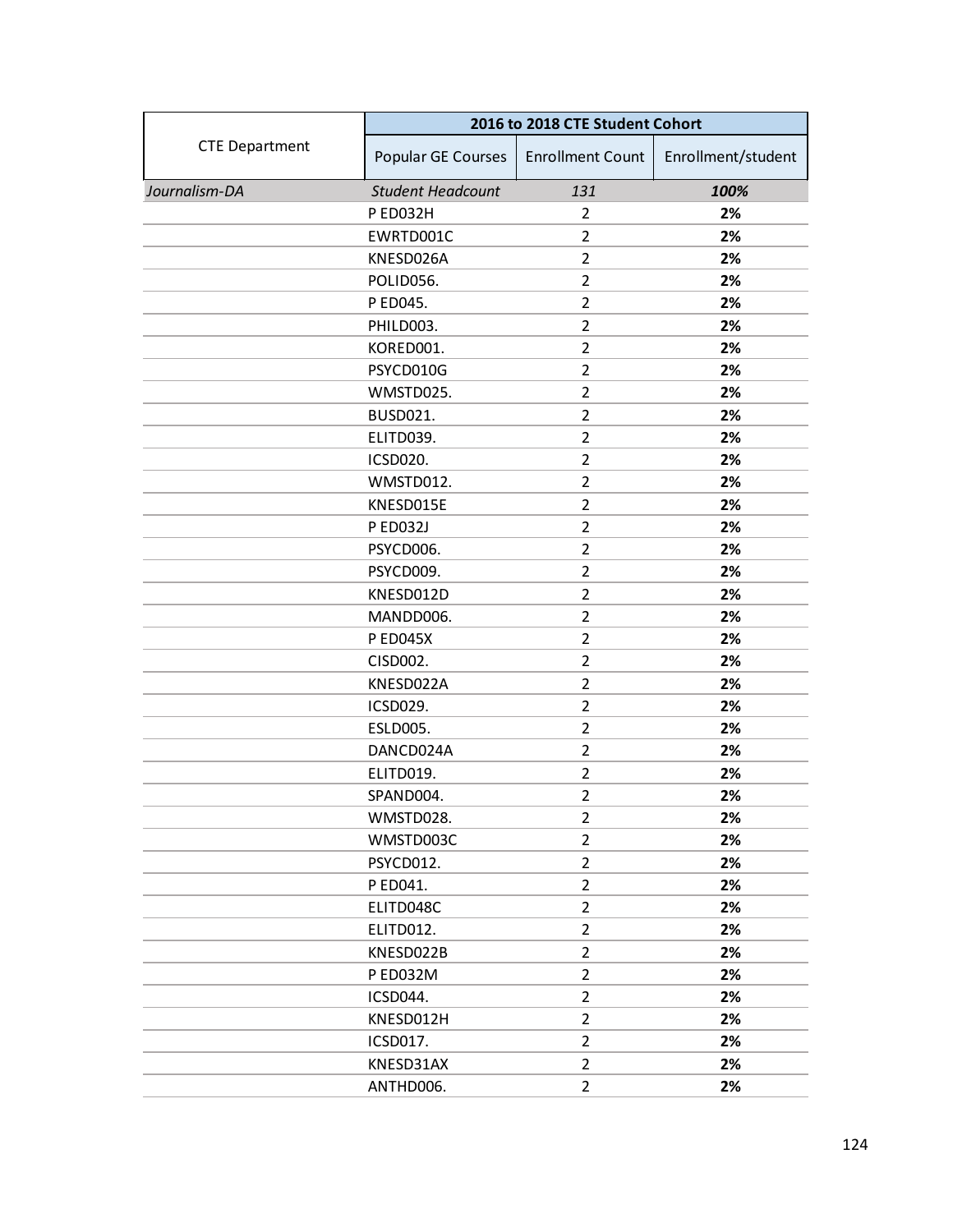|                       | 2016 to 2018 CTE Student Cohort |                         |                    |
|-----------------------|---------------------------------|-------------------------|--------------------|
| <b>CTE Department</b> | Popular GE Courses              | <b>Enrollment Count</b> | Enrollment/student |
| Journalism-DA         | <b>Student Headcount</b>        | 131                     | 100%               |
|                       | ICSD010.                        | 2                       | 2%                 |
|                       | ICSD027.                        | $\overline{2}$          | 2%                 |
|                       | MATHD046.                       | $\overline{2}$          | 2%                 |
|                       | ICSD024.                        | $\overline{2}$          | 2%                 |
|                       | KNESD002A                       | $\overline{2}$          | 2%                 |
|                       | F/TVD002A                       | $\overline{2}$          | 2%                 |
|                       | KNESD022D                       | $\overline{2}$          | 2%                 |
|                       | PEAD001X                        | $\mathbf{1}$            | 1%                 |
|                       | ITALD003.                       | $\mathbf{1}$            | 1%                 |
|                       | ICSD009.                        | $\mathbf{1}$            | 1%                 |
|                       | KNESD029B                       | $\mathbf{1}$            | 1%                 |
|                       | KNESD045.                       | $\mathbf{1}$            | 1%                 |
|                       | GERMD002.                       | $\mathbf{1}$            | 1%                 |
|                       | GERMD001.                       | $\mathbf{1}$            | 1%                 |
|                       | ITALD002.                       | $\mathbf{1}$            | 1%                 |
|                       | KNESD031B                       | $\mathbf{1}$            | 1%                 |
|                       | GERMD003.                       | $\mathbf{1}$            | 1%                 |
|                       | KNESD001C                       | $\mathbf{1}$            | 1%                 |
|                       | VIETD001.                       | $\mathbf{1}$            | 1%                 |
|                       | ICSD022.                        | $\mathbf{1}$            | 1%                 |
|                       | KNESD01CX                       | $\mathbf{1}$            | 1%                 |
|                       | POLID016.                       | $\mathbf{1}$            | 1%                 |
|                       | EWRTD002H                       | $\mathbf{1}$            | 1%                 |
|                       | JAPND002.                       | $\mathbf{1}$            | 1%                 |
|                       | P ED32HX                        | $\mathbf{1}$            | 1%                 |
|                       | KNESD005B                       | $\mathbf{1}$            | 1%                 |
|                       | KNESD15EX                       | $\mathbf{1}$            | 1%                 |
|                       | ICSD007H                        | $\mathbf{1}$            | 1%                 |
|                       | KNESD16AX                       | $\mathbf{1}$            | 1%                 |
|                       | ECOND003.                       | $\mathbf{1}$            | 1%                 |
|                       | ECOND005.                       | $\mathbf{1}$            | 1%                 |
|                       | ICSD016B                        | $\mathbf{1}$            | 1%                 |
|                       | ICSD018B                        | $\mathbf{1}$            | 1%                 |
|                       | METD010L                        | $\mathbf{1}$            | 1%                 |
|                       | KNESD022E                       | $\mathbf{1}$            | 1%                 |
|                       | P ED032F                        | $\mathbf{1}$            | 1%                 |
|                       | MANDD005.                       | $\mathbf{1}$            | 1%                 |
|                       | P ED47MX                        | $\mathbf{1}$            | 1%                 |
|                       | <b>PED0321</b>                  | $\mathbf{1}$            | 1%                 |
|                       | P ED032P                        | $\mathbf{1}$            | 1%                 |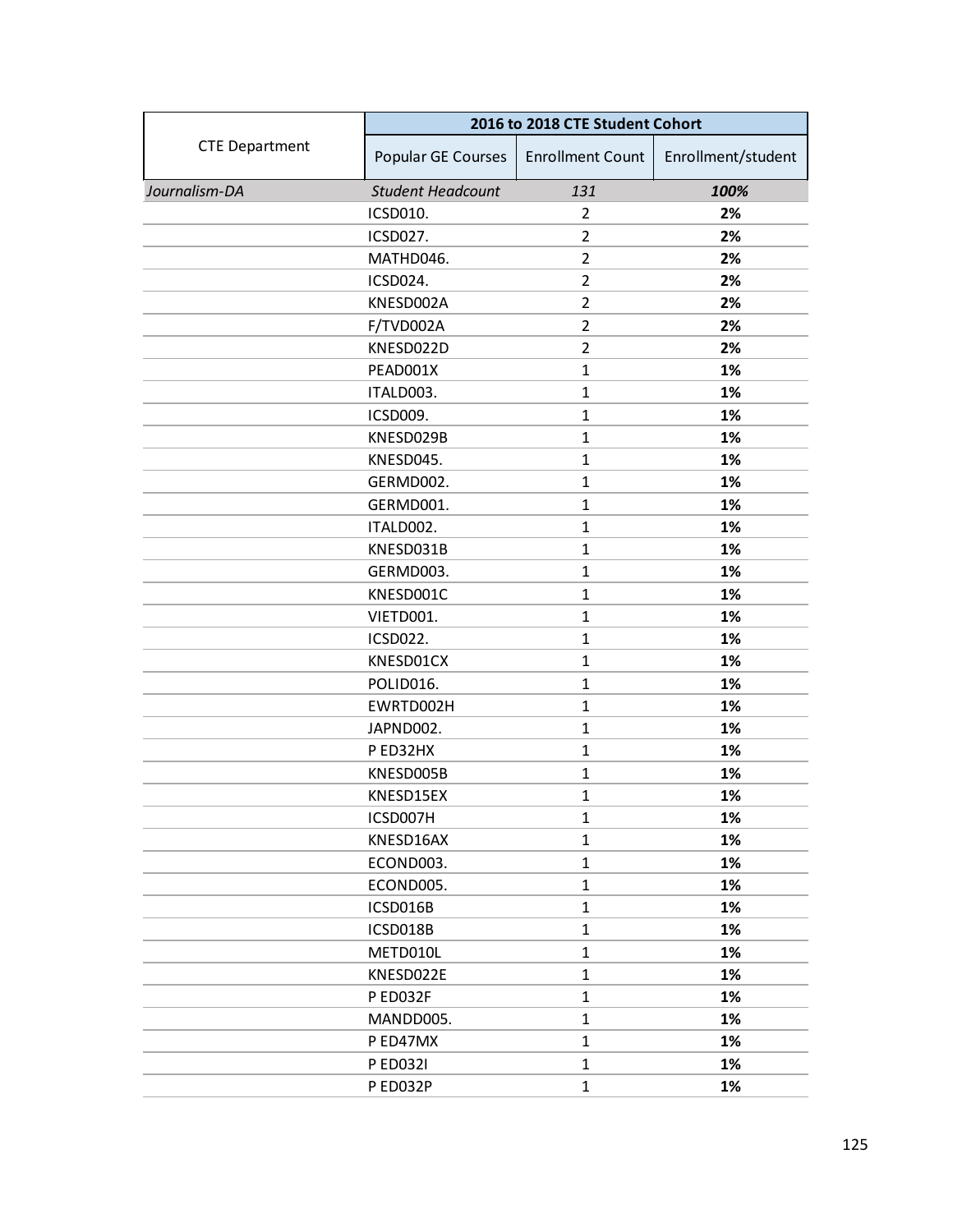|                       | 2016 to 2018 CTE Student Cohort |                         |                    |
|-----------------------|---------------------------------|-------------------------|--------------------|
| <b>CTE Department</b> | Popular GE Courses              | <b>Enrollment Count</b> | Enrollment/student |
| Journalism-DA         | <b>Student Headcount</b>        | 131                     | 100%               |
|                       | P ED32JX                        | 1                       | 1%                 |
|                       | PEAD002X                        | $\mathbf{1}$            | 1%                 |
|                       | P ED046.                        | $\mathbf{1}$            | 1%                 |
|                       | P ED032N                        | $\mathbf{1}$            | 1%                 |
|                       | HISTD003B                       | $\mathbf{1}$            | 1%                 |
|                       | MANDD004.                       | $\mathbf{1}$            | 1%                 |
|                       | <b>P ED047M</b>                 | $\mathbf{1}$            | 1%                 |
|                       | KNESD012E                       | $\mathbf{1}$            | 1%                 |
|                       | MUSID001B                       | $\mathbf{1}$            | 1%                 |
|                       | MANDD001.                       | $\mathbf{1}$            | 1%                 |
|                       | KNESD39DX                       | $\mathbf{1}$            | 1%                 |
|                       | FREND003.                       | $\mathbf{1}$            | 1%                 |
|                       | ICSD046.                        | $\mathbf{1}$            | 1%                 |
|                       | KNESD05AX                       | $\mathbf{1}$            | 1%                 |
|                       | PHYSD002A                       | $\mathbf{1}$            | 1%                 |
|                       | ICSD017H                        | $\mathbf{1}$            | 1%                 |
|                       | ECOND001H                       | $\mathbf{1}$            | 1%                 |
|                       | HISTD018B                       | $\mathbf{1}$            | 1%                 |
|                       | KNESD019E                       | $\mathbf{1}$            | 1%                 |
|                       | KORED002.                       | $\mathbf{1}$            | 1%                 |
|                       | MUSID001D                       | $\mathbf{1}$            | 1%                 |
|                       | KNESD037E                       | $\mathbf{1}$            | 1%                 |
|                       | INTLD005.                       | $\mathbf{1}$            | 1%                 |
|                       | KNESD31BX                       | $\mathbf{1}$            | 1%                 |
|                       | JAPND004.                       | $\mathbf{1}$            | 1%                 |
|                       | ANTHD007.                       | $\mathbf{1}$            | 1%                 |
|                       | DANCD024B                       | $\mathbf{1}$            | 1%                 |
|                       | POLID015.                       | $\mathbf{1}$            | 1%                 |
|                       | INTLD010.                       | $\mathbf{1}$            | 1%                 |
|                       | DANCD037A                       | $\mathbf{1}$            | 1%                 |
|                       | ICSD043.                        | $\mathbf{1}$            | 1%                 |
|                       | KNESD50AL                       | $\mathbf{1}$            | 1%                 |
|                       | C DD064.                        | $\mathbf{1}$            | 1%                 |
|                       | KNESD019G                       | $\mathbf{1}$            | 1%                 |
|                       | ARTSD002H                       | $\mathbf{1}$            | 1%                 |
|                       | ICSD030.                        | $\mathbf{1}$            | 1%                 |
|                       | ARTSD001B                       | $\mathbf{1}$            | 1%                 |
|                       | PEAD005X                        | $\mathbf{1}$            | 1%                 |
|                       | HISTD016B                       | $\mathbf{1}$            | 1%                 |
|                       | HLTHD021.                       | $\mathbf{1}$            | 1%                 |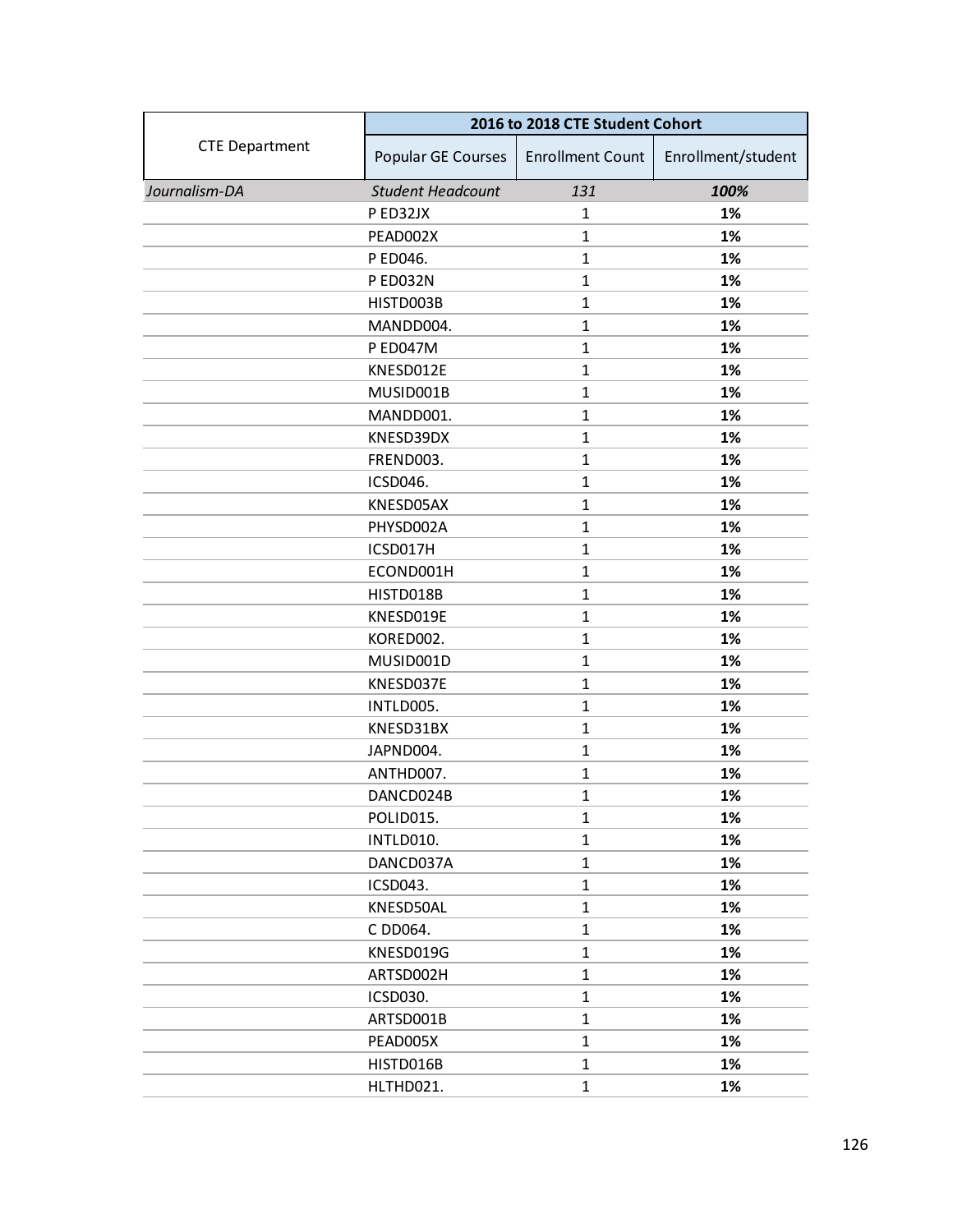| <b>CTE Department</b><br>Popular GE Courses<br><b>Enrollment Count</b><br>Enrollment/student<br>131<br>Journalism-DA<br><b>Student Headcount</b><br>100%<br>KNESD19DX<br>1%<br>1<br>1%<br>SPAND005.<br>$\mathbf{1}$<br>1%<br>C DD010H<br>$\mathbf{1}$<br>DANCD022.<br>$\mathbf{1}$<br>1%<br>WMSTD031.<br>$\mathbf{1}$<br>1%<br>ICSD036.<br>$\mathbf{1}$<br>1%<br>KNESD19AX<br>$\mathbf{1}$<br>1%<br>1%<br>PHILD020A<br>$\mathbf{1}$<br>SIGND002.<br>$\mathbf{1}$<br>1%<br>KNESD050A<br>$\mathbf{1}$<br>1%<br>WMSTD024.<br>$\mathbf{1}$<br>1%<br>F/TVD075G<br>1%<br>$\mathbf{1}$<br><b>Nutrition-DA</b><br><b>Student Headcount</b><br>114<br>100%<br>NUTRD010.<br>115<br>101%<br>HUMID001.<br>98<br>86%<br>EWRTD001A<br>80<br>70%<br>69<br>61%<br>PSYCD001.<br>46%<br>MATHD010.<br>52<br>EWRTD002.<br>51<br>45%<br>ANTHD002.<br>42<br>37%<br>PSYCD014.<br>38<br>33%<br>36<br>32%<br>POLID001.<br>35<br>31%<br>SOCD001.<br>BIOLD010.<br>28<br>25%<br>26<br>23%<br>HUMAD010.<br>25<br>EWRTD001B<br>22%<br>ASTRD004.<br>24<br>21%<br>BIOLD011.<br>22<br>19%<br>SPAND001.<br>20<br>18%<br>18<br>16%<br>CHEMD025.<br>17<br>15%<br>HLTHD021.<br>ANTHD001.<br>17<br>15%<br>16<br>HISTD017A<br>14%<br>ESCID001.<br>14<br>12%<br>PHILD004.<br>14<br>12%<br>CHEMD001A<br>14<br>12%<br>ICSD004.<br>13<br>11%<br>E SD001.<br>13<br>11%<br>11%<br>ECOND001.<br>13 | 2016 to 2018 CTE Student Cohort |  |  |
|------------------------------------------------------------------------------------------------------------------------------------------------------------------------------------------------------------------------------------------------------------------------------------------------------------------------------------------------------------------------------------------------------------------------------------------------------------------------------------------------------------------------------------------------------------------------------------------------------------------------------------------------------------------------------------------------------------------------------------------------------------------------------------------------------------------------------------------------------------------------------------------------------------------------------------------------------------------------------------------------------------------------------------------------------------------------------------------------------------------------------------------------------------------------------------------------------------------------------------------------------------------------------------------------------------------------------------------------------|---------------------------------|--|--|
|                                                                                                                                                                                                                                                                                                                                                                                                                                                                                                                                                                                                                                                                                                                                                                                                                                                                                                                                                                                                                                                                                                                                                                                                                                                                                                                                                      |                                 |  |  |
|                                                                                                                                                                                                                                                                                                                                                                                                                                                                                                                                                                                                                                                                                                                                                                                                                                                                                                                                                                                                                                                                                                                                                                                                                                                                                                                                                      |                                 |  |  |
|                                                                                                                                                                                                                                                                                                                                                                                                                                                                                                                                                                                                                                                                                                                                                                                                                                                                                                                                                                                                                                                                                                                                                                                                                                                                                                                                                      |                                 |  |  |
|                                                                                                                                                                                                                                                                                                                                                                                                                                                                                                                                                                                                                                                                                                                                                                                                                                                                                                                                                                                                                                                                                                                                                                                                                                                                                                                                                      |                                 |  |  |
|                                                                                                                                                                                                                                                                                                                                                                                                                                                                                                                                                                                                                                                                                                                                                                                                                                                                                                                                                                                                                                                                                                                                                                                                                                                                                                                                                      |                                 |  |  |
|                                                                                                                                                                                                                                                                                                                                                                                                                                                                                                                                                                                                                                                                                                                                                                                                                                                                                                                                                                                                                                                                                                                                                                                                                                                                                                                                                      |                                 |  |  |
|                                                                                                                                                                                                                                                                                                                                                                                                                                                                                                                                                                                                                                                                                                                                                                                                                                                                                                                                                                                                                                                                                                                                                                                                                                                                                                                                                      |                                 |  |  |
|                                                                                                                                                                                                                                                                                                                                                                                                                                                                                                                                                                                                                                                                                                                                                                                                                                                                                                                                                                                                                                                                                                                                                                                                                                                                                                                                                      |                                 |  |  |
|                                                                                                                                                                                                                                                                                                                                                                                                                                                                                                                                                                                                                                                                                                                                                                                                                                                                                                                                                                                                                                                                                                                                                                                                                                                                                                                                                      |                                 |  |  |
|                                                                                                                                                                                                                                                                                                                                                                                                                                                                                                                                                                                                                                                                                                                                                                                                                                                                                                                                                                                                                                                                                                                                                                                                                                                                                                                                                      |                                 |  |  |
|                                                                                                                                                                                                                                                                                                                                                                                                                                                                                                                                                                                                                                                                                                                                                                                                                                                                                                                                                                                                                                                                                                                                                                                                                                                                                                                                                      |                                 |  |  |
|                                                                                                                                                                                                                                                                                                                                                                                                                                                                                                                                                                                                                                                                                                                                                                                                                                                                                                                                                                                                                                                                                                                                                                                                                                                                                                                                                      |                                 |  |  |
|                                                                                                                                                                                                                                                                                                                                                                                                                                                                                                                                                                                                                                                                                                                                                                                                                                                                                                                                                                                                                                                                                                                                                                                                                                                                                                                                                      |                                 |  |  |
|                                                                                                                                                                                                                                                                                                                                                                                                                                                                                                                                                                                                                                                                                                                                                                                                                                                                                                                                                                                                                                                                                                                                                                                                                                                                                                                                                      |                                 |  |  |
|                                                                                                                                                                                                                                                                                                                                                                                                                                                                                                                                                                                                                                                                                                                                                                                                                                                                                                                                                                                                                                                                                                                                                                                                                                                                                                                                                      |                                 |  |  |
|                                                                                                                                                                                                                                                                                                                                                                                                                                                                                                                                                                                                                                                                                                                                                                                                                                                                                                                                                                                                                                                                                                                                                                                                                                                                                                                                                      |                                 |  |  |
|                                                                                                                                                                                                                                                                                                                                                                                                                                                                                                                                                                                                                                                                                                                                                                                                                                                                                                                                                                                                                                                                                                                                                                                                                                                                                                                                                      |                                 |  |  |
|                                                                                                                                                                                                                                                                                                                                                                                                                                                                                                                                                                                                                                                                                                                                                                                                                                                                                                                                                                                                                                                                                                                                                                                                                                                                                                                                                      |                                 |  |  |
|                                                                                                                                                                                                                                                                                                                                                                                                                                                                                                                                                                                                                                                                                                                                                                                                                                                                                                                                                                                                                                                                                                                                                                                                                                                                                                                                                      |                                 |  |  |
|                                                                                                                                                                                                                                                                                                                                                                                                                                                                                                                                                                                                                                                                                                                                                                                                                                                                                                                                                                                                                                                                                                                                                                                                                                                                                                                                                      |                                 |  |  |
|                                                                                                                                                                                                                                                                                                                                                                                                                                                                                                                                                                                                                                                                                                                                                                                                                                                                                                                                                                                                                                                                                                                                                                                                                                                                                                                                                      |                                 |  |  |
|                                                                                                                                                                                                                                                                                                                                                                                                                                                                                                                                                                                                                                                                                                                                                                                                                                                                                                                                                                                                                                                                                                                                                                                                                                                                                                                                                      |                                 |  |  |
|                                                                                                                                                                                                                                                                                                                                                                                                                                                                                                                                                                                                                                                                                                                                                                                                                                                                                                                                                                                                                                                                                                                                                                                                                                                                                                                                                      |                                 |  |  |
|                                                                                                                                                                                                                                                                                                                                                                                                                                                                                                                                                                                                                                                                                                                                                                                                                                                                                                                                                                                                                                                                                                                                                                                                                                                                                                                                                      |                                 |  |  |
|                                                                                                                                                                                                                                                                                                                                                                                                                                                                                                                                                                                                                                                                                                                                                                                                                                                                                                                                                                                                                                                                                                                                                                                                                                                                                                                                                      |                                 |  |  |
|                                                                                                                                                                                                                                                                                                                                                                                                                                                                                                                                                                                                                                                                                                                                                                                                                                                                                                                                                                                                                                                                                                                                                                                                                                                                                                                                                      |                                 |  |  |
|                                                                                                                                                                                                                                                                                                                                                                                                                                                                                                                                                                                                                                                                                                                                                                                                                                                                                                                                                                                                                                                                                                                                                                                                                                                                                                                                                      |                                 |  |  |
|                                                                                                                                                                                                                                                                                                                                                                                                                                                                                                                                                                                                                                                                                                                                                                                                                                                                                                                                                                                                                                                                                                                                                                                                                                                                                                                                                      |                                 |  |  |
|                                                                                                                                                                                                                                                                                                                                                                                                                                                                                                                                                                                                                                                                                                                                                                                                                                                                                                                                                                                                                                                                                                                                                                                                                                                                                                                                                      |                                 |  |  |
|                                                                                                                                                                                                                                                                                                                                                                                                                                                                                                                                                                                                                                                                                                                                                                                                                                                                                                                                                                                                                                                                                                                                                                                                                                                                                                                                                      |                                 |  |  |
|                                                                                                                                                                                                                                                                                                                                                                                                                                                                                                                                                                                                                                                                                                                                                                                                                                                                                                                                                                                                                                                                                                                                                                                                                                                                                                                                                      |                                 |  |  |
|                                                                                                                                                                                                                                                                                                                                                                                                                                                                                                                                                                                                                                                                                                                                                                                                                                                                                                                                                                                                                                                                                                                                                                                                                                                                                                                                                      |                                 |  |  |
|                                                                                                                                                                                                                                                                                                                                                                                                                                                                                                                                                                                                                                                                                                                                                                                                                                                                                                                                                                                                                                                                                                                                                                                                                                                                                                                                                      |                                 |  |  |
|                                                                                                                                                                                                                                                                                                                                                                                                                                                                                                                                                                                                                                                                                                                                                                                                                                                                                                                                                                                                                                                                                                                                                                                                                                                                                                                                                      |                                 |  |  |
|                                                                                                                                                                                                                                                                                                                                                                                                                                                                                                                                                                                                                                                                                                                                                                                                                                                                                                                                                                                                                                                                                                                                                                                                                                                                                                                                                      |                                 |  |  |
|                                                                                                                                                                                                                                                                                                                                                                                                                                                                                                                                                                                                                                                                                                                                                                                                                                                                                                                                                                                                                                                                                                                                                                                                                                                                                                                                                      |                                 |  |  |
|                                                                                                                                                                                                                                                                                                                                                                                                                                                                                                                                                                                                                                                                                                                                                                                                                                                                                                                                                                                                                                                                                                                                                                                                                                                                                                                                                      |                                 |  |  |
|                                                                                                                                                                                                                                                                                                                                                                                                                                                                                                                                                                                                                                                                                                                                                                                                                                                                                                                                                                                                                                                                                                                                                                                                                                                                                                                                                      |                                 |  |  |
|                                                                                                                                                                                                                                                                                                                                                                                                                                                                                                                                                                                                                                                                                                                                                                                                                                                                                                                                                                                                                                                                                                                                                                                                                                                                                                                                                      |                                 |  |  |
|                                                                                                                                                                                                                                                                                                                                                                                                                                                                                                                                                                                                                                                                                                                                                                                                                                                                                                                                                                                                                                                                                                                                                                                                                                                                                                                                                      |                                 |  |  |
|                                                                                                                                                                                                                                                                                                                                                                                                                                                                                                                                                                                                                                                                                                                                                                                                                                                                                                                                                                                                                                                                                                                                                                                                                                                                                                                                                      |                                 |  |  |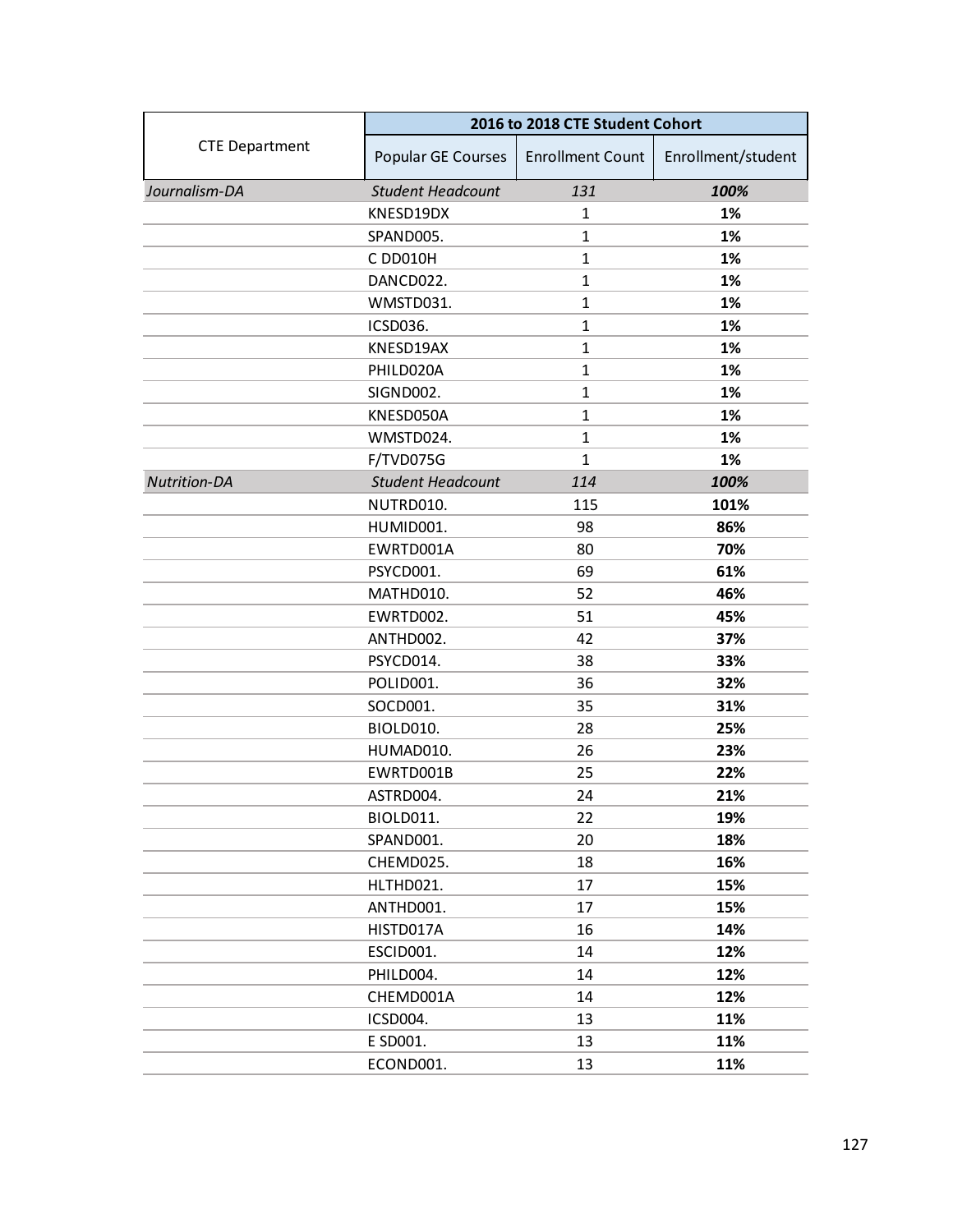|                       | 2016 to 2018 CTE Student Cohort |                         |                    |
|-----------------------|---------------------------------|-------------------------|--------------------|
| <b>CTE Department</b> | Popular GE Courses              | <b>Enrollment Count</b> | Enrollment/student |
| <b>Nutrition-DA</b>   | <b>Student Headcount</b>        | 114                     | 100%               |
|                       | KNESD052.                       | 12                      | 11%                |
|                       | HISTD017C                       | 12                      | 11%                |
|                       | KNESD045.                       | 12                      | 11%                |
|                       | ECOND002.                       | 12                      | 11%                |
|                       | ARTSD001A                       | 12                      | 11%                |
|                       | PHILD001.                       | 11                      | 10%                |
|                       | ICSD007.                        | 11                      | 10%                |
|                       | JOURD002.                       | 10                      | 9%                 |
|                       | PSYCD008.                       | 10                      | 9%                 |
|                       | HISTD003A                       | 10                      | 9%                 |
|                       | MUSID001A                       | 9                       | 8%                 |
|                       | GEOD001.                        | 9                       | 8%                 |
|                       | ICSD005.                        | 9                       | 8%                 |
|                       | PHTGD007.                       | 9                       | 8%                 |
|                       | DANCD023L                       | 9                       | 8%                 |
|                       | SIGND001.                       | 8                       | 7%                 |
|                       | HUMAD050.                       | 8                       | 7%                 |
|                       | PSYCD009.                       | 8                       | 7%                 |
|                       | PHILD008.                       | 8                       | 7%                 |
|                       | PSYCD012.                       | 8                       | 7%                 |
|                       | SPAND002.                       | 8                       | 7%                 |
|                       | ARTSD002F                       | 8                       | 7%                 |
|                       | HISTD006B                       | 8                       | 7%                 |
|                       | HISTD003B                       | 7                       | 6%                 |
|                       | COMMD010.                       | $\overline{7}$          | 6%                 |
|                       | DANCD038A                       | 7                       | 6%                 |
|                       | CHEMD010.                       | 6                       | 5%                 |
|                       | KNESD005A                       | 6                       | 5%                 |
|                       | BIOLD006A                       | 6                       | 5%                 |
|                       | E SD002.                        | 6                       | 5%                 |
|                       | HISTD017B                       | 6                       | 5%                 |
|                       | HISTD006C                       | 6                       | 5%                 |
|                       | PHILD003.                       | 6                       | 5%                 |
|                       | PSYCD010G                       | 5                       | 4%                 |
|                       | C DD010G                        | 5                       | 4%                 |
|                       | ESCID001L                       | 5                       | 4%                 |
|                       | FREND001.                       | 5                       | 4%                 |
|                       | ICSD011.                        | 5                       | 4%                 |
|                       | WMSTD008.                       | 5                       | 4%                 |
|                       | ICSD033.                        | 5                       | 4%                 |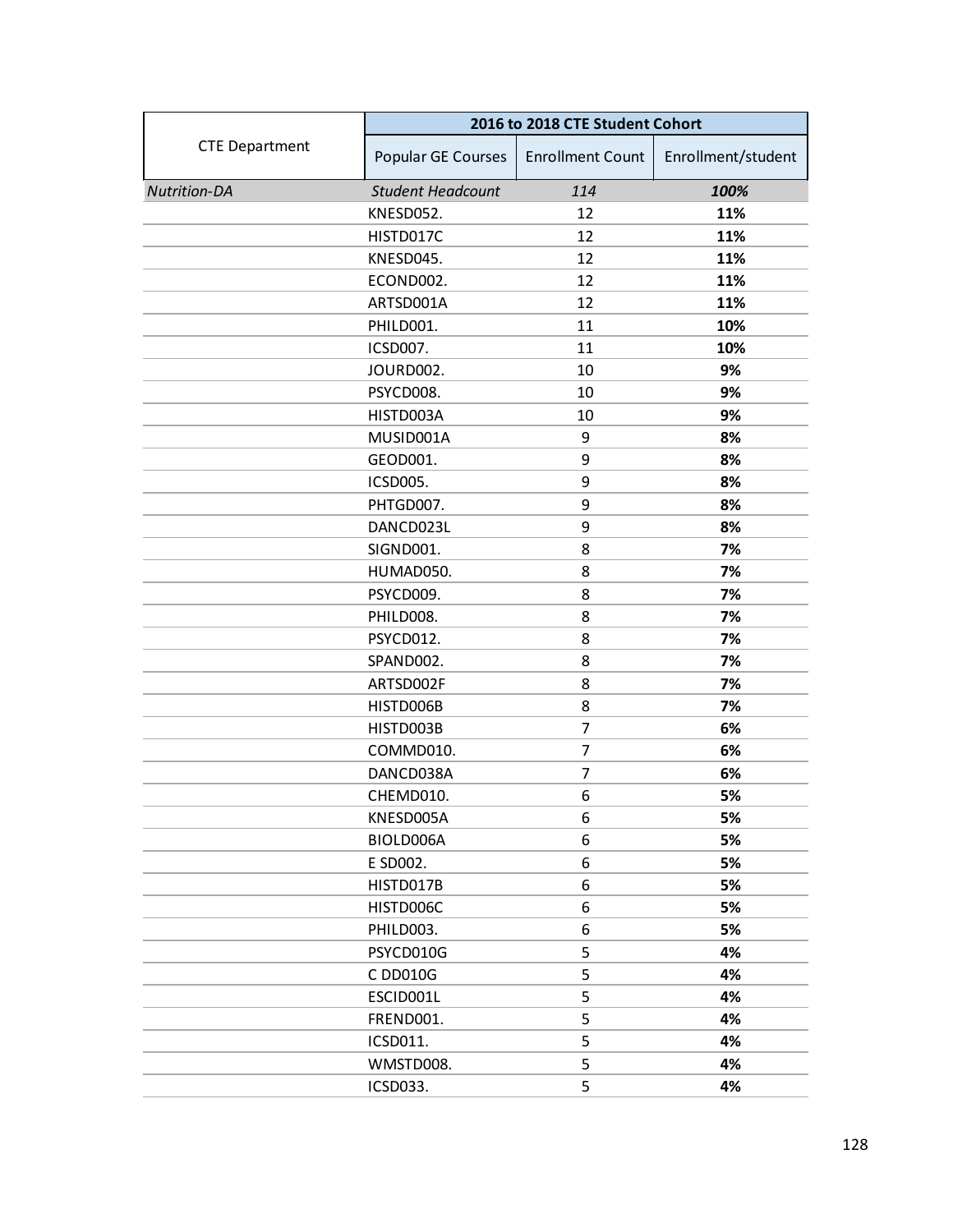|                       | 2016 to 2018 CTE Student Cohort |                         |                    |
|-----------------------|---------------------------------|-------------------------|--------------------|
| <b>CTE Department</b> | Popular GE Courses              | <b>Enrollment Count</b> | Enrollment/student |
| <b>Nutrition-DA</b>   | <b>Student Headcount</b>        | 114                     | 100%               |
|                       | SOCD035.                        | 5                       | 4%                 |
|                       | KNESD022A                       | 5                       | 4%                 |
|                       | KNESD054.                       | 5                       | 4%                 |
|                       | GEOLD020.                       | 5                       | 4%                 |
|                       | KNESD053.                       | 5                       | 4%                 |
|                       | HISTD003C                       | 4                       | 4%                 |
|                       | PSYCD051.                       | 4                       | 4%                 |
|                       | ELITD011.                       | 4                       | 4%                 |
|                       | HUMID006.                       | 4                       | 4%                 |
|                       | KNESD011A                       | 4                       | 4%                 |
|                       | SPAND003.                       | 4                       | 4%                 |
|                       | KNESD19GX                       | 4                       | 4%                 |
|                       | SOCD020.                        | 4                       | 4%                 |
|                       | ARTSD002A                       | 4                       | 4%                 |
|                       | KNESD025A                       | 4                       | 4%                 |
|                       | WMSTD009.                       | 4                       | 4%                 |
|                       | KNESD15EX                       | 4                       | 4%                 |
|                       | KNESD032A                       | 4                       | 4%                 |
|                       | KNESD50AL                       | 4                       | 4%                 |
|                       | PHYSD010.                       | 4                       | 4%                 |
|                       | DANCD025A                       | 4                       | 4%                 |
|                       | JAPND001.                       | 4                       | 4%                 |
|                       | ELITD010.                       | 3                       | 3%                 |
|                       | PHILD002.                       | 3                       | 3%                 |
|                       | ICSD044.                        | 3                       | 3%                 |
|                       | HUMID007.                       | 3                       | 3%                 |
|                       | MASGD050A                       | 3                       | 3%                 |
|                       | THEAD001.                       | 3                       | 3%                 |
|                       | KNESD050A                       | 3                       | 3%                 |
|                       | KNESD22CX                       | 3                       | 3%                 |
|                       | F/TVD001.                       | 3                       | 3%                 |
|                       | ICSD030.                        | 3                       | 3%                 |
|                       | HUMAD020.                       | 3                       | 3%                 |
|                       | P ED032M                        | 3                       | 3%                 |
|                       | HUMID009.                       | 3                       | 3%                 |
|                       | ICSD020.                        | 3                       | 3%                 |
|                       | KNESD19DX                       | 3                       | 3%                 |
|                       | GEOD010.                        | 3                       | 3%                 |
|                       | KNESD019G                       | 3                       | 3%                 |
|                       | KNESD22AX                       | 3                       | 3%                 |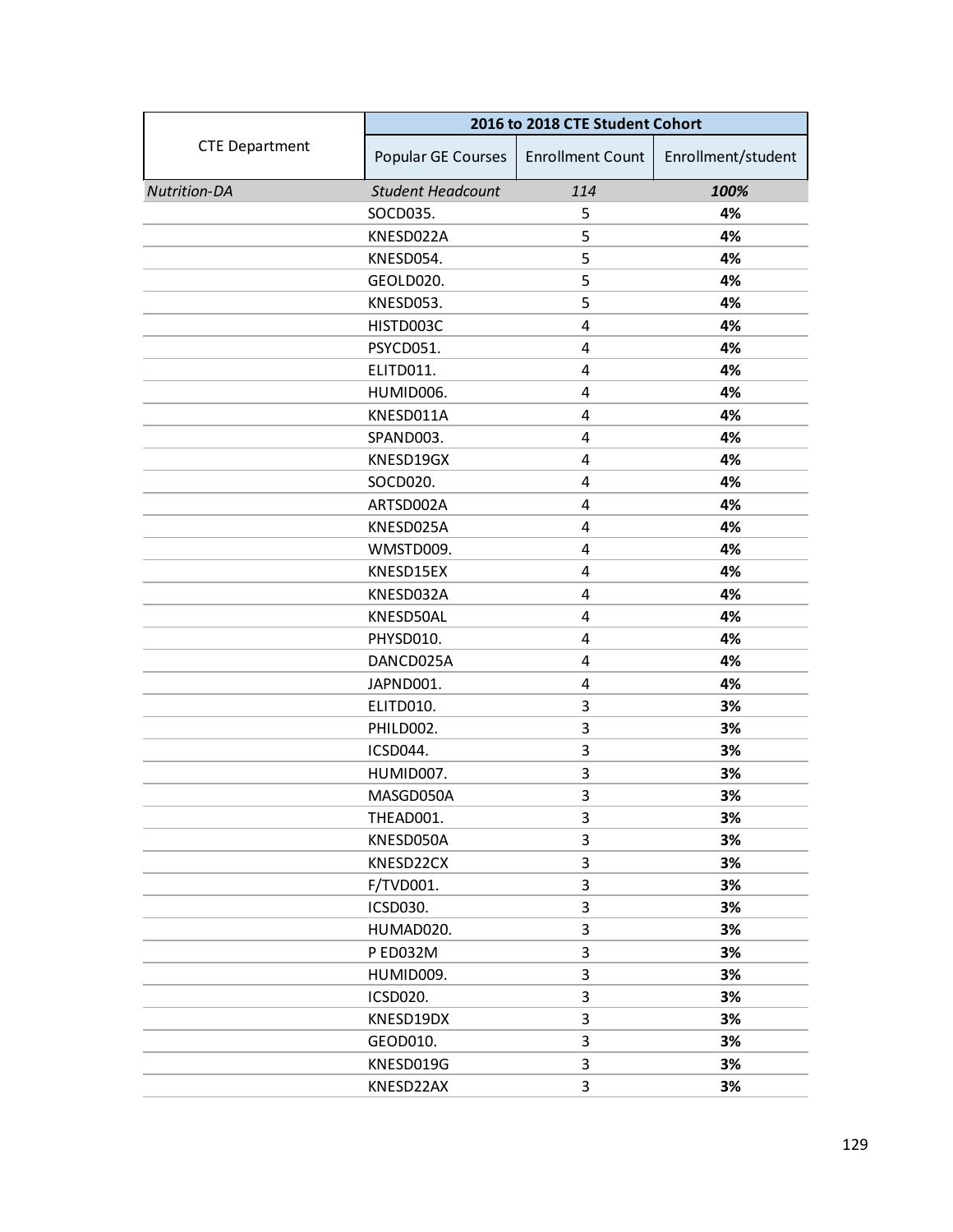|                       | 2016 to 2018 CTE Student Cohort |                         |                    |
|-----------------------|---------------------------------|-------------------------|--------------------|
| <b>CTE Department</b> | Popular GE Courses              | <b>Enrollment Count</b> | Enrollment/student |
| <b>Nutrition-DA</b>   | <b>Student Headcount</b>        | 114                     | 100%               |
|                       | ARTSD002C                       | 3                       | 3%                 |
|                       | <b>BUSD021.</b>                 | 3                       | 3%                 |
|                       | ELITD022.                       | 3                       | 3%                 |
|                       | COMMD001.                       | 3                       | 3%                 |
|                       | ANTHD007.                       | 3                       | 3%                 |
|                       | KNESD15AX                       | 3                       | 3%                 |
|                       | ICSD009.                        | 3                       | 3%                 |
|                       | KNESD022C                       | $\overline{2}$          | 2%                 |
|                       | COMMD016.                       | $\overline{2}$          | 2%                 |
|                       | KNESD019E                       | $\overline{2}$          | 2%                 |
|                       | ELITD046C                       | $\overline{2}$          | 2%                 |
|                       | HUMID013.                       | $\overline{2}$          | 2%                 |
|                       | INTLD011.                       | $\overline{2}$          | 2%                 |
|                       | KNESD001B                       | $\overline{2}$          | 2%                 |
|                       | GEOLD010.                       | $\overline{2}$          | 2%                 |
|                       | METD010.                        | $\overline{2}$          | 2%                 |
|                       | <b>BUSD056.</b>                 | $\overline{2}$          | 2%                 |
|                       | ICSD027.                        | $\overline{2}$          | 2%                 |
|                       | KORED001.                       | $\overline{2}$          | 2%                 |
|                       | PHILD007.                       | $\overline{2}$          | 2%                 |
|                       | C DD010H                        | $\overline{2}$          | 2%                 |
|                       | KORED002.                       | 2                       | 2%                 |
|                       | <b>ICSD022.</b>                 | $\overline{2}$          | 2%                 |
|                       | ARTSD03TC                       | $\overline{2}$          | 2%                 |
|                       | C DD012.                        | $\overline{2}$          | 2%                 |
|                       | DANCD025B                       | $\overline{2}$          | 2%                 |
|                       | WMSTD001.                       | $\overline{2}$          | 2%                 |
|                       | BIOLD006C                       | $\overline{2}$          | 2%                 |
|                       | KNESD022D                       | $\overline{2}$          | 2%                 |
|                       | KNESD022B                       | $\overline{2}$          | 2%                 |
|                       | WMSTD012.                       | $\overline{2}$          | 2%                 |
|                       | MUSID001C                       | $\overline{2}$          | 2%                 |
|                       | PHILD049.                       | $\overline{2}$          | 2%                 |
|                       | F/TVD002A                       | $\overline{2}$          | 2%                 |
|                       | <b>P ED032L</b>                 | $\overline{2}$          | 2%                 |
|                       | GEOD004.                        | $\overline{2}$          | 2%                 |
|                       | <b>PED041X</b>                  | $\overline{2}$          | 2%                 |
|                       | HUMID016.                       | $\overline{2}$          | 2%                 |
|                       | KNESD012D                       | $\overline{2}$          | 2%                 |
|                       | INTLD010.                       | $\overline{2}$          | 2%                 |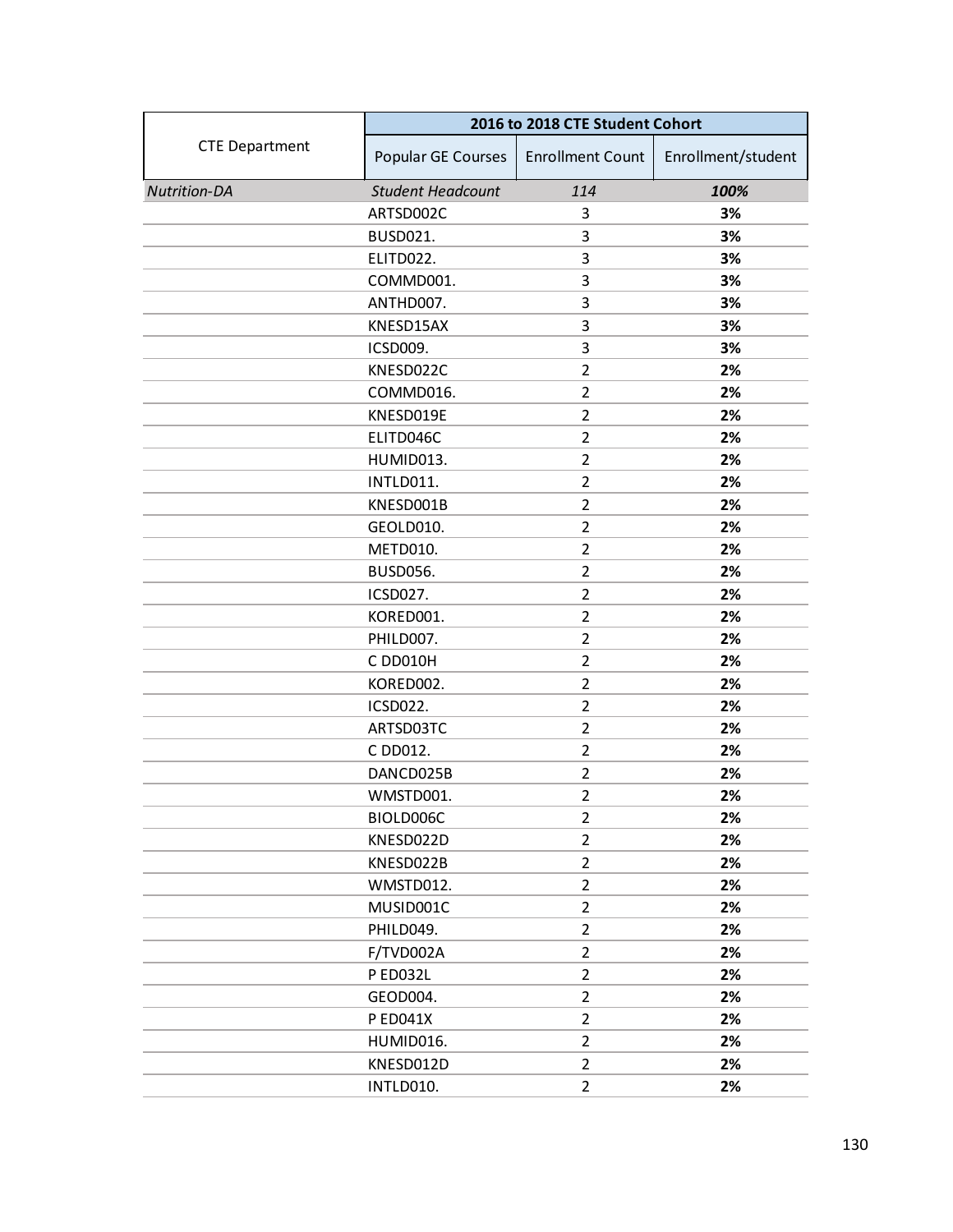|                       | 2016 to 2018 CTE Student Cohort |                         |                    |
|-----------------------|---------------------------------|-------------------------|--------------------|
| <b>CTE Department</b> | Popular GE Courses              | <b>Enrollment Count</b> | Enrollment/student |
| <b>Nutrition-DA</b>   | <b>Student Headcount</b>        | 114                     | 100%               |
|                       | KNESD031A                       | 2                       | 2%                 |
|                       | DANCD037A                       | $\overline{2}$          | 2%                 |
|                       | KNESD19EX                       | $\overline{2}$          | 2%                 |
|                       | ARTSD002D                       | $\overline{2}$          | 2%                 |
|                       | KNESD15CX                       | $\overline{2}$          | 2%                 |
|                       | HISTD009.                       | $\overline{2}$          | 2%                 |
|                       | HISTD006A                       | $\overline{2}$          | 2%                 |
|                       | E SD003.                        | $\overline{2}$          | 2%                 |
|                       | EWRTD030.                       | $\overline{2}$          | 2%                 |
|                       | ESCID019.                       | $\overline{2}$          | 2%                 |
|                       | ARTSD002B                       | $\overline{2}$          | 2%                 |
|                       | KNESD016A                       | $\overline{2}$          | 2%                 |
|                       | PHTGD021.                       | $\overline{2}$          | 2%                 |
|                       | P ED039M                        | $\overline{2}$          | 2%                 |
|                       | WMSTD028.                       | $\overline{2}$          | 2%                 |
|                       | POLID017.                       | $\overline{2}$          | 2%                 |
|                       | MANDD001.                       | $\overline{2}$          | 2%                 |
|                       | KNESD39AX                       | $\overline{2}$          | 2%                 |
|                       | KNESD036A                       | $\overline{2}$          | 2%                 |
|                       | PSYCD006.                       | $\overline{2}$          | 2%                 |
|                       | KNESD11AX                       | $\overline{2}$          | 2%                 |
|                       | KNESD001A                       | 2                       | 2%                 |
|                       | DANCD023A                       | $\overline{2}$          | 2%                 |
|                       | SPAND004.                       | $\mathbf{1}$            | 1%                 |
|                       | DANCD023M                       | $\mathbf{1}$            | 1%                 |
|                       | KNESD25AX                       | $\mathbf{1}$            | 1%                 |
|                       | COMMD009.                       | $\mathbf{1}$            | 1%                 |
|                       | KNESD025B                       | 1                       | 1%                 |
|                       | KNESD19AX                       | $\mathbf{1}$            | 1%                 |
|                       | KNESD05AX                       | $\mathbf{1}$            | 1%                 |
|                       | KNESD026B                       | $\mathbf{1}$            | 1%                 |
|                       | C DD064.                        | $\mathbf{1}$            | 1%                 |
|                       | CISD002.                        | $\mathbf{1}$            | 1%                 |
|                       | FREND002.                       | $\mathbf{1}$            | 1%                 |
|                       | HISTD018A                       | $\mathbf{1}$            | 1%                 |
|                       | JAPND003.                       | $\mathbf{1}$            | 1%                 |
|                       | P ED032T                        | $\mathbf{1}$            | 1%                 |
|                       | DANCD022K                       | $\mathbf{1}$            | 1%                 |
|                       | ICSD043.                        | 1                       | 1%                 |
|                       | ARTSD002L                       | $\mathbf{1}$            | 1%                 |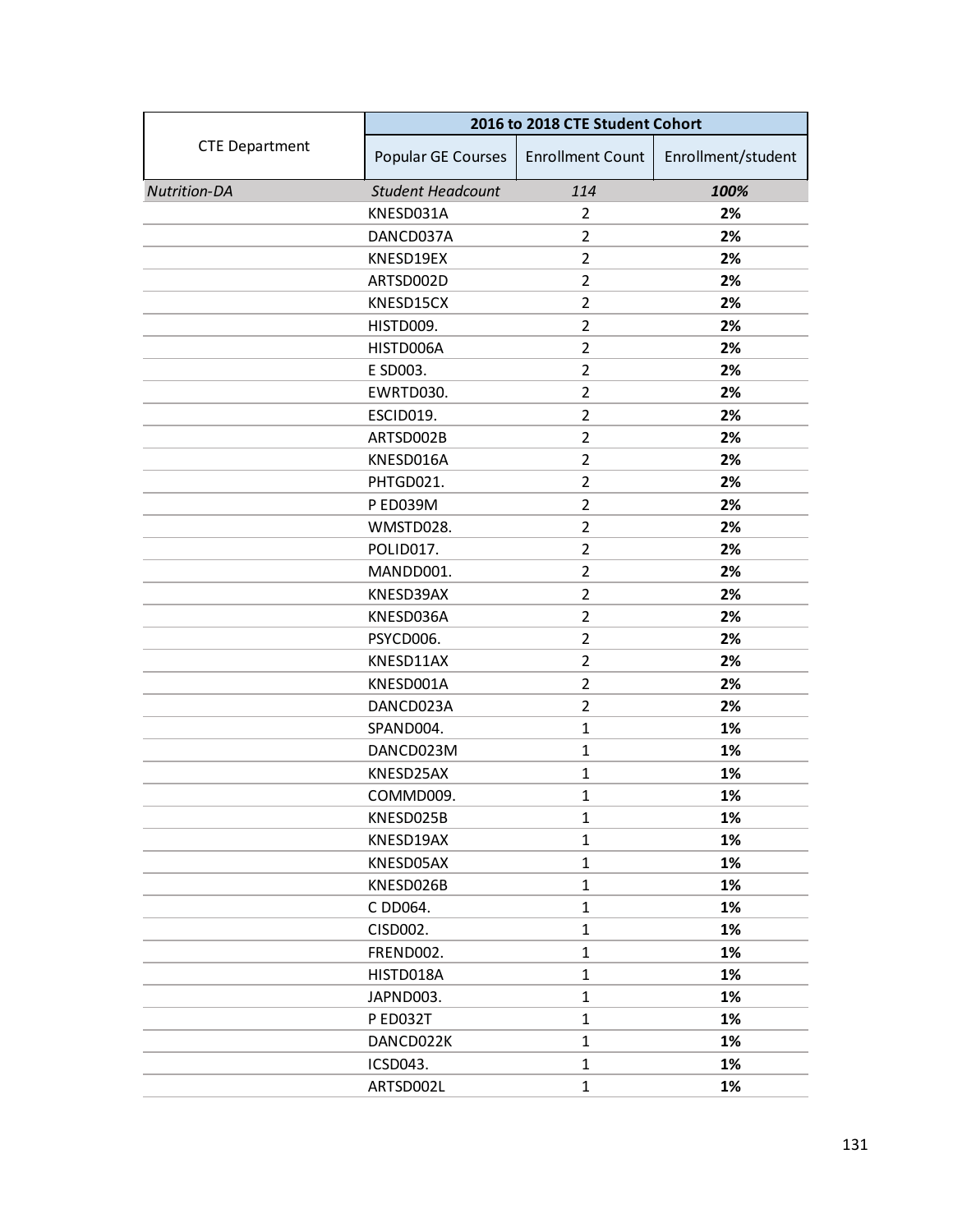|                       | 2016 to 2018 CTE Student Cohort |                         |                    |
|-----------------------|---------------------------------|-------------------------|--------------------|
| <b>CTE Department</b> | Popular GE Courses              | <b>Enrollment Count</b> | Enrollment/student |
| <b>Nutrition-DA</b>   | <b>Student Headcount</b>        | 114                     | 100%               |
|                       | WMSTD027.                       | 1                       | 1%                 |
|                       | BIOLD013.                       | $\mathbf{1}$            | 1%                 |
|                       | SOCD028.                        | $\mathbf{1}$            | 1%                 |
|                       | MANDD002.                       | $\mathbf{1}$            | 1%                 |
|                       | INTLD033.                       | $\mathbf{1}$            | 1%                 |
|                       | <b>P ED032W</b>                 | $\mathbf{1}$            | 1%                 |
|                       | KNESD031B                       | $\mathbf{1}$            | 1%                 |
|                       | KNESD031C                       | $\mathbf{1}$            | 1%                 |
|                       | P ED043.                        | $\mathbf{1}$            | 1%                 |
|                       | <b>P ED046X</b>                 | $\mathbf{1}$            | 1%                 |
|                       | JAPND002.                       | $\mathbf{1}$            | 1%                 |
|                       | <b>P ED043X</b>                 | $\mathbf{1}$            | 1%                 |
|                       | P ED046.                        | $\mathbf{1}$            | 1%                 |
|                       | KNESD039A                       | $\mathbf{1}$            | 1%                 |
|                       | GERMD002.                       | $\mathbf{1}$            | 1%                 |
|                       | MANDD003.                       | $\mathbf{1}$            | 1%                 |
|                       | KNESD019A                       | $\mathbf{1}$            | 1%                 |
|                       | KNESD012E                       | $\mathbf{1}$            | 1%                 |
|                       | P ED42WX                        | $\mathbf{1}$            | 1%                 |
|                       | P ED042W                        | $\mathbf{1}$            | 1%                 |
|                       | P ED32LX                        | $\mathbf{1}$            | 1%                 |
|                       | GERMD001.                       | $\mathbf{1}$            | 1%                 |
|                       | ICSD010.                        | $\mathbf{1}$            | 1%                 |
|                       | <b>P ED047W</b>                 | $\mathbf{1}$            | 1%                 |
|                       | P ED47WX                        | $\mathbf{1}$            | 1%                 |
|                       | KNESD015E                       | $\mathbf{1}$            | 1%                 |
|                       | ICSD016A                        | $\mathbf{1}$            | 1%                 |
|                       | KNESD37CX                       | $\mathbf{1}$            | 1%                 |
|                       | HISTD016B                       | $\mathbf{1}$            | 1%                 |
|                       | <b>P ED045X</b>                 | $\mathbf{1}$            | 1%                 |
|                       | ICSD026.                        | $\mathbf{1}$            | 1%                 |
|                       | KNESD012G                       | $\mathbf{1}$            | 1%                 |
|                       | KNESD25BX                       | $\mathbf{1}$            | 1%                 |
|                       | KNESD005C                       | $\mathbf{1}$            | 1%                 |
|                       | ICSD035.                        | $\mathbf{1}$            | 1%                 |
|                       | HUMID015.                       | $\mathbf{1}$            | 1%                 |
|                       | MUSID001B                       | $\mathbf{1}$            | 1%                 |
|                       | P ED045.                        | $\mathbf{1}$            | 1%                 |
|                       | ELITD017.                       | $\mathbf{1}$            | 1%                 |
|                       | HISTD010.                       | $\mathbf{1}$            | 1%                 |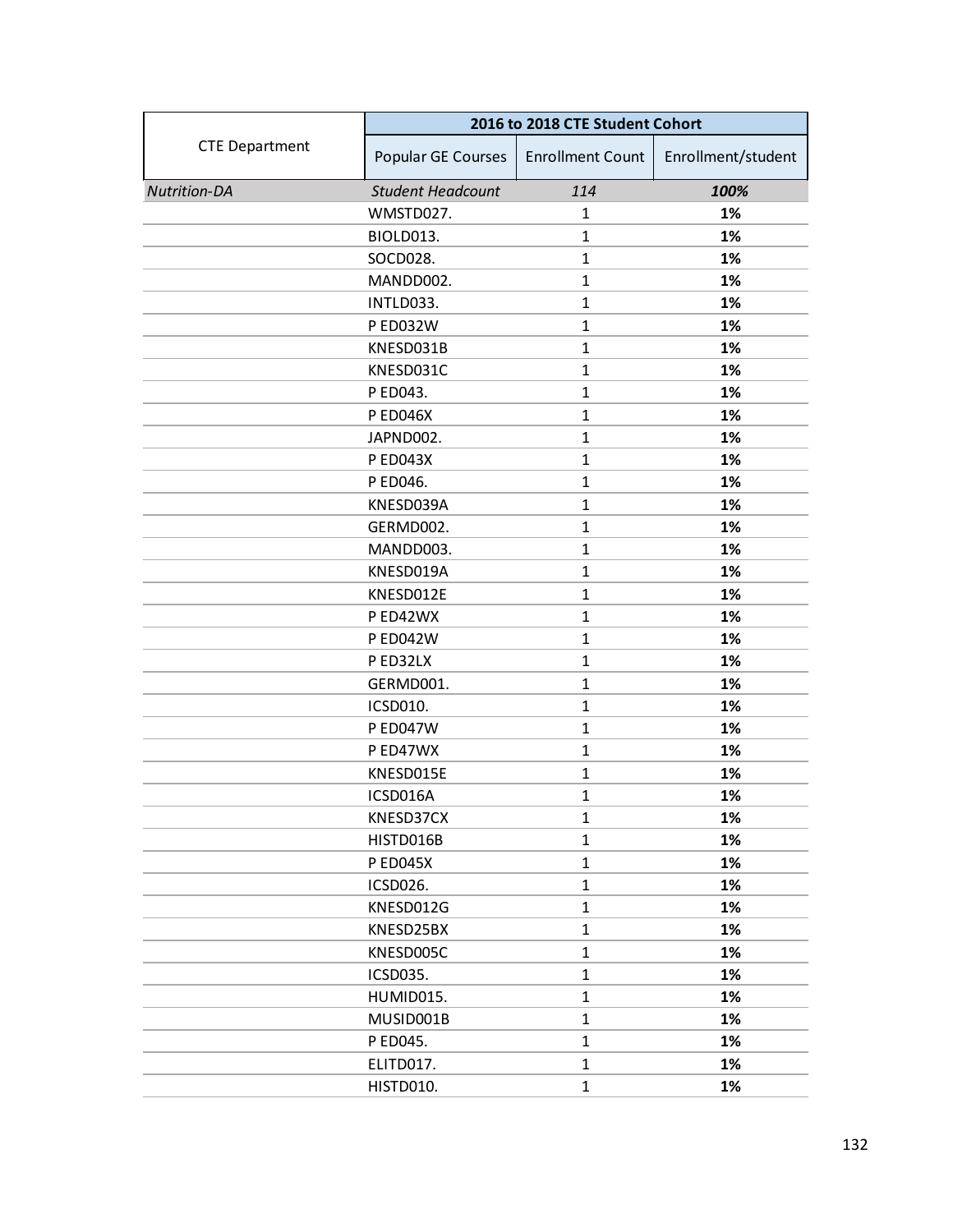|                       | 2016 to 2018 CTE Student Cohort |                         |                    |
|-----------------------|---------------------------------|-------------------------|--------------------|
| <b>CTE Department</b> | Popular GE Courses              | <b>Enrollment Count</b> | Enrollment/student |
| <b>Nutrition-DA</b>   | <b>Student Headcount</b>        | 114                     | 100%               |
|                       | P ED32JX                        | 1                       | 1%                 |
|                       | ELITD048C                       | $\mathbf{1}$            | 1%                 |
|                       | KNESD002A                       | $\mathbf{1}$            | 1%                 |
|                       | ESLD005.                        | $\mathbf{1}$            | 1%                 |
|                       | ANTHD001L                       | $\mathbf{1}$            | 1%                 |
|                       | MATHD046.                       | $\mathbf{1}$            | 1%                 |
|                       | ARTSD002J                       | $\mathbf{1}$            | 1%                 |
|                       | MATHD017.                       | $\mathbf{1}$            | 1%                 |
|                       | POLID002.                       | $\mathbf{1}$            | 1%                 |
|                       | ANTHD003.                       | $\mathbf{1}$            | 1%                 |
|                       | FREND004.                       | $\mathbf{1}$            | 1%                 |
|                       | HISTD016A                       | $\mathbf{1}$            | 1%                 |
|                       | ICSD038A                        | $\mathbf{1}$            | 1%                 |
|                       | KNESD007D                       | $\mathbf{1}$            | 1%                 |
|                       | KORED003.                       | $\mathbf{1}$            | 1%                 |
|                       | ANTHD006.                       | $\mathbf{1}$            | 1%                 |
|                       | C DD061.                        | $\mathbf{1}$            | 1%                 |
|                       | P ED39MX                        | $\mathbf{1}$            | 1%                 |
|                       | PEAD002X                        | $\mathbf{1}$            | 1%                 |
|                       | P ED032J                        | $\mathbf{1}$            | 1%                 |
|                       | KNESD36AX                       | $\mathbf{1}$            | 1%                 |
|                       | P ED32MX                        | $\mathbf{1}$            | 1%                 |
|                       | KNESD37AX                       | $\mathbf{1}$            | 1%                 |
|                       | P ED041.                        | $\mathbf{1}$            | 1%                 |
|                       | <b>P ED038W</b>                 | $\mathbf{1}$            | 1%                 |
|                       | P ED38WX                        | $\mathbf{1}$            | 1%                 |
|                       | SIGND002.                       | $\mathbf{1}$            | 1%                 |
|                       | PHYSD002A                       | 1                       | 1%                 |
|                       | KNESD16AX                       | $\mathbf 1$             | 1%                 |
|                       | ICSD045.                        | $\mathbf{1}$            | 1%                 |
|                       | KNESD037E                       | $\mathbf{1}$            | 1%                 |
|                       | POLID005.                       | $\mathbf{1}$            | 1%                 |
|                       | P ED032B                        | $\mathbf{1}$            | 1%                 |
|                       | VIETD002.                       | $\mathbf{1}$            | 1%                 |
|                       | HISTD019B                       | $\mathbf{1}$            | 1%                 |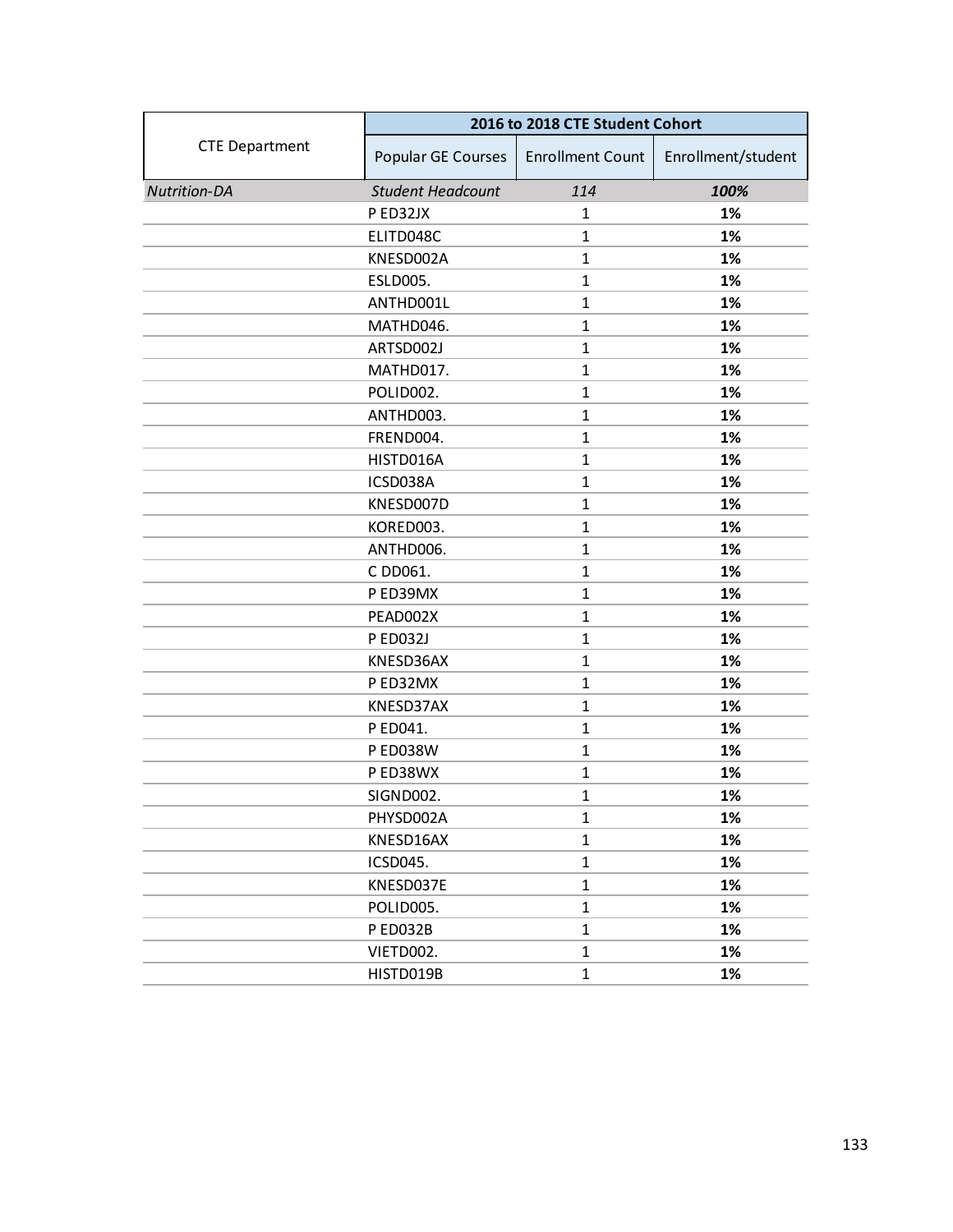|                       | 2016 to 2018 CTE Student Cohort |                         |                    |
|-----------------------|---------------------------------|-------------------------|--------------------|
| <b>CTE Department</b> | Popular GE Courses              | <b>Enrollment Count</b> | Enrollment/student |
| Photography-DA        | <b>Student Headcount</b>        | 81                      | 100%               |
|                       | HUMID001.                       | 42                      | 52%                |
|                       | EWRTD001A                       | 32                      | 40%                |
|                       | POLID001.                       | 29                      | 36%                |
|                       | ASTRD004.                       | 25                      | 31%                |
|                       | EWRTD002.                       | 23                      | 28%                |
|                       | MATHD010.                       | 23                      | 28%                |
|                       | HUMAD010.                       | 22                      | 27%                |
|                       | PHTGD007.                       | 20                      | 25%                |
|                       | ANTHD002.                       | 20                      | 25%                |
|                       | PHTGD021.                       | 20                      | 25%                |
|                       | ARTSD002A                       | 18                      | 22%                |
|                       | PSYCD001.                       | 15                      | 19%                |
|                       | HISTD017C                       | 13                      | 16%                |
|                       | ARTSD002B                       | 12                      | 15%                |
|                       | EWRTD001B                       | 12                      | 15%                |
|                       | BIOLD010.                       | 12                      | 15%                |
|                       | JOURD002.                       | 12                      | 15%                |
|                       | GEOD001.                        | 11                      | 14%                |
|                       | ARTSD001A                       | 11                      | 14%                |
|                       | ESCID001.                       | 11                      | 14%                |
|                       | ANTHD001.                       | 11                      | 14%                |
|                       | NUTRD010.                       | 10                      | 12%                |
|                       | SPAND001.                       | 10                      | 12%                |
|                       | ARTSD002C                       | 8                       | 10%                |
|                       | F/TVD002A                       | 8                       | 10%                |
|                       | ICSD007.                        | 8                       | 10%                |
|                       | HISTD017A                       | 8                       | 10%                |
|                       | F/TVD002B                       | 8                       | 10%                |
|                       | ESCID001L                       | 8                       | 10%                |
|                       | ICSD005.                        | 7                       | 9%                 |
|                       | <b>ESLD005.</b>                 | 7                       | 9%                 |
|                       | ARTSD002F                       | 7                       | 9%                 |
|                       | SOCD001.                        | 7                       | 9%                 |
|                       | PHILD004.                       | 7                       | 9%                 |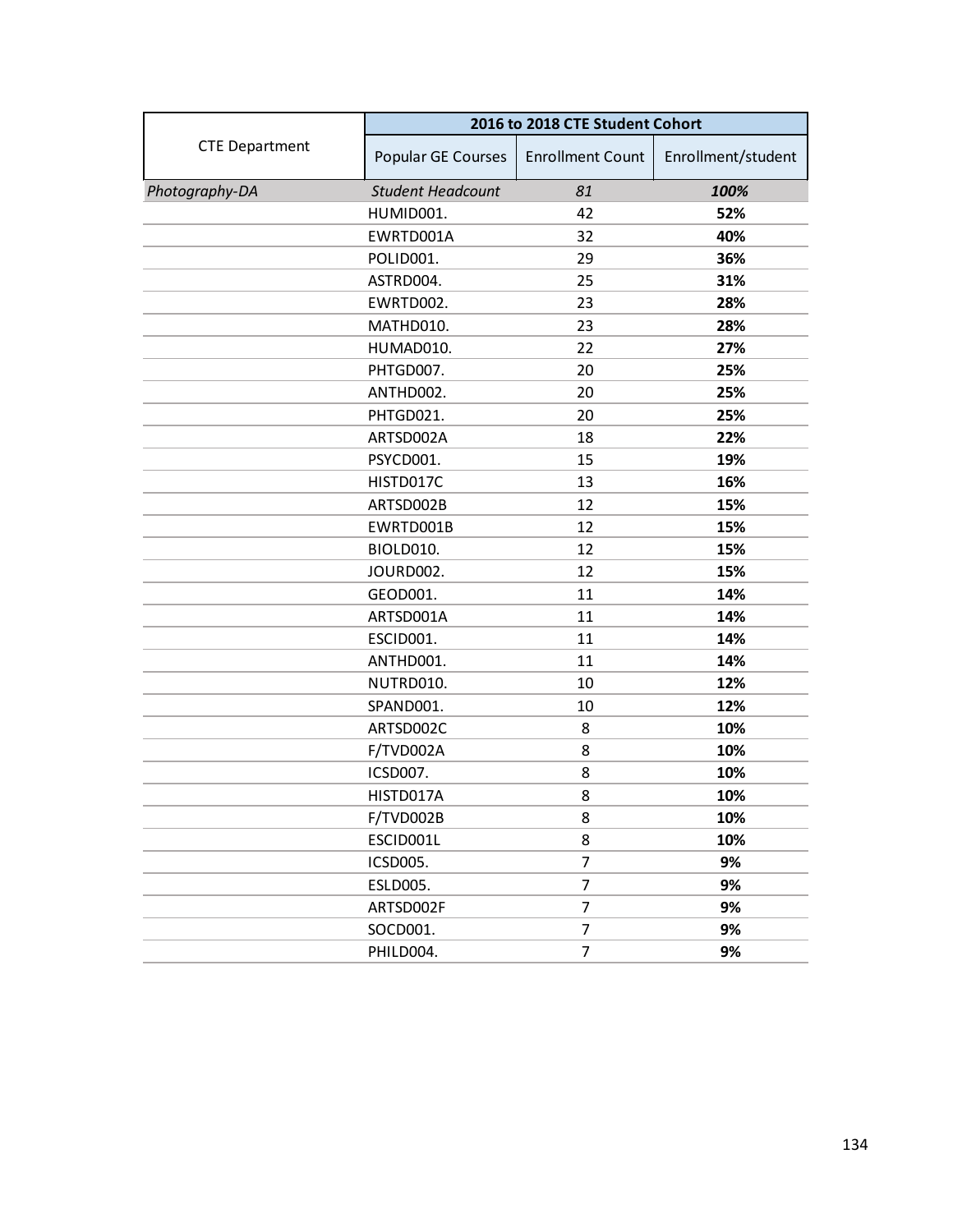|                       | 2016 to 2018 CTE Student Cohort |                         |                    |
|-----------------------|---------------------------------|-------------------------|--------------------|
| <b>CTE Department</b> | Popular GE Courses              | <b>Enrollment Count</b> | Enrollment/student |
| Photography-DA        | <b>Student Headcount</b>        | 81                      | 100%               |
|                       | F/TVD001.                       | 7                       | 9%                 |
|                       | ICSD004.                        | 6                       | 7%                 |
|                       | ARTSD03TC                       | 6                       | 7%                 |
|                       | E SD002.                        | 6                       | 7%                 |
|                       | PHILD001.                       | 6                       | 7%                 |
|                       | ECOND001.                       | 6                       | 7%                 |
|                       | ESCID019.                       | 6                       | 7%                 |
|                       | F/TVD002C                       | 6                       | 7%                 |
|                       | BIOLD013.                       | 6                       | 7%                 |
|                       | FREND001.                       | 5                       | 6%                 |
|                       | ANTHD003.                       | 5                       | 6%                 |
|                       | HISTD017B                       | 5                       | 6%                 |
|                       | BIOLD011.                       | 5                       | 6%                 |
|                       | GEOLD010.                       | 5                       | 6%                 |
|                       | HUMID009.                       | 5                       | 6%                 |
|                       | E SD001.                        | 5                       | 6%                 |
|                       | ARTSD002G                       | 5                       | 6%                 |
|                       | JAPND001.                       | 4                       | 5%                 |
|                       | ELITD010.                       | 4                       | 5%                 |
|                       | DANCD022K                       | 4                       | 5%                 |
|                       | ANTHD001L                       | 4                       | 5%                 |
|                       | F/TVD010.                       | 4                       | 5%                 |
|                       | HUMAD050.                       | 4                       | 5%                 |
|                       | PHILD003.                       | 4                       | 5%                 |
|                       | PSYCD008.                       | 4                       | 5%                 |
|                       | ECOND002.                       | 3                       | 4%                 |
|                       | HUMID006.                       | 3                       | 4%                 |
|                       | KNESD052.                       | 3                       | 4%                 |
|                       | ESLD006.                        | 3                       | 4%                 |
|                       | METD010.                        | 3                       | 4%                 |
|                       | ELITD011.                       | 3                       | 4%                 |
|                       | GEOD010.                        | 3                       | 4%                 |
|                       | KNESD005A                       | 3                       | 4%                 |
|                       | HLTHD021.                       | 3                       | 4%                 |
|                       | CISD002.                        | 3                       | 4%                 |
|                       | INTLD010.                       | 3                       | 4%                 |
|                       | CHEMD001A                       | 3                       | 4%                 |
|                       | HUMAD020.                       | 3                       | 4%                 |
|                       | MANDD001.                       | 3                       | 4%                 |
|                       | HISTD003A                       | 3                       | 4%                 |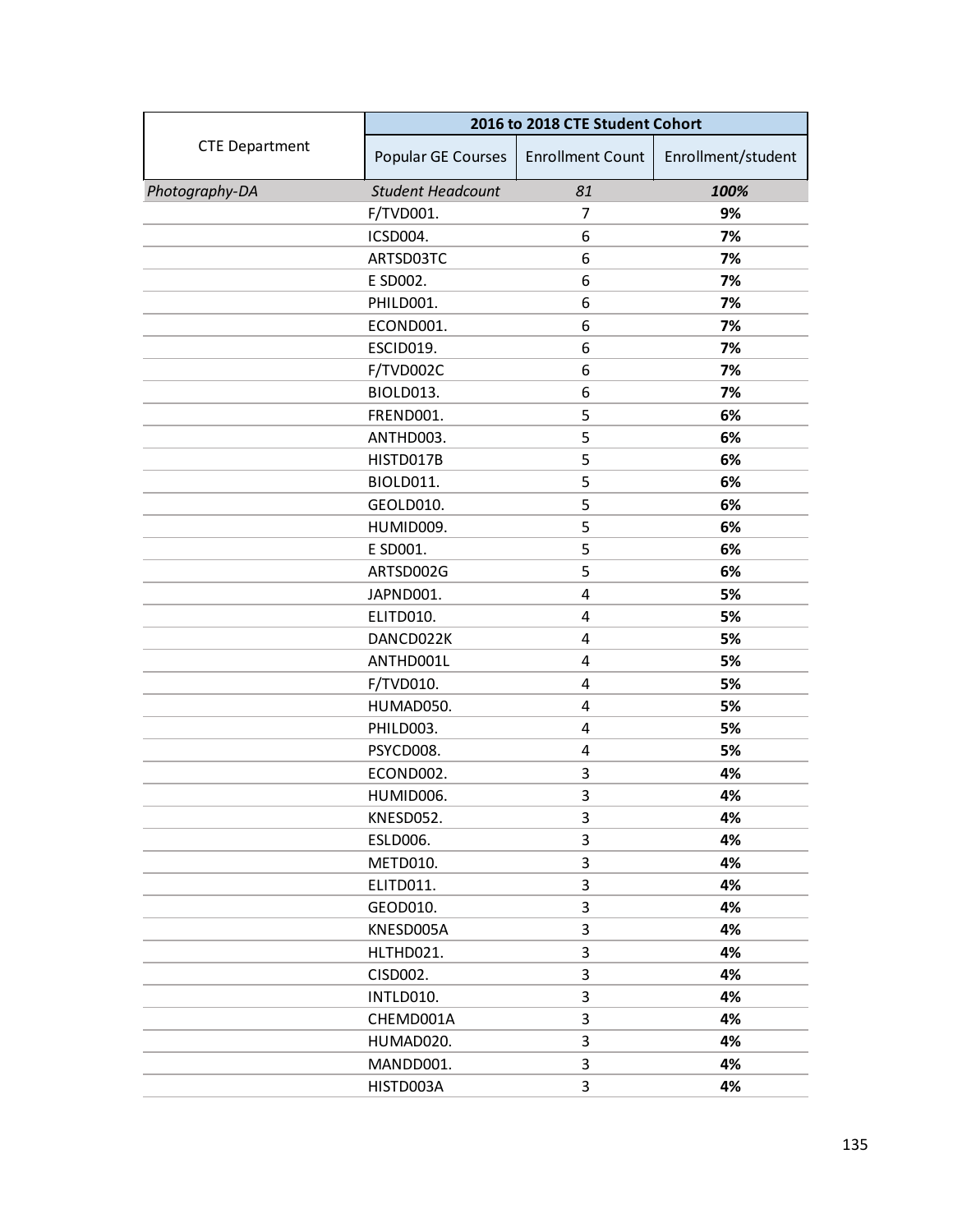|                       | 2016 to 2018 CTE Student Cohort |                         |                    |
|-----------------------|---------------------------------|-------------------------|--------------------|
| <b>CTE Department</b> | Popular GE Courses              | <b>Enrollment Count</b> | Enrollment/student |
| Photography-DA        | <b>Student Headcount</b>        | 81                      | 100%               |
|                       | MUSID001B                       | 3                       | 4%                 |
|                       | MATHD046.                       | 3                       | 4%                 |
|                       | HISTD003B                       | 3                       | 4%                 |
|                       | HISTD006B                       | $\overline{2}$          | 2%                 |
|                       | KNESD25AX                       | $\overline{2}$          | 2%                 |
|                       | C DD010G                        | $\overline{2}$          | 2%                 |
|                       | WMSTD012.                       | $\overline{2}$          | 2%                 |
|                       | ADMJD029.                       | $\overline{2}$          | 2%                 |
|                       | PSYCD014.                       | $\overline{2}$          | 2%                 |
|                       | SOCD020.                        | $\overline{2}$          | 2%                 |
|                       | MUSID001A                       | $\overline{2}$          | 2%                 |
|                       | ICSD022.                        | $\overline{2}$          | 2%                 |
|                       | GEOLD020.                       | $\overline{2}$          | 2%                 |
|                       | <b>BUSD056.</b>                 | $\overline{2}$          | 2%                 |
|                       | KNESD022B                       | $\overline{2}$          | 2%                 |
|                       | E SD003.                        | $\overline{2}$          | 2%                 |
|                       | THEAD001.                       | $\overline{2}$          | 2%                 |
|                       | SIGND001.                       | $\overline{2}$          | 2%                 |
|                       | KNESD11AX                       | $\overline{2}$          | 2%                 |
|                       | ANTHD007.                       | $\overline{2}$          | 2%                 |
|                       | KNESD022A                       | $\overline{2}$          | 2%                 |
|                       | KNESD15EX                       | 2                       | 2%                 |
|                       | ARTSD002D                       | $\overline{2}$          | 2%                 |
|                       | COMMD001.                       | $\overline{2}$          | 2%                 |
|                       | GERMD001.                       | $\overline{2}$          | 2%                 |
|                       | SOCD035.                        | $\overline{2}$          | 2%                 |
|                       | POLID002.                       | $\overline{2}$          | 2%                 |
|                       | PSYCD009.                       | $\overline{2}$          | 2%                 |
|                       | POLID005.                       | $\overline{2}$          | 2%                 |
|                       | KNESD37AX                       | $\overline{2}$          | 2%                 |
|                       | ICSD016B                        | $\mathbf{1}$            | 1%                 |
|                       | <b>PED032S</b>                  | $\mathbf{1}$            | 1%                 |
|                       | POLID003.                       | $\mathbf{1}$            | 1%                 |
|                       | KNESD19DX                       | $\mathbf{1}$            | 1%                 |
|                       | ICSD044.                        | $\mathbf{1}$            | 1%                 |
|                       | PHYSD010.                       | $\mathbf{1}$            | 1%                 |
|                       | KNESD22AX                       | $\mathbf{1}$            | 1%                 |
|                       | COMMD008.                       | $\mathbf{1}$            | 1%                 |
|                       | WMSTD008.                       | $\mathbf{1}$            | 1%                 |
|                       | ICSD009.                        | $\mathbf{1}$            | 1%                 |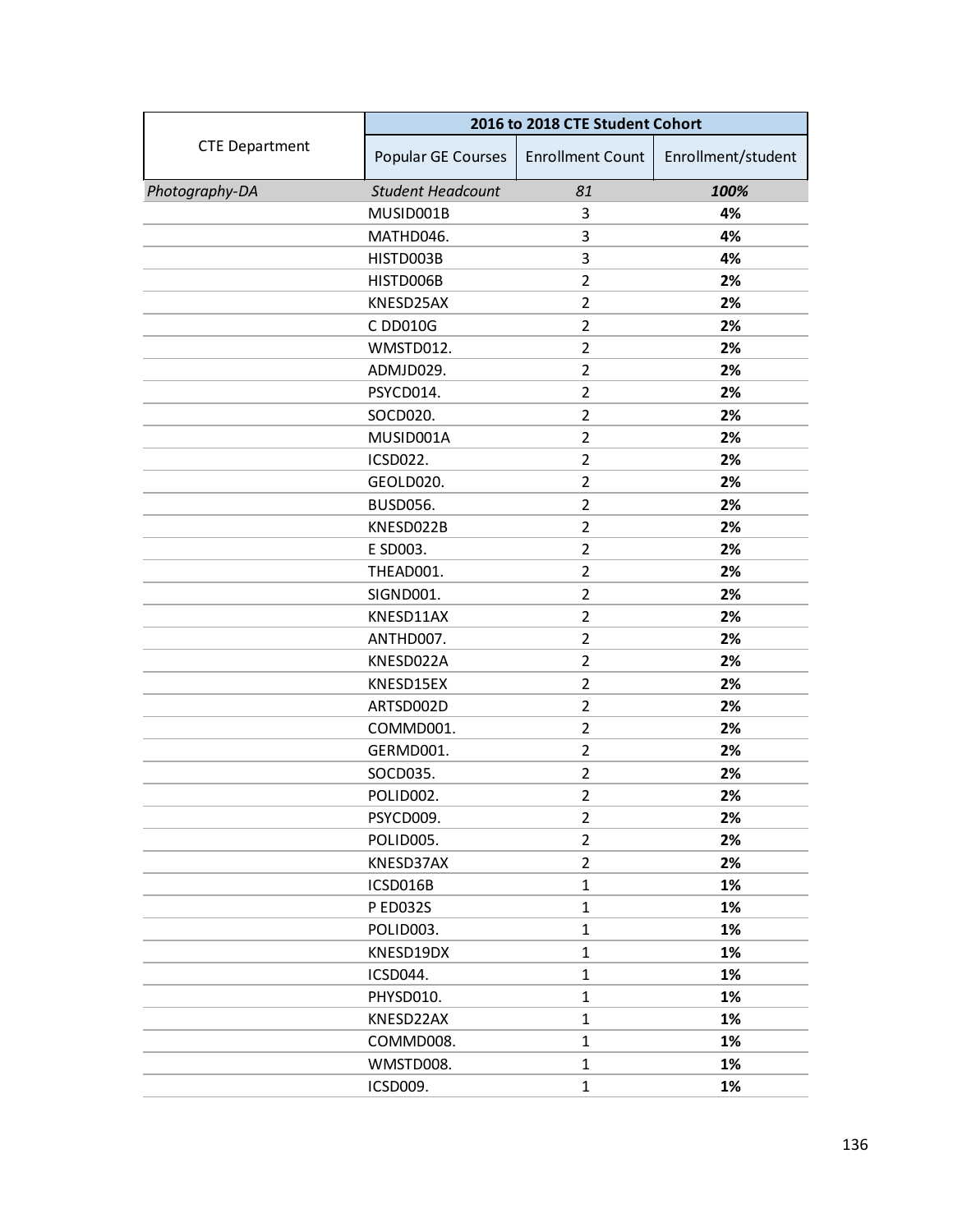|                       | 2016 to 2018 CTE Student Cohort |                         |                    |
|-----------------------|---------------------------------|-------------------------|--------------------|
| <b>CTE Department</b> | Popular GE Courses              | <b>Enrollment Count</b> | Enrollment/student |
| Photography-DA        | <b>Student Headcount</b>        | 81                      | 100%               |
|                       | WMSTD027.                       | 1                       | 1%                 |
|                       | P ED38WX                        | $\mathbf{1}$            | 1%                 |
|                       | F/TVD075G                       | $\mathbf{1}$            | 1%                 |
|                       | SOCD028.                        | $\mathbf{1}$            | 1%                 |
|                       | P ED032B                        | $\mathbf{1}$            | 1%                 |
|                       | <b>P ED038W</b>                 | $\mathbf{1}$            | 1%                 |
|                       | KNESD019D                       | $\mathbf{1}$            | 1%                 |
|                       | KNESD054.                       | $\mathbf{1}$            | 1%                 |
|                       | EWRTD030.                       | $\mathbf{1}$            | 1%                 |
|                       | P ED032F                        | $\mathbf{1}$            | 1%                 |
|                       | <b>BUSD021.</b>                 | $\mathbf{1}$            | 1%                 |
|                       | ICSD030.                        | $\mathbf{1}$            | 1%                 |
|                       | LINGD001.                       | $\mathbf{1}$            | 1%                 |
|                       | KNESD045.                       | $\mathbf{1}$            | 1%                 |
|                       | INTLD005.                       | $\mathbf{1}$            | 1%                 |
|                       | MASGD050A                       | $\mathbf{1}$            | 1%                 |
|                       | KNESD039A                       | $\mathbf{1}$            | 1%                 |
|                       | KNESD038A                       | $\mathbf{1}$            | 1%                 |
|                       | PEAD002X                        | $\mathbf{1}$            | 1%                 |
|                       | MATHD044.                       | $\mathbf{1}$            | 1%                 |
|                       | ELITD046C                       | $\mathbf{1}$            | 1%                 |
|                       | GERMD002.                       | $\mathbf 1$             | 1%                 |
|                       | ELITD048B                       | $\mathbf{1}$            | 1%                 |
|                       | ELITD048C                       | $\mathbf{1}$            | 1%                 |
|                       | GERMD003.                       | $\mathbf{1}$            | 1%                 |
|                       | ASTRD010.                       | $\mathbf{1}$            | 1%                 |
|                       | PHILD002.                       | $\mathbf{1}$            | 1%                 |
|                       | KORED001.                       | 1                       | 1%                 |
|                       | ELITD048A                       | $\mathbf{1}$            | 1%                 |
|                       | ICSD024.                        | $\mathbf{1}$            | 1%                 |
|                       | CHEMD010.                       | $\mathbf{1}$            | 1%                 |
|                       | PSYCD010H                       | $\mathbf{1}$            | 1%                 |
|                       | DANCD024A                       | $\mathbf{1}$            | 1%                 |
|                       | KNESD019A                       | 1                       | 1%                 |
|                       | KNESD15CX                       | $\mathbf{1}$            | 1%                 |
|                       | COMMD009.                       | $\mathbf{1}$            | 1%                 |
|                       | ICSD025.                        | $\mathbf 1$             | 1%                 |
|                       | DANCD025B                       | $\mathbf{1}$            | 1%                 |
|                       | DANCD025A                       | 1                       | 1%                 |
|                       | ANTHD004.                       | $\mathbf{1}$            | 1%                 |
|                       |                                 |                         |                    |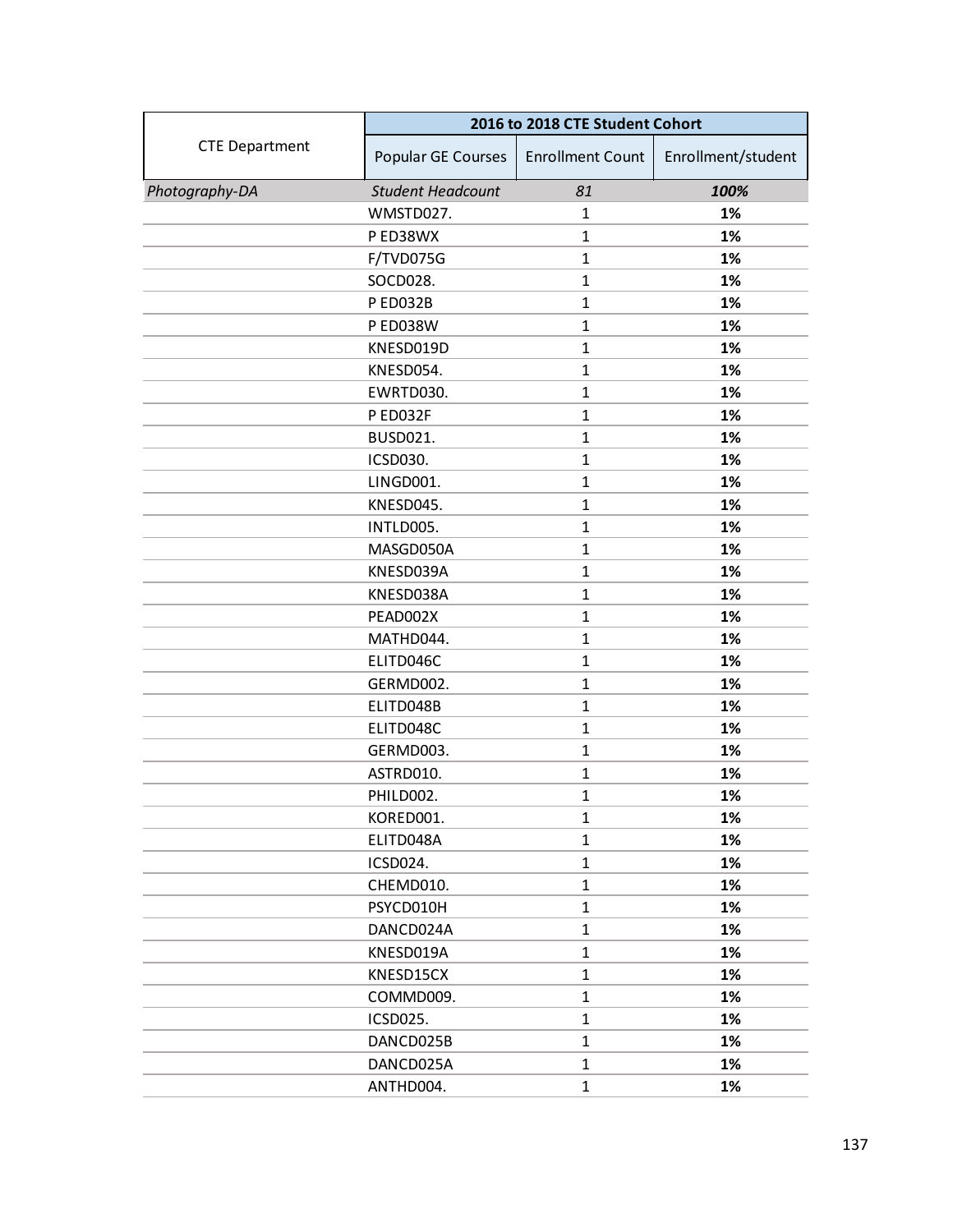|                       | 2016 to 2018 CTE Student Cohort |                         |                    |
|-----------------------|---------------------------------|-------------------------|--------------------|
| <b>CTE Department</b> | Popular GE Courses              | <b>Enrollment Count</b> | Enrollment/student |
| Photography-DA        | <b>Student Headcount</b>        | 81                      | 100%               |
|                       | KNESD22BX                       | 1                       | 1%                 |
|                       | MANDD004.                       | $\mathbf{1}$            | 1%                 |
|                       | KNESD19EX                       | $\mathbf{1}$            | 1%                 |
|                       | SIGND002.                       | $\mathbf{1}$            | 1%                 |
|                       | C DD061.                        | $\mathbf{1}$            | 1%                 |
|                       | C DD012.                        | $\mathbf{1}$            | 1%                 |
|                       | HISTD019B                       | $\mathbf{1}$            | 1%                 |
|                       | KNESD36AX                       | $\mathbf{1}$            | 1%                 |
|                       | PHILD008.                       | $\mathbf{1}$            | 1%                 |
|                       | WMSTD028.                       | $\mathbf{1}$            | 1%                 |
|                       | ICSD021.                        | $\mathbf{1}$            | 1%                 |
|                       | ELITD019.                       | $\mathbf{1}$            | 1%                 |
|                       | FREND002.                       | $\mathbf{1}$            | 1%                 |
|                       | JAPND002.                       | $\mathbf{1}$            | 1%                 |
|                       | PHILD030.                       | $\mathbf{1}$            | 1%                 |
|                       | P ED046.                        | $\mathbf{1}$            | 1%                 |
|                       | P ED032N                        | $\mathbf{1}$            | 1%                 |
|                       | <b>P ED043X</b>                 | $\mathbf{1}$            | 1%                 |
|                       | P ED043.                        | $\mathbf{1}$            | 1%                 |
|                       | ICSD033.                        | $\mathbf{1}$            | 1%                 |
|                       | SPAND002.                       | $\mathbf{1}$            | 1%                 |
|                       | DANCD022L                       | $\mathbf{1}$            | 1%                 |
|                       | ICSD011.                        | $\mathbf{1}$            | 1%                 |
|                       | ICSD032.                        | $\mathbf{1}$            | 1%                 |
|                       | HISTD003C                       | $\mathbf{1}$            | 1%                 |
|                       | KNESD50AL                       | $\mathbf{1}$            | 1%                 |
|                       | ELITD022.                       | $\mathbf{1}$            | 1%                 |
|                       | DANCD023L                       | $\mathbf{1}$            | 1%                 |
|                       | BIOLD006A                       | $\mathbf{1}$            | 1%                 |
|                       | INTLD011.                       | $\mathbf{1}$            | 1%                 |
|                       | ICSD010.                        | $\mathbf{1}$            | 1%                 |
|                       | MUSID001D                       | $\mathbf{1}$            | 1%                 |
|                       | PHYSD004A                       | $\mathbf{1}$            | 1%                 |
| Massage Therapy-DA    | <b>Student Headcount</b>        | 62                      | 100%               |
|                       | MASGD050A                       | 42                      | 68%                |
|                       | KNESD052.                       | 38                      | 61%                |
|                       | KNESD025A                       | 20                      | 32%                |
|                       | KNESD25AX                       | 17                      | 27%                |
|                       | HUMID001.                       | 16                      | 26%                |
|                       | NUTRD010.                       | 12                      | 19%                |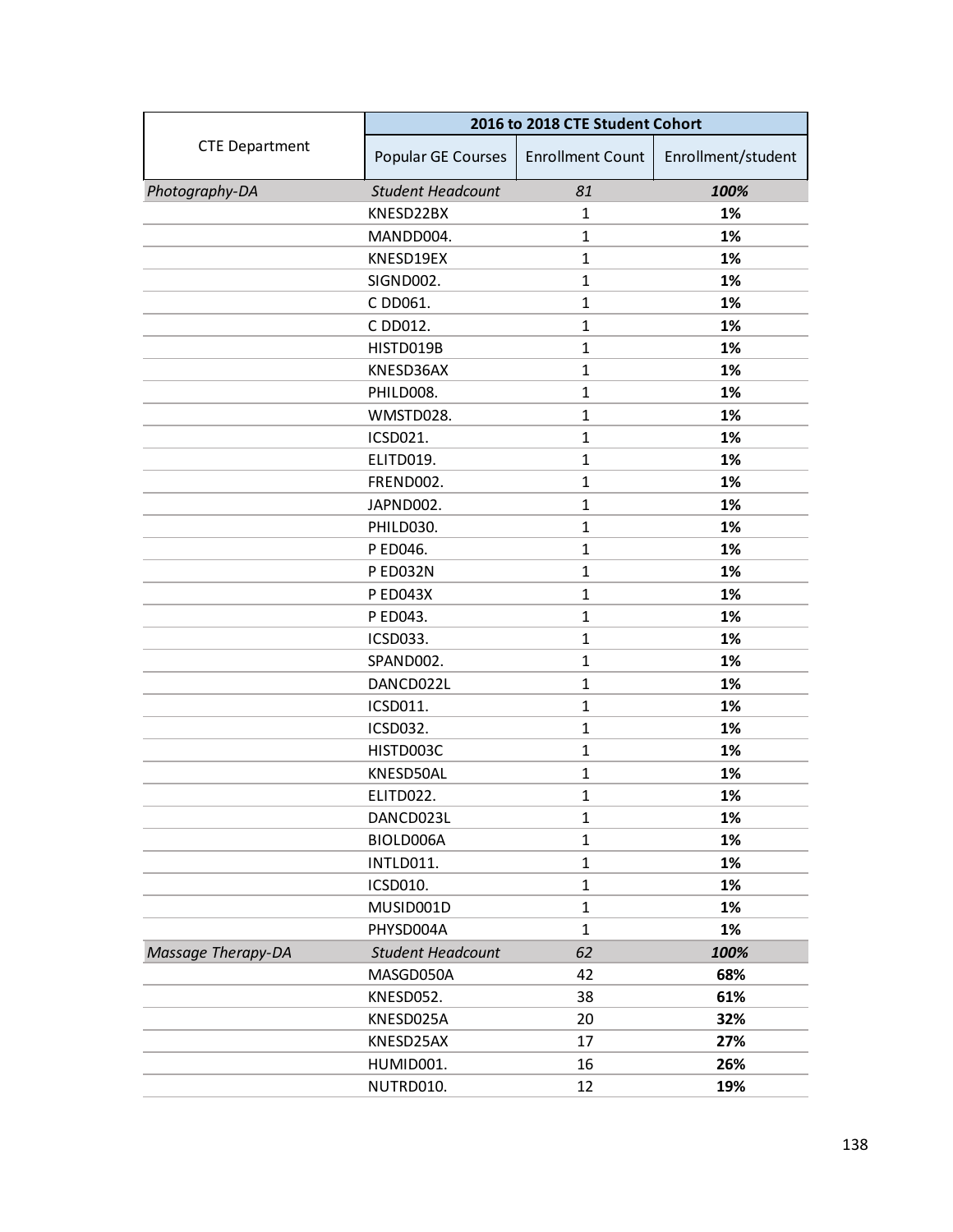|                       | 2016 to 2018 CTE Student Cohort |                         |                    |
|-----------------------|---------------------------------|-------------------------|--------------------|
| <b>CTE Department</b> | Popular GE Courses              | <b>Enrollment Count</b> | Enrollment/student |
| Massage Therapy-DA    | <b>Student Headcount</b>        | 62                      | 100%               |
|                       | HUMAD010.                       | 10                      | 16%                |
|                       | EWRTD002.                       | 8                       | 13%                |
|                       | EWRTD001A                       | 8                       | 13%                |
|                       | PSYCD001.                       | 8                       | 13%                |
|                       | KNESD50AL                       | 7                       | 11%                |
|                       | KNESD050A                       | 7                       | 11%                |
|                       | MATHD010.                       | 6                       | 10%                |
|                       | ANTHD002.                       | 6                       | 10%                |
|                       | KNESD022A                       | 5                       | 8%                 |
|                       | SIGND001.                       | $\overline{4}$          | 6%                 |
|                       | ICSD007.                        | 4                       | 6%                 |
|                       | BIOLD011.                       | 4                       | 6%                 |
|                       | DANCD023L                       | 4                       | 6%                 |
|                       | POLID001.                       | 4                       | 6%                 |
|                       | PSYCD008.                       | 4                       | 6%                 |
|                       | ANTHD001.                       | 4                       | 6%                 |
|                       | PHILD001.                       | 4                       | 6%                 |
|                       | E SD002.                        | 3                       | 5%                 |
|                       | PHTGD007.                       | 3                       | 5%                 |
|                       | PHILD004.                       | 3                       | 5%                 |
|                       | KNESD012H                       | 3                       | 5%                 |
|                       | BIOLD006A                       | 3                       | 5%                 |
|                       | DANCD024A                       | 3                       | 5%                 |
|                       | MUSID001A                       | 3                       | 5%                 |
|                       | COMMD010.                       | $\overline{2}$          | 3%                 |
|                       | KNESD15EX                       | $\overline{2}$          | 3%                 |
|                       | KNESD054.                       | $\overline{2}$          | 3%                 |
|                       | ECOND001.                       | $\overline{2}$          | 3%                 |
|                       | P ED039M                        | $\overline{2}$          | 3%                 |
|                       | DANCD025A                       | $\overline{2}$          | 3%                 |
|                       | ASTRD004.                       | $\overline{2}$          | 3%                 |
|                       | P ED032M                        | $\overline{2}$          | 3%                 |
|                       | P ED032K                        | $\overline{2}$          | 3%                 |
|                       | KNESD19AX                       | $\overline{2}$          | 3%                 |
|                       | DANCD023A                       | $\overline{2}$          | 3%                 |
|                       | BIOLD010.                       | $\overline{2}$          | 3%                 |
|                       | KNESD001B                       | $\overline{2}$          | 3%                 |
|                       | HUMID016.                       | $\overline{2}$          | 3%                 |
|                       | ARTSD002A                       | $\overline{2}$          | 3%                 |
|                       | SPAND001.                       | $\overline{2}$          | 3%                 |
|                       |                                 |                         |                    |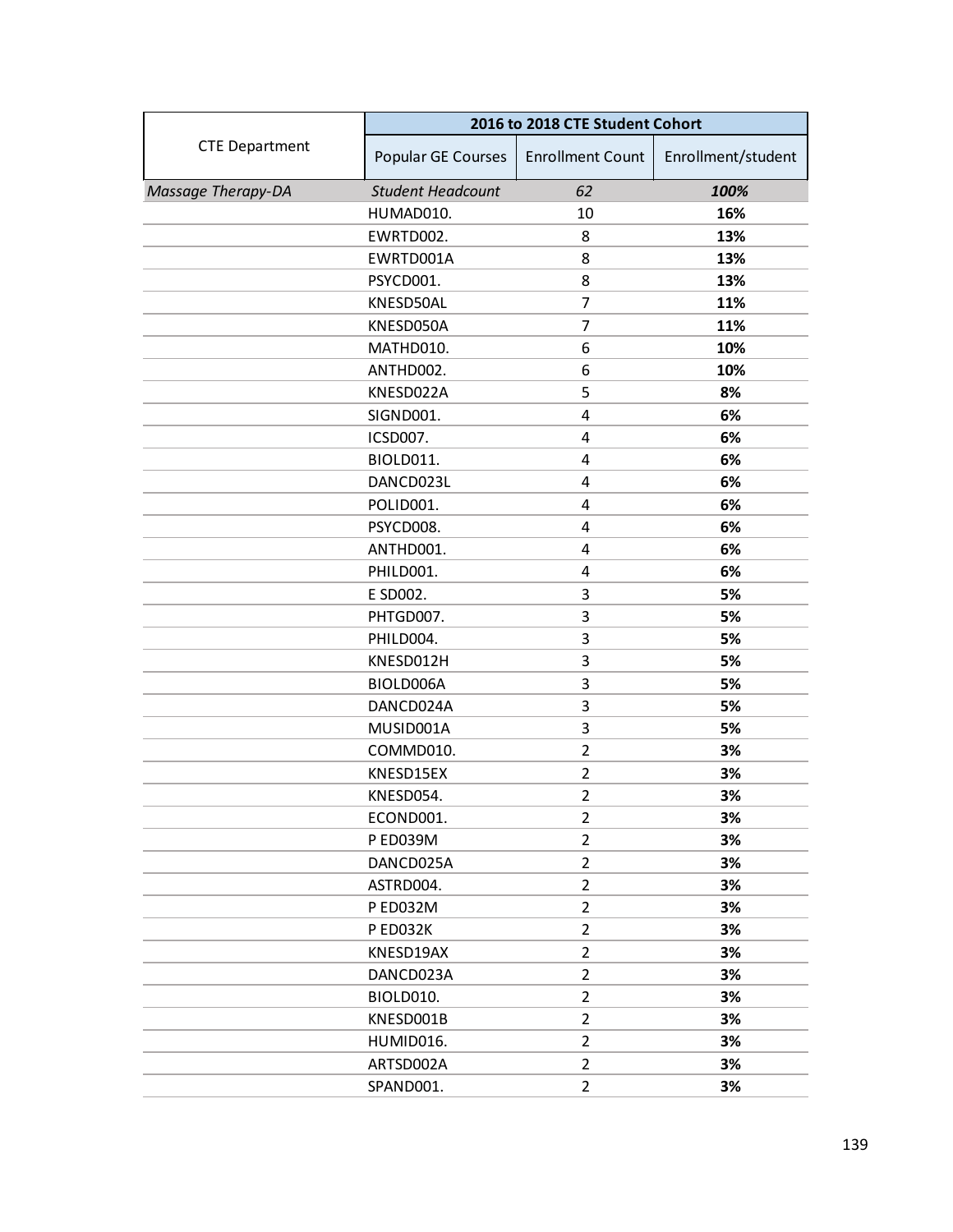|                       | 2016 to 2018 CTE Student Cohort |                         |                    |
|-----------------------|---------------------------------|-------------------------|--------------------|
| <b>CTE Department</b> | Popular GE Courses              | <b>Enrollment Count</b> | Enrollment/student |
| Massage Therapy-DA    | <b>Student Headcount</b>        | 62                      | 100%               |
|                       | KNESD019E                       | $\overline{2}$          | 3%                 |
|                       | ICSD005.                        | $\overline{2}$          | 3%                 |
|                       | COMMD001.                       | $\overline{2}$          | 3%                 |
|                       | MUSID001B                       | $\overline{2}$          | 3%                 |
|                       | HUMAD050.                       | $\overline{2}$          | 3%                 |
|                       | CHEMD010.                       | $\overline{2}$          | 3%                 |
|                       | ITALD001.                       | $\overline{2}$          | 3%                 |
|                       | PSYCD006.                       | $\overline{2}$          | 3%                 |
|                       | PHYSD010.                       | $\overline{2}$          | 3%                 |
|                       | PHILD003.                       | $\overline{2}$          | 3%                 |
|                       | EWRTD001B                       | $\overline{2}$          | 3%                 |
|                       | GEOD004.                        | $\overline{2}$          | 3%                 |
|                       | KNESD045.                       | $\overline{2}$          | 3%                 |
|                       | SOCD001.                        | $\overline{2}$          | 3%                 |
|                       | F/TVD002A                       | $\overline{2}$          | 3%                 |
|                       | ICSD044.                        | $\mathbf{1}$            | 2%                 |
|                       | ARTSD001A                       | $\mathbf{1}$            | 2%                 |
|                       | SPAND003.                       | $\mathbf{1}$            | 2%                 |
|                       | HLTHD021.                       | $\mathbf{1}$            | 2%                 |
|                       | GEOD010.                        | $\mathbf{1}$            | 2%                 |
|                       | P ED44WX                        | $\mathbf{1}$            | 2%                 |
|                       | KNESD16AX                       | $\mathbf{1}$            | 2%                 |
|                       | KNESD001C                       | $\mathbf{1}$            | 2%                 |
|                       | KNESD022D                       | $\mathbf{1}$            | 2%                 |
|                       | COMMD008.                       | $\mathbf{1}$            | 2%                 |
|                       | ARTSD002F                       | $\mathbf{1}$            | 2%                 |
|                       | DANCD037A                       | $\mathbf{1}$            | 2%                 |
|                       | KNESD019D                       | $\mathbf{1}$            | 2%                 |
|                       | KNESD19EX                       | $\mathbf{1}$            | 2%                 |
|                       | SIGND002.                       | $\mathbf{1}$            | 2%                 |
|                       | P ED39MX                        | $\mathbf{1}$            | 2%                 |
|                       | HISTD003C                       | $\mathbf{1}$            | 2%                 |
|                       | GEOLD010.                       | $\mathbf{1}$            | 2%                 |
|                       | GERMD001.                       | $\mathbf{1}$            | 2%                 |
|                       | E SD001.                        | $\mathbf{1}$            | 2%                 |
|                       | P ED32MX                        | $\mathbf{1}$            | 2%                 |
|                       | HISTD017A                       | $\mathbf{1}$            | 2%                 |
|                       | DANCD022K                       | $\mathbf{1}$            | 2%                 |
|                       | DANCD023M                       | 1                       | 2%                 |
|                       | KNESD07DX                       | $\mathbf{1}$            | 2%                 |
|                       |                                 |                         |                    |